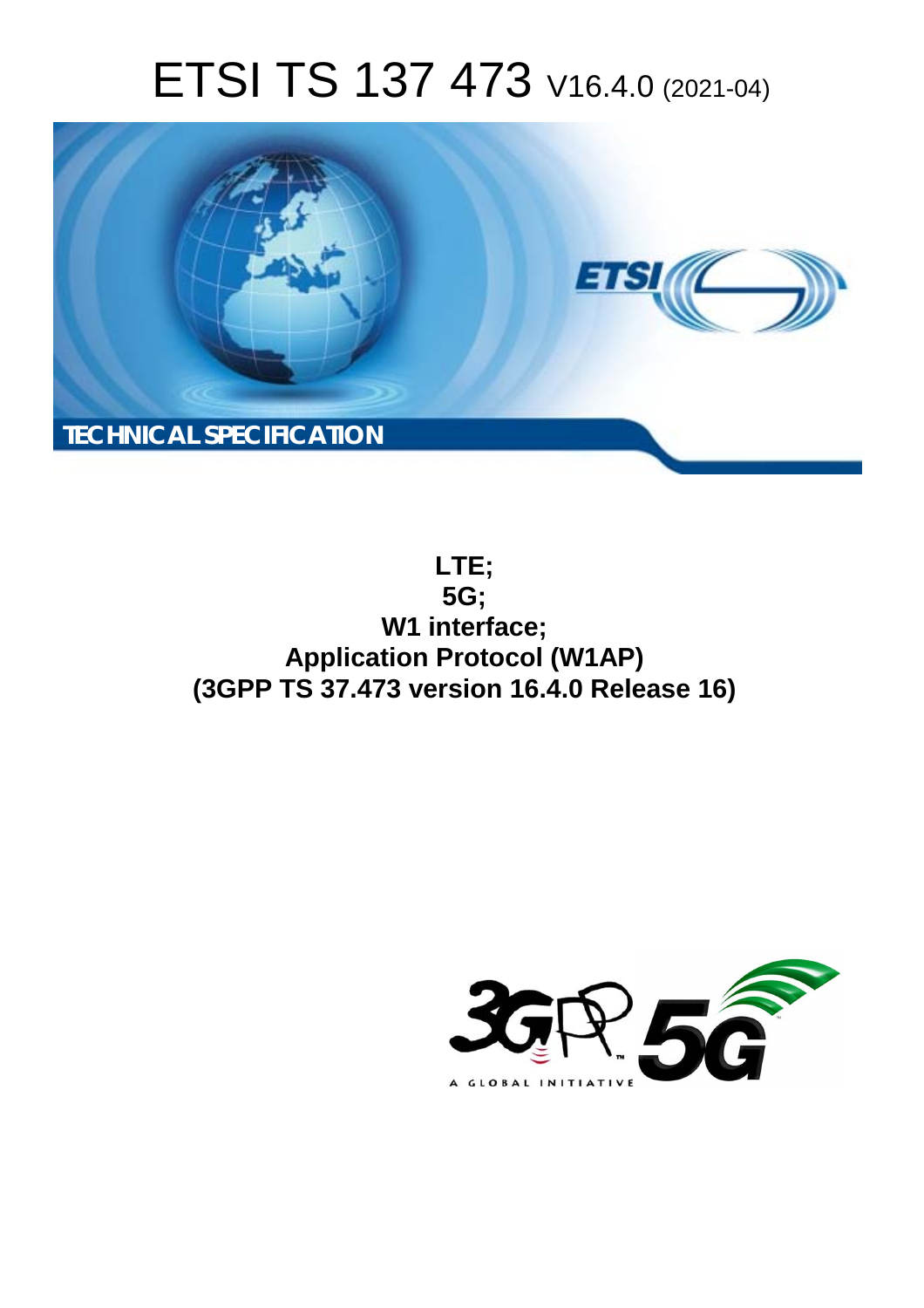Reference RTS/TSGR-0337473vg40

Keywords

5G,LTE

#### *ETSI*

650 Route des Lucioles F-06921 Sophia Antipolis Cedex - FRANCE

Tel.: +33 4 92 94 42 00 Fax: +33 4 93 65 47 16

Siret N° 348 623 562 00017 - APE 7112B Association à but non lucratif enregistrée à la Sous-Préfecture de Grasse (06) N° w061004871

#### *Important notice*

The present document can be downloaded from: <http://www.etsi.org/standards-search>

The present document may be made available in electronic versions and/or in print. The content of any electronic and/or print versions of the present document shall not be modified without the prior written authorization of ETSI. In case of any existing or perceived difference in contents between such versions and/or in print, the prevailing version of an ETSI deliverable is the one made publicly available in PDF format at [www.etsi.org/deliver](http://www.etsi.org/deliver).

Users of the present document should be aware that the document may be subject to revision or change of status. Information on the current status of this and other ETSI documents is available at <https://portal.etsi.org/TB/ETSIDeliverableStatus.aspx>

If you find errors in the present document, please send your comment to one of the following services: <https://portal.etsi.org/People/CommiteeSupportStaff.aspx>

#### *Notice of disclaimer & limitation of liability*

The information provided in the present deliverable is directed solely to professionals who have the appropriate degree of experience to understand and interpret its content in accordance with generally accepted engineering or other professional standard and applicable regulations.

No recommendation as to products and services or vendors is made or should be implied.

No representation or warranty is made that this deliverable is technically accurate or sufficient or conforms to any law and/or governmental rule and/or regulation and further, no representation or warranty is made of merchantability or fitness for any particular purpose or against infringement of intellectual property rights.

In no event shall ETSI be held liable for loss of profits or any other incidental or consequential damages.

Any software contained in this deliverable is provided "AS IS" with no warranties, express or implied, including but not limited to, the warranties of merchantability, fitness for a particular purpose and non-infringement of intellectual property rights and ETSI shall not be held liable in any event for any damages whatsoever (including, without limitation, damages for loss of profits, business interruption, loss of information, or any other pecuniary loss) arising out of or related to the use of or inability to use the software.

#### *Copyright Notification*

No part may be reproduced or utilized in any form or by any means, electronic or mechanical, including photocopying and microfilm except as authorized by written permission of ETSI. The content of the PDF version shall not be modified without the written authorization of ETSI.

The copyright and the foregoing restriction extend to reproduction in all media.

© ETSI 2021. All rights reserved.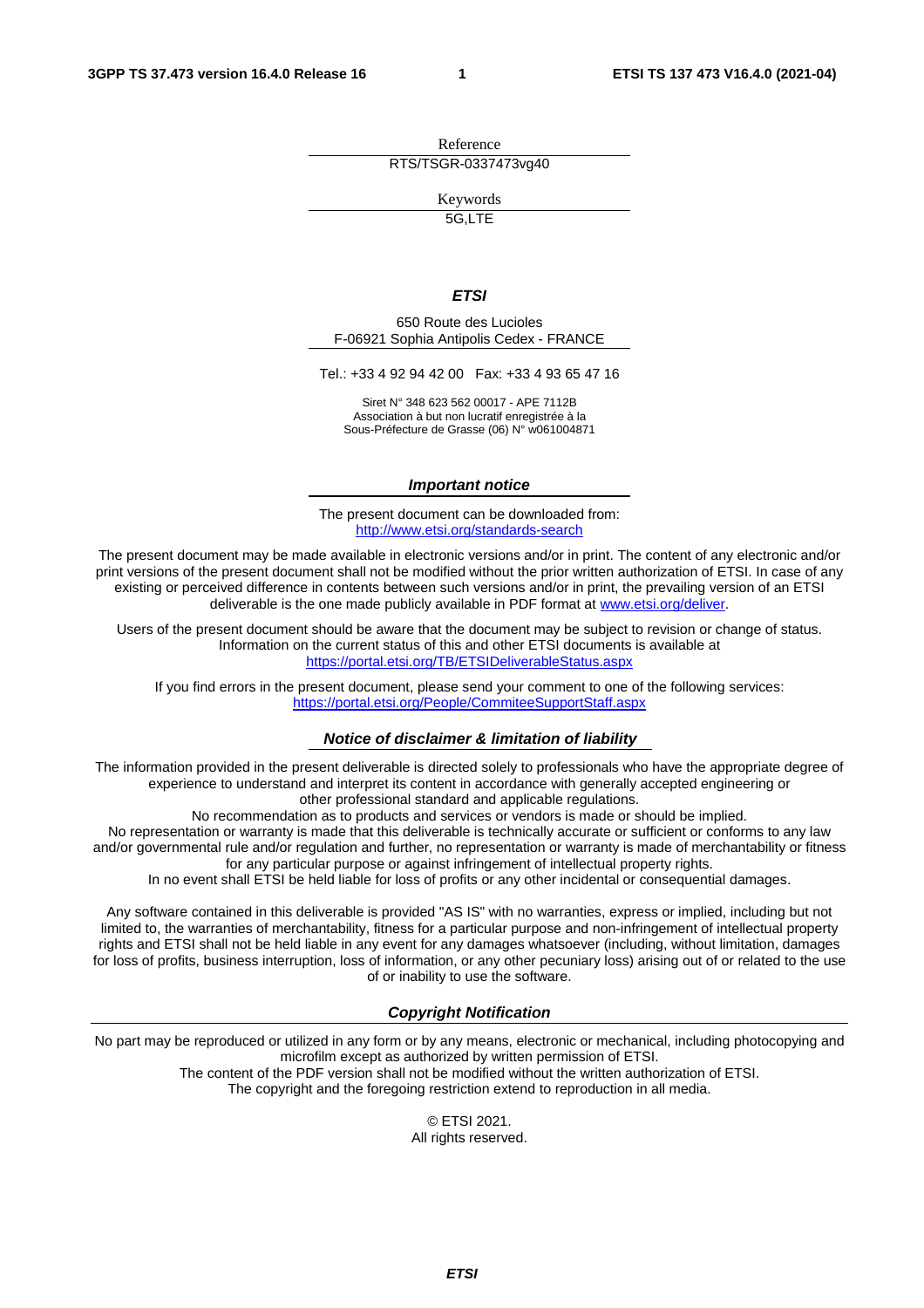## Intellectual Property Rights

#### Essential patents

IPRs essential or potentially essential to normative deliverables may have been declared to ETSI. The declarations pertaining to these essential IPRs, if any, are publicly available for **ETSI members and non-members**, and can be found in ETSI SR 000 314: *"Intellectual Property Rights (IPRs); Essential, or potentially Essential, IPRs notified to ETSI in respect of ETSI standards"*, which is available from the ETSI Secretariat. Latest updates are available on the ETSI Web server (<https://ipr.etsi.org/>).

Pursuant to the ETSI Directives including the ETSI IPR Policy, no investigation regarding the essentiality of IPRs, including IPR searches, has been carried out by ETSI. No guarantee can be given as to the existence of other IPRs not referenced in ETSI SR 000 314 (or the updates on the ETSI Web server) which are, or may be, or may become, essential to the present document.

#### **Trademarks**

The present document may include trademarks and/or tradenames which are asserted and/or registered by their owners. ETSI claims no ownership of these except for any which are indicated as being the property of ETSI, and conveys no right to use or reproduce any trademark and/or tradename. Mention of those trademarks in the present document does not constitute an endorsement by ETSI of products, services or organizations associated with those trademarks.

**DECT™**, **PLUGTESTS™**, **UMTS™** and the ETSI logo are trademarks of ETSI registered for the benefit of its Members. **3GPP™** and **LTE™** are trademarks of ETSI registered for the benefit of its Members and of the 3GPP Organizational Partners. **oneM2M™** logo is a trademark of ETSI registered for the benefit of its Members and of the oneM2M Partners. **GSM**® and the GSM logo are trademarks registered and owned by the GSM Association.

## Legal Notice

This Technical Specification (TS) has been produced by ETSI 3rd Generation Partnership Project (3GPP).

The present document may refer to technical specifications or reports using their 3GPP identities. These shall be interpreted as being references to the corresponding ETSI deliverables.

The cross reference between 3GPP and ETSI identities can be found under<http://webapp.etsi.org/key/queryform.asp>.

## Modal verbs terminology

In the present document "**shall**", "**shall not**", "**should**", "**should not**", "**may**", "**need not**", "**will**", "**will not**", "**can**" and "**cannot**" are to be interpreted as described in clause 3.2 of the [ETSI Drafting Rules](https://portal.etsi.org/Services/editHelp!/Howtostart/ETSIDraftingRules.aspx) (Verbal forms for the expression of provisions).

"**must**" and "**must not**" are **NOT** allowed in ETSI deliverables except when used in direct citation.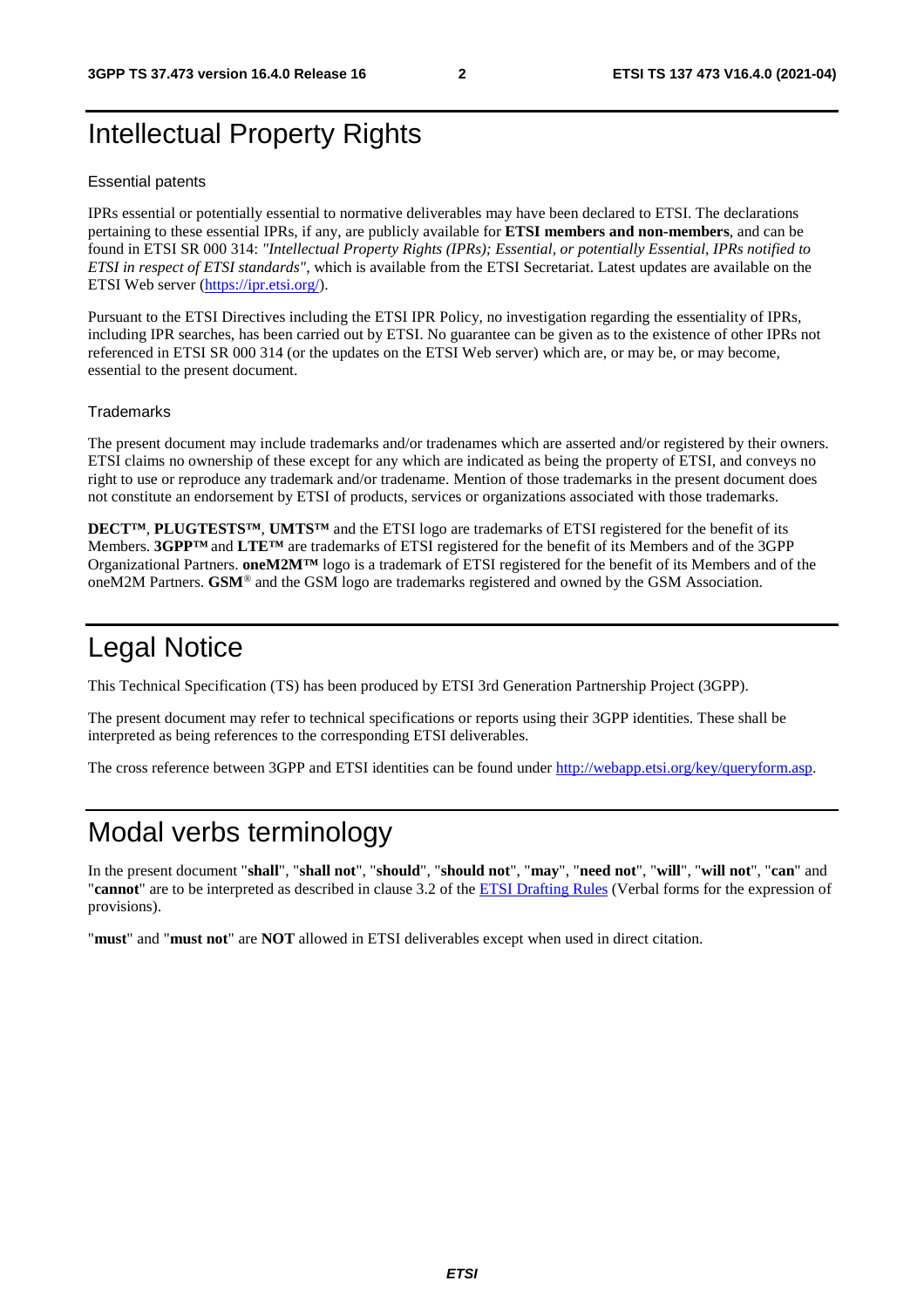$\mathbf{3}$ 

## Contents

| 1                      |  |  |  |
|------------------------|--|--|--|
| 2                      |  |  |  |
| 3                      |  |  |  |
| 3.1<br>3.2             |  |  |  |
| 3.3                    |  |  |  |
| $\overline{4}$         |  |  |  |
| 4.1                    |  |  |  |
| 4.2                    |  |  |  |
| 4.3                    |  |  |  |
| 5                      |  |  |  |
| 6                      |  |  |  |
| 7                      |  |  |  |
| 8                      |  |  |  |
| 8.1                    |  |  |  |
| 8.2                    |  |  |  |
| 8.2.1                  |  |  |  |
| 8.2.1.1                |  |  |  |
| 8.2.1.2                |  |  |  |
| 8.2.1.2.1<br>8.2.1.2.2 |  |  |  |
| 8.2.1.3                |  |  |  |
| 8.2.2                  |  |  |  |
| 8.2.2.1                |  |  |  |
| 8.2.2.2                |  |  |  |
| 8.2.2.3                |  |  |  |
| 8.2.3                  |  |  |  |
| 8.2.3.1                |  |  |  |
| 8.2.3.2                |  |  |  |
| 8.2.3.3<br>8.2.3.4     |  |  |  |
| 8.2.4                  |  |  |  |
| 8.2.4.1                |  |  |  |
| 8.2.4.2                |  |  |  |
| 8.2.4.3                |  |  |  |
| 8.2.4.4                |  |  |  |
| 8.2.5                  |  |  |  |
| 8.2.5.1                |  |  |  |
| 8.2.5.2                |  |  |  |
| 8.2.5.3<br>8.2.5.4     |  |  |  |
| 8.2.6                  |  |  |  |
| 8.2.6.1                |  |  |  |
| 8.2.6.2                |  |  |  |
| 8.2.7                  |  |  |  |
| 8.2.7.1                |  |  |  |
| 8.2.7.2                |  |  |  |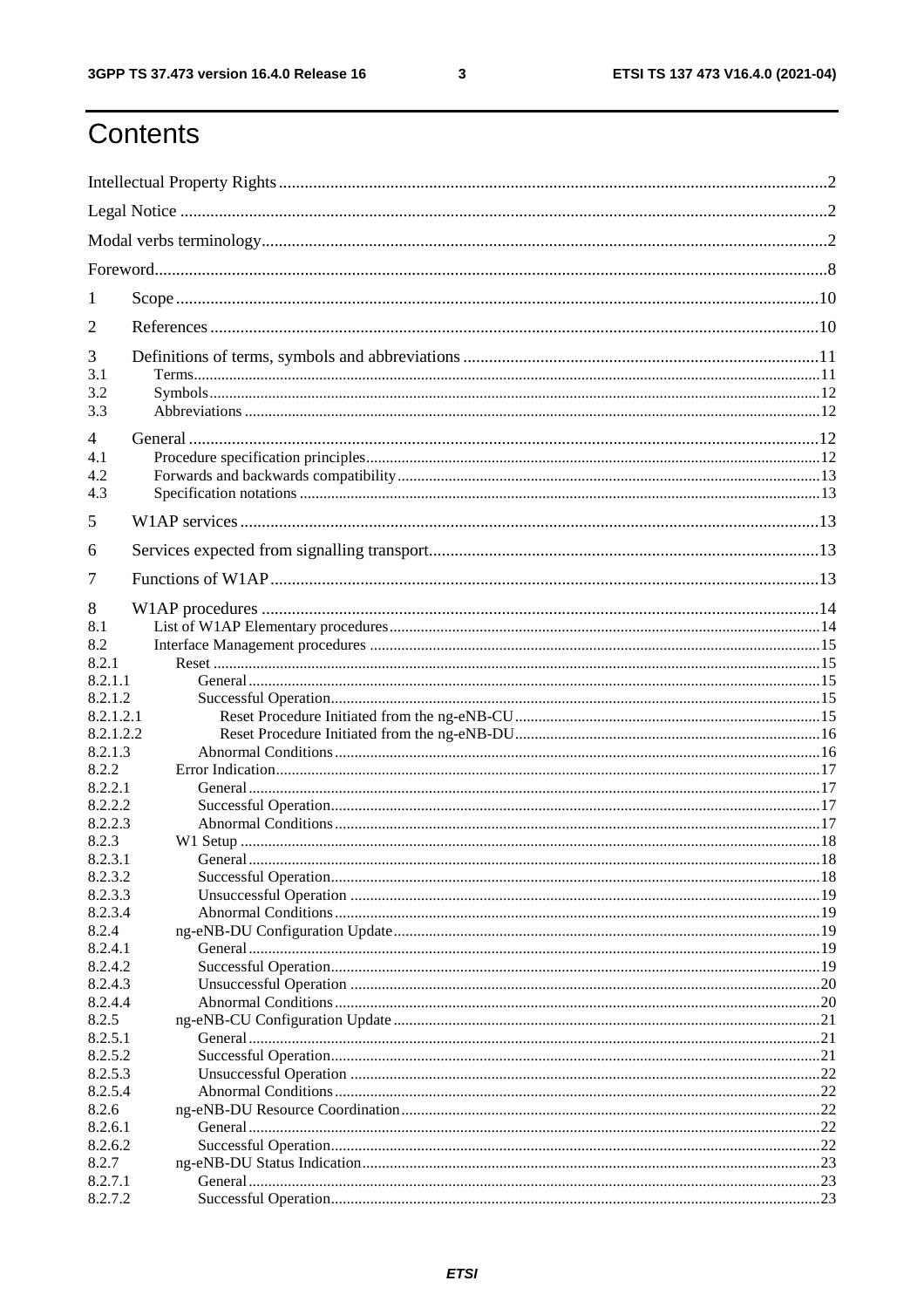$\overline{\mathbf{4}}$ 

| 8.2.7.3 |  |
|---------|--|
| 8.3     |  |
| 8.3.1   |  |
| 8.3.1.1 |  |
| 8.3.1.2 |  |
| 8.3.1.3 |  |
| 8.3.1.4 |  |
| 8.3.2   |  |
| 8.3.2.1 |  |
| 8.3.2.2 |  |
| 8.3.2.3 |  |
| 8.3.3   |  |
| 8.3.3.1 |  |
| 8.3.3.2 |  |
| 8.3.3.4 |  |
| 8.3.4   |  |
| 8.3.4.1 |  |
| 8.3.4.2 |  |
| 8.3.4.3 |  |
| 8.3.4.4 |  |
| 8.3.5   |  |
| 8.3.5.1 |  |
| 8.3.5.2 |  |
| 8.3.5.3 |  |
| 8.3.5.4 |  |
| 8.3.6   |  |
| 8.3.6.1 |  |
| 8.3.6.2 |  |
| 8.3.6.3 |  |
| 8.3.7   |  |
| 8.3.7.1 |  |
| 8.3.7.2 |  |
| 8.3.7.3 |  |
| 8.4     |  |
| 8.4.1   |  |
| 8.4.1.1 |  |
| 8.4.1.2 |  |
| 8.4.1.3 |  |
| 8.4.2   |  |
| 8.4.2.1 |  |
| 8.4.2.2 |  |
| 8.4.2.3 |  |
| 8.4.3   |  |
| 8.4.3.1 |  |
| 8.4.3.2 |  |
| 8.4.3.3 |  |
| 8.4.4   |  |
| 8.5     |  |
| 8.5.1   |  |
| 8.5.1.1 |  |
| 8.5.1.2 |  |
| 8.5.1.3 |  |
| 8.5.1.4 |  |
| 8.5.2   |  |
| 8.5.2.1 |  |
| 8.5.2.2 |  |
| 8.5.2.3 |  |
| 8.5.3   |  |
| 8.5.3.1 |  |
| 8.5.3.2 |  |
| 8.5.3.3 |  |
| 8.5.4   |  |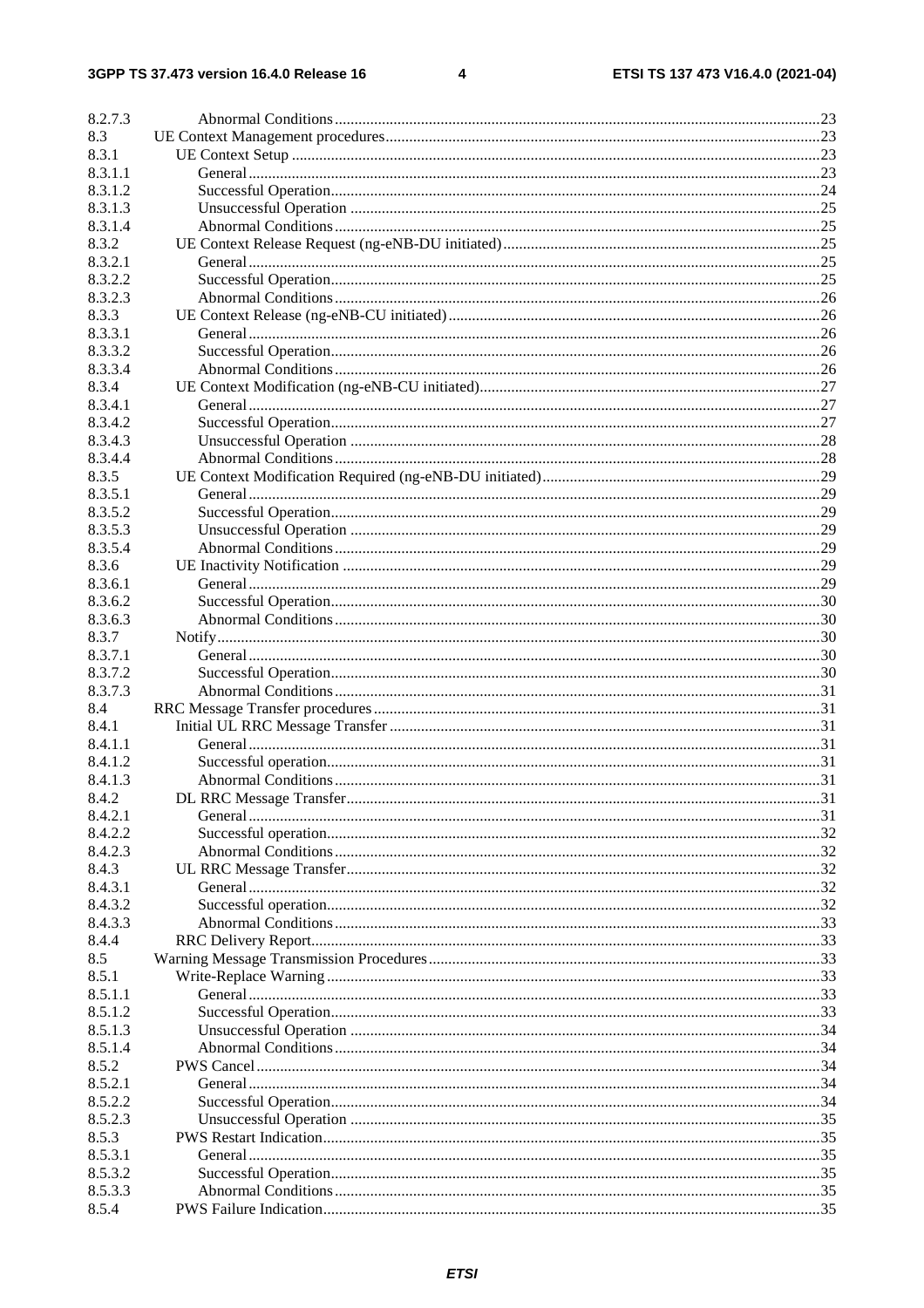#### $5\phantom{a}$

| 8.5.4.1            |  |
|--------------------|--|
| 8.5.4.2            |  |
| 8.5.4.3            |  |
| 8.6                |  |
| 8.6.1              |  |
| 8.6.1.1            |  |
| 8.6.1.2            |  |
| 8.6.1.3            |  |
|                    |  |
| 9                  |  |
| 9.1                |  |
| 9.2                |  |
| 9.2.1              |  |
| 9.2.1.1            |  |
| 9.2.1.2            |  |
| 9.2.1.3            |  |
| 9.2.1.4            |  |
| 9.2.1.5            |  |
| 9.2.1.6            |  |
| 9.2.1.7            |  |
| 9.2.1.8            |  |
| 9.2.1.9            |  |
| 9.2.1.10           |  |
| 9.2.1.11           |  |
| 9.2.1.12           |  |
| 9.2.1.13           |  |
| 9.2.1.14           |  |
| 9.2.1.15           |  |
| 9.2.2              |  |
| 9.2.2.1            |  |
| 9.2.2.2            |  |
|                    |  |
| 9.2.2.3            |  |
| 9.2.2.4<br>9.2.2.5 |  |
|                    |  |
| 9.2.2.6            |  |
| 9.2.2.7            |  |
| 9.2.2.8            |  |
| 9.2.2.9            |  |
| 9.2.2.10           |  |
| 9.2.2.11           |  |
| 9.2.2.12           |  |
| 9.2.2.13           |  |
| 9.2.2.14           |  |
| 9.2.3              |  |
| 9.2.3.1            |  |
| 9.2.3.2            |  |
| 9.2.3.3            |  |
| 9.2.4              |  |
| 9.2.4.1            |  |
| 9.2.4.2            |  |
| 9.2.4.3            |  |
| 9.2.4.4            |  |
| 9.2.4.5            |  |
| 9.2.4.6            |  |
| 9.2.5              |  |
| 9.2.5.1            |  |
| 9.3                |  |
| 9.3.1              |  |
| 9.3.1.1            |  |
| 9.3.1.2            |  |
| 9.3.1.3            |  |
| 9.3.1.4            |  |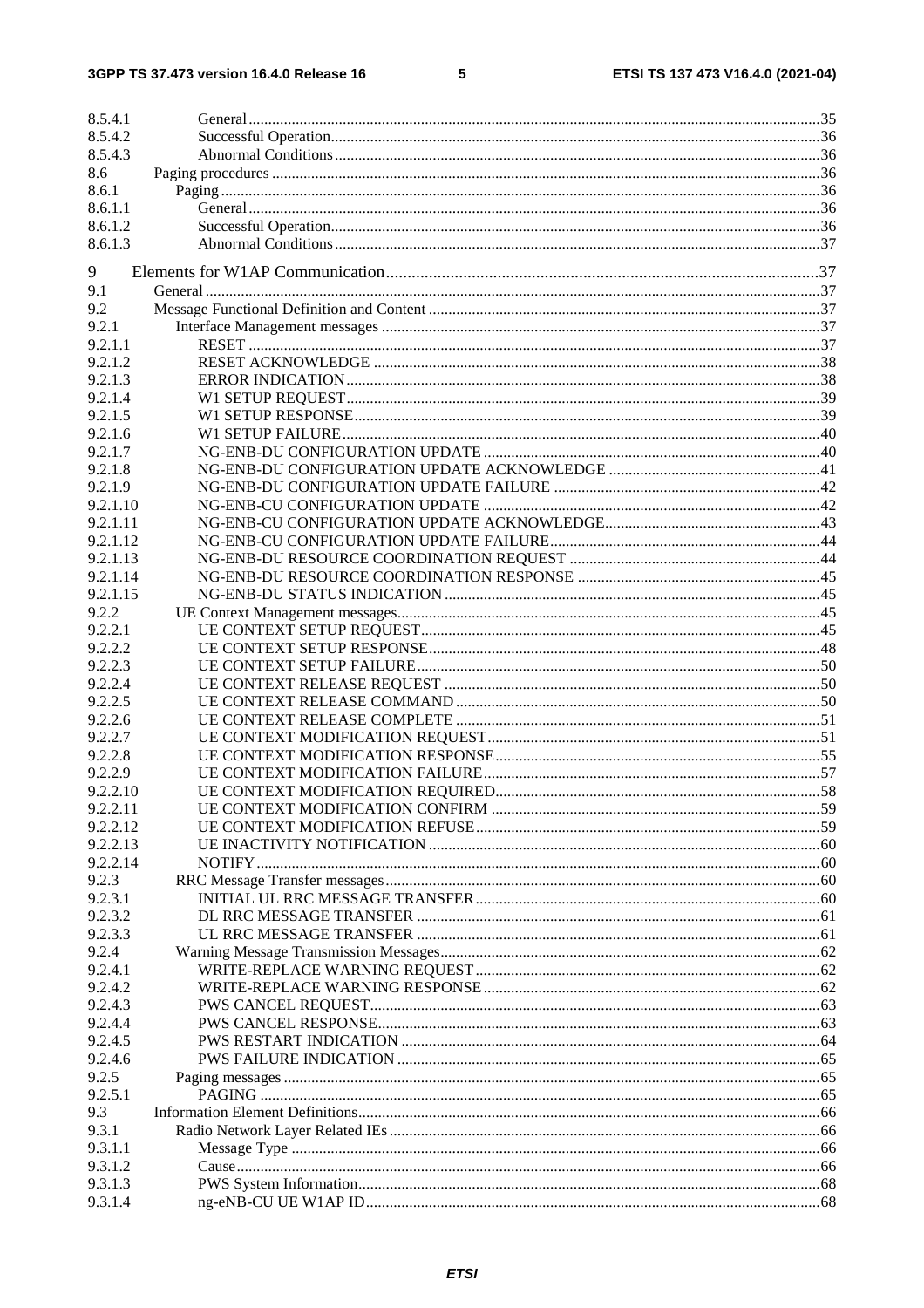$\bf 6$ 

| 9.3.1.5              |  |
|----------------------|--|
| 9.3.1.6              |  |
| 9.3.1.7              |  |
| 9.3.1.8              |  |
| 9.3.1.9              |  |
| 9.3.1.10             |  |
| 9.3.1.11             |  |
| 9.3.1.12             |  |
| 9.3.1.13             |  |
| 9.3.1.14             |  |
| 9.3.1.15             |  |
| 9.3.1.16             |  |
| 9.3.1.17             |  |
| 9.3.1.18             |  |
| 9.3.1.19             |  |
| 9.3.1.20<br>9.3.1.21 |  |
| 9.3.1.22             |  |
| 9.3.1.23             |  |
| 9.3.1.24             |  |
| 9.3.1.25             |  |
| 9.3.1.26             |  |
| 9.3.1.27             |  |
| 9.3.1.28             |  |
| 9.3.1.29             |  |
| 9.3.1.30             |  |
| 9.3.1.31             |  |
| 9.3.1.32             |  |
| 9.3.1.33             |  |
| 9.3.1.34             |  |
| 9.3.1.35             |  |
| 9.3.1.36             |  |
| 9.3.1.37<br>9.3.1.38 |  |
| 9.3.1.39             |  |
| 9.3.1.40             |  |
| 9.3.1.41             |  |
| 9.3.1.42             |  |
| 9.3.1.43             |  |
| 9.3.1.44             |  |
| 9.3.1.45             |  |
| 9.3.1.46             |  |
| 9.3.1.47             |  |
| 9.3.1.48             |  |
| 9.3.1.49             |  |
| 9.3.1.50             |  |
| 9.3.1.51             |  |
| 9.3.1.52             |  |
| 9.3.1.53<br>9.3.1.54 |  |
| 9.3.1.55             |  |
| 9.3.1.56             |  |
| 9.3.1.57             |  |
| 9.3.1.58             |  |
| 9.3.1.59             |  |
| 9.3.1.60             |  |
| 9.3.1.61             |  |
| 9.3.1.62             |  |
| 9.3.1.63             |  |
| 9.3.1.64             |  |
| 9.3.1.65             |  |
| 9.3.1.66             |  |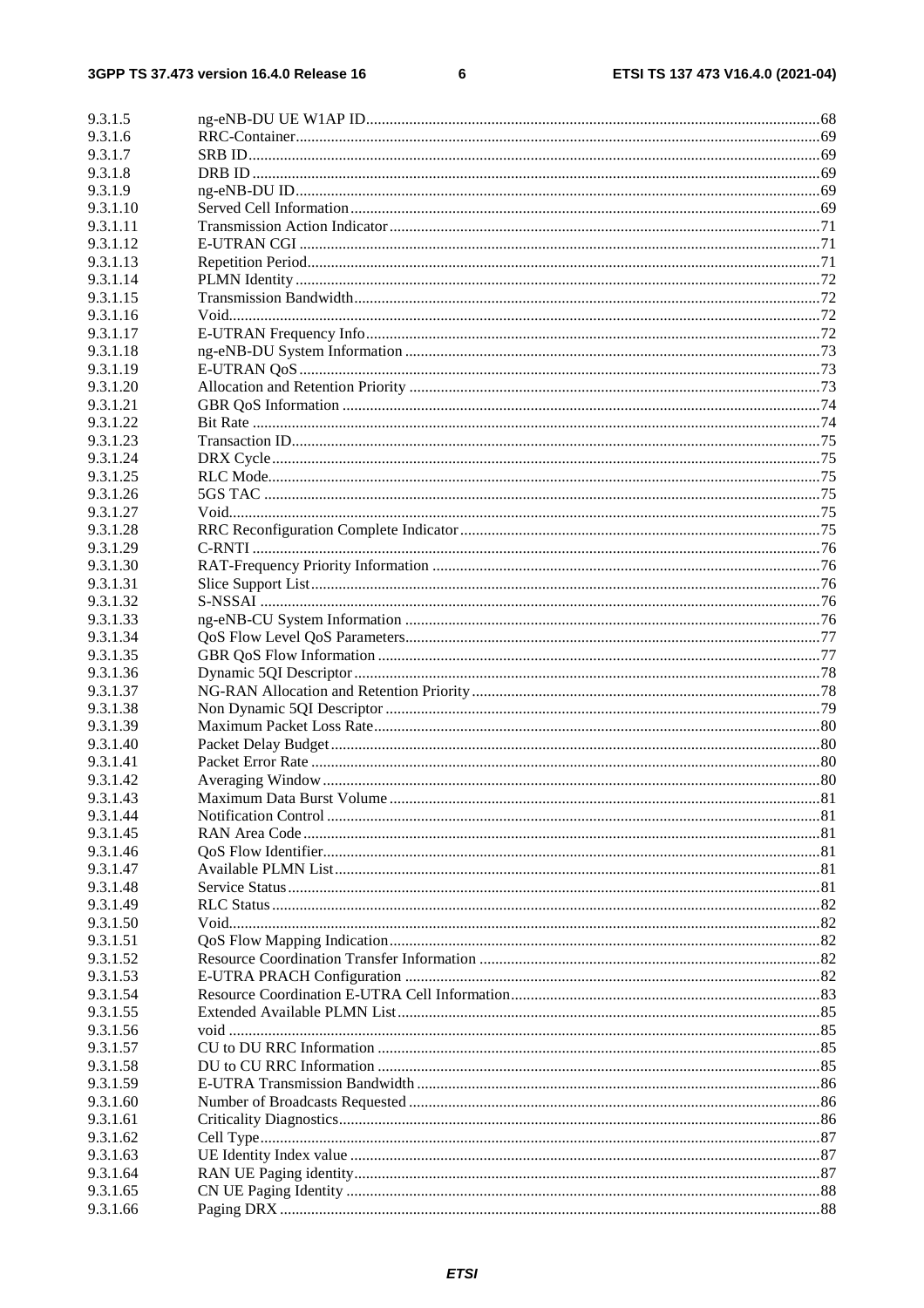$\overline{7}$ 

| 9.3.1.67 |                               |  |
|----------|-------------------------------|--|
| 9.3.1.68 |                               |  |
| 9.3.1.69 |                               |  |
| 9.3.2    |                               |  |
| 9.3.2.1  |                               |  |
| 9.3.2.2  |                               |  |
| 9.3.2.3  |                               |  |
| 9.4      |                               |  |
| 9.4.1    |                               |  |
| 9.4.2    |                               |  |
| 9.4.3    |                               |  |
| 9.4.4    |                               |  |
| 9.4.5    |                               |  |
| 9.4.6    |                               |  |
| 9.4.7    |                               |  |
| 9.4.8    |                               |  |
| 9.5      |                               |  |
| 9.6      |                               |  |
| 10       |                               |  |
|          | <b>Annex A (informative):</b> |  |
|          |                               |  |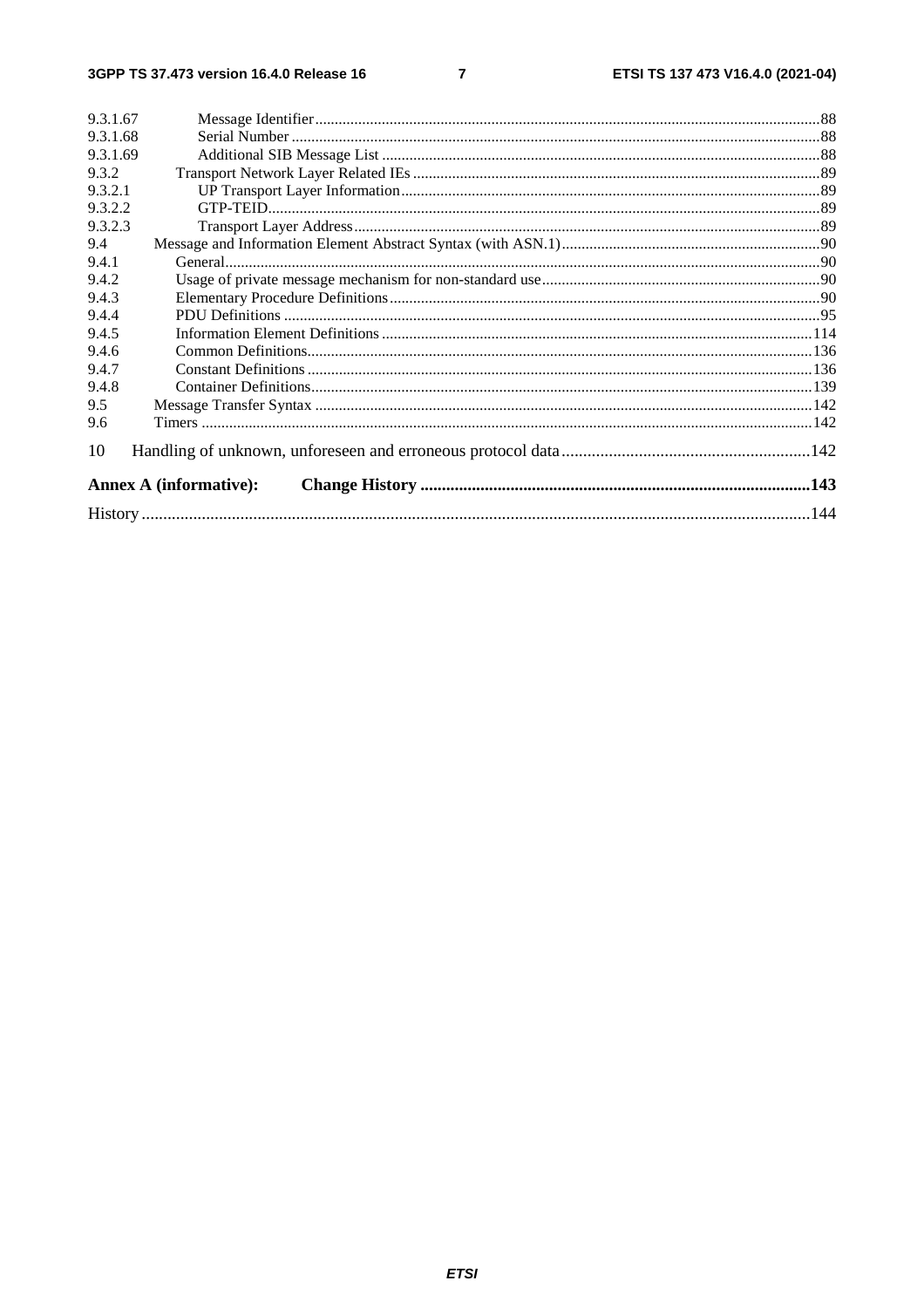## Foreword

This Technical Specification has been produced by the 3rd Generation Partnership Project (3GPP).

The contents of the present document are subject to continuing work within the TSG and may change following formal TSG approval. Should the TSG modify the contents of the present document, it will be re-released by the TSG with an identifying change of release date and an increase in version number as follows:

Version x.y.z

where:

- x the first digit:
	- 1 presented to TSG for information;
	- 2 presented to TSG for approval;
	- 3 or greater indicates TSG approved document under change control.
- y the second digit is incremented for all changes of substance, i.e. technical enhancements, corrections, updates, etc.
- z the third digit is incremented when editorial only changes have been incorporated in the document.

In the present document, modal verbs have the following meanings:

**shall** indicates a mandatory requirement to do something

**shall not** indicates an interdiction (prohibition) to do something

The constructions "shall" and "shall not" are confined to the context of normative provisions, and do not appear in Technical Reports.

The constructions "must" and "must not" are not used as substitutes for "shall" and "shall not". Their use is avoided insofar as possible, and they are not used in a normative context except in a direct citation from an external, referenced, non-3GPP document, or so as to maintain continuity of style when extending or modifying the provisions of such a referenced document.

| should     | indicates a recommendation to do something     |
|------------|------------------------------------------------|
| should not | indicates a recommendation not to do something |
| may        | indicates permission to do something           |
| need not   | indicates permission not to do something       |

The construction "may not" is ambiguous and is not used in normative elements. The unambiguous constructions "might not" or "shall not" are used instead, depending upon the meaning intended.

| can    | indicates that something is possible   |
|--------|----------------------------------------|
| cannot | indicates that something is impossible |

The constructions "can" and "cannot" are not substitutes for "may" and "need not".

| will     | indicates that something is certain or expected to happen as a result of action taken by an agency<br>the behaviour of which is outside the scope of the present document     |
|----------|-------------------------------------------------------------------------------------------------------------------------------------------------------------------------------|
| will not | indicates that something is certain or expected not to happen as a result of action taken by an<br>agency the behaviour of which is outside the scope of the present document |
| might    | indicates a likelihood that something will happen as a result of action taken by some agency the<br>behaviour of which is outside the scope of the present document           |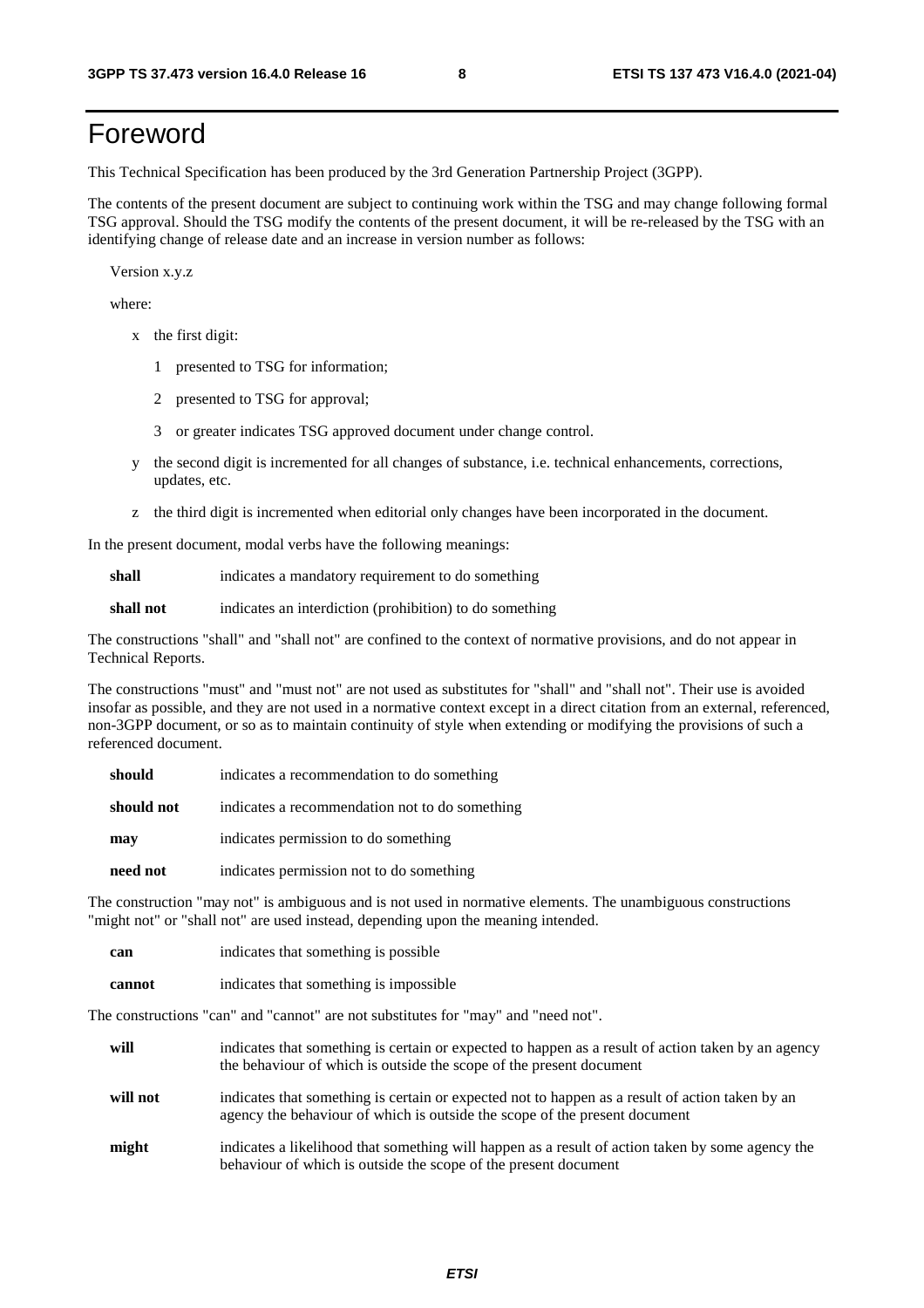| 3GPP TS 37.473 version 16.4.0 Release 16 |  |
|------------------------------------------|--|
|------------------------------------------|--|

**might not** indicates a likelihood that something will not happen as a result of action taken by some agency the behaviour of which is outside the scope of the present document

In addition:

- is (or any other verb in the indicative mood) indicates a statement of fact
- **is not** (or any other negative verb in the indicative mood) indicates a statement of fact

The constructions "is" and "is not" do not indicate requirements.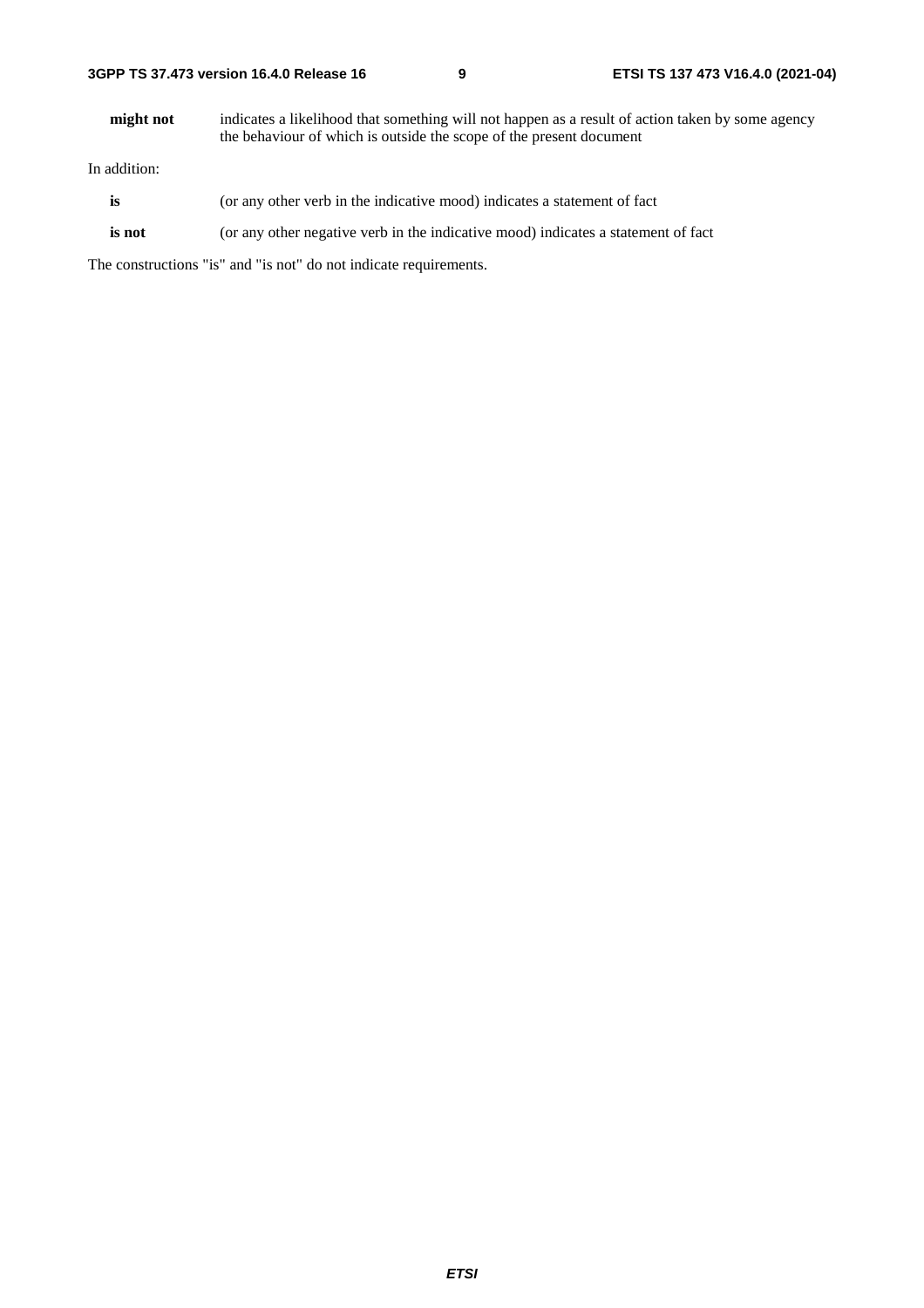## 1 Scope

The present document specifies the 5G radio network layer signalling protocol for the W1 interface. The W1 interface provides means for interconnecting a ng-eNB-CU and a ng-eNB-DU of a ng-eNB within an NG-RAN. The W1 Application Protocol (W1AP) supports the functions of W1 interface by signalling procedures defined in the present document. W1AP is developed in accordance to the general principles stated in TS 38.401 [4] and TS 37.470 [5].

## 2 References

The following documents contain provisions which, through reference in this text, constitute provisions of the present document.

- References are either specific (identified by date of publication, edition number, version number, etc.) or non-specific.
- For a specific reference, subsequent revisions do not apply.
- For a non-specific reference, the latest version applies. In the case of a reference to a 3GPP document (including a GSM document), a non-specific reference implicitly refers to the latest version of that document *in the same Release as the present document*.
- [1] 3GPP TR 21.905: "Vocabulary for 3GPP Specifications".
- [2] 3GPP TS 36.331: "Evolved Universal Terrestrial Radio Access (E-UTRAN); Radio Resource Control (RRC) Protocol Specification".
- [3] 3GPP TS 36.401: "E-UTRAN Architecture Description".
- [4] 3GPP TS 38.401: "NG-RAN; Architecture Description".
- [5] 3GPP TS 37.470: "E-UTRAN and NG-RAN; W1 general aspects and principles".
- [6] 3GPP TS 38.300: "NR; Overall description; Stage-2".
- [7] 3GPP TS 38.423: "NG-RAN; Xn application protocol (XnAP)".
- [8] 3GPP TS 23.501: "System Architecture for the 5G System (5GS)".
- [9] 3GPP TS 38.321: "NR; Medium Access Control (MAC) protocol specification".
- [10] 3GPP TS 23.401: "General Packet Radio Service (GPRS) enhancements for Evolved Universal Terrestrial Radio Access Network (E-UTRAN) access".
- [11] 3GPP TS 23.203: "Policy and charging control architecture".
- [12] 3GPP TS 36.423: "Evolved Universal Terrestrial Radio Access Network (E-UTRAN); X2 Application Protocol (X2AP)".
- [13] 3GPP TS 36.211: "Evolved Universal Terrestrial Radio Access (E-UTRA); Physical channels and modulation".
- [14] 3GPP TS 36.104: "Base Station (BS) radio transmission and reception".
- [15] 3GPP TS 36.321: " Evolved Universal Terrestrial Radio Access (E-UTRAN); Medium Access Control (MAC) protocol specification".
- [16] 3GPP TS 38.331: "NR; Radio Resource Control (RRC); Protocol specification".
- [17] 3GPP TS 29.281: "General Packet Radio System (GPRS); Tunnelling Protocol User Plane (GTPv1-U) ".
- [18] 3GPP TS 38.414: "NG-RAN; NG data transport".
- [19] 3GPP TS 38.413: "NG-RAN; NG Application Protocol (NGAP)".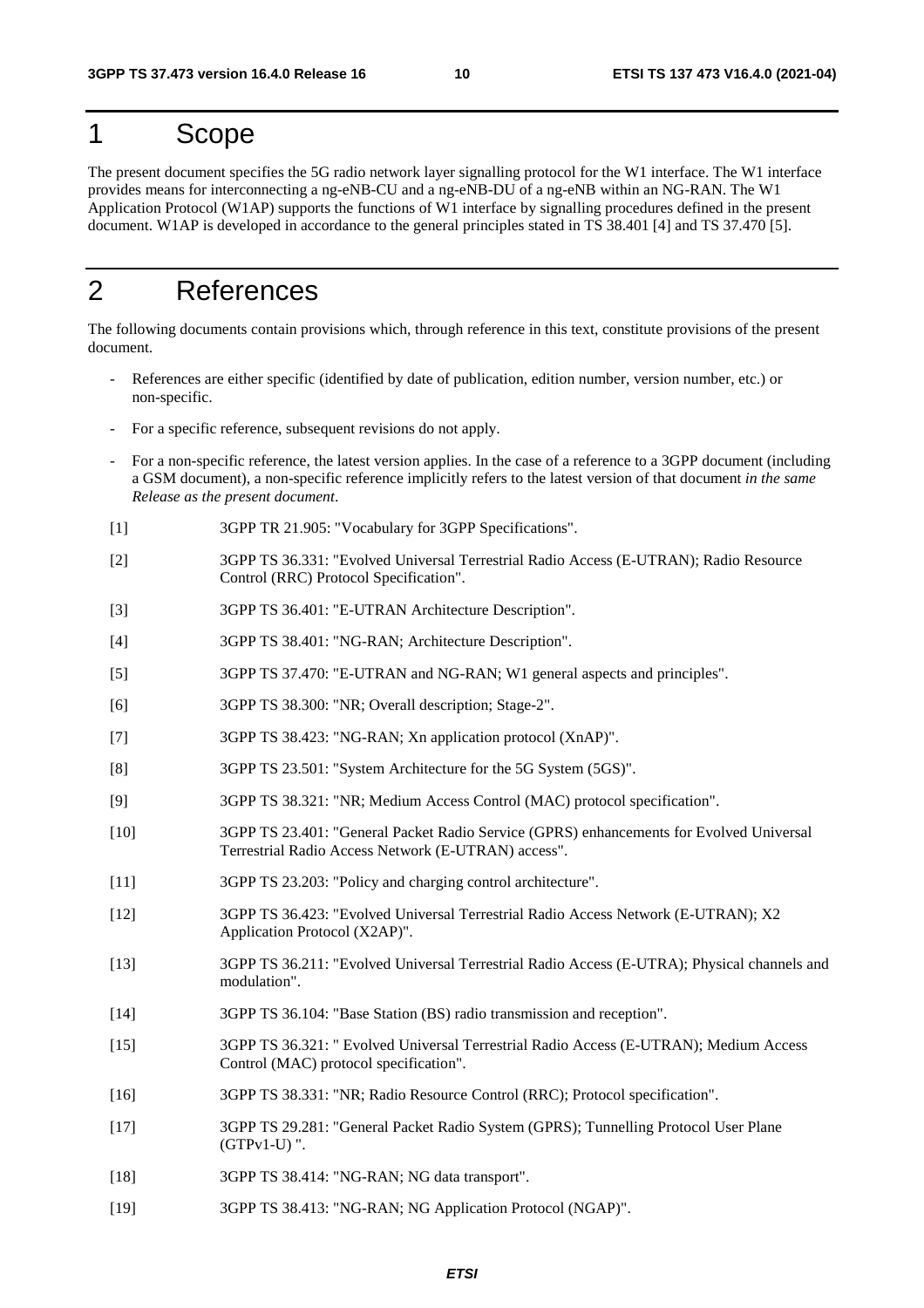- [20] 3GPP TS 36.304: "Evolved Universal Terrestrial Radio Access (E-UTRA), User Equipment (UE) procedures in idle mode".
- [21] ITU-T Recommendation X.691 (2002-07): "Information technology ASN.1 encoding rules Specification of Packed Encoding Rules (PER)".
- [22] ITU-T Recommendation X.680 (07/2002): "Information technology Abstract Syntax Notation One (ASN.1): Specification of basic notation".
- [23] ITU-T Recommendation X.681 (07/2002): "Information technology Abstract Syntax Notation One (ASN.1): Information object specification".

## 3 Definitions of terms, symbols and abbreviations

## 3.1 Terms

For the purposes of the present document, the terms given in TR 21.905 [1] and the following apply. A term defined in the present document takes precedence over the definition of the same term, if any, in TR 21.905 [1].

**elementary procedure:** W1AP consists of Elementary Procedures (EPs). An Elementary Procedure is a unit of interaction between ng-eNB-CU and ng-eNB-DU. These Elementary Procedures are defined separately and are intended to be used to build up complete sequences in a flexible manner. If the independence between some EPs is restricted, it is described under the relevant EP description. Unless otherwise stated by the restrictions, the EPs may be invoked independently of each other as standalone procedures, which can be active in parallel. The usage of several W1AP EPs together is specified in stage 2 specifications (e.g., TS 37.470 [5]).

An EP consists of an initiating message and possibly a response message. Two kinds of EPs are used:

- **Class 1:** Elementary Procedures with response (success and/or failure).
- **Class 2:** Elementary Procedures without response.

For Class 1 EPs, the types of responses can be as follows:

#### Successful:

- A signalling message explicitly indicates that the elementary procedure successfully completed with the receipt of the response.

Unsuccessful:

- A signalling message explicitly indicates that the EP failed.
- On time supervision expiry (i.e., absence of expected response).

Successful and Unsuccessful:

- One signalling message reports both successful and unsuccessful outcome for the different included requests. The response message used is the one defined for successful outcome.

Class 2 EPs are considered always successful.

**EN-DC operation:** Used in the present document when the W1AP is applied for **ng-eNB**-CU and **ng-eNB**-DU in E-UTRAN.

**ng-eNB**: As defined in TS 38.300 [6].

**ng-eNB-CU**: As defined in TS 37.470 [5].

**ng-eNB-DU**: As defined in TS 37.470 [5].

**ng-eNB-CU UE W1AP ID:** As defined in TS 38.401 [4].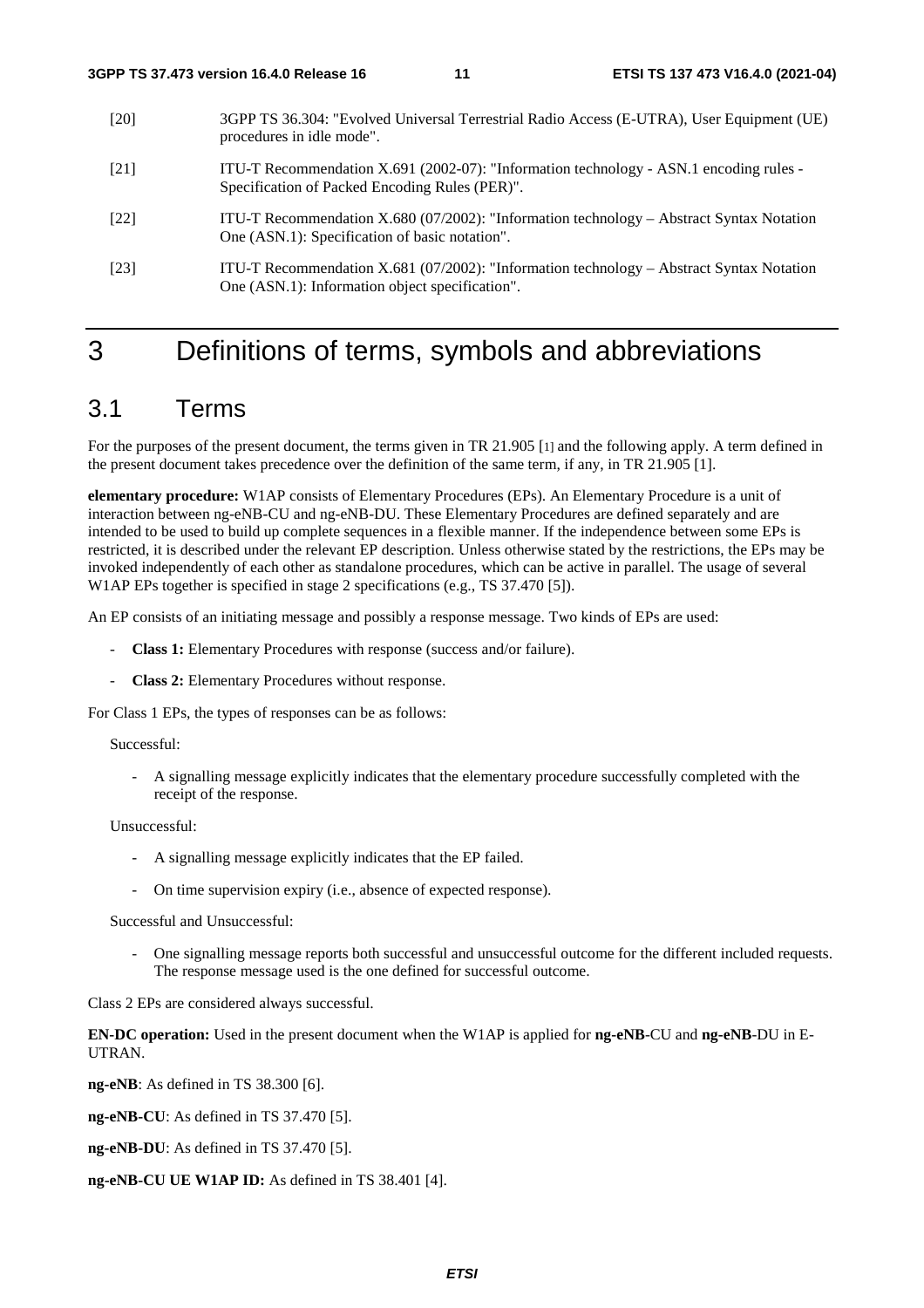**ng-eNB-DU UE W1AP ID:** As defined in TS 38.401 [4].

**UE-associated signalling:** When W1AP messages associated to one UE uses the UE-associated logical W1-connection for association of the message to the UE in ng-eNB-DU and ng-eNB-CU.

**UE-associated logical W1-connection:** The UE-associated logical W1-connection uses the identities *ng-eNB-CU UE W1AP ID* and *ng-eNB-DU UE W1AP ID* according to the definition in TS 38.401 [4]. For a received UE associated W1AP message the ng-eNB-CU identifies the associated UE based on the *ng-eNB-CU UE W1AP ID* IE and the ngeNB-DU identifies the associated UE based on the *ng-eNB-DU UE W1AP ID* IE*.* The UE-associated logical W1 connection may exist before the W1 UE context is setup in ng-eNB-DU.

## 3.2 Symbols

Void.

## 3.3 Abbreviations

For the purposes of the present document, the abbreviations given in TR 21.905 [1] and the following apply. An abbreviation defined in the present document takes precedence over the definition of the same abbreviation, if any, in TR 21.905 [1].

| $5 \text{G} \text{C}$ | 5G Core Network                                       |
|-----------------------|-------------------------------------------------------|
| 5QI                   | 5G OoS Identifier                                     |
| AMF                   | <b>Access and Mobility Management Function</b>        |
| <b>CN</b>             | Core Network                                          |
| CG                    | Cell Group                                            |
| <b>CGI</b>            | Cell Global Identifier                                |
| DL                    | Downlink                                              |
| EN-DC                 | E-UTRA-NR Dual Connectivity                           |
| <b>NSSAI</b>          | Network Slice Selection Assistance Information        |
| <b>RANAC</b>          | RAN Area Code                                         |
| <b>RRC</b>            | Radio Resource Control                                |
| S-NSSAI               | Single Network Slice Selection Assistance Information |
| <b>TAC</b>            | Tracking Area Code                                    |
| <b>TAI</b>            | <b>Tracking Area Identity</b>                         |
|                       |                                                       |

## 4 General

## 4.1 Procedure specification principles

The principle for specifying the procedure logic is to specify the functional behaviour of the terminating node exactly and completely. Any rule that specifies the behaviour of the originating node shall be possible to be verified with information that is visible within the system.

The following specification principles have been applied for the procedure text in clause 8:

- The procedure text discriminates between:
	- 1) Functionality which "shall" be executed.

 The procedure text indicates that the receiving node "shall" perform a certain function Y under a certain condition. If the receiving node supports procedure X but cannot perform functionality Y requested in the REQUEST message of a Class 1 EP, the receiving node shall respond with the message used to report unsuccessful outcome for this procedure, containing an appropriate cause value.

2) Functionality which "shall, if supported" be executed.

 The procedure text indicates that the receiving node "shall, if supported," perform a certain function Y under a certain condition. If the receiving node supports procedure X, but does not support functionality Y, the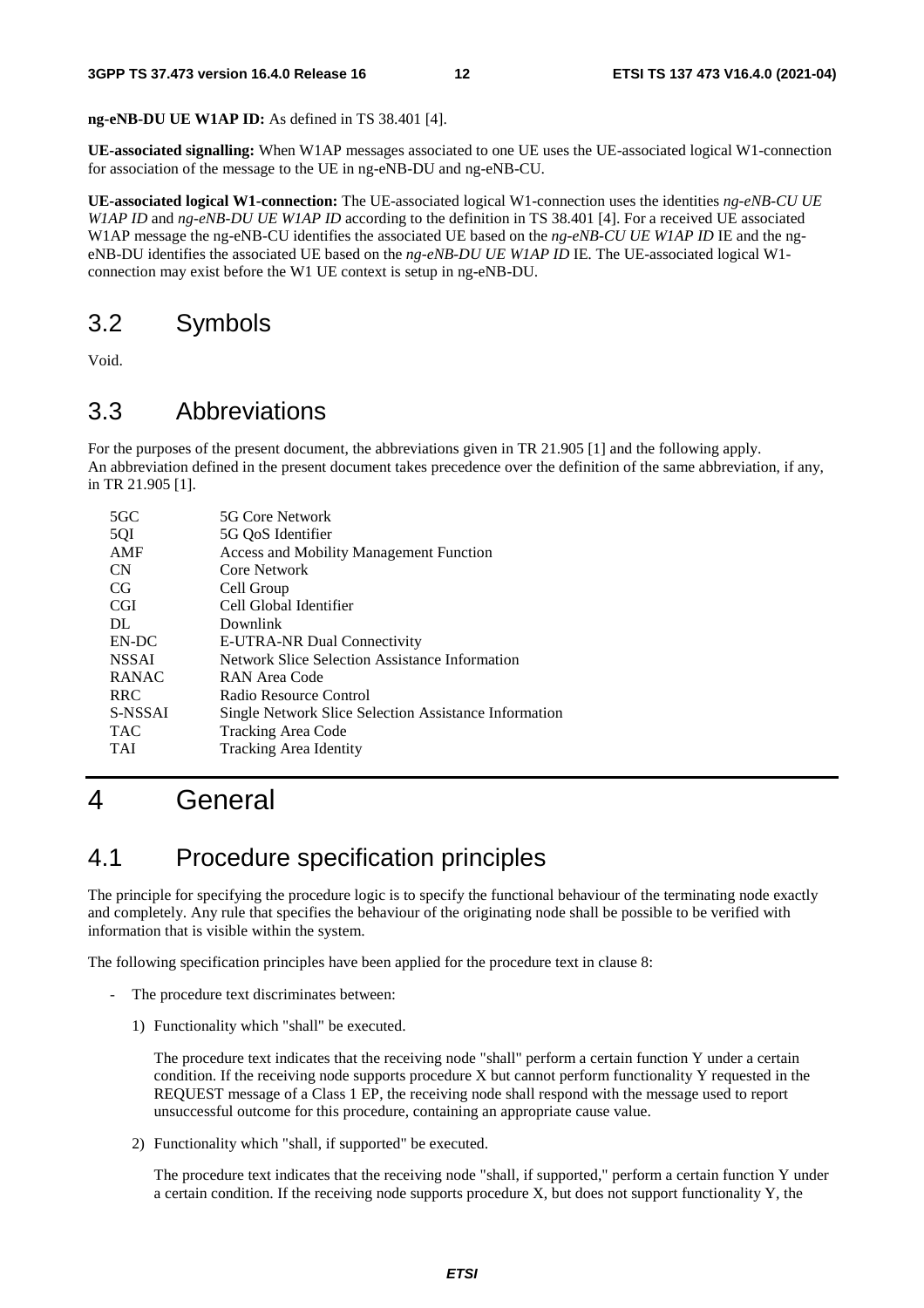receiving node shall proceed with the execution of the EP, possibly informing the requesting node about the not supported functionality.

- Any required inclusion of an optional IE in a response message is explicitly indicated in the procedure text. If the procedure text does not explicitly indicate that an optional IE shall be included in a response message, the optional IE shall not be included. For requirements on including *Criticality Diagnostics* IE, see clause 10.

## 4.2 Forwards and backwards compatibility

The forwards and backwards compatibility of the protocol is assured by mechanism where all current and future messages, and IEs or groups of related IEs, include ID and criticality fields that are coded in a standard format that will not be changed in the future. These parts can always be decoded regardless of the standard version.

## 4.3 Specification notations

For the purposes of the present document, the following notations apply:

| Procedure      | When referring to an elementary procedure in the specification the Procedure Name is written with<br>the first letters in each word in upper case characters followed by the word "procedure", e.g.<br>Handover Preparation procedure.                                   |
|----------------|--------------------------------------------------------------------------------------------------------------------------------------------------------------------------------------------------------------------------------------------------------------------------|
| Message        | When referring to a message in the specification the MESSAGE NAME is written with all letters<br>in upper case characters followed by the word "message", e.g. HANDOVER REQUEST message.                                                                                 |
| IE             | When referring to an information element (IE) in the specification the <i>Information Element Name</i><br>is written with the first letters in each word in upper case characters and all letters in Italic font<br>followed by the abbreviation "IE", e.g. E-RAB ID IE. |
| Value of an IE | When referring to the value of an information element (IE) in the specification the "Value" is<br>written as it is specified in the specification enclosed by quotation marks, e.g. "Value".                                                                             |

## 5 W1AP services

W1AP provides the signalling service between ng-eNB-DU and the ng-eNB-CU that is required to fulfil the W1AP functions described in clause 7. W1AP services are divided into two groups:

| Non UE-associated services: | They are related to the whole W1 interface instance between the ng-eNB-DU and<br>ng-eNB-CU utilising a non UE-associated signalling connection.                                   |
|-----------------------------|-----------------------------------------------------------------------------------------------------------------------------------------------------------------------------------|
| UE-associated services:     | They are related to one UE. W1AP functions that provide these services are<br>associated with a UE-associated signalling connection that is maintained for the UE<br>in question. |

Unless explicitly indicated in the procedure specification, at any instance in time one protocol endpoint shall have a maximum of one ongoing W1AP procedure related to a certain UE.

## 6 Services expected from signalling transport

The signalling connection shall provide in sequence delivery of W1AP messages. W1AP shall be notified if the signalling connection breaks.

## 7 Functions of W1AP

The functions of W1AP are described in TS 37.470 [5].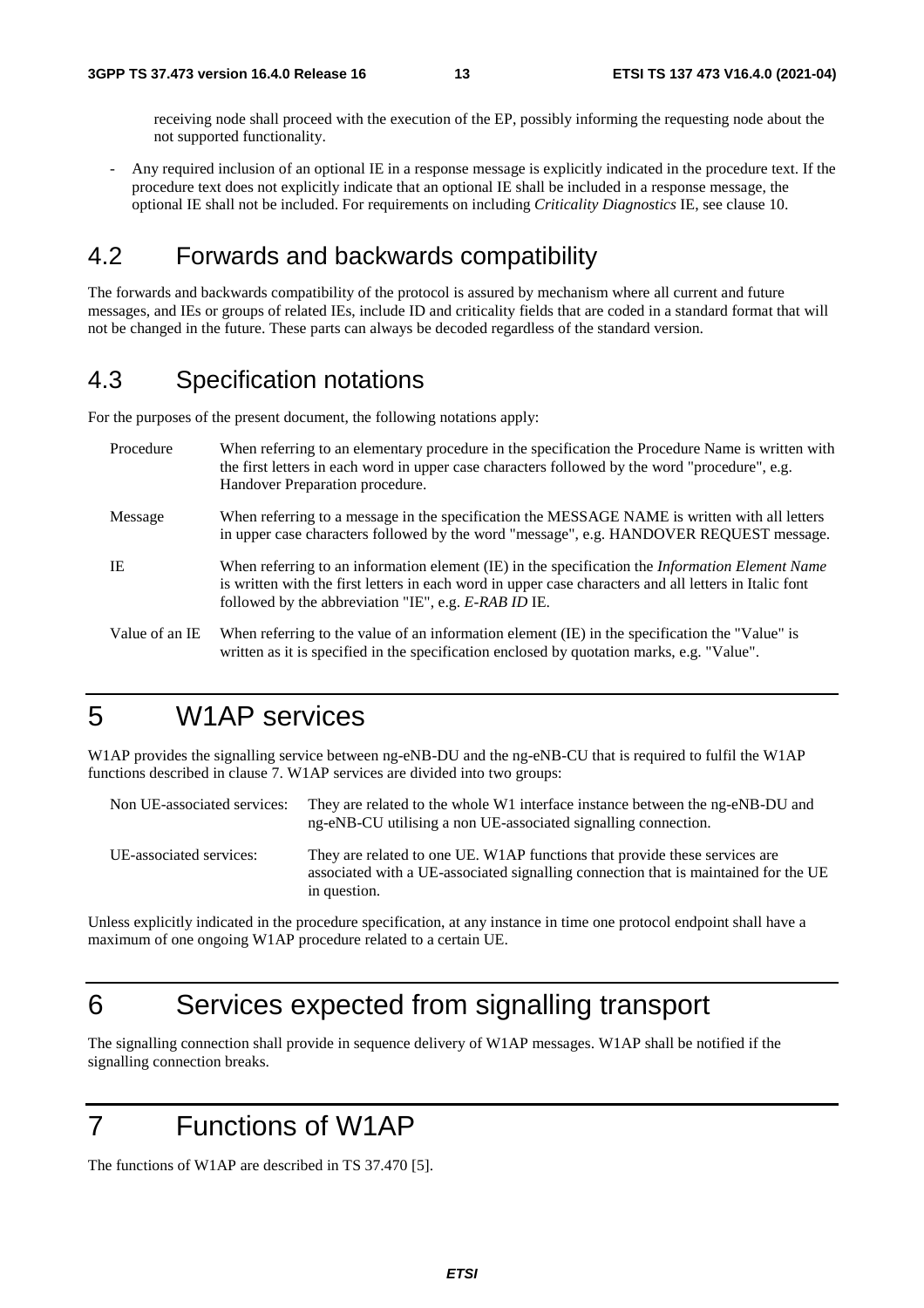## 8 W1AP procedures

## 8.1 List of W1AP Elementary procedures

In the following tables, all EPs are divided into Class 1 and Class 2 EPs:

| <b>Elementary</b>    | <b>Initiating Message</b> | <b>Successful Outcome</b> | <b>Unsuccessful Outcome</b> |
|----------------------|---------------------------|---------------------------|-----------------------------|
| <b>Procedure</b>     |                           | <b>Response message</b>   | Response message            |
| Reset                | <b>RESET</b>              | <b>RESET ACKNOWLEDGE</b>  |                             |
| W1 Setup             | <b>W1 SETUP REQUEST</b>   | W1 SETUP RESPONSE         | <b>W1 SETUP FAILURE</b>     |
| ng-eNB-DU            | NG-ENB-DU                 | NG-ENB-DU                 | NG-ENB-DU                   |
| Configuration        | <b>CONFIGURATION</b>      | CONFIGURATION             | <b>CONFIGURATION UPDATE</b> |
| Update               | <b>UPDATE</b>             | <b>UPDATE</b>             | <b>FAILURE</b>              |
|                      |                           | <b>ACKNOWLEDGE</b>        |                             |
| ng-eNB-CU            | NG-ENB-CU                 | NG-ENB-CU                 | NG-ENB-CU                   |
| Configuration        | <b>CONFIGURATION</b>      | <b>CONFIGURATION</b>      | <b>CONFIGURATION UPDATE</b> |
| Update               | <b>UPDATE</b>             | <b>UPDATE</b>             | <b>FAILURE</b>              |
|                      |                           | <b>ACKNOWLEDGE</b>        |                             |
| <b>UE Context</b>    | <b>UE CONTEXT SETUP</b>   | <b>UE CONTEXT SETUP</b>   | <b>UE CONTEXT SETUP</b>     |
| Setup                | <b>REQUEST</b>            | <b>RESPONSE</b>           | <b>FAILURE</b>              |
| UE Context           | <b>UE CONTEXT</b>         | <b>UE CONTEXT RELEASE</b> |                             |
| Release (ng-         | <b>RELEASE COMMAND</b>    | <b>COMPLETE</b>           |                             |
| eNB-CU initiated)    |                           |                           |                             |
| UE Context           | <b>UE CONTEXT</b>         | <b>UE CONTEXT</b>         | <b>UE CONTEXT</b>           |
| Modification (ng-    | <b>MODIFICATION</b>       | <b>MODIFICATION</b>       | MODIFICATION FAILURE        |
| eNB-CU initiated)    | <b>REQUEST</b>            | <b>RESPONSE</b>           |                             |
| <b>UE Context</b>    | <b>UE CONTEXT</b>         | <b>UE CONTEXT</b>         | <b>UE CONTEXT</b>           |
| Modification         | <b>MODIFICATION</b>       | <b>MODIFICATION</b>       | <b>MODIFICATION REFUSE</b>  |
| Required (ng-        | <b>REQUIRED</b>           | <b>CONFIRM</b>            |                             |
| eNB-DU initiated)    |                           |                           |                             |
| Write-Replace        | <b>WRITE-REPLACE</b>      | <b>WRITE-REPLACE</b>      |                             |
| Warning              | <b>WARNING REQUEST</b>    | <b>WARNING RESPONSE</b>   |                             |
| <b>IPWS Cancel</b>   | <b>PWS CANCEL</b>         | <b>PWS CANCEL</b>         |                             |
|                      | <b>REQUEST</b>            | <b>RESPONSE</b>           |                             |
| NG-ENB-DU            | NG-ENB-DU                 | <b>NG-ENB-DU RESOURCE</b> |                             |
| <b>RESOURCE</b>      | <b>RESOURCE</b>           | <b>COORDINATION</b>       |                             |
| <b>ICOORDINATION</b> | <b>COORDINATION</b>       | <b>RESPONSE</b>           |                             |
|                      | <b>REQUEST</b>            |                           |                             |

## **Table 8.1-1: Class 1 procedures**

#### **Table 8.2-2: Class 2 procedures**

| <b>Elementary Procedure</b>                          | <b>Message</b>                                |  |
|------------------------------------------------------|-----------------------------------------------|--|
| Error Indication                                     | <b>ERROR INDICATION</b>                       |  |
| UE Context Release Request (ng-<br>eNB-DU initiated) | <b>UE CONTEXT RELEASE REQUEST</b>             |  |
| Initial UL RRC Message Transfer                      | <b>INITIAL UL RRC MESSAGE</b><br>TRANSFER     |  |
| DL RRC Message Transfer                              | DL RRC MESSAGE TRANSFER                       |  |
| UL RRC Message Transfer                              | UL RRC MESSAGE TRANSFER                       |  |
| <b>UE Inactivity Notification</b>                    | <b>UE INACTIVITY NOTIFICATION</b>             |  |
| <b>System Information Delivery</b>                   | <b>SYSTEM INFORMATION DELIVERY</b><br>COMMAND |  |
| Paging                                               | <b>PAGING</b>                                 |  |
| Notify                                               | <b>NOTIFY</b>                                 |  |
| <b>PWS Restart Indication</b>                        | <b>PWS RESTART INDICATION</b>                 |  |
| <b>PWS Failure Indication</b>                        | <b>PWS FAILURE INDICATION</b>                 |  |
| ng-eNB-DU Status Indication                          | <b>NG-ENB-DU STATUS INDICATION</b>            |  |
| <b>RRC Delivery Report</b>                           | <b>RRC DELIVERY REPORT</b>                    |  |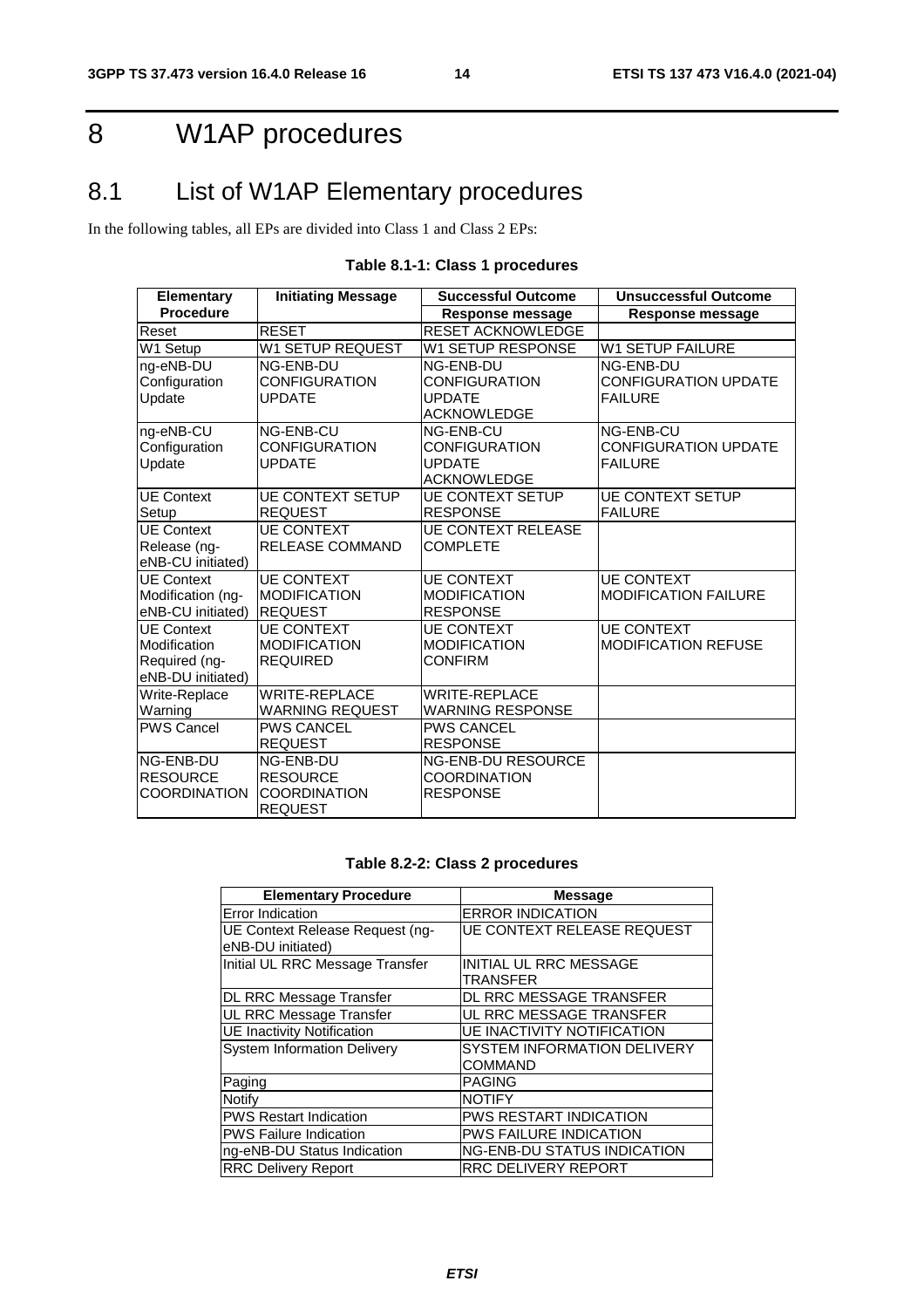## 8.2 Interface Management procedures

## 8.2.1 Reset

#### 8.2.1.1 General

The purpose of the Reset procedure is to initialise or re-initialise the W1AP UE-related contexts, in the event of a failure in the ng-eNB-CU or ng-eNB-DU. This procedure does not affect the application level configuration data exchanged during, e.g., the W1 Setup procedure.

The procedure uses non-UE associated signalling.

#### 8.2.1.2 Successful Operation

#### 8.2.1.2.1 Reset Procedure Initiated from the ng-eNB-CU



#### **Figure 8.2.1.2.1-1: Reset procedure initiated from the ng-eNB-CU. Successful operation**

In the event of a failure at the ng-eNB-CU, which has resulted in the loss of some or all transaction reference information, a RESET message shall be sent to the ng-eNB-DU.

At reception of the RESET message the ng-eNB-DU shall release all allocated resources on W1 and radio resources related to the UE association(s) indicated explicitly or implicitly in the RESET message and remove the indicated UE contexts including W1AP ID.

After the ng-eNB-DU has released all assigned W1 resources and the UE W1AP IDs for all indicated UE associations which can be used for new UE-associated logical W1-connections over the W1 interface, the ng-eNB-DU shall respond with the RESET ACKNOWLEDGE message. The ng-eNB-DU does not need to wait for the release of radio resources to be completed before returning the RESET ACKNOWLEDGE message.

If the RESET message contains the *UE-associated logical W1-connection list* IE, then:

- The ng-eNB-DU shall use the *ng-eNB-CU UE W1AP ID* IE and/or the *ng-eNB-DU UE W1AP ID* IE to explicitly identify the UE association(s) to be reset.
- The ng-eNB-DU shall include in the RESET ACKNOWLEDGE message, for each UE association to be reset. the *UE-associated logical W1-connection Item* IE in the *UE-associated logical W1-connection list* IE. The *UEassociated logical W1-connection Item* IEs shall be in the same order as received in the RESET message and shall include also unknown UE-associated logical W1-connections. Empty *UE-associated logical W1-connection Item* IEs, received in the RESET message, may be omitted in the RESET ACKNOWLEDGE message.
- If the *ng-eNB-CU UE W1AP ID* IE is included in the *UE-associated logical W1-connection Item* IE for a UE association, the ng-eNB-DU shall include the *ng-eNB-CU UE W1AP ID* IE in the corresponding *UE-associated logical W1-connection Item* IE in the RESET ACKNOWLEDGE message.
- If the *ng-eNB-DU UE W1AP ID* IE is included in the *UE-associated logical W1-connection Item* IE for a UE association, the ng-eNB-DU shall include the *ng-eNB-DU UE W1AP ID* IE in the corresponding *UE-associated logical W1-connection Item* IE in the RESET ACKNOWLEDGE message.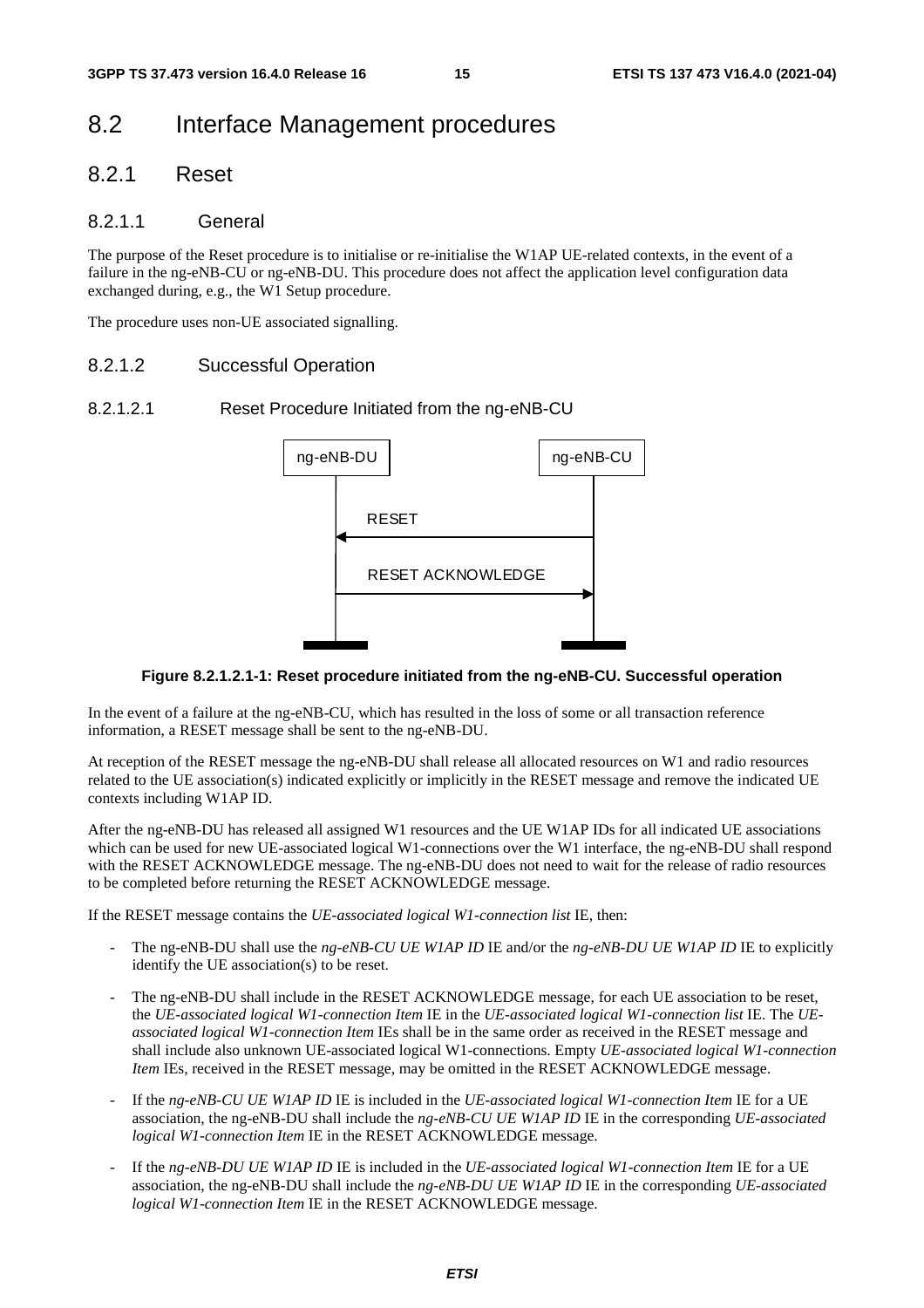#### **Interactions with other procedures:**

If the RESET message is received, any other ongoing procedure (except for another Reset procedure) on the same W1 interface related to a UE association, indicated explicitly or implicitly in the RESET message, shall be aborted.

#### 8.2.1.2.2 Reset Procedure Initiated from the ng-eNB-DU



#### **Figure 8.2.1.2.2-1: Reset procedure initiated from the ng-eNB-DU. Successful operation**

In the event of a failure at the ng-eNB-DU, which has resulted in the loss of some or all transaction reference information, a RESET message shall be sent to the ng-eNB-CU.

At reception of the RESET message the ng-eNB-CU shall release all allocated resources on W1 related to the UE association(s) indicated explicitly or implicitly in the RESET message and remove the W1AP ID for the indicated UE associations.

After the ng-eNB-CU has released all assigned W1 resources and the UE W1AP IDs for all indicated UE associations which can be used for new UE-associated logical W1-connections over the W1 interface, the ng-eNB-CU shall respond with the RESET ACKNOWLEDGE message.

If the RESET message contains the *UE-associated logical W1-connection list* IE, then:

- The ng-eNB-CU shall use the *ng-eNB-CU UE W1AP ID* IE and/or the *ng-eNB-DU UE W1AP ID* IE to explicitly identify the UE association(s) to be reset.
- The ng-eNB-CU shall in the RESET ACKNOWLEDGE message include, for each UE association to be reset, the *UE-associated logical W1-connection* Item IE in the *UE-associated logical W1-connection list* IE. The *UEassociated logical W1-connection Item* IEs shall be in the same order as received in the RESET message and shall include also unknown UE-associated logical W1-connections. Empty *UE-associated logical W1-connection Item* IEs, received in the RESET message, may be omitted in the RESET ACKNOWLEDGE message.
- If the *ng-eNB-CU UE W1AP ID* IE is included in the *UE-associated logical W1-connection Item* IE for a UE association, the ng-eNB-CU shall include the *ng-eNB-CU UE W1AP ID* IE in the corresponding *UE-associated logical W1-connection Item* IE in the RESET ACKNOWLEDGE message.
- If the *ng-eNB-DU UE W1AP ID* IE is included in a *UE-associated logical W1-connection Item* IE for a UE association, the ng-eNB-CU shall include the *ng-eNB-DU UE W1AP ID* IE in the corresponding *UE-associated logical W1-connection Item* IE in the RESET ACKNOWLEDGE message.

#### **Interactions with other procedures:**

If the RESET message is received, any other ongoing procedure (except for another Reset procedure) on the same W1 interface related to a UE association, indicated explicitly or implicitly in the RESET message, shall be aborted.

### 8.2.1.3 Abnormal Conditions

Not applicable.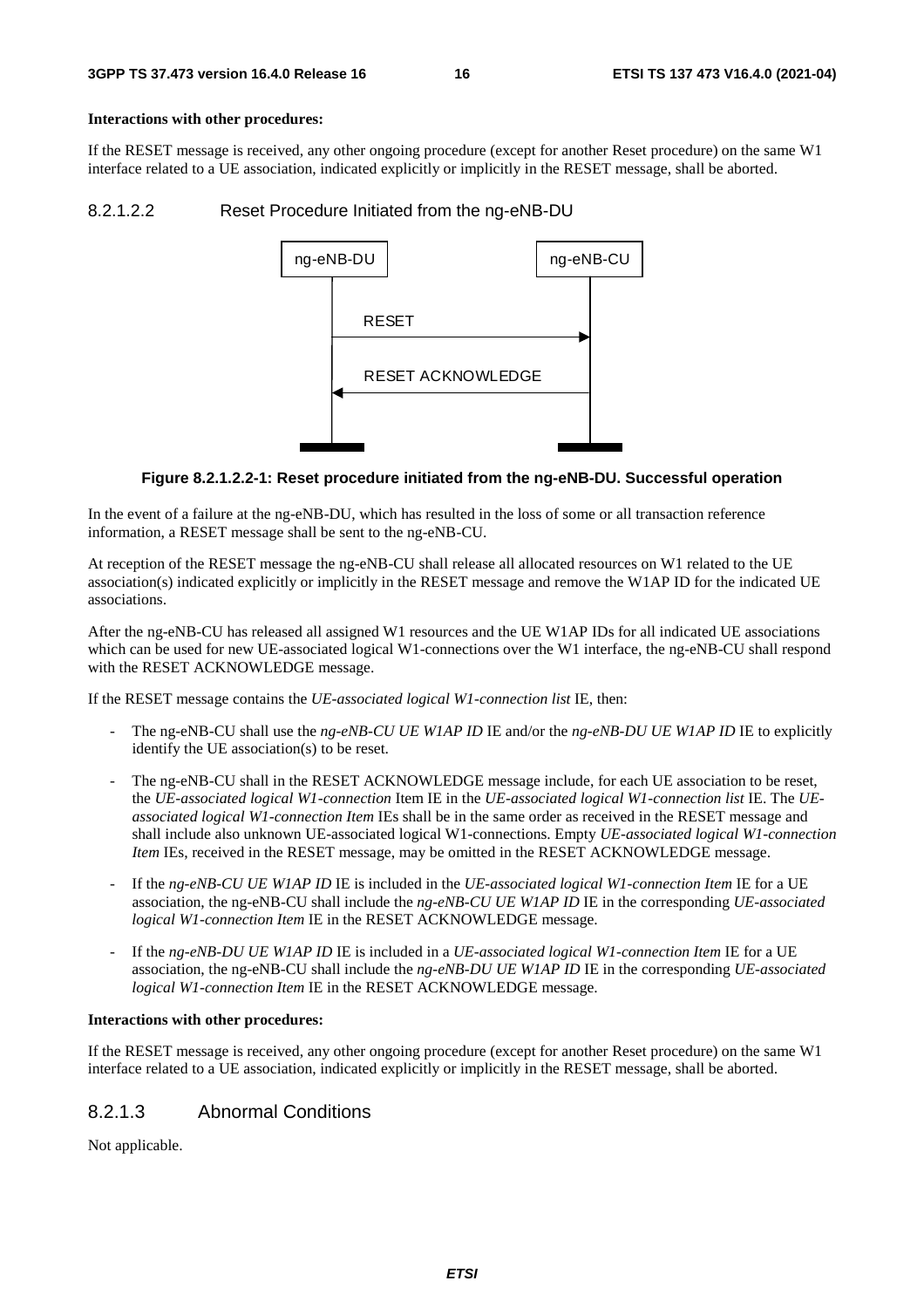## 8.2.2 Error Indication

## 8.2.2.1 General

The Error Indication procedure is initiated by a node in order to report detected errors in one incoming message, provided they cannot be reported by an appropriate failure message.

If the error situation arises due to reception of a message utilising UE associated signalling, then the Error Indication procedure uses UE associated signalling. Otherwise the procedure uses non-UE associated signalling.

#### 8.2.2.2 Successful Operation



**Figure 8.2.2.2-1: Error Indication procedure, ng-eNB-CU originated. Successful operation** 



**Figure 8.2.2.2-2: Error Indication procedure, ng-eNB-DU originated. Successful operation** 

When the conditions defined in clause 10 are fulfilled, the Error Indication procedure is initiated by an ERROR INDICATION message sent from the receiving node.

The ERROR INDICATION message shall contain at least the *Cause* IE. In case the Error Indication procedure is triggered by utilising UE associated signalling the *ng-eNB-CU UE W1AP ID* IE and *ng-eNB-DU UE W1AP ID* IE shall be included in the ERROR INDICATION message. If one or both of the *ng-eNB-CU UE W1AP ID* IE and the *ng-eNB-DU UE WIAP ID* IE are not correct, the cause shall be set to appropriate value, e.g., "Unknown or already allocated ngeNB-CU UE W1AP ID", "Unknown or already allocated ng-eNB-DU UE W1AP ID" or "Unknown or inconsistent pair of UE W1AP ID".

#### 8.2.2.3 Abnormal Conditions

Not applicable.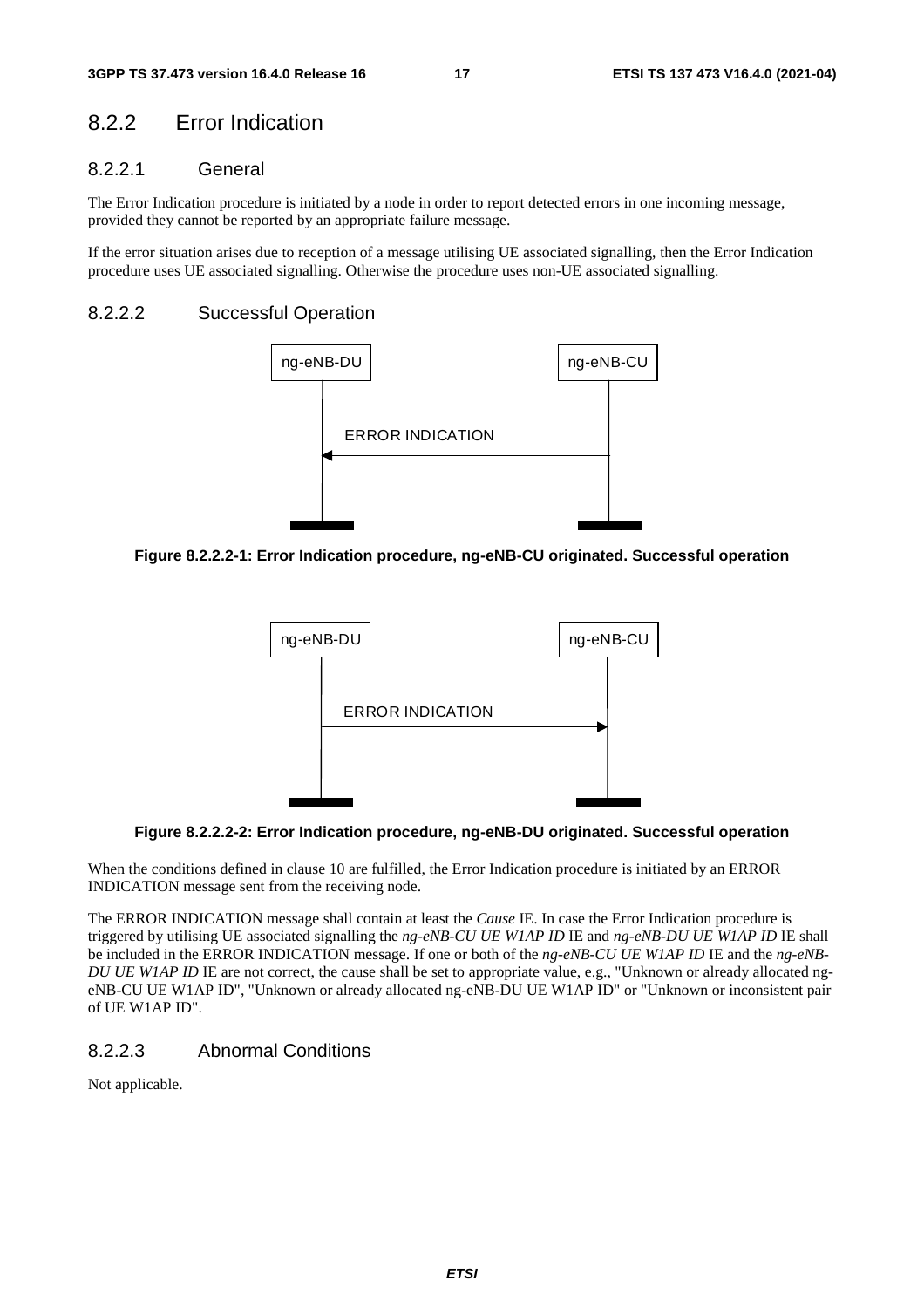## 8.2.3 W1 Setup

### 8.2.3.1 General

The purpose of the W1 Setup procedure is to exchange application level data needed for the ng-eNB-DU and the ngeNB-CU to correctly interoperate on the W1 interface. The procedure uses non-UE associated signalling. This procedure shall be the first W1AP procedure triggered for the W1-C interface instance after a TNL association has become operational.

The procedure uses non-UE associated signalling.

This procedure erases any existing application level configuration data in the two nodes and replaces it by the one received. This procedure also re-initialises the W1AP UE-related contexts (if any) and erases all related signalling connections in the two nodes like a Reset procedure would do.

## 8.2.3.2 Successful Operation



**Figure 8.2.3.2-1: W1 Setup procedure: Successful Operation** 

The ng-eNB-DU initiates the procedure by sending a W1 SETUP REQUEST message including the appropriate data to the ng-eNB-CU. The ng-eNB-CU responds with a W1 SETUP RESPONSE message including the appropriate data.

The exchanged data shall be stored in respective node and used as long as there is an operational TNL association. When this procedure is finished, the W1 interface is operational and other W1 messages may be exchanged.

If the W1 SETUP REQUEST message contains the *ng-eNB-DU Served Cells List* IE, the ng-eNB-CU shall take into account as specified in TS 38.401 [4].

If *ng-eNB-DU System Information* IE is included in the W1 SETUP REQUEST message, the ng-eNB-CU shall take into account, and the ng-eNB-CU may include the *ng-eNB-CU System Information* IE in the W1 SETUP RESPONSE message. The ng-eNB-DU shall include the *TAI Slice Support List* IE in the W1 SETUP REQUEST message.

The ng-eNB-CU may include the *Cells to be Activated List* IE in the W1 SETUP RESPONSE message. The *Cells to be Activated List* IE includes a list of cells that the ng-eNB-CU requests the ng-eNB-DU to activate. The ng-eNB-DU shall activate the cells included in the *Cells to be Activated List* IE and reconfigure the physical cell identity for cells for which the *E-UTRAN PCI* IE is included.

If the *RAN Area Code* IE is included in the W1 SETUP REQUEST message, the ng-eNB-CU may use it according to TS 38.300 [6].

The ng-eNB-CU may include *Available PLMN List* IE, and optionally also *Extended Available PLMN List* IE, if the available PLMN(s) are different from what ng-eNB-DU has provided in W1 SETUP REQUEST message, ng-eNB-DU shall take this into account and only broadcast the PLMN(s) included in the received Available PLMN list(s).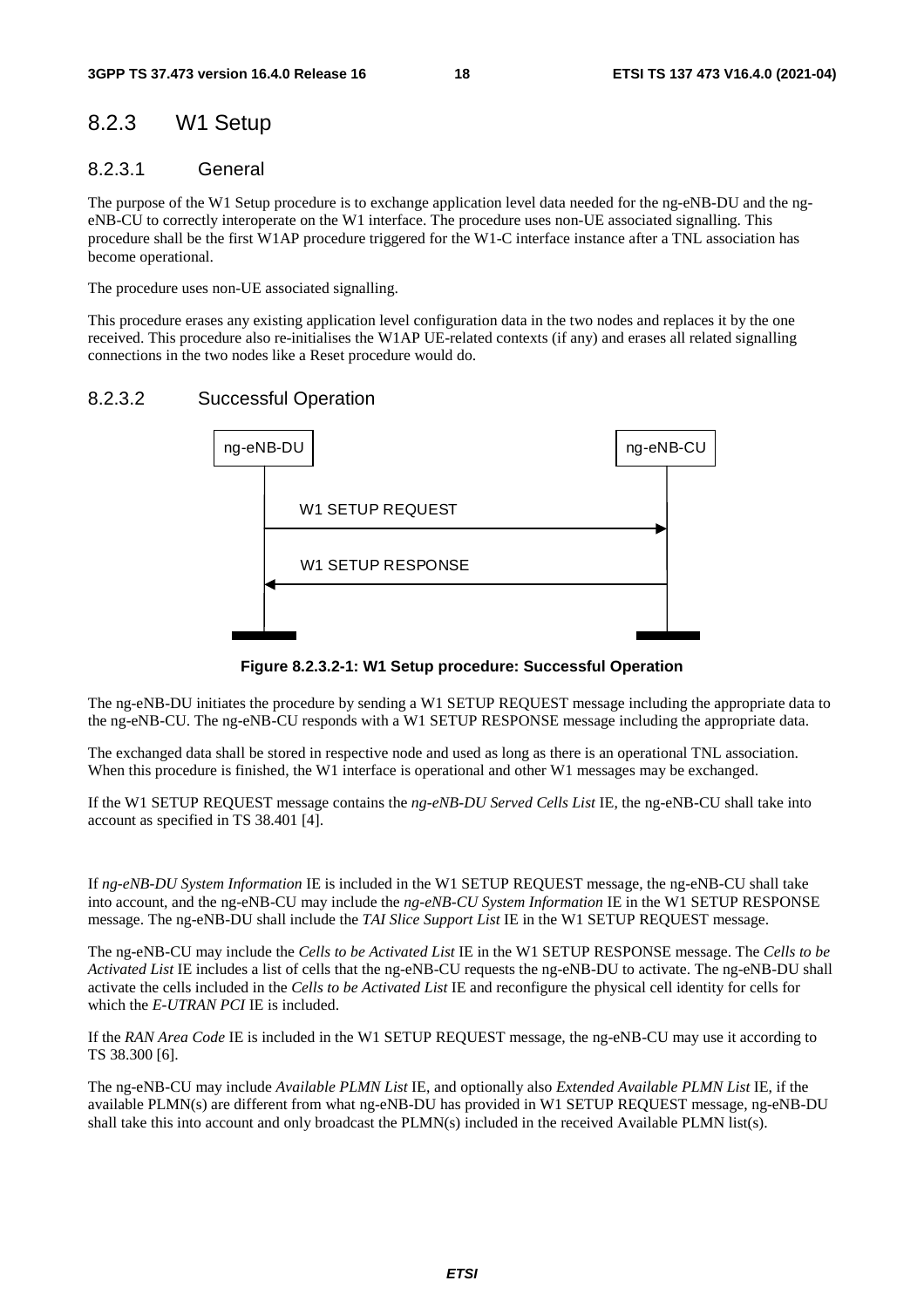## 8.2.3.3 Unsuccessful Operation

| ng-eNB-DU               | ng-eNB-CU |  |
|-------------------------|-----------|--|
| <b>W1 SETUP REQUEST</b> |           |  |
| <b>W1 SETUP FAILURE</b> |           |  |
|                         |           |  |

**Figure 8.2.3.3-1: W1 Setup procedure: Unsuccessful Operation** 

If the ng-eNB-CU cannot accept the setup, it should respond with a W1 SETUP FAILURE and appropriate cause value.

## 8.2.3.4 Abnormal Conditions

Not applicable.

## 8.2.4 ng-eNB-DU Configuration Update

### 8.2.4.1 General

The purpose of the ng-eNB-DU Configuration Update procedure is to update application level configuration data needed for the ng-eNB-DU and the ng-eNB-CU to interoperate correctly on the W1 interface. This procedure does not affect existing UE-related contexts, if any. The procedure uses non-UE associated signalling.

## 8.2.4.2 Successful Operation



#### **Figure 8.2.4.2-1: ng-eNB-DU Configuration Update procedure: Successful Operation**

The ng-eNB-DU initiates the procedure by sending an ng-eNB-DU CONFIGURATION UPDATE message to the ngeNB-CU including an appropriate set of updated configuration data that it has just taken into operational use. The ngeNB-CU responds with NG-ENB-DU CONFIGURATION UPDATE ACKNOWLEDGE message to acknowledge that it successfully updated the configuration data. If an information element is not included in the NG-ENB-DU CONFIGURATION UPDATE message, the ng-eNB-CU shall interpret that the corresponding configuration data is not changed and shall continue to operate the W1-C interface with the existing related configuration data.

The updated configuration data shall be stored in both nodes and used as long as there is an operational TNL association or until any further update is performed.

If *Served Cells To Add Item* IE is contained in the NG-ENB-DU CONFIGURATION UPDATE message, the ng-eNB-CU shall add cell information according to the information in the *Served Cell Information IE*. If the *ng-eNB-DU System*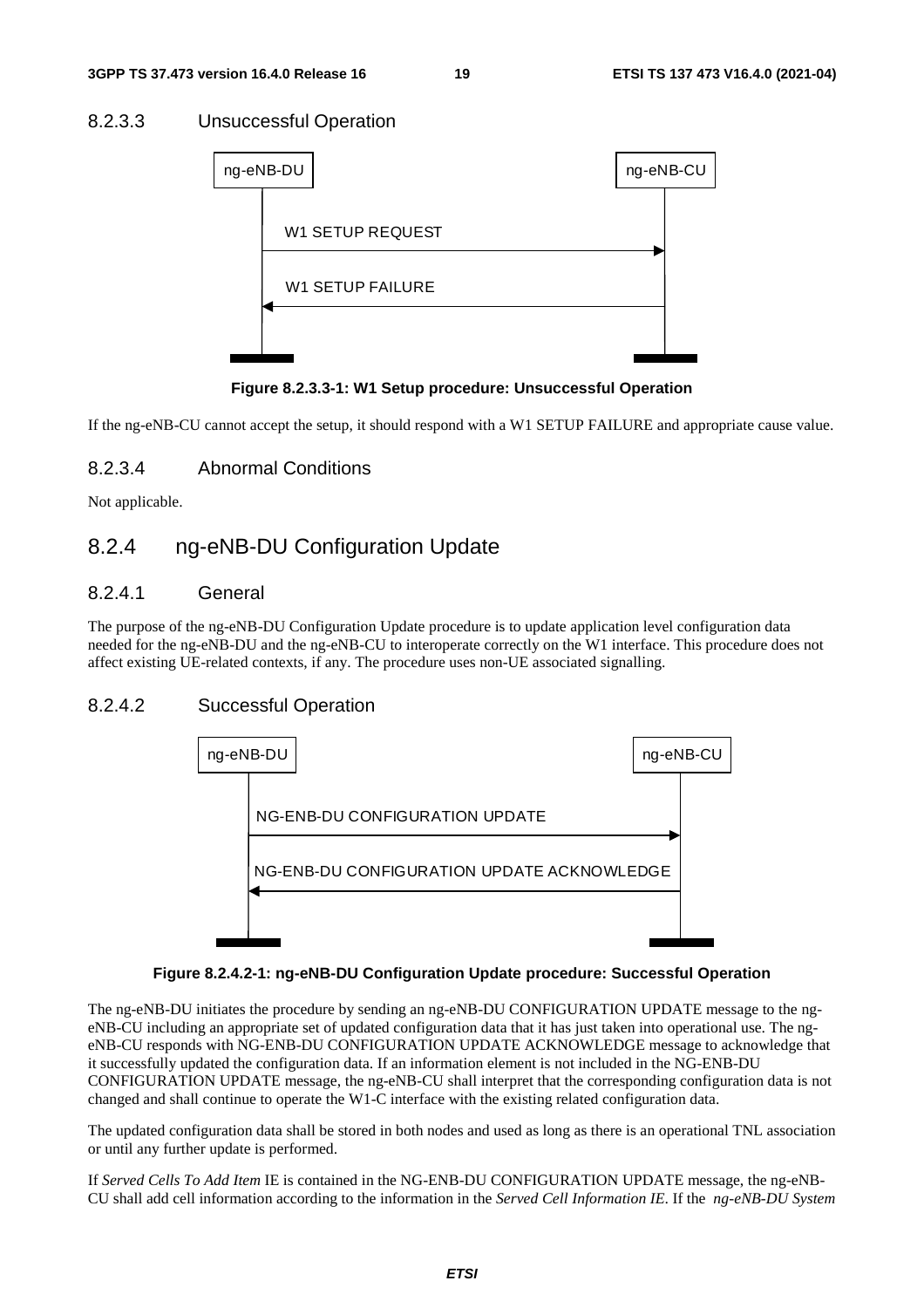*Information* IE is contained in the NG-ENB-DU CONFIGURATION UPDATE message, the ng-eNB-CU shall store and replace any previously provided system info if any, and may include the *ng-eNB-CU System Information* IE in the NG-ENB-DU CONFIGURATION UPDATE ACKNOWLEDGE message. The *SIB type to Be Updated List* IE shall contain the full list of SIBs to be broadcast*.*

If *Served Cells To Modify Item* IE is contained in the NG-ENB-DU CONFIGURATION UPDATE message, the ngeNB-CU shall modify information of cell indicated by *Old E-UTRAN CGI* IE according to the information in the *Served Cell Informatio*n IE and overwrite the served cell information for the affected served cell. Further, if the *ng-eNB-DU System Information* IE is present the ng-eNB-CU shall store and replace any previous information received.

If *Served Cells To Delete Item* IE is contained in the NG-ENB-DU CONFIGURATION UPDATE message, the ngeNB-CU shall delete information of cell indicated by *Old E-UTRAN CGI* IE.

If *Cells Status Item* IE is contained in the NG-ENB-DU CONFIGURATION UPDATE message, the ng-eNB-CU shall update the information about the cells, as described in TS 38.401 [4].

If *Cells to be Activated List Item* IE is contained in the NG-ENB-DU CONFIGURATION UPDATE ACKNOWLEDGE message, the ng-eNB-DU shall activate the cell indicated by *E-UTRAN CGI* IE and reconfigure the physical cell identity for cells for which the *E-UTRAN PCI* IE is included.

If *Cells to be Activated List Item* IE is contained in the NG-ENB-DU CONFIGURATION UPDATE ACKNOWLEDGE message and the indicated cells are already activated, the ng-eNB-DU shall update the cell information received in *Cells to be Activated List Item* IE.

If *Cells to be Deactivated List Item* IE is contained in the NG-ENB-DU CONFIGURATION UPDATE ACKNOWLEDGE message, the ng-eNB-DU shall deactivate all the cells with E-UTRAN CGI listed in the IE.

If the *RAN Area Code* IE in contained in the NG-ENB-DU CONFIGURATION UPDATE message, the ng-eNB-CU shall store and replace any previously provided *RAN Area Code* IE by the received *RAN Area Code* IE.

If *Available PLMN List* IE, and optionally also *Extended Available PLMN List* IE, is contained in NG-ENB-DU CONFIGURATION UPDATE ACKNOWLEDGE message, the ng-eNB-DU shall overwrite the whole available PLMN list and update the corresponding system information.

## 8.2.4.3 Unsuccessful Operation



#### **Figure 8.2.4.3-1: ng-eNB-DU Configuration Update procedure: Unsuccessful Operation**

If the ng-eNB-CU cannot accept the update, it shall respond with an ng-eNB-DU CONFIGURATION UPDATE FAILURE message and appropriate cause value.

## 8.2.4.4 Abnormal Conditions

Not applicable.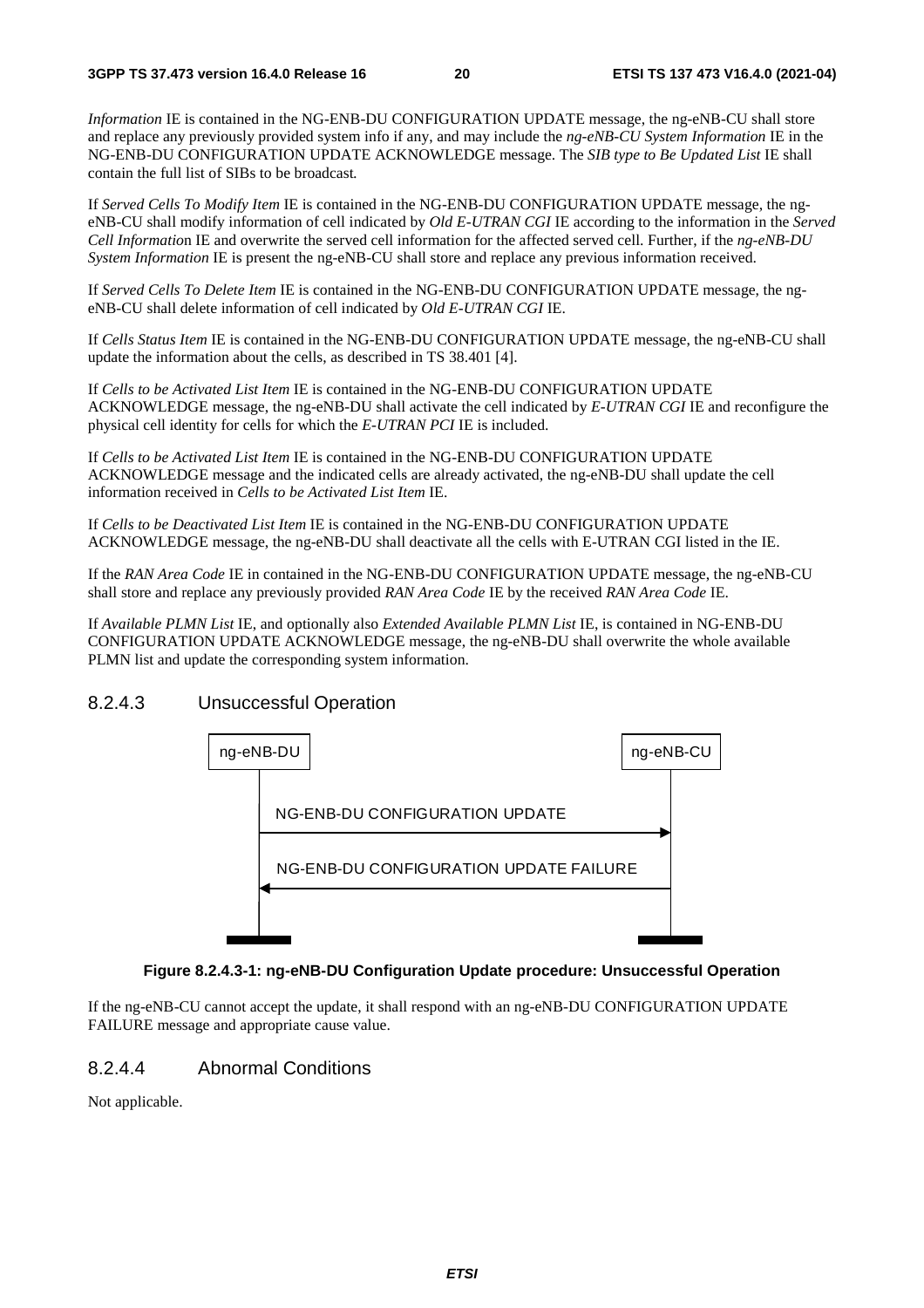## 8.2.5 ng-eNB-CU Configuration Update

## 8.2.5.1 General

The purpose of the ng-eNB-CU Configuration Update procedure is to update application level configuration data needed for the ng-eNB-DU and ng-eNB-CU to interoperate correctly on the W1 interface. This procedure does not affect existing UE-related contexts, if any. The procedure uses non-UE associated signalling.

## 8.2.5.2 Successful Operation



**Figure 8.2.5.2-1: ng-eNB-CU Configuration Update procedure: Successful Operation** 

The ng-eNB-CU initiates the procedure by sending an ng-eNB-CU CONFIGURATION UPDATE message including the appropriate updated configuration data to the ng-eNB-DU. The ng-eNB-DU responds with an ng-eNB-CU CONFIGURATION UPDATE ACKNOWLEDGE message to acknowledge that it successfully updated the configuration data. If an information element is not included in the NG-ENB-CU CONFIGURATION UPDATE message, the ng-eNB-DU shall interpret that the corresponding configuration data is not changed and shall continue to operate the W1-C interface with the existing related configuration data.

The updated configuration data shall be stored in the respective node and used as long as there is an operational TNL association or until any further update is performed.

If *Cells to be Activated List Item* IE is contained in the NG-ENB-CU CONFIGURATION UPDATE message, the ngeNB-DU shall activate the cell indicated by *E-UTRAN CGI* IE and reconfigure the physical cell identity for which the *E-UTRAN PCI* IE is included.

If *Cells to be Deactivated List Item* IE is contained in the NG-ENB-CU CONFIGURATION UPDATE message, the ngeNB-DU shall deactivate the cell indicated by *E-UTRAN CGI* IE.

If *Cells to be Activated List Item* IE is contained in the NG-ENB-CU CONFIGURATION UPDATE message and the indicated cells are already activated, the ng-eNB-DU shall update the cell information received in *Cells to be Activated List Item* IE.

If the *ng-eNB-CU System Information* IE is contained in the NG-ENB-CU CONFIGURATION UPDATE message, the ng-eNB-DU shall store and replace any previously provided system info if any. The *SIB type to Be Updated List* IE shall contain the full list of SIBs to be broadcast*.*

If *Available PLMN List* IE, and optionally also *Extended Available PLMN List* IE, is contained in NG-ENB-CU CONFIGURATION UPDATE message, the ng-eNB-DU shall overwrite the whole available PLMN list and update the corresponding system information.

If *Cells Failed to be Activated Item* IE is contained in the NG-ENB-CU CONFIGURATION UPDATE ACKNOWLEDGE message, the ng-eNB-CU shall consider that the indicated cells are out-of-service as defined in TS 38.401 [4].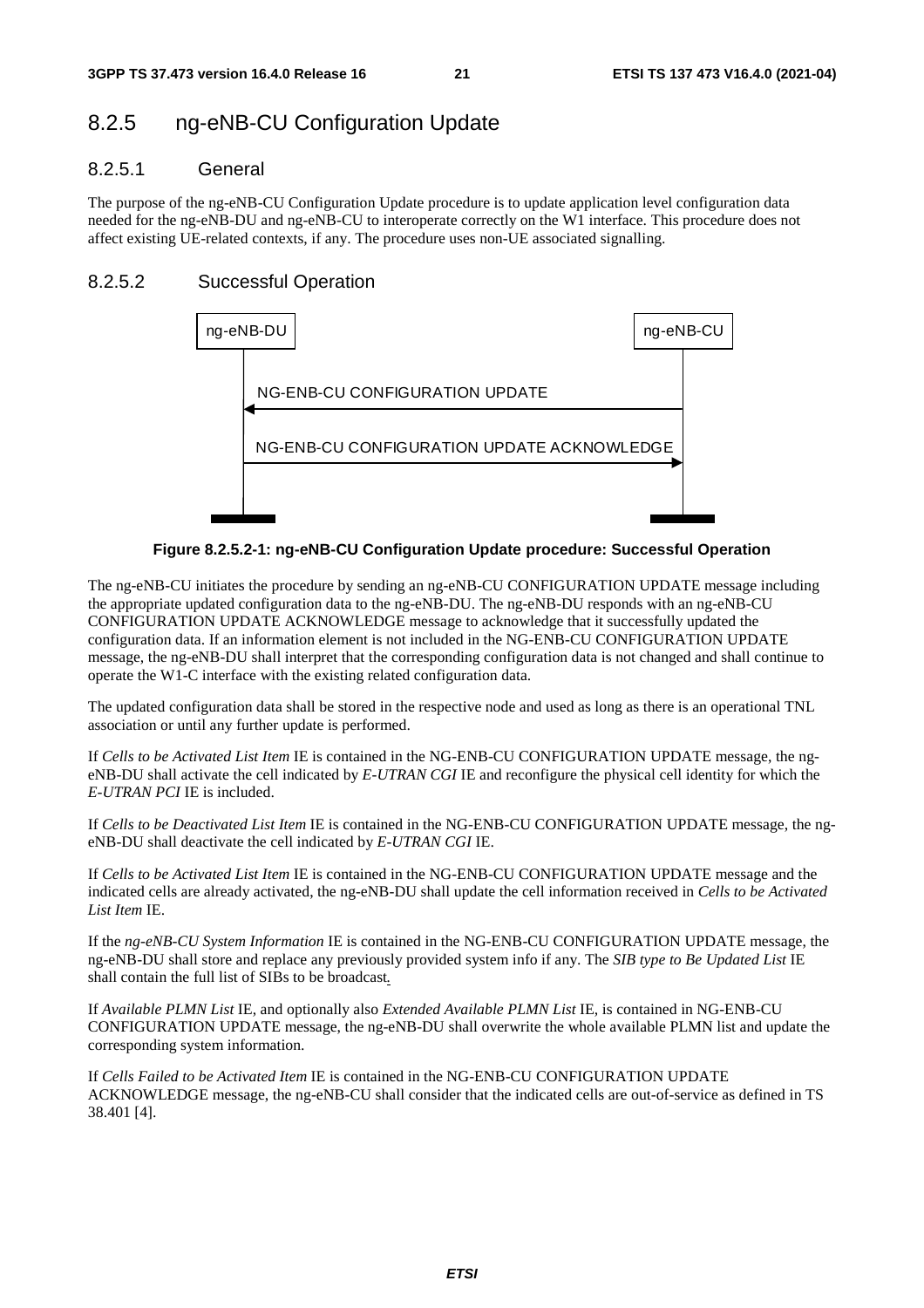## 8.2.5.3 Unsuccessful Operation



**Figure 8.2.5.3-1: ng-eNB-CU Configuration Update: Unsuccessful Operation** 

If the ng-eNB-DU cannot accept the update, it shall respond with an ng-eNB-CU CONFIGURATION UPDATE FAILURE message and appropriate cause value.

## 8.2.5.4 Abnormal Conditions

Not applicable.

## 8.2.6 ng-eNB-DU Resource Coordination

### 8.2.6.1 General

The purpose of the ng-eNB-DU Resource Coordination procedure is to enable coordination of radio resource allocation between an ng-eNB-CU and an ng-eNB-DU for the purpose of spectrum sharing between E-UTRA and NR. This procedure is to be used only for the purpose of spectrum sharing between E-UTRA and NR.

The procedure uses non-UE-associated signalling.

## 8.2.6.2 Successful Operation



**Figure 8.2.6.2-1: ng-eNB-DU Resource Coordination, successful operation** 

An ng-eNB-CU initiates the procedure by sending the NG-ENB-DU RESOURCE COORDINATION REQUEST message to an ng-eNB-DU over the W1 interface.

The ng-eNB-DU extracts the *E-UTRA – NR Cell Resource Coordination Request Container* IE and it replies by sending the NG-ENB-DU RESOURCE COORDINATION RESPONSE message.

In case of NR-initiated ng-eNB-DU Resource Coordination procedure, the *Ignore Coordination Request Container* IE shall be present and set to "yes" and the *E-UTRA – NR Cell Resource Coordination Request Container* IE in the NG-ENB-DU RESOURCE COORDINATION REQUEST message shall be ignored.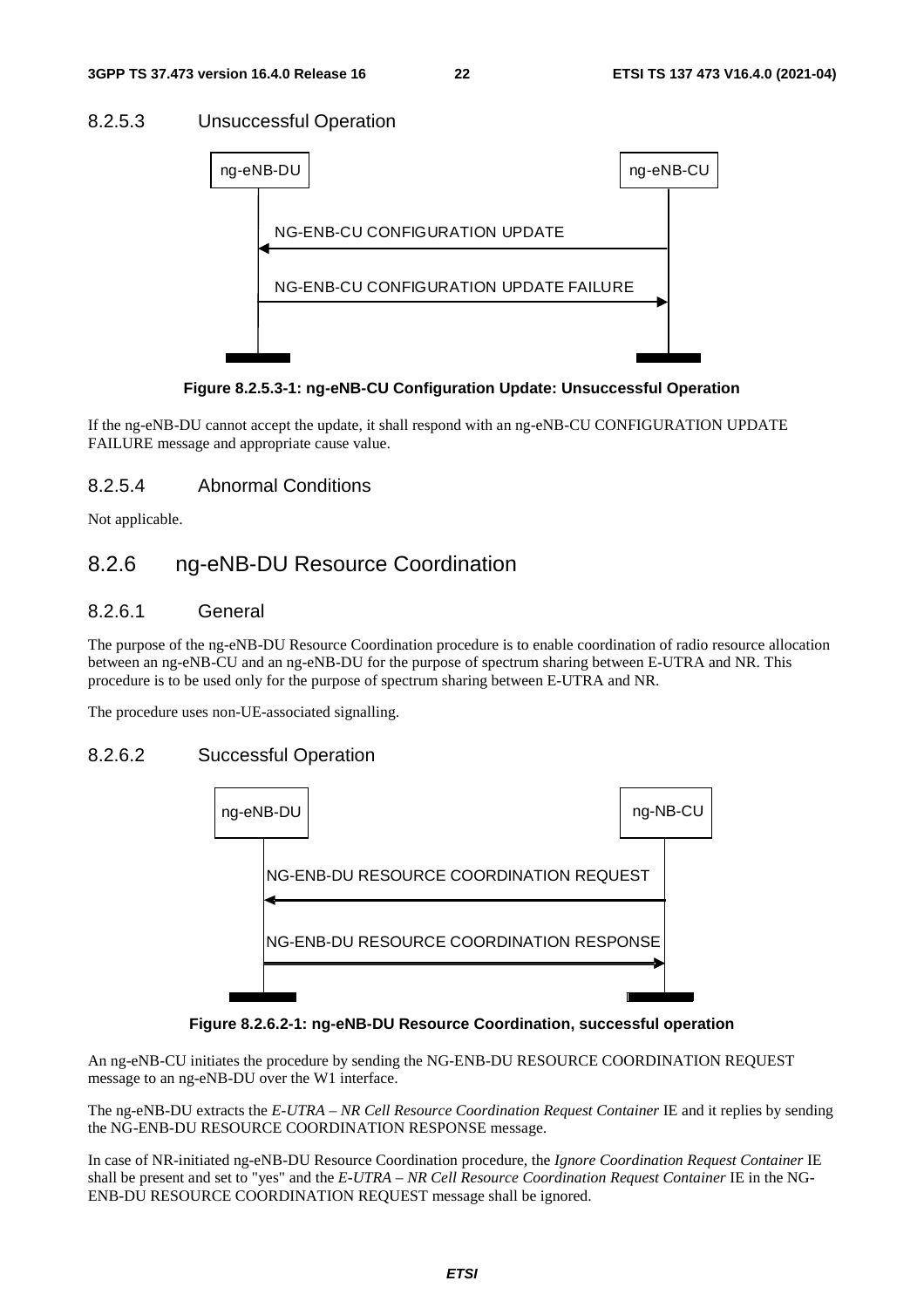## 8.2.7 ng-eNB-DU Status Indication

## 8.2.7.1 General

The purpose of the ng-eNB-DU Status Indication procedure is informing the ng-eNB-CU that the ng-eNB-DU is overloaded so that overload reduction actions can be applied. The procedure uses non-UE associated signalling.

## 8.2.7.2 Successful Operation



**Figure 8.2.7.2-1: ng-eNB-DU Status Indication procedure** 

If the *ng-eNB-DU Overload Information* IE in the NG-ENB-DU STATUS INDICATION message indicates that the ngeNB-DU is overloaded, the ng-eNB-CU shall apply overload reduction actions until informed, with a new NG-ENB-DU STATUS INDICATION message, that the overload situation has ceased.

The detailed overload reduction policy is up to ng-eNB-CU implementation.

8.2.7.3 Abnormal Conditions

Void.

## 8.3 UE Context Management procedures

8.3.1 UE Context Setup

## 8.3.1.1 General

The purpose of the UE Context Setup procedure is to establish the UE Context including, among others, SRB, and DRB configuration. The procedure uses UE-associated signalling.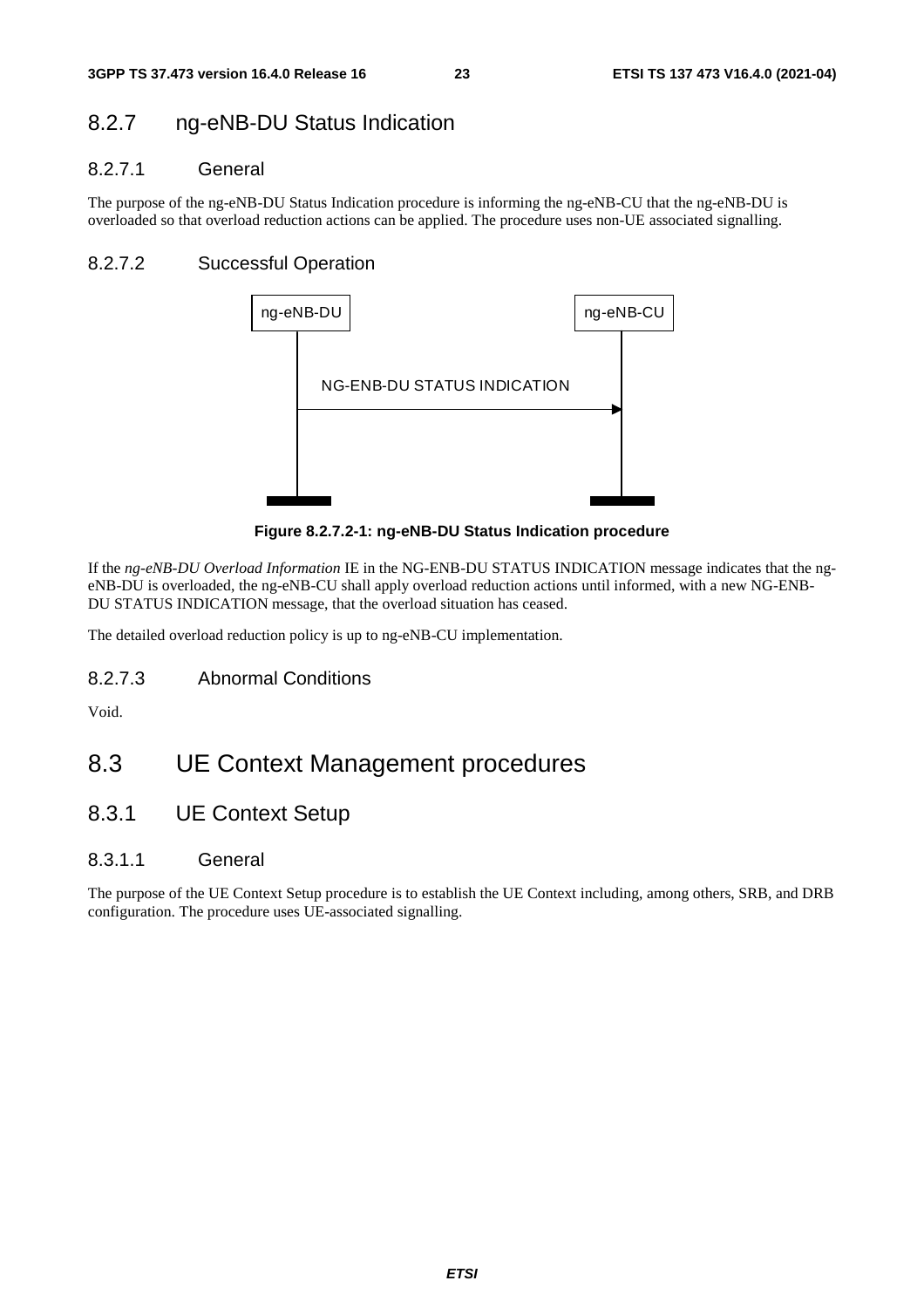#### 8.3.1.2 Successful Operation



**Figure 8.3.1.2-1: UE Context Setup Request procedure: Successful Operation** 

The ng-eNB-CU initiates the procedure by sending UE CONTEXT SETUP REQUEST message to the ng-eNB-DU. If the ng-eNB-DU succeeds to establish the UE context, it replies to the ng-eNB-CU with UE CONTEXT SETUP RESPONSE. If no UE-associated logical W1-connection exists, the UE-associated logical W1-connection shall be established as part of the procedure.

If the *SCell To Be Setup List* IE is included in the UE CONTEXT SETUP REQUEST message, the ng-eNB-DU shall act as specified in TS 38.401 [4].

If the *DRX Cycle* IE is contained in the UE CONTEXT SETUP REQUEST message, the ng-eNB-DU shall use the provided value from the ng-eNB-CU.

If the *SRB To Be Setup List* IE is contained in the UE CONTEXT SETUP REQUEST message, the ng-eNB-DU shall act as specified in TS 38.401 [4].

If the *DRB To Be Setup List* IE is contained in the UE CONTEXT SETUP REQUEST message, the ng-eNB-DU shall act as specified in TS 38.401 [4].

The ng-eNB-DU shall report to the ng-eNB-CU, in the UE CONTEXT SETUP RESPONSE message, the result for all the requested DRBs and SRBs in the following way:

- A list of DRBs which are successfully established shall be included in the *DRB Setup List* IE;
- A list of DRBs which failed to be established shall be included in the *DRB Failed to Setup List* IE;
- A list of SRBs which failed to be established shall be included in the *SRB Failed to Setup List* IE.

When the ng-eNB-DU reports the unsuccessful establishment of a DRB or SRB, the cause value should be precise enough to enable the ng-eNB-CU to know the reason for the unsuccessful establishment.

The ng-eNB-CU shall include in the UE CONTEXT SETUP REQUEST the *DRB Information* IE.

If the *SCell Failed To Setup List* IE is contained in the UE CONTEXT SETUP RESPONSE message, the ng-eNB-CU shall regard the corresponding SCell(s) failed to be established with an appropriate cause value for each SCell failed to setup.

If the *C-RNTI* IE is included in the UE CONTEXT SETUP RESPONSE, the ng-eNB-CU shall consider that the C-RNTI has been allocated by the ng-eNB-DU for this UE context.

The UE Context Setup Procedure is not used to configure SRB0.

If the UE CONTEXT SETUP REQUEST message contains the *RRC-Container* IE, the ng-eNB-DU shall send the corresponding RRC message to the UE via SRB1.

If the *UL PDU Session Aggregate Maximum Bit Rate* IE is included in the *QoS Flow Level QoS Parameters* IE contained in the UE CONTEXT SETUP REQUEST message, the ng-eNB-DU shall store the received UL PDU Session Aggregate Maximum Bit Rate and use it when enforcing uplink traffic policing for non-GBR Bearers for the concerned UE as specified in TS 23.501 [8].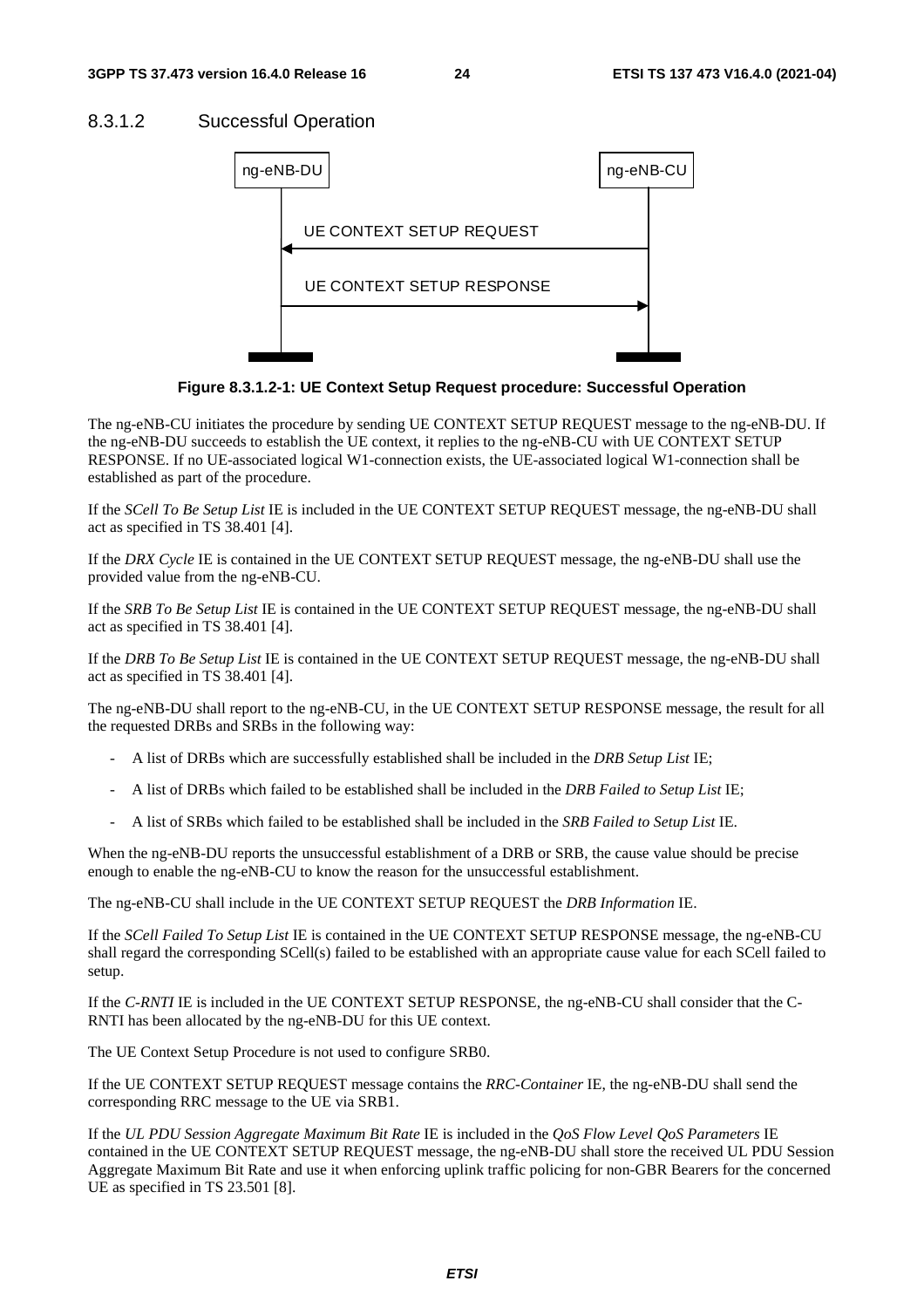The ng-eNB-DU shall store the received ng-eNB-DU UE Aggregate Maximum Bit Rate Uplink and use it for non-GBR Bearers for the concerned UE.

## 8.3.1.3 Unsuccessful Operation



### **Figure 8.3.1.3-1: UE Context Setup Request procedure: unsuccessful Operation**

If the ng-eNB-DU is not able to establish a W1 UE context, or cannot even establish one bearer it shall consider the procedure as failed and reply with the UE CONTEXT SETUP FAILURE message.

If the ng-eNB-DU is not able to accept the *SpCell ID* IE in UE CONTEXT SETUP REQUEST message, it shall reply with the UE CONTEXT SETUP FAILURE message with an appropriate cause value. Further, if the *Candidate SpCell*  List IE is included in the UE CONTEXT SETUP REQUEST message and the ng-eNB-DU is not able to accept the *SpCell ID* IE, the ng-eNB-DU shall, if supported, include the *Potential SpCell List* IE in the UE CONTEXT SETUP FAILURE message and the ng-eNB-CU should take this into account for selection of an opportune SpCell. The ngeNB-DU shall include the cells in the *Potential SpCell List* IE in a priority order, where the first cell in the list is the one most desired and the last one is the one least desired (e.g., based on load conditions). If the *Potential SpCell List* IE is present but no *Potential SpCell Item* IE is present, the ng-eNB-CU should assume that none of the cells in the *Candidate SpCell List* IE are acceptable for the ng-eNB-DU.

## 8.3.1.4 Abnormal Conditions

Not applicable.

## 8.3.2 UE Context Release Request (ng-eNB-DU initiated)

## 8.3.2.1 General

The purpose of the UE Context Release Request procedure is to enable the ng-eNB-DU to request the ng-eNB-CU to release the UE-associated logical W1-connection. The procedure uses UE-associated signalling.

## 8.3.2.2 Successful Operation



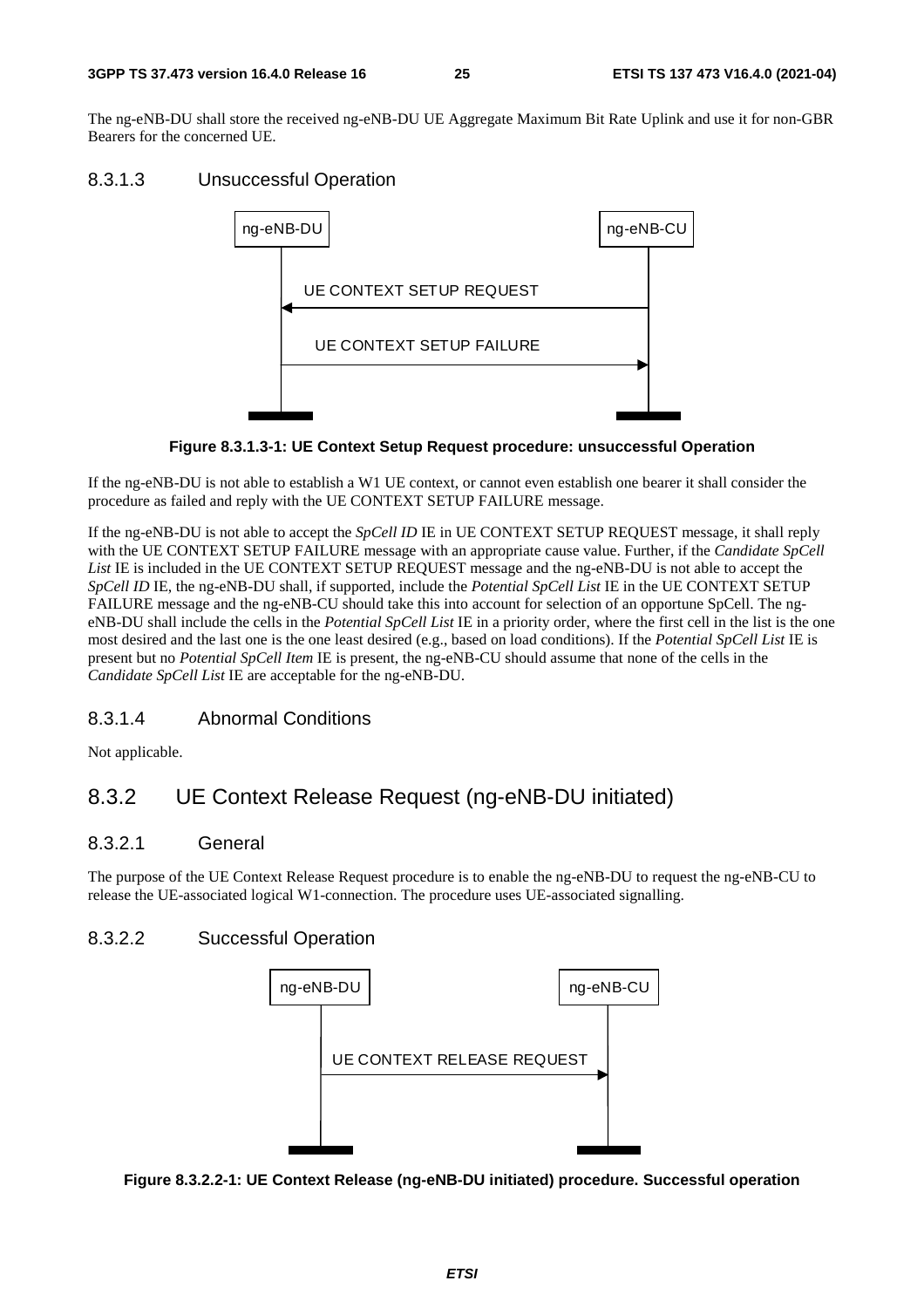The ng-eNB-DU controlling a UE-associated logical W1-connection initiates the procedure by generating a UE CONTEXT RELEASE REQUEST message towards the affected ng-eNB-CU node.

The UE CONTEXT RELEASE REQUEST message shall indicate the appropriate cause value.

#### **Interactions with UE Context Release procedure:**

The UE Context Release procedure may be initiated upon reception of a UE CONTEXT RELEASE REQUEST message.

### 8.3.2.3 Abnormal Conditions

Not applicable.

## 8.3.3 UE Context Release (ng-eNB-CU initiated)

#### 8.3.3.1 General

The purpose of the UE Context Release procedure is to enable the ng-eNB-CU to order the release of the UE-associated logical connection. The procedure uses UE-associated signalling.

## 8.3.3.2 Successful Operation



#### **Figure 8.3.3.2-1: UE Context Release (ng-eNB-CU initiated) procedure. Successful operation**

The ng-eNB-CU initiates the procedure by sending the UE CONTEXT RELEASE COMMAND message to the ngeNB-DU.

Upon reception of the UE CONTEXT RELEASE COMMAND message, the ng-eNB-DU shall release all related signalling and user data transport resources and reply with the UE CONTEXT RELEASE COMPLETE message.

If the *old ng-eNB-DU UE W1AP ID* IE is included in the UE CONTEXT RELEASE COMMAND message, the ngeNB-DU shall additionally release the UE context associated with the old ng-eNB-DU UE W1AP ID.

#### **Interactions with UE Context Setup procedure:**

The UE Context Release procedure may be performed before the UE Context Setup procedure to release an existing UE-associated logical W1-connection and related resources in the ng-eNB-DU, e.g. when ng-eNB-CU rejects UE access it shall trigger UE Context Release procedure with the cause value of UE rejection.

## 8.3.3.4 Abnormal Conditions

Not applicable.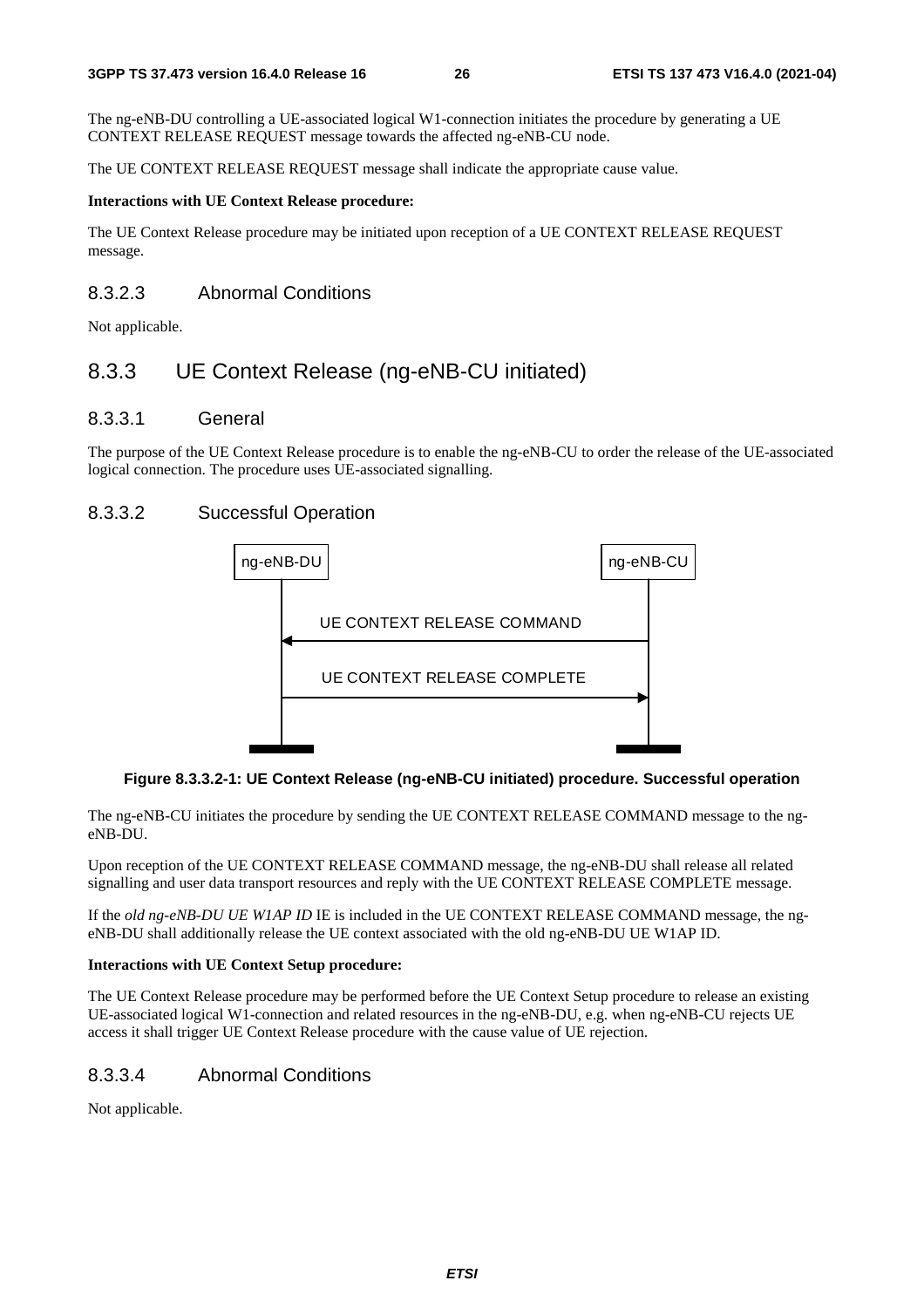## 8.3.4 UE Context Modification (ng-eNB-CU initiated)

### 8.3.4.1 General

The purpose of the UE Context Modification procedure is to modify the established UE Context, e.g., establishing, modifying and releasing radio resources. This procedure is also used to command the ng-eNB-DU to stop data transmission for the UE for mobility (see TS 38.401 [4]). The procedure uses UE-associated signalling.

## 8.3.4.2 Successful Operation



**Figure 8.3.4.2-1: UE Context Modification procedure. Successful operation** 

The UE CONTEXT MODIFICATION REQUEST message is initiated by the ng-eNB-CU.

Upon reception of the UE CONTEXT MODIFICATION REQUEST message, the ng-eNB-DU shall perform the modifications, and if successful reports the update in the UE CONTEXT MODIFICATION RESPONSE message.

If the *SpCell ID* IE is included in the UE CONTEXT MODIFICATION REQUEST message, the ng-eNB-DU shall replace any previously received value and regard it as a reconfiguration with sync as defined in TS 36.331 [2]. If the *ServCellIndex* IE is included in the UE CONTEXT MODIFICATION REQUEST message, the ng-eNB-DU shall take this into account for the indicated SpCell.

If the *SCell To Be Setup List* IE or *SCell To Be Removed List* IE is included in the UE CONTEXT MODIFICATION REQUEST message, the ng-eNB-DU shall act as specified in TS 38.401 [4]. If the *SCell To Be Setup List* IE is included in the UE CONTEXT MODIFICATION REQUEST message and the indicated SCell(s) are already setup, the ng-eNB-DU shall replace any previously received value.

If the *DRX Cycle* IE is contained in the UE CONTEXT MODIFICATION REQUEST message, the ng-eNB-DU shall use the provided value from the ng-eNB-CU.

If the *SRB To Be Setup List* IE is contained in the UE CONTEXT MODIFICATION REQUEST message, the ng-eNB-DU shall act as specified in the TS 38.401 [4], and replace any previously received value.

If the *DRB To Be Setup List* IE is contained in the UE CONTEXT MODIFICATION REQUEST message, the ng-eNB-DU shall act as specified in the TS 38.401 [4].

If the UE CONTEXT MODIFICATION REQUEST message contains the *RRC-Container* IE, the ng-eNB-DU shall send the corresponding RRC message to the UE.

The ng-eNB-CU shall include the *DRB Information* IE in the UE CONTEXT MODIFICATION REQUEST message.

The ng-eNB-DU shall report to the ng-eNB-CU, in the UE CONTEXT MODIFICATION RESPONSE message, the result for all the requested or modified DRBs and SRBs in the following way:

- A list of DRBs which are successfully established shall be included in the *DRB Setup List* IE;
- A list of DRBs which failed to be established shall be included in the *DRB Failed to be Setup List* IE;
- A list of DRBs which are successfully modified shall be included in the *DRB Modified List* IE;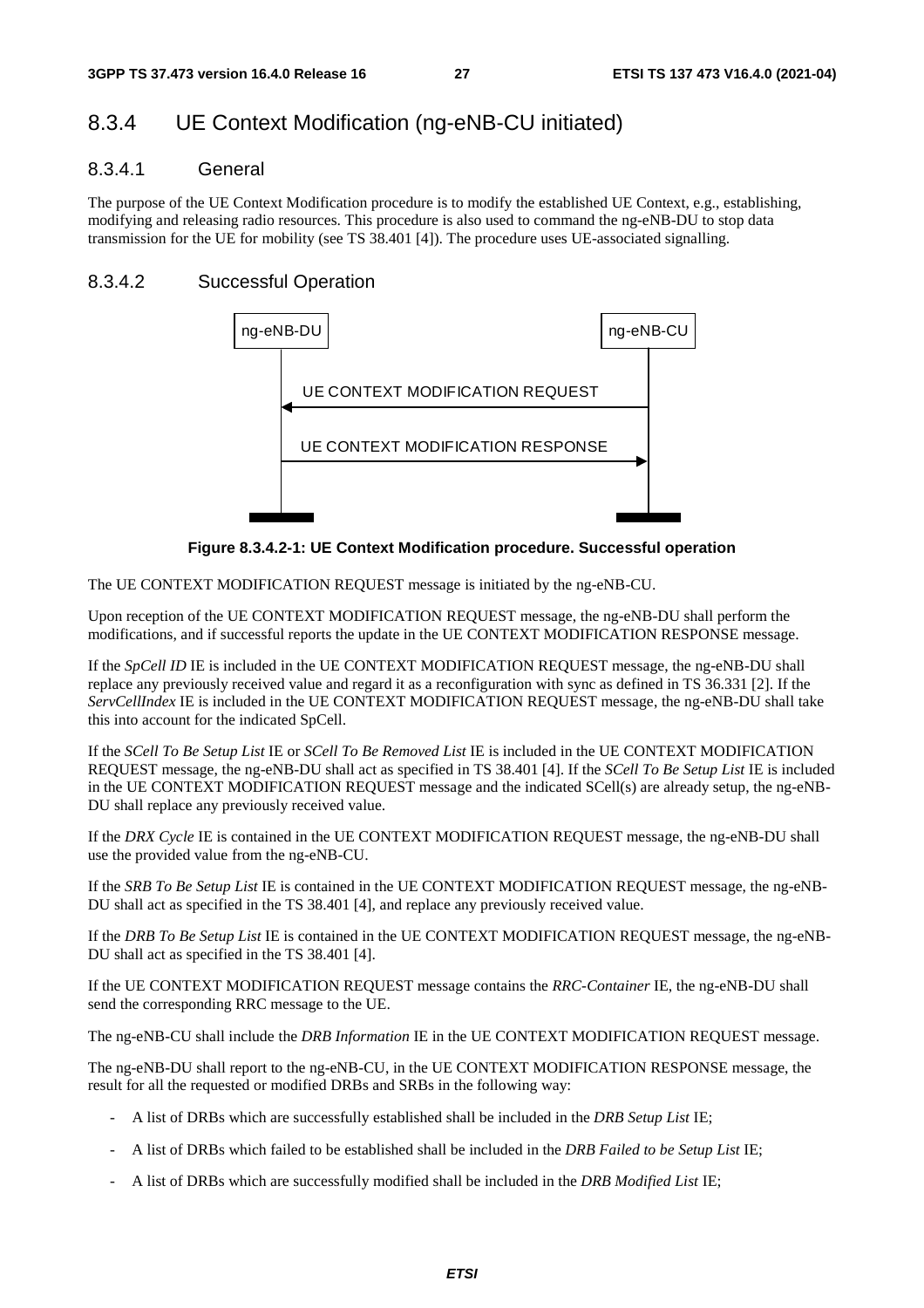- A list of DRBs which failed to be modified shall be included in the *DRB Failed to be Modified List* IE;
- A list of SRBs which failed to be established shall be included in the *SRB Failed to be Setup List* IE.

When the ng-eNB-DU reports the unsuccessful establishment of a DRB or SRB, the cause value should be precise enough to enable the ng-eNB-CU to know the reason for the unsuccessful establishment.

If the *SCell Failed To Setup List* IE is contained in the UE CONTEXT MODIFICATION RESPONSE message, the ngeNB-CU shall regard the corresponding SCell(s) failed to be established with an appropriate cause value for each SCell failed to setup.

If the *C-RNTI* IE is included in the UE CONTEXT MODIFICATION RESPONSE, the ng-eNB-CU shall consider that the C-RNTI has been allocated by the ng-eNB-DU for this UE context.

The UE Context Modify Procedure is not used to configure SRB0.

If the *UL PDU Session Aggregate Maximum Bit Rate* IE is included in the *QoS Flow Level QoS Parameters* IE contained in the UE CONTEXT MODIFICATION REQUEST message, the ng-eNB-DU shall replace the received UL PDU Session Aggregate Maximum Bit Rate and use it as specified in TS 23.501 [8].

If the *ng-eNB-DU UE Aggregate Maximum Bit Rate Uplink* IE is included in the UE CONTEXT MODIFICATION REQUEST message, the ng-eNB-DU shall:

- replace the previously provided ng-eNB-DU UE Aggregate Maximum Bit Rate Uplink with the new received ng-eNB-DU UE Aggregate Maximum Bit Rate Uplink;
- use the received ng-eNB-DU UE Aggregate Maximum Bit Rate Uplink for non-GBR Bearers for the concerned UE.

The *UL PDU Session Aggregate Maximum Bit Rate* IE shall be sent if *DRB to Be Setup List* IE is included and the ngeNB-CU has not previously sent it. The ng-eNB-DU shall store and use the received ng-eNB-DU UE Aggregate Maximum Bit Rate Uplink.

## 8.3.4.3 Unsuccessful Operation



**Figure 8.3.4.3-1: UE Context Modification procedure. Unsuccessful operation** 

In case none of the requested modifications of the UE context can be successfully performed, the ng-eNB-DU shall respond with the UE CONTEXT MODIFICATION FAILURE message with an appropriate cause value.

If the ng-eNB-DU is not able to accept the *SpCell ID* IE in UE CONTEXT MODIFICATION REQUEST message, it shall reply with the UE CONTEXT MODIFICATION FAILURE message.

## 8.3.4.4 Abnormal Conditions

Not applicable.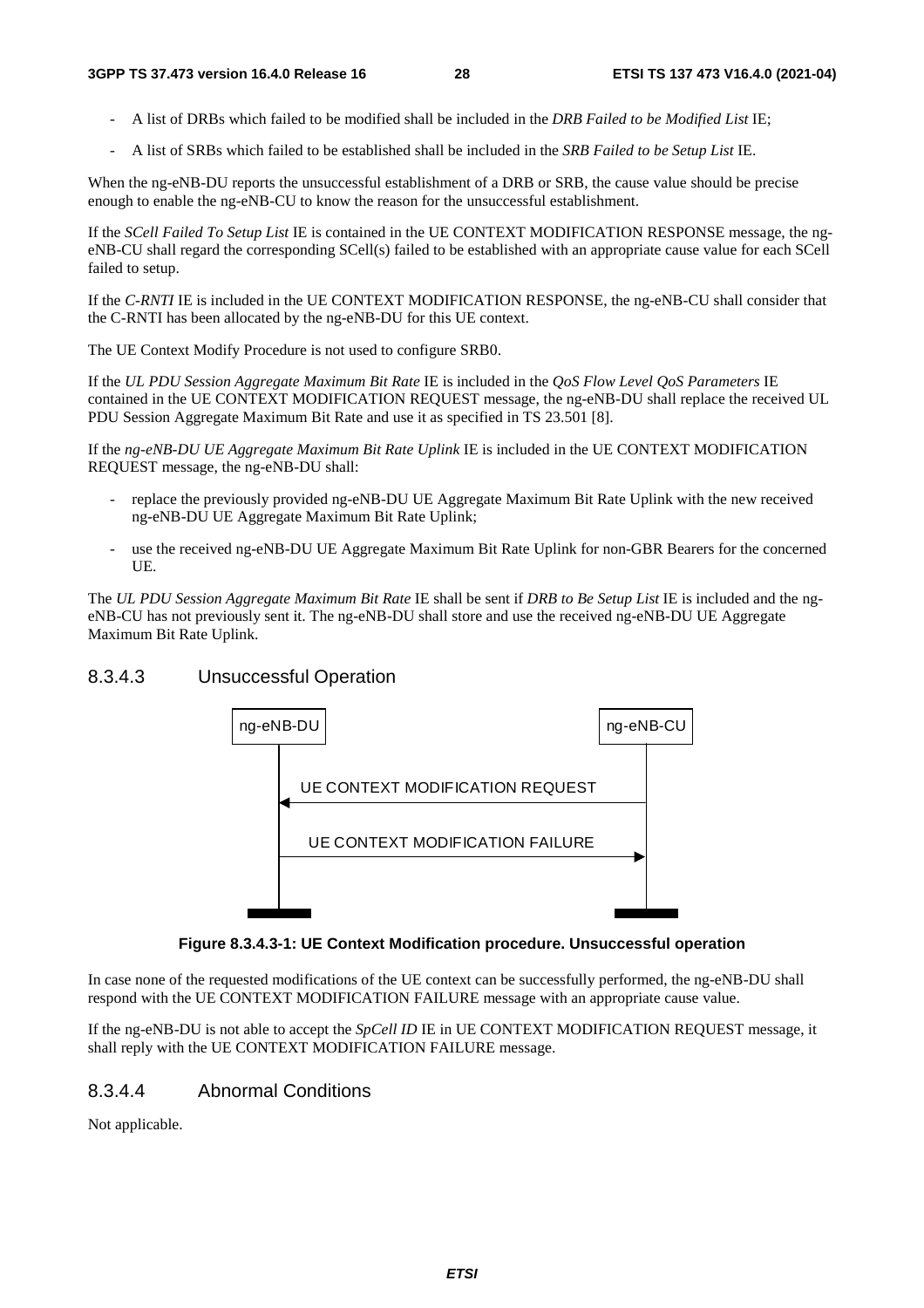## 8.3.5 UE Context Modification Required (ng-eNB-DU initiated)

### 8.3.5.1 General

The purpose of the UE Context Modification Required procedure is to modify the established UE Context, e.g., modifying and releasing radio bearer resources. The procedure uses UE-associated signalling.

## 8.3.5.2 Successful Operation



#### **Figure 8.3.5.2-1: UE Context Modification Required procedure. Successful operation**

The W1AP UE CONTEXT MODIFICATION REQUIRED message is initiated by the ng-eNB-DU.

The ng-eNB-CU reports the successful update of the UE context in the UE CONTEXT MODIFICATION CONFIRM message.

### 8.3.5.3 Unsuccessful Operation



#### **Figure 8.3.5.2A-1: UE Context Modification Required procedure. Unsuccessful operation.**

In case none of the requested modifications of the UE context can be successfully performed, the ng-eNB-CU shall respond with the UE CONTEXT MODIFICATION REFUSE message with an appropriate cause value.

## 8.3.5.4 Abnormal Conditions

Not applicable.

## 8.3.6 UE Inactivity Notification

## 8.3.6.1 General

This procedure is initiated by the ng-eNB-DU to indicate the UE activity event.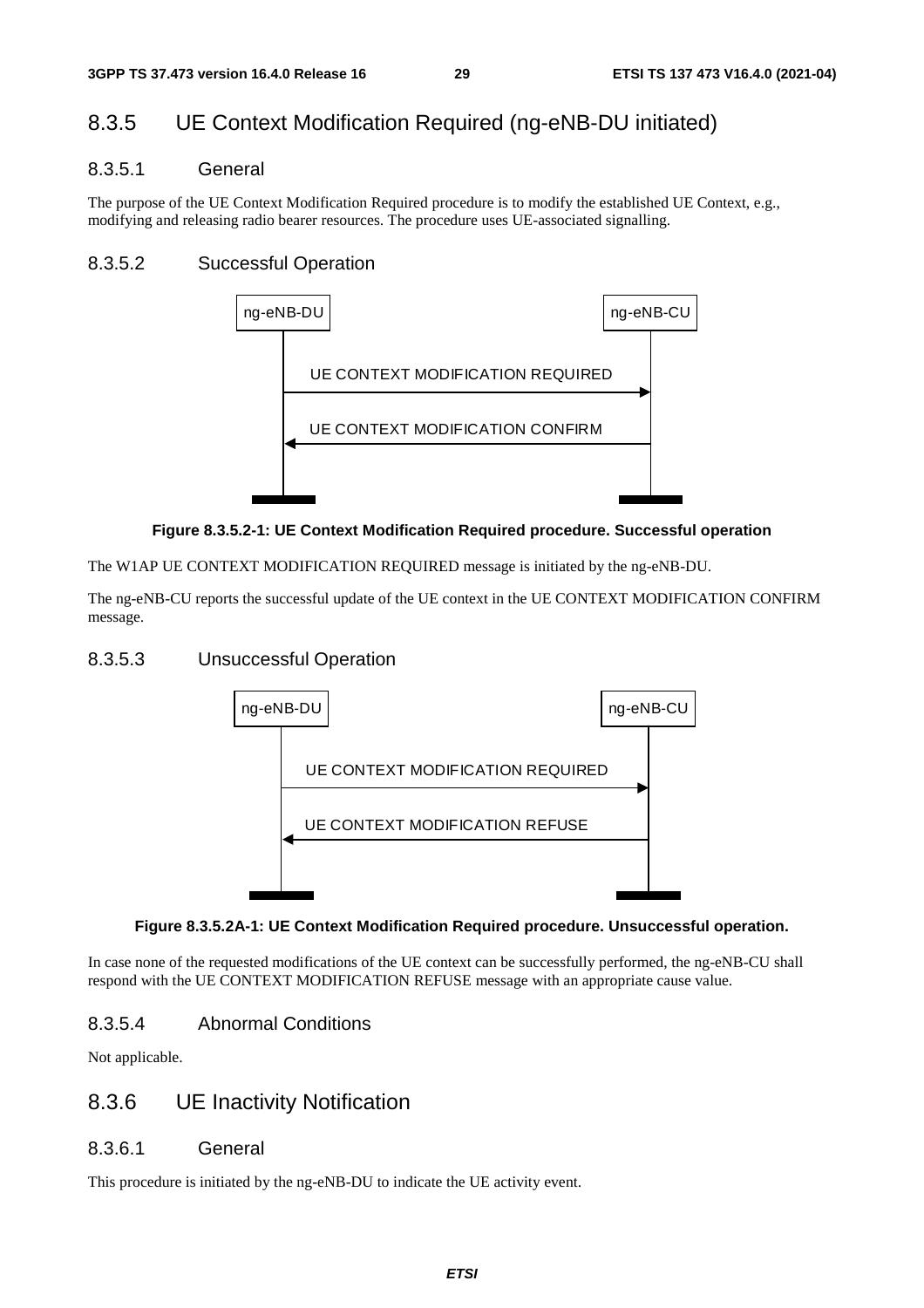The procedure uses UE-associated signalling.

#### 8.3.6.2 Successful Operation



**Figure 8.3.6.2-1: UE Inactivity Notification procedure.** 

The ng-eNB-DU initiates the procedure by sending the UE INACTIVITY NOTIFICATION message to the ng-eNB-CU.

If the *DRB ID* IE is included in the *DRB Activity Item* IE in the UE INACTIVITY NOTIFICATION message, the *DRB Activity* IE shall also be included

### 8.3.6.3 Abnormal Conditions

Not applicable.

### 8.3.7 Notify

#### 8.3.7.1 General

The purpose of the Notify procedure is to enable the ng-eNB-DU to inform the ng-eNB-CU that the QoS of an already established GBR DRB cannot by fulfilled any longer or that it can be fulfilled again. The procedure uses UE-associated signalling.

### 8.3.7.2 Successful Operation



**Figure 8.3.7.2-1: Notify procedure. Successful operation.** 

The ng-eNB-DU initiates the procedure by sending a NOTIFY message.

The NOTIFY message shall contain the list of the GBR DRBs associated with notification control for which the QoS is not fulfilled anymore or for which the QoS is fulfilled again by the ng-eNB-DU.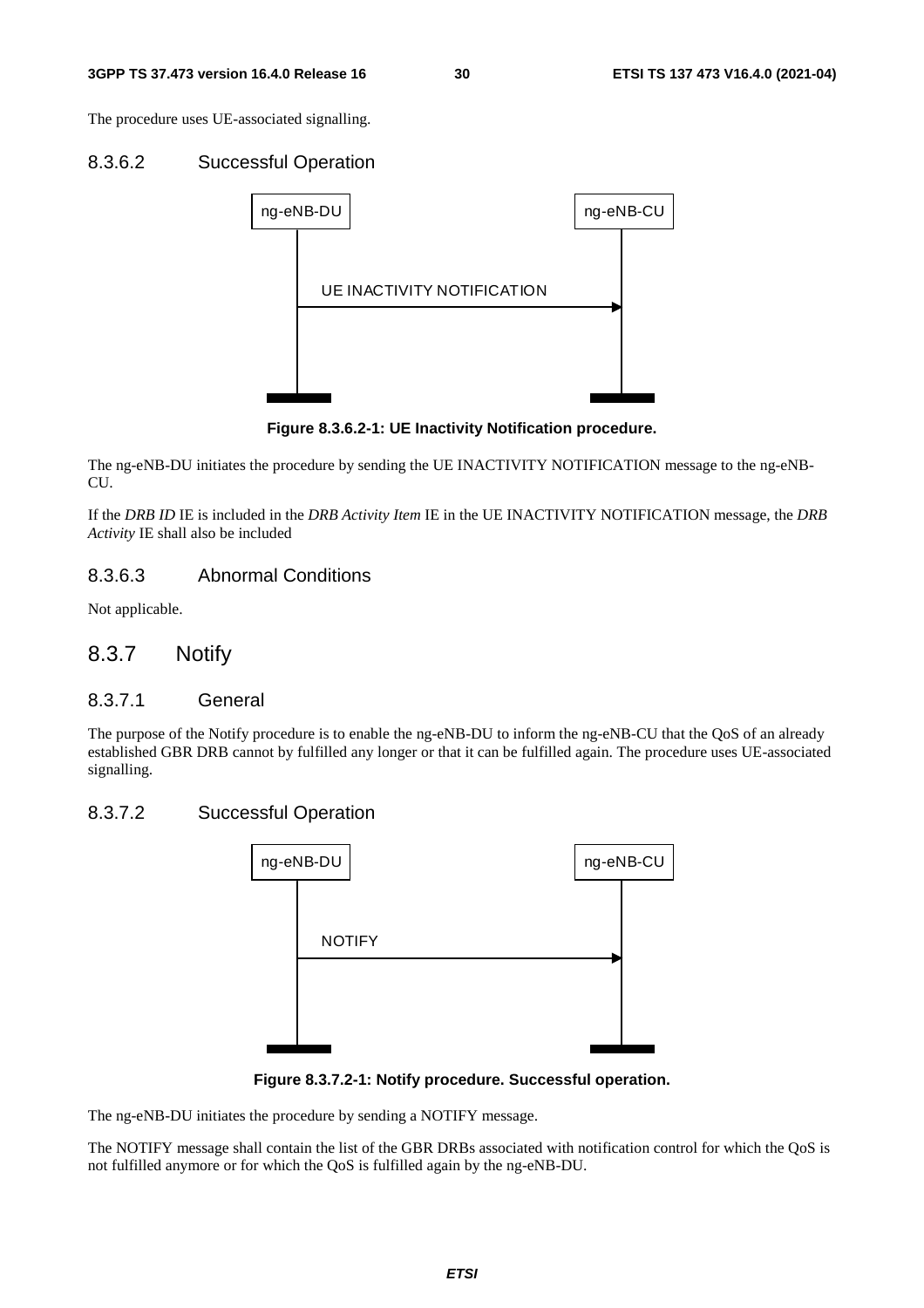Upon reception of the NOTIFY message, the ng-eNB-CU may identify which are the affected PDU sessions and QoS flows. The ng-eNB-CU may inform the 5GC that the QoS for these PDU sessions or QoS flows is not fulfilled any longer or it is fulfilled again.

## 8.3.7.3 Abnormal Conditions

Not applicable.

## 8.4 RRC Message Transfer procedures

## 8.4.1 Initial UL RRC Message Transfer

### 8.4.1.1 General

The purpose of the Initial UL RRC Message Transfer procedure is to transfer the initial RRC message to the ng-eNB-CU. The procedure uses non-UE-associated signaling.

## 8.4.1.2 Successful operation



**Figure 8.4.1.2-1: Initial UL RRC Message Transfer procedure** 

The establishment of the UE-associated logical W1-connection shall be initiated as part of the procedure.

## 8.4.1.3 Abnormal Conditions

Not applicable.

## 8.4.2 DL RRC Message Transfer

#### 8.4.2.1 General

The purpose of the DL RRC Message Transfer procedure is to transfer an RRC message. The procedure uses UEassociated signalling.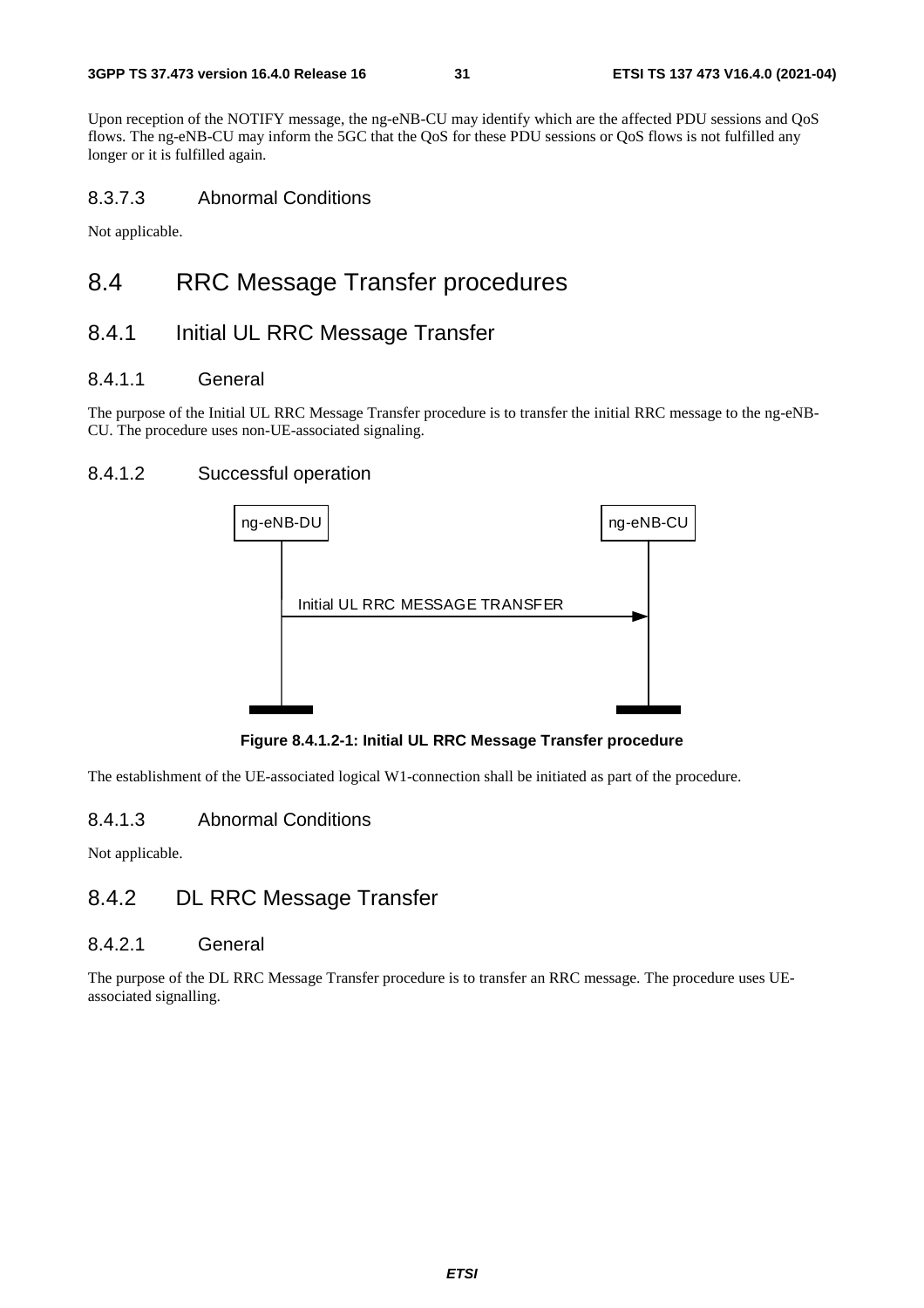## 8.4.2.2 Successful operation



**Figure 8.4.2.2-1: DL RRC Message Transfer procedure** 

If a UE-associated logical W1-connection exists, the DL RRC MESSAGE TRANSFER message shall contain the *ngeNB-DU UE W1AP ID* IE, which should be used by ng-eNB-DU to lookup the stored UE context. If no UE-associated logical W1-connection exists, the UE-associated logical W1-connection shall be established at reception of the DL RRC MESSAGE TRANSFER message.

The DL RRC MESSAGE TRANSFER message shall include, if available, the *old ng-eNB-DU UE W1AP ID* IE so that the ng-eNB-DU can retrieve the existing UE context in RRC connection reestablishment procedure, as defined in TS 38.401 [4].

If the ng-eNB-DU identifies the UE-associated logical W1-connection by the *ng-eNB-DU UE W1AP ID* IE in the DL RRC MESSAGE TRANSFER message and the *old ng-eNB-DU UE W1AP ID* IE is included, it shall release the old ngeNB-DU UE W1AP ID and the related configurations associated with the old ng-eNB-DU UE W1AP ID.

## 8.4.2.3 Abnormal Conditions

Not applicable.

## 8.4.3 UL RRC Message Transfer

## 8.4.3.1 General

The purpose of the UL RRC Message Transfer procedure is to transfer an uplink RRC message as UL RLC SDU to the ng-eNB-CU. The procedure uses UE-associated signalling.

## 8.4.3.2 Successful operation



**Figure 8.4.3.2-1: UL RRC Message Transfer procedure**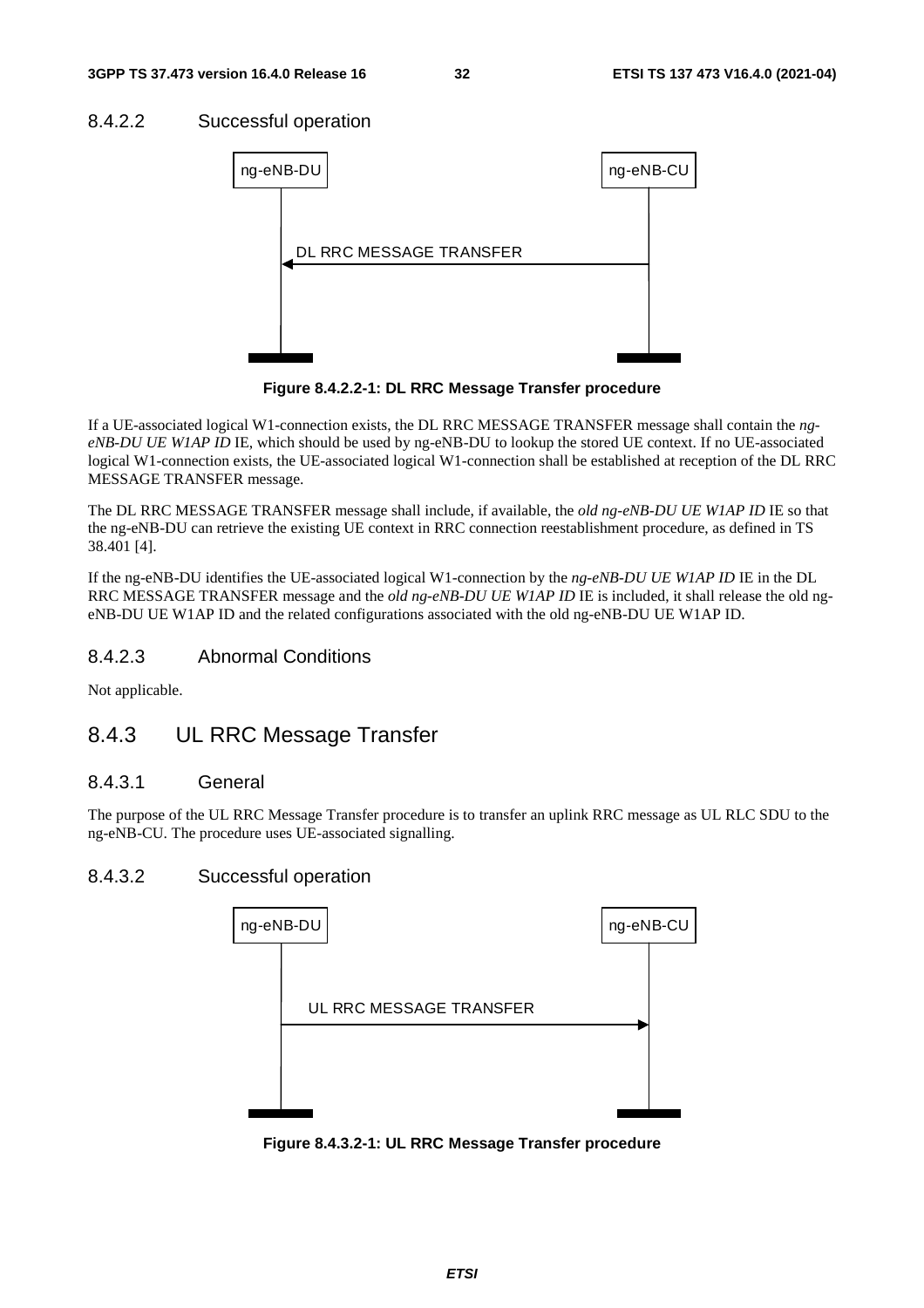When the ng-eNB-DU has received from the radio interface an RRC message to which a UE-associated logical W1 connection for the UE exists, the ng-eNB-DU shall send the UL RRC MESSAGE TRANSFER message to the ng-eNB-CU including the RRC message as a *RRC-Container* IE.

### 8.4.3.3 Abnormal Conditions

Not applicable.

## 8.4.4 RRC Delivery Report

Void

## 8.5 Warning Message Transmission Procedures

8.5.1 Write-Replace Warning

#### 8.5.1.1 General

The purpose of Write-Replace Warning procedure is to start or overwrite the broadcasting of warning messages. The procedure uses non UE-associated signalling.

## 8.5.1.2 Successful Operation



**Figure 8.5.1.2-1: Write-Replace Warning procedure: successful operation** 

The ng-eNB-CU initiates the procedure by sending a WRITE-REPLACE WARNING REQUEST message to the ngeNB-DU.

Upon receipt of the WRITE-REPLACE WARNING REQUEST message, the ng-eNB-DU shall prioritise its resources to process the warning message.

The ng-eNB-DU acknowledges the WRITE-REPLACE WARNING REQUEST message by sending a WRITE-REPLACE WARNING RESPONSE message to the ng-eNB-CU.

If the *Notification Information* IE is included in the *PWS System Information* IE in the WRITE-REPLACE WARNING REQUEST message, the ng-eNB-DU shall use this information to avoid that duplications trigger new broadcast or replace existing broadcast.

If the ng-eNB-DU receives a WRITE-REPLACE WARNING REQUEST message with the *Notification Information* IE in the *PWS System Information* IE which are different from those of ongoing broadcast warning messages, and if the *SIB Type* IE is set to "12", the ng-eNB-DU shall broadcast the received warning message concurrently with other ongoing messages.

If the ng-eNB-DU receives a WRITE-REPLACE WARNING REQUEST message with the *Notification Information* IE in the *PWS System Information* IE which are different from those of ongoing broadcast warning messages, and if the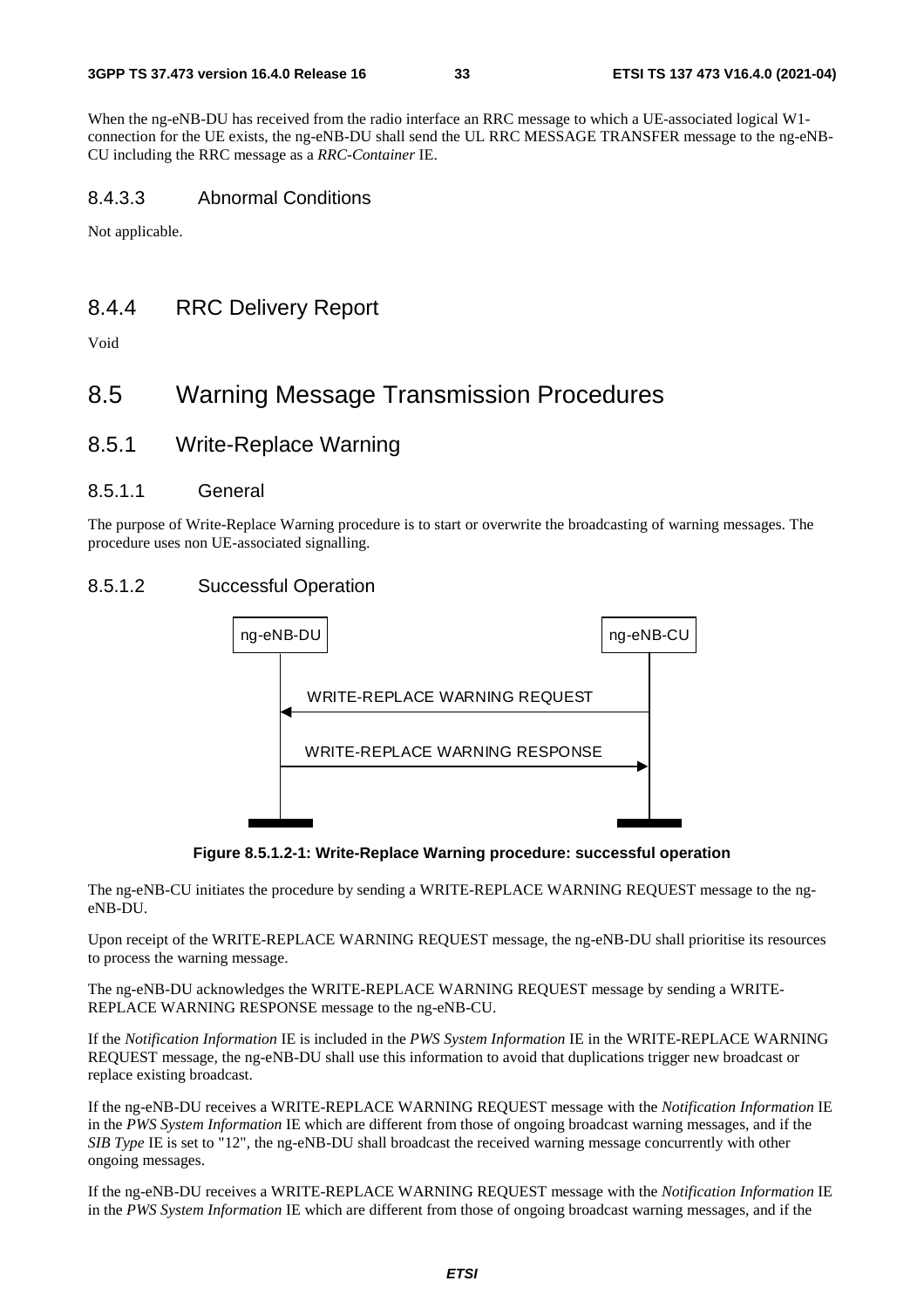*SIB Type* IE is set to the value other than "12", the ng-eNB-DU shall use the newly received one to replace the ongoing broadcast warning message with the same value of *SIB Type* IE.

If the *SIB Type* IE in the *PWS System Information* IE in the WRITE-REPLACE WARNING REQUEST message is set to "12" and if a value "0" is received in the *Number of Broadcast Requested* IE and if the *Repetition Period* IE is different from "0", the ng-eNB-DU shall broadcast the received warning message indefinitely.

If *Additional SIB Message List* IE is included in *PWS System Information* IE, the ng-eNB-DU shall store all SIB message(s) in *PWS System Information* IE, and consider that the first segment of public warning message is included in *SIB message* IE, and the remaining segments are listed in *Additional SIB Message List* IE in segmentation sequence order.

## 8.5.1.3 Unsuccessful Operation

Not applicable.

### 8.5.1.4 Abnormal Conditions

Not applicable.

## 8.5.2 PWS Cancel

#### 8.5.2.1 General

The purpose of the PWS Cancel procedure is to cancel an already ongoing broadcast of a warning message. The procedure uses non UE-associated signalling.

### 8.5.2.2 Successful Operation





The ng-eNB-CU initiates the procedure by sending a PWS CANCEL REQUEST message to the ng-eNB-DU.

The ng-eNB-DU shall acknowledge the PWS CANCEL REQUEST message by sending the PWS CANCEL RESPONSE message.

If the *Cancel-All Warning Messages Indicator* IE is present in the PWS CANCEL REQUEST message, then the ngeNB-DU shall stop broadcasting and discard all warning messages for the area as indicated in the *Cell Broadcast To Be Cancelled List* IE or in all the cells of the ng-eNB-DU if the *Cell Broadcast To Be Cancelled List* IE is not included. The ng-eNB-DU shall acknowledge the PWS CANCEL REQUEST message by sending the PWS CANCEL RESPONSE message, and shall, if there is area to report where an ongoing broadcast was stopped successfully, include the *Cell Broadcast Cancelled List* IE with the *Number of Broadcasts* IE set to 0.

If the *Cell Broadcast To Be Cancelled List* IE is not included in the PWS CANCEL REQUEST message, the ng-eNB-DU shall stop broadcasting and discard the warning message identified by the *Message Identifier* IE and the *Serial Number* IE in the *Notification Information* IE in all of the cells in the ng-eNB-DU.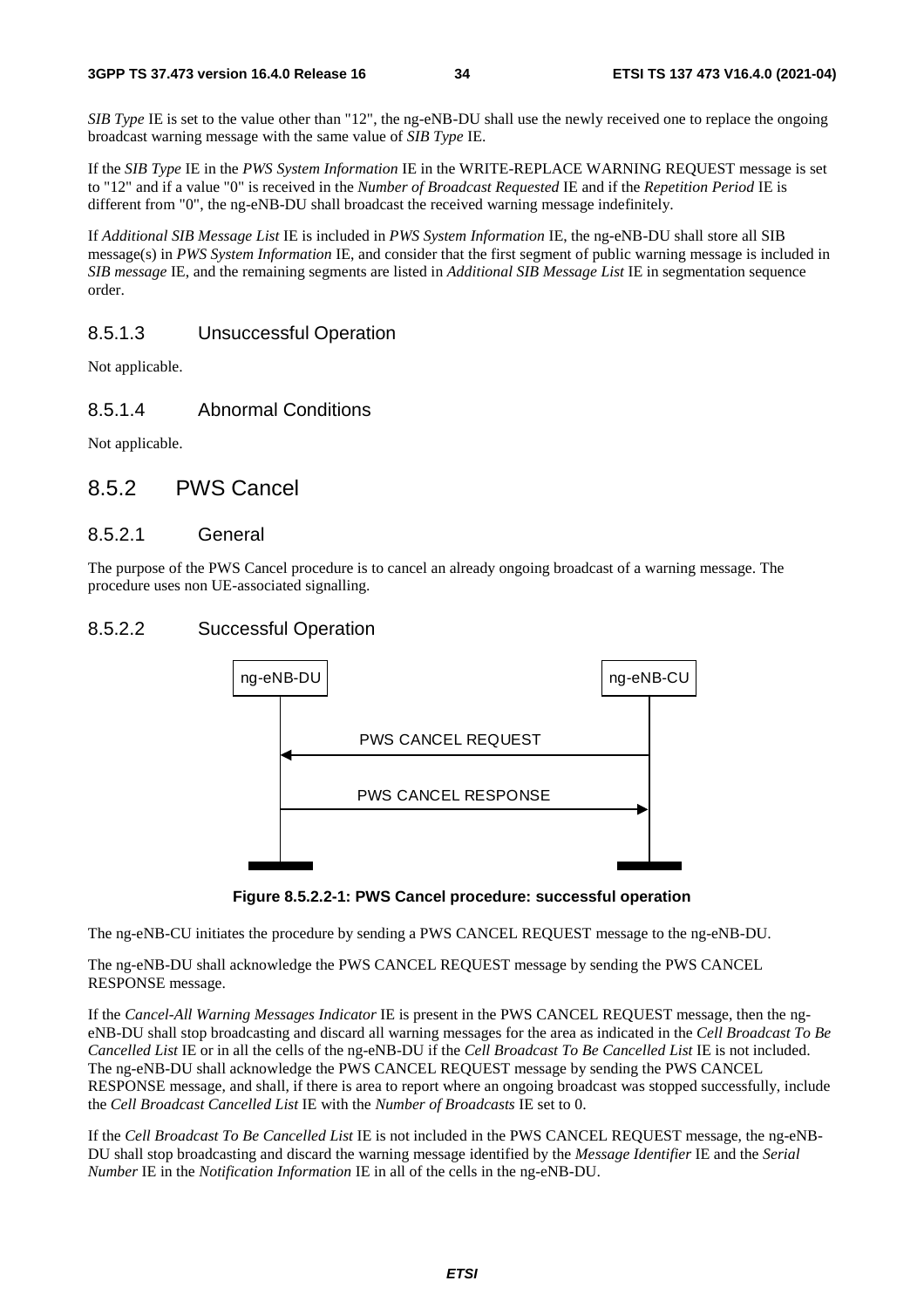If an area included in the *Cell Broadcast To Be Cancelled List* IE in the PWS CANCEL REQUEST message does not appear in the *Cell Broadcast Cancelled List* IE in the PWS CANCEL RESPONSE, the ng-eNB-CU shall consider that the ng-eNB-DU had no ongoing broadcast to stop for the public warning message identified, if present, by the *Notification Information* IE in that area.

If the *Cell Broadcast Cancelled List* IE is not included in the PWS CANCEL RESPONSE message, the ng-eNB-CU shall consider that the ng-eNB-DU had no ongoing broadcast to stop for the public warning message identified by the *Notification Information* IE.

### 8.5.2.3 Unsuccessful Operation

Not applicable.

#### 8.5.2.4 Abnormal Conditions

Not applicable.

## 8.5.3 PWS Restart Indication

### 8.5.3.1 General

The purpose of PWS Restart Indication procedure is to inform the ng-eNB-CU that PWS information for some or all cells of the ng-eNB-DU are available for reloading from the CBC if needed. The procedure uses non UE-associated signalling.

## 8.5.3.2 Successful Operation



**Figure 8.5.3.2-1: PWS restart indication** 

The ng-eNB-DU initiates the procedure by sending a PWS RESTART INDICATION message to the ng-eNB-CU.

### 8.5.3.3 Abnormal Conditions

Not applicable.

## 8.5.4 PWS Failure Indication

### 8.5.4.1 General

The purpose of the PWS Failure Indication procedure is to inform the ng-eNB-CU that ongoing PWS operation for one or more cells of the ng-eNB-DU has failed. The procedure uses non UE-associated signalling.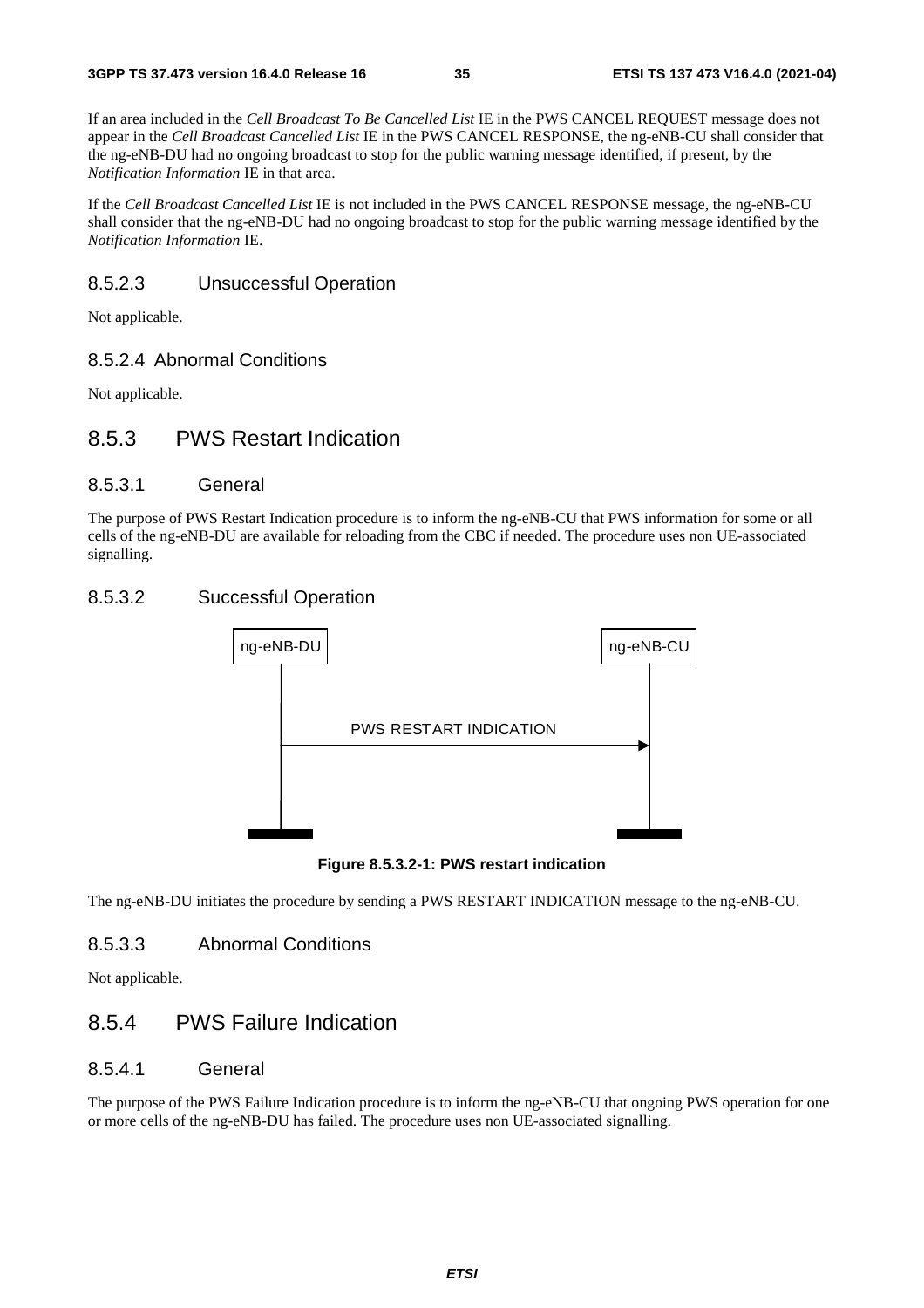#### 8.5.4.2 Successful Operation



**Figure 8.5.4.2-1: PWS failure indication** 

The ng-eNB-DU initiates the procedure by sending a PWS FAILURE INDICATION message to the ng-eNB-CU.

#### 8.5.4.3 Abnormal Conditions

Not applicable.

## 8.6 Paging procedures

### 8.6.1 Paging

#### 8.6.1.1 General

The purpose of the Paging procedure is used to provide the paging information to enable the ng-eNB-DU to page a UE. The procedure uses non-UE associated signalling.

#### 8.6.1.2 Successful Operation



**Figure 8.6.1.2-1: Paging procedure. Successful operation.** 

The ng-eNB-CU initiates the procedure by sending a PAGING message.

The *Paging DRX* IE may be included in the PAGING message, and if present the ng-eNB-DU may use it to determine the final paging cycle for the UE.

At the reception of the PAGING message, the ng-eNB-DU shall perform paging of the UE in cells which belong to cells as indicated in the *Paging Cell List* IE.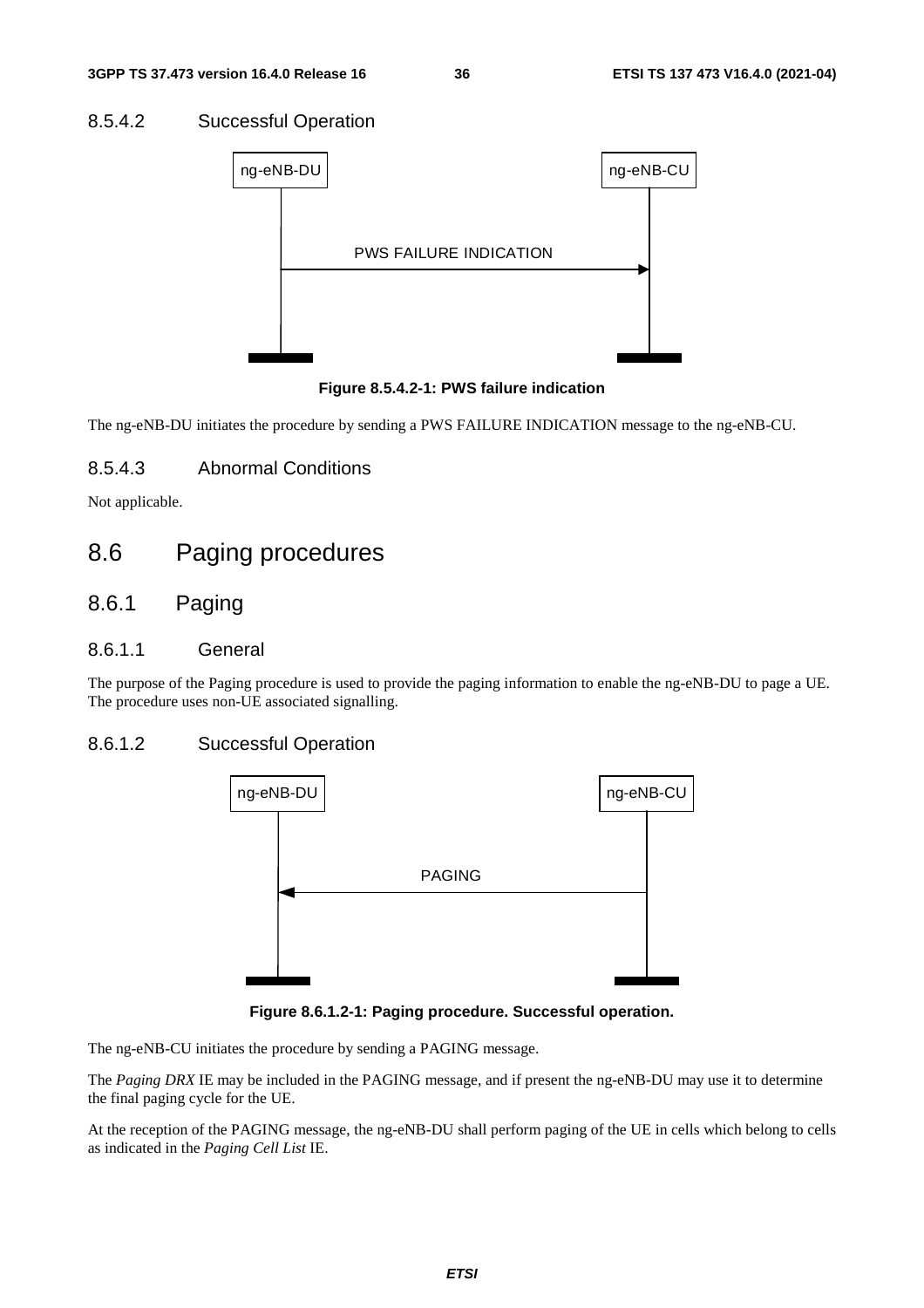#### 8.6.1.3 Abnormal Conditions

Not applicable.

# 9 Elements for W1AP Communication

## 9.1 General

Clauses 9.2 and 9.3 present the W1AP message and IE definitions in tabular format. The corresponding ASN.1 definition is presented in clause 9.4. In case there is contradiction between the tabular format and the ASN.1 definition, the ASN.1 shall take precedence, except for the definition of conditions for the presence of conditional IEs, where the tabular format shall take precedence.

The messages have been defined in accordance to the guidelines specified in TR 25.921 [21].

When specifying IEs which are to be represented by bitstrings, if not otherwise specifically stated in the semantics description of the concerned IE or elsewhere, the following principle applies with regards to the ordering of bits:

- The first bit (leftmost bit) contains the most significant bit (MSB);
- The last bit (rightmost bit) contains the least significant bit (LSB);
- When importing bitstrings from other specifications, the first bit of the bitstring contains the first bit of the concerned information;

The following attributes are used for the tabular description of the messages and information elements: Presence, Range Criticality and Assigned Criticality. Their definition and use can be found in TS 38.413 [19].

## 9.2 Message Functional Definition and Content

### 9.2.1 Interface Management messages

#### 9.2.1.1 RESET

This message is sent by both the ng-eNB-CU and the ng-eNB-DU and is used to request that the W1 interface, or parts of the W1 interface, to be reset.

Direction: ng-eNB-CU  $\rightarrow$  ng-eNB-DU and ng-eNB-DU  $\rightarrow$  ng-eNB-CU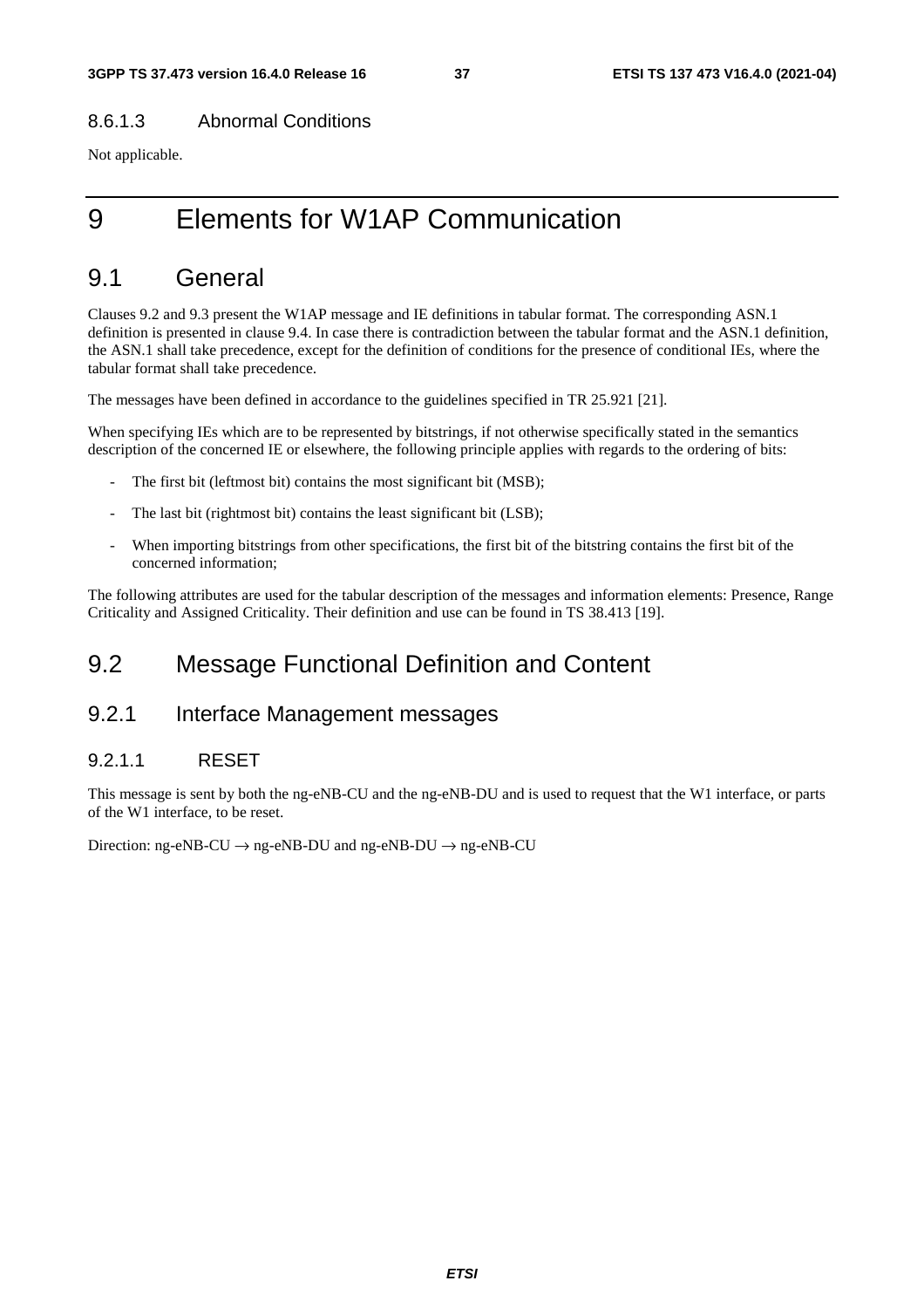| <b>IE/Group Name</b>                                     | <b>Presence</b> | Range                                                                                                            | IE type and                           | <b>Semantics</b> | <b>Criticalit</b> | <b>Assigned</b>    |
|----------------------------------------------------------|-----------------|------------------------------------------------------------------------------------------------------------------|---------------------------------------|------------------|-------------------|--------------------|
|                                                          |                 |                                                                                                                  | reference                             | description      |                   | <b>Criticality</b> |
| Message Type                                             | м               |                                                                                                                  | 9.3.1.1                               |                  | <b>YES</b>        | reject             |
| Transaction ID                                           | м               |                                                                                                                  | 9.3.1.23                              |                  | <b>YES</b>        | reject             |
| Cause                                                    | м               |                                                                                                                  | 9.3.1.2                               |                  | YES.              | ignore             |
| <b>CHOICE Reset Type</b>                                 | м               |                                                                                                                  |                                       |                  | <b>YES</b>        | reject             |
| >W1 interface                                            |                 |                                                                                                                  |                                       |                  |                   |                    |
| >>Reset All                                              | M               |                                                                                                                  | <b>ENUMERAT</b><br>ED (Reset<br>all,) |                  |                   |                    |
| >Part of W1 interface                                    |                 |                                                                                                                  |                                       |                  |                   |                    |
| >>UE-associated logical<br><b>W1-connection list</b>     |                 | $\mathbf{1}$                                                                                                     |                                       |                  |                   |                    |
| >>>UE-associated<br>logical W1-connection<br><b>Item</b> |                 | $1 \ldots$<br><maxnoofin<br>dividualW1C<br/><math>onnections <math>T</math></math><br/>oReset&gt;</maxnoofin<br> |                                       |                  | <b>EACH</b>       | reject             |
| >>>> ng-eNB-CU UE<br>W1AP ID                             | $\circ$         |                                                                                                                  | 9.3.1.4                               |                  |                   |                    |
| >>>> ng-eNB-DU UE<br>W1AP ID                             | $\circ$         |                                                                                                                  | 9.3.1.5                               |                  |                   |                    |

| Range bound                           | <b>Explanation</b>                                             |  |  |  |  |
|---------------------------------------|----------------------------------------------------------------|--|--|--|--|
| maxnoofIndividualW1ConnectionsToReset | Maximum no. of UE-associated logical W1-connections allowed to |  |  |  |  |
|                                       | reset in one message. Value is 65536.                          |  |  |  |  |

#### 9.2.1.2 RESET ACKNOWLEDGE

This message is sent by both the ng-eNB-CU and the ng-eNB-DU as a response to a RESET message.

Direction: ng-eNB-DU  $\rightarrow$  ng-eNB-CU and ng-eNB-CU  $\rightarrow$  ng-eNB-DU.

| <b>IE/Group Name</b>                                | <b>Presence</b> | Range                                                                              | IE type and<br>reference | <b>Semantics</b><br>description | <b>Criticality</b> | <b>Assigned</b><br><b>Criticality</b> |
|-----------------------------------------------------|-----------------|------------------------------------------------------------------------------------|--------------------------|---------------------------------|--------------------|---------------------------------------|
| Message Type                                        | М               |                                                                                    | 9.3.1.1                  |                                 | <b>YES</b>         | reject                                |
| Transaction ID                                      | M               |                                                                                    | 9.3.1.23                 |                                 | <b>YES</b>         | reject                                |
| UE-associated logical<br><b>W1-connection list</b>  |                 | 0.1                                                                                |                          |                                 | <b>YES</b>         | ignore                                |
| >UE-associated logical<br><b>W1-connection Item</b> |                 | 1.1<br><maxnoofl<br>ndividualW<br/>1Connecti<br/>onsToRes<br/>et&gt;</maxnoofl<br> |                          |                                 | <b>EACH</b>        | ignore                                |
| >>ng-eNB-CU UE<br>W1AP ID                           | $\circ$         |                                                                                    | 9.3.1.4                  |                                 |                    |                                       |
| >>ng-eNB-DU UE<br>W1AP ID                           | $\circ$         |                                                                                    | 9.3.1.5                  |                                 |                    |                                       |

| Range bound                           | <b>Explanation</b>                                             |
|---------------------------------------|----------------------------------------------------------------|
| maxnoofIndividualW1ConnectionsToReset | Maximum no. of UE-associated logical W1-connections allowed to |
|                                       | reset in one message. Value is 65536.                          |

#### 9.2.1.3 ERROR INDICATION

This message is sent by both the ng-eNB-CU and the ng-eNB-DU and is used to indicate that some error has been detected in the node.

Direction: ng-eNB-CU  $\rightarrow$  ng-eNB-DU and ng-eNB-DU  $\rightarrow$  ng-eNB-CU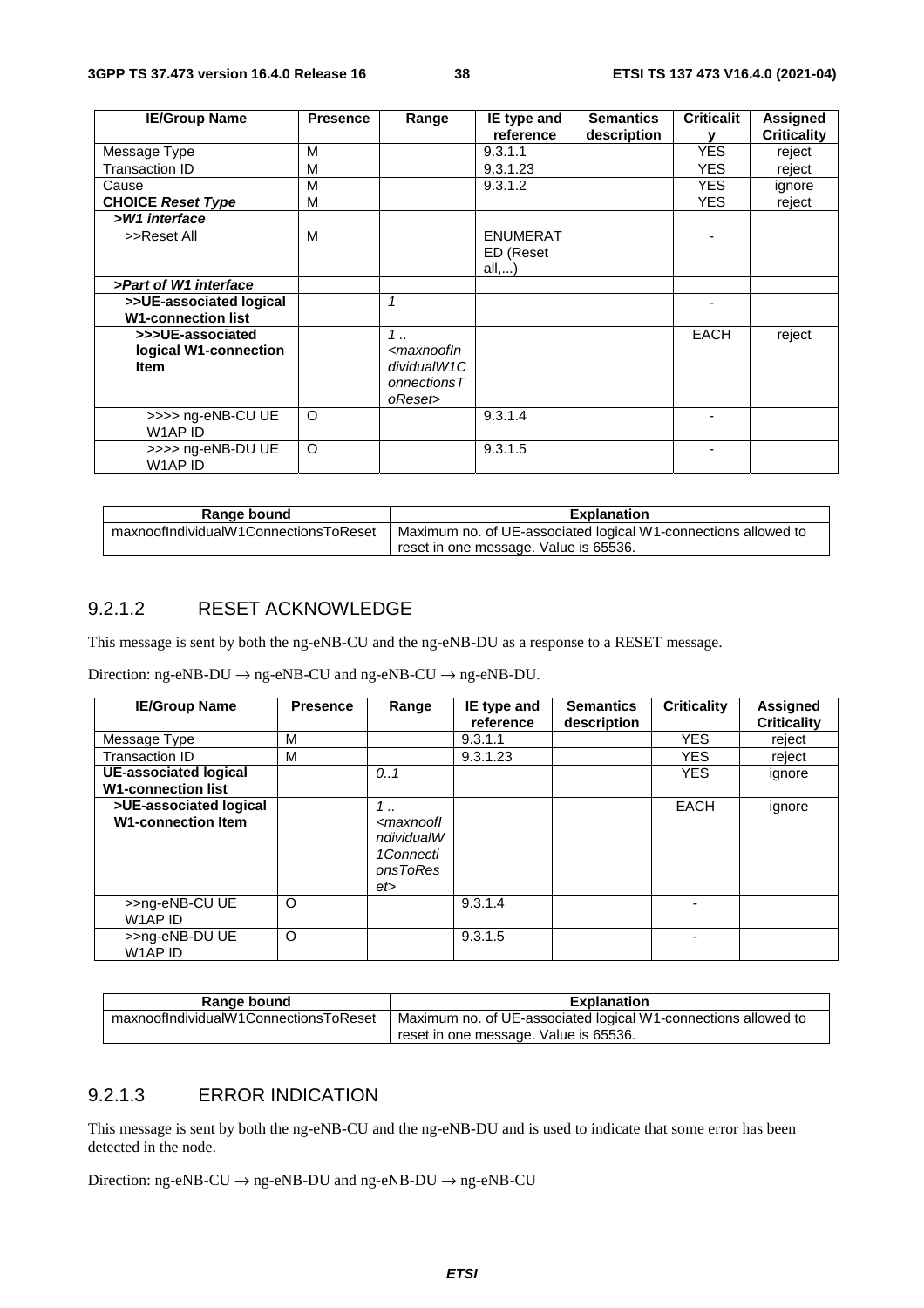| <b>IE/Group Name</b> | <b>Presence</b> | Range | IE type<br>and<br>reference | <b>Semantics</b><br>description                                                          | <b>Criticality</b> | Assigned<br><b>Criticality</b> |
|----------------------|-----------------|-------|-----------------------------|------------------------------------------------------------------------------------------|--------------------|--------------------------------|
| Message Type         | М               |       | 9.3.1.1                     |                                                                                          | <b>YES</b>         | ignore                         |
| Transaction ID       | M               |       | 9.3.1.23                    | This IE shall<br>be ignored if<br>received in UE<br>associated<br>signalling<br>message. | <b>YES</b>         | reject                         |
| ng-eNB-CU UE W1AP ID | $\circ$         |       | 9.3.1.4                     |                                                                                          | <b>YES</b>         | ignore                         |
| ng-eNB-DU UE W1AP ID | O               |       | 9.3.1.5                     |                                                                                          | <b>YES</b>         | ignore                         |
| Cause                | м               |       | 9.3.1.2                     |                                                                                          | YES                | ignore                         |

#### 9.2.1.4 W1 SETUP REQUEST

This message is sent by the ng-eNB-DU to transfer information associated to a W1-C interface instance.

Direction: ng-eNB-DU → ng-eNB-CU

| <b>IE/Group Name</b>                   | <b>Presence</b> | Range                                                     | IE type<br>and<br>reference | <b>Semantics</b><br>description                                              | <b>Criticality</b> | <b>Assigned</b><br><b>Criticality</b> |
|----------------------------------------|-----------------|-----------------------------------------------------------|-----------------------------|------------------------------------------------------------------------------|--------------------|---------------------------------------|
| Message Type                           | M               |                                                           | 9.3.11                      |                                                                              | <b>YES</b>         | reject                                |
| Transaction ID                         | M               |                                                           | 9.3.1.23                    |                                                                              | <b>YES</b>         | reject                                |
| ng-eNB-DU ID                           | M               |                                                           | 9.3.1.9                     |                                                                              | <b>YES</b>         | reject                                |
| ng-eNB-DU Served Cells<br><b>List</b>  |                 | 0.1                                                       |                             | List of cells<br>configured in<br>the ng-eNB-<br><b>DU</b>                   | <b>YES</b>         | reject                                |
| >ng-eNB-DU Served<br><b>Cells Item</b> |                 | $1_{1}$<br><maxcellin<br>ng-<br/>eNBDU&gt;</maxcellin<br> |                             |                                                                              | <b>EACH</b>        | reject                                |
| >>Served Cell<br>Information           | M               |                                                           | 9.3.1.10                    | Information<br>about the cells<br>configured in<br>the ng-eNB-<br><b>DU</b>  |                    |                                       |
| >>ng-eNB-DU System<br>Information      | $\circ$         |                                                           | 9.3.1.18                    | <b>RRC</b> container<br>with system<br>information<br>owned by ng-<br>eNB-DU |                    |                                       |

| Range bound       | <b>Explanation</b>                                                              |
|-------------------|---------------------------------------------------------------------------------|
| maxCellinng-eNBDU | Maximum no. cells that can be served by an ng-eNB-DU. Value is<br>512<br>◡ । ∠. |

#### 9.2.1.5 W1 SETUP RESPONSE

This message is sent by the ng-eNB-CU to transfer information associated to a W1-C interface instance.

Direction: ng-eNB-CU  $\rightarrow$  ng-eNB-DU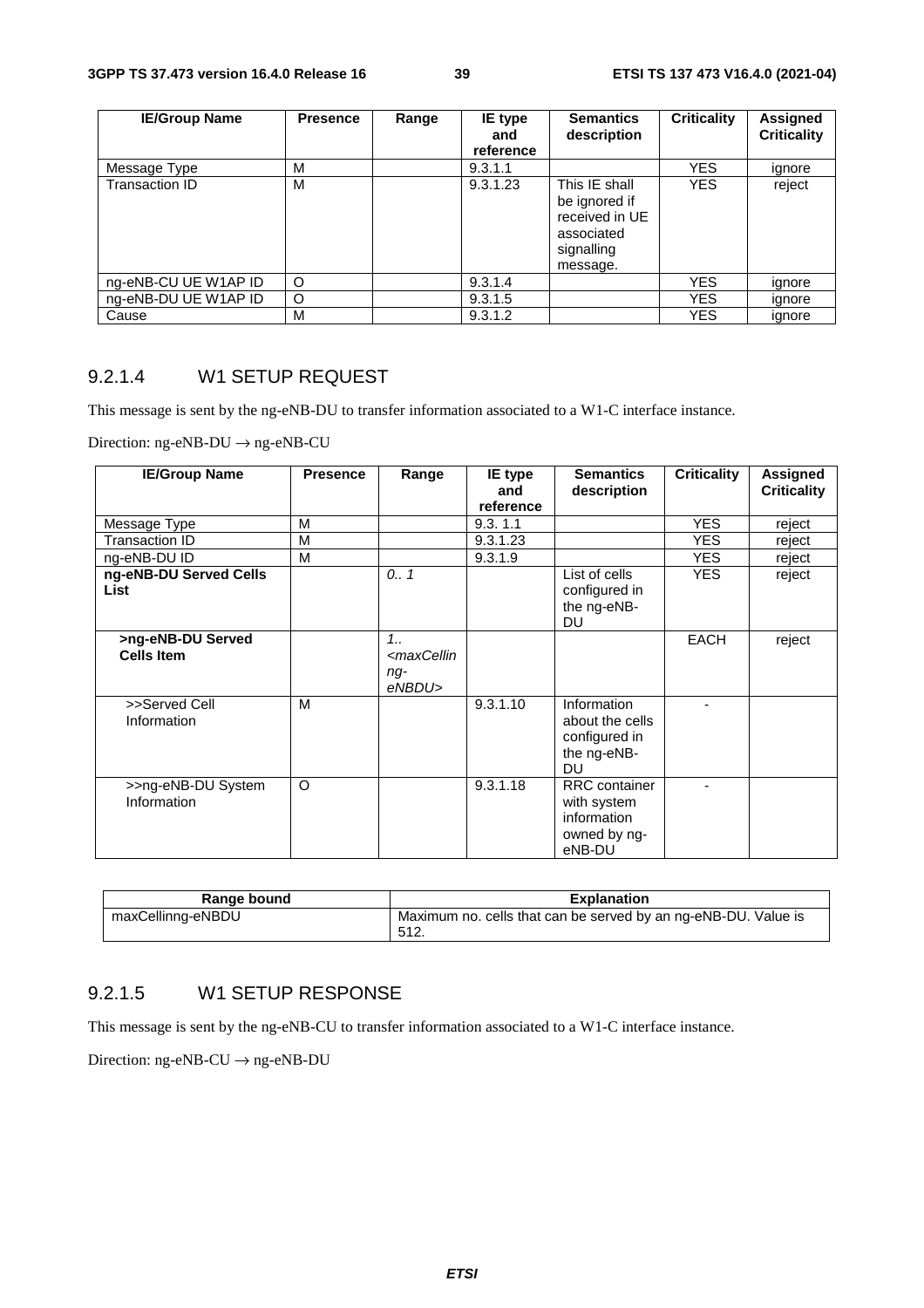| <b>IE/Group Name</b>                     | <b>Presence</b> | Range                                                                           | IE type<br>and            | <b>Semantics</b><br>description                                                                                                                 | <b>Criticality</b> | <b>Assigned</b><br><b>Criticality</b> |
|------------------------------------------|-----------------|---------------------------------------------------------------------------------|---------------------------|-------------------------------------------------------------------------------------------------------------------------------------------------|--------------------|---------------------------------------|
|                                          |                 |                                                                                 | reference                 |                                                                                                                                                 |                    |                                       |
| Message Type                             | M               |                                                                                 | 9.3.1.1                   |                                                                                                                                                 | <b>YES</b>         | reject                                |
| <b>Transaction ID</b>                    | M               |                                                                                 | 9.3.1.23                  |                                                                                                                                                 | <b>YES</b>         | reject                                |
| <b>Cells to be Activated List</b>        |                 | 0.1                                                                             |                           |                                                                                                                                                 | <b>YES</b>         | reject                                |
| >Cells to be Activated                   |                 | 1.1                                                                             |                           | List of cells to                                                                                                                                | <b>EACH</b>        | reject                                |
| List Item                                |                 | <maxcellin< td=""><td></td><td>be activated</td><td></td><td></td></maxcellin<> |                           | be activated                                                                                                                                    |                    |                                       |
|                                          |                 | $ng-$<br>eNBDU>                                                                 |                           |                                                                                                                                                 |                    |                                       |
| >> E-UTRAN CGI                           | M               |                                                                                 | 9.3.1.12                  |                                                                                                                                                 |                    |                                       |
| >> E-UTRAN PCI                           | $\Omega$        |                                                                                 | <b>INTEGER</b><br>(0.503) | <b>Physical Cell</b><br>ID                                                                                                                      |                    |                                       |
| >>ng-eNB-CU System<br>Information        | $\Omega$        |                                                                                 | 9.3.1.33                  | <b>RRC</b><br>container with<br>system<br>information<br>owned by ng-<br>eNB-CU                                                                 | <b>YES</b>         | reject                                |
| >>Available PLMN List                    | O               |                                                                                 | 9.3.1.47                  |                                                                                                                                                 | <b>YES</b>         | ignore                                |
| >>Extended Available<br><b>PLMN List</b> | $\Omega$        |                                                                                 | 9.3.1.55                  | This is<br>included if<br>Available<br><b>PLMN List IE</b><br>is included<br>and if more<br>than 6<br>Available<br>PLMNs is to<br>be signalled. | <b>YES</b>         | ignore                                |

| Range bound       | <b>Explanation</b>                                                      |
|-------------------|-------------------------------------------------------------------------|
| maxCellinng-eNBDU | Maximum no. cells that can be served by an ng-eNB-DU. Value is<br>-512. |

#### 9.2.1.6 W1 SETUP FAILURE

This message is sent by the ng-eNB-CU to indicate W1 Setup failure.

Direction: ng-eNB-CU  $\rightarrow$  ng-eNB-DU

| <b>IE/Group Name</b> | <b>Presence</b> | Range | IE type<br>and<br>reference | <b>Semantics</b><br>description | <b>Criticality</b> | <b>Assigned</b><br><b>Criticality</b> |
|----------------------|-----------------|-------|-----------------------------|---------------------------------|--------------------|---------------------------------------|
| Message Type         | M               |       | 9.3.1.1                     |                                 | YES                | reiect                                |
| Transaction ID       | M               |       | 9.3.1.23                    |                                 | YES                | reiect                                |
| Cause                | M               |       | 9.3.1.2                     |                                 | YES                | ignore                                |

#### 9.2.1.7 NG-ENB-DU CONFIGURATION UPDATE

This message is sent by the ng-eNB-DU to transfer updated information associated to a W1-C interface instance.

| <b>IE/Group Name</b>            | <b>Presence</b> | Range | IE type and<br>reference | <b>Semantics</b><br>description                               | <b>Criticalit</b> | Assigned<br><b>Criticality</b> |
|---------------------------------|-----------------|-------|--------------------------|---------------------------------------------------------------|-------------------|--------------------------------|
| Message Type                    | М               |       | 9.3.1.1                  |                                                               | YES               | reject                         |
| Transaction ID                  | M               |       | 9.3.1.23                 |                                                               | YES               | reject                         |
| <b>Served Cells To Add List</b> |                 | 0.1   |                          | Complete list<br>of added cells<br>served by the<br>ng-eNB-DU | <b>YES</b>        | reject                         |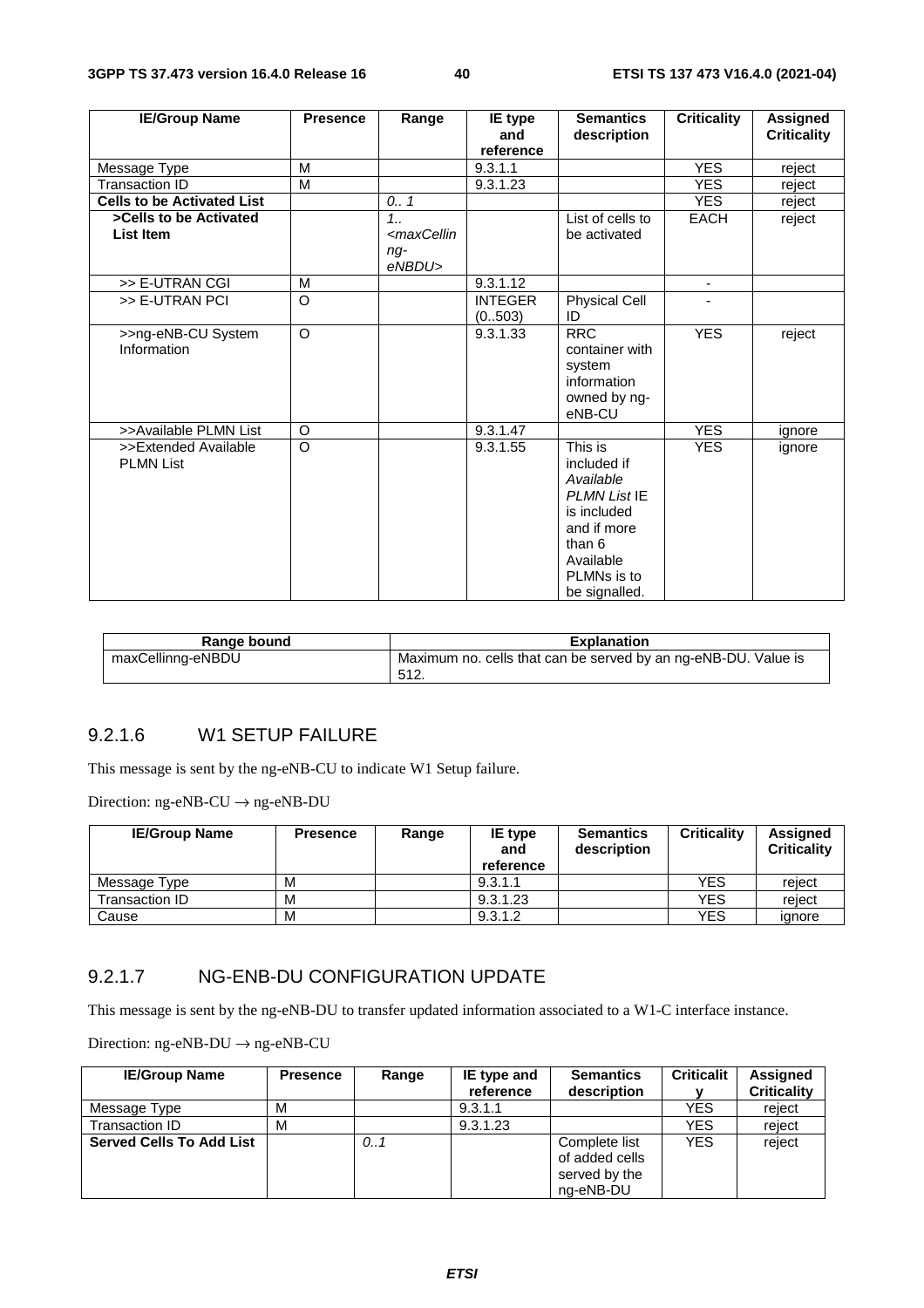| >Served Cells To Add<br><b>Item</b>          |         | 1.<br><maxcellinn< th=""><th></th><th></th><th>EACH</th><th>reject</th></maxcellinn<> |                            |                                                                              | EACH                     | reject |
|----------------------------------------------|---------|---------------------------------------------------------------------------------------|----------------------------|------------------------------------------------------------------------------|--------------------------|--------|
| >>Served Cell<br>Information                 | M       | g-eNBDU>                                                                              | 9.3.1.10                   | Information<br>about the cells<br>configured in                              | $\blacksquare$           |        |
| >>ng-eNB-DU System<br>Information            | O       |                                                                                       | 9.3.1.18                   | the ng-eNB-DU<br>RRC container<br>with system                                | $\overline{\phantom{a}}$ |        |
|                                              |         |                                                                                       |                            | information<br>owned by ng-<br>eNB-DU                                        |                          |        |
| <b>Served Cells To Modify</b><br><b>List</b> |         | 0.1                                                                                   |                            | Complete list<br>of modified<br>cells served by<br>the ng-eNB-DU             | <b>YES</b>               | reject |
| >Served Cells To<br><b>Modify Item</b>       |         | 1<br><maxcellinn<br>g-eNBDU&gt;</maxcellinn<br>                                       |                            |                                                                              | EACH                     | reject |
| >>Old E-UTRAN CGI                            | M       |                                                                                       | E-UTRAN<br>CGI<br>9.3.1.12 |                                                                              | $\blacksquare$           |        |
| >>Served Cell<br>Information                 | M       |                                                                                       | 9.3.1.10                   | Information<br>about the cells<br>configured in<br>the ng-eNB-DU             |                          |        |
| >>ng-eNB-DU System<br>Information            | O       |                                                                                       | 9.3.1.18                   | <b>RRC</b> container<br>with system<br>information<br>owned by ng-<br>eNB-DU |                          |        |
| <b>Served Cells To Delete</b><br>List        |         | 0.1                                                                                   |                            | Complete list<br>of deleted cells<br>served by the<br>ng-eNB-DU              | <b>YES</b>               | reject |
| >Served Cells To<br><b>Delete Item</b>       |         | 1.1<br><maxcellinn<br>g-eNBDU&gt;</maxcellinn<br>                                     |                            |                                                                              | <b>EACH</b>              | reject |
| >>Old E-UTRAN CGI                            | M       |                                                                                       | E-UTRAN<br>CGI<br>9.3.1.12 |                                                                              |                          |        |
| <b>Cells Status List</b>                     |         | 0.1                                                                                   |                            | Complete list<br>of active cells                                             | <b>YES</b>               | reject |
| > Cells Status Item                          |         | 0<br><maxcellinn<br>g-eNBDU&gt;</maxcellinn<br>                                       |                            |                                                                              | EACH                     | reject |
| >> E-UTRAN CGI                               | м       |                                                                                       | 9.3.1.12                   |                                                                              |                          |        |
| >> Service Status                            | M       |                                                                                       | 9.3.1.48                   |                                                                              | $\overline{\phantom{a}}$ |        |
| ng-eNB-DU ID                                 | $\circ$ |                                                                                       | 9.3.1.9                    |                                                                              | <b>YES</b>               | reject |

| Range bound       | <b>Explanation</b>                                             |
|-------------------|----------------------------------------------------------------|
| maxCellinng-eNBDU | Maximum no. cells that can be served by an ng-eNB-DU. Value is |
|                   | 512                                                            |

### 9.2.1.8 NG-ENB-DU CONFIGURATION UPDATE ACKNOWLEDGE

This message is sent by an ng-eNB-CU to an ng-eNB-DU to acknowledge update of information associated to a W1-C interface instance.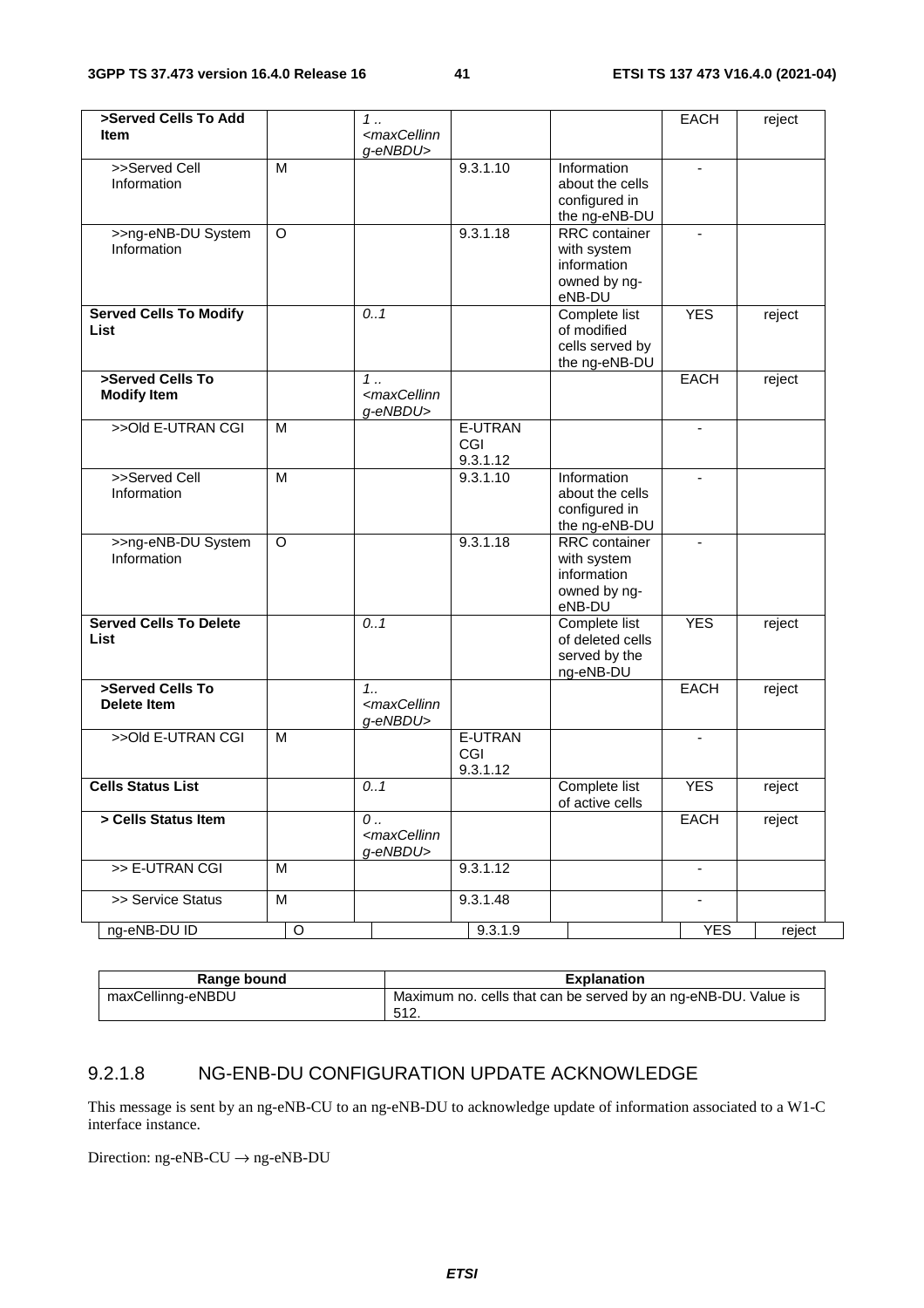| <b>IE/Group Name</b>           | <b>Presence</b> | Range                                                           | IE type and    | <b>Semantics</b>           | <b>Criticality</b>       | <b>Assigned</b>    |
|--------------------------------|-----------------|-----------------------------------------------------------------|----------------|----------------------------|--------------------------|--------------------|
|                                |                 |                                                                 | reference      | description                |                          | <b>Criticality</b> |
| Message Type                   | M               |                                                                 | 9.3.1.1        |                            | <b>YES</b>               | reject             |
| <b>Transaction ID</b>          | $\overline{M}$  |                                                                 | 9.3.1.23       |                            | <b>YES</b>               | reject             |
| <b>Cells to be Activated</b>   |                 | 0.1                                                             |                | List of cells to           | <b>YES</b>               | reject             |
| List                           |                 |                                                                 |                | be activated               |                          |                    |
| >Cells to be Activated         |                 | 1.1                                                             |                |                            | EACH                     | reject             |
| List Item                      |                 | <maxcell< td=""><td></td><td></td><td></td><td></td></maxcell<> |                |                            |                          |                    |
|                                |                 | inng-                                                           |                |                            |                          |                    |
|                                |                 | eNBDU>                                                          |                |                            |                          |                    |
| >> E-UTRAN CGI                 | M               |                                                                 | 9.3.1.12       |                            | $\overline{\phantom{a}}$ |                    |
|                                |                 |                                                                 |                |                            |                          |                    |
| >> E-UTRAN PCI                 | $\overline{O}$  |                                                                 | <b>INTEGER</b> | Physical Cell ID           |                          |                    |
|                                |                 |                                                                 | (0.503)        |                            |                          |                    |
| >> ng-eNB-CU                   | $\circ$         |                                                                 | 9.3.1.33       | RRC container              | <b>YES</b>               | reject             |
| System Information             |                 |                                                                 |                | with system<br>information |                          |                    |
|                                |                 |                                                                 |                | owned by ng-               |                          |                    |
|                                |                 |                                                                 |                | eNB-CU                     |                          |                    |
| >>Available PLMN               | $\circ$         |                                                                 | 9.3.1.47       |                            | <b>YES</b>               | ignore             |
| List                           |                 |                                                                 |                |                            |                          |                    |
|                                |                 |                                                                 |                |                            |                          |                    |
| >>Extended Available           | $\Omega$        |                                                                 | 9.3.1.55       | This is included           | <b>YES</b>               | ignore             |
| <b>PLMN List</b>               |                 |                                                                 |                | if Available               |                          |                    |
|                                |                 |                                                                 |                | PLMN List IE is            |                          |                    |
|                                |                 |                                                                 |                | included and if            |                          |                    |
|                                |                 |                                                                 |                | more than 6                |                          |                    |
|                                |                 |                                                                 |                | Available                  |                          |                    |
|                                |                 |                                                                 |                | PLMNs is to be             |                          |                    |
|                                |                 |                                                                 |                | signalled.                 |                          |                    |
| <b>Cells to be Deactivated</b> |                 | 0.7                                                             |                | List of cells to           | <b>YES</b>               | reject             |
| List                           |                 |                                                                 |                | be deactivated             |                          |                    |
| >Cells to be                   |                 | 1.1                                                             |                |                            | <b>EACH</b>              | reject             |
| <b>Deactivated List Item</b>   |                 | <maxcell< td=""><td></td><td></td><td></td><td></td></maxcell<> |                |                            |                          |                    |
|                                |                 | inng-                                                           |                |                            |                          |                    |
|                                |                 | eNBDU>                                                          |                |                            |                          |                    |
| >> E-UTRAN CGI                 | M               |                                                                 | 9.3.1.12       |                            |                          | ٠                  |
|                                |                 |                                                                 |                |                            |                          |                    |

| Range bound       | <b>Explanation</b>                                                      |
|-------------------|-------------------------------------------------------------------------|
| maxCellinng-eNBDU | Maximum no. cells that can be served by an ng-eNB-DU. Value is<br>-512. |

#### 9.2.1.9 NG-ENB-DU CONFIGURATION UPDATE FAILURE

This message is sent by the ng-eNB-CU to indicate ng-eNB-DU Configuration Update failure.

Direction: ng-eNB-CU  $\rightarrow$  ng-eNB-DU

| <b>IE/Group Name</b> | <b>Presence</b> | Range | IE type<br>and<br>reference | <b>Semantics</b><br>description | <b>Criticality</b> | Assigned<br><b>Criticality</b> |
|----------------------|-----------------|-------|-----------------------------|---------------------------------|--------------------|--------------------------------|
| Message Type         | м               |       | 9.3.1.1                     |                                 | <b>YES</b>         | reject                         |
| Transaction ID       | м               |       | 9.3.1.23                    |                                 | <b>YES</b>         | reject                         |
| Cause                | M               |       | 9.3.1.2                     |                                 | <b>YES</b>         | ignore                         |

#### 9.2.1.10 NG-ENB-CU CONFIGURATION UPDATE

This message is sent by the ng-eNB-CU to transfer updated information associated to a W1-C interface instance.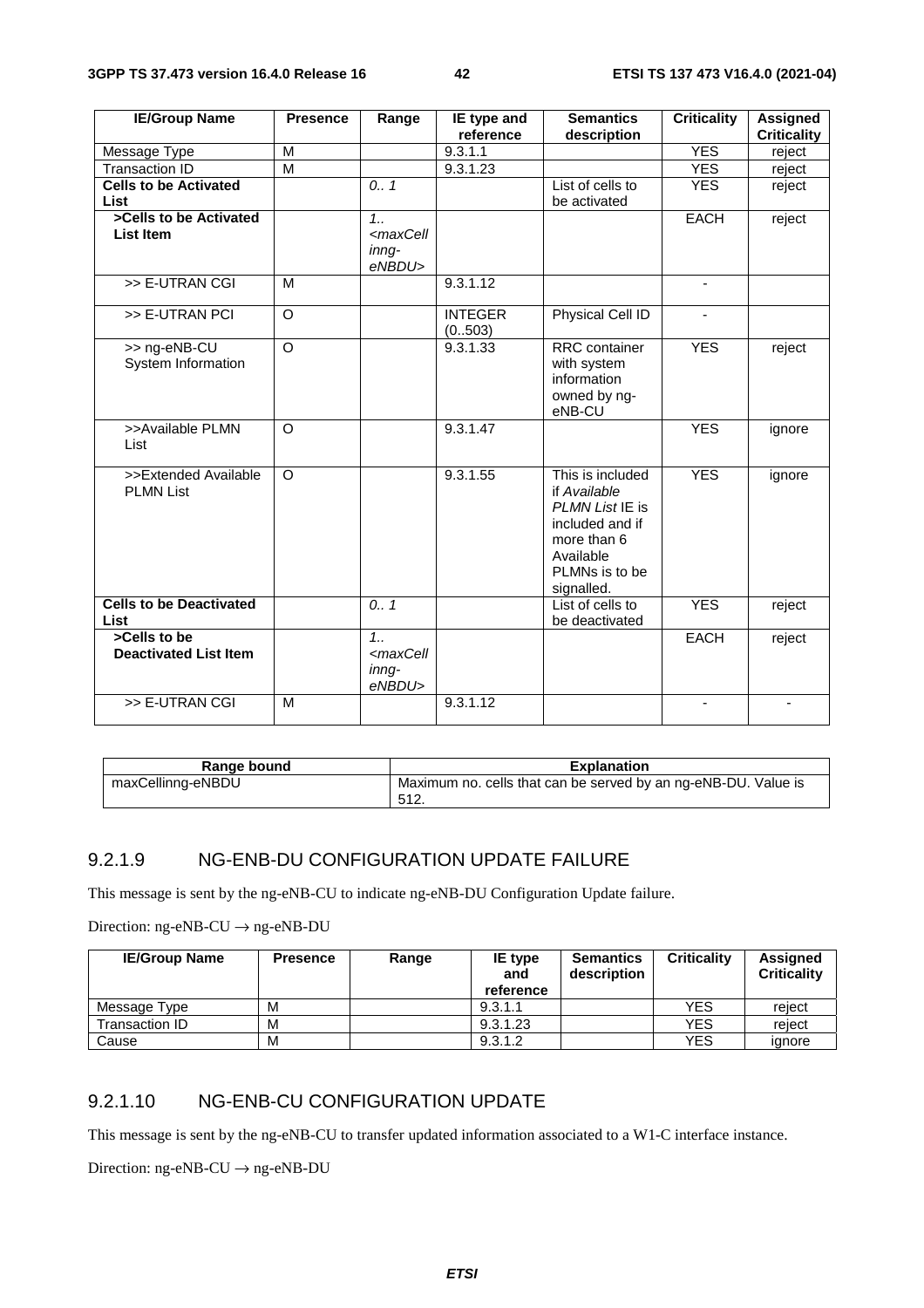| <b>IE/Group Name</b>                          | <b>Presence</b>         | Range                                                          | <b>IE</b> type<br>and     | <b>Semantics</b><br>description                                                                                                                       | <b>Criticality</b> | <b>Assigned</b><br><b>Criticality</b> |
|-----------------------------------------------|-------------------------|----------------------------------------------------------------|---------------------------|-------------------------------------------------------------------------------------------------------------------------------------------------------|--------------------|---------------------------------------|
|                                               |                         |                                                                | reference                 |                                                                                                                                                       |                    |                                       |
| Message Type                                  | M                       |                                                                | 9.3.1.1                   |                                                                                                                                                       | <b>YES</b>         | reject                                |
| <b>Transaction ID</b>                         | $\overline{\mathsf{M}}$ |                                                                | 9.3.1.23                  |                                                                                                                                                       | <b>YES</b>         | reject                                |
| <b>Cells to be Activated</b><br><b>List</b>   |                         | 0.1                                                            |                           | List of cells<br>to be<br>activated or<br>modified                                                                                                    | <b>YES</b>         | reject                                |
| >Cells to be<br><b>Activated List Item</b>    |                         | $1_{1}$<br><maxcellinng-<br>eNBDU&gt;</maxcellinng-<br>        |                           |                                                                                                                                                       | <b>EACH</b>        | reject                                |
| >> E-UTRAN CGI                                | $\overline{M}$          |                                                                | 9.3.1.12                  |                                                                                                                                                       | $\blacksquare$     |                                       |
| >> E-UTRAN PCI                                | $\overline{\circ}$      |                                                                | <b>INTEGER</b><br>(0.503) | Physical<br>Cell ID                                                                                                                                   | $\blacksquare$     |                                       |
| >> ng-eNB-CU<br>System Information            | $\overline{\circ}$      |                                                                | 9.3.1.33                  | <b>RRC</b><br>container<br>with system<br>information<br>owned by<br>ng-eNB-CU                                                                        | <b>YES</b>         | reject                                |
| >>Available PLMN<br>List                      | $\circ$                 |                                                                | 9.3.1.47                  |                                                                                                                                                       | <b>YES</b>         | ignore                                |
| >>Extended<br>Available PLMN List             | $\overline{O}$          |                                                                | 9.3.1.55                  | This is<br>included if<br>Available<br><b>PLMN List</b><br>IE is<br>included<br>and if more<br>than 6<br>Available<br>PLMNs is to<br>be<br>signalled. | <b>YES</b>         | ignore                                |
| <b>Cells to be Deactivated</b><br><b>List</b> |                         | 0.1                                                            |                           | List of cells<br>to be<br>deactivated                                                                                                                 | <b>YES</b>         | reject                                |
| >Cells to be<br><b>Deactivated List Item</b>  |                         | 1 <sub>1</sub><br><maxcellinng-<br>eNBDU&gt;</maxcellinng-<br> |                           |                                                                                                                                                       | <b>EACH</b>        | reject                                |
| >> E-UTRAN CGI                                | $\overline{M}$          |                                                                | 9.3.1.12                  |                                                                                                                                                       | $\blacksquare$     |                                       |

| Range bound       | Explanation                                                  |
|-------------------|--------------------------------------------------------------|
| maxCellinng-eNBDU | Maximum numerbs of cells that can be served by an ng-eNB-DU. |
|                   | Value is 512.                                                |

#### 9.2.1.11 NG-ENB-CU CONFIGURATION UPDATE ACKNOWLEDGE

This message is sent by an ng-eNB-DU to an ng-eNB-CU to acknowledge update of information associated to a W1-C interface instance.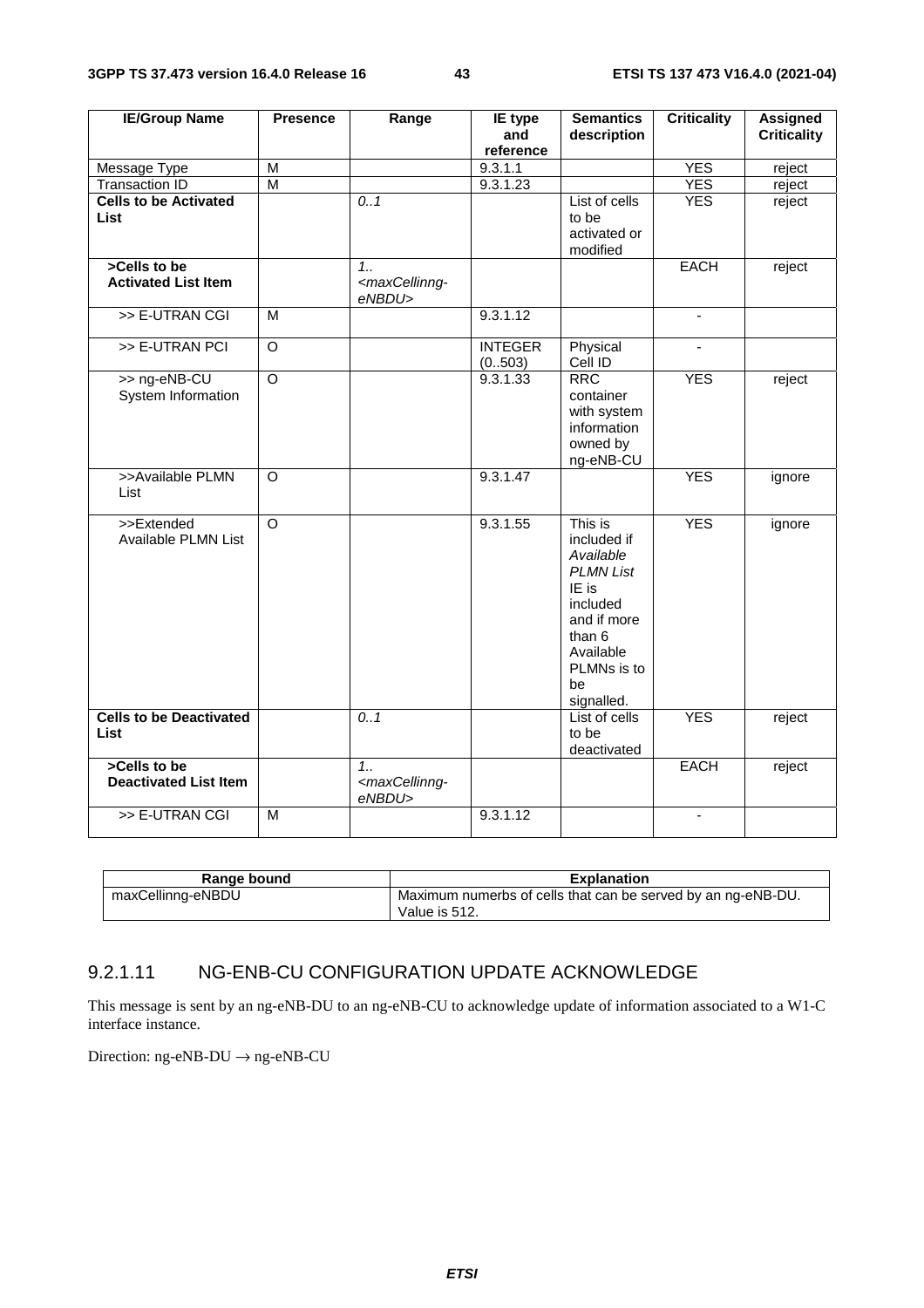| <b>IE/Group Name</b>                               | <b>Presence</b> | Range                                           | IE type and<br>reference | <b>Semantics</b><br>description                      | <b>Criticality</b> | <b>Assigned</b><br><b>Criticality</b> |
|----------------------------------------------------|-----------------|-------------------------------------------------|--------------------------|------------------------------------------------------|--------------------|---------------------------------------|
| Message Type                                       | M               |                                                 | 9.3.1.1                  |                                                      | <b>YES</b>         | reiect                                |
| Transaction ID                                     | M               |                                                 | 9.3.1.23                 |                                                      | <b>YES</b>         | reject                                |
| <b>Cells Failed to be</b><br><b>Activated List</b> |                 | 0.1                                             |                          | List of cells<br>which are failed<br>to be activated | <b>YES</b>         | reject                                |
| >Cells Failed to be<br><b>Activated Item</b>       |                 | 1. <maxcellinng-<br>eNBDU&gt;</maxcellinng-<br> |                          |                                                      | <b>EACH</b>        | reject                                |
| >> E-UTRAN CGI                                     | M               |                                                 | 9.3.1.12                 |                                                      |                    |                                       |
| >>Cause                                            | M               |                                                 | 9.3.1.2                  |                                                      |                    |                                       |

| Range bound       | <b>Explanation</b>                                                     |
|-------------------|------------------------------------------------------------------------|
| maxCellinng-eNBDU | Maximum no. cells that can be served by an ng-eNB-DU. Value is<br>512. |

#### 9.2.1.12 NG-ENB-CU CONFIGURATION UPDATE FAILURE

This message is sent by the ng-eNB-DU to indicate ng-eNB-CU Configuration Update failure.

Direction: ng-eNB-DU → ng-eNB-CU

| <b>IE/Group Name</b> | <b>Presence</b> | Range | IE type<br>and<br>reference | <b>Semantics</b><br>description | <b>Criticality</b> | <b>Assigned</b><br><b>Criticality</b> |
|----------------------|-----------------|-------|-----------------------------|---------------------------------|--------------------|---------------------------------------|
| Message Type         | M               |       | 9.3.1.1                     |                                 | <b>YES</b>         | reiect                                |
| Transaction ID       | M               |       | 9.3.1.23                    |                                 | YES                | reiect                                |
| Cause                | M               |       | 9.3.1.2                     |                                 | YES                | ianore                                |

#### 9.2.1.13 NG-ENB-DU RESOURCE COORDINATION REQUEST

This message is sent by an ng-eNB-CU to an ng-eNB-DU, to express the desired resource allocation for data traffic, for the sake of resource coordination.

| <b>IE/Group Name</b>                                                         | <b>Presence</b> | Range | IE type and<br>reference                     | <b>Semantics</b><br>description                                                                                                                                          | <b>Criticality</b> | <b>Assigned</b><br><b>Criticality</b> |
|------------------------------------------------------------------------------|-----------------|-------|----------------------------------------------|--------------------------------------------------------------------------------------------------------------------------------------------------------------------------|--------------------|---------------------------------------|
| Message Type                                                                 | M               |       | 9.3.1.1                                      |                                                                                                                                                                          | <b>YES</b>         | reject                                |
| Transaction ID                                                               | M               |       | 9.3.1.23                                     |                                                                                                                                                                          | YES.               | reject                                |
| Request type                                                                 | M               |       | <b>ENUMERATED</b><br>(offer,<br>execution, ) |                                                                                                                                                                          | <b>YES</b>         | reject                                |
| E-UTRA – NR Cell<br><b>Resource Coordination</b><br><b>Request Container</b> | M               |       | <b>OCTET</b><br><b>STRING</b>                | Includes the<br>XNAP E-UTRA -<br>NR CELL<br><b>RESOURCE</b><br><b>COORDINATION</b><br><b>REQUEST</b><br>message as<br>defined in clause<br>9.1.2.23 in TS<br>38.423 [7]. | <b>YES</b>         | reject                                |
| Ignore Resource<br><b>Coordination Request</b><br>Container                  | $\circ$         |       | <b>ENUMERATED</b><br>(yes, )                 |                                                                                                                                                                          | <b>YES</b>         | reject                                |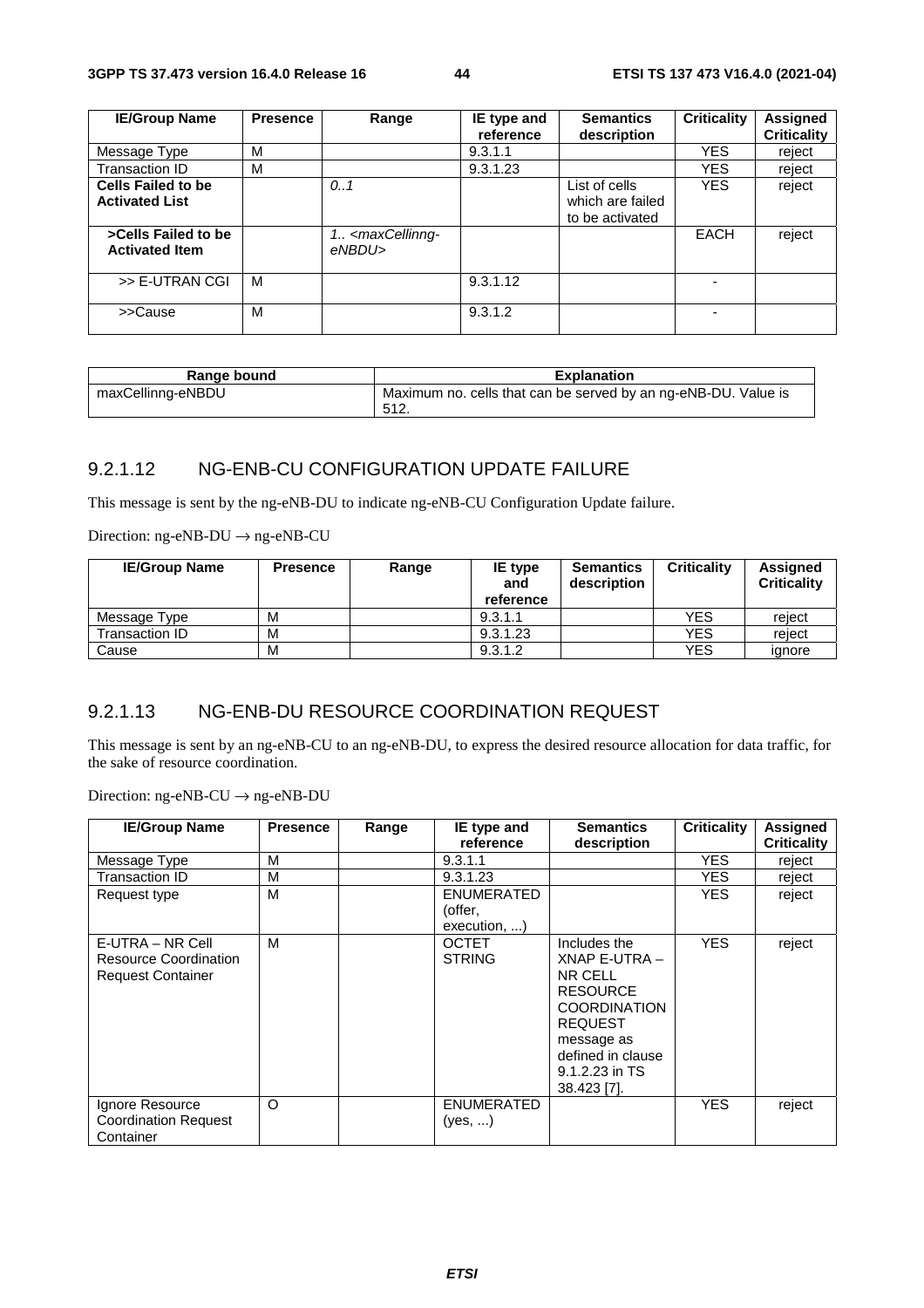#### 9.2.1.14 NG-ENB-DU RESOURCE COORDINATION RESPONSE

This message is sent by an ng-eNB-DU to an ng-eNB-CU, to express the desired resource allocation for data traffic, as a response to the NG-ENB-DU RESOURCE COORDINATION REQUEST.

Direction: ng-eNB-DU → ng-eNB-CU

| <b>IE/Group Name</b>                                                   | <b>Presence</b> | Range | IE type<br>and<br>reference   | <b>Semantics</b><br>description                                                                                                                                           | Criticality | Assigned<br><b>Criticality</b> |
|------------------------------------------------------------------------|-----------------|-------|-------------------------------|---------------------------------------------------------------------------------------------------------------------------------------------------------------------------|-------------|--------------------------------|
| Message Type                                                           | М               |       | 9.3.1.1                       |                                                                                                                                                                           | <b>YES</b>  | reject                         |
| Transaction ID                                                         | M               |       | 9.3.1.23                      |                                                                                                                                                                           | <b>YES</b>  | reject                         |
| E-UTRA – NR Cell<br>Resource Coordination<br><b>Response Container</b> | M               |       | <b>OCTET</b><br><b>STRING</b> | Includes the<br>XNAP E-UTRA -<br>NR CELL<br><b>RESOURCE</b><br><b>COORDINATION</b><br><b>RESPONSE</b><br>message as<br>defined in clause<br>9.1.2.24 in TS<br>38.423 [7]. | <b>YES</b>  | reject                         |

#### 9.2.1.15 NG-ENB-DU STATUS INDICATION

This message is sent by the ng-eNB-DU to indicate to the ng-eNB-CU its status of overload.

Direction: ng-eNB-DU → ng-eNB-CU

| <b>IE/Group Name</b> | <b>Presence</b> | Range | <b>IE</b> type and<br>reference | <b>Semantics</b><br>description | <b>Criticality</b> | <b>Assigned</b><br><b>Criticality</b> |
|----------------------|-----------------|-------|---------------------------------|---------------------------------|--------------------|---------------------------------------|
| Message Type         | М               |       | 9.3.1.1                         |                                 | <b>YES</b>         | ignore                                |
| Transaction ID       | М               |       | 9.3.1.23                        |                                 | YES                | reject                                |
| ng-eNB-DU Overload   | M               |       | ENUMERATED                      |                                 | <b>YES</b>         | reject                                |
| Information          |                 |       | (overloaded,                    |                                 |                    |                                       |
|                      |                 |       | not-overloaded)                 |                                 |                    |                                       |

## 9.2.2 UE Context Management messages

#### 9.2.2.1 UE CONTEXT SETUP REQUEST

This message is sent by the ng-eNB-CU to request the setup of a UE context.

Direction:  $ng-eNB-CU \rightarrow ng-eNB-DU$ .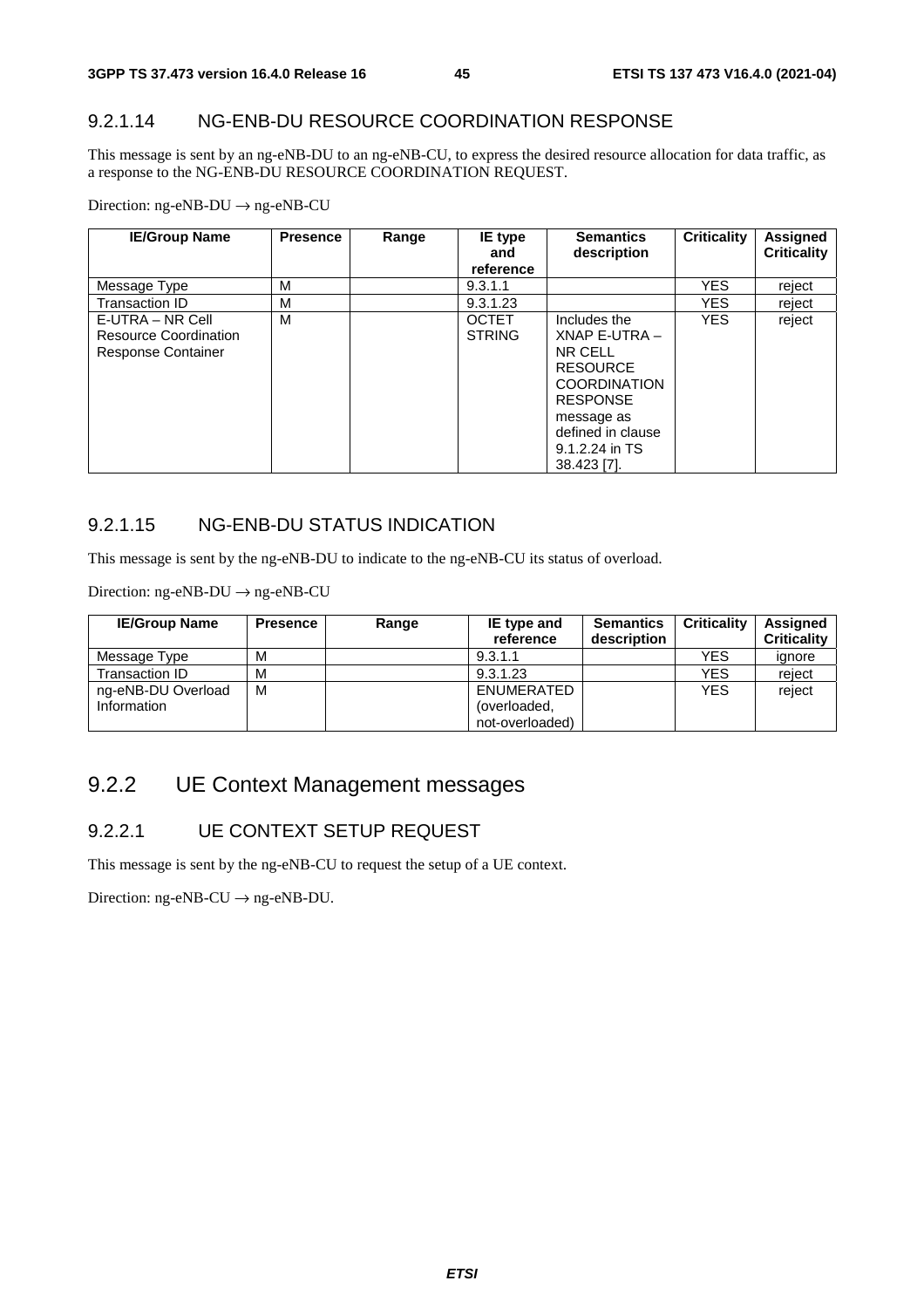| <b>IE/Group Name</b>                            | <b>Presence</b> | Range                                                        | IE type and<br>reference     | <b>Semantics</b><br>description                                                                                                         | <b>Criticalit</b><br>У   | <b>Assigned</b><br><b>Criticality</b> |
|-------------------------------------------------|-----------------|--------------------------------------------------------------|------------------------------|-----------------------------------------------------------------------------------------------------------------------------------------|--------------------------|---------------------------------------|
| <b>Message Type</b>                             | M               |                                                              | 9.3.1.1                      |                                                                                                                                         | <b>YES</b>               | reject                                |
| ng-eNB-CU UE W1AP<br>ID                         | M               |                                                              | 9.3.1.4                      |                                                                                                                                         | <b>YES</b>               | reject                                |
| ng-eNB-DU UE W1AP<br>ID                         | O               |                                                              | 9.3.1.5                      |                                                                                                                                         | <b>YES</b>               | ignore                                |
| CU to DU RRC<br>Information                     | M               |                                                              | 9.3.1.57                     |                                                                                                                                         | <b>YES</b>               | reject                                |
| DRX Cycle                                       | O               |                                                              | <b>DRX</b> Cycle<br>9.3.1.24 |                                                                                                                                         | <b>YES</b>               | ignore                                |
| SpCell ID                                       | M               |                                                              | <b>ECGI</b><br>9.3.1.12      | Special Cell<br>as defined in<br>TS 36.321<br>$[15]$ . For<br>handover<br>case, this IE<br>shall be<br>considered<br>as target<br>cell. | <b>YES</b>               | reject                                |
| ServCellIndex                                   | M               |                                                              | <b>INTEGER</b><br>(031,)     |                                                                                                                                         | <b>YES</b>               | reject                                |
| <b>Candidate SpCell</b><br>List                 |                 | 0.1                                                          |                              |                                                                                                                                         | <b>YES</b>               | ignore                                |
| >Candidate SpCell<br>Item IEs                   |                 | $1$ .<br><maxnoofcandid<br>ateSpCells&gt;</maxnoofcandid<br> |                              |                                                                                                                                         | <b>EACH</b>              | ignore                                |
| >>Candidate<br>SpCell ID                        | M               |                                                              | <b>ECGI</b><br>9.3.1.12      | Special Cell<br>as defined in<br>TS 36.321<br>$[15]$                                                                                    | $\blacksquare$           |                                       |
| <b>SCell To Be Setup</b><br><b>List</b>         |                 | 0.1                                                          |                              |                                                                                                                                         | <b>YES</b>               | ignore                                |
| >SCell to Be Setup<br>Item IEs                  |                 | 1.1<br><maxnoofscells></maxnoofscells>                       |                              |                                                                                                                                         | <b>EACH</b>              | ignore                                |
| >>SCell ID                                      | M               |                                                              | <b>ECGI</b><br>9.3.1.12      | SCell<br>Identifier in<br>ng-eNB                                                                                                        | $\sim$                   |                                       |
| >>SCellIndex                                    | M               |                                                              | <b>INTEGER</b><br>(131)      |                                                                                                                                         |                          |                                       |
| <b>SRB to Be Setup List</b>                     |                 | 0.1                                                          |                              |                                                                                                                                         | <b>YES</b>               | reject                                |
| >SRB to Be Setup                                |                 | 1                                                            |                              |                                                                                                                                         | EACH                     | reject                                |
| Item IEs                                        |                 | <maxnoofsrbs></maxnoofsrbs>                                  |                              |                                                                                                                                         |                          |                                       |
| >>SRBID                                         | M               |                                                              | 9.3.1.7                      |                                                                                                                                         |                          |                                       |
| <b>DRB to Be Setup List</b><br>>DRB to Be Setup |                 | 0.1                                                          |                              |                                                                                                                                         | <b>YES</b><br>EACH       | reject                                |
| <b>Item IEs</b>                                 |                 | 1<br><maxnoofdrbs></maxnoofdrbs>                             |                              |                                                                                                                                         |                          | reject                                |
| >>DRB ID                                        | M               |                                                              | 9.3.1.8                      |                                                                                                                                         | $\overline{\phantom{a}}$ |                                       |
| >>CHOICE QoS                                    | M               |                                                              |                              |                                                                                                                                         |                          |                                       |
| Information<br>>>>E-UTRAN                       |                 |                                                              |                              |                                                                                                                                         |                          |                                       |
| QoS                                             | M               |                                                              | 9.3.1.19                     | Shall be<br>used for DC<br>case to<br>convey E-<br><b>RAB Level</b><br>QoS<br>Parameters                                                | $\overline{\phantom{a}}$ |                                       |
| $>>$ DRB<br>Information                         |                 | $\mathcal I$                                                 |                              | Shall be<br>used for<br>NG-RAN<br>cases                                                                                                 | <b>YES</b>               | ignore                                |
| >>>>DRB QoS                                     | м               |                                                              | 9.3.1.34                     |                                                                                                                                         | $\blacksquare$           |                                       |
| >>>>S-NSSAI                                     | M               |                                                              | 9.3.1.32                     |                                                                                                                                         |                          |                                       |
| >>>>Notificatio                                 | O               |                                                              | 9.3.1.44                     |                                                                                                                                         |                          |                                       |
| n Control                                       |                 |                                                              |                              |                                                                                                                                         |                          |                                       |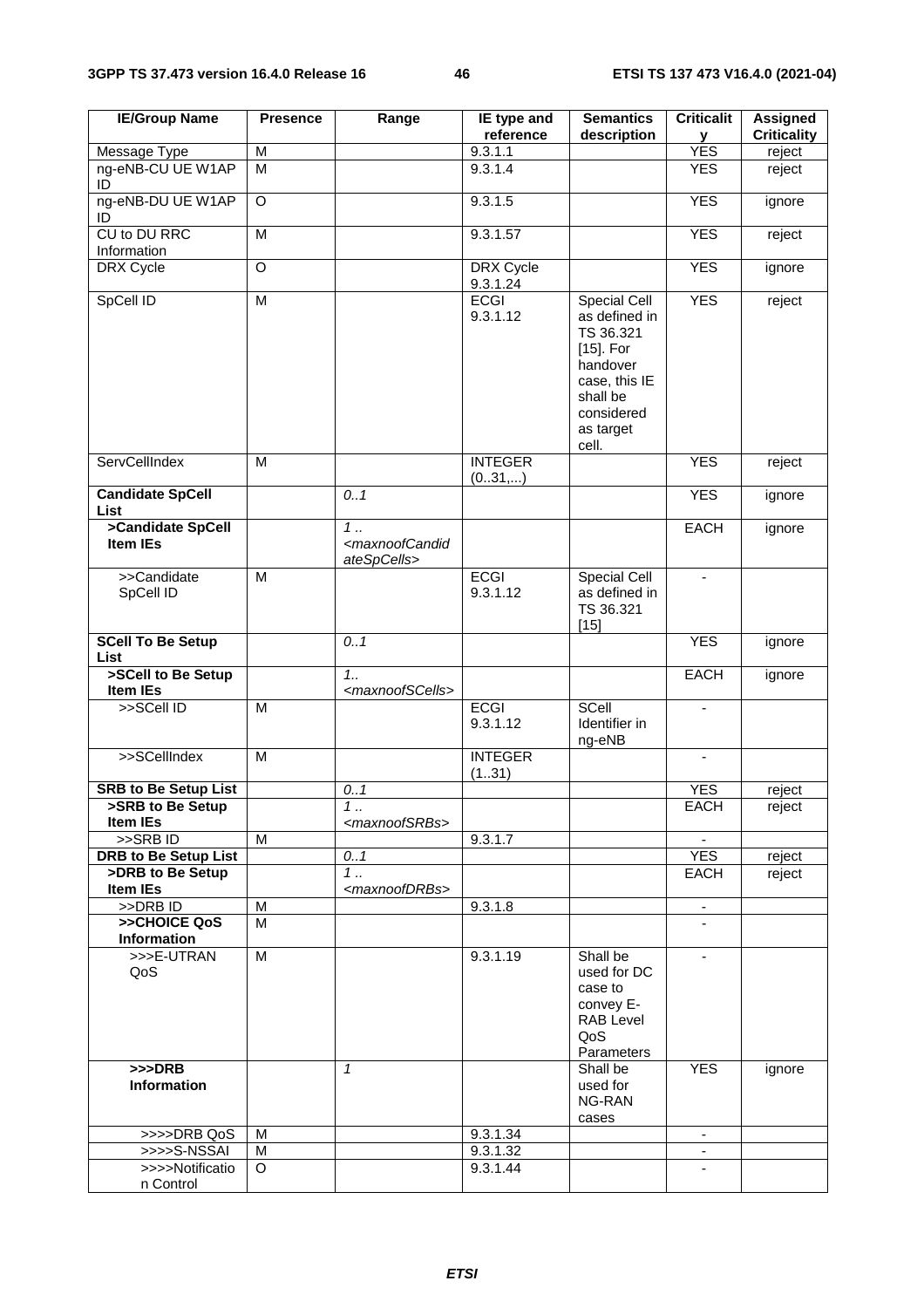| <b>IE/Group Name</b>                                        | <b>Presence</b>                  | Range                                                     | IE type and<br>reference                               | <b>Semantics</b><br>description                                                                                                    | <b>Criticalit</b><br>у   | <b>Assigned</b><br><b>Criticality</b> |
|-------------------------------------------------------------|----------------------------------|-----------------------------------------------------------|--------------------------------------------------------|------------------------------------------------------------------------------------------------------------------------------------|--------------------------|---------------------------------------|
| >>>>Flows<br><b>Mapped to</b><br><b>DRB</b> Item            |                                  | $\overline{1}$<br><maxnoofqosflo<br>WS</maxnoofqosflo<br> |                                                        |                                                                                                                                    |                          |                                       |
| >>>>QoS<br>Flow Identifier                                  | M                                |                                                           | 9.3.1.46                                               |                                                                                                                                    | $\overline{\phantom{a}}$ |                                       |
| $\gg >> >QoS$<br>Flow Level<br>QoS<br>Parameters            | $\overline{M}$                   |                                                           | 9.3.1.34                                               |                                                                                                                                    |                          |                                       |
| $\gg >> >QoS$<br>Flow Mapping<br>Indication                 | $\circ$                          |                                                           | 9.3.1.51                                               |                                                                                                                                    | <b>YES</b>               | ignore                                |
| >>UL UP TNL<br>Information                                  | M                                |                                                           | <b>UP Transport</b><br>Layer<br>Information<br>9.3.2.1 | ng-eNB-CU<br>endpoint of<br>the W1<br>transport<br>bearer. For<br>delivery of<br>UL PDUs.                                          | $\blacksquare$           |                                       |
| >> RLC Mode                                                 | M                                |                                                           | 9.3.1.25                                               |                                                                                                                                    |                          |                                       |
| >>DL PDCP SN<br>length                                      | $\overline{M}$                   |                                                           | <b>ENUMERATE</b><br>D (12bits,<br>18bits, )            |                                                                                                                                    | <b>YES</b>               | ignore                                |
| >>UL PDCP SN<br>length                                      | $\overline{O}$                   |                                                           | <b>ENUMERATE</b><br>D (12bits,<br>18bits, )            |                                                                                                                                    | <b>YES</b>               | ignore                                |
| <b>Inactivity Monitoring</b><br>Request                     | $\overline{O}$                   |                                                           | <b>ENUMERATE</b><br>$D$ (true, )                       |                                                                                                                                    | <b>YES</b>               | reject                                |
| RAT-Frequency<br>Priority Information                       | $\overline{O}$                   |                                                           | 9.3.1.30                                               |                                                                                                                                    | <b>YES</b>               | reject                                |
| <b>RRC-Container</b>                                        | $\overline{O}$                   |                                                           | 9.3.1.6                                                | Includes the<br>DL-DCCH-<br>Message IE<br>as defined in<br>clause 6.2 of<br>TS 36.331<br>[2]<br>encapsulate<br>d in a PDCP<br>PDU. | <b>YES</b>               | ignore                                |
| Serving PLMN                                                | $\overline{O}$                   |                                                           | PLMN ID<br>9.3.1.14                                    | Indicates the<br><b>PLMN</b><br>serving the<br>UE.                                                                                 | <b>YES</b>               | ignore                                |
| ng-eNB-DU UE<br>Aggregate Maximum<br><b>Bit Rate Uplink</b> | $\overline{C}$<br>ifDRBSetu<br>р |                                                           | <b>Bit Rate</b><br>9.3.1.22                            | The ng-<br>eNB-DU UE<br>Aggregate<br>Maximum<br><b>Bit Rate</b><br>Uplink is to<br>be enforced<br>by the ng-<br>eNB-DU.            | <b>YES</b>               | ignore                                |
| Resource<br><b>Coordination Transfer</b><br>Information     | $\Omega$                         |                                                           | 9.3.1.52                                               |                                                                                                                                    | <b>YES</b>               | ignore                                |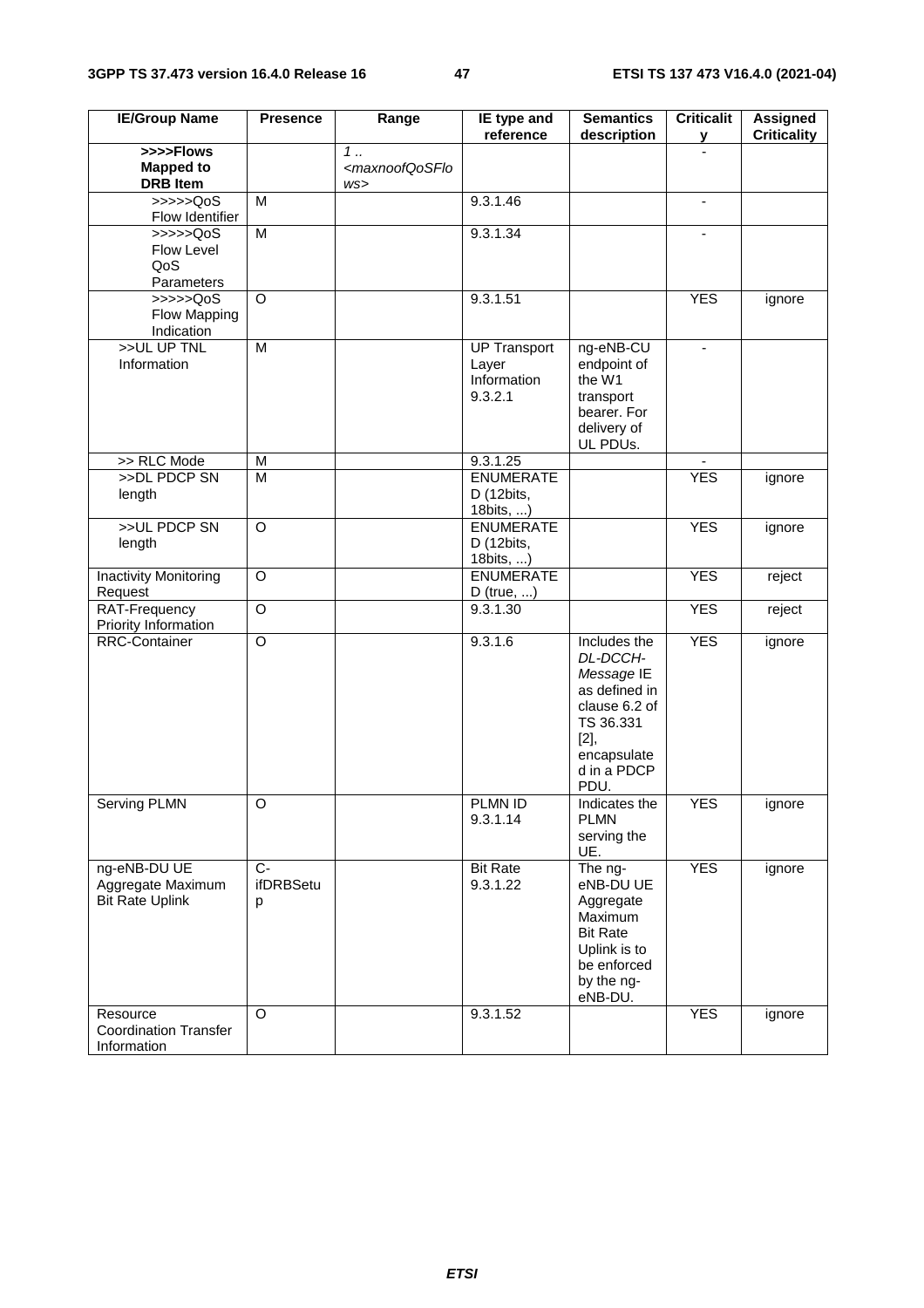| Range bound             | <b>Explanation</b>                                           |
|-------------------------|--------------------------------------------------------------|
| maxnoofSCells           | Maximum no. of SCells allowed towards one UE, the maximum    |
|                         | value is 32.                                                 |
| maxnoofSRBs             | Maximum no. of SRB allowed towards one UE, the maximum value |
|                         | is 4.                                                        |
| maxnoofDRBs             | Maximum no. of DRB allowed towards one UE, the maximum value |
|                         | is 32.                                                       |
| maxnoofCandidateSpCells | Maximum no. of SpCells allowed towards one UE, the maximum   |
|                         | value is 64.                                                 |
| maxnoofQoSFlows         | Maximum no. of flows allowed to be mapped to one DRB, the    |
|                         | maximum value is 64.                                         |

| ∶ondition | $-100$<br>kplanation                                                                               |
|-----------|----------------------------------------------------------------------------------------------------|
| ∗tun      | List IE is present.<br>if the<br>Setup L<br>DRB to<br>Be,<br>This .<br>shall<br>only<br>be present |

#### 9.2.2.2 UE CONTEXT SETUP RESPONSE

This message is sent by the ng-eNB-DU to confirm the setup of a UE context.

Direction:  $ng-eNB-DU \rightarrow ng-eNB-CU$ .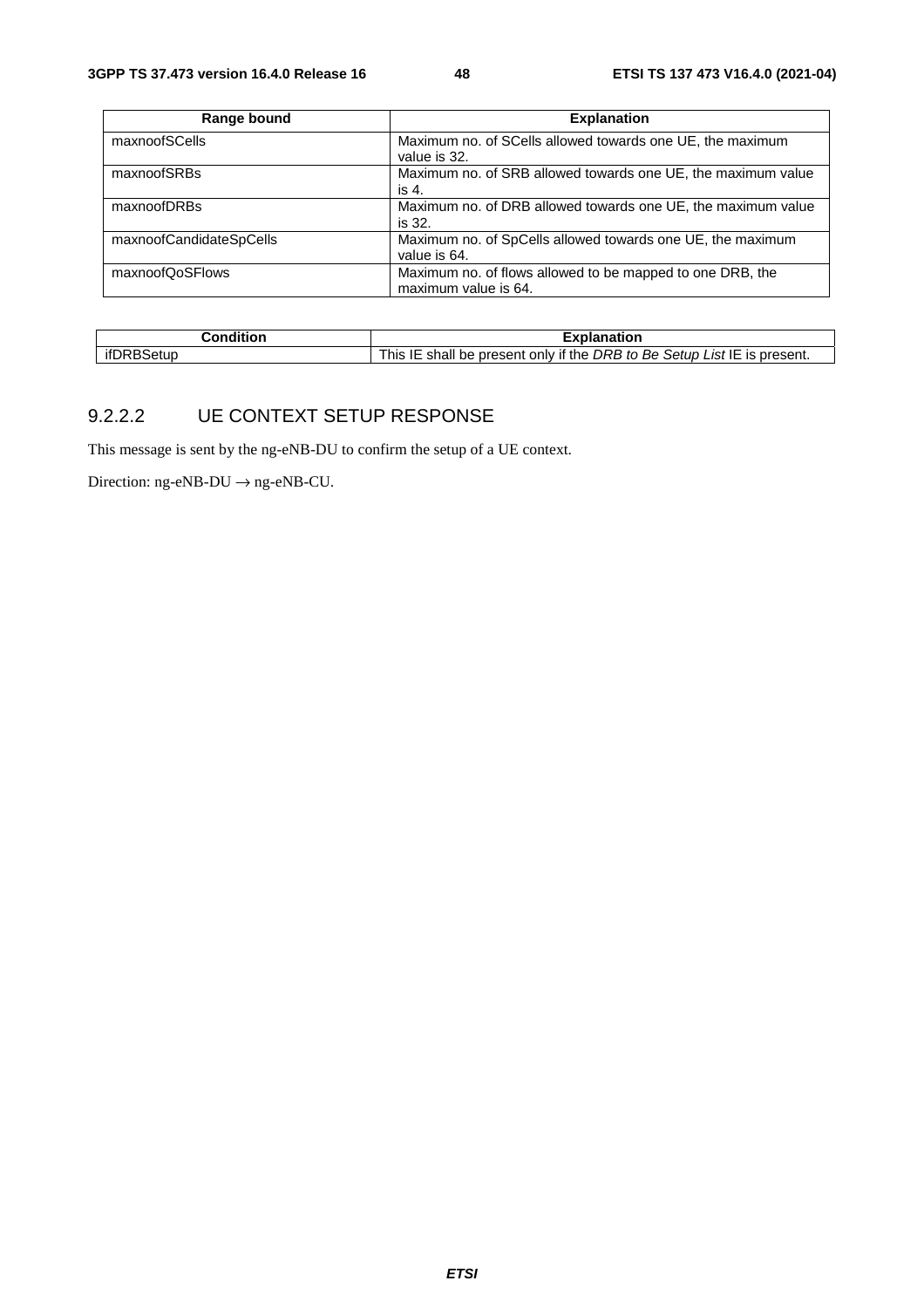| <b>IE/Group Name</b>                                      | <b>Presence</b>         | Range                             | IE type and<br>reference                               | <b>Semantics</b><br>description                                                                                                                            | <b>Criticality</b> | <b>Assigned</b><br><b>Criticality</b> |
|-----------------------------------------------------------|-------------------------|-----------------------------------|--------------------------------------------------------|------------------------------------------------------------------------------------------------------------------------------------------------------------|--------------------|---------------------------------------|
| Message Type                                              | M                       |                                   | 9.3.1.1                                                |                                                                                                                                                            | <b>YES</b>         | reject                                |
| ng-eNB-CU UE W1AP<br>ID                                   | $\overline{\mathsf{M}}$ |                                   | 9.3.1.4                                                |                                                                                                                                                            | <b>YES</b>         | reject                                |
| ng-eNB-DU UE W1AP<br>ID                                   | M                       |                                   | 9.3.1.5                                                |                                                                                                                                                            | <b>YES</b>         | reject                                |
| <b>DU To CU RRC</b><br>Information                        | M                       |                                   | 9.3.1.58                                               |                                                                                                                                                            | <b>YES</b>         | reject                                |
| C-RNTI                                                    | $\circ$                 |                                   | 9.3.1.29                                               | C-RNTI<br>allocated at<br>the ng-eNB-<br><b>DU</b>                                                                                                         | <b>YES</b>         | ignore                                |
| <b>Resource Coordination</b><br><b>Transfer Container</b> | $\circ$                 |                                   | <b>OCTET</b><br><b>STRING</b>                          | Includes the<br>MR-DC<br>Resource<br>Coordination<br><b>Information</b><br>IE as<br>defined in<br>TS 38.423<br>$[7]$ for<br>NGEN-DC<br>and NE-DC<br>cases. | <b>YES</b>         | ignore                                |
| <b>DRB Setup List</b>                                     |                         | 0.1                               |                                                        | The List of<br>DRBs which<br>are<br>successfully<br>established.                                                                                           | <b>YES</b>         | ignore                                |
| >DRB Setup Item list                                      |                         | 1.<br><maxnoofdrbs></maxnoofdrbs> |                                                        |                                                                                                                                                            | <b>EACH</b>        | ignore                                |
| >>DRB ID                                                  | M                       |                                   | 9.3.1.8                                                |                                                                                                                                                            | $\blacksquare$     |                                       |
| >>DL UP TNL<br>Information                                | $\overline{\mathsf{M}}$ |                                   | <b>UP Transport</b><br>Layer<br>Information<br>9.3.2.1 | ng-eNB-DU<br>endpoint of<br>the W1<br>transport<br>bearer. For<br>delivery of<br>DL PDUs.                                                                  |                    |                                       |
| <b>SRB Failed to Setup</b><br>List                        |                         | 0.1                               |                                                        |                                                                                                                                                            | <b>YES</b>         | ignore                                |
| >SRB Failed to Setup<br>Item                              |                         | 1.<br><maxnoofsrbs></maxnoofsrbs> |                                                        |                                                                                                                                                            | <b>EACH</b>        | ignore                                |
| $>$ SRB ID                                                | M                       |                                   | 9.3.1.7                                                |                                                                                                                                                            | $\sim$             |                                       |
| >>Cause                                                   | $\overline{O}$          |                                   | 9.3.1.2                                                |                                                                                                                                                            |                    |                                       |
| <b>DRB Failed to Setup</b><br>List                        |                         | 0.1                               |                                                        |                                                                                                                                                            | <b>YES</b>         | ignore                                |
| >DRB Failed to<br>Setup Item                              |                         | 1.<br><maxnoofdrbs></maxnoofdrbs> |                                                        |                                                                                                                                                            | <b>EACH</b>        | ignore                                |
| >>DRB ID                                                  | M                       |                                   | 9.3.1.8                                                |                                                                                                                                                            | $\blacksquare$     |                                       |
| >>Cause                                                   | $\overline{O}$          |                                   | 9.3.1.2                                                |                                                                                                                                                            |                    |                                       |
| <b>SCell Failed To Setup</b><br>List                      |                         | 0.1                               |                                                        |                                                                                                                                                            | <b>YES</b>         | ignore                                |
| >SCell Failed to                                          |                         | 1.                                |                                                        |                                                                                                                                                            | <b>EACH</b>        | ignore                                |
| Setup Item                                                |                         | <maxnoofscells></maxnoofscells>   |                                                        |                                                                                                                                                            |                    |                                       |
| >>SCell ID                                                | M                       |                                   | <b>E-UTRAN CGI</b><br>9.3.1.12                         | SCell<br>Identifier in<br>ng-eNB                                                                                                                           |                    |                                       |
| >>Cause                                                   | O                       |                                   | 9.3.1.2                                                |                                                                                                                                                            |                    |                                       |
| <b>Inactivity Monitoring</b><br>Response                  | $\overline{\circ}$      |                                   | <b>ENUMERATED</b><br>(not-supported,<br>$\ldots$       |                                                                                                                                                            | <b>YES</b>         | reject                                |
| <b>SRB Setup List</b>                                     |                         | 0.1                               |                                                        |                                                                                                                                                            | <b>YES</b>         | ignore                                |
| >SRB Setup Item                                           |                         | 1.<br><maxnoofsrbs></maxnoofsrbs> |                                                        |                                                                                                                                                            | EACH               | ignore                                |
| >>SRBID                                                   | M                       |                                   | 9.3.1.7                                                |                                                                                                                                                            | $\blacksquare$     |                                       |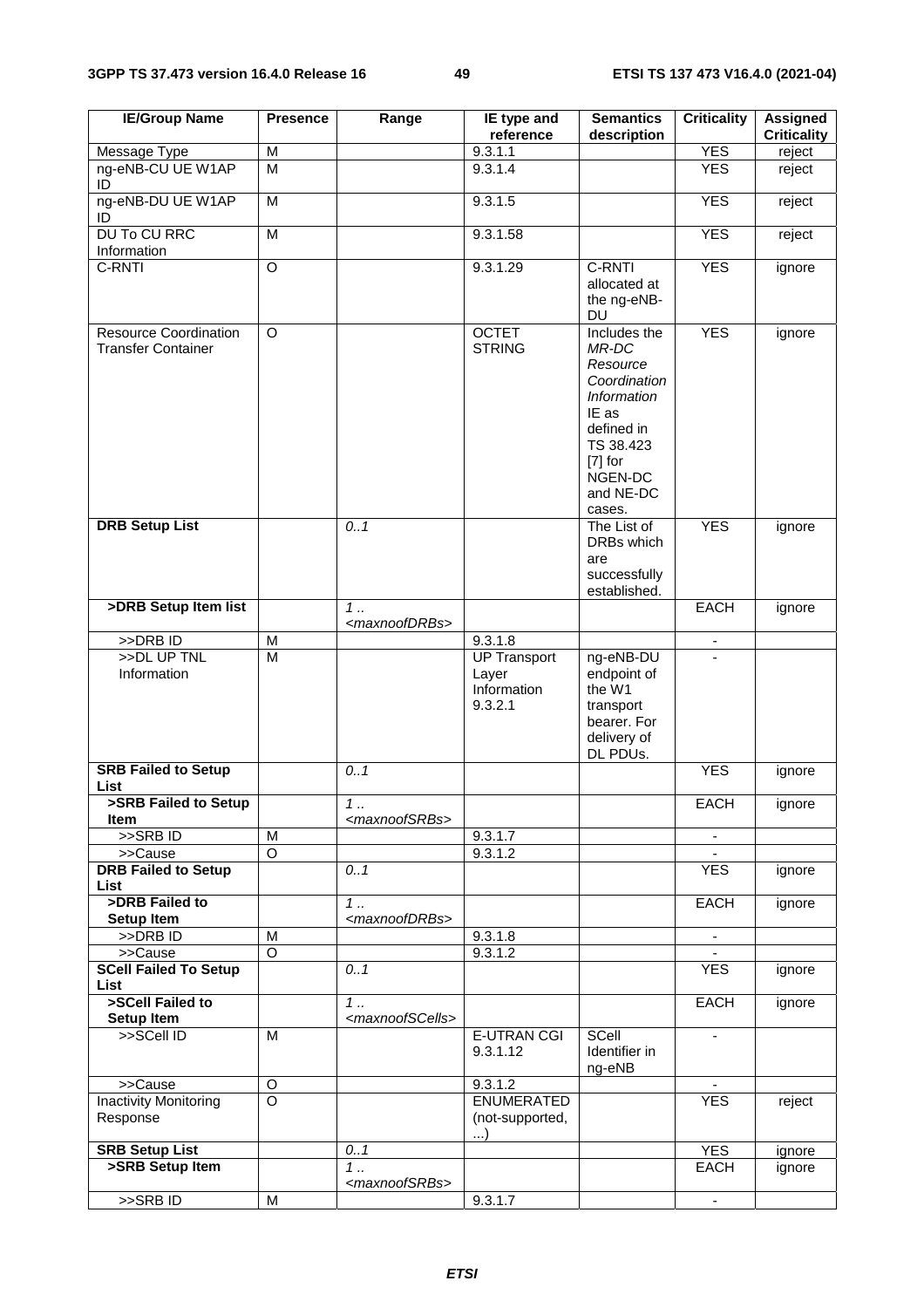| Range bound   | <b>Explanation</b>                                                        |
|---------------|---------------------------------------------------------------------------|
| maxnoofSCells | Maximum no. of SCells allowed towards one UE, the maximum<br>value is 32. |
| maxnoofSRBs   | Maximum no. of SRB allowed towards one UE, the maximum value<br>is 4.     |
| maxnoofDRBs   | Maximum no. of DRB allowed towards one UE, the maximum value<br>is 32.    |

#### 9.2.2.3 UE CONTEXT SETUP FAILURE

This message is sent by the ng-eNB-DU to indicate that the setup of the UE context was unsuccessful.

Direction: ng-eNB-DU → ng-eNB-CU

| <b>IE/Group Name</b>                      | <b>Presence</b> | Range                                                    | IE type<br>and             | <b>Semantics</b><br>description                   | <b>Criticality</b> | <b>Assigned</b><br><b>Criticality</b> |
|-------------------------------------------|-----------------|----------------------------------------------------------|----------------------------|---------------------------------------------------|--------------------|---------------------------------------|
|                                           |                 |                                                          | reference                  |                                                   |                    |                                       |
| Message Type                              | М               |                                                          | 9.3.1.1                    |                                                   | <b>YES</b>         | reject                                |
| ng-eNB-CU UE<br>W1AP ID                   | М               |                                                          | 9.3.1.4                    |                                                   | <b>YES</b>         | reject                                |
| ng-eNB-DU UE<br>W1AP ID                   | O               |                                                          | 9.3.1.5                    |                                                   | <b>YES</b>         | ignore                                |
| Cause                                     | М               |                                                          | 9.3.1.2                    |                                                   | <b>YES</b>         | ignore                                |
| <b>Potential</b><br><b>SpCell</b><br>List |                 | 0.1                                                      |                            |                                                   | <b>YES</b>         | ignore                                |
| >Potential SpCell<br><b>Item IEs</b>      |                 | 0<br><maxnoofpotentialspcells></maxnoofpotentialspcells> |                            |                                                   | <b>EACH</b>        | ignore                                |
| >>Potential<br>SpCell ID                  | м               |                                                          | E-UTRAN<br>CGI<br>9.3.1.12 | Special Cell<br>as defined<br>in TS<br>38.321 [9] |                    |                                       |

| Range bound             | <b>Explanation</b>                                                         |
|-------------------------|----------------------------------------------------------------------------|
| maxnoofPotentialSpCells | Maximum no. of SpCells allowed towards one UE, the maximum<br>value is 64. |

#### 9.2.2.4 UE CONTEXT RELEASE REQUEST

This message is sent by the ng-eNB-DU to request the ng-eNB-CU to release the UE-associated logical W1.

Direction: ng-eNB-DU → ng-eNB-CU

| <b>IE/Group Name</b>    | <b>Presence</b> | Range | <b>IE</b> type<br>and<br>reference | <b>Semantics</b><br>description | <b>Criticality</b> | Assigned<br><b>Criticality</b> |
|-------------------------|-----------------|-------|------------------------------------|---------------------------------|--------------------|--------------------------------|
| Message Type            | м               |       | 9.3.1.1                            |                                 | <b>YES</b>         | ignore                         |
| ng-eNB-CU UE W1AP<br>ID | M               |       | 9.3.1.4                            |                                 | <b>YES</b>         | reject                         |
| ng-eNB-DU UE W1AP<br>ID | M               |       | 9.3.1.5                            |                                 | <b>YES</b>         | reject                         |
| Cause                   | M               |       | 9.3.1.2                            |                                 | <b>YES</b>         | ignore                         |

#### 9.2.2.5 UE CONTEXT RELEASE COMMAND

This message is sent by the ng-eNB-CU to request the ng-eNB-DU to release the UE-associated logical W1 connection.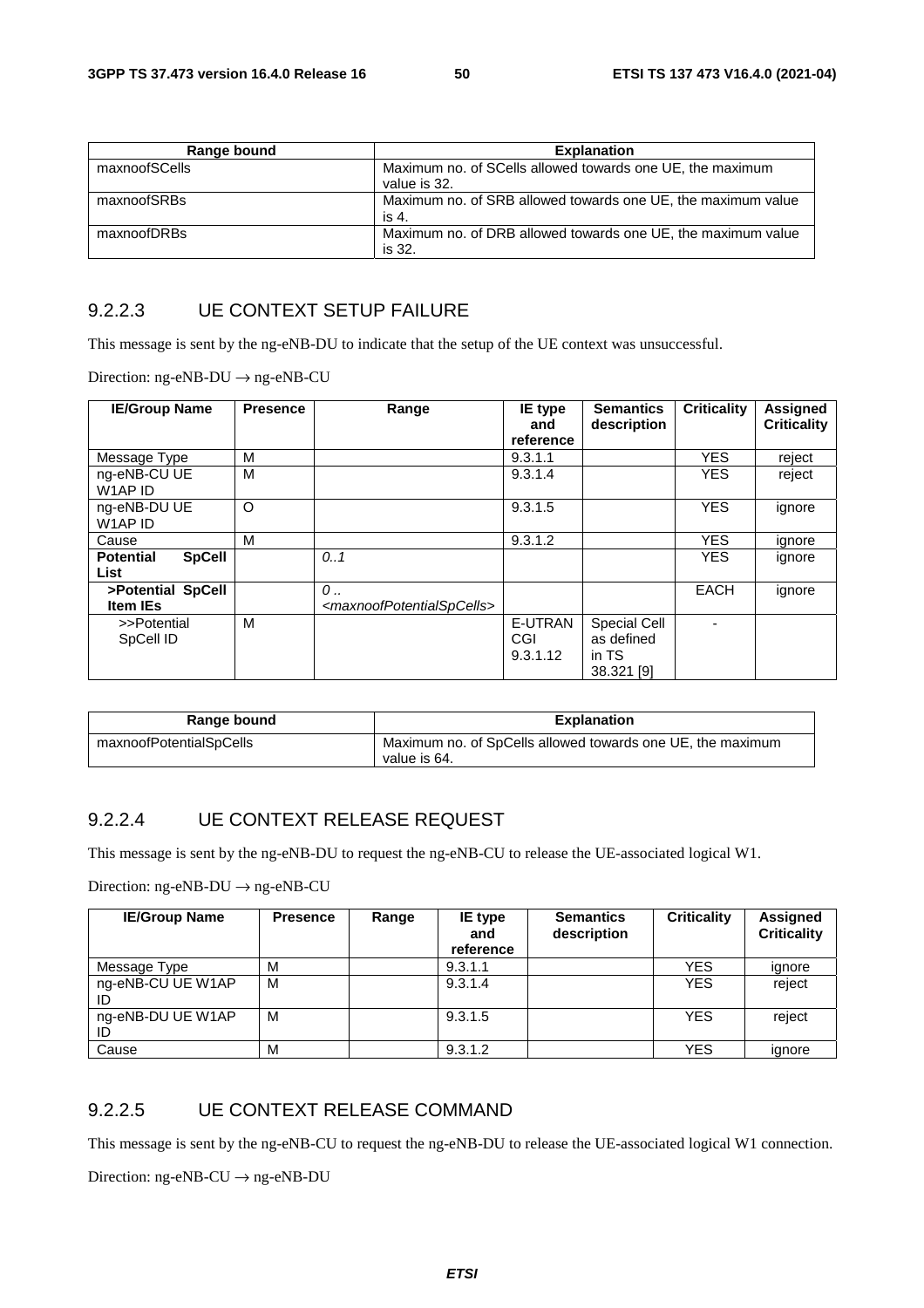| <b>IE/Group Name</b>        | <b>Presence</b> | Range | <b>IE</b> type<br>and | <b>Semantics description</b>                                                                                                                                                                   | <b>Criticality</b> | Assigned<br><b>Criticality</b> |
|-----------------------------|-----------------|-------|-----------------------|------------------------------------------------------------------------------------------------------------------------------------------------------------------------------------------------|--------------------|--------------------------------|
|                             |                 |       | reference             |                                                                                                                                                                                                |                    |                                |
| Message Type                | м               |       | 9.3.1.1               |                                                                                                                                                                                                | <b>YES</b>         | reject                         |
| ng-eNB-CU UE<br>W1AP ID     | м               |       | 9.3.1.4               |                                                                                                                                                                                                | <b>YES</b>         | reject                         |
| ng-eNB-DU UE<br>W1AP ID     | м               |       | 9.3.1.5               |                                                                                                                                                                                                | <b>YES</b>         | reject                         |
| Cause                       | M               |       | 9.3.1.2               |                                                                                                                                                                                                | YES.               | ignore                         |
| <b>RRC-Container</b>        | $\circ$         |       | 9.3.1.6               | Includes the DL-DCCH-<br>Message IE as defined in<br>clause 6.2 of TS 36.331 [2]<br>encapsulated in a PDCP<br>PDU, or the DL-CCCH-<br>Message IE as defined in<br>clause 6.2 of TS 36.331 [2]. | <b>YES</b>         | ignore                         |
| <b>SRBID</b>                | $\circ$         |       | 9.3.1.7               | It shall be included if the<br>RRC-Container IE is present.<br>The ng-eNB-DU shall send<br>the RRC message on the<br>indicated SRB.                                                            | <b>YES</b>         | ignore                         |
| old ng-eNB-DU UE<br>W1AP ID | $\circ$         |       | 9.3.1.5               | Include it if<br><b>RRCReestablishmentRequest</b><br>is not accepted                                                                                                                           | <b>YES</b>         | ignore                         |

#### 9.2.2.6 UE CONTEXT RELEASE COMPLETE

This message is sent by the ng-eNB-DU to confirm the release of the UE-associated logical W1 connection.

Direction: ng-eNB-DU  $\rightarrow$  ng-eNB-CU

| <b>IE/Group Name</b>    | <b>Presence</b> | Range | <b>IE</b> type<br>and<br>reference | <b>Semantics</b><br>description | <b>Criticality</b> | Assigned<br><b>Criticality</b> |
|-------------------------|-----------------|-------|------------------------------------|---------------------------------|--------------------|--------------------------------|
| Message Type            | M               |       | 9.3.1.1                            |                                 | <b>YES</b>         | reject                         |
| ng-eNB-CU UE W1AP<br>ID | M               |       | 9.3.1.4                            |                                 | <b>YES</b>         | reject                         |
| ng-eNB-DU UE W1AP<br>ID | M               |       | 9.3.1.5                            |                                 | <b>YES</b>         | reject                         |

#### 9.2.2.7 UE CONTEXT MODIFICATION REQUEST

This message is sent by the ng-eNB-CU to provide UE Context information changes to the ng-eNB-DU.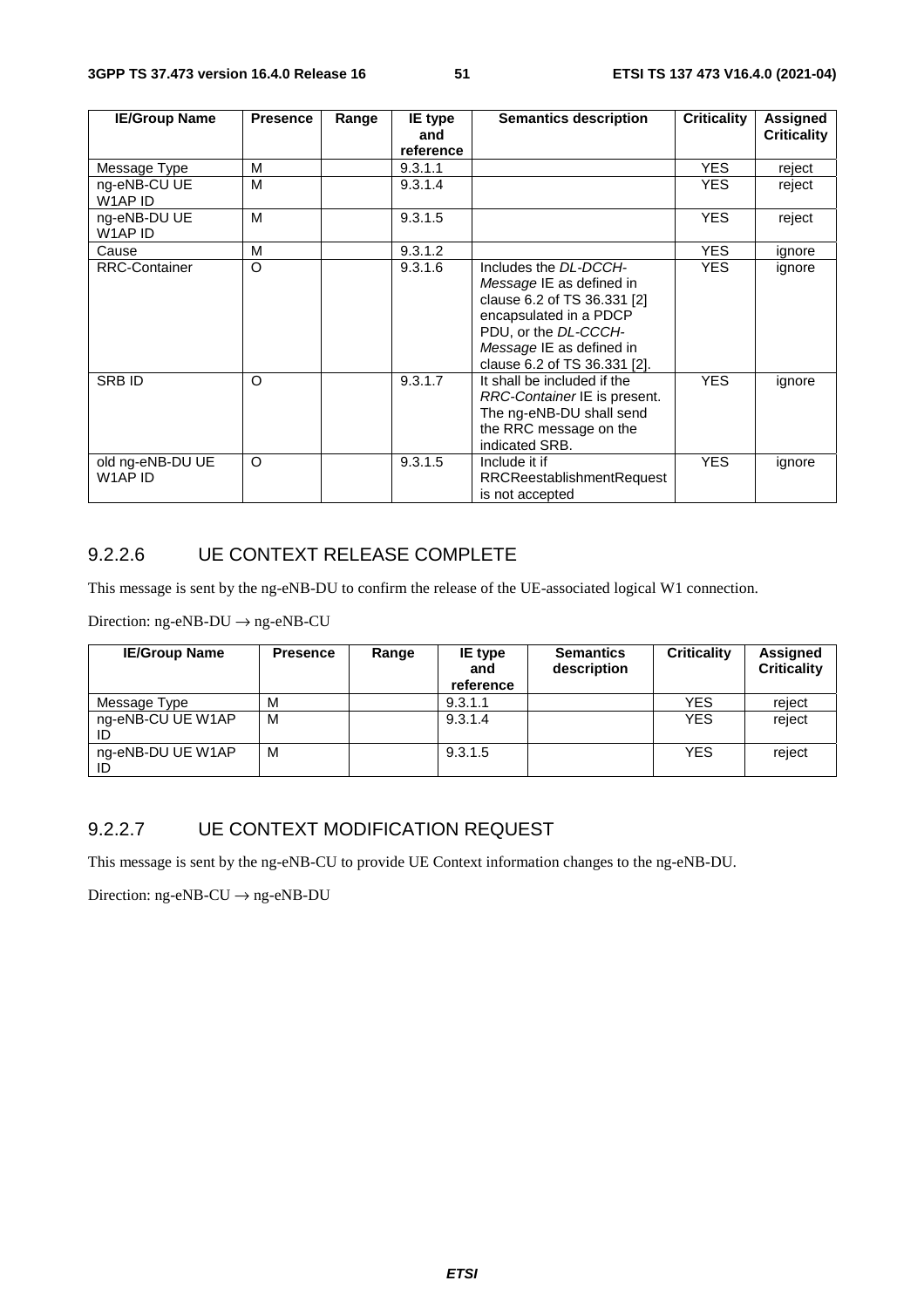| <b>IE/Group Name</b>                                  | <b>Presenc</b>     | Range                                      | IE type                                 | <b>Semantics description</b>                                                                                                           | <b>Criticality</b> | <b>Assigne</b>    |
|-------------------------------------------------------|--------------------|--------------------------------------------|-----------------------------------------|----------------------------------------------------------------------------------------------------------------------------------------|--------------------|-------------------|
|                                                       | e                  |                                            | and                                     |                                                                                                                                        |                    | d                 |
|                                                       |                    |                                            | referenc<br>е                           |                                                                                                                                        |                    | <b>Criticalit</b> |
| Message Type                                          | M                  |                                            | 9.3.1.1                                 |                                                                                                                                        | <b>YES</b>         | у<br>reject       |
| ng-eNB-CU UE W1AP<br>ID                               | M                  |                                            | 9.3.1.4                                 |                                                                                                                                        | <b>YES</b>         | reject            |
| ng-eNB-DU UE W1AP<br>ID                               | M                  |                                            | 9.3.1.5                                 |                                                                                                                                        | <b>YES</b>         | reject            |
| SpCell ID                                             | $\overline{O}$     |                                            | $E-$<br><b>UTRAN</b><br>CGI<br>9.3.1.12 | Special Cell as defined in<br>TS 38.321 [9]. For<br>handover case, this IE<br>shall be considered as<br>target cell.                   | <b>YES</b>         | ignore            |
| ServCellIndex                                         | $\Omega$           |                                            | <b>INTEGE</b><br>R<br>(031,             |                                                                                                                                        | <b>YES</b>         | reject            |
| DRX Cycle                                             | $\Omega$           |                                            | <b>DRX</b><br>Cycle<br>9.3.1.24         |                                                                                                                                        | <b>YES</b>         | ignore            |
| CU to DU RRC<br>Information                           | O                  |                                            | 9.3.1.57                                |                                                                                                                                        | <b>YES</b>         | reject            |
| <b>Transmission Action</b><br>Indicator               | $\Omega$           |                                            | 9.3.1.11                                |                                                                                                                                        | <b>YES</b>         | ignore            |
| Resource<br><b>Coordination Transfer</b><br>Container | $\overline{\circ}$ |                                            | <b>OCTET</b><br><b>STRING</b>           | Includes the MR-DC<br><b>Resource Coordination</b><br>Information IE as defined<br>in TS 38.423 [7] for<br>NGEN-DC and NE-DC<br>cases. | <b>YES</b>         | ignore            |
| <b>RRC Reconfiguration</b><br>Complete Indicator      | O                  |                                            | 9.3.1.28                                |                                                                                                                                        | <b>YES</b>         | ignore            |
| <b>RRC-Container</b>                                  | $\circ$            |                                            | 9.3.1.6                                 | Includes the<br><b>RRCConnectionReconfigu</b><br>ration message as defined<br>in TS 36.331 [2],<br>encapsulated in a PDCP<br>PDU.      | <b>YES</b>         | reject            |
| <b>SCell To Be Setup</b><br>List                      |                    | 0.1                                        |                                         |                                                                                                                                        | <b>YES</b>         | ignore            |
| >SCell to Be Setup<br>Item IEs                        |                    | 1.1<br><maxnoof<br>SCells&gt;</maxnoof<br> |                                         |                                                                                                                                        | <b>EACH</b>        | ignore            |
| >>SCell ID                                            | M                  |                                            | E-<br><b>UTRAN</b><br>CGI<br>9.3.1.12   | SCell Identifier in ng-eNB                                                                                                             | $\blacksquare$     |                   |
| >>SCellIndex                                          | M                  |                                            | <b>INTEGE</b><br>R (131)                |                                                                                                                                        |                    |                   |
| <b>SCell To Be</b><br><b>Removed List</b>             |                    | 0.1                                        |                                         |                                                                                                                                        | <b>YES</b>         | ignore            |
| >SCell to Be<br><b>Removed Item IEs</b>               |                    | 1.<br><maxnoof<br>SCells&gt;</maxnoof<br>  |                                         |                                                                                                                                        | EACH               | ignore            |
| >>SCell ID                                            | M                  |                                            | E-<br><b>UTRAN</b><br>CGI<br>9.3.1.12   | SCell Identifier in ng-eNB                                                                                                             | $\blacksquare$     |                   |
| <b>SRB to Be Setup List</b>                           |                    | 0.1                                        |                                         |                                                                                                                                        | <b>YES</b>         | reject            |
| >SRB to Be Setup<br>Item IEs                          |                    | $1. maxnoofSRBs>$                          |                                         |                                                                                                                                        | <b>EACH</b>        | reject            |
| >>SRBID                                               | M                  |                                            | 9.3.1.7                                 |                                                                                                                                        |                    |                   |
| <b>DRB to Be Setup List</b>                           |                    | 0.1                                        |                                         |                                                                                                                                        | <b>YES</b>         | reject            |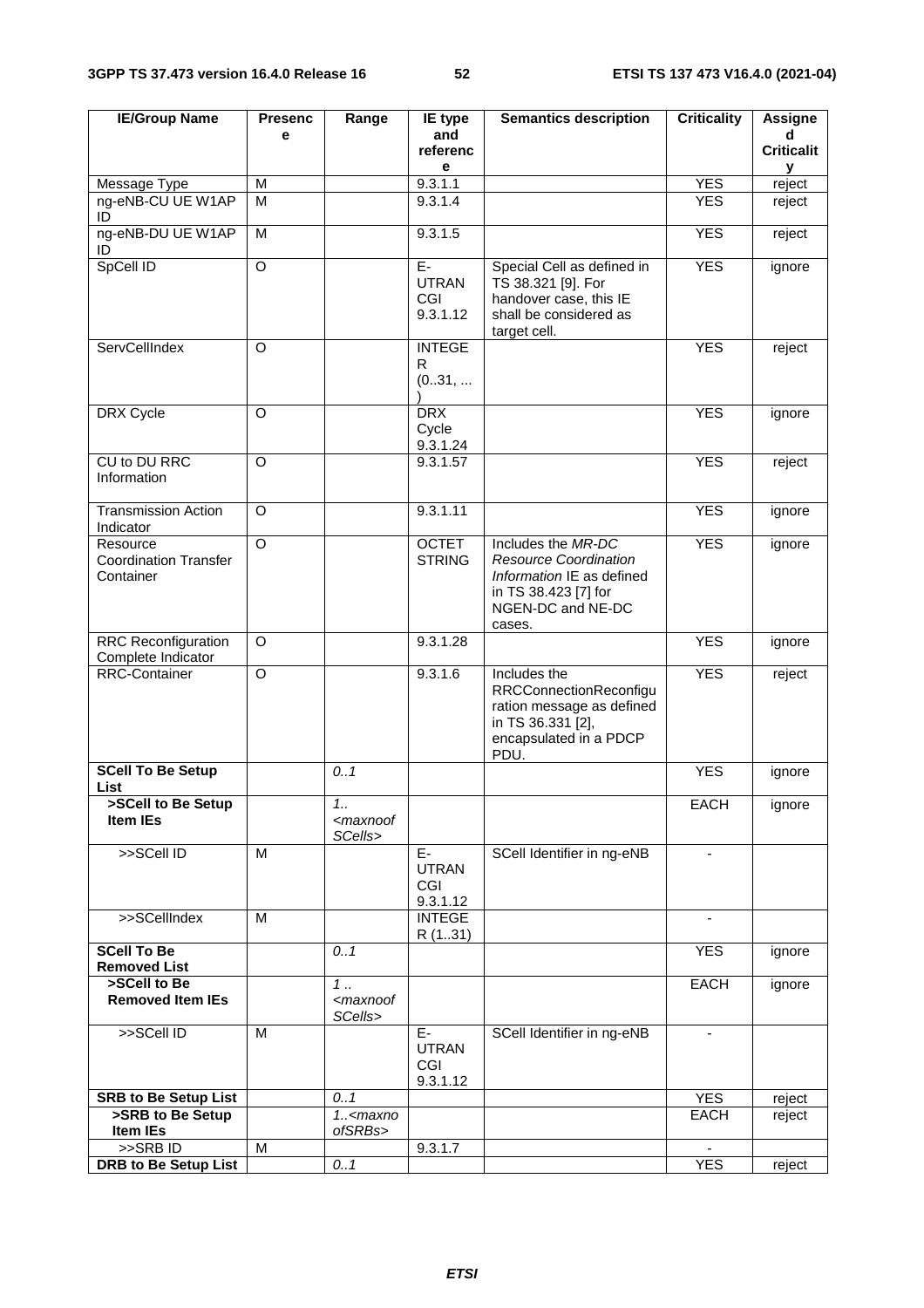| <b>IE/Group Name</b>                             | <b>Presenc</b> | Range                                                                      | IE type                                                              | <b>Semantics description</b>                                                  | <b>Criticality</b>       | <b>Assigne</b>         |
|--------------------------------------------------|----------------|----------------------------------------------------------------------------|----------------------------------------------------------------------|-------------------------------------------------------------------------------|--------------------------|------------------------|
|                                                  | e              |                                                                            | and<br>referenc                                                      |                                                                               |                          | d<br><b>Criticalit</b> |
|                                                  |                |                                                                            | е                                                                    |                                                                               |                          | у                      |
| >DRB to Be Setup                                 |                | $\overline{1}$                                                             |                                                                      |                                                                               | <b>EACH</b>              | reject                 |
| <b>Item IEs</b>                                  |                | <maxnoof<br>DRBs&gt;</maxnoof<br>                                          |                                                                      |                                                                               |                          |                        |
| >>DRB ID                                         | M              |                                                                            | 9.3.1.8                                                              |                                                                               | $\blacksquare$           |                        |
| >>CHOICE QoS<br>Information                      | M              |                                                                            |                                                                      |                                                                               |                          |                        |
| >>>E-UTRAN<br>QoS                                | $\overline{M}$ |                                                                            | 9.3.1.19                                                             | Shall be used for DC case<br>to convey E-RAB Level<br>QoS Parameters          |                          |                        |
| $>>$ DRB<br><b>Information</b>                   |                | $\mathbf{1}$                                                               |                                                                      | Shall be used for NG-RAN<br>cases                                             | <b>YES</b>               | ignore                 |
| >>>>DRB QoS                                      | M              |                                                                            | 9.3.1.34                                                             |                                                                               | Ξ.                       |                        |
| >>>>S-NSSAI                                      | M              |                                                                            | 9.3.1.32                                                             |                                                                               | $\blacksquare$           |                        |
| >>>>Notificatio<br>n Control                     | $\Omega$       |                                                                            | 9.3.1.44                                                             |                                                                               |                          |                        |
| >>>>Flows<br><b>Mapped to</b><br><b>DRB</b> Item |                | 1.<br><maxnoof<br><b>QoSFlows</b><br/><math>\, &gt; \,</math></maxnoof<br> |                                                                      |                                                                               |                          |                        |
| > >> > > QoS<br>Flow Identifier                  | M              |                                                                            | 9.3.1.46                                                             |                                                                               | $\overline{\phantom{a}}$ |                        |
| >>>>QoS<br>Flow Level<br>QoS<br>Parameters       | M              |                                                                            | 9.3.1.34                                                             |                                                                               | $\blacksquare$           |                        |
| >>>>QoS<br>Flow Mapping<br>Indication            | O              |                                                                            | 9.3.1.51                                                             |                                                                               | <b>YES</b>               | ignore                 |
| >>UL UP TNL<br>Information                       | M              |                                                                            | $\overline{UP}$<br>Transpor<br>t Layer<br>Informati<br>on<br>9.3.2.1 | ng-eNB-CU endpoint of<br>the W1 transport bearer.<br>For delivery of UL PDUs. | ÷.                       |                        |
| >> RLC Mode                                      | M              |                                                                            | 9.3.1.25                                                             |                                                                               |                          |                        |
| >>DL PDCP SN<br>length                           | $\overline{O}$ |                                                                            | <b>ENUME</b><br>RATED<br>(12bits,<br>18bits,<br>)                    |                                                                               | <b>YES</b>               | ignore                 |
| >>UL PDCP SN<br>length                           | $\circ$        |                                                                            | <b>ENUME</b><br><b>RATED</b><br>(12bits,<br>18bits,<br>$\ldots$      |                                                                               | <b>YES</b>               | ignore                 |
| <b>DRB to Be Modified</b><br><b>List</b>         |                | 0.1                                                                        |                                                                      |                                                                               | <b>YES</b>               | reject                 |
| >DRB to Be<br><b>Modified Item IEs</b>           |                | 1<br><maxnoof<br>DRBs&gt;</maxnoof<br>                                     |                                                                      |                                                                               | <b>EACH</b>              | reject                 |
| >>DRB ID                                         | M              |                                                                            | 9.3.1.8                                                              |                                                                               | $\blacksquare$           |                        |
| >>CHOICE QoS<br><b>Information</b>               | $\Omega$       |                                                                            |                                                                      |                                                                               |                          |                        |
| >>>E-UTRAN<br>QoS                                | M              |                                                                            | 9.3.1.19                                                             | Shall be used for EN-DC<br>case to convey E-RAB<br>Level QoS Parameters       | $\overline{\phantom{a}}$ |                        |
| $>>$ DRB<br>Information                          |                | $\mathbf{1}$                                                               |                                                                      | Shall be used for NG-RAN<br>cases                                             | <b>YES</b>               | ignore                 |
| >>>>DRB QoS                                      | M              |                                                                            | 9.3.1.34                                                             |                                                                               |                          |                        |
| >>>>S-NSSAI                                      | M              |                                                                            | 9.3.1.32                                                             |                                                                               | $\overline{\phantom{a}}$ |                        |
| >>>>Notificatio                                  | O              |                                                                            | 9.3.1.44                                                             |                                                                               |                          |                        |
| n Control                                        |                |                                                                            |                                                                      |                                                                               |                          |                        |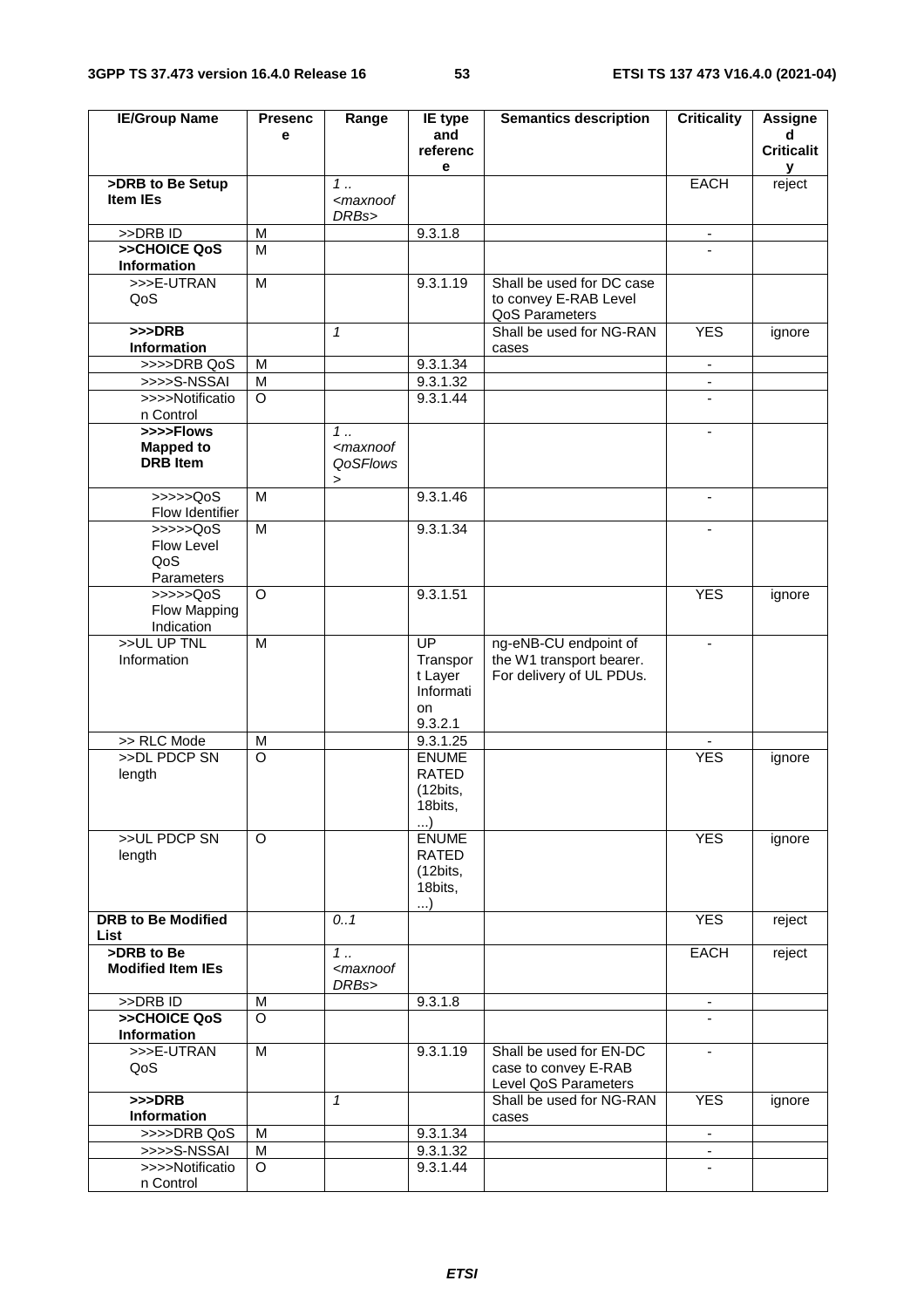| <b>IE/Group Name</b>                             | <b>Presenc</b>      | Range                                                                     | IE type                 | <b>Semantics description</b> | <b>Criticality</b> | <b>Assigne</b>    |
|--------------------------------------------------|---------------------|---------------------------------------------------------------------------|-------------------------|------------------------------|--------------------|-------------------|
|                                                  | e                   |                                                                           | and                     |                              |                    | d                 |
|                                                  |                     |                                                                           | referenc                |                              |                    | <b>Criticalit</b> |
| >>>>Flows                                        |                     | 1.                                                                        | е                       |                              | $\blacksquare$     | у                 |
| <b>Mapped to</b>                                 |                     | <maxnoof< td=""><td></td><td></td><td></td><td></td></maxnoof<>           |                         |                              |                    |                   |
| <b>DRB</b> Item                                  |                     | QoSFlows                                                                  |                         |                              |                    |                   |
|                                                  |                     | $\, > \,$                                                                 |                         |                              |                    |                   |
| $\gg >> >QoS$                                    | M                   |                                                                           | 9.3.1.46                |                              | $\blacksquare$     |                   |
| Flow Identifier                                  |                     |                                                                           |                         |                              |                    |                   |
| $\rightarrow \rightarrow \rightarrow \text{QoS}$ | $\overline{M}$      |                                                                           | 9.3.1.34                |                              |                    |                   |
| Flow Level<br>QoS                                |                     |                                                                           |                         |                              |                    |                   |
| Parameters                                       |                     |                                                                           |                         |                              |                    |                   |
| $\gg >> >QoS$                                    | $\Omega$            |                                                                           | 9.3.1.51                |                              | <b>YES</b>         | ignore            |
| Flow Mapping                                     |                     |                                                                           |                         |                              |                    |                   |
| Indication                                       |                     |                                                                           |                         |                              |                    |                   |
| >>UL UP TNL                                      | M                   |                                                                           | UP                      | ng-eNB-CU endpoint of        |                    |                   |
| Information                                      |                     |                                                                           | Transpor                | the W1 transport bearer.     |                    |                   |
|                                                  |                     |                                                                           | t Layer                 | For delivery of UL PDUs.     |                    |                   |
|                                                  |                     |                                                                           | Informati               |                              |                    |                   |
|                                                  |                     |                                                                           | on<br>9.3.2.1           |                              |                    |                   |
| >>DL PDCP SN                                     | O                   |                                                                           | <b>ENUME</b>            |                              | <b>YES</b>         | ignore            |
| length                                           |                     |                                                                           | RATED(                  |                              |                    |                   |
|                                                  |                     |                                                                           | 12bits, 18              |                              |                    |                   |
|                                                  |                     |                                                                           | bits, $\dots$ )         |                              |                    |                   |
| >>UL PDCP SN                                     | O                   |                                                                           | <b>ENUME</b>            |                              | <b>YES</b>         | ignore            |
| length                                           |                     |                                                                           | <b>RATED</b>            |                              |                    |                   |
|                                                  |                     |                                                                           | (12bits,                |                              |                    |                   |
|                                                  |                     |                                                                           | 18bits,<br>)            |                              |                    |                   |
| >>Bearer Type                                    | O                   |                                                                           | <b>ENUME</b>            |                              | <b>YES</b>         | ignore            |
| Change                                           |                     |                                                                           | RATED                   |                              |                    |                   |
|                                                  |                     |                                                                           | (true, )                |                              |                    |                   |
| >> RLC Mode                                      | $\circ$             |                                                                           | 9.3.1.25                |                              | <b>YES</b>         | ignore            |
| <b>SRB To Be Released</b>                        |                     | 0.1                                                                       |                         |                              | <b>YES</b>         | reject            |
| List<br>>SRB To Be                               |                     | 1.1                                                                       |                         |                              |                    |                   |
| <b>Released Item IEs</b>                         |                     | <maxnoof< td=""><td></td><td></td><td>EACH</td><td>reject</td></maxnoof<> |                         |                              | EACH               | reject            |
|                                                  |                     | SRBs>                                                                     |                         |                              |                    |                   |
| >>SRB ID                                         | M                   |                                                                           | 9.3.1.7                 |                              |                    |                   |
| <b>DRB</b> to Be Released                        |                     | 0.1                                                                       |                         |                              | <b>YES</b>         | reject            |
| <b>List</b>                                      |                     |                                                                           |                         |                              |                    |                   |
| >DRB to Be                                       |                     | 1.                                                                        |                         |                              | EACH               | reject            |
| <b>Released Item IEs</b>                         |                     | <maxnoof< td=""><td></td><td></td><td></td><td></td></maxnoof<>           |                         |                              |                    |                   |
| >>DRB ID                                         |                     | DRBs>                                                                     |                         |                              |                    |                   |
| Inactivity Monitoring                            | M<br>$\overline{O}$ |                                                                           | 9.3.1.8<br><b>ENUME</b> |                              | <b>YES</b>         | reject            |
| Request                                          |                     |                                                                           | RATED                   |                              |                    |                   |
|                                                  |                     |                                                                           | (true, )                |                              |                    |                   |
| ng-eNB-DU UE                                     | $\circ$             |                                                                           | <b>Bit Rate</b>         | The ng-eNB-DU UE             | <b>YES</b>         | ignore            |
| Aggregate Maximum                                |                     |                                                                           | 9.3.1.22                | Aggregate Maximum Bit        |                    |                   |
| <b>Bit Rate Uplink</b>                           |                     |                                                                           |                         | Rate Uplink is to be         |                    |                   |
|                                                  |                     |                                                                           |                         | enforced by the ng-eNB-      |                    |                   |
|                                                  |                     |                                                                           |                         | DU.                          |                    |                   |
| RAT-Frequency<br>Priority Information            | O                   |                                                                           | 9.3.1.30                |                              | <b>YES</b>         | reject            |
| Resource                                         | O                   |                                                                           | 9.3.1.52                |                              | <b>YES</b>         | ignore            |
| <b>Coordination Transfer</b>                     |                     |                                                                           |                         |                              |                    |                   |
| Information                                      |                     |                                                                           |                         |                              |                    |                   |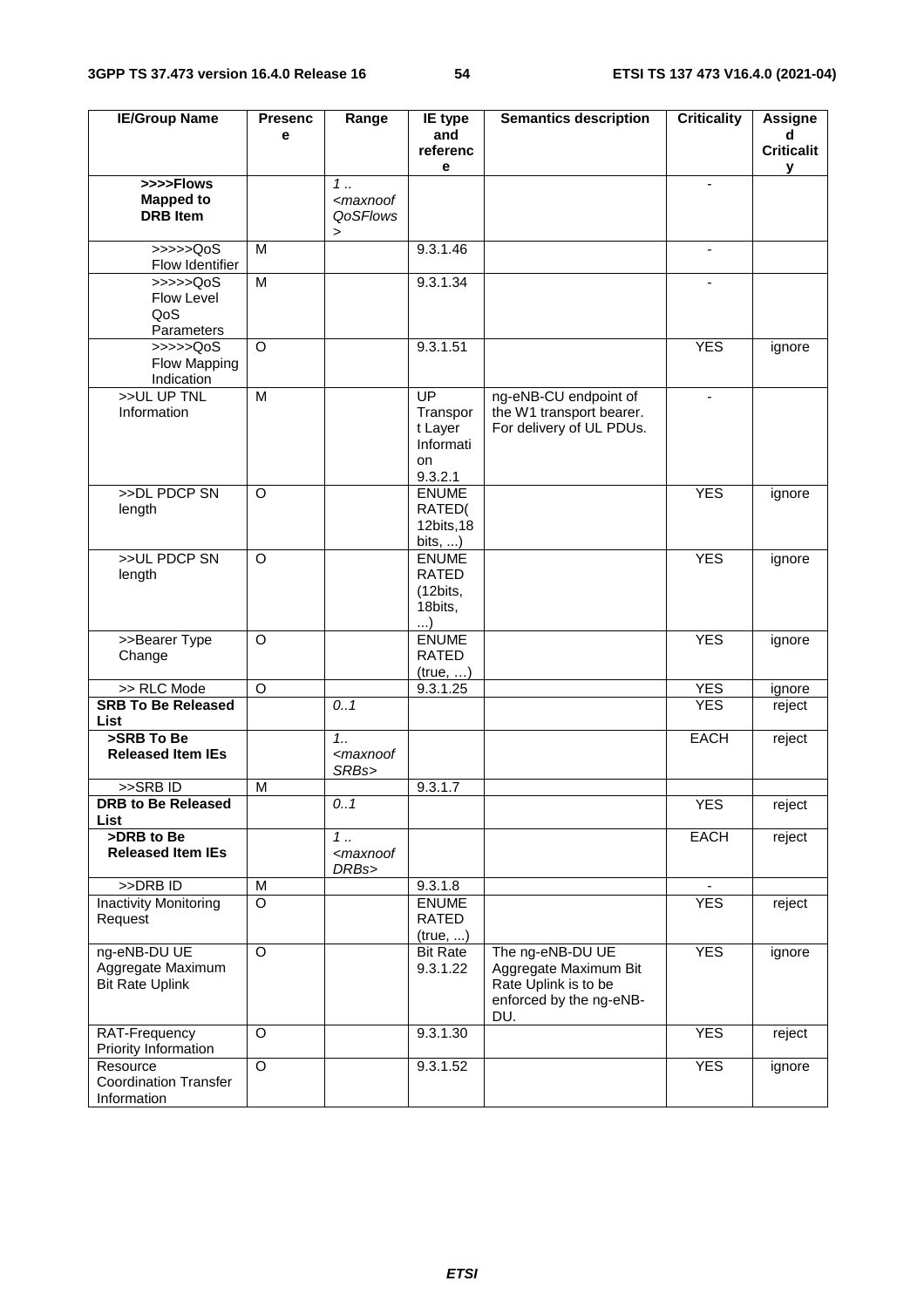| Range bound     | <b>Explanation</b>                                                                |
|-----------------|-----------------------------------------------------------------------------------|
| maxnoofSCells   | Maximum no. of SCells allowed towards one UE, the maximum<br>value is 32.         |
| maxnoofSRBs     | Maximum no. of SRB allowed towards one UE, the maximum value<br>is 4.             |
| maxnoofDRBs     | Maximum no. of DRB allowed towards one UE, the maximum value<br>is 32.            |
| maxnoofQoSFlows | Maximum no. of flows allowed to be mapped to one DRB, the<br>maximum value is 64. |

#### 9.2.2.8 UE CONTEXT MODIFICATION RESPONSE

This message is sent by the ng-eNB-DU to confirm the modification of a UE context.

Direction: ng-eNB-DU  $\rightarrow$  ng-eNB-CU.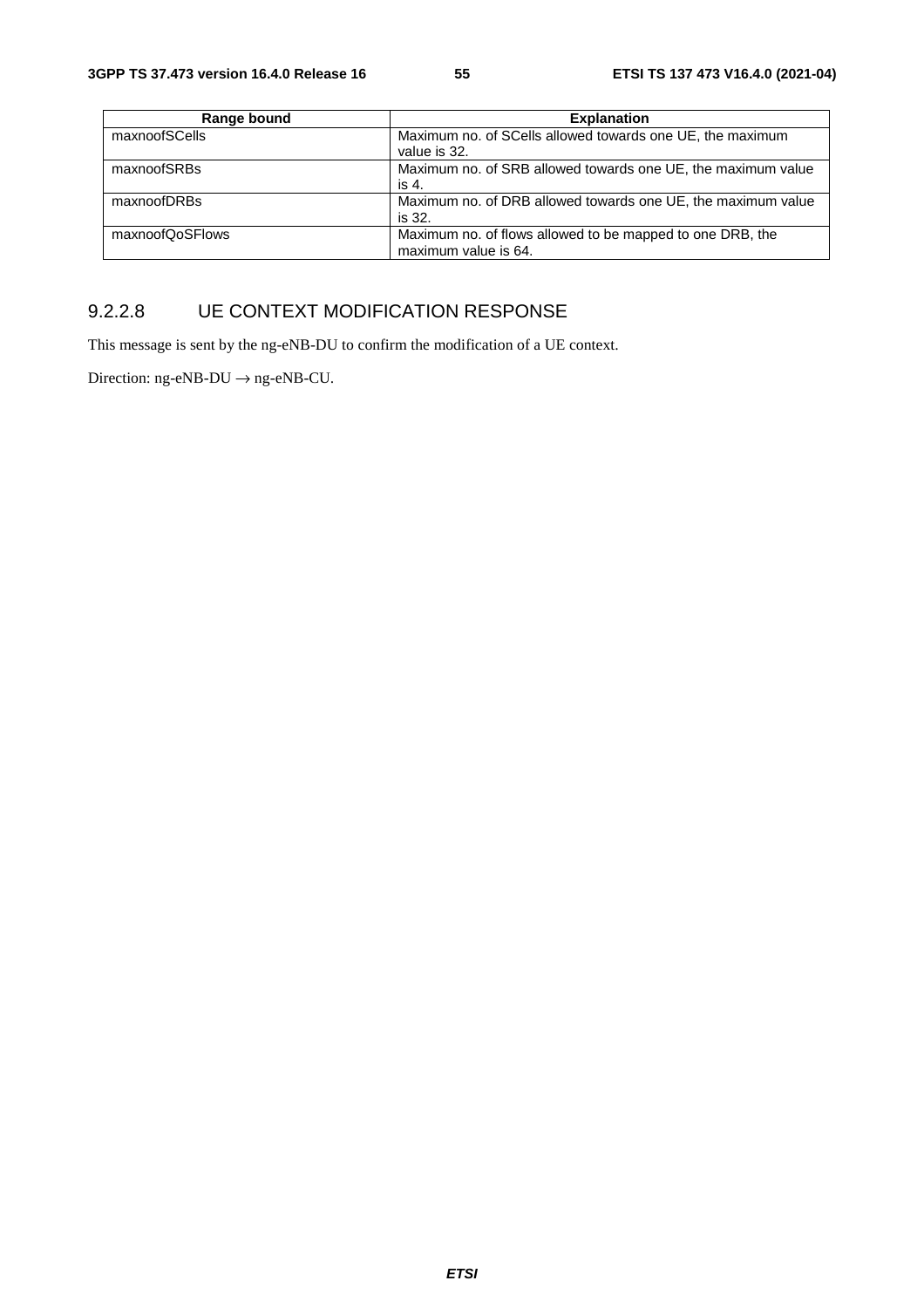| <b>IE/Group Name</b>                                      | <b>Presence</b>         | Range                                          | IE type and                                            | <b>Semantics</b>                                                                                                                         | <b>Critical</b>          | Assigned           |
|-----------------------------------------------------------|-------------------------|------------------------------------------------|--------------------------------------------------------|------------------------------------------------------------------------------------------------------------------------------------------|--------------------------|--------------------|
|                                                           |                         |                                                | reference                                              | description                                                                                                                              | ity                      | <b>Criticality</b> |
| Message Type                                              | M                       |                                                | 9.3.1.1                                                |                                                                                                                                          | <b>YES</b>               | reject             |
| ng-eNB-CU UE W1AP ID                                      | M                       |                                                | 9.3.1.4                                                |                                                                                                                                          | <b>YES</b>               | reject             |
| ng-eNB-DU UE W1AP ID                                      | $\overline{M}$          |                                                | 9.3.1.5                                                |                                                                                                                                          | <b>YES</b>               | reject             |
| <b>Resource Coordination</b><br><b>Transfer Container</b> | O                       |                                                | <b>OCTET</b><br><b>STRING</b>                          | Includes the<br>MR-DC<br>Resource<br>Coordination<br>Information IE<br>as defined in TS<br>38.423 [7] for<br>NGEN-DC and<br>NE-DC cases. | <b>YES</b>               | ignore             |
| <b>DU To CU RRC</b><br>Information                        | $\Omega$                |                                                | 9.3.1.58                                               |                                                                                                                                          | <b>YES</b>               | reject             |
| <b>DRB Setup List</b>                                     |                         | 0.1                                            |                                                        | The List of<br>DRBs which are<br>successfully<br>established.                                                                            | <b>YES</b>               | ignore             |
| >DRB Setup Item IEs                                       |                         | $1$<br><maxnoo<br>fDRBs&gt;</maxnoo<br>        |                                                        |                                                                                                                                          | <b>EACH</b>              | ignore             |
| >DRBID                                                    | M                       |                                                | 9.3.1.8                                                |                                                                                                                                          | $\overline{\phantom{a}}$ |                    |
| >>DL UP TNL                                               | M                       |                                                | <b>UP Transport</b>                                    | ng-eNB-DU                                                                                                                                |                          |                    |
| Information                                               |                         |                                                | Layer<br>Information<br>9.3.2.1                        | endpoint of the<br>W1 transport<br>bearer. For<br>delivery of DL<br>PDUs.                                                                |                          |                    |
| <b>DRB Modified List</b>                                  |                         | 0.1                                            |                                                        | The List of<br>DRBs which are<br>successfully<br>modified.                                                                               | <b>YES</b>               | ignore             |
| >DRB Modified Item IEs                                    |                         | $1$<br><maxnoo<br>fDRBs&gt;</maxnoo<br>        |                                                        |                                                                                                                                          | <b>EACH</b>              | ignore             |
| >>DRB ID                                                  | M                       |                                                | 9.3.1.8                                                |                                                                                                                                          |                          |                    |
| >>DL UP TNL<br>Information                                | $\overline{\mathsf{M}}$ |                                                | <b>UP Transport</b><br>Layer<br>Information<br>9.3.2.1 | ng-eNB-DU<br>endpoint of the<br>W1 transport<br>bearer. For<br>delivery of DL<br>PDUs.                                                   |                          |                    |
| >>RLC Status                                              | O                       |                                                | 9.3.1.49                                               | Indicates the<br>RLC has been<br>re-established at<br>the ng-eNB-DU.                                                                     | <b>YES</b>               | ignore             |
| <b>SRB Failed to be Setup</b><br>List                     |                         | 0.1                                            |                                                        | The List of<br>SRBs which are<br>failed to be<br>established.                                                                            | <b>YES</b>               | ignore             |
| >SRB Failed to be<br><b>Setup Item IEs</b>                |                         | 1.1<br><maxnoo<br>fSRBs&gt;</maxnoo<br>        |                                                        |                                                                                                                                          | EACH                     | ignore             |
| >>SRBID                                                   | M                       |                                                | 9.3.1.7                                                |                                                                                                                                          | ۰.                       |                    |
| >>Cause                                                   | $\circ$                 |                                                | 9.3.1.2                                                |                                                                                                                                          |                          |                    |
| <b>DRB Failed to be Setup</b><br>List                     |                         | 0.1                                            |                                                        | The List of<br>DRBs which are<br>failed to be<br>setup.                                                                                  | <b>YES</b>               | ignore             |
| >DRB Failed to be<br><b>Setup Item IEs</b>                |                         | $1 \ldots$<br><maxnoo<br>fDRBs&gt;</maxnoo<br> |                                                        |                                                                                                                                          | EACH                     | ignore             |
| >>DRB ID                                                  | М                       |                                                | 9.3.1.8                                                |                                                                                                                                          |                          |                    |
| >>Cause                                                   | O                       |                                                | 9.3.1.2                                                |                                                                                                                                          |                          |                    |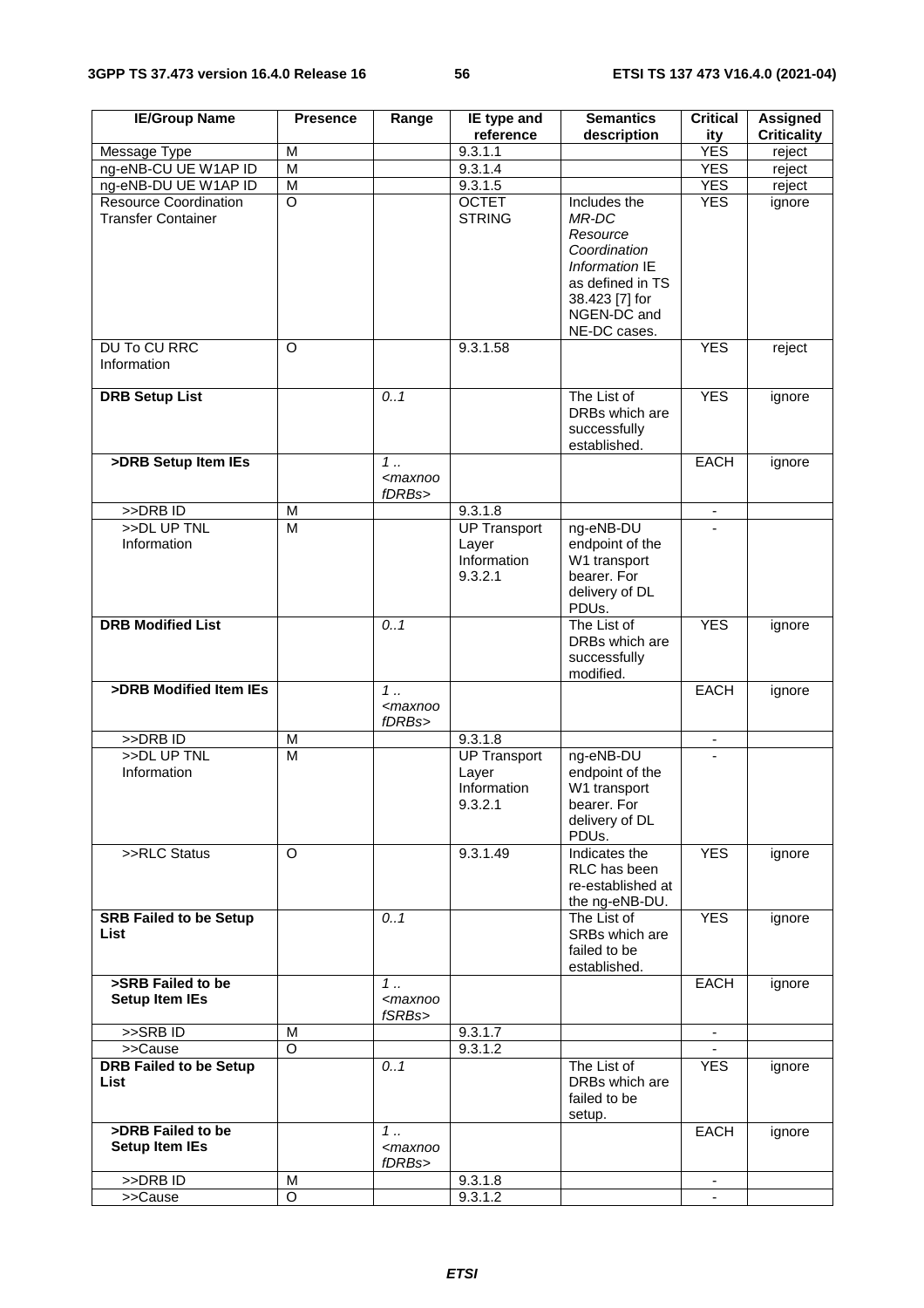| <b>IE/Group Name</b>                            | <b>Presence</b> | Range                                                | IE type and                                 | <b>Semantics</b>                                           | <b>Critical</b>          | <b>Assigned</b>    |
|-------------------------------------------------|-----------------|------------------------------------------------------|---------------------------------------------|------------------------------------------------------------|--------------------------|--------------------|
|                                                 |                 |                                                      | reference                                   | description                                                | ity                      | <b>Criticality</b> |
| <b>SCell Failed To Setup</b><br><b>List</b>     |                 | 0.1                                                  |                                             |                                                            | <b>YES</b>               | ignore             |
| >SCell Failed to Setup<br><b>Item</b>           |                 | $\overline{1}$<br><maxnoo<br>fSCells&gt;</maxnoo<br> |                                             |                                                            | <b>EACH</b>              | ignore             |
| >>SCell ID                                      | M               |                                                      | <b>E-UTRAN CGI</b><br>9.3.1.12              | <b>SCell Identifier</b><br>in ng-eNB                       |                          |                    |
| >>Cause                                         | $\circ$         |                                                      | 9.3.1.2                                     |                                                            |                          |                    |
| <b>DRB Failed to be</b><br><b>Modified List</b> |                 | 0.1                                                  |                                             | The List of<br>DRBs which are<br>failed to be<br>modified. | <b>YES</b>               | ignore             |
| >DRB Failed to be<br><b>Modified Item IEs</b>   |                 | $\overline{1}$<br>$<$ maxnoo<br>fDRBs>               |                                             |                                                            | <b>EACH</b>              | ignore             |
| $>>DRB$ ID                                      | M               |                                                      | 9.3.1.8                                     |                                                            | $\overline{\phantom{a}}$ |                    |
| >>Cause                                         | O               |                                                      | 9.3.1.2                                     |                                                            |                          |                    |
| <b>Inactivity Monitoring</b><br>Response        | O               |                                                      | <b>ENUMERATE</b><br>D (Not-<br>supported, ) |                                                            | <b>YES</b>               | reject             |
| C-RNTI                                          | $\circ$         |                                                      | 9.3.1.29                                    | C-RNTI<br>allocated at the<br>ng-eNB-DU                    | <b>YES</b>               | ignore             |
| <b>SRB Setup List</b>                           |                 | 0.1                                                  |                                             |                                                            | <b>YES</b>               | ignore             |
| >SRB Setup Item                                 |                 | $\overline{1}$<br>$<$ maxnoo<br>fSRBs                |                                             |                                                            | <b>EACH</b>              | ignore             |
| >>SRBID                                         | M               |                                                      | 9.3.1.7                                     |                                                            |                          |                    |
| <b>SRB Modified List</b>                        |                 | 0.1                                                  |                                             |                                                            | <b>YES</b>               | ignore             |
| >SRB Modified Item                              |                 | $1 \ldots$<br>$<$ maxnoo<br>fSRBs>                   |                                             |                                                            | <b>EACH</b>              | ignore             |
| >>SRBID                                         | M               |                                                      | 9.3.1.7                                     |                                                            | $\blacksquare$           |                    |

| Range bound   | <b>Explanation</b>                                                        |
|---------------|---------------------------------------------------------------------------|
| maxnoofSRBs   | Maximum no. of SRB allowed towards one UE, the maximum value<br>is 4.     |
| maxnoofDRBs   | Maximum no. of DRB allowed towards one UE, the maximum value<br>is 32.    |
| maxnoofSCells | Maximum no. of SCells allowed towards one UE, the maximum<br>value is 32. |

#### 9.2.2.9 UE CONTEXT MODIFICATION FAILURE

This message is sent by the ng-eNB-DU to indicate a context modification failure.

Direction: ng-eNB-DU  $\rightarrow$  ng-eNB-CU

| <b>IE/Group Name</b>    | <b>Presence</b> | Range | IE type<br>and<br>reference | <b>Semantics</b><br>description | <b>Criticality</b> | Assigned<br><b>Criticality</b> |
|-------------------------|-----------------|-------|-----------------------------|---------------------------------|--------------------|--------------------------------|
| Message Type            | М               |       | 9.3.1.1                     |                                 | YES                | reject                         |
| ng-eNB-CU UE W1AP       | M               |       | 9.3.1.4                     |                                 | <b>YES</b>         | reject                         |
| ng-eNB-DU UE W1AP<br>ID | м               |       | 9.3.1.5                     |                                 | <b>YES</b>         | reject                         |
| Cause                   | М               |       | 9.3.1.2                     |                                 | <b>YES</b>         | ignore                         |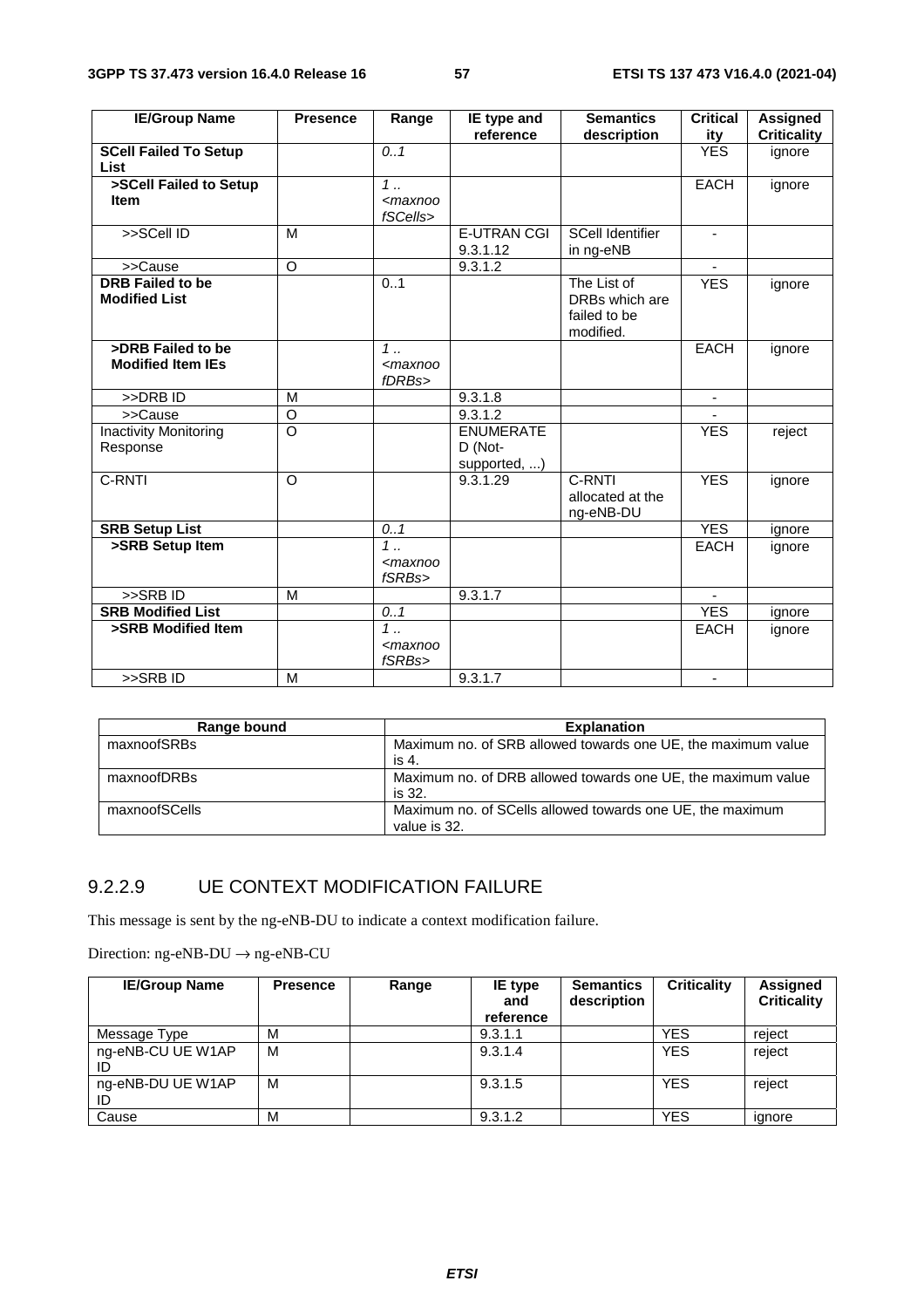## 9.2.2.10 UE CONTEXT MODIFICATION REQUIRED

This message is sent by the ng-eNB-DU to request the modification of a UE context.

Direction:  $ng$ -eNB-DU  $\rightarrow$   $ng$ -eNB-CU.

| <b>IE/Group Name</b>                                      | <b>Presence</b> | Range                              | IE type                                            | <b>Semantics</b>                                                                                                                            | <b>Criticality</b> | <b>Assigned</b>    |
|-----------------------------------------------------------|-----------------|------------------------------------|----------------------------------------------------|---------------------------------------------------------------------------------------------------------------------------------------------|--------------------|--------------------|
|                                                           |                 |                                    | and<br>reference                                   | description                                                                                                                                 |                    | <b>Criticality</b> |
| Message Type                                              | M               |                                    | 9.3.1.1                                            |                                                                                                                                             | <b>YES</b>         | reject             |
| ng-eNB-CU UE W1AP                                         | M               |                                    | 9.3.1.4                                            |                                                                                                                                             | <b>YES</b>         | reject             |
| ID                                                        |                 |                                    |                                                    |                                                                                                                                             |                    |                    |
| ng-eNB-DU UE W1AP<br>ID                                   | M               |                                    | 9.3.1.5                                            |                                                                                                                                             | <b>YES</b>         | reject             |
| <b>Resource Coordination</b><br><b>Transfer Container</b> | $\overline{O}$  |                                    | <b>OCTET</b><br><b>STRING</b>                      | Includes the<br>MR-DC<br>Resource<br>Coordination<br>Information IE<br>as defined in<br>TS 38.423 [7]<br>for NGEN-DC<br>and NE-DC<br>cases. | <b>YES</b>         | ignore             |
| <b>DU To CU RRC</b><br>Information                        | $\Omega$        |                                    | 9.3.1.58                                           |                                                                                                                                             | <b>YES</b>         | reject             |
| <b>DRB Required to Be</b><br><b>Modified List</b>         |                 | 0.1                                |                                                    |                                                                                                                                             | <b>YES</b>         | reject             |
| >DRB Required to                                          |                 | 1.                                 |                                                    |                                                                                                                                             | <b>EACH</b>        | reject             |
| <b>Be Modified Item IEs</b>                               |                 | <maxnoofdrbs></maxnoofdrbs>        |                                                    |                                                                                                                                             |                    |                    |
| >>DRB ID                                                  | M               |                                    | 9.3.1.8                                            |                                                                                                                                             |                    |                    |
| >>DL UP TNL<br>Information                                | $\overline{M}$  |                                    | UP<br>Transport<br>Layer<br>Information<br>9.3.2.1 | ng-eNB-DU<br>endpoint of the<br>W1 transport<br>bearer. For<br>delivery of DL<br>PDUs.                                                      |                    |                    |
| >>RLC Status                                              | $\Omega$        |                                    | 9.3.1.49                                           | Indicates the<br>RLC has been<br>re-established<br>at the ng-eNB-<br>DU.                                                                    | <b>YES</b>         | ignore             |
| <b>SRB Required to be</b><br><b>Released List</b>         |                 | 0.1                                |                                                    |                                                                                                                                             | <b>YES</b>         | reject             |
| >SRB Required to<br>be Released List<br>Item IEs          |                 | $1$<br><maxnoofsrbs></maxnoofsrbs> |                                                    |                                                                                                                                             | <b>EACH</b>        | reject             |
| >>SRB ID                                                  | M               |                                    | 9.3.1.7                                            |                                                                                                                                             |                    |                    |
| <b>DRB Required to be</b>                                 |                 | 0.1                                |                                                    |                                                                                                                                             | <b>YES</b>         | reject             |
| <b>Released List</b>                                      |                 |                                    |                                                    |                                                                                                                                             |                    |                    |
| >DRB Required to                                          |                 | $1$                                |                                                    |                                                                                                                                             | <b>EACH</b>        | reject             |
| be Released List<br>Item IEs                              |                 | <maxnoofdrbs></maxnoofdrbs>        |                                                    |                                                                                                                                             |                    |                    |
| >>DRB ID                                                  | M               |                                    | 9.3.1.8                                            |                                                                                                                                             |                    |                    |
| Cause                                                     | M               |                                    | 9.3.1.2                                            |                                                                                                                                             | <b>YES</b>         | ignore             |

| Range bound | <b>Explanation</b>                                                     |
|-------------|------------------------------------------------------------------------|
| maxnoofSRBs | Maximum no. of SRB allowed towards one UE, the maximum value<br>is 4.  |
| maxnoofDRBs | Maximum no. of DRB allowed towards one UE, the maximum value<br>is 32. |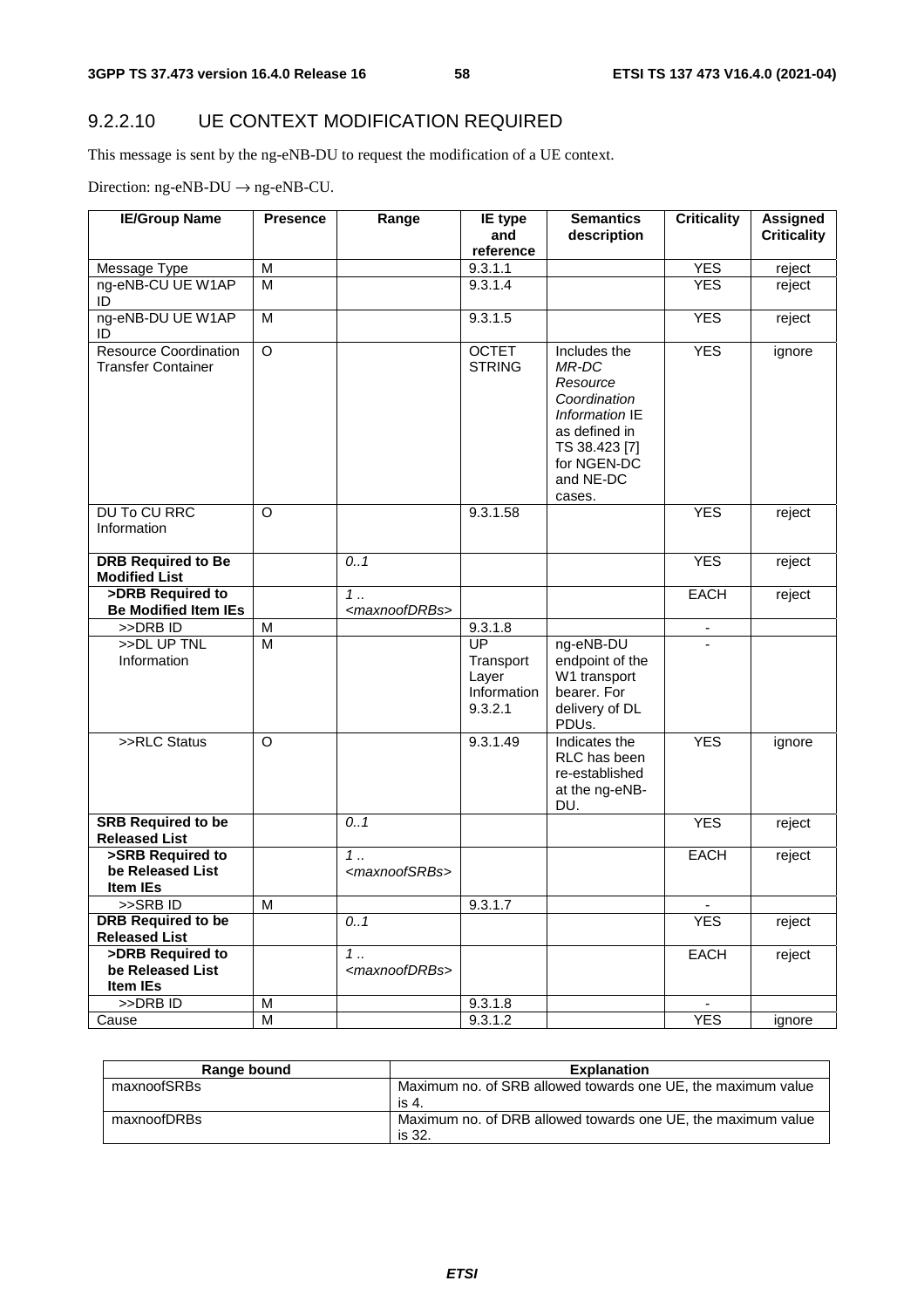#### 9.2.2.11 UE CONTEXT MODIFICATION CONFIRM

This message is sent by the ng-eNB-CU to inform the ng-eNB-DU the successful modification.

Direction:  $ng-eNB-CU \rightarrow ng-eNB-DU$ .

| <b>IE/Group</b>          | <b>Presenc</b> | Range                                                                         | <b>IE</b> type                | <b>Semantics description</b>                             | <b>Criticalit</b>        | Assigne           |
|--------------------------|----------------|-------------------------------------------------------------------------------|-------------------------------|----------------------------------------------------------|--------------------------|-------------------|
| <b>Name</b>              | е              |                                                                               | and                           |                                                          | v                        | d                 |
|                          |                |                                                                               | reference                     |                                                          |                          | <b>Criticalit</b> |
|                          |                |                                                                               |                               |                                                          |                          | v                 |
| Message                  | M              |                                                                               | 9.3.1.1                       |                                                          | <b>YES</b>               | reject            |
| <b>Type</b>              |                |                                                                               |                               |                                                          |                          |                   |
| ng-eNB-CU                | M              |                                                                               | 9.3.1.4                       |                                                          | <b>YES</b>               | reject            |
| UE W1AP ID               |                |                                                                               |                               |                                                          |                          |                   |
| ng-eNB-DU                | M              |                                                                               | 9.3.1.5                       |                                                          | <b>YES</b>               | reject            |
| UE W1AP ID               |                |                                                                               |                               | Includes the MR-DC Resource                              |                          |                   |
| Resource                 | $\circ$        |                                                                               | <b>OCTET</b><br><b>STRING</b> |                                                          | <b>YES</b>               | ignore            |
| Coordination<br>Transfer |                |                                                                               |                               | Coordination Information IE as                           |                          |                   |
| Container                |                |                                                                               |                               | defined in TS 38.423 [7] for<br>NGEN-DC and NE-DC cases. |                          |                   |
| <b>DRB</b>               |                | 0.1                                                                           |                               | The List of DRBs which are                               | <b>YES</b>               | ignore            |
| <b>Modified List</b>     |                |                                                                               |                               | successfully modified.                                   |                          |                   |
| >DRB                     |                | $1$                                                                           |                               |                                                          | <b>EACH</b>              |                   |
| <b>Modified</b>          |                | <maxnoofdrbs< td=""><td></td><td></td><td></td><td>ignore</td></maxnoofdrbs<> |                               |                                                          |                          | ignore            |
| <b>Item IEs</b>          |                | $\geq$                                                                        |                               |                                                          |                          |                   |
| >>DRB ID                 | M              |                                                                               | 9.3.1.8                       |                                                          | $\overline{\phantom{a}}$ |                   |
| >>ULUP                   | M              |                                                                               | $\overline{UP}$               | ng-eNB-DU endpoint of the                                |                          |                   |
| <b>TNL</b>               |                |                                                                               | Transport                     | W1 transport bearer. For                                 |                          |                   |
| Informatio               |                |                                                                               | Layer                         | delivery of UL PDUs.                                     |                          |                   |
| n                        |                |                                                                               | Informatio                    |                                                          |                          |                   |
|                          |                |                                                                               | n                             |                                                          |                          |                   |
|                          |                |                                                                               | 9.3.2.1                       |                                                          |                          |                   |
| RRC-                     | $\circ$        |                                                                               | 9.3.1.6                       | Includes the                                             | <b>YES</b>               | ignore            |
| Container                |                |                                                                               |                               | RRCConnectionReconfigurati                               |                          |                   |
|                          |                |                                                                               |                               | on message as defined in TS                              |                          |                   |
|                          |                |                                                                               |                               | 36.331 [2], encapsulated in a                            |                          |                   |
|                          |                |                                                                               |                               | PDCP PDU.                                                |                          |                   |
| Resource                 | $\circ$        |                                                                               | 9.3.1.52                      |                                                          | <b>YES</b>               | ignore            |
| Coordination             |                |                                                                               |                               |                                                          |                          |                   |
| Transfer                 |                |                                                                               |                               |                                                          |                          |                   |
| Information              |                |                                                                               |                               |                                                          |                          |                   |

| Range bound | <b>Explanation</b>                                                     |
|-------------|------------------------------------------------------------------------|
| maxnoofDRBs | Maximum no. of DRB allowed towards one UE, the maximum value<br>is 32. |

#### 9.2.2.12 UE CONTEXT MODIFICATION REFUSE

This message is sent by the ng-eNB-CU to indicate the UE context modification was unsuccessful.

Direction:  $ng-eNB-CU \rightarrow ng-eNB-DU$ .

| <b>IE/Group Name</b>    | <b>Presence</b> | Range | IE type<br>and<br>reference | <b>Semantics</b><br>description | <b>Criticality</b> | Assigned<br><b>Criticality</b> |
|-------------------------|-----------------|-------|-----------------------------|---------------------------------|--------------------|--------------------------------|
| Message Type            | M               |       | 9.3.1.1                     |                                 | <b>YES</b>         | reject                         |
| ng-eNB-CU UE W1AP       | M               |       | 9.3.1.4                     |                                 | <b>YES</b>         | reject                         |
| ng-eNB-DU UE W1AP<br>ID | M               |       | 9.3.1.5                     |                                 | <b>YES</b>         | reject                         |
| Cause                   | M               |       | 9.3.1.2                     |                                 | <b>YES</b>         | ignore                         |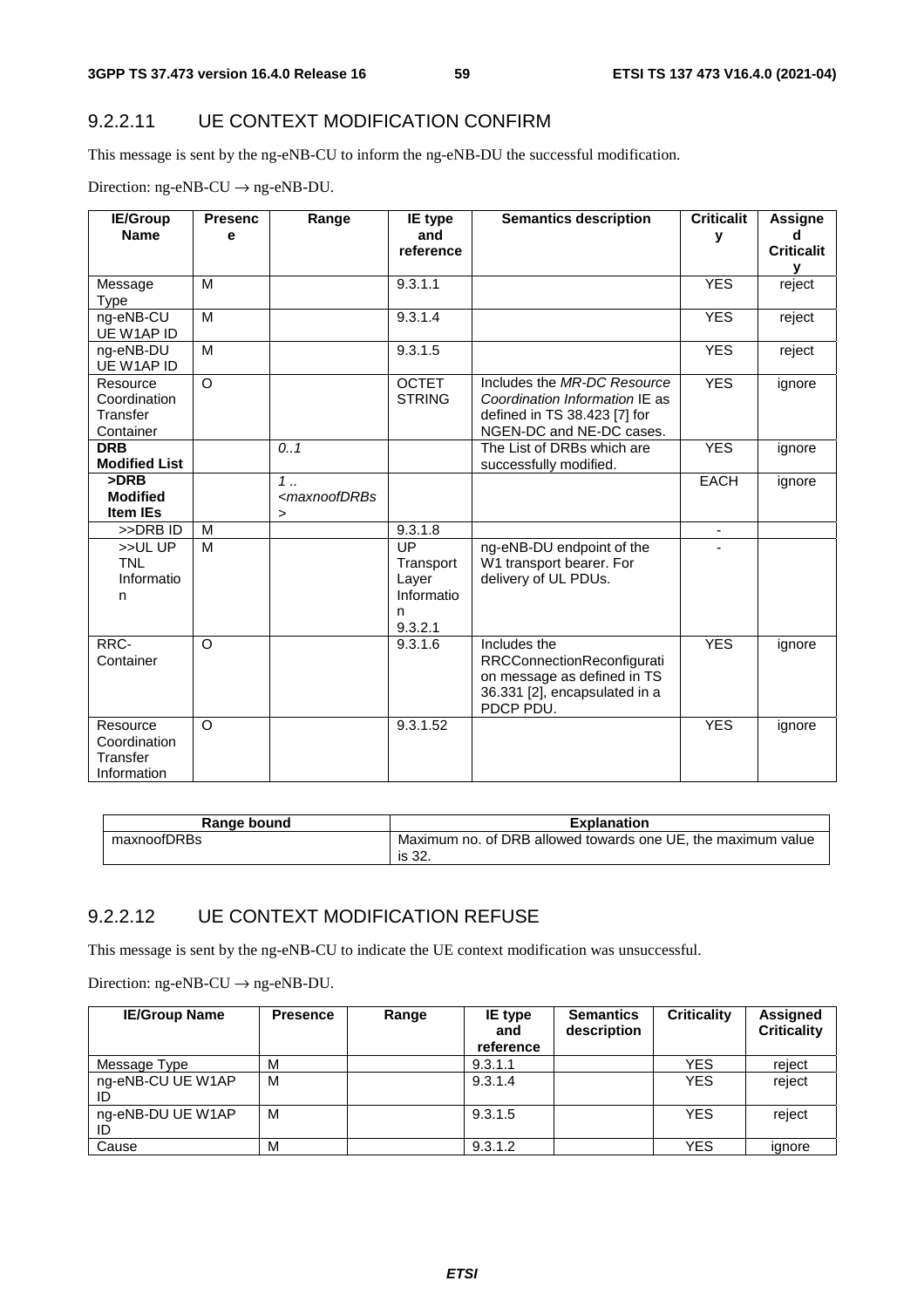#### 9.2.2.13 UE INACTIVITY NOTIFICATION

This message is sent by the ng-eNB-DU to provide information about the UE activity to the ng-eNB-CU.

|  |  | Direction: $ng\text{-eNB-DU} \rightarrow ng\text{-eNB-CU}$ |
|--|--|------------------------------------------------------------|
|--|--|------------------------------------------------------------|

| <b>IE/Group Name</b>     | <b>Presence</b> | Range                                    | IE type and<br>reference              | <b>Semantics</b><br>description | <b>Criticality</b> | <b>Assigned</b><br><b>Criticality</b> |
|--------------------------|-----------------|------------------------------------------|---------------------------------------|---------------------------------|--------------------|---------------------------------------|
| Message Type             | М               |                                          | 9.3.1.1                               |                                 | <b>YES</b>         | ignore                                |
| ng-eNB-CU UE W1AP<br>ID  | M               |                                          | 9.3.1.4                               |                                 | <b>YES</b>         | reject                                |
| ng-eNB-DU UE W1AP<br>ID  | M               |                                          | 9.3.1.5                               |                                 | <b>YES</b>         | reject                                |
| <b>DRB Activity List</b> |                 |                                          |                                       |                                 | <b>YES</b>         | reject                                |
| >DRB Activity Item       |                 | $\cdot$ .<br><maxnoofdrbs></maxnoofdrbs> |                                       |                                 | <b>EACH</b>        | reject                                |
| >>DRB ID                 | M               |                                          | 9.3.1.8                               |                                 |                    |                                       |
| >>DRB Activity           | O               |                                          | ENUMERATED<br>(Active, Not<br>active) |                                 |                    |                                       |

| Range bound | <b>Explanation</b>                                                     |
|-------------|------------------------------------------------------------------------|
| maxnoofDRBs | Maximum no. of DRB allowed towards one UE, the maximum value<br>is 32. |

#### 9.2.2.14 NOTIFY

This message is sent by the ng-eNB-DU to notify the ng-eNB-CU that the QoS for already established DRBs associated with notification control is not fulfilled any longer or it is fulfilled again.

Direction: ng-eNB-DU  $\rightarrow$  ng-eNB-CU

| <b>IE/Group Name</b>    | <b>Presence</b> | Range                    | IE type and<br>reference                       | <b>Semantics</b><br>description | <b>Criticality</b> | <b>Assigned</b><br><b>Criticality</b> |
|-------------------------|-----------------|--------------------------|------------------------------------------------|---------------------------------|--------------------|---------------------------------------|
| Message Type            | M               |                          | 9.3.1.1                                        |                                 | <b>YES</b>         | ignore                                |
| ng-eNB-CU UE W1AP<br>ID | M               |                          | 9.3.1.4                                        |                                 | <b>YES</b>         | reject                                |
| ng-eNB-DU UE W1AP<br>ID | м               |                          | 9.3.1.5                                        |                                 | <b>YES</b>         | reject                                |
| <b>DRB Notify List</b>  |                 | 4                        |                                                |                                 | <b>YES</b>         | reject                                |
| >DRB Notify Item IEs    |                 | $< 1$<br>maxnoofD<br>RBs |                                                |                                 | <b>EACH</b>        | reject                                |
| >>DRB ID                | М               |                          | 9.3.1.8                                        |                                 |                    |                                       |
| >>Notification<br>Cause | M               |                          | ENUMERATED<br>(Fulfilled, Not-<br>Fulfilled. ) |                                 | ۰                  |                                       |

| Range bound | <b>Explanation</b>                                           |
|-------------|--------------------------------------------------------------|
| maxnoofDRBs | Maximum no. of DRB allowed towards one UE, the maximum value |
|             | is 32.                                                       |

## 9.2.3 RRC Message Transfer messages

#### 9.2.3.1 INITIAL UL RRC MESSAGE TRANSFER

This message is sent by the ng-eNB-DU to transfer the initial layer 3 message to the ng-eNB-CU over the W1 interface.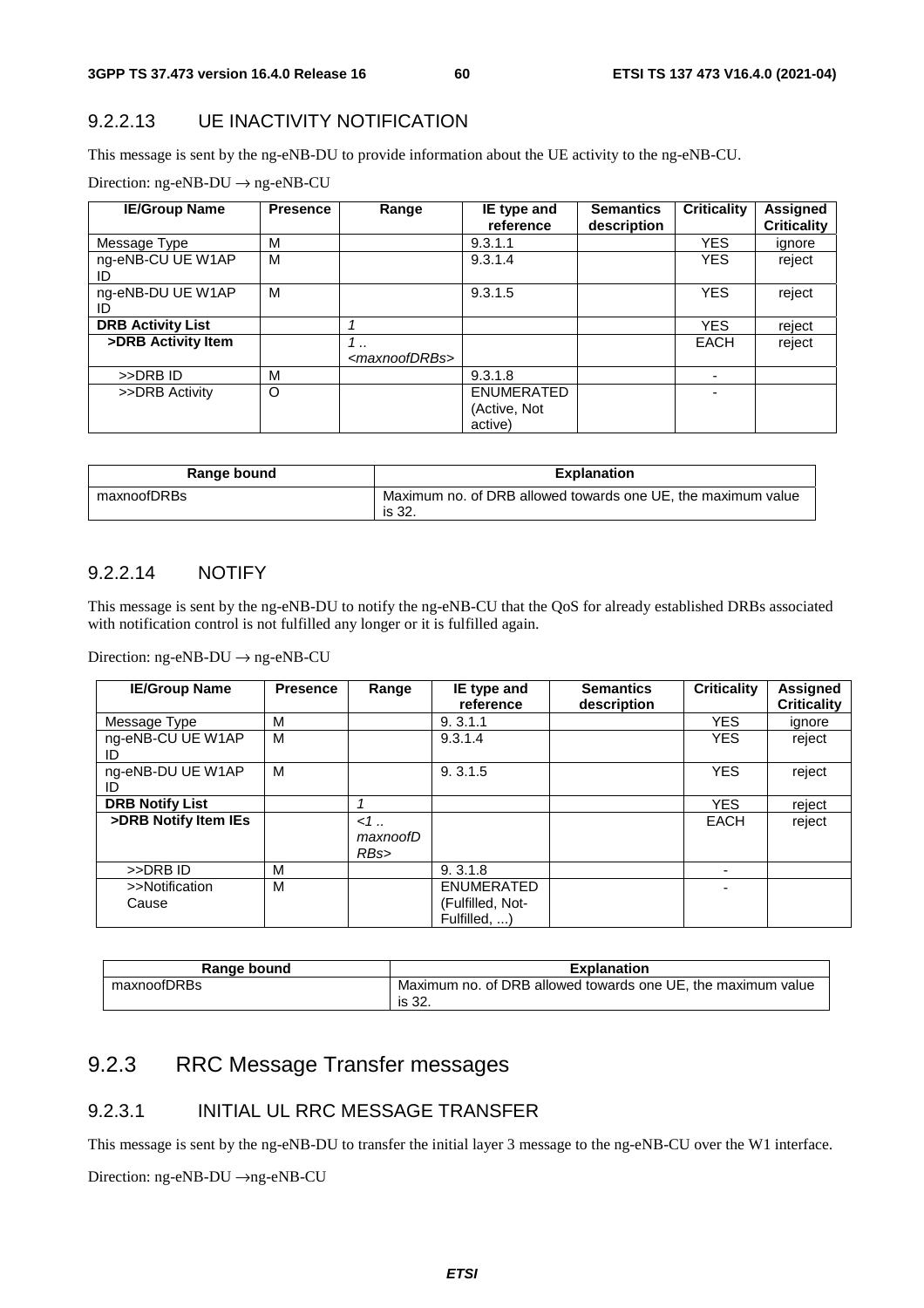| <b>IE/Group Name</b>      | <b>Presence</b> | Range | IE type<br>and                | <b>Criticality</b><br><b>Semantics description</b>                                                                                   |            | <b>Assigned</b><br><b>Criticality</b> |
|---------------------------|-----------------|-------|-------------------------------|--------------------------------------------------------------------------------------------------------------------------------------|------------|---------------------------------------|
|                           |                 |       | reference                     |                                                                                                                                      |            |                                       |
| Message Type              | м               |       | 9.3.1.1                       |                                                                                                                                      | <b>YES</b> | ignore                                |
| <b>Transaction ID</b>     | м               |       | 9.3.1.23                      |                                                                                                                                      | <b>YES</b> | Ignore                                |
| ng-eNB-DU UE<br>W1AP ID   | м               |       | 9.3.1.5                       |                                                                                                                                      | <b>YES</b> | reject                                |
| <b>E-UTRAN CGI</b>        | м               |       | 9.3.1.12                      | NG-RAN Cell Global Identifier                                                                                                        | <b>YES</b> | reject                                |
| C-RNTI                    | м               |       | 9.3.1.29                      | C-RNTI allocated at the ng-<br>eNB-DU                                                                                                | <b>YES</b> | reject                                |
| <b>RRC-Container</b>      | м               |       | 9.3.1.6                       | Includes the UL-CCCH-<br>Message IE as defined in<br>clause 6.2 of TS 36.331 [2].                                                    | <b>YES</b> | reject                                |
| DU to CU RRC<br>Container | O               |       | <b>OCTET</b><br><b>STRING</b> | RadioResourceConfigDedicated<br>IE as defined in clause 6.3.2 in<br>TS 36.331 [2]. Required at least<br>to carry SRB1 configuration. | <b>YES</b> | reject                                |

#### 9.2.3.2 DL RRC MESSAGE TRANSFER

This message is sent by the ng-eNB-CU to transfer the layer 3 message to the ng-eNB-DU over the W1 interface.

Direction: ng-eNB-CU →ng-eNB-DU

| <b>IE/Group Name</b>                            | <b>Presence</b> | Range | IE type          | <b>Semantics description</b>                                                                                                                                                               | <b>Criticality</b> | <b>Assigned</b>    |
|-------------------------------------------------|-----------------|-------|------------------|--------------------------------------------------------------------------------------------------------------------------------------------------------------------------------------------|--------------------|--------------------|
|                                                 |                 |       | and<br>reference |                                                                                                                                                                                            |                    | <b>Criticality</b> |
| Message Type                                    | M               |       | 9.3.1.1          |                                                                                                                                                                                            | <b>YES</b>         | ignore             |
| ng-eNB-CU UE<br>W <sub>1</sub> AP <sub>ID</sub> | М               |       | 9.3.1.4          |                                                                                                                                                                                            | YES.               | reject             |
| ng-eNB-DU UE<br>W1AP ID                         | м               |       | 9.3.1.5          |                                                                                                                                                                                            | <b>YES</b>         | reject             |
| old ng-eNB-DU UE<br>W1AP ID                     | $\circ$         |       | 9.3.1.5          | Include it if<br><b>RRCConnectionReestablishment</b><br>is included in RRC-Container                                                                                                       | <b>YES</b>         | reject             |
| <b>SRB ID</b>                                   | M               |       | 9.3.1.7          |                                                                                                                                                                                            | <b>YES</b>         | reject             |
| <b>RRC-Container</b>                            | М               |       | 9.3.1.6          | Includes the DL-DCCH-Message<br>IE as defined in clause 6.2 of TS<br>36.331 [2] encapsulated in a<br>PDCP PDU, or the DL-CCCH-<br>Message IE as defined in clause<br>6.2 of TS 36.331 [2]. | <b>YES</b>         | reject             |

#### 9.2.3.3 UL RRC MESSAGE TRANSFER

This message is sent by the ng-eNB-DU to transfer the layer 3 message to the ng-eNB-CU over the W1 interface.

| <b>IE/Group Name</b> | <b>Presence</b> | Range | IE type and | <b>Semantics</b>                                                                                                         | <b>Criticality</b> | <b>Assigned</b>    |
|----------------------|-----------------|-------|-------------|--------------------------------------------------------------------------------------------------------------------------|--------------------|--------------------|
|                      |                 |       | reference   | description                                                                                                              |                    | <b>Criticality</b> |
| Message Type         | м               |       | 9.3.1.1     |                                                                                                                          | <b>YES</b>         | ignore             |
| ng-eNB-CU UE W1AP ID | м               |       | 9.3.1.4     |                                                                                                                          | YES                | reject             |
| ng-eNB-DU UE W1AP ID | м               |       | 9.3.1.5     |                                                                                                                          | YES                | reject             |
| SRB ID               | М               |       | 9.3.1.7     |                                                                                                                          | YES                | reject             |
| <b>RRC-Container</b> | М               |       | 9.3.1.6     | Includes the UL-<br>DCCH-Message IE<br>as defined in clause<br>6.2 of TS $36.331$ [2],<br>encapsulated in a<br>PDCP PDU. | <b>YES</b>         | reject             |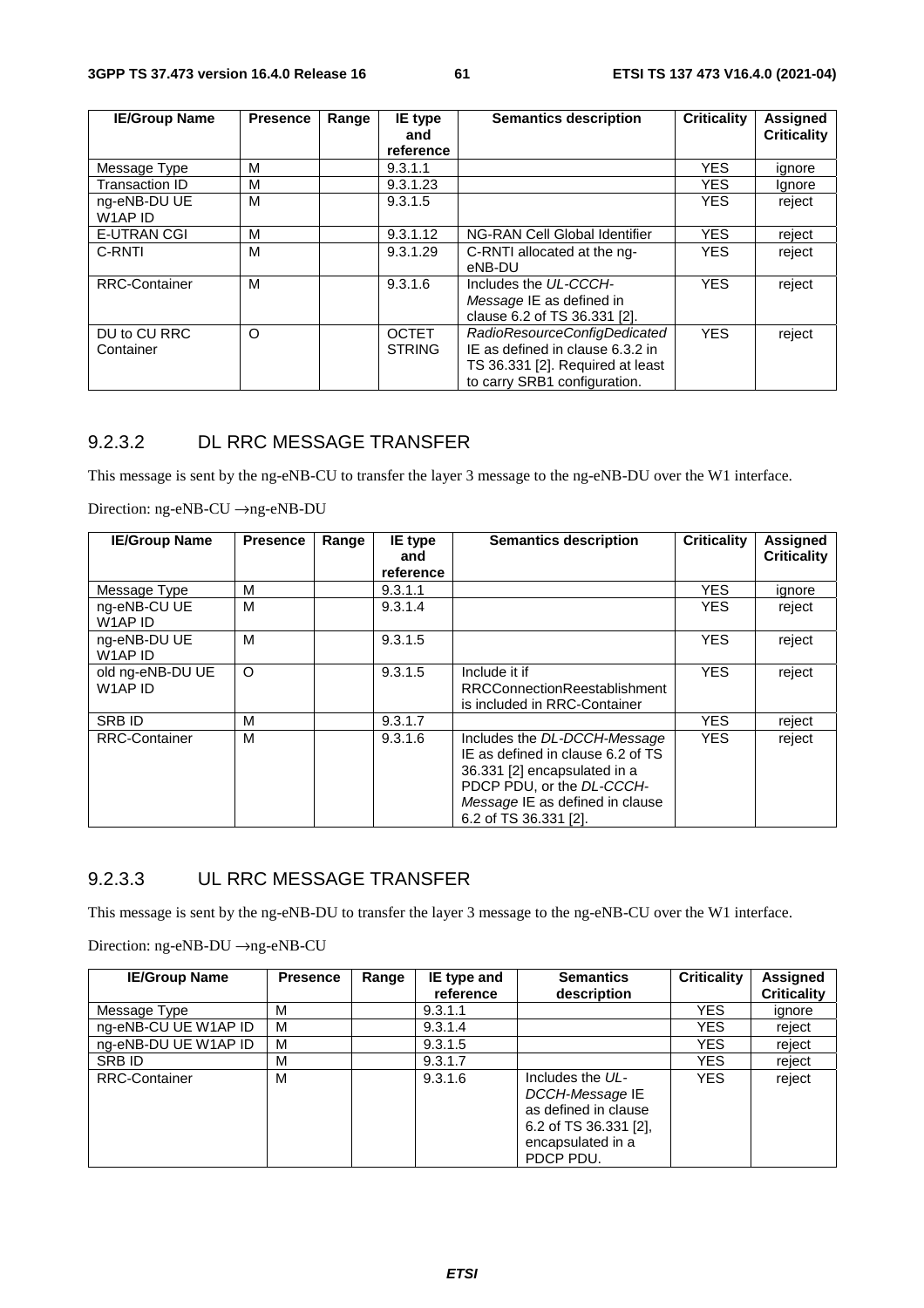## 9.2.4 Warning Message Transmission Messages

#### 9.2.4.1 WRITE-REPLACE WARNING REQUEST

This message is sent by the ng-eNB-CU to request the start or overwrite of the broadcast of a warning message.

Direction: ng-eNB-CU  $\rightarrow$  ng-eNB-DU

| <b>IE/Group Name</b>                               | <b>Presence</b> | Range                                                    | IE type and<br>reference | <b>Semantics</b><br>description                                                                            | <b>Criticality</b> | <b>Assigned</b><br><b>Criticality</b> |
|----------------------------------------------------|-----------------|----------------------------------------------------------|--------------------------|------------------------------------------------------------------------------------------------------------|--------------------|---------------------------------------|
| Message Type                                       | M               |                                                          | 9.3.1.1                  |                                                                                                            | <b>YES</b>         | reject                                |
| Transaction ID                                     | M               |                                                          | 9.3.1.23                 |                                                                                                            | <b>YES</b>         | reject                                |
| PWS System<br>Information                          | M               |                                                          | 9.3.1.3                  | This IE<br>includes the<br>system<br>information for<br>public warning,<br>as defined in<br>TS 36.331 [2]. | <b>YES</b>         | reject                                |
| <b>Repetition Period</b>                           | M               |                                                          | 9.3.1.13                 |                                                                                                            | <b>YES</b>         | reject                                |
| Number of<br><b>Broadcasts</b><br>Requested        | M               |                                                          | $\overline{9.3.1.60}$    |                                                                                                            | <b>YES</b>         | reject                                |
| <b>Cell To Be</b><br><b>Broadcast List</b>         |                 | 0.1                                                      |                          |                                                                                                            | <b>YES</b>         | reject                                |
| >Cell to Be<br><b>Broadcast Item</b><br><b>IEs</b> |                 | $1_{1}$<br><maxcelli<br>nng-<br/>eNBDU&gt;</maxcelli<br> |                          |                                                                                                            | <b>EACH</b>        | reject                                |
| >>E-UTRAN<br>CGI                                   | M               |                                                          | 9.3.1.12                 |                                                                                                            | ٠                  |                                       |

| Range bound       | <b>Explanation</b>                                             |
|-------------------|----------------------------------------------------------------|
| maxCellinng-eNBDU | Maximum no. cells that can be served by an ng-eNB-DU. Value is |
|                   | -512.                                                          |

#### 9.2.4.2 WRITE-REPLACE WARNING RESPONSE

This message is sent by the ng-eNB-DU to acknowledge the ng-eNB-CU on the start or overwrite request of a warning message.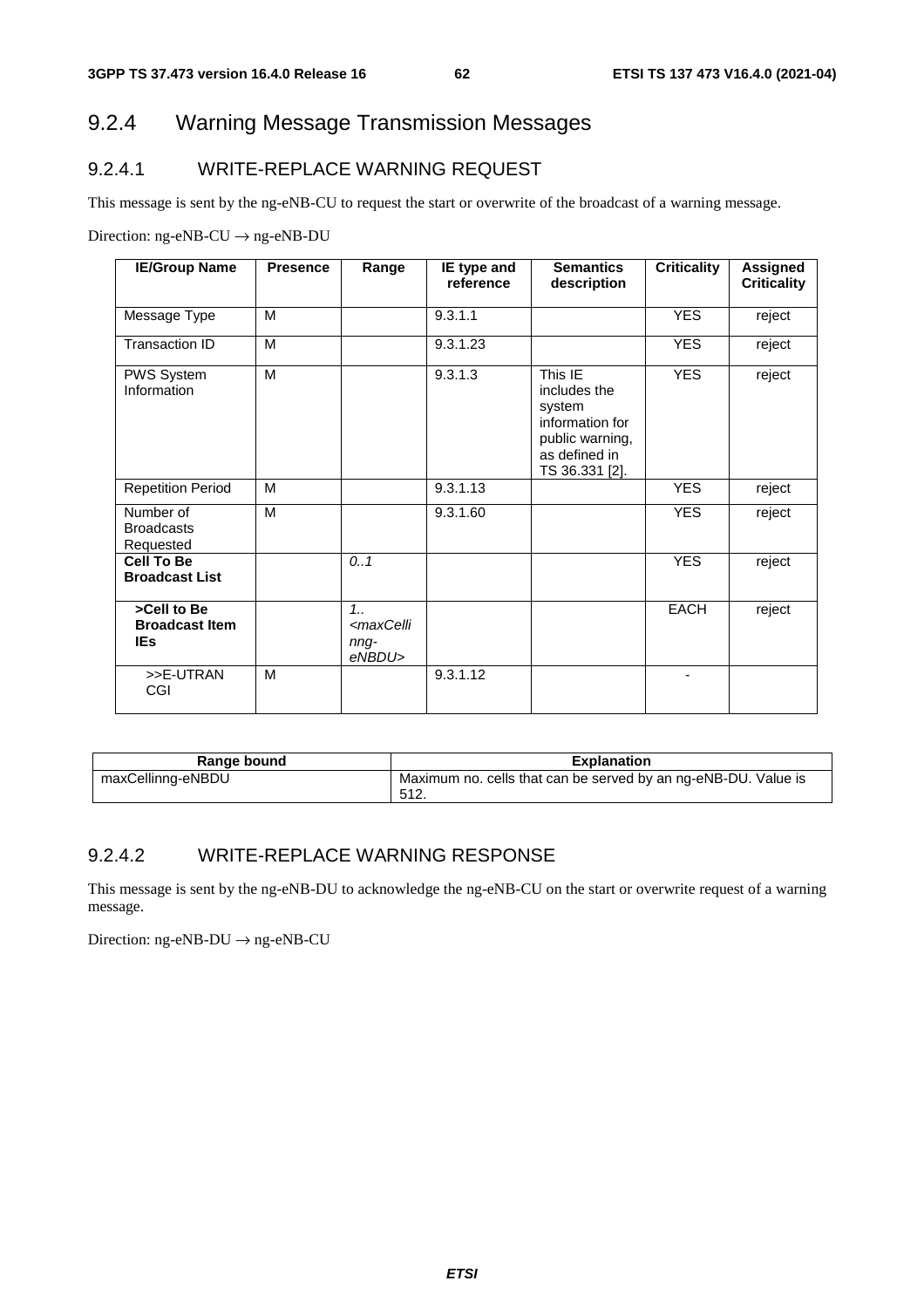| <b>IE/Group Name</b>                                   | <b>Presence</b> | Range                                                   | <b>IE</b> type<br>and<br>reference | <b>Semantics</b><br>description | <b>Criticality</b> | <b>Assigned</b><br><b>Criticality</b> |
|--------------------------------------------------------|-----------------|---------------------------------------------------------|------------------------------------|---------------------------------|--------------------|---------------------------------------|
| Message Type                                           | м               |                                                         | 9.3.1.1                            |                                 | <b>YES</b>         | reject                                |
| Transaction ID                                         | м               |                                                         | 9.3.1.23                           |                                 | <b>YES</b>         | reject                                |
| <b>Cell Broadcast</b><br><b>Completed List</b>         |                 | 0.1                                                     |                                    |                                 | <b>YES</b>         | reject                                |
| <b>Broadcast</b><br>>Cell<br><b>Completed Item IEs</b> |                 | $1_{1}$<br><maxcellinng-<br>eNBDU&gt;</maxcellinng-<br> |                                    |                                 | EACH               | reject                                |
| >>E-UTRAN CGI                                          | м               |                                                         | 9.3.1.12                           |                                 |                    |                                       |

| Range bound       | <b>Explanation</b>                                             |
|-------------------|----------------------------------------------------------------|
| maxCellinng-eNBDU | Maximum no. cells that can be served by an ng-eNB-DU. Value is |
|                   | 512.                                                           |

#### 9.2.4.3 PWS CANCEL REQUEST

This message is forwarded by the ng-eNB-CU to ng-eNB-DU to cancel an already ongoing broadcast of a warning message

Direction: ng-eNB-CU → ng-eNB-DU

| <b>IE/Group Name</b>                                         | <b>Presence</b> | Range                                           | IE type<br>and<br>reference | <b>Semantics</b><br>description                                                                   | <b>Criticality</b> | <b>Assigned</b><br><b>Criticality</b> |
|--------------------------------------------------------------|-----------------|-------------------------------------------------|-----------------------------|---------------------------------------------------------------------------------------------------|--------------------|---------------------------------------|
| Message Type                                                 | M               |                                                 | 9.3.1.1                     |                                                                                                   | <b>YES</b>         | reject                                |
| Transaction ID                                               | M               |                                                 | 9.3.1.23                    |                                                                                                   | <b>YES</b>         | reject                                |
| <b>Cell Broadcast To Be</b><br><b>Cancelled List</b>         |                 | 0.1                                             |                             |                                                                                                   | <b>YES</b>         | reject                                |
| >Cell Broadcast to<br><b>Be Cancelled Item</b><br><b>IEs</b> |                 | 1. <maxcellinng-<br>eNBDU&gt;</maxcellinng-<br> |                             |                                                                                                   | <b>EACH</b>        | reject                                |
| >>E-UTRAN CGI                                                | M               |                                                 | 9.3.1.12                    |                                                                                                   | $\overline{a}$     |                                       |
| Cancel-all Warning<br>Messages Indicator                     | $\circ$         |                                                 |                             | <b>ENUMERATED</b><br>(true, )                                                                     | <b>YES</b>         | reject                                |
| <b>Notification</b><br>Information                           | M               |                                                 |                             | This IE is<br>ignored If the<br>Cancel-all<br>Warning<br>Messages<br>Indicator IE is<br>included. | <b>YES</b>         | reject                                |
| >Message Identifier                                          | M               |                                                 | 9.3.1.67                    |                                                                                                   |                    |                                       |
| >Serial Number                                               | M               |                                                 | 9.3.1.68                    |                                                                                                   |                    |                                       |

| Range bound       | <b>Explanation</b>                                             |
|-------------------|----------------------------------------------------------------|
| maxCellinng-eNBDU | Maximum no. cells that can be served by an ng-eNB-DU. Value is |
|                   | 512.                                                           |

#### 9.2.4.4 PWS CANCEL RESPONSE

This message is sent by the ng-eNB-DU to indicate the list of warning areas where cancellation of the broadcast of the identified message was successful and unsuccessful.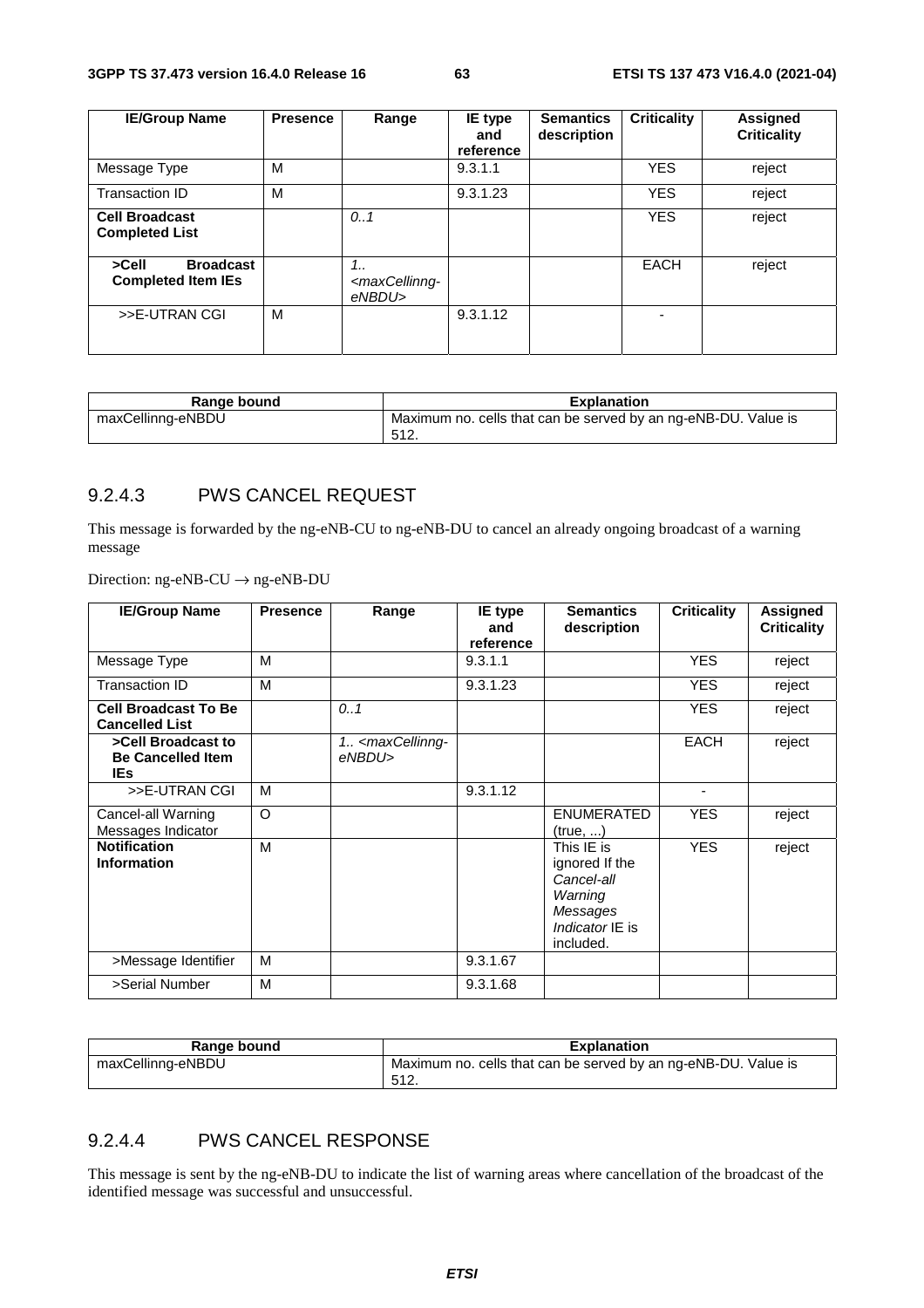| <b>IE/Group Name</b>                                   | <b>Presence</b> | Range                                               | IE type<br>and<br>reference | <b>Semantics</b><br>description                                                                                                                                    | <b>Criticality</b> | <b>Assigned</b><br><b>Criticality</b> |
|--------------------------------------------------------|-----------------|-----------------------------------------------------|-----------------------------|--------------------------------------------------------------------------------------------------------------------------------------------------------------------|--------------------|---------------------------------------|
| Message Type                                           | M               |                                                     | 9.3.1.1                     |                                                                                                                                                                    | <b>YES</b>         | reject                                |
| Transaction ID                                         | M               |                                                     | 9.3.1.23                    |                                                                                                                                                                    | <b>YES</b>         | reject                                |
| <b>Cell Broadcast</b><br><b>Cancelled List</b>         |                 | 0.1                                                 |                             |                                                                                                                                                                    | <b>YES</b>         | reject                                |
| <b>Broadcast</b><br>>Cell<br><b>Cancelled Item IEs</b> |                 | 1.1<br><maxcellinng-<br>eNBDU&gt;</maxcellinng-<br> |                             |                                                                                                                                                                    | <b>EACH</b>        | reject                                |
| >>E-UTRAN CGI                                          | M               |                                                     | 9.3.1.12                    |                                                                                                                                                                    |                    |                                       |
| >>Number of<br><b>Broadcasts</b>                       | M               |                                                     | <b>INTEGER</b><br>(0.65535) | This IE is<br>set to '0' if<br>valid results<br>are not<br>known or<br>not<br>available. It<br>is set to<br>65535 if the<br>counter<br>results have<br>overflowed. | ٠                  |                                       |
| <b>Criticality Diagnostics</b>                         | $\circ$         |                                                     | 9.3.1.82                    |                                                                                                                                                                    | <b>YES</b>         | ignore                                |

Direction: ng-eNB-DU → ng-eNB-CU

| Range bound       | <b>Explanation</b>                                                                 |
|-------------------|------------------------------------------------------------------------------------|
| maxCellinng-eNBDU | Maximum no. of cells that can be served by an ng-eNB-DU. Value is<br>F A<br>، ۱۷ ن |

#### 9.2.4.5 PWS RESTART INDICATION

This message is sent by the ng-eNB-DU to inform the ng-eNB-CU that PWS information for some or all cells of the ngeNB-DU are available if needed.

| <b>IE/Group Name</b>                                        | <b>Presence</b> | Range                                          | <b>IE</b> type<br>and<br>reference | <b>Semantics</b><br>description | <b>Criticality</b> | <b>Assigned</b><br><b>Criticality</b> |
|-------------------------------------------------------------|-----------------|------------------------------------------------|------------------------------------|---------------------------------|--------------------|---------------------------------------|
| Message Type                                                | м               |                                                | 9.3.1.1                            |                                 | <b>YES</b>         | ignore                                |
| Transaction ID                                              | M               |                                                | 9.3.1.23                           |                                 | <b>YES</b>         | reject                                |
| <b>E-UTRAN CGI List for</b><br><b>Restart List</b>          |                 |                                                |                                    |                                 | <b>YES</b>         | reject                                |
| > E-UTRAN CGI<br><b>List for Restart</b><br><b>Item IEs</b> |                 | 1 <maxcellinng-<br>eNBDU&gt;</maxcellinng-<br> |                                    |                                 | EACH               | reject                                |
| >>E-UTRAN CGI                                               | м               |                                                | 9.3.1.12                           |                                 |                    |                                       |

| Range bound       | <b>Explanation</b>                                                |
|-------------------|-------------------------------------------------------------------|
| maxCellinng-eNBDU | Maximum no. of cells that can be served by an ng-eNB-DU. Value is |
|                   | 512.                                                              |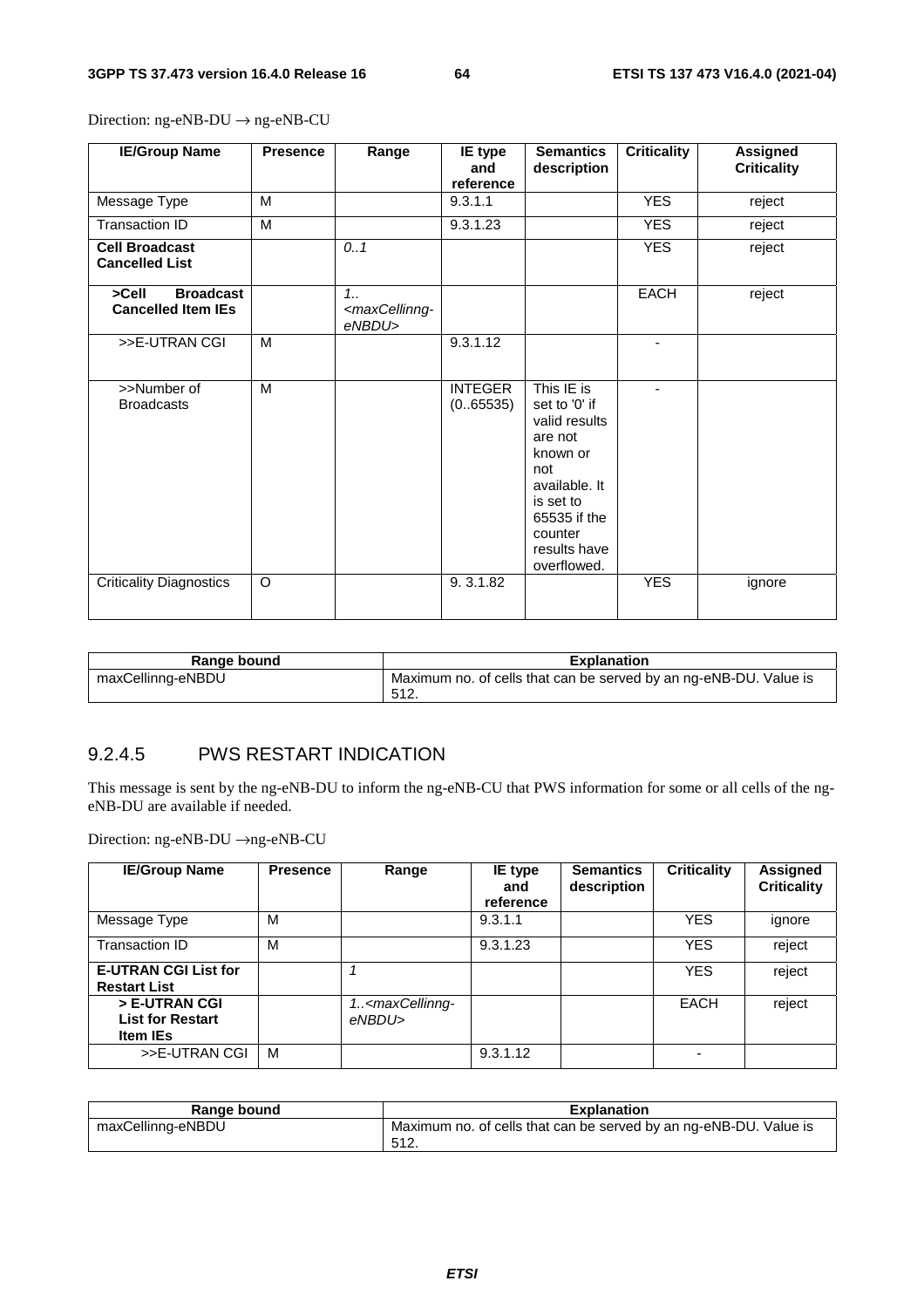#### 9.2.4.6 PWS FAILURE INDICATION

This message is sent by the ng-eNB-DU to inform the ng-eNB-CU that ongoing PWS operation for one or more cells of the ng-eNB-DU has failed.

Direction: ng-eNB-DU → ng-eNB-CU

| <b>IE/Group Name</b>                            | <b>Presence</b> | Range                                          | IE type<br>and<br>reference | <b>Semantics</b><br>description | <b>Criticality</b> | Assigned<br><b>Criticality</b> |
|-------------------------------------------------|-----------------|------------------------------------------------|-----------------------------|---------------------------------|--------------------|--------------------------------|
| Message Type                                    | м               |                                                | 9.3.1.1                     |                                 | <b>YES</b>         | ignore                         |
| Transaction ID                                  | M               |                                                | 9.3.1.23                    |                                 | <b>YES</b>         | reject                         |
| <b>PWS failed E-UTRAN</b><br><b>CGI List</b>    |                 | 0.1                                            |                             |                                 | <b>YES</b>         | reject                         |
| >PWS failed E-<br><b>UTRAN CGI Item</b><br>IEs. |                 | 1 <maxcellinng-<br>eNBDU&gt;</maxcellinng-<br> |                             |                                 | EACH               | reject                         |
| >>E-UTRAN CGI                                   | M               |                                                | 9.3.1.12                    |                                 |                    |                                |

| Range bound       | <b>Explanation</b>                                                        |
|-------------------|---------------------------------------------------------------------------|
| maxCellinng-eNBDU | Maximum no. of cells that can be served by an ng-eNB-DU. Value is<br>512. |

## 9.2.5 Paging messages

#### 9.2.5.1 PAGING

This message is sent by the ng-eNB-CU and is used to request the ng-eNB-DU to page UEs.

| <b>IE/Group Name</b>          | <b>Presence</b> | Range                                          | IE type<br>and | <b>Semantics</b><br>description                                                                                          | <b>Criticality</b> | Assigned<br><b>Criticality</b> |
|-------------------------------|-----------------|------------------------------------------------|----------------|--------------------------------------------------------------------------------------------------------------------------|--------------------|--------------------------------|
|                               |                 |                                                | reference      |                                                                                                                          |                    |                                |
| Message Type                  | м               |                                                | 9.3.1.1        |                                                                                                                          | <b>YES</b>         | ignore                         |
| UE Identity Index value       | М               |                                                | 9.3.1.63       |                                                                                                                          | YES.               | reject                         |
| <b>CHOICE Paging Identity</b> | М               |                                                |                |                                                                                                                          | YES.               | reject                         |
| >RAN UE Paging                | M               |                                                | 9.3.1.64       |                                                                                                                          |                    |                                |
| identity                      |                 |                                                |                |                                                                                                                          |                    |                                |
| >CN UE paging identity        | M               |                                                | 9.3.1.65       |                                                                                                                          | ٠                  |                                |
| Paging DRX                    | O               |                                                | 9.3.1.66       | It is defined<br>as the<br>minimum<br>between<br>the RAN<br><b>UE Paging</b><br>DRX and<br>CN UE<br>Paging<br><b>DRX</b> | <b>YES</b>         | ignore                         |
| <b>Paging Cell List</b>       |                 | 1                                              |                |                                                                                                                          | <b>YES</b>         | ignore                         |
| >Paging Cell Item IEs         |                 | 1<br><maxnoofpagingcells></maxnoofpagingcells> |                |                                                                                                                          | <b>EACH</b>        | ignore                         |
| >> E-UTRAN CGI                | M               |                                                | 9.3.1.12       |                                                                                                                          |                    |                                |

| : bound<br>. iae<br>nai      | ----<br>чаног.                                                                              |
|------------------------------|---------------------------------------------------------------------------------------------|
| `ells<br>'aaına(<br>maxnoofF | 512<br>cells<br>paging<br>maximum<br>the<br>value<br>- IS<br>Οt<br>no<br>Maximun.<br>∶ວ ⊦∠. |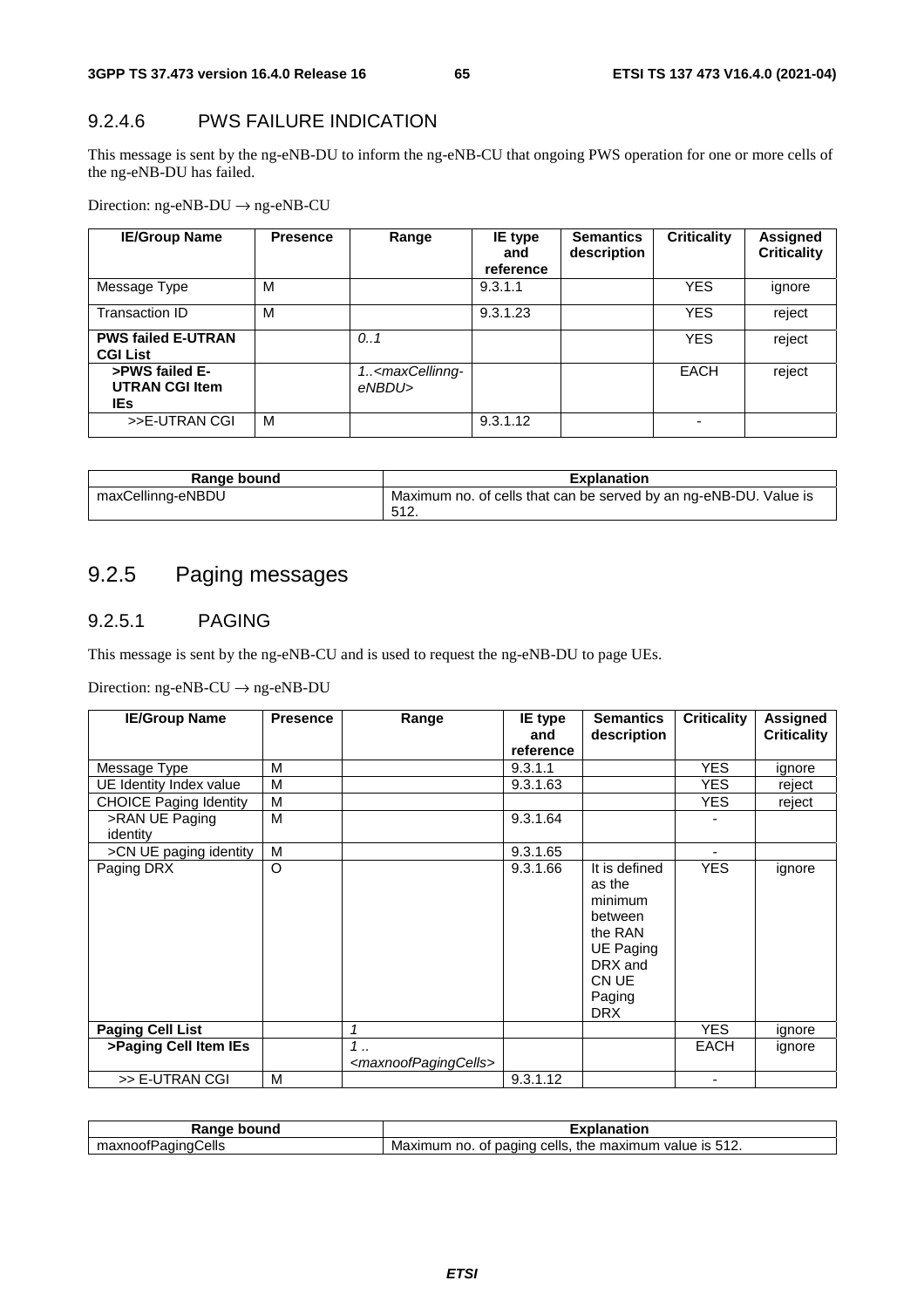## 9.3 Information Element Definitions

## 9.3.1 Radio Network Layer Related IEs

#### 9.3.1.1 Message Type

The *Message Type* IE uniquely identifies the message being sent. It is mandatory for all messages.

| <b>IE/Group Name</b> | <b>Presence</b> | Range | IE type and reference                                                      | <b>Semantics</b><br>description |
|----------------------|-----------------|-------|----------------------------------------------------------------------------|---------------------------------|
| Message Type         |                 |       |                                                                            |                                 |
| >Procedure<br>Code   | м               |       | <b>INTEGER (0255)</b>                                                      |                                 |
| >Type of<br>Message  | м               |       | CHOICE (Initiating Message, Successful Outcome,<br>Unsuccessful Outcome, ) |                                 |

#### 9.3.1.2 Cause

The purpose of the *Cause* IE is to indicate the reason for a particular event for the W1AP protocol.

| <b>IE/Group Name</b>              | <b>Presence</b> | Range | <b>IE Type and Reference</b>                                                                                                                                                                                                                                                                                                                                                                                                                                                                                                                                                       | <b>Semantics</b><br><b>Description</b> |
|-----------------------------------|-----------------|-------|------------------------------------------------------------------------------------------------------------------------------------------------------------------------------------------------------------------------------------------------------------------------------------------------------------------------------------------------------------------------------------------------------------------------------------------------------------------------------------------------------------------------------------------------------------------------------------|----------------------------------------|
| <b>CHOICE Cause</b>               | M               |       |                                                                                                                                                                                                                                                                                                                                                                                                                                                                                                                                                                                    |                                        |
| Group                             |                 |       |                                                                                                                                                                                                                                                                                                                                                                                                                                                                                                                                                                                    |                                        |
| >Radio Network                    |                 |       |                                                                                                                                                                                                                                                                                                                                                                                                                                                                                                                                                                                    |                                        |
| Layer                             |                 |       |                                                                                                                                                                                                                                                                                                                                                                                                                                                                                                                                                                                    |                                        |
| >>Radio<br>Network Layer<br>Cause | M               |       | <b>ENUMERATED</b><br>(Unspecified, RL failure-RLC, Unknown or already<br>allocated ng-eNB-CU UE W1AP ID,<br>Unknown or already allocated ng-eNB-DU UE W1AP<br>ID,<br>Unknown or inconsistent pair of UE W1AP ID,<br>Interaction with other procedure,<br>Not supported QCI Value,<br>Action Desirable for Radio Reasons,<br>No Radio Resources Available,<br>Procedure cancelled, Normal Release, Cell not<br>available, RL failure-others, UE rejection, Resources<br>not available for the slice, AMF initiated abnormal<br>release, Release due to Pre-Emption, Multiple DRB ID |                                        |
| >Transport Layer                  |                 |       | Instances, Unknown DRB ID, )                                                                                                                                                                                                                                                                                                                                                                                                                                                                                                                                                       |                                        |
| >>Transport                       | м               |       | <b>ENUMERATED</b>                                                                                                                                                                                                                                                                                                                                                                                                                                                                                                                                                                  |                                        |
| Layer Cause                       |                 |       | (Unspecified, Transport Resource Unavailable, )                                                                                                                                                                                                                                                                                                                                                                                                                                                                                                                                    |                                        |
| >Protocol                         |                 |       |                                                                                                                                                                                                                                                                                                                                                                                                                                                                                                                                                                                    |                                        |
| >>Protocol<br>Cause               | M               |       | <b>ENUMERATED</b><br>(Transfer Syntax Error,<br>Abstract Syntax Error (Reject),<br>Abstract Syntax Error (Ignore and Notify),<br>Message not Compatible with Receiver State,<br>Semantic Error,<br>Abstract Syntax Error (Falsely Constructed Message),<br>Unspecified, )                                                                                                                                                                                                                                                                                                          |                                        |
| >Misc                             |                 |       |                                                                                                                                                                                                                                                                                                                                                                                                                                                                                                                                                                                    |                                        |
| >>Miscellaneous<br>Cause          | M               |       | <b>ENUMERATED</b><br>(Control Processing Overload, Not enough User Plane<br>Processing Resources,<br>Hardware Failure,<br>O&M Intervention,<br>Unspecified, )                                                                                                                                                                                                                                                                                                                                                                                                                      |                                        |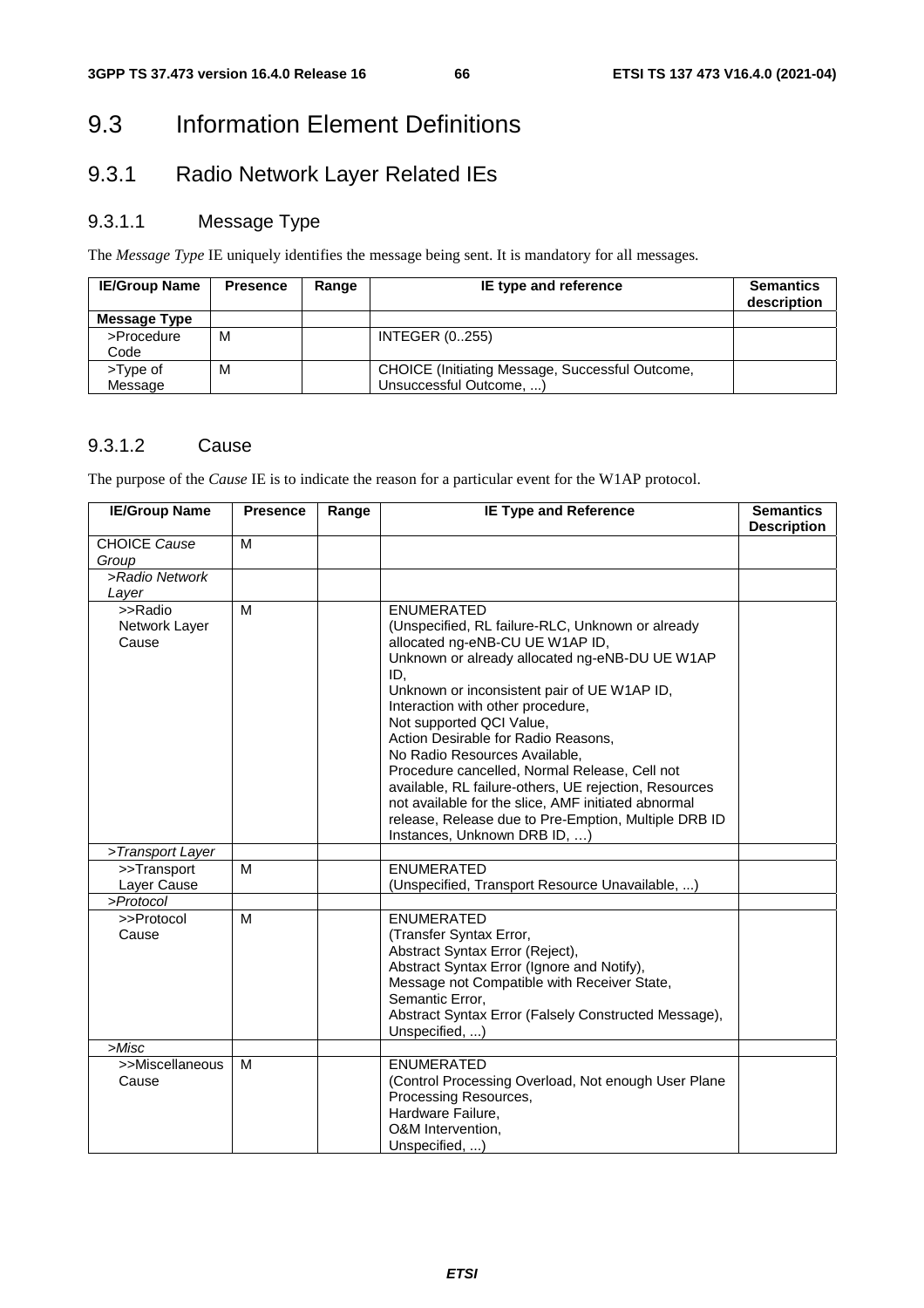The meaning of the different cause values is described in the following table. In general, "not supported" cause values indicate that the related capability is missing. On the other hand, "not available" cause values indicate that the related capability is present, but insufficient resources were available to perform the requested action.

| Radio Network Layer cause               | <b>Meaning</b>                                                              |
|-----------------------------------------|-----------------------------------------------------------------------------|
| Unspecified                             | Sent for radio network layer cause when none of the specified cause         |
|                                         | values applies.                                                             |
| RL Failure-RLC                          | The action is due to an RL failure caused by exceeding the maximum          |
|                                         | number of ARQ retransmissions.                                              |
| Unknown or already allocated ng-eNB-CU  | The action failed because the ng-eNB-CU UE W1AP ID is either                |
| UE W1AP ID                              | unknown, or (for a first message received at the ng-eNB-CU) is known        |
|                                         | and already allocated to an existing context.                               |
| Unknown or already allocated ng-eNB-DU  | The action failed because the ng-eNB-DU UE W1AP ID is either                |
| UE W1AP ID                              | unknown, or (for a first message received at the ng-eNB-DU) is known        |
|                                         | and already allocated to an existing context.                               |
| Unknown or inconsistent pair of UE W1AP | The action failed because both UE W1AP IDs are unknown, or are              |
| ID                                      | known but do not define a single UE context.                                |
| Interaction with other procedure        | The action is due to an ongoing interaction with another procedure.         |
| Not supported QCI Value                 | The action failed because the requested QCI is not supported.               |
| Action Desirable for Radio Reasons      | The reason for requesting the action is radio related.                      |
| No Radio Resources Available            | The cell(s) in the requested node don't have sufficient radio resources     |
|                                         | available.                                                                  |
| Procedure cancelled                     | The sending node cancelled the procedure due to other urgent actions        |
|                                         | to be performed.                                                            |
| Normal Release                          | The action is due to a normal release of the UE (e.g. because of            |
|                                         | mobility) and does not indicate an error.                                   |
| <b>Cell Not Available</b>               | The action failed due to no cell available in the requested node.           |
| <b>RL Failure-others</b>                | The action is due to an RL failure caused by other radio link failures than |
|                                         | exceeding the maximum number of ARQ retransmissions.                        |
| UE rejection                            | The action is due to ng-eNB-CU's rejection of a UE access request.          |
| Resources not available for the slice   | The requested resources are not available for the slice.                    |
| AMF initiated abnormal release          | The release is triggered by an error in the AMF or in the NAS layer.        |
| Release due to Pre-Emption              | Release is initiated due to pre-emption.                                    |
| Multiple DRB ID Instances               | The action failed because multiple instances of the same DRB had been       |
|                                         | provided.                                                                   |
| Unknown DRB ID                          | The action failed because the DRB ID is unknow.                             |

| <b>Transport Layer cause</b>          | <b>Meaning</b>                                                          |
|---------------------------------------|-------------------------------------------------------------------------|
| Unspecified                           | Sent when none of the above cause values applies but still the cause is |
|                                       | Transport Network Layer related.                                        |
| <b>Transport Resource Unavailable</b> | The required transport resources are not available.                     |

| <b>Protocol cause</b>                                          | <b>Meaning</b>                                                                                                          |
|----------------------------------------------------------------|-------------------------------------------------------------------------------------------------------------------------|
| <b>Transfer Syntax Error</b>                                   | The received message included a transfer syntax error.                                                                  |
| Abstract Syntax Error (Reject)                                 | The received message included an abstract syntax error and the<br>concerning criticality indicated "reject".            |
| Abstract Syntax Error (Ignore And Notify)                      | The received message included an abstract syntax error and the<br>concerning criticality indicated "ignore and notify". |
| Message Not Compatible With Receiver<br>State                  | The received message was not compatible with the receiver state.                                                        |
| Semantic Error                                                 | The received message included a semantic error.                                                                         |
| <b>Abstract Syntax Error (Falsely Constructed)</b><br>Message) | The received message contained IEs or IE groups in wrong order or with<br>too many occurrences.                         |
| Unspecified                                                    | Sent when none of the above cause values applies but still the cause is<br>Protocol related.                            |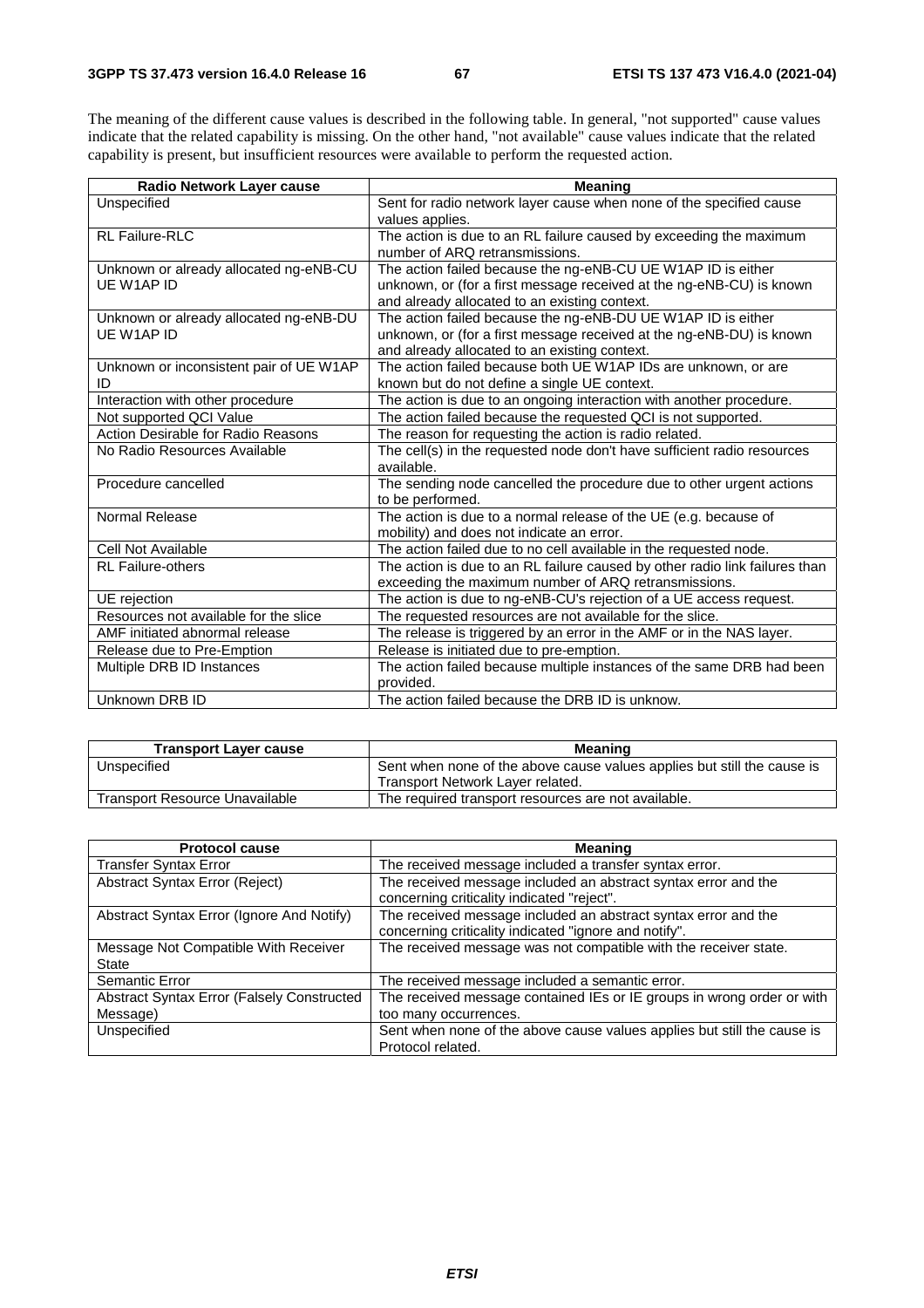| Miscellaneous cause                | <b>Meaning</b>                                                                                                                                                         |
|------------------------------------|------------------------------------------------------------------------------------------------------------------------------------------------------------------------|
| <b>Control Processing Overload</b> | Control processing overload.                                                                                                                                           |
| Not Enough User Plane Processing   | No enough resources are available related to user plane processing.                                                                                                    |
| Resources Available                |                                                                                                                                                                        |
| <b>Hardware Failure</b>            | Action related to hardware failure.                                                                                                                                    |
| O&M Intervention                   | The action is due to O&M intervention.                                                                                                                                 |
| <b>Unspecified Failure</b>         | Sent when none of the above cause values applies and the cause is not<br>related to any of the categories Radio Network Layer, Transport Network<br>Layer or Protocol. |

#### 9.3.1.3 PWS System Information

This IE contains the system information used for public warning.

| <b>IE/Group Name</b>            | <b>Presence</b> | Range | IE type and    | <b>Semantics</b>        | <b>Criticality</b> | <b>Assigned</b>    |
|---------------------------------|-----------------|-------|----------------|-------------------------|--------------------|--------------------|
|                                 |                 |       | reference      | description             |                    | <b>Criticality</b> |
| SIB type                        | м               |       | <b>INTEGER</b> | Indicates a certain SIB |                    |                    |
|                                 |                 |       | (1012, )       | block for public        |                    |                    |
|                                 |                 |       |                | warning message, e.g.   |                    |                    |
|                                 |                 |       |                | 10 means sibType10,     |                    |                    |
|                                 |                 |       |                | 11 for sibType11, etc.  |                    |                    |
| SIB message                     | м               |       | <b>OCTET</b>   | SIB message for         |                    |                    |
|                                 |                 |       | <b>STRING</b>  | public warning, as      |                    |                    |
|                                 |                 |       |                | defined in TS 36.331    |                    |                    |
|                                 |                 |       |                | [2].                    |                    |                    |
| <b>Notification Information</b> | м               |       |                |                         | <b>YES</b>         | ignore             |
| >Message Identifier             | М               |       | 9.3.1.67       |                         |                    |                    |
| >Serial Number                  | M               |       | 9.3.1.68       |                         |                    |                    |
| <b>Additional SIB Message</b>   | $\circ$         |       | 9.3.1.69       | <b>Additional SIB</b>   | Yes                | reject             |
| List                            |                 |       |                | messages containing     |                    |                    |
|                                 |                 |       |                | different segments of   |                    |                    |
|                                 |                 |       |                | a public warning        |                    |                    |
|                                 |                 |       |                | message if              |                    |                    |
|                                 |                 |       |                | segmentation is         |                    |                    |
|                                 |                 |       |                | applied, as defined in  |                    |                    |
|                                 |                 |       |                | TS 36.331 [2].          |                    |                    |

### 9.3.1.4 ng-eNB-CU UE W1AP ID

The ng-eNB-CU UE W1AP ID uniquely identifies the UE association over the W1 interface within the ng-eNB-CU.

| <b>IE/Group Name</b> | <b>Presence</b> | Range | IE type and<br>reference                    | <b>Semantics description</b> |
|----------------------|-----------------|-------|---------------------------------------------|------------------------------|
| ng-eNB-CU UE W1AP ID | M               |       | <b>INTEGER</b><br>$232 - 11$<br>$(0 \ldots$ |                              |

#### 9.3.1.5 ng-eNB-DU UE W1AP ID

The ng-eNB-DU UE W1AP ID uniquely identifies the UE association over the W1 interface within the ng-eNB-DU.

| <b>IE/Group Name</b> | <b>Presence</b> | Range | IE type and<br>reference             | <b>Semantics description</b> |
|----------------------|-----------------|-------|--------------------------------------|------------------------------|
| ng-eNB-DU UE W1AP ID | М               |       | <b>INTEGER</b><br>$232 - 1)$<br>(02) |                              |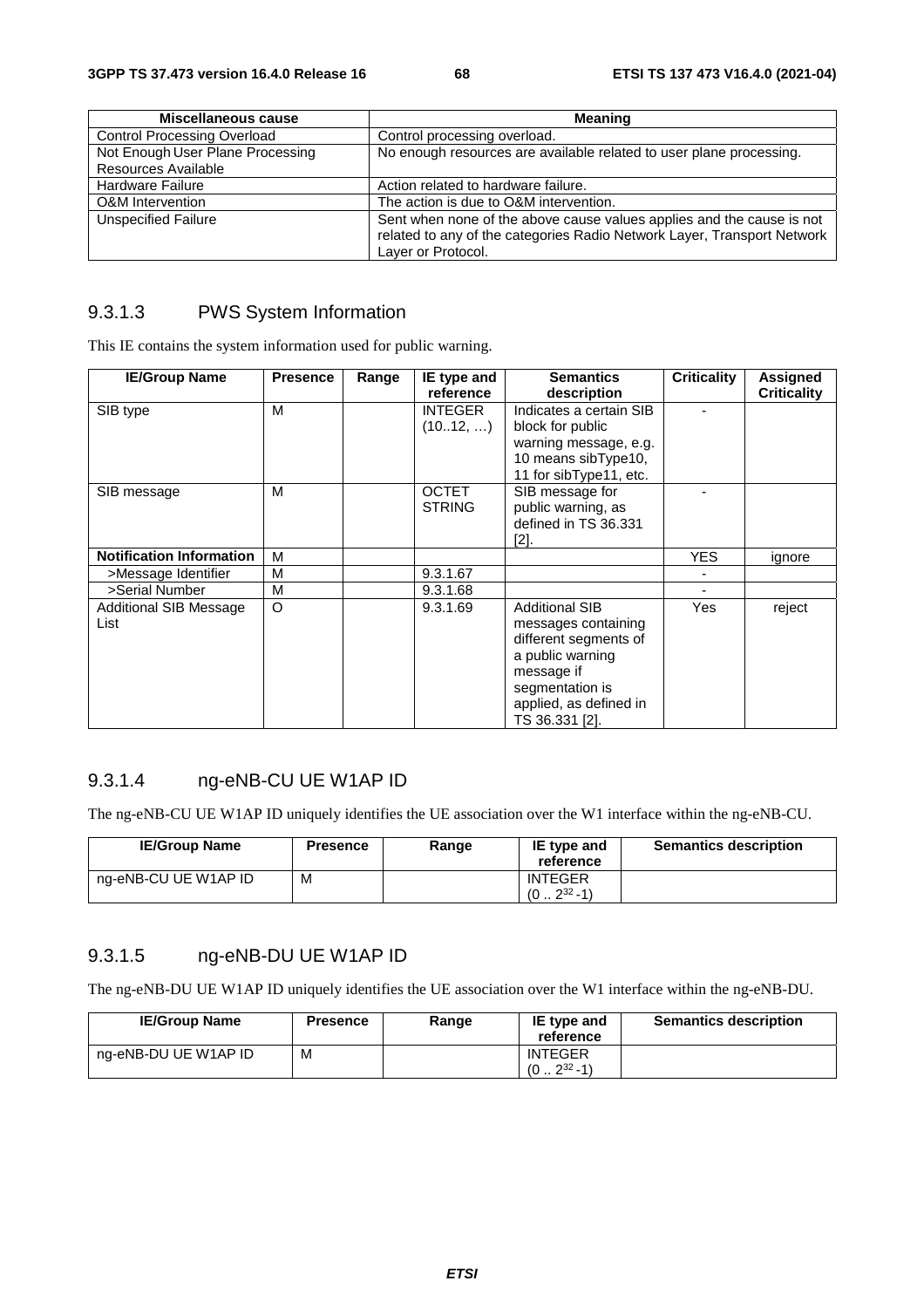#### 9.3.1.6 RRC-Container

This information element contains a ng-eNB-CU→UE or a UE → ng-eNB-CU message that is transferred without interpretation in the ng-eNB-DU.

| <b>IE/Group Name</b> | <b>Presence</b> | Range | IE type and<br>reference      | <b>Semantics description</b> |
|----------------------|-----------------|-------|-------------------------------|------------------------------|
| <b>RRC-Container</b> | М               |       | <b>OCTET</b><br><b>STRING</b> |                              |

#### 9.3.1.7 SRB ID

This IE uniquely identifies a SRB for a UE.

| <b>IE/Group Name</b> | <b>Presence</b> | Range | IE type and<br>reference | <b>Semantics description</b>                                            |
|----------------------|-----------------|-------|--------------------------|-------------------------------------------------------------------------|
| <b>SRBID</b>         | м               |       | INTEGER (03,<br>$\cdots$ | Corresponds to the SRB-<br><i>Identity</i> defined in TS<br>36.331 [2]. |

### 9.3.1.8 DRB ID

This IE uniquely identifies a DRB for a UE.

| <b>IE/Group Name</b> | <b>Presence</b> | Range | IE type and | <b>Semantics description</b>  |
|----------------------|-----------------|-------|-------------|-------------------------------|
|                      |                 |       | reference   |                               |
| DRB ID               | М               |       | INTEGER (1  | Corresponds to the DRB-       |
|                      |                 |       | 32,         | <i>Identity</i> defined in TS |
|                      |                 |       |             | 36.331[2].                    |

#### 9.3.1.9 ng-eNB-DU ID

The ng-eNB-DU ID uniquely identifies the ng-eNB-DU at least within an ng-eNB-CU.

| <b>IE/Group Name</b> | <b>Presence</b> | Range | IE type and<br>reference        | <b>Semantics description</b>                                                                                                                   |
|----------------------|-----------------|-------|---------------------------------|------------------------------------------------------------------------------------------------------------------------------------------------|
| ng-eNB-DU ID         | м               |       | <b>INTEGER</b><br>$(02^{36}-1)$ | The ng-eNB-DU ID is<br>independently configured from<br>cell identifiers, i.e. no<br>connection between ng-eNB-<br>DU ID and cell identifiers. |

#### 9.3.1.10 Served Cell Information

This IE contains cell configuration information of a cell in the ng-eNB-DU.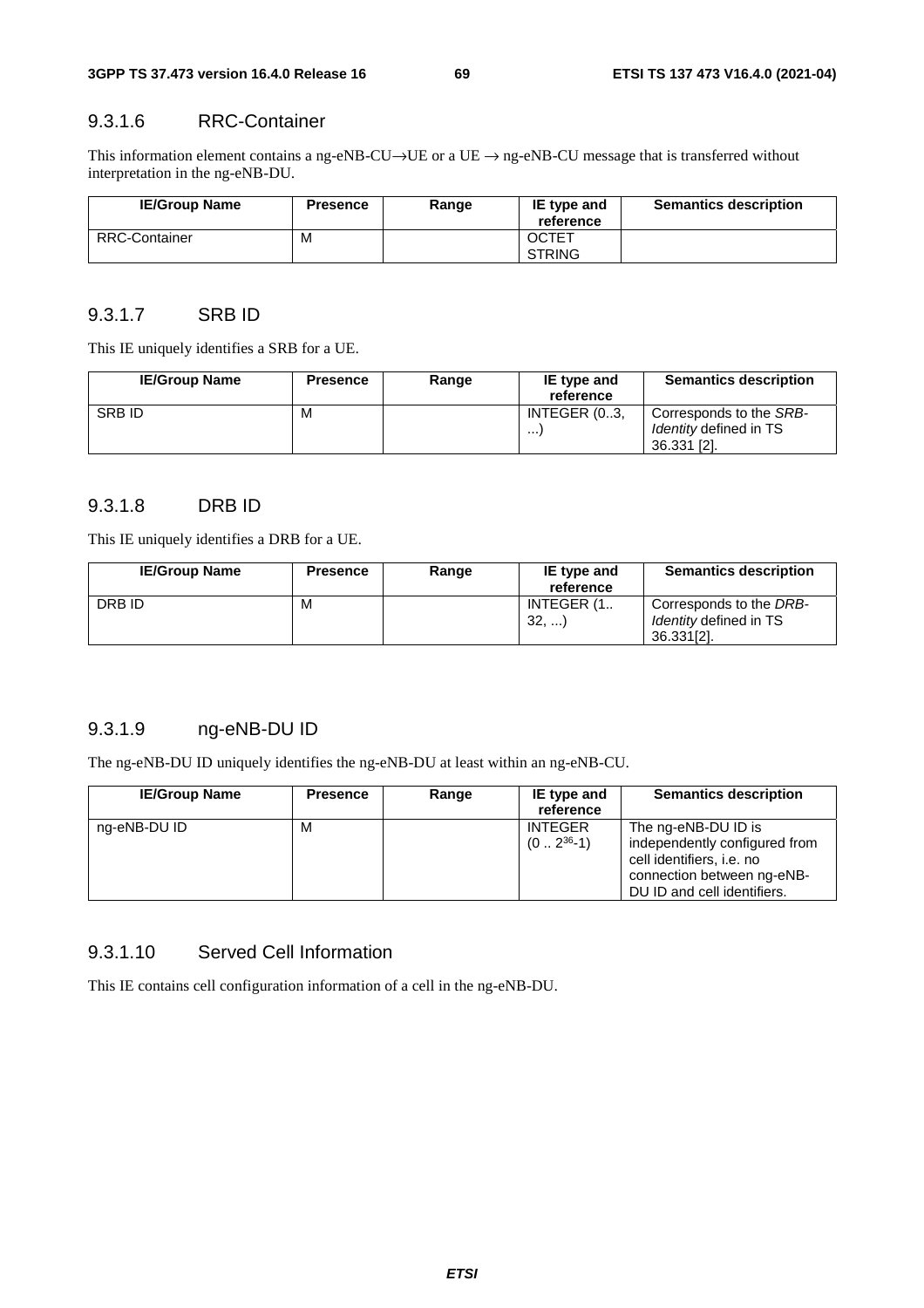| <b>IE/Group Name</b>     | <b>Presenc</b>     | Range           | IE type and<br>reference | <b>Semantics</b>       | <b>Criticality</b>       | <b>Assigned</b>    |
|--------------------------|--------------------|-----------------|--------------------------|------------------------|--------------------------|--------------------|
| <b>E-UTRAN CGI</b>       | е<br>M             |                 | 9.3.1.12                 | description            |                          | <b>Criticality</b> |
| <b>E-UTRAN PCI</b>       | M                  |                 | <b>INTEGER</b>           | Physical Cell ID       | $\overline{a}$           |                    |
|                          |                    |                 | (0.503)                  |                        |                          |                    |
| <b>5GS TAC</b>           | $\overline{O}$     |                 | 9.3.1.26                 | 5GS Tracking           | $\blacksquare$           |                    |
|                          |                    |                 |                          | Area Code              |                          |                    |
| <b>Served PLMNs</b>      |                    | 1.smaxno        |                          | <b>Broadcast</b>       | $\mathbf{r}$             |                    |
|                          |                    | <i>ofBPLMNs</i> |                          | PLMNs in SIB1          |                          |                    |
|                          |                    | $\geq$          |                          | associated to the      |                          |                    |
|                          |                    |                 |                          | E-UTRAN cell           |                          |                    |
|                          |                    |                 |                          | Identity in the E-     |                          |                    |
|                          |                    |                 |                          | UTRAN CGI IE.          |                          |                    |
| >PLMN Identity           | M                  |                 | 9.3.1.14                 |                        |                          |                    |
| >TAI Slice               | $\overline{\circ}$ |                 | <b>Slice Support</b>     | Supported S-           | <b>YES</b>               | ignore             |
| <b>Support List</b>      |                    |                 | List                     | NSSAIs per TA.         |                          |                    |
|                          |                    |                 | 9.3.1.31                 |                        |                          |                    |
| <b>CHOICE E-UTRAN</b>    | M                  |                 |                          |                        | $\blacksquare$           |                    |
| -Mode-Info               |                    |                 |                          |                        |                          |                    |
| > FDD                    |                    |                 |                          |                        |                          |                    |
| >>FDD Info               |                    | $\mathbf{1}$    |                          |                        | $\overline{\phantom{a}}$ |                    |
| >>UL                     | M                  |                 | E-UTRAN                  |                        |                          |                    |
| FregInfo                 |                    |                 | Frequency Info           |                        |                          |                    |
|                          |                    |                 | 9.3.1.17                 |                        |                          |                    |
| >>DL                     | $\overline{M}$     |                 | E-UTRAN                  |                        | $\blacksquare$           |                    |
| FreqInfo                 |                    |                 | Frequency Info           |                        |                          |                    |
|                          |                    |                 | 9.3.1.17                 |                        |                          |                    |
| >>UL                     | M                  |                 | Transmission             |                        |                          |                    |
| Transmission             |                    |                 | <b>Bandwidth</b>         |                        |                          |                    |
| <b>Bandwidth</b><br>>>DL | $\overline{M}$     |                 | 9.3.1.15<br>Transmission |                        |                          |                    |
| Transmission             |                    |                 | <b>Bandwidth</b>         |                        | $\blacksquare$           |                    |
| <b>Bandwidth</b>         |                    |                 | 9.3.1.15                 |                        |                          |                    |
| >TDD                     |                    |                 |                          |                        | $\blacksquare$           |                    |
| >>TDD Info               |                    | $\mathbf{1}$    |                          |                        | $\blacksquare$           |                    |
| >>> E-UTRAN              | M                  |                 | E-UTRAN                  |                        |                          |                    |
| FregInfo                 |                    |                 | Frequency Info           |                        |                          |                    |
|                          |                    |                 | 9.3.1.17                 |                        |                          |                    |
| >>                       | M                  |                 | Transmission             |                        | $\blacksquare$           |                    |
| Transmission             |                    |                 | <b>Bandwidth</b>         |                        |                          |                    |
| <b>Bandwidth</b>         |                    |                 | 9.3.1.15                 |                        |                          |                    |
| Measurement              | M                  |                 | <b>OCTET</b>             | Contains the           | $\blacksquare$           |                    |
| Timing                   |                    |                 | <b>STRING</b>            | <b>MeasurementTimi</b> |                          |                    |
| Configuration            |                    |                 |                          | ngConfiguration        |                          |                    |
|                          |                    |                 |                          | inter-node             |                          |                    |
|                          |                    |                 |                          | message defined        |                          |                    |
|                          |                    |                 |                          | in TS 36.331 [2].      |                          |                    |
| <b>RANAC</b>             | O                  |                 | RAN Area Code            |                        | <b>YES</b>               | ignore             |
|                          |                    |                 | 9.3.1.45                 |                        |                          |                    |
| Cell Type                | $\overline{O}$     |                 | 9.3.1.62                 |                        | <b>YES</b>               | ignore             |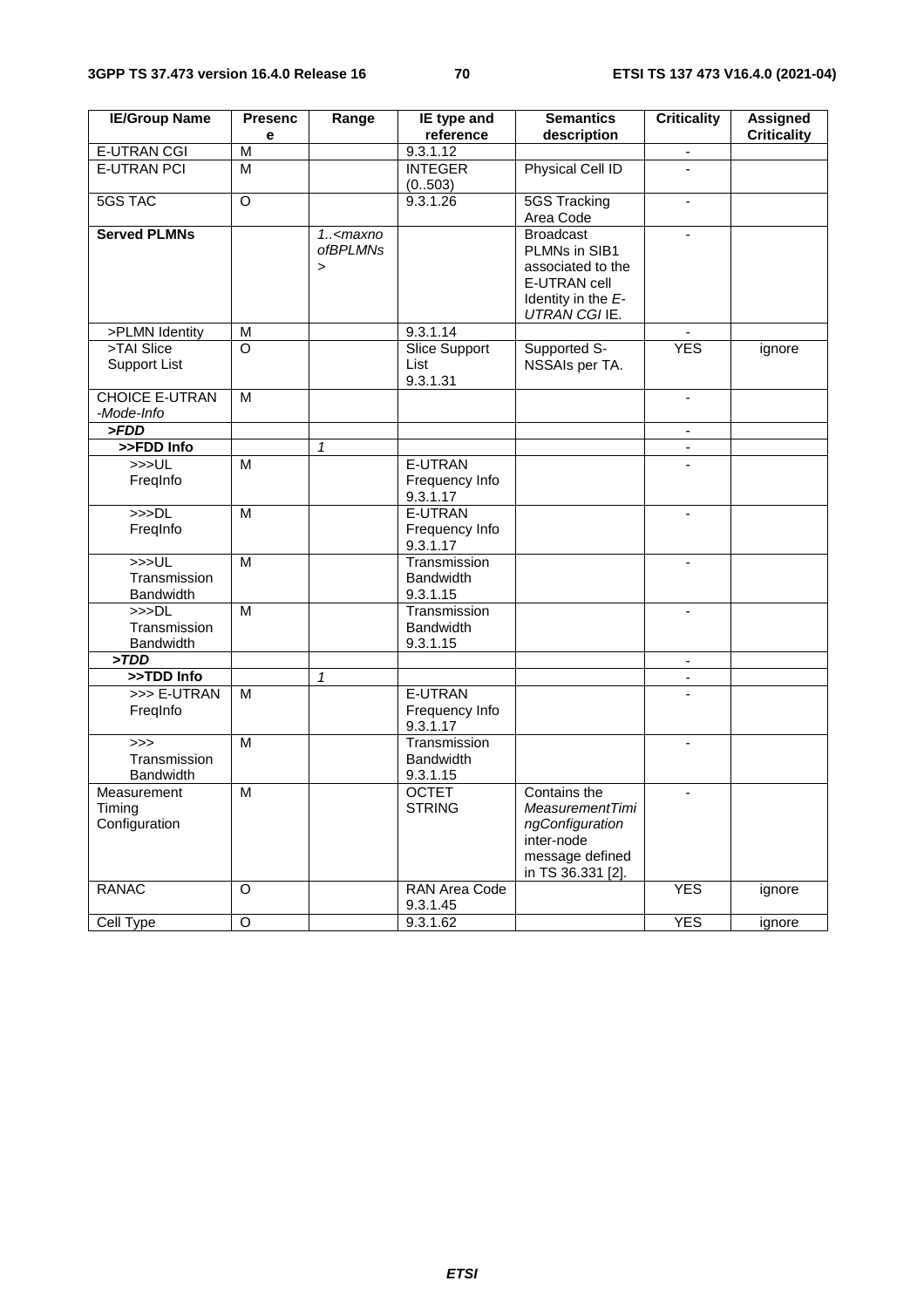| <b>Broadcast PLMN</b><br><b>Identity Info List</b> |         | 0 <maxno<br><i>ofBPLMNs</i><br/><math>\,&gt;\,</math></maxno<br> |                                    | This IE<br>corresponds to<br>the<br>cellAccessRelate<br>dInfoList-5GC IE<br>in $SIB1$ as<br>specified in TS<br>36.331 [2]. All<br><b>PLMN Identities</b><br>and associated<br>information<br>contained in the<br>cellAccessRelate<br>dInfoList-5GC IE<br>are included and<br>provided in the<br>same order as<br>broadcast in<br>SIB <sub>1</sub> . | <b>YES</b>     | ignore |
|----------------------------------------------------|---------|------------------------------------------------------------------|------------------------------------|-----------------------------------------------------------------------------------------------------------------------------------------------------------------------------------------------------------------------------------------------------------------------------------------------------------------------------------------------------|----------------|--------|
| >PLMN Identity<br>List                             | M       |                                                                  | Available PLMN<br>List<br>9.3.1.47 | <b>Broadcast PLMN</b><br><b>IDs in SIB1</b><br>associated to the<br>E-UTRAN Cell<br>Identity IE.                                                                                                                                                                                                                                                    |                |        |
| $>5GS-TAC$                                         | $\circ$ |                                                                  | <b>OCTET</b><br>STRING (3)         |                                                                                                                                                                                                                                                                                                                                                     |                |        |
| >E-UTRAN Cell<br>Identity                          | M       |                                                                  | <b>BIT STRING</b><br>(28)          |                                                                                                                                                                                                                                                                                                                                                     | $\blacksquare$ |        |
| >RANAC                                             | $\circ$ |                                                                  | RAN Area Code<br>9.3.1.45          |                                                                                                                                                                                                                                                                                                                                                     |                |        |

| Ranαe<br>bound<br>٦a           | -<br>anation                                                                          |  |  |
|--------------------------------|---------------------------------------------------------------------------------------|--|--|
| LMNs<br>$\sim$<br>…u∧∩00IBH' " | LMN<br>וס<br>lds<br>Broadcast<br>Maximum<br>$\sim$<br>Value<br>no.<br>Οt<br>O.<br>- ت |  |  |

#### 9.3.1.11 Transmission Action Indicator

This IE indicates actions for the ng-eNB-DU for the data transmission to the UE.

| <b>IE/Group Name</b> | Presence | Range | IE type and reference | <b>Semantics description</b> |
|----------------------|----------|-------|-----------------------|------------------------------|
| ⊺ransmission Action  | M        |       | ENUMERATED            |                              |
| Indicator            |          |       | restart<br>$5$        |                              |

#### 9.3.1.12 E-UTRAN CGI

This information element is used to globally identify a cell (see TS 36.401 [3]).

| <b>IE/Group Name</b> | <b>Presence</b> | Range | IE type and<br>reference        | <b>Semantics description</b>                                           |
|----------------------|-----------------|-------|---------------------------------|------------------------------------------------------------------------|
| <b>PLMN Identity</b> | м               |       | 9.3.1.14                        |                                                                        |
| Cell Identity        | м               |       | <b>BIT STRING</b><br>(SIZE(28)) | The leftmost bits of the Cell<br>Identity correspond to the eNB<br>ID. |

#### 9.3.1.13 Repetition Period

This IE indicates the periodicity of the warning message to be broadcast.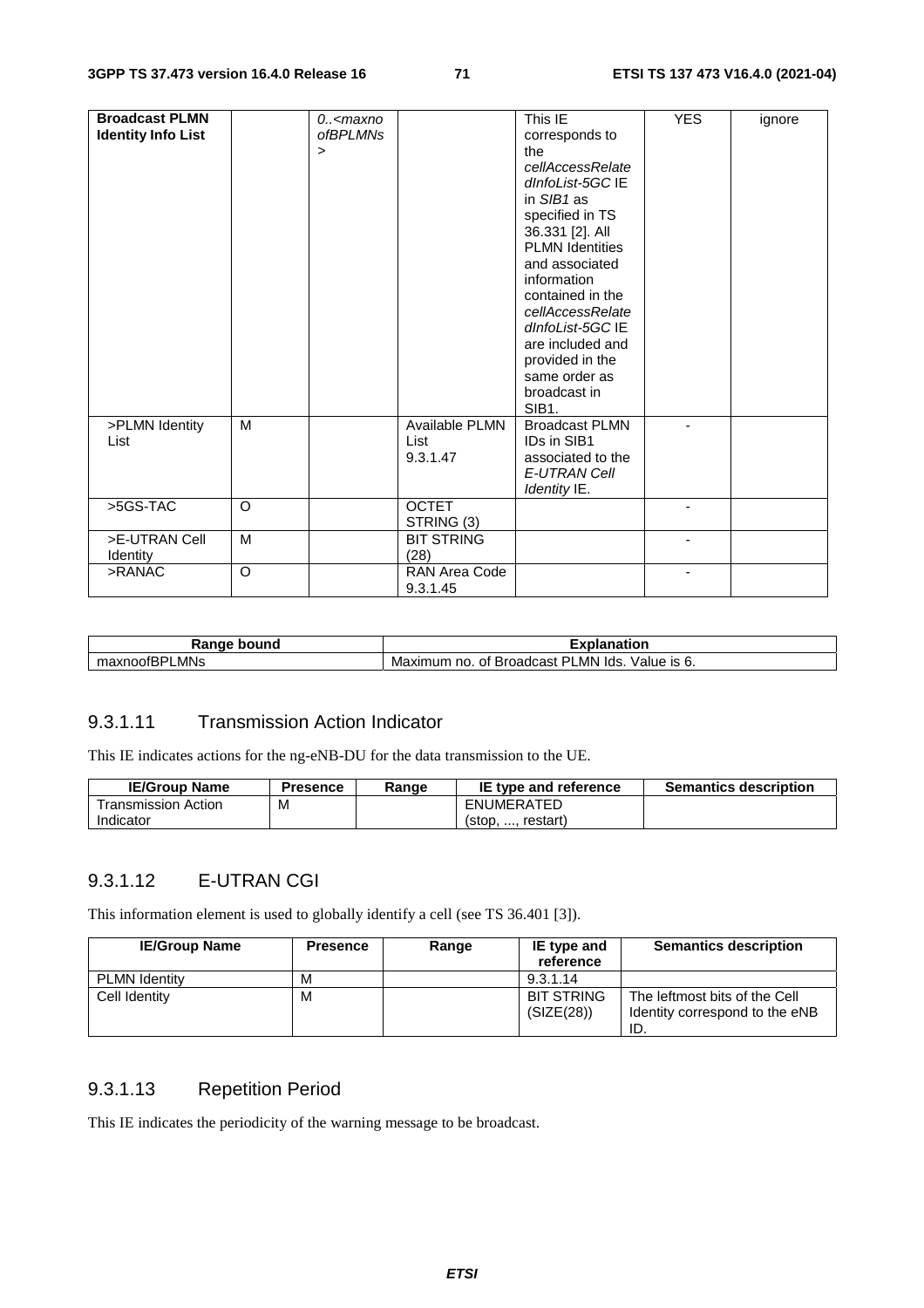| <b>IE/Group Name</b>     | <b>Presence</b> | Range | IE type and<br>reference | <b>Semantics description</b>                       |
|--------------------------|-----------------|-------|--------------------------|----------------------------------------------------|
| <b>Repetition Period</b> | M               |       | INTEGER $(02^{17}-1)$    | The unit of value 1 to $2^{17}$ -1 is<br>[second]. |

## 9.3.1.14 PLMN Identity

This information element indicates the PLMN Identity.

| <b>IE/Group Name</b> | <b>Presence</b> | Range | IE type and reference            | <b>Semantics description</b>                                                                                                                                                                          |
|----------------------|-----------------|-------|----------------------------------|-------------------------------------------------------------------------------------------------------------------------------------------------------------------------------------------------------|
| <b>PLMN Identity</b> | м               |       | <b>OCTET STRING</b><br>(SIZE(3)) | - digits 0 to 9, encoded 0000 to $1001$ ,<br>- 1111 used as filler digit,<br>two digits per octet,<br>- bits 4 to 1 of octet n encoding digit 2n-1<br>- bits 8 to 5 of octet n encoding digit 2n      |
|                      |                 |       |                                  | -The PLMN identity consists of 3 digits<br>from MCC followed by either<br>-a filler digit plus 2 digits from MNC (in<br>case of 2 digit MNC) or<br>-3 digits from MNC (in case of a 3 digit)<br>MNC). |

## 9.3.1.15 Transmission Bandwidth

The *Transmission Bandwidth* IE is used to indicate the UL or DL transmission bandwidth.

| <b>IE/Group Name</b> | <b>Presence</b> | Range | <b>IE Type and Reference</b> | <b>Semantics Description</b>           |
|----------------------|-----------------|-------|------------------------------|----------------------------------------|
| <b>NRB</b>           | м               |       | ENUMERATED (mbw6,            | This IE is used to indicate the        |
|                      |                 |       | mbw15, mbw25, mbw50,         | UL or DL transmission                  |
|                      |                 |       | mbw75, mbw100, )             | bandwidth expressed in units of        |
|                      |                 |       |                              | resource blocks "N <sub>RB</sub> " (TS |
|                      |                 |       |                              | 36.104 [14]). The values mbw6,         |
|                      |                 |       |                              | mbw15, etc. correspond to the          |
|                      |                 |       |                              | number of resource blocks              |
|                      |                 |       |                              | $"N_{RB}"$ 6, 15, etc.                 |

#### 9.3.1.16 Void

Reserved for future use.

## 9.3.1.17 E-UTRAN Frequency Info

The E-UTRAN Frequency Info defines the carrier frequency used in a cell for a given direction (UL or DL) in FDD or for both UL and DL directions in TDD.

| <b>IE/Group Name</b>               | <b>Presence</b> | Range                         | IE Type and<br><b>Reference</b>    | <b>Semantics Description</b>                            |
|------------------------------------|-----------------|-------------------------------|------------------------------------|---------------------------------------------------------|
| <b>E-UTRAN ARFCN</b>               | M               |                               | INTEGER (0<br>maxE-<br>UTRANARFCN) | RF Reference Frequency as<br>defined in TS 36.104 [14]. |
| <b>Frequency Band List</b>         |                 |                               |                                    |                                                         |
| >Frequency Band Item               |                 | $1. maxnoofE-UTRANCellBands>$ |                                    |                                                         |
| >>E-UTRAN<br><b>Frequency Band</b> | м               |                               | INTEGER (1<br>maxBandsEUTRA)       | Operating Band as defined in<br>TS 36.104 [14].         |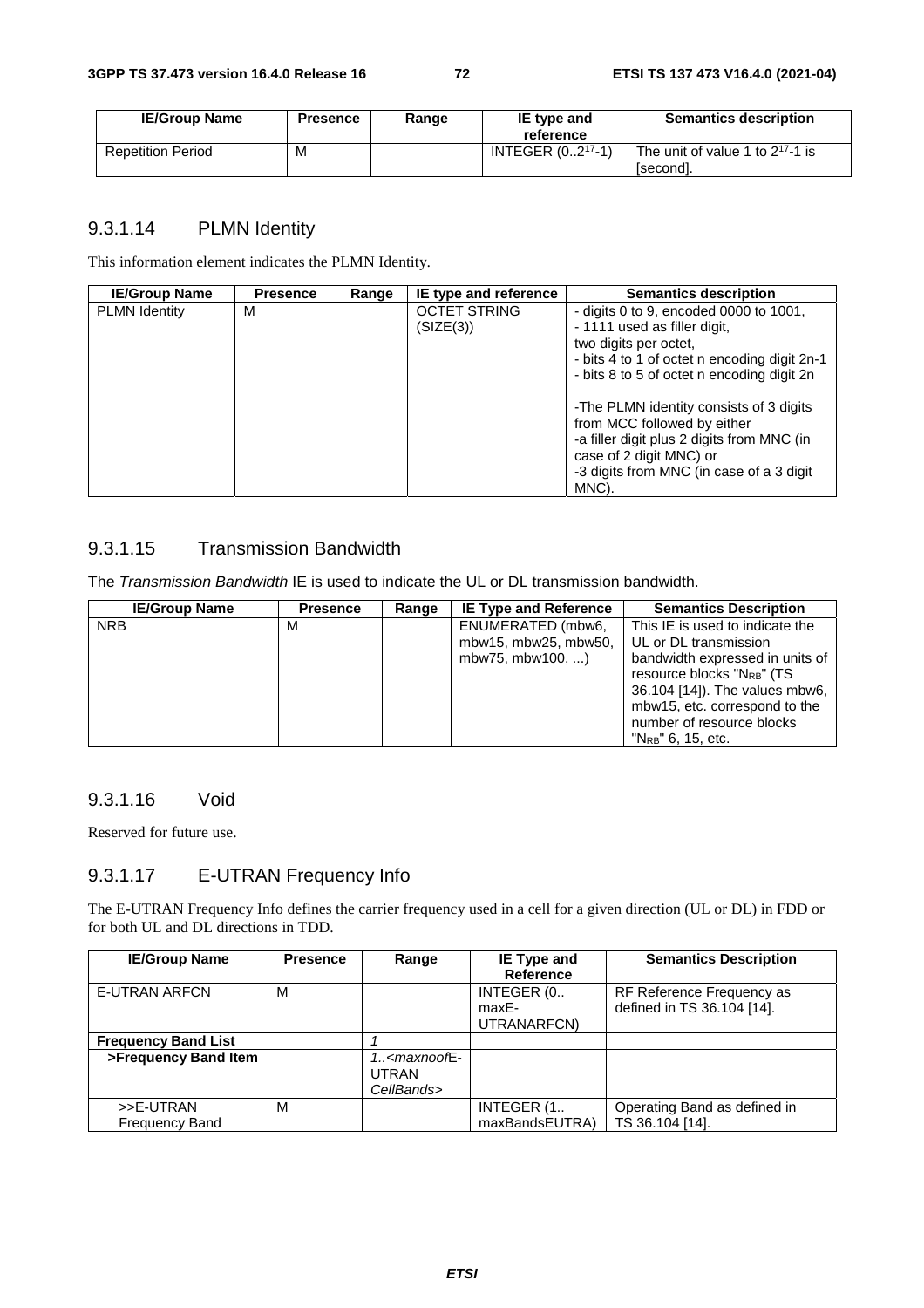| Range bound             | <b>Explanation</b>                                                           |
|-------------------------|------------------------------------------------------------------------------|
| maxE-UTRANARFCN         | Maximum value of E-UTRAN ARFCNs, Value is 262143.                            |
| maxnoofE-UTRANCellBands | Maximum no. of frequency bands supported for an E-UTRAN cell.<br>Value is 8. |
| maxBandsEUTRA           | Maximum value of E-UTRAN Bands, Value is 256.                                |

### 9.3.1.18 ng-eNB-DU System Information

This IE contains the system information generated by the ng-eNB-DU.

| <b>IE/Group Name</b> | <b>Presence</b> | Range | IE type and<br>reference                       | <b>Semantics description</b>                                    |
|----------------------|-----------------|-------|------------------------------------------------|-----------------------------------------------------------------|
| MIB message          | м               |       | <b>OCTET</b>                                   | MIB message, as defined in                                      |
| SIB1 message         | м               |       | <b>STRING</b><br><b>OCTET</b><br><b>STRING</b> | TS 36.331 [2].<br>SIB1 message, as defined in<br>TS 36.331 [2]. |
| SIB2 message         | м               |       | <b>OCTET</b><br><b>STRING</b>                  | SIB2 message, as defined in<br>TS 36.331 [2].                   |
| SIB3 message         | м               |       | <b>OCTET</b><br><b>STRING</b>                  | SIB3 message, as defined in<br>TS 36.331 [2].                   |
| SIB8 message         | м               |       | <b>OCTET</b><br><b>STRING</b>                  | SIB8 message, as defined in<br>TS 36.331 [2].                   |
| SIB16 message        | м               |       | <b>OCTET</b><br><b>STRING</b>                  | SIB16 message, as defined in<br>TS 36.331 [2].                  |

## 9.3.1.19 E-UTRAN QoS

This IE defines the QoS to be applied to a DRB for DC case.

| <b>IE/Group Name</b>       | <b>Presence</b> | Range | IE type and    | <b>Semantics description</b>        |
|----------------------------|-----------------|-------|----------------|-------------------------------------|
|                            |                 |       | reference      |                                     |
| QCI                        | М               |       | <b>INTEGER</b> | QoS Class Identifier defined in TS  |
|                            |                 |       | (0255)         | 23.401 [10].                        |
|                            |                 |       |                | Logical range and coding specified  |
|                            |                 |       |                | in TS 23.203 [20].                  |
| Allocation and Retention   | м               |       | 9.3.1.20       |                                     |
| Priority                   |                 |       |                |                                     |
| <b>GBR QoS Information</b> | O               |       | 9.3.1.21       | This IE applies to GBR bearers only |
|                            |                 |       |                | and shall be ignored otherwise.     |

# 9.3.1.20 Allocation and Retention Priority

This IE specifies the relative importance compared to other E-RABs for allocation and retention of the E-UTRAN Radio Access Bearer.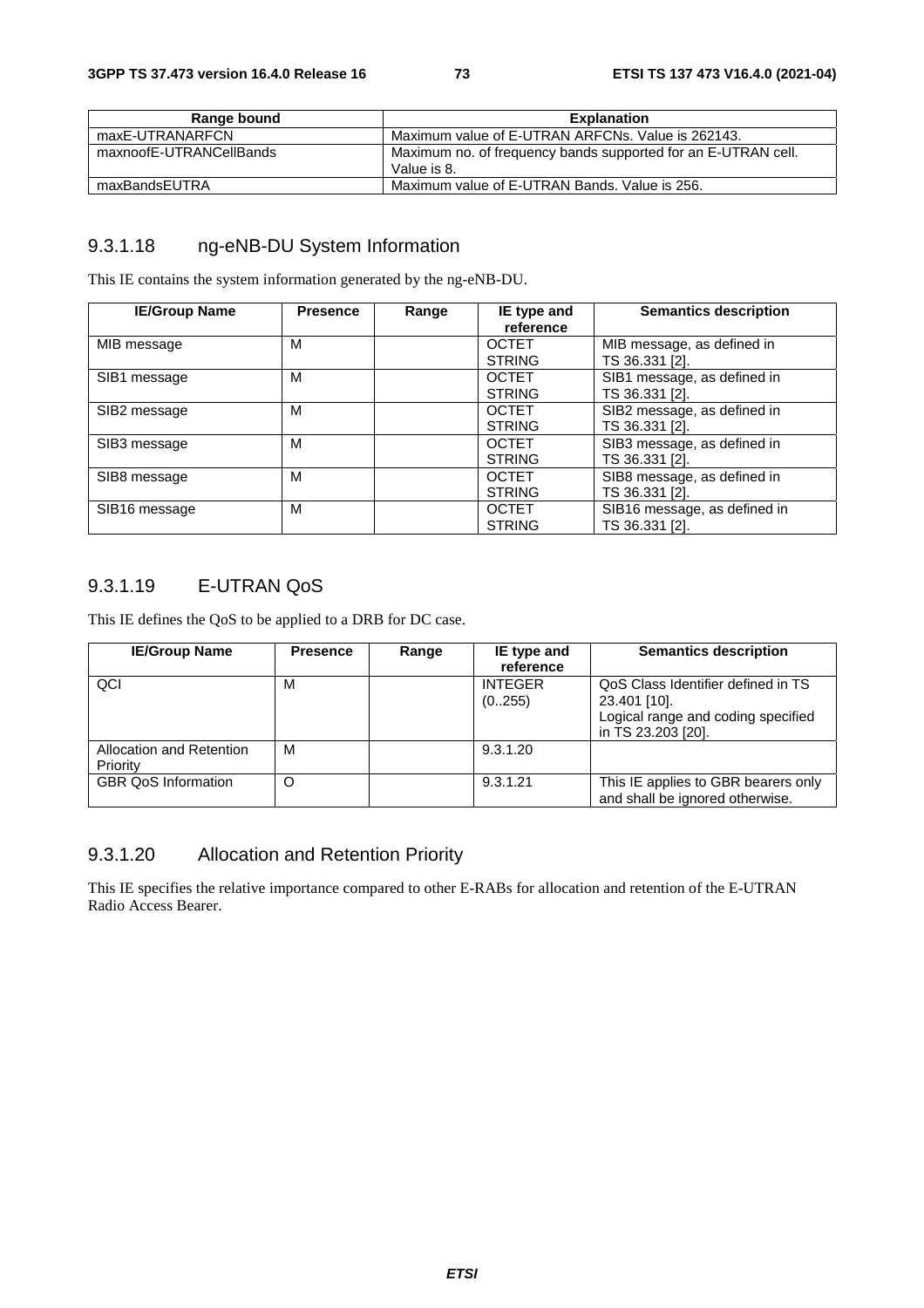| <b>IE/Group Name</b>          | <b>Presence</b> | Range | IE type and<br>reference                                                     | <b>Semantics description</b>                                                                                                                                                                                                                                                                                                                                                                                                                           |
|-------------------------------|-----------------|-------|------------------------------------------------------------------------------|--------------------------------------------------------------------------------------------------------------------------------------------------------------------------------------------------------------------------------------------------------------------------------------------------------------------------------------------------------------------------------------------------------------------------------------------------------|
| <b>Priority Level</b>         | M               |       | <b>INTEGER (015)</b>                                                         | <b>Desc.:</b> This IE should be understood<br>as "priority of allocation and retention"<br>(see TS 23.401 [10]).<br>Usage:<br>Value 15 means "no priority".<br>Values between 1 and 14 are ordered<br>in decreasing order of priority, i.e. 1 is<br>the highest and 14 the lowest.<br>Value 0 shall be treated as a logical<br>error if received.                                                                                                      |
| <b>Pre-emption Capability</b> | M               |       | ENUMERATED(shall<br>not trigger pre-<br>emption, may trigger<br>pre-emption) | <b>Desc.:</b> This IE indicates the pre-<br>emption capability of the request on<br>other E-RABs<br>Usage:<br>The E-RAB shall not pre-empt other<br>E-RABs or, the E-RAB may pre-empt<br>other E-RABs<br>The Pre-emption Capability indicator<br>applies to the allocation of resources<br>for an E-RAB and as such it provides<br>the trigger to the pre-emption<br>procedures/processes of the eNB.                                                  |
| Pre-emption Vulnerability     | M               |       | ENUMERATED(not<br>pre-emptable, pre-<br>emptable)                            | <b>Desc.:</b> This IE indicates the<br>vulnerability of the E-RAB to pre-<br>emption of other E-RABs.<br>Usage:<br>The E-RAB shall not be pre-empted<br>by other E-RABs or the E-RAB may<br>be pre-empted by other RABs.<br>Pre-emption Vulnerability indicator<br>applies for the entire duration of the E-<br>RAB, unless modified, and as such<br>indicates whether the E-RAB is a<br>target of the pre-emption<br>procedures/processes of the eNB. |

## 9.3.1.21 GBR QoS Information

This IE indicates the maximum and guaranteed bit rates of a GBR E-RAB for downlink and uplink.

| <b>IE/Group Name</b>             | <b>Presence</b> | Range | IE type and     | <b>Semantics description</b>               |
|----------------------------------|-----------------|-------|-----------------|--------------------------------------------|
|                                  |                 |       | reference       |                                            |
| E-RAB Maximum Bit Rate           | M               |       | <b>Bit Rate</b> | Maximum Bit Rate in DL (i.e. from EPC      |
| <b>Downlink</b>                  |                 |       | 9.3.1.22        | to E-UTRAN) for the bearer.                |
|                                  |                 |       |                 | Details in TS 23.401 [10].                 |
| E-RAB Maximum Bit Rate           | м               |       | <b>Bit Rate</b> | Maximum Bit Rate in UL (i.e. from E-       |
| <b>Uplink</b>                    |                 |       | 9.3.1.22        | UTRAN to EPC) for the bearer.              |
|                                  |                 |       |                 | Details in TS 23.401 [10].                 |
| <b>E-RAB Guaranteed Bit Rate</b> | M               |       | <b>Bit Rate</b> | Guaranteed Bit Rate (provided that         |
| Downlink                         |                 |       | 9.3.1.22        | there is data to deliver) in DL (i.e. from |
|                                  |                 |       |                 | EPC to E-UTRAN) for the bearer.            |
|                                  |                 |       |                 | Details in TS 23.401 [10].                 |
| <b>E-RAB Guaranteed Bit Rate</b> | M               |       | <b>Bit Rate</b> | Guaranteed Bit Rate (provided that         |
| Uplink                           |                 |       | 9.3.1.22        | there is data to deliver) in UL (i.e. from |
|                                  |                 |       |                 | E-UTRAN to EPC) for the bearer.            |
|                                  |                 |       |                 | Details in TS 23.401 [10].                 |

#### 9.3.1.22 Bit Rate

This IE indicates the number of bits delivered by NG-RAN in UL or to NG-RAN in DL within a period of time, divided by the duration of the period. It is used, for example, to indicate the maximum or guaranteed bit rate for a GBR QoS flow, or an aggregated maximum bit rate.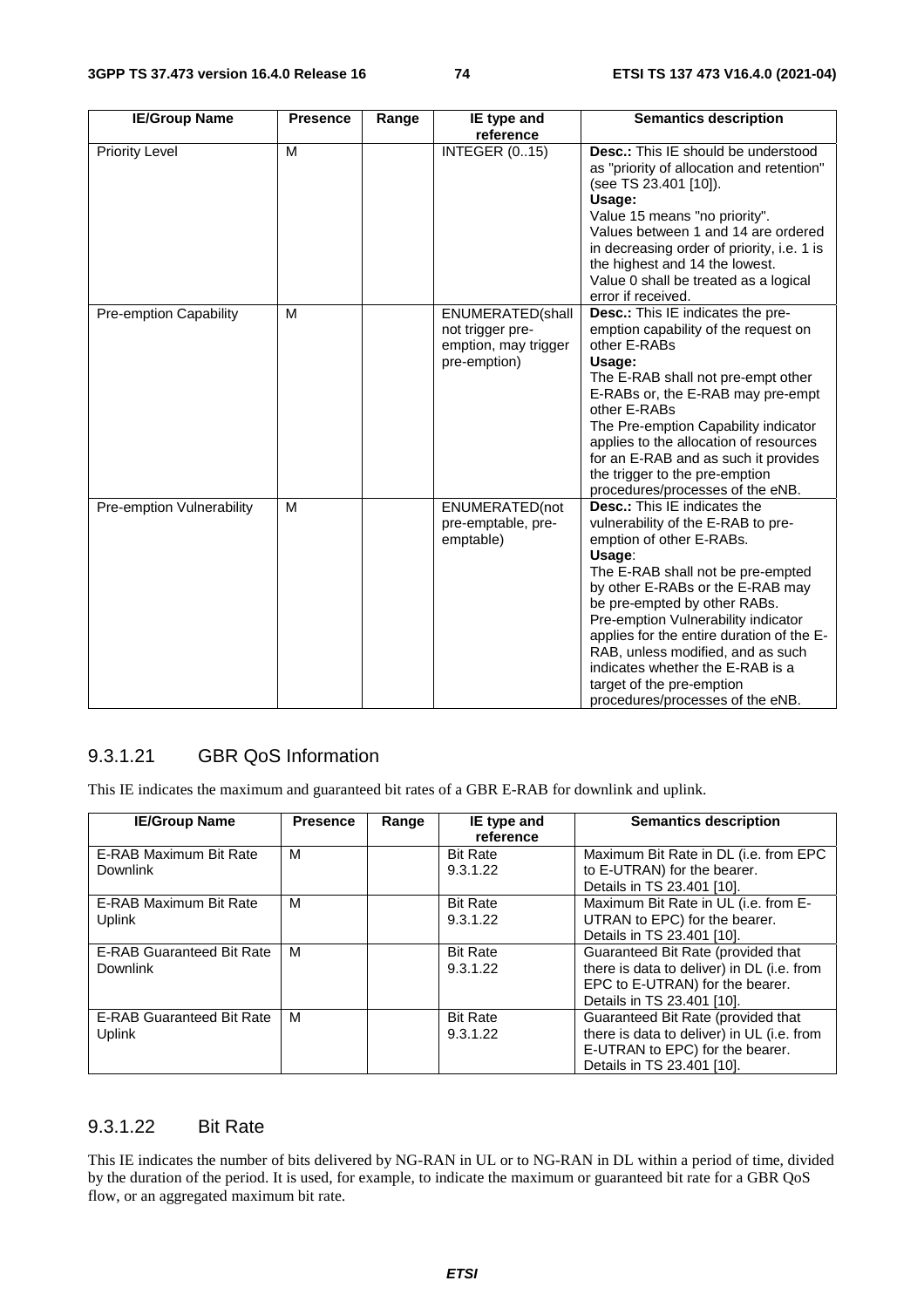| <b>IE/Group Name</b> | Presence | Ranɑe | IE type and reference | <b>Semantics description</b> |
|----------------------|----------|-------|-----------------------|------------------------------|
| <b>Bit Rate</b>      | ΙVΙ      |       | INTEGER (0            | The unit is: bit/s           |
|                      |          |       | (4,000,000,000,000,)  |                              |

#### 9.3.1.23 Transaction ID

The *Transaction ID* IE uniquely identifies a procedure among all ongoing parallel procedures of the same type initiated by the same protocol peer. Messages belonging to the same procedure shall use the same Transaction ID. The Transaction ID is determined by the initiating peer of a procedure.

| <b>IE/Group</b><br><b>Name</b> | <b>Presence</b> | Range | IE<br>$\bar{\ }$ type and reference             | <b>Semantics description</b> |
|--------------------------------|-----------------|-------|-------------------------------------------------|------------------------------|
| fransaction<br>ے ر             | M               |       | $\overline{\phantom{a}}$ (0255, ,<br>IN<br>EGER |                              |

#### 9.3.1.24 DRX Cycle

The *DRX Cycle* IE is to indicate the desired DRX cycle.

| <b>IE/Group Name</b>   | <b>Presence</b> | Range | <b>IE Type and Reference</b>     | <b>Semantics Description</b>        |
|------------------------|-----------------|-------|----------------------------------|-------------------------------------|
| Long DRX Cycle         | M               |       | <b>ENUMERATED</b>                | This IE is defined in TS 36.331 [2] |
| Length                 |                 |       | (sf10, sf20, sf32, sf40,         |                                     |
|                        |                 |       | sf64, sf80, sf128, sf160, sf256, |                                     |
|                        |                 |       | sf320, sf512, sf640, sf1024,     |                                     |
|                        |                 |       | sf1280, sf2048, sf2560, )        |                                     |
| Short DRX Cycle        | O               |       | ENUMERATED (sf2, sf5, sf8,       | This IE is defined in TS 36.331 [2] |
| Length                 |                 |       | sf10, sf16, sf20, sf32, sf40,    |                                     |
|                        |                 |       | sf64, sf80, sf128, sf160, sf256, |                                     |
|                        |                 |       | $sf320, sf512, sf640, \ldots$    |                                     |
| <b>Short DRX Cycle</b> | O               |       | <b>INTEGER (116)</b>             | This IE is defined in TS 36.331 [2] |
| Timer                  |                 |       |                                  |                                     |

## 9.3.1.25 RLC Mode

The *RLC Mode* IE indicates the RLC Mode used for a DRB.

| <b>IE/Group Name</b> | <b>Presence</b> | Range | IE Type and<br>Reference                                                                                          | <b>Semantics Description</b> |
|----------------------|-----------------|-------|-------------------------------------------------------------------------------------------------------------------|------------------------------|
| RLC Mode             |                 |       | ENUMERATED (<br>RLC-AM, RLC-UM-<br>Bidirectional, RLC-<br>UM-Unidirectional-<br>UL, RLC-UM-<br>Unidirectional-DL, |                              |

#### 9.3.1.26 5GS TAC

This information element is used to identify Tracking Area Code.

| <b>IE/Group Name</b> | <b>Presence</b> | Range | IE type and<br>reference | <b>Semantics description</b> |
|----------------------|-----------------|-------|--------------------------|------------------------------|
| 5GS TAC              | М               |       | <b>OCTET STRING</b>      |                              |
|                      |                 |       | (SIZE (3))               |                              |

#### 9.3.1.27 Void

#### 9.3.1.28 RRC Reconfiguration Complete Indicator

This IE indicates the result of the reconfiguration performed towards the UE.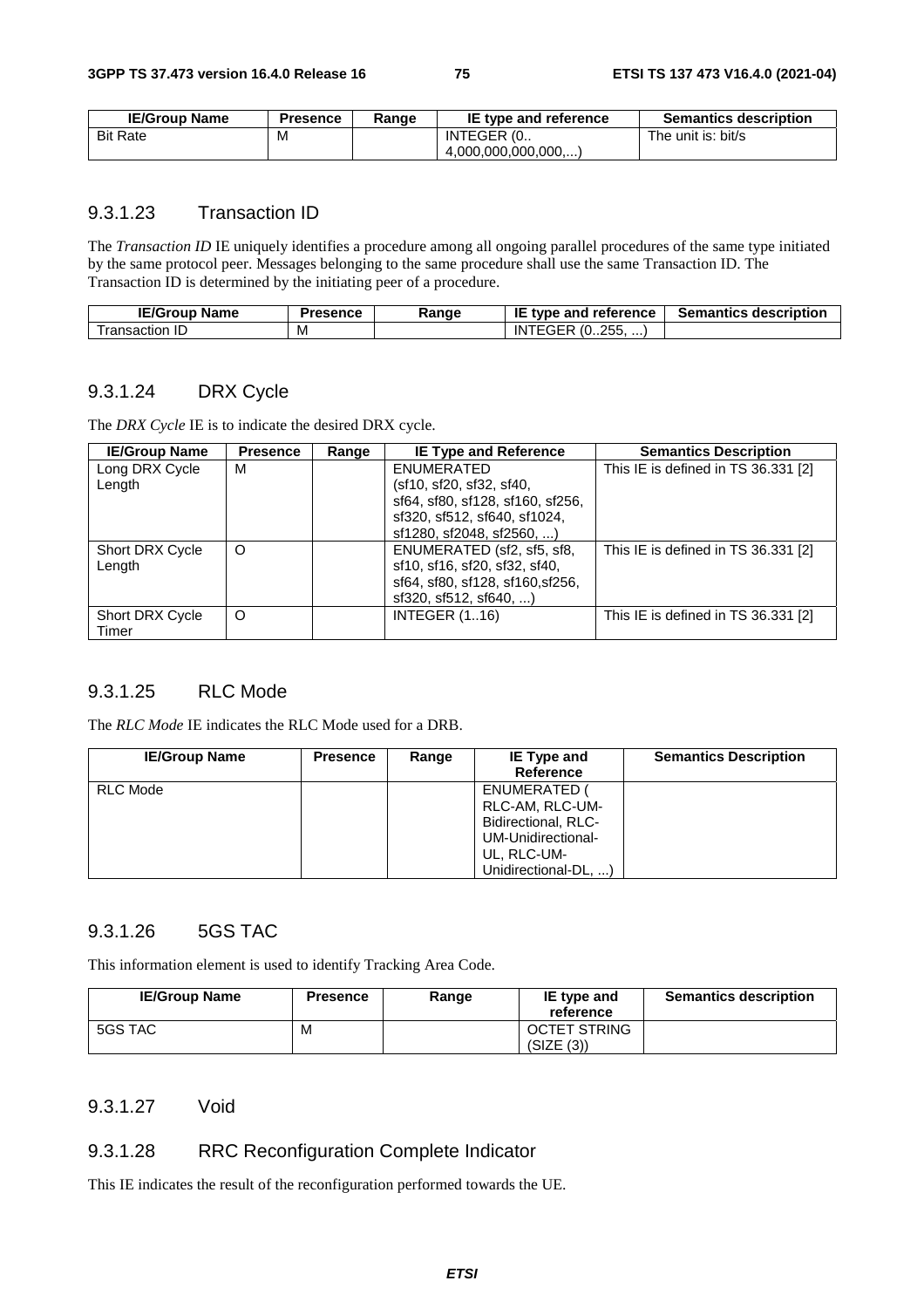| <b>IE/Group Name</b>       | <b>Presence</b> | Range | IE type and<br>reference | <b>Semantics description</b> |
|----------------------------|-----------------|-------|--------------------------|------------------------------|
| <b>RRC Reconfiguration</b> | м               |       | ENUMERATED               |                              |
| Complete Indicator         |                 |       | (true, , failure)        |                              |

#### 9.3.1.29 C-RNTI

This IE contains the C-RNTI information.

| <b>IE/Group Name</b> | <b>Presence</b> | Range | IE type and<br>reference     | <b>Semantics description</b>        |
|----------------------|-----------------|-------|------------------------------|-------------------------------------|
| C-RNTI               | M               |       | <b>INTEGER</b><br>(065535, ) | C-RNTI as defined in TS 36.331 [2]. |

## 9.3.1.30 RAT-Frequency Priority Information

The RAT-Frequency Priority Information contains either the *Subscriber Profile ID for RAT/Frequency priority* IE or the *Index to RAT/Frequency Selection Priority* IE. These parameters are used to define local configuration for RRM strategies.

| <b>IE/Group Name</b>           | <b>Presence</b> | Range | IE type and<br>reference | <b>Semantics description</b> |
|--------------------------------|-----------------|-------|--------------------------|------------------------------|
| <b>CHOICE RAT-Frequency</b>    | М               |       |                          |                              |
| Priority Information           |                 |       |                          |                              |
| >EN-DC                         |                 |       |                          |                              |
| >>Subscriber Profile ID for    | м               |       | <b>INTEGER (1 256,</b>   |                              |
| RAT/Frequency priority         |                 |       | $\cdots$                 |                              |
| >NG-RAN                        |                 |       |                          |                              |
| >>Index to                     | М               |       | INTEGER (1.              |                              |
| <b>RAT/Frequency Selection</b> |                 |       | 256,                     |                              |
| Priority                       |                 |       |                          |                              |

#### 9.3.1.31 Slice Support List

This IE indicates the list of supported slices.

| <b>IE/Group Name</b>      | <b>Presence</b> | Range                                     | IE type and reference | <b>Semantics description</b> |
|---------------------------|-----------------|-------------------------------------------|-----------------------|------------------------------|
| <b>Slice Support Item</b> |                 | 1 <maxnoofsliceitems></maxnoofsliceitems> |                       |                              |
| <b>IEs</b>                |                 |                                           |                       |                              |
| >S-NSSAI                  | м               |                                           | 9.3.1.32              |                              |

| bound                       | anation                                                                                |
|-----------------------------|----------------------------------------------------------------------------------------|
| nkann a                     | ou                                                                                     |
| $\sim$<br>maxnoofSliceItems | 1024.<br>signalled<br>Value<br>support<br>items.<br>Maximum<br>slice<br>IS<br>no<br>0t |

#### 9.3.1.32 S-NSSAI

This IE indicates the S-NSSAI.

| <b>IE/Group Name</b> | <b>Presence</b> | Range | IE type and reference  | <b>Semantics description</b> |
|----------------------|-----------------|-------|------------------------|------------------------------|
| SS⊤                  | M               |       | OCTET STRING (SIZE(1)) |                              |
| -SD                  |                 |       | OCTET STRING (SIZE(3)) |                              |

#### 9.3.1.33 ng-eNB-CU System Information

This IE contains the system information encoded by the ng-eNB-CU.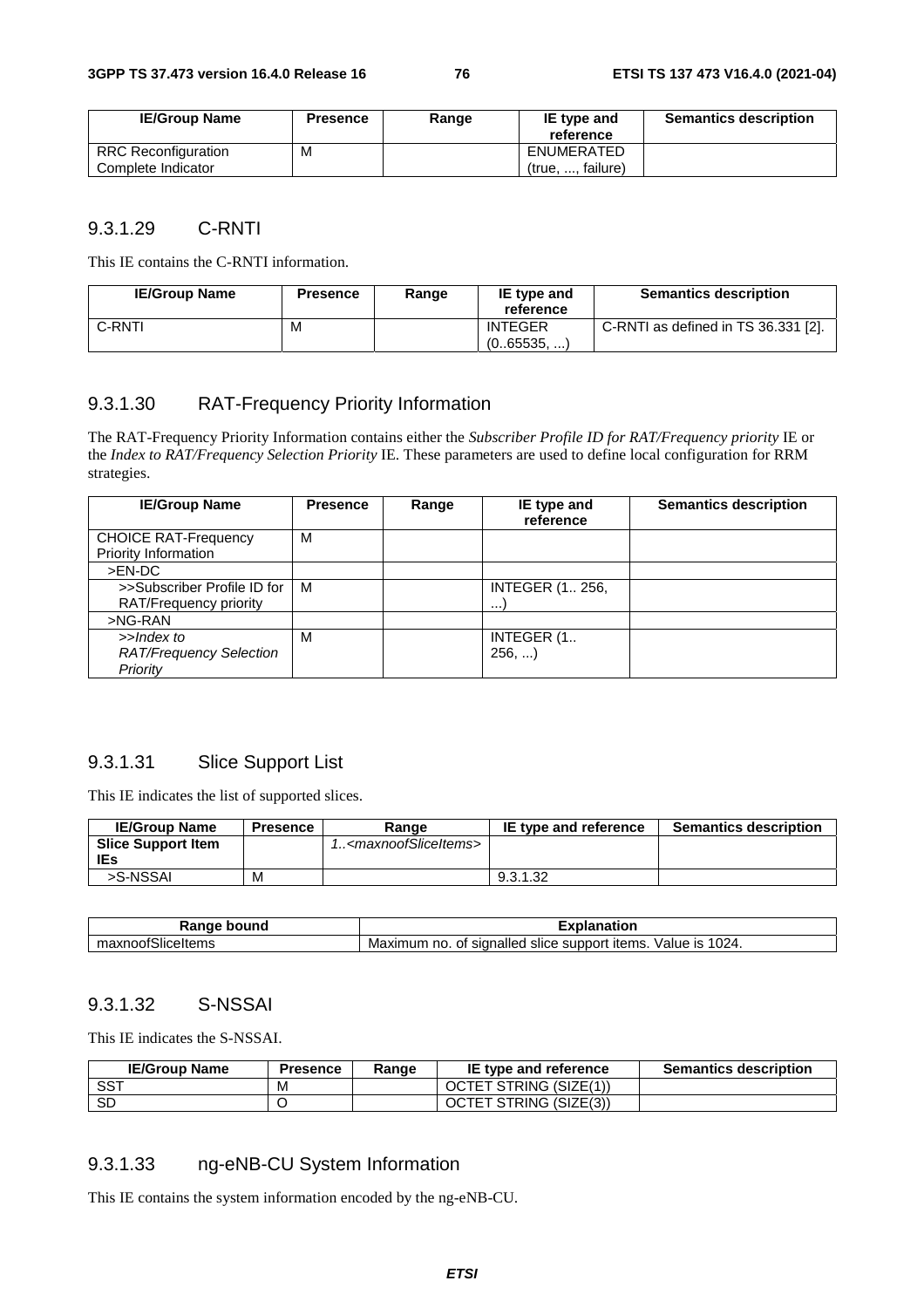| <b>IE/Group Name</b>           | <b>Presence</b> | Range                               | IE type and                   | <b>Semantics description</b>                                                                                                                                          |
|--------------------------------|-----------------|-------------------------------------|-------------------------------|-----------------------------------------------------------------------------------------------------------------------------------------------------------------------|
|                                |                 |                                     | reference                     |                                                                                                                                                                       |
| SIB type to Be Updated<br>List |                 |                                     |                               |                                                                                                                                                                       |
| >SIB type to Be                |                 | 1                                   |                               |                                                                                                                                                                       |
| <b>Updated Item IEs</b>        |                 | <maxnoofsibtypes></maxnoofsibtypes> |                               |                                                                                                                                                                       |
| >>SIB type                     | м               |                                     | <b>INTEGER</b><br>(232, )     | Indicates a certain SIB block, e.g. 2<br>means sibType2, 3 for sibType3,<br>etc. Values 2, 3, 8 and 16 are not<br>applicable in this version of the<br>specification. |
| >>SIB message                  | M               |                                     | <b>OCTET</b><br><b>STRING</b> | SIB message containing SIB as<br>defined in TS 36.331 [2].                                                                                                            |
| >>Value Tag                    | м               |                                     | <b>INTEGER</b><br>(031, )     |                                                                                                                                                                       |

#### 9.3.1.34 QoS Flow Level QoS Parameters

This IE defines the QoS to be applied to a QoS flow or to a DRB.

| <b>IE/Group Name</b>      | <b>Presence</b> | Range | IE type and       | <b>Semantics</b>    | <b>Criticality</b>       | <b>Assigned</b>    |
|---------------------------|-----------------|-------|-------------------|---------------------|--------------------------|--------------------|
|                           |                 |       | reference         | description         |                          | <b>Criticality</b> |
| CHOICE QoS                | M               |       |                   |                     | ٠                        |                    |
| Characteristics           |                 |       |                   |                     |                          |                    |
| >Non-dynamic 5QI          |                 |       |                   |                     | $\overline{\phantom{a}}$ |                    |
| >>Non Dynamic 5QI         | M               |       | 9.3.1.38          |                     |                          |                    |
| Descriptor                |                 |       |                   |                     |                          |                    |
| >Dynamic 5QI              |                 |       |                   |                     | ۰                        |                    |
| >>Dynamic 5QI             | M               |       | 9.3.1.36          |                     |                          |                    |
| Descriptor                |                 |       |                   |                     |                          |                    |
| NG-RAN Allocation and     | M               |       | 9.3.1.37          |                     | ٠                        |                    |
| <b>Retention Priority</b> |                 |       |                   |                     |                          |                    |
| <b>GBR QoS Flow</b>       | $\Omega$        |       | 9.3.1.35          | This IE shall be    |                          |                    |
| Information               |                 |       |                   | present for GBR     |                          |                    |
|                           |                 |       |                   | QoS Flows only.     |                          |                    |
| Reflective QoS Attribute  | $\Omega$        |       | <b>ENUMERATED</b> | Details in TS       |                          |                    |
|                           |                 |       | (subject to, )    | 23.501 [8]. This IE |                          |                    |
|                           |                 |       |                   | applies to non-     |                          |                    |
|                           |                 |       |                   | GBR flows only      |                          |                    |
|                           |                 |       |                   | and shall be        |                          |                    |
|                           |                 |       |                   | ignored otherwise.  |                          |                    |
| PDU Session ID            | O               |       | <b>INTEGER</b>    | As specified in TS  | <b>YES</b>               | ignore             |
|                           |                 |       | (0255)            | 23.501 [8].         |                          |                    |
| <b>UL PDU Session</b>     | $\Omega$        |       | <b>Bit Rate</b>   | The PDU session     | <b>YES</b>               | ignore             |
| Aggregate Maximum Bit     |                 |       | 9.3.1.22          | Aggregate           |                          |                    |
| Rate                      |                 |       |                   | Maximum Bit Rate    |                          |                    |
|                           |                 |       |                   | Uplink which is     |                          |                    |
|                           |                 |       |                   | associated with     |                          |                    |
|                           |                 |       |                   | the involved PDU    |                          |                    |
|                           |                 |       |                   | session.            |                          |                    |

#### 9.3.1.35 GBR QoS Flow Information

This IE indicates QoS parameters for a GBR QoS flow or GBR bearer for downlink and uplink.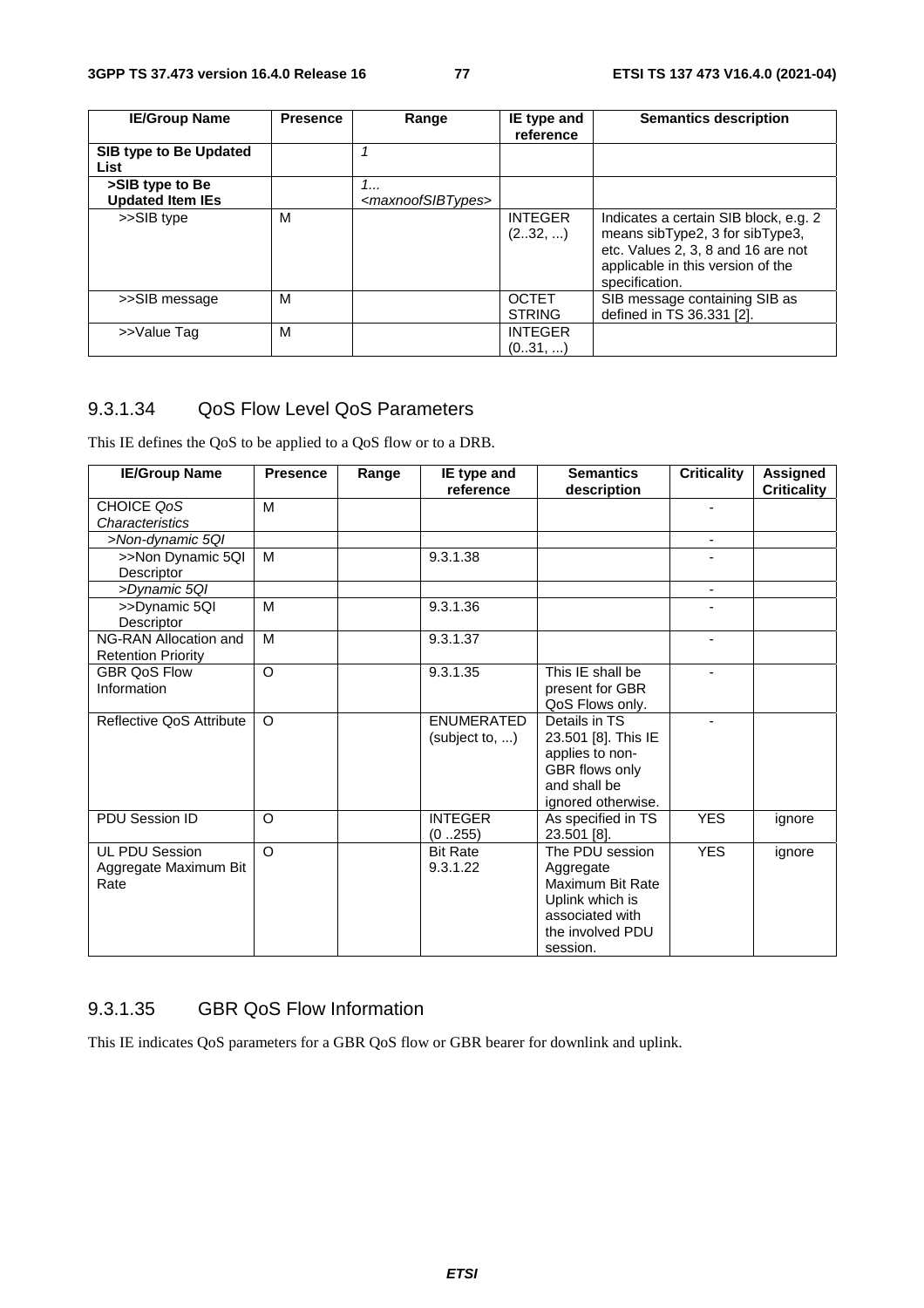| <b>IE/Group Name</b>       | <b>Presence</b> | Range | IE type and reference    | <b>Semantics description</b>   |
|----------------------------|-----------------|-------|--------------------------|--------------------------------|
| Maximum Flow Bit Rate      | м               |       | <b>Bit Rate</b>          | Maximum Bit Rate in DL.        |
| <b>Downlink</b>            |                 |       | 9.3.1.22                 | Details in TS 23.501 [8].      |
| Maximum Flow Bit Rate      | M               |       | <b>Bit Rate</b>          | Maximum Bit Rate in UL.        |
| <b>Uplink</b>              |                 |       | 9.3.1.22                 | Details in TS 23.501 [8].      |
| <b>Guaranteed Flow Bit</b> | M               |       | <b>Bit Rate</b>          | Guaranteed Bit Rate            |
| Rate Downlink              |                 |       | 9.3.1.22                 | (provided there is data to     |
|                            |                 |       |                          | deliver) in DL. Details in TS  |
|                            |                 |       |                          | 23.501 [8].                    |
| <b>Guaranteed Flow Bit</b> | м               |       | <b>Bit Rate</b>          | Guaranteed Bit Rate            |
| Rate Uplink                |                 |       | 9.3.1.22                 | (provided there is data to     |
|                            |                 |       |                          | deliver). Details in TS 23.501 |
|                            |                 |       |                          | [8].                           |
| Maximum Packet Loss        | O               |       | Maximum Packet Loss Rate | Indicates the maximum rate     |
| Rate Downlink              |                 |       | 9.3.1.39                 | for lost packets that can be   |
|                            |                 |       |                          | tolerated in the downlink      |
|                            |                 |       |                          | direction. Details in TS       |
|                            |                 |       |                          | 23.501 [8].                    |
| Maximum Packet Loss        | O               |       | Maximum Packet Loss Rate | Indicates the maximum rate     |
| Rate Uplink                |                 |       | 9.3.1.39                 | for lost packets that can be   |
|                            |                 |       |                          | tolerated in the uplink        |
|                            |                 |       |                          | direction. Details in TS       |
|                            |                 |       |                          | 23.501 [8].                    |

## 9.3.1.36 Dynamic 5QI Descriptor

This IE indicates the QoS Characteristics for a Non-standardised or not pre-configured 5QI for downlink and uplink.

| <b>IE/Group Name</b>      | <b>Presence</b> | Range | IE type and reference         | <b>Semantics description</b>    |
|---------------------------|-----------------|-------|-------------------------------|---------------------------------|
| <b>QoS Priority Level</b> | м               |       | <b>INTEGER (1127)</b>         | For details see TS 23.501       |
|                           |                 |       |                               | [8].                            |
| Packet Delay Budget       | м               |       | 9.3.1.40                      | For details see TS 23.501       |
|                           |                 |       |                               | $[8]$ .                         |
| Packet Error Rate         | M               |       | 9.3.1.41                      | For details see TS 23.501       |
|                           |                 |       |                               | [8].                            |
| 5QI                       | $\circ$         |       | INTEGER (0255,)               | This IE contains the            |
|                           |                 |       |                               | dynamically assigned 5QI as     |
|                           |                 |       |                               | specified in TS 23.501 [8].     |
| <b>Delay Critical</b>     | $C -$           |       | <b>ENUMERATED (delay</b>      | For details see TS 23.501       |
|                           | ifGBRflow       |       | critical, non-delay critical) | [8].                            |
| Averaging Window          | C-              |       | 9.3.1.42                      | For details see TS 23.501       |
|                           | ifGBRflow       |       |                               | [8].                            |
| Maximum Data Burst        | O               |       | 9.3.1.43                      | For details see TS 23.501       |
| Volume                    |                 |       |                               | [8]. This IE shall be included  |
|                           |                 |       |                               | if the Delay Critical IE is set |
|                           |                 |       |                               | to "delay critical" and shall   |
|                           |                 |       |                               | be ignored otherwise.           |

| <b>Condition</b> | <b>Explanation</b>                                                        |
|------------------|---------------------------------------------------------------------------|
| ifGBRflow        | This IE shall be present if the GBR QoS Flow Information IE is present in |
|                  | the QoS Flow Level QoS Parameters IE.                                     |

## 9.3.1.37 NG-RAN Allocation and Retention Priority

This IE specifies the relative importance of a QoS flow or a DRB compared to other QoS flows or DRBs for allocation and retention of NG-RAN resources.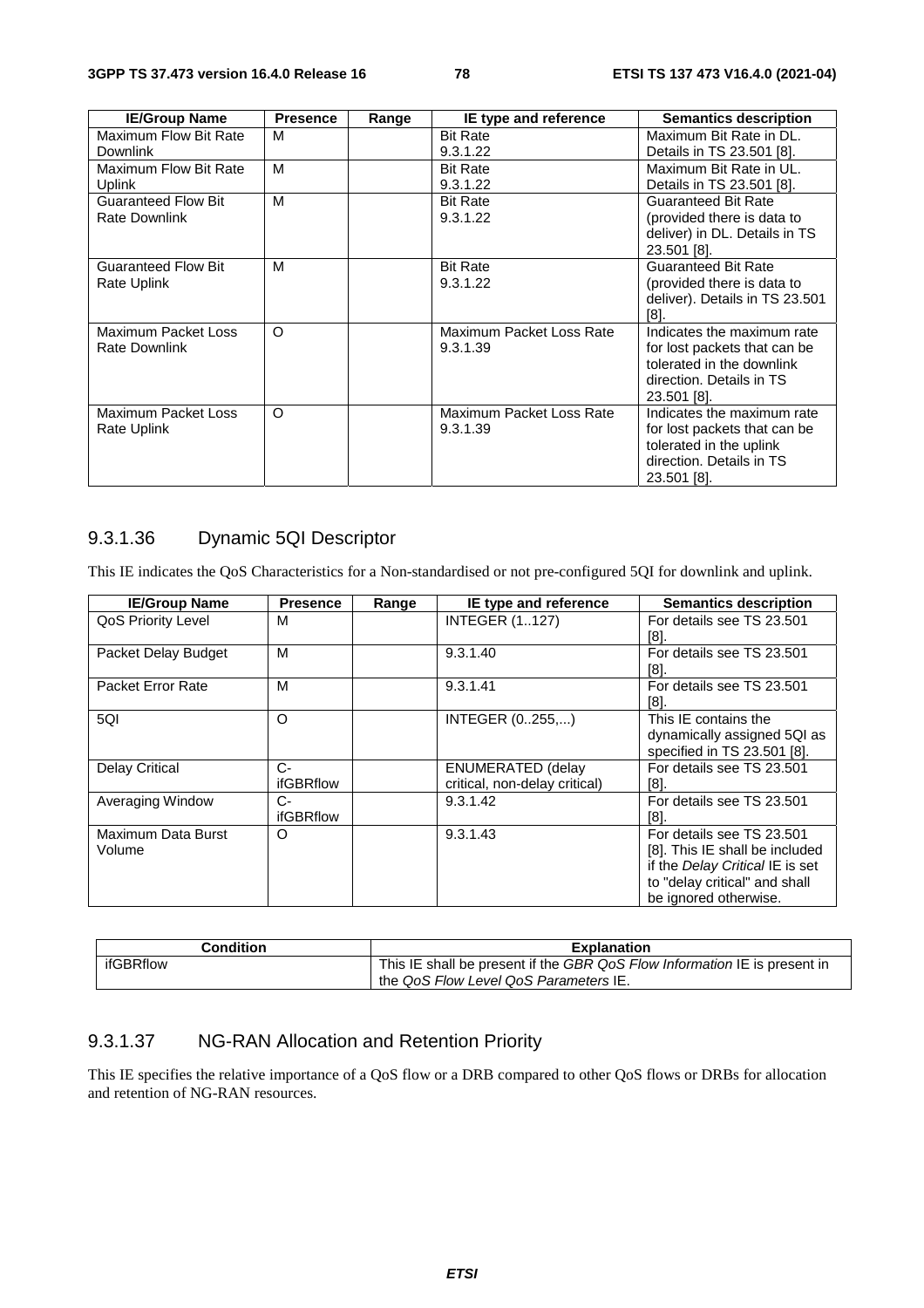| <b>IE/Group Name</b>      | <b>Presence</b> | Range | IE type and reference                                                            | <b>Semantics description</b>                                                                                                                                                                                                                                                                                                                                                                                                                                                                                     |
|---------------------------|-----------------|-------|----------------------------------------------------------------------------------|------------------------------------------------------------------------------------------------------------------------------------------------------------------------------------------------------------------------------------------------------------------------------------------------------------------------------------------------------------------------------------------------------------------------------------------------------------------------------------------------------------------|
| <b>Priority Level</b>     | М               |       | <b>INTEGER (015)</b>                                                             | Desc.: This IE defines the<br>relative importance of a<br>resource request (see TS<br>23.501 [8]).<br><b>Usage: Values are ordered</b><br>in decreasing order of<br>priority, i.e., with 1 as the<br>highest priority and 15 as<br>the lowest priority. Further<br>usage is defined in TS<br>23.501 [8].                                                                                                                                                                                                         |
| Pre-emption Capability    | M               |       | <b>ENUMERATED</b> (shall not<br>trigger pre-emption, may<br>trigger pre-emption) | <b>Desc.:</b> This IE indicates the<br>pre-emption capability of the<br>request on other QoS flows.<br><b>Usage: The QoS flow shall</b><br>not pre-empt other QoS<br>flows or, the QoS flow may<br>pre-empt other QoS flows.<br>The Pre-emption Capability<br>indicator applies to the<br>allocation of resources for a<br>QoS flow and as such it<br>provides the trigger to the<br>pre-emption<br>procedures/processes of the<br>NG-RAN node.                                                                  |
| Pre-emption Vulnerability | М               |       | <b>ENUMERATED</b> (not pre-<br>emptable, pre-emptable)                           | <b>Desc.:</b> This IE indicates the<br>vulnerability of the QoS flow<br>to pre-emption of other QoS<br>flows.<br><b>Usage: The QoS flow shall</b><br>not be pre-empted by other<br>QoS flows or the QoS flow<br>may be pre-empted by other<br>QoS flows. The Pre-emption<br>Vulnerability indicator<br>applies for the entire<br>duration of the QoS flow,<br>unless modified and as such<br>indicates whether the QoS<br>flow is a target of the pre-<br>emption<br>procedures/processes of the<br>NG-RAN node. |

# 9.3.1.38 Non Dynamic 5QI Descriptor

This IE indicates the QoS Characteristics for a standardized or pre-configured 5QI for downlink and uplink.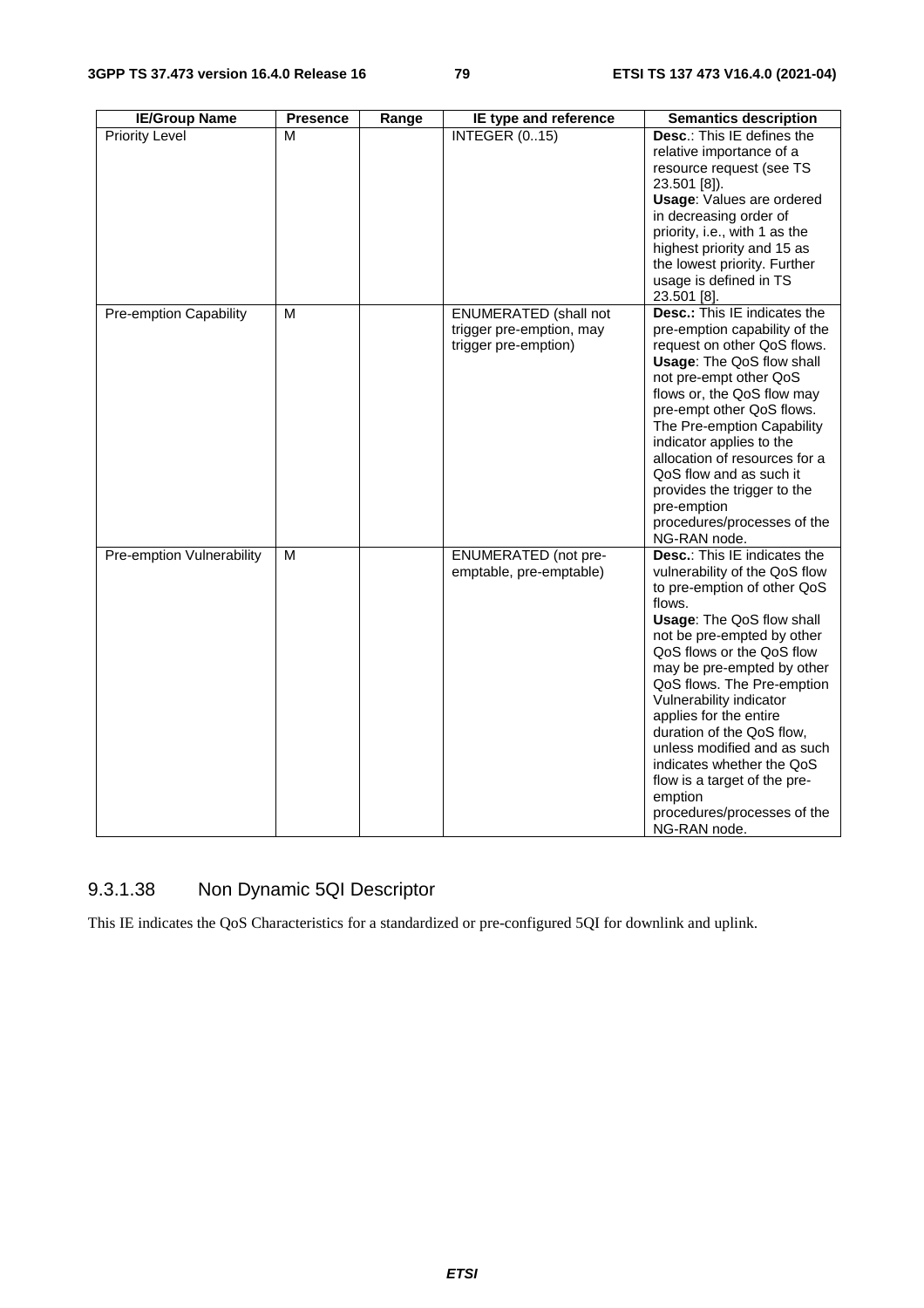| <b>IE/Group Name</b>         | <b>Presence</b> | Range | IE type and reference | <b>Semantics description</b>                                                                                                                                                                |
|------------------------------|-----------------|-------|-----------------------|---------------------------------------------------------------------------------------------------------------------------------------------------------------------------------------------|
| 5QI                          | M               |       | INTEGER (0255,)       | This IE contains the<br>standardized or pre-<br>configured 5QI as specified<br>in TS 23.501 [8]                                                                                             |
| <b>Priority Level</b>        | O               |       | <b>INTEGER (1127)</b> | For details see TS 23.501<br>[8]. When included overrides<br>standardized or pre-<br>configured value.                                                                                      |
| Averaging Window             | $\circ$         |       | 9.3.1.42              | This IE applies to GBR QoS<br>Flows only. For details see<br>TS 23.501 [8]. When<br>included overrides<br>standardized or pre-<br>configured value.                                         |
| Maximum Data Burst<br>Volume | O               |       | 9.3.1.43              | For details see TS 23.501<br>[8]. When included overrides<br>standardized or pre-<br>configured value. If the 5QI<br>refers to a non-delay critical<br>QoS flow the IE shall be<br>ignored. |

## 9.3.1.39 Maximum Packet Loss Rate

This IE indicates the Maximum Packet Loss Rate.

| <b>IE/Group Name</b>        | <b>Presence</b> | Range | IE type and reference | <b>Semantics description</b>                                                              |
|-----------------------------|-----------------|-------|-----------------------|-------------------------------------------------------------------------------------------|
| Maximum Packet Loss<br>Rate | м               |       | INTEGER(01000)        | Ratio of lost packets per<br>number of packets sent.<br>expressed in tenth of<br>percent. |

## 9.3.1.40 Packet Delay Budget

This IE indicates the Packet Delay Budget for a QoS flow.

| <b>IE/Group Name</b> | <b>Presence</b> | Range | IE type and reference | <b>Semantics description</b>                                                                      |
|----------------------|-----------------|-------|-----------------------|---------------------------------------------------------------------------------------------------|
| Packet Delay Budget  | м               |       | INTEGER (01023, )     | Upper bound value for the<br>delay that a packet may<br>experience expressed in unit<br>of 0.5ms. |

#### 9.3.1.41 Packet Error Rate

This IE indicates the Packet Error Rate for a QoS flow.

| <b>IE/Group Name</b> | <b>Presence</b> | Range | IE type and reference | <b>Semantics description</b>                                                       |
|----------------------|-----------------|-------|-----------------------|------------------------------------------------------------------------------------|
| Scalar               | м               |       | INTEGR (09, )         | The packet error rate is<br>expressed as Scalar x 10-k<br>where k is the Exponent. |
| Exponent             | м               |       | INTEGR(09, )          |                                                                                    |

## 9.3.1.42 Averaging Window

This IE indicates the Averaging Window for a QoS flow.

| <b>IE/Group Name</b> | Presence | Range | IE type and reference | <b>Semantics description</b> |
|----------------------|----------|-------|-----------------------|------------------------------|
| Averaging Window     | М        |       | INTEGER (04095. )     | Unit: ms. The default value  |
|                      |          |       |                       | is 2000ms.                   |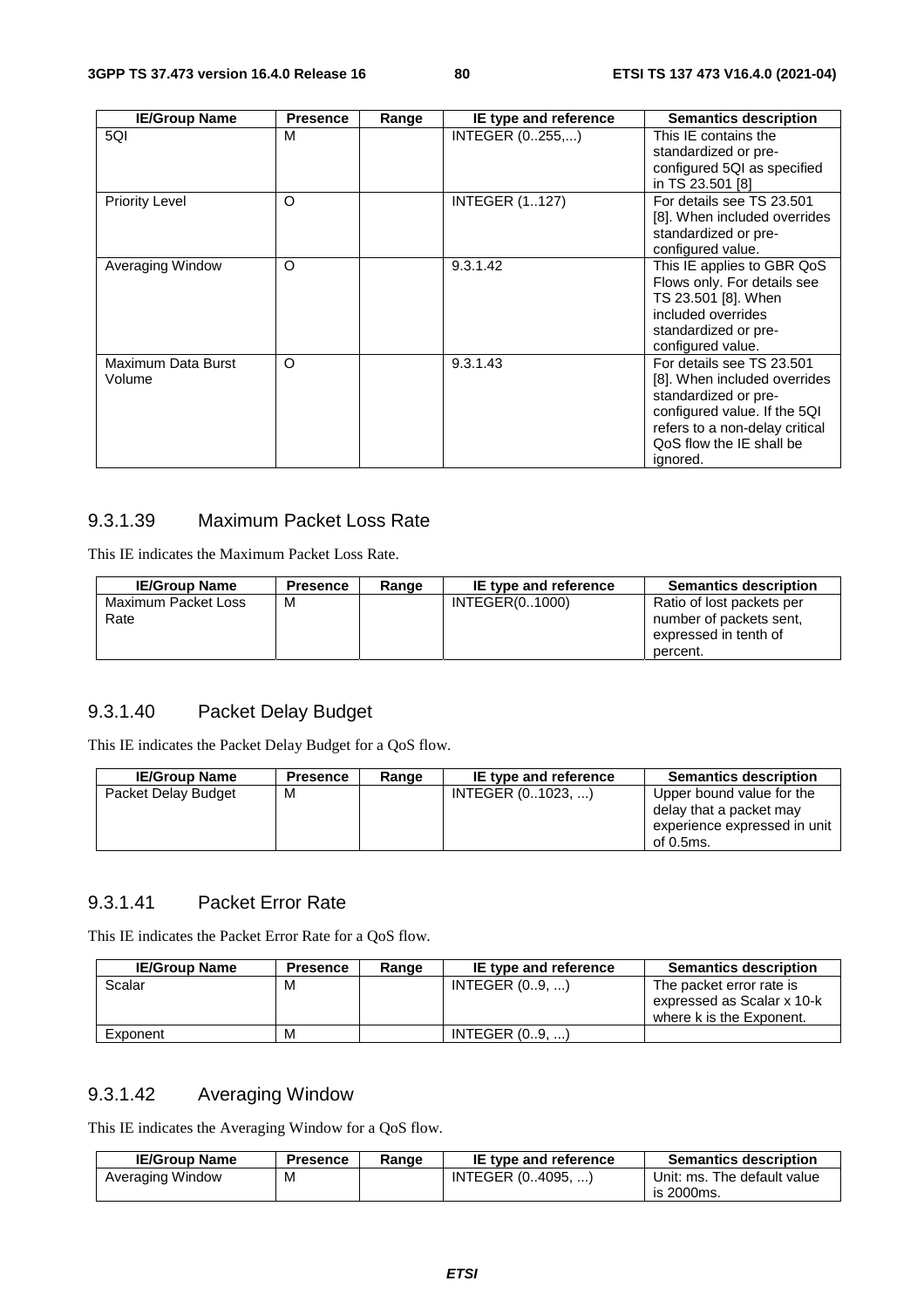#### 9.3.1.43 Maximum Data Burst Volume

This IE indicates the Maximum Data Burst Volume for a QoS flow.

| <b>IE/Group Name</b> | <b>Presence</b> | Range | IE type and reference | <b>Semantics description</b> |
|----------------------|-----------------|-------|-----------------------|------------------------------|
| Maximum Data Burst   | M               |       | INTEGER (04095, )     | Unit: byte.                  |
| Volume               |                 |       |                       |                              |

#### 9.3.1.44 Notification Control

The *Notification Control* IE indicates whether the notification control for a given DRB is active or not-active. If the notification control is set to active, the ng-eNB-DU shall, if supported, monitor the QoS of the DRB and notify the ngeNB-CU.

| <b>IE/Group Name</b>        | Presence | Range | <b>IE Type and</b><br>Reference     | <b>Semantics Description</b> |
|-----------------------------|----------|-------|-------------------------------------|------------------------------|
| <b>Notification Control</b> | M        |       | ENUMERATED(Active,<br>Not-Active, ) |                              |

#### 9.3.1.45 RAN Area Code

This information element is used to uniquely identify a RAN Area Code.

| <b>IE/Group Name</b> | <b>Presence</b> | Ranɑe | IE type and reference | <b>Semantics description</b> |
|----------------------|-----------------|-------|-----------------------|------------------------------|
| RANAC                | M               |       | ITEGER (0255)<br>ΙN   | RAN Area Code                |

#### 9.3.1.46 QoS Flow Identifier

This IE identifies a QoS Flow within a PDU Session. The definition and use of the QoS Flow Identifiers specified in TS 23.501 [8].

| <b>IE/Group Name</b> | Presence | Range | IE type and<br>reference | <b>Semantics description</b> |
|----------------------|----------|-------|--------------------------|------------------------------|
| QoS Flow Identifier  | M        |       | <b>INTEGER (0.63)</b>    |                              |

# 9.3.1.47 Available PLMN List

This IE indicates the list of available PLMN.

| <b>IE/Group Name</b>           | <b>Presence</b> | Range                   | IE type and<br>reference | <b>Semantics description</b> |
|--------------------------------|-----------------|-------------------------|--------------------------|------------------------------|
| <b>Available PLMN Item IEs</b> |                 | >/<br>maxnoofBPLM<br>Ns |                          |                              |
| >PLMN Identity                 | M               |                         | 9.3.1.14                 |                              |

| ⊀anqe<br>bound                | <b>TAP 80</b><br>าnation<br>ла<br>.А                                         |
|-------------------------------|------------------------------------------------------------------------------|
| LMNs<br>וחס<br>maxnoofL<br>n- | lds.<br>Value is 6.<br>_MN.<br><b>Broadcast</b><br>Maximum<br>◡<br>no.<br>Οt |

## 9.3.1.48 Service Status

This IE is used to indicate the service status of a cell by the ng-eNB-DU.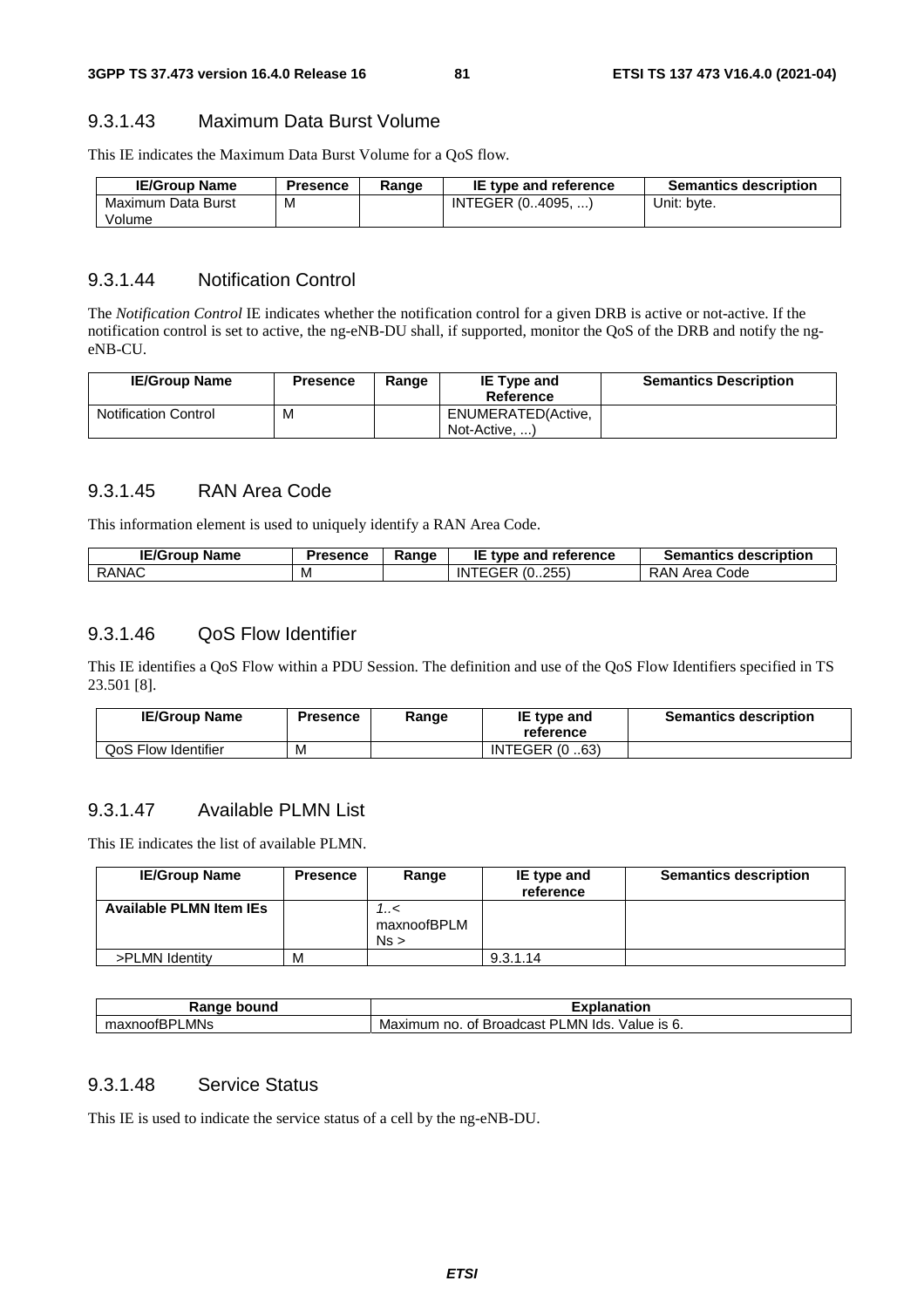| <b>IE/Group Name</b>  | <b>Presence</b> | Range | IE type and reference                                    | <b>Semantics description</b>                                                                                                                                                                                                           |
|-----------------------|-----------------|-------|----------------------------------------------------------|----------------------------------------------------------------------------------------------------------------------------------------------------------------------------------------------------------------------------------------|
| Service State         | м               |       | <b>ENUMERATED (In-</b><br>Service, Out-Of-<br>Service, ) | Indicates the Service State<br>of the cell. In-Service and<br><b>Out-of-Service Service</b><br>States are defined in TS<br>38.401 [4].                                                                                                 |
| Switching Off Ongoing | $\circ$         |       | <b>ENUMERATED</b><br>(True, )                            | This IE indicates that the ng-<br>eNB-DU will delete the cell<br>after some time using a new<br>ng-eNB-DU Configuration<br>Update procedure. When<br>this IE is set to "True" the<br>Service State IE shall be set<br>to "In-Service". |

## 9.3.1.49 RLC Status

This IE indicates about the RLC configuration change included in the container towards the UE.

| <b>IE/Group Name</b>       | <b>Presence</b> | Range | IE type and reference            | <b>Semantics description</b>                                                                      |
|----------------------------|-----------------|-------|----------------------------------|---------------------------------------------------------------------------------------------------|
| Reestablishment Indication |                 |       | ENUMERATED<br>(reestabilished, ) | Indicates that following a<br>change in the radio status,<br>the RLC has been re-<br>established. |

#### 9.3.1.50 Void

#### 9.3.1.51 QoS Flow Mapping Indication

This IE is used to indicate only the uplink or downlink QoS flow is mapped to the DRB.

| <b>IE/Group Name</b>           | <b>Presence</b> | Range | IE type and<br>reference | <b>Semantics description</b>                                                   |
|--------------------------------|-----------------|-------|--------------------------|--------------------------------------------------------------------------------|
| QoS Flow Mapping<br>Indication |                 |       | ENUMERATED(ul.<br>dl     | Indicates that only the uplink or<br>downlink QoS flow is mapped to<br>the DRB |

#### 9.3.1.52 Resource Coordination Transfer Information

This IE contains information for UE-associated E-UTRA – NR resource coordination.

| <b>IE/Group Name</b>                                     | <b>Presence</b> | Range | IE type and<br>reference        | <b>Semantics description</b>                                                 |
|----------------------------------------------------------|-----------------|-------|---------------------------------|------------------------------------------------------------------------------|
| MeNB Cell ID                                             | M               |       | <b>BIT STRING</b><br>(SIZE(28)) | E-UTRAN Cell Global Identifier<br>defined in TS 36.423 [12] clause<br>9.2.14 |
| <b>Resource Coordination E-</b><br>UTRA Cell Information | C               |       | 9.3.1.54                        |                                                                              |

## 9.3.1.53 E-UTRA PRACH Configuration

This IE indicates the PRACH resources used in E-UTRA cell.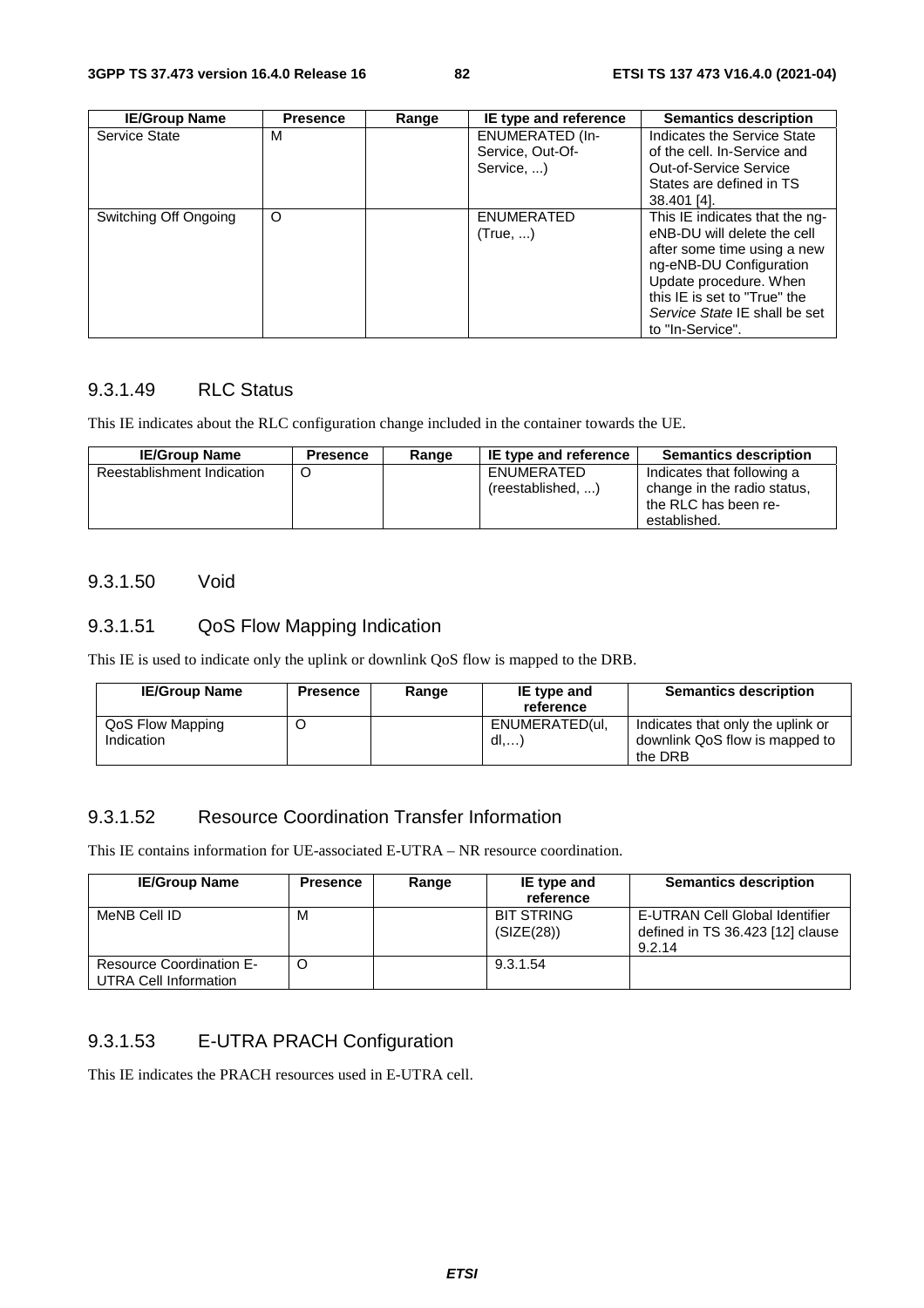| <b>IE/Group Name</b>        | <b>Presence</b> | Range | IE type and    | <b>Semantics description</b>    |
|-----------------------------|-----------------|-------|----------------|---------------------------------|
|                             |                 |       | reference      |                                 |
| RootSequenceIndex           | м               |       | <b>INTEGER</b> | See clause 5.7.2. in TS 36.211  |
|                             |                 |       | (0.837)        | [13]                            |
| ZeroCorrelationZoneConfigur | M               |       | <b>INTEGER</b> | See clause 5.7.2. in TS 36.211  |
| ation                       |                 |       | (0.15)         | [13]                            |
| HighSpeedFlag               | M               |       | <b>BOOLEAN</b> | TRUE corresponds to Restricted  |
|                             |                 |       |                | set and FALSE to Unrestricted   |
|                             |                 |       |                | set. See clause 5.7.2 in TS     |
|                             |                 |       |                | 36.211 [13]                     |
| PRACH-FrequencyOffset       | м               |       | <b>INTEGER</b> | See clause 5.7.1 of TS 36.211   |
|                             |                 |       | (0.94)         | [13]                            |
| PRACH-ConfigurationIndex    | O               |       | <b>INTEGER</b> | Mandatory for TDD, shall not be |
|                             |                 |       | (0.63)         | present for FDD.                |
|                             |                 |       |                | See clause 5.7.1, in TS 36.211  |
|                             |                 |       |                | [13]                            |

# 9.3.1.54 Resource Coordination E-UTRA Cell Information

This IE contains E-UTRA cell information for UE-associated E-UTRA – NR resource coordination.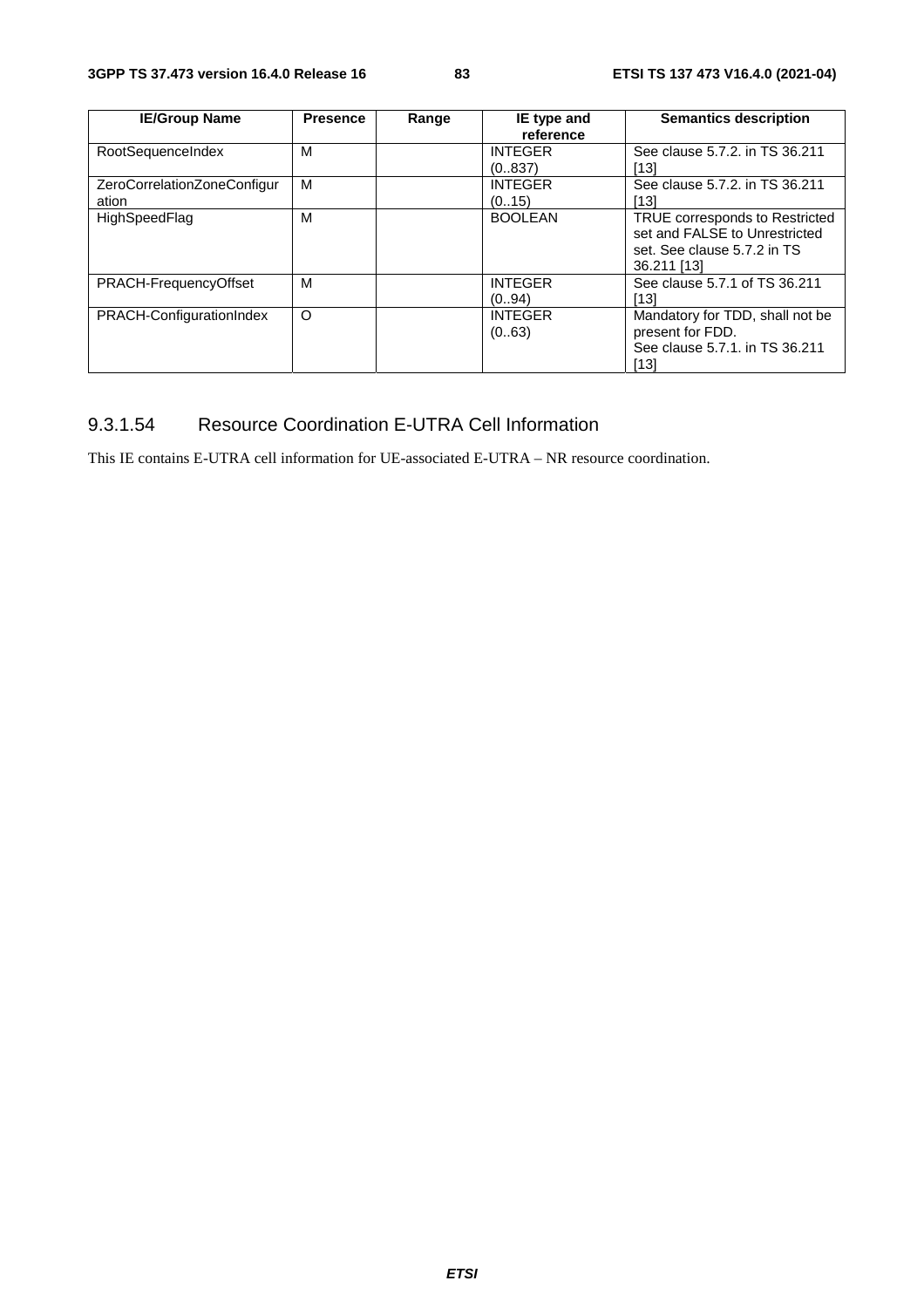| <b>IE/Group Name</b>                                 | <b>Presenc</b><br>е | Rang<br>e    | IE type and<br>reference                                                                  | <b>Semantics</b><br>description                                                                                                                  | <b>Criticality</b>       | <b>Assigned</b><br><b>Criticality</b> |
|------------------------------------------------------|---------------------|--------------|-------------------------------------------------------------------------------------------|--------------------------------------------------------------------------------------------------------------------------------------------------|--------------------------|---------------------------------------|
| CHOICE EUTRA-Mode-<br><b>Info</b>                    | M                   |              |                                                                                           |                                                                                                                                                  | $\blacksquare$           |                                       |
| > FDD                                                |                     |              |                                                                                           |                                                                                                                                                  | $\omega$ .               |                                       |
| >>FDD Info                                           |                     | $\mathbf{1}$ |                                                                                           |                                                                                                                                                  | $\blacksquare$           |                                       |
| >>>UL EARFCN                                         | O                   |              | INTEGER (0<br>maxExtendedEARFC<br>N,                                                      | The relation<br>between<br><b>EARFCN</b> and<br>carrier<br>frequency (in<br>MHz) is defined<br>in TS 36.104<br>$[14]$ .                          |                          |                                       |
| >>>DL EARFCN                                         | M                   |              | INTEGER (0.<br>maxExtendedEARFC<br>$N, $ )                                                | The relation<br>between<br><b>EARFCN</b> and<br>carrier<br>frequency (in<br>MHz) is defined<br>in TS 36.104<br>$[14]$ .                          | $\blacksquare$           |                                       |
| >>UL<br>Transmission<br><b>Bandwidth</b>             | $\Omega$            |              | E-UTRA<br>Transmission<br><b>Bandwidth</b><br>9.3.1.59                                    | Present if UL<br>EARFCN IE is<br>present.                                                                                                        |                          |                                       |
| >>D <sub>L</sub><br>Transmission<br><b>Bandwidth</b> | M                   |              | E-UTRA<br>Transmission<br><b>Bandwidth</b><br>9.3.1.59                                    |                                                                                                                                                  |                          |                                       |
| > TDD                                                |                     |              |                                                                                           |                                                                                                                                                  | $\blacksquare$           |                                       |
| >>TDD Info                                           |                     | $\mathbf{1}$ |                                                                                           |                                                                                                                                                  |                          |                                       |
| >>>EARFCN                                            | M                   |              | INTEGER (0<br>maxExtendedEARFC<br>$N, $ )                                                 | The relation<br>between<br><b>EARFCN</b> and<br>carrier<br>frequency (in<br>MHz) is defined<br>in TS 36.104<br>$[14]$ .                          | $\mathbf{r}$             |                                       |
| >>>Transmission<br><b>Bandwidth</b>                  | M                   |              | E-UTRA<br>Transmission<br>Bandwidth<br>9.3.1.59                                           |                                                                                                                                                  | $\overline{\phantom{a}}$ |                                       |
| >>>Subframe<br>Assignment                            | M                   |              | ENUMERATED(sa0,<br>sa1, sa2, sa3, sa4,<br>sa $5,$ sa $6,$                                 | Uplink-downlink<br>subframe<br>configuration<br>information<br>defined in TS<br>36.211 [13].<br>In NB-IOT, sa0<br>and sa6 are not<br>applicable. | $\blacksquare$           |                                       |
| >>>Special<br>Subframe Info                          |                     | $\mathbf{1}$ |                                                                                           | Special<br>subframe<br>configuration<br>information<br>defined in TS<br>36.211 [13]                                                              | $\blacksquare$           |                                       |
| $\overline{\gg}$ >>Special<br>Subframe<br>Patterns   | M                   |              | ENUMERATED(ssp0,<br>ssp1, ssp2, ssp3,<br>ssp4, ssp5, ssp6,<br>ssp7, ssp8, ssp9,<br>ssp10, |                                                                                                                                                  | $\overline{a}$           |                                       |
| >>>>Cyclic<br>Prefix DL                              | M                   |              | ENUMERATED(Norm<br>al, Extended,)                                                         |                                                                                                                                                  | $\blacksquare$           |                                       |
| >>>>Cyclic<br>Prefix UL                              | M                   |              | ENUMERATED(Norm<br>al, Extended,)                                                         |                                                                                                                                                  |                          |                                       |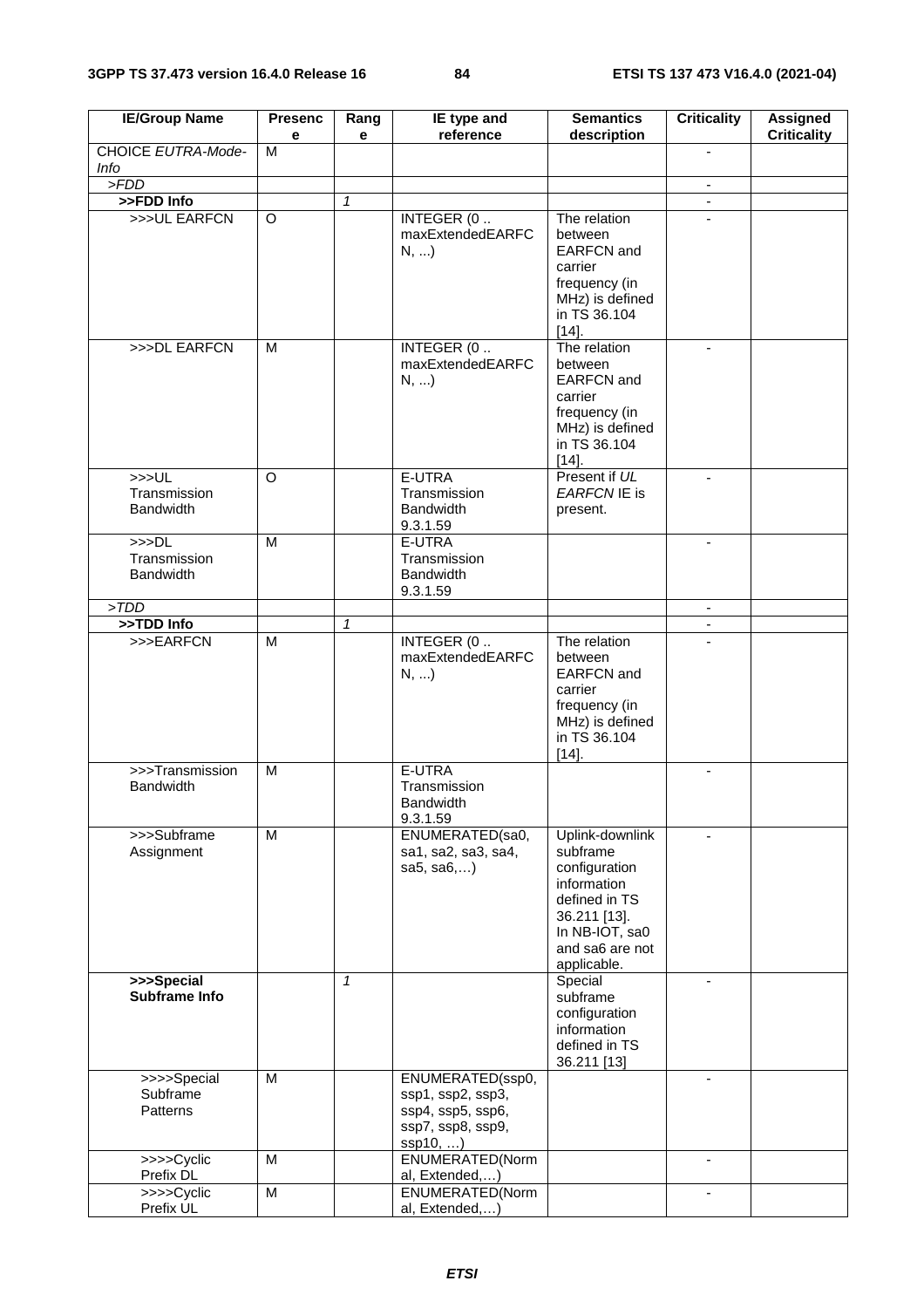| E-UTRA PRACH  | М | 9.3.1.53          |            |        |
|---------------|---|-------------------|------------|--------|
| Configuration |   |                   |            |        |
| Ignore PRACH  |   | <b>ENUMERATED</b> | <b>YES</b> | reject |
| Configuration |   | (true,            |            |        |

| bound<br>Range          | Explanation                                                                      |
|-------------------------|----------------------------------------------------------------------------------|
| ExtendedEARFCN<br>maxE, | 262143.<br>TCN.<br><b>EARFO</b><br>Value is<br>⊧of extended.<br>Maximum<br>value |

## 9.3.1.55 Extended Available PLMN List

This IE indicates the list of available PLMN.

| <b>IE/Group Name</b>           | <b>Presence</b> | Range                   | IE type and<br>reference | <b>Semantics</b><br>description |
|--------------------------------|-----------------|-------------------------|--------------------------|---------------------------------|
| <b>Extended Available PLMN</b> |                 | >/                      |                          |                                 |
| <b>Item IEs</b>                |                 | maxnoofExtendedBPLMNs > |                          |                                 |
| >PLMN Identity                 | M               |                         | 9.3.1.14                 |                                 |

| วนทc<br>nae.<br>וונזו<br>٦a                                                    | ----<br>nation                                                                                       |
|--------------------------------------------------------------------------------|------------------------------------------------------------------------------------------------------|
| ∟MNs<br>$\overline{\phantom{a}}$<br>∟xter<br>under:<br>axnoor<br>115 F<br>l lo | יכ<br>_MN<br>alue/<br>lds.<br>Broadcast<br>IS.<br><b>Extended</b><br>Maxir<br>nc<br>0t<br>num<br>. ب |

#### 9.3.1.56 void

#### 9.3.1.57 CU to DU RRC Information

This IE contains the RRC Information that are sent from ng-eNB-CU to ng-eNB-DU.

| <b>IE/Group Name</b>                    | <b>Presence</b> | Range | IE type and<br>reference      | <b>Semantics description</b>                                                                                                    | <b>Criticality</b> | Assigned<br><b>Criticality</b> |
|-----------------------------------------|-----------------|-------|-------------------------------|---------------------------------------------------------------------------------------------------------------------------------|--------------------|--------------------------------|
| CG-Configlnfo                           | $\circ$         |       | <b>OCTET</b><br><b>STRING</b> | CG-ConfigInfo, as defined in<br>TS 38.331 [16].                                                                                 |                    |                                |
| UE-CapabilityRAT-<br>ContainerList      | $\circ$         |       | <b>OCTET</b><br><b>STRING</b> | This IE is used in the NG-<br>RAN and it consists of the<br>UE-CapabilityRAT-<br>ContainerList, as defined in<br>TS 36.331 [2]. |                    |                                |
| MeasConfig                              | $\circ$         |       | <b>OCTET</b><br><b>STRING</b> | MeasConfig, as defined in<br>TS 38.331 [16] (without<br>MeasGapConfig).                                                         |                    |                                |
| Handover<br>Preparation<br>Information  | $\circ$         |       | <b>OCTET</b><br><b>STRING</b> | HandoverPreparationInforma<br>tion, as defined in TS 36.331<br>[2].                                                             | <b>YES</b>         | ignore                         |
| <b>RadioResourceCo</b><br>nfigDedicated | $\Omega$        |       | <b>OCTET</b><br><b>STRING</b> | RadioResourceConfigDedica<br>ted, as defined in TS 36.331<br>[2]                                                                | <b>YES</b>         | ignore                         |
| Measurement<br>Timing<br>Configuration  | $\Omega$        |       | <b>OCTET</b><br><b>STRING</b> | Contains the<br>MeasurementTimingConfigur<br>ation inter-node message<br>defined in TS 38.331 [16].                             | <b>YES</b>         | ignore                         |
| UEAssistanceInfor<br>mation             | $\Omega$        |       | <b>OCTET</b><br><b>STRING</b> | UEAssistanceInformation, as<br>defined in TS 36.331 [2].                                                                        | <b>YES</b>         | ignore                         |
| requestedP-<br>MaxFR1                   | $\circ$         |       | <b>OCTET</b><br><b>STRING</b> | requestedP-MaxFR1, as<br>defined in TS 38.331 [16].                                                                             | <b>YES</b>         | ignore                         |

## 9.3.1.58 DU to CU RRC Information

This IE contains the RRC Information that are sent from the ng-eNB-DU to the ng-eNB-CU.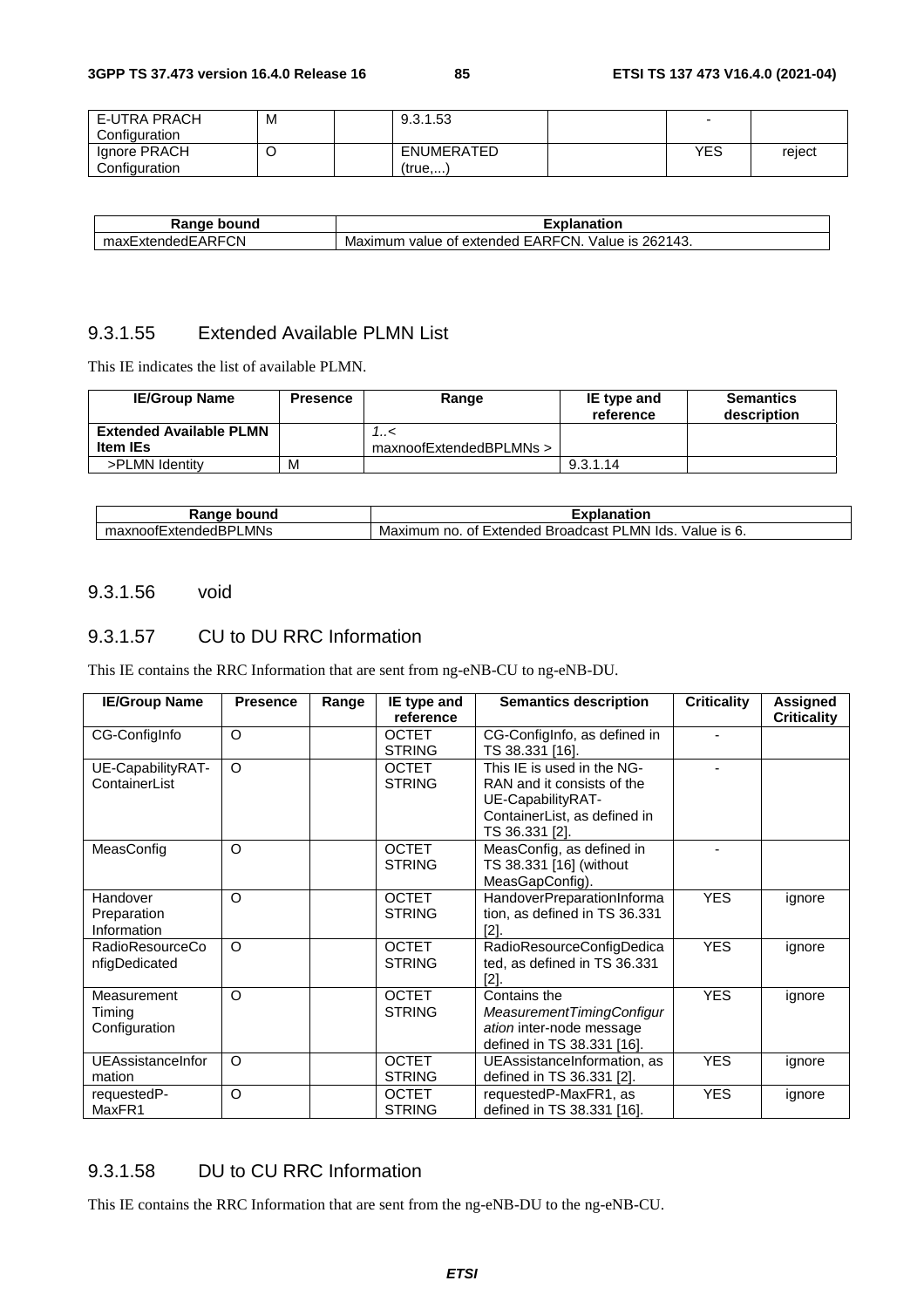| <b>IE/Group Name</b>        | <b>Presen</b> | Range | IE type        | <b>Semantics description</b>       | <b>Criticalit</b> | <b>Assigne</b>    |
|-----------------------------|---------------|-------|----------------|------------------------------------|-------------------|-------------------|
|                             | ce            |       | and            |                                    | у                 |                   |
|                             |               |       | reference      |                                    |                   | <b>Criticalit</b> |
|                             |               |       |                |                                    |                   | v                 |
| RadioResourceConfigDe       | M             |       | <b>OCTET</b>   | RadioResourceConfigDedicated       |                   |                   |
| dicated                     |               |       | <b>STRING</b>  | , as defined in TS 36.331 [2].     |                   |                   |
| MeasGapConfig               | O             |       | <b>OCTET</b>   | MeasGapConfig as defined in        |                   |                   |
|                             |               |       | <b>STRING</b>  | TS 36.331 [2].                     |                   |                   |
| <b>Requested P-MaxFR1</b>   | O             |       | <b>OCTET</b>   | requestedP-MaxFR1, as defined      |                   |                   |
|                             |               |       | <b>STRING</b>  | in TS 36.331 [2].                  |                   |                   |
| DRX Long Cycle Start        | O             |       | <b>INTEGER</b> | Identical to the value of the drx- |                   |                   |
| Offset                      |               |       | (0.10239)      | LongCycleStartOffset IE within     |                   |                   |
|                             |               |       |                | the DRX-Config as defined in TS    |                   |                   |
|                             |               |       |                | 36.331 [2].                        |                   |                   |
| Selected                    | O             |       | <b>OCTET</b>   | BandCombinationIndex, as           | <b>YES</b>        | ignore            |
| <b>BandCombinationIndex</b> |               |       | <b>STRING</b>  | defined in TS 38.331 [16].         |                   |                   |
| Selected                    | O             |       | <b>OCTET</b>   | FeatureSetEntryIndex, as           | <b>YES</b>        | ignore            |
| FeatureSetEntryIndex        |               |       | <b>STRING</b>  | defined in TS 38.331 [16].         |                   |                   |
| Ph-InfoSCG                  | $\Omega$      |       | <b>OCTET</b>   | PH-TypeListSCG, as defined in      | Yes               | ignore            |
|                             |               |       | <b>STRING</b>  | TS 38.331[16].                     |                   |                   |
| Requested                   | O             |       | <b>OCTET</b>   | BandCombinationIndex, as           | <b>YES</b>        | ignore            |
| BandCombinationIndex        |               |       | <b>STRING</b>  | defined in TS 38.331 [16].         |                   |                   |
|                             |               |       |                | This IE is used for the ng-eNB-    |                   |                   |
|                             |               |       |                | DU to request a new Band           |                   |                   |
|                             |               |       |                | Combination.                       |                   |                   |
| Requested                   | $\circ$       |       | <b>OCTET</b>   | FeatureSetEntryIndex, as           | <b>YES</b>        | ignore            |
| FeatureSetEntryIndex        |               |       | <b>STRING</b>  | defined in TS 38.331 [16].         |                   |                   |
|                             |               |       |                | This IE is used for the ng-eNB-    |                   |                   |
|                             |               |       |                | DU to request a new Feature        |                   |                   |
|                             |               |       |                | Set.                               |                   |                   |
| DRX Config                  | O             |       | <b>OCTET</b>   | DRX-Config, as defined in TS       | <b>YES</b>        | ignore            |
|                             |               |       | <b>STRING</b>  | 36.331 [2].                        |                   |                   |

#### 9.3.1.59 E-UTRA Transmission Bandwidth

This IE is used to indicate the E-UTRA UL or DL transmission bandwidth expressed in units of resource blocks " N<sub>RB</sub> " (TS 36.104 [14]). The values bw1, bw6, bw15, bw25, bw50, bw75, bw100 correspond to the number of resource blocks "NRB" 1, 6, 15, 25, 50, 75, 100.

| <b>IE/Group Name</b> | <b>Presence</b> | Range | <b>IE Type and Reference</b> | <b>Semantics Description</b> |
|----------------------|-----------------|-------|------------------------------|------------------------------|
| E-UTRA Transmission  | M               |       | ENUMERATED (bw1,             |                              |
| Bandwidth            |                 |       | bw6, bw15, bw25, bw50,       |                              |
|                      |                 |       | bw75, bw100,                 |                              |

#### 9.3.1.60 Number of Broadcasts Requested

This IE indicates the number of times a message is to be broadcast.

| <b>IE/Group Name</b>              | <b>Presence</b> | Range | IE type and<br>reference    | <b>Semantics description</b> |
|-----------------------------------|-----------------|-------|-----------------------------|------------------------------|
| Number of Broadcasts<br>Reauested | M               |       | <b>INTEGER</b><br>(0.65535) |                              |

#### 9.3.1.61 Criticality Diagnostics

The *Criticality Diagnostics* IE is sent by the ng-eNB-DU or the ng-eNB-CU when parts of a received message have not been comprehended or were missing, or if the message contained logical errors. When applicable, it contains information about which IEs were not comprehended or were missing.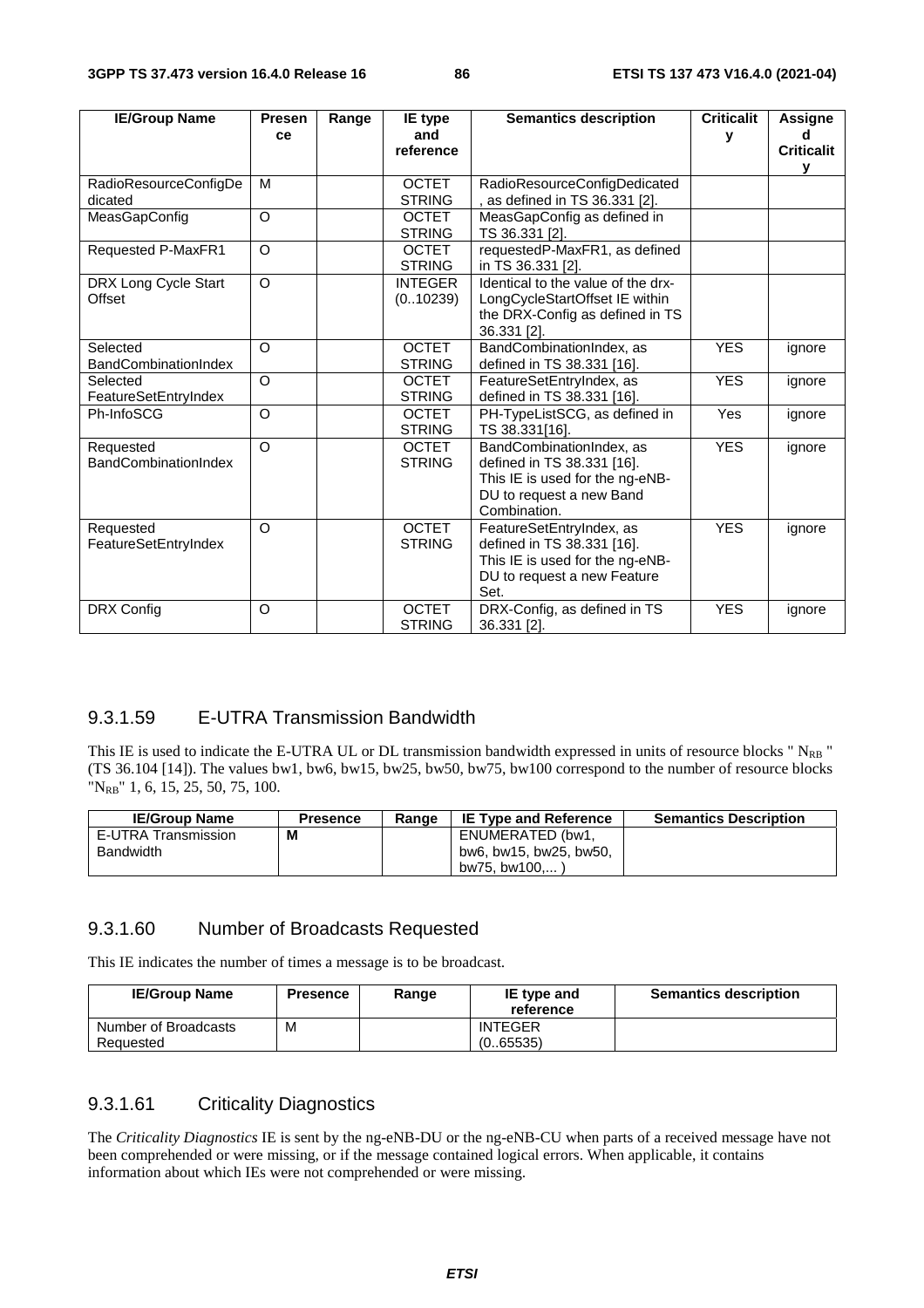For further details on how to use the *Criticality Diagnostics* IE, (see clause 10). The conditions for inclusion of the *Transaction ID* IE are described in clause 10.

| <b>IE/Group Name</b>                                         | <b>Presence</b> | Range                                       | IE type and reference                                                             | <b>Semantics description</b>                                                                                                                                                                      |
|--------------------------------------------------------------|-----------------|---------------------------------------------|-----------------------------------------------------------------------------------|---------------------------------------------------------------------------------------------------------------------------------------------------------------------------------------------------|
| Procedure Code                                               | O               |                                             | <b>INTEGER (0255)</b>                                                             | Procedure Code is to be used<br>if Criticality Diagnostics is part<br>of Error Indication procedure,<br>and not within the response<br>message of the same<br>procedure that caused the<br>error. |
| <b>Triggering Message</b>                                    | $\circ$         |                                             | ENUMERATED(initiating<br>message, successful<br>outcome, unsuccessful<br>outcome) | The Triggering Message is<br>used only if the Criticality<br>Diagnostics is part of Error<br>Indication procedure.                                                                                |
| <b>Procedure Criticality</b>                                 | $\circ$         |                                             | ENUMERATED(reject,<br>ignore, notify)                                             | This Procedure Criticality is<br>used for reporting the<br>Criticality of the Triggering<br>message (Procedure).                                                                                  |
| <b>Transaction ID</b>                                        | O               |                                             | 9.3.1.23                                                                          |                                                                                                                                                                                                   |
| <b>Information Element</b><br><b>Criticality Diagnostics</b> |                 | $\theta$<br><maxnooferrors></maxnooferrors> |                                                                                   |                                                                                                                                                                                                   |
| >IE Criticality                                              | M               |                                             | ENUMERATED(reject,<br>ignore, notify)                                             | The IE Criticality is used for<br>reporting the criticality of the<br>triggering IE. The value<br>'ignore' is not applicable.                                                                     |
| $>$ IE ID                                                    | M               |                                             | INTEGER (065535)                                                                  | The IE ID of the not<br>understood or missing IE.                                                                                                                                                 |
| >Type of Error                                               | M               |                                             | ENUMERATED(not<br>understood, missing,                                            |                                                                                                                                                                                                   |

| Range bound   | <b>Explanation</b>                                            |  |
|---------------|---------------------------------------------------------------|--|
| maxnoofErrors | Maximum no. of IE errors allowed to be reported with a single |  |
|               | message. The value for maxnoofErrors is 256.                  |  |

#### 9.3.1.62 Cell Type

This IE provides the cell coverage area.

| <b>IE/Group Name</b> | <b>Presence</b> | Range | IE type and<br>reference                             | <b>Semantics description</b> |
|----------------------|-----------------|-------|------------------------------------------------------|------------------------------|
| Cell Size            | M               |       | ENUMERATED<br>(verysmall, small,<br>medium, large, ) |                              |

## 9.3.1.63 UE Identity Index value

The *UE Identity Index value* IE is used by the eNB to calculate the Paging Frame TS 36.304 [20].

| <b>IE/Group Name</b>    | <b>Presence</b> | Range | IE type and<br>reference        | <b>Semantics description</b>             |
|-------------------------|-----------------|-------|---------------------------------|------------------------------------------|
| UE Identity Index Value | м               |       | <b>BIT STRING</b><br>(SIZE(10)) | Coded as specified in TS<br>36.304 [20]. |

## 9.3.1.64 RAN UE Paging identity

This IE indicates the RAN UE Paging identity.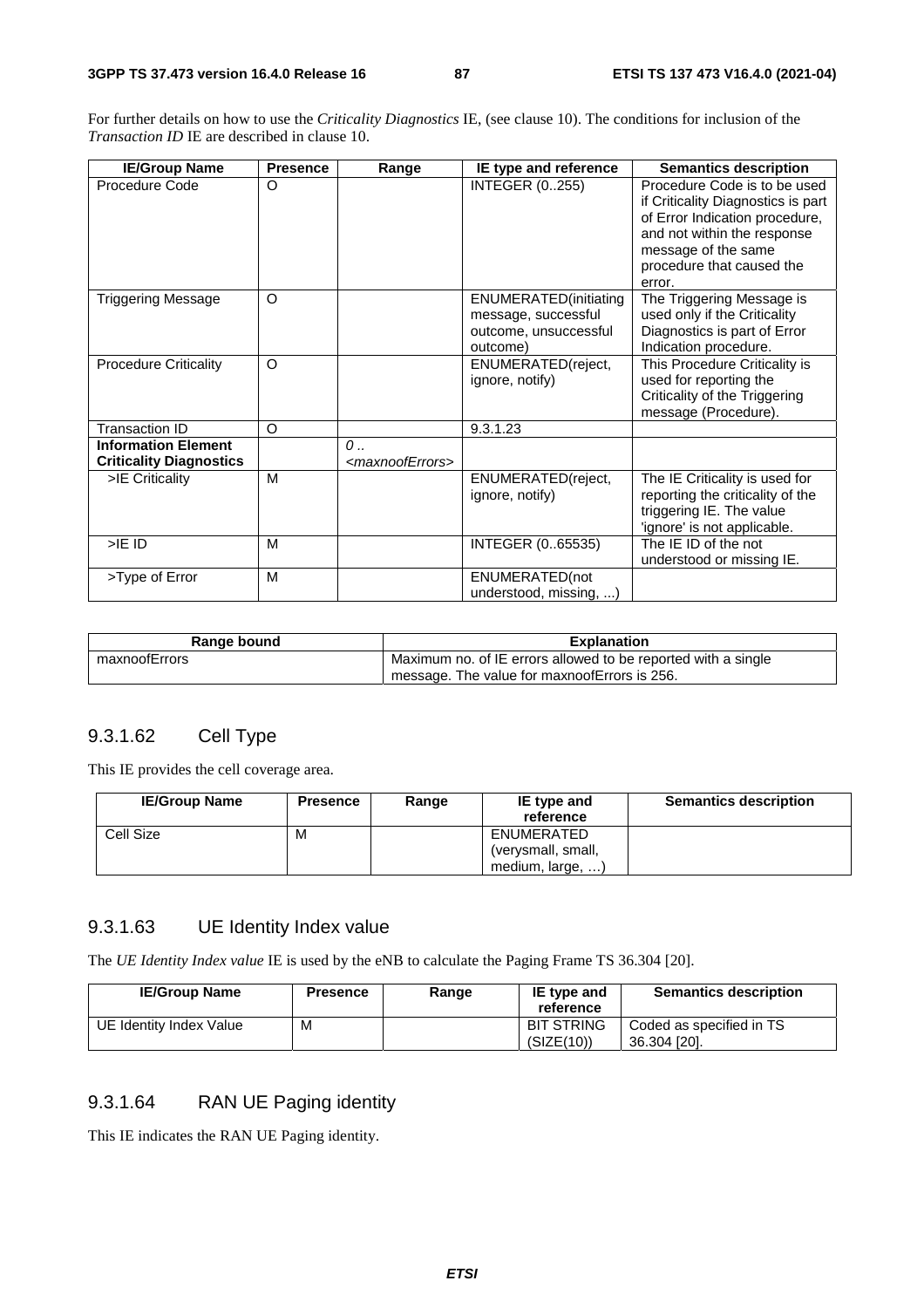| <b>IE/Group Name</b> | <b>Presence</b> | Range | IE type and reference | <b>Semantics</b><br>description |
|----------------------|-----------------|-------|-----------------------|---------------------------------|
| I-RNTI               | M               |       | BIT STRING (SIZE(40)) |                                 |

#### 9.3.1.65 CN UE Paging Identity

The 5G-S-TMSI is used as UE identifier for CN paging.

| <b>IE/Group Name</b>         | <b>Presence</b> | Range | IE type and reference | <b>Semantics</b><br>description         |
|------------------------------|-----------------|-------|-----------------------|-----------------------------------------|
| CHOICE CN UE paging identity | M               |       |                       |                                         |
| >5G-S-TMSL                   |                 |       |                       |                                         |
| >>5G-S-TMSL                  | M               |       | BIT STRING (SIZE(48)) | Details defined<br>in TS 38.413<br>[19] |

## 9.3.1.66 Paging DRX

This IE indicates the Paging DRX as defined in TS 36.304 [20].

| <b>IE/Group Name</b> | <b>Presence</b> | Range | IE type and reference   | <b>Semantics description</b> |
|----------------------|-----------------|-------|-------------------------|------------------------------|
| Paging DRX           | м               |       | ENUMERATED(32, 64, 128, | Unit in radio frame.         |
|                      |                 |       | 256,                    |                              |

#### 9.3.1.67 Message Identifier

This IE identifies the warning message.

| <b>IE/Group Name</b> | <b>Presence</b> | Range | IE type and<br>reference        | <b>Semantics description</b>                                                |
|----------------------|-----------------|-------|---------------------------------|-----------------------------------------------------------------------------|
| Message Identifier   | м               |       | <b>BIT STRING</b><br>(SIZE(16)) | This IE is set by the 5GC.<br>transferred to the UE by the NG-<br>RAN node. |

#### 9.3.1.68 Serial Number

This IE identifies a particular message from the source and type indicated by the Message Identifier and is altered every time the message with a given Message Identifier is changed.

| <b>IE/Group Name</b> | <b>Presence</b> | Range | IE type and<br>reference        | <b>Semantics description</b>                                                |
|----------------------|-----------------|-------|---------------------------------|-----------------------------------------------------------------------------|
| Serial Number        | M               |       | <b>BIT STRING</b><br>(SIZE(16)) | This IE is set by the 5GC.<br>transferred to the UE by the NG-<br>RAN node. |

### 9.3.1.69 Additional SIB Message List

This IE indicates the list of additional SIB messages containing all the remaining segments of a public warning message if segmentation is applied to such message.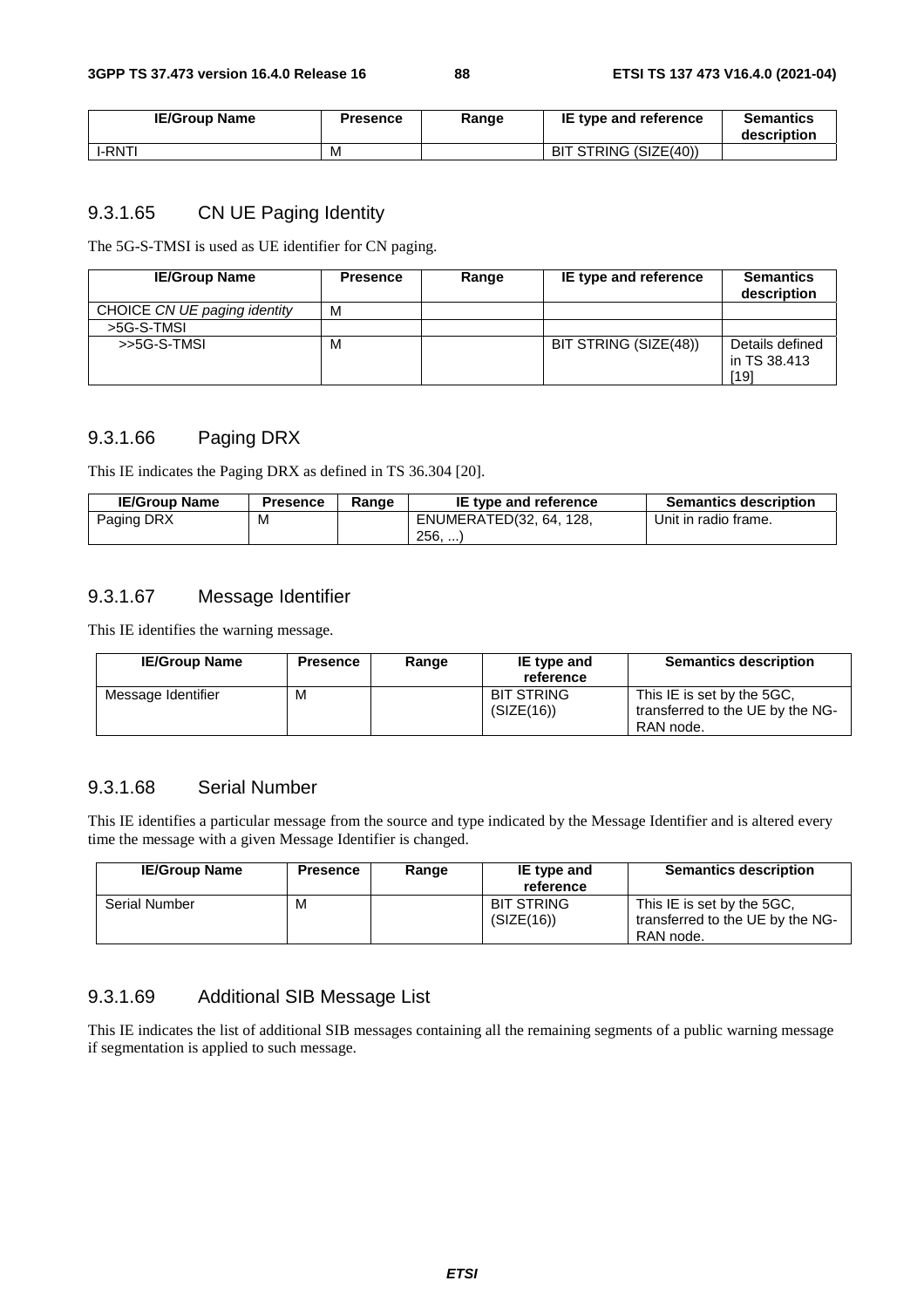| <b>IE/Group Name</b>                           | <b>Presence</b> | Range                                                               | IE type and<br>reference | <b>Semantics description</b>                                                                          |
|------------------------------------------------|-----------------|---------------------------------------------------------------------|--------------------------|-------------------------------------------------------------------------------------------------------|
| <b>Additional SIB Message</b><br>List Item IEs |                 | <br><maxnoofadditi<br>onalSIBs <math>&gt;</math></maxnoofadditi<br> |                          |                                                                                                       |
| >Additional SIB                                | М               |                                                                     | <b>OCTET STRING</b>      | SIB message containing one<br>segment of a public warning<br>message, as defined in TS<br>36.331 [2]. |

| Range bound           | <b>Explanation</b>                                                              |
|-----------------------|---------------------------------------------------------------------------------|
| maxnoofAdditionalSIBs | Maximum no. of additional segments of a public warning message. Value<br>is 63. |

# 9.3.2 Transport Network Layer Related IEs

## 9.3.2.1 UP Transport Layer Information

The *UP Transport Layer Information* IE identifies a W1 transport bearer associated to a DRB. It contains a Transport Layer Address and a GTP Tunnel Endpoint Identifier. The Transport Layer Address is an IP address to be used for the W1 user plane transport. The GTP Tunnel Endpoint Identifier is to be used for the user plane transport between ngeNB-CU and ng-eNB-DU.

| <b>IE/Group Name</b>                         | <b>Presence</b> | Range | IE type and<br>reference | <b>Semantics description</b> |
|----------------------------------------------|-----------------|-------|--------------------------|------------------------------|
| <b>CHOICE Transport Layer</b><br>Information | м               |       |                          |                              |
| >GTP Tunnel                                  |                 |       |                          |                              |
| >>Transport Layer<br>Address                 | M               |       | 9.3.2.3                  |                              |
| >>GTP-TEID                                   | M               |       | 9.3.2.2                  |                              |

## 9.3.2.2 GTP-TEID

The *GTP-TEID* IE is the GTP Tunnel Endpoint Identifier to be used for the user plane transport between the ng-eNB-CU and ng-eNB-DU.

| <b>IE/Group Name</b> | <b>Presence</b> | Range | IE type and<br>reference         | <b>Semantics description</b>                 |
|----------------------|-----------------|-------|----------------------------------|----------------------------------------------|
| GTP-TEID             | M               |       | <b>OCTET STRING</b><br>(SIZE(4)) | For details and range, see<br>TS 29.281 [17] |

#### 9.3.2.3 Transport Layer Address

This *Transport Layer Address* IE is an IP address.

| <b>IE/Group Name</b>    | <b>Presence</b> | Range | IE type and<br>reference           | <b>Semantics description</b>                                                                                                                                                                           |
|-------------------------|-----------------|-------|------------------------------------|--------------------------------------------------------------------------------------------------------------------------------------------------------------------------------------------------------|
| Transport Layer Address | M               |       | <b>BIT STRING</b><br>(SIZE(1160, ) | The Radio Network Layer is<br>not supposed to interpret<br>the address information. It<br>should pass it to the<br><b>Transport Layer for</b><br>interpretation.<br>For details, see TS 38.414<br>[18] |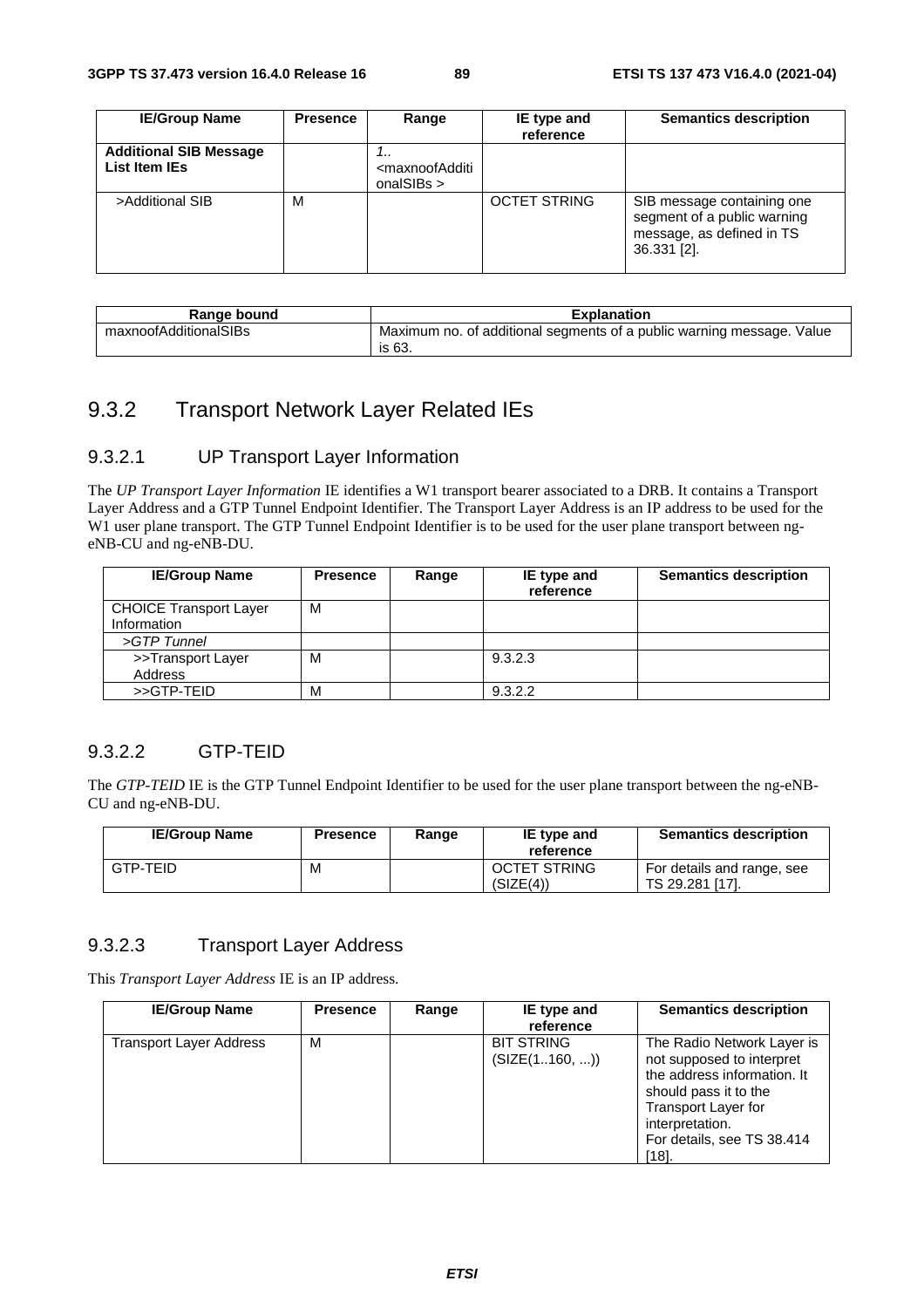# 9.4 Message and Information Element Abstract Syntax (with ASN.1)

## 9.4.1 General

W1AP ASN.1 definition conforms to ITU-T Recommendation X.691 [21], ITU-T Recommendation X.680 [22] and ITU-T Recommendation X.681 [23].

The ASN.1 definition specifies the structure and content of W1AP messages. W1AP messages can contain any IEs specified in the object set definitions for that message without the order or number of occurrence being restricted by ASN.1. However, for this version of the standard, a sending entity shall construct a W1AP message according to the PDU definitions module and with the following additional rules:

- IEs shall be ordered (in an IE container) in the order they appear in object set definitions.
- Object set definitions specify how many times IEs may appear. An IE shall appear exactly once if the presence field in an object has value "mandatory". An IE may appear at most once if the presence field in an object has value "optional" or "conditional". If in a tabular format there is multiplicity specified for an IE (i.e., an IE list) then in the corresponding ASN.1 definition the list definition is separated into two parts. The first part defines an IE container list where the list elements reside. The second part defines list elements. The IE container list appears as an IE of its own. For this version of the standard an IE container list may contain only one kind of list elements.
- NOTE: In the above "IE" means an IE in the object set with an explicit ID. If one IE needs to appear more than once in one object set, then the different occurrences will have different IE IDs.

If a W1AP message that is not constructed as defined above is received, this shall be considered as Abstract Syntax Error, and the message shall be handled as defined for Abstract Syntax Error in clause 10.

## 9.4.2 Usage of private message mechanism for non-standard use

The private message mechanism for non-standard use may be used:

- for special operator- (and/or vendor) specific features considered not to be part of the basic functionality, i.e., the functionality required for a complete and high-quality specification in order to guarantee multivendor interoperability;
- by vendors for research purposes, e.g., to implement and evaluate new algorithms/features before such features are proposed for standardisation.

The private message mechanism shall not be used for basic functionality. Such functionality shall be standardised.

# 9.4.3 Elementary Procedure Definitions

```
-- ASN1START<br>******************************
                                    -- ************************************************************** 
-- 
-- Elementary Procedure definitions 
-- 
-- ************************************************************** 
W1AP-PDU-Descriptions { 
itu-t (0) identified-organization (4) etsi (0) mobileDomain (0) 
ngran-access (22) modules (3) w1ap (3) version1 (1) w1ap-PDU-Descriptions (0)} 
DEFINITIONS AUTOMATIC TAGS ::= 
BEGIN
  -- ************************************************************** 
-- 
-- IE parameter types from other modules. 
-- 
-- **************************************************************
```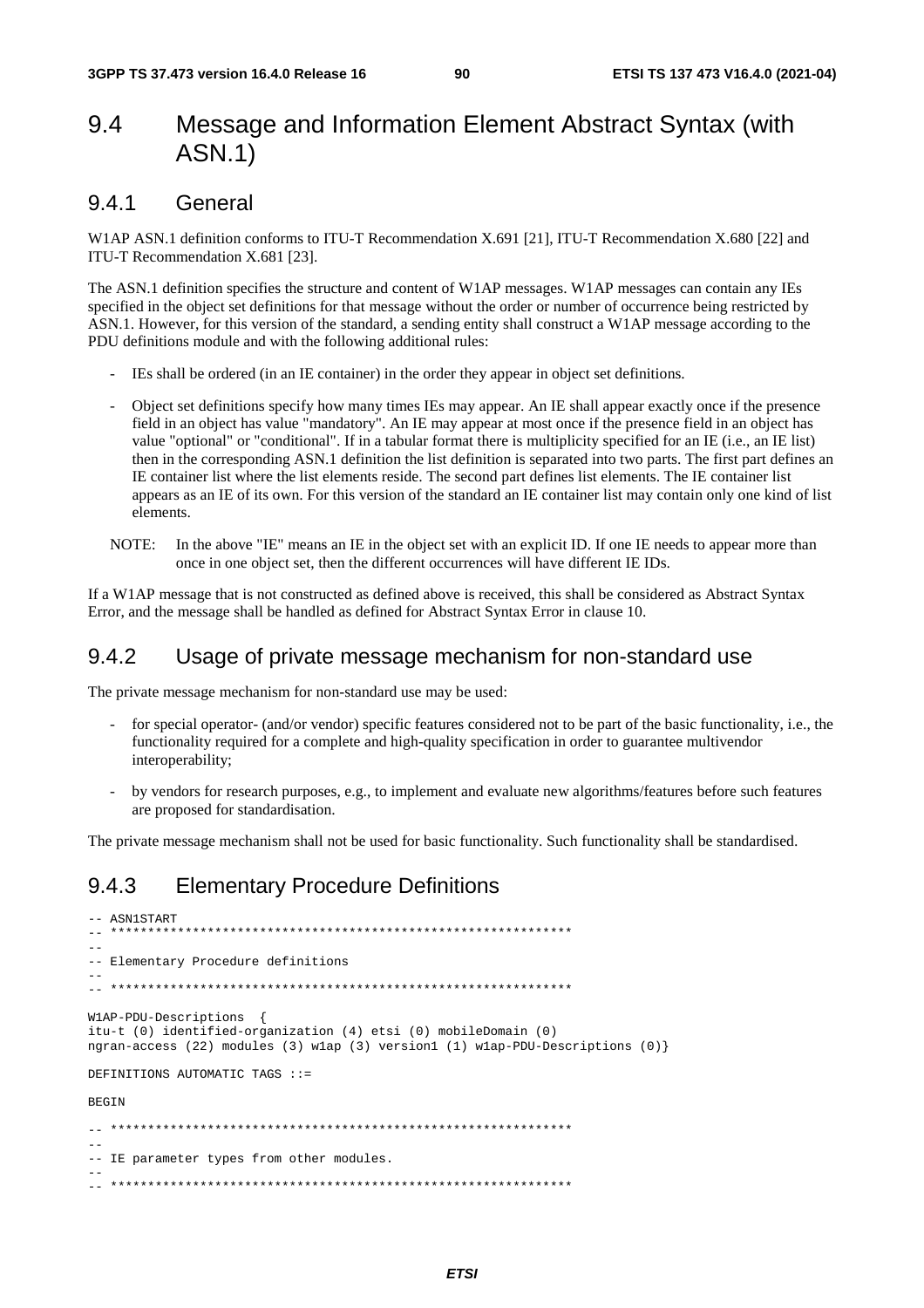IMPORTS

 Criticality, ProcedureCode FROM W1AP-CommonDataTypes Reset, ResetAcknowledge, W1SetupRequest, W1SetupResponse, W1SetupFailure, NGENBDUConfigurationUpdate, NGENBDUConfigurationUpdateAcknowledge, NGENBDUConfigurationUpdateFailure, NGENBCUConfigurationUpdate, NGENBCUConfigurationUpdateAcknowledge, NGENBCUConfigurationUpdateFailure, UEContextSetupRequest, UEContextSetupResponse, UEContextSetupFailure, UEContextReleaseCommand, UEContextReleaseComplete, UEContextModificationRequest, UEContextModificationResponse, UEContextModificationFailure, UEContextModificationRequired, UEContextModificationConfirm, ErrorIndication, UEContextReleaseRequest, DLRRCMessageTransfer, ULRRCMessageTransfer, NGENBDUResourceCoordinationRequest, NGENBDUResourceCoordinationResponse, PrivateMessage, UEInactivityNotification, InitialULRRCMessageTransfer, Paging, Notify, WriteReplaceWarningRequest, WriteReplaceWarningResponse, PWSCancelRequest, PWSCancelResponse, PWSRestartIndication, PWSFailureIndication, NGENBDUStatusIndication, UEContextModificationRefuse FROM W1AP-PDU-Contents id-Reset, id-W1Setup, id-ngeNBDUConfigurationUpdate, id-ngeNBCUConfigurationUpdate, id-UEContextSetup, id-UEContextRelease, id-UEContextModification, id-UEContextModificationRequired, id-ErrorIndication, id-UEContextReleaseRequest, id-DLRRCMessageTransfer, id-ULRRCMessageTransfer, id-NGENBDUResourceCoordination, id-privateMessage, id-UEInactivityNotification, id-InitialULRRCMessageTransfer, id-Paging, id-Notify, id-WriteReplaceWarning, id-PWSCancel, id-PWSRestartIndication, id-PWSFailureIndication, id-NGENBDUStatusIndication

FROM W1AP-Constants

 ProtocolIE-SingleContainer{}, W1AP-PROTOCOL-IES

FROM W1AP-Containers;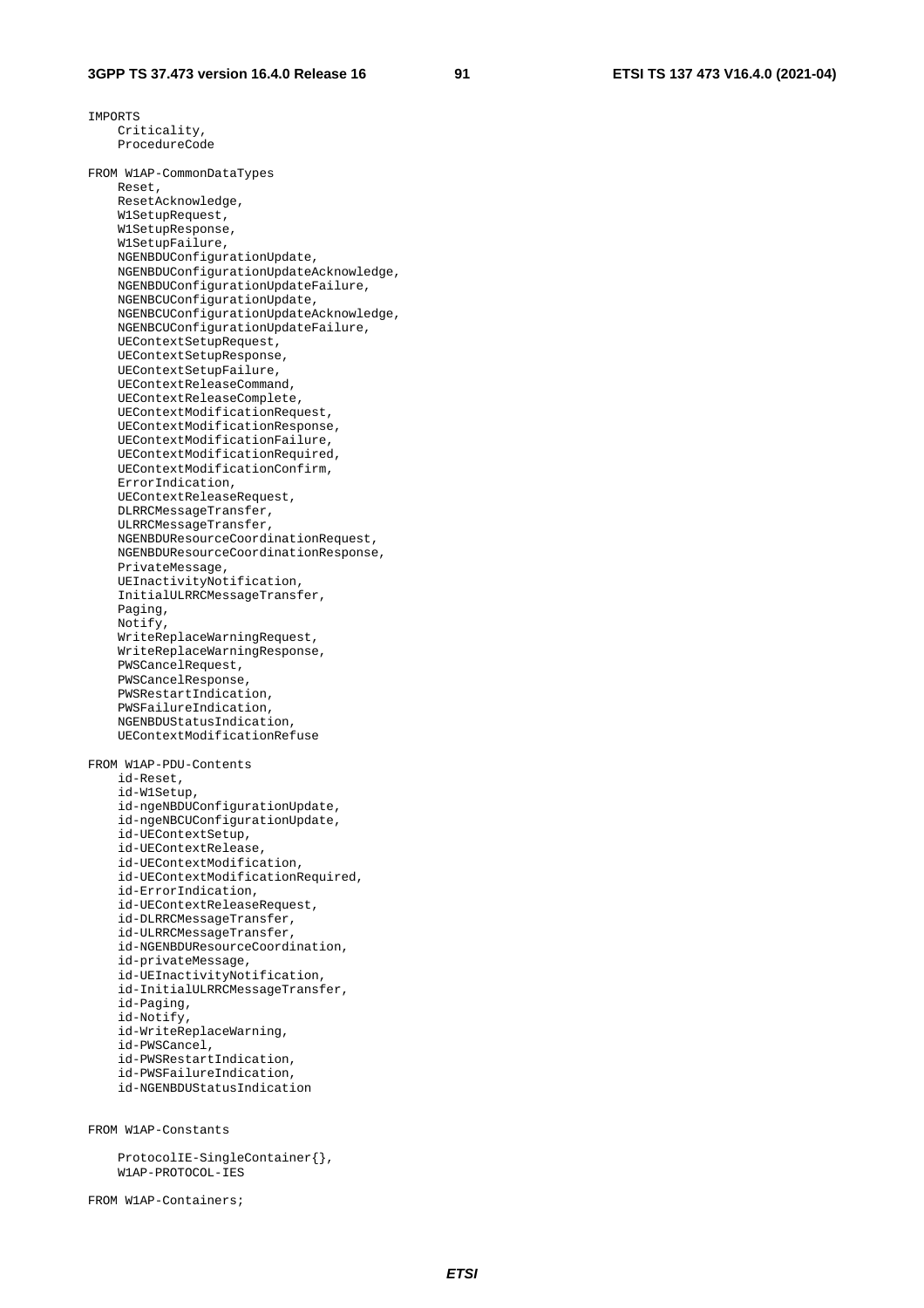```
\sim \sim-- Interface Elementary Procedure Class
W1AP-ELEMENTARY-PROCEDURE :: CLASS {
   & Initiating Message
   &SuccessfulOutcome
                                           OPTIONAL,
   &Successialoutcome<br>
&UnsuccessfulOutcome<br>
&procedureCode ProcedureCode UNIQUE,<br>
Criticality DEFAULT ignore
WITH SYNTAX {
   A SINTARING MESSAGE 6 AInitiating Message<br>
INITIATING MESSAGE 6 & Successful Outcome ]<br>
[UNSUCCESSFUL OUTCOME & Unsuccessful Outcome ]<br>
PROCEDURE CODE & procedureCode
   PROCEDURE CODE
                            --<br>&criticality]
   [CRITICALITY
\}\equiv-- Interface PDU Definition
W1AP-PDI ::= CHOICE {
   unsuccessfulOutcome UnsuccessfulOutcome
\lambdaInitiatingMessage ::= SEQUENCE {
   procedureCode WIAP-ELEMENTARY-PROCEDURE.&procedureCode<br>criticality WIAP-ELEMENTARY-PROCEDURE.&criticality
                                                               ({W1AP - ELEMENTARY - PROCEDURES}),
                                                               (\n\{\nW1AP-ELEMENTARY-
PROCEDURES}{@procedureCode}),
   value
                 W1AP-ELEMENTARY-PROCEDURE.&InitiatingMessage
                                                               ({W1AP-ELEMENTARY-
PROCEDURES } { @procedureCode } )
\rightarrowSuccessfulOutcome ::= SEQUENCE {
  ({W1AP-ELEMENTARY-PROCEDURES}),
   criticality
                  W1AP-ELEMENTARY-PROCEDURE.&criticality
                                                               (\{W1AP - ELEMENTARY -PROCEDURES } { @procedureCode } ) ,
   value
                  W1AP-ELEMENTARY-PROCEDURE.&SuccessfulOutcome
                                                               ({W1AP-ELEMENTARY-
PROCEDURES } {@procedureCode})
\}UnsuccessfulOutcome ::= SEQUENCE {
  procedureCode WIAP-ELEMENTARY-PROCEDURE.&procedureCode<br>criticality WIAP-ELEMENTARY-PROCEDURE.&criticality
                                                               ({W1AP-ELEMENTARY-PROCEDURES}),
                                                               (\{W1AP - ELEMENTARY -PROCEDURES}{@procedureCode}),
   value
                 W1AP-ELEMENTARY-PROCEDURE.&UnsuccessfulOutcome ({W1AP-ELEMENTARY-
PROCEDURES } { @procedureCode } )
\}=--- Interface Elementary Procedure List
W1AP-ELEMENTARY-PROCEDURES W1AP-ELEMENTRY-PROCEDURE ::= {
   W1AP-ELEMENTARY-PROCEDURES-CLASS-1
                                      and the state
   W1AP-ELEMENTARY-PROCEDURES-CLASS-2,
   \ddots\}<code>W1AP-ELEMENTARY-PROCEDURES-CLASS-1 W1AP-ELEMENTARY-PROCEDURE ::= {</code>
   reset
   wlSetup
   ngeNBDUConfigurationUpdate
   ngeNBCUConfigurationUpdate
   uEContextSetup
```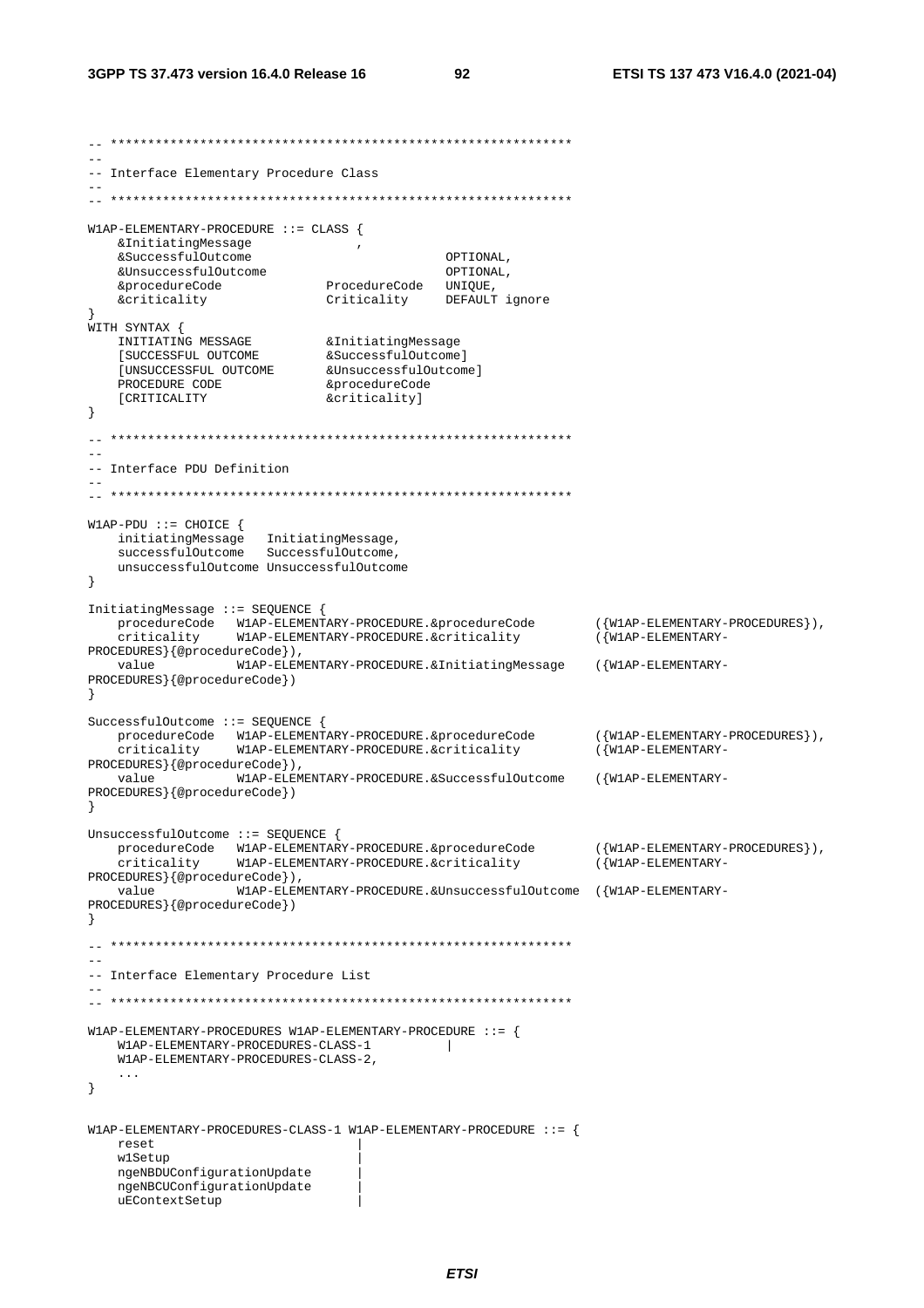```
uEContextRelease
     uEContextModification
    uEContextModificationRequired
     writeReplaceWarning
    pWSCancel
    ngeNBDUResourceCoordination
     \sim \sim \sim\lambdaW1AP-ELEMENTARY-PROCEDURES-CLASS-2 W1AP-ELEMENTARY-PROCEDURE ::= {
    errorIndication
     uEContextReleaseRequest
    dLRRCMessageTransfer
    uLRRCMessageTransfer
     uEInactivityNotification
    privateMessage
     initialULRRCMessageTransfer
    paging
    notify
    pWSRestartIndication
                                                  \overline{\phantom{a}}pWSFailureIndication
                                             \overline{\phantom{a}}ngeNBDUStatusIndication
     \sim . .
\}\equiv-- Interface Elementary Procedures
reset W1AP-ELEMENTARY-PROCEDURE ::= {
    INITIATING MESSAGE Reset
     SUCCESSFUL OUTCOME
                                  ResetAcknowledge
    PROCEDURE CODE
                                 id-Reset
    CRITICALITY
                                 reject
\}wlSetup W1AP-ELEMENTARY-PROCEDURE ::= {
    INITIATING MESSAGE WISetupRequest<br>SUCCESSFUL OUTCOME WISetupResponse<br>UNSUCCESSFUL OUTCOME WISetupFailure<br>PROCEDURE CODE id-WISetup
     PROCEDURE CODE
     CRITICALITY
                                 reject
\rightarrowngeNBDUConfigurationUpdate W1AP-ELEMENTARY-PROCEDURE ::= {
    NBDUCONITY<br>
INITIATING MESSAGE MGENBDUCOnfigurationUpdate<br>
SUCCESSFUL OUTCOME NGENBDUCOnfigurationUpdateAcknowledge<br>
UNSUCCESSFUL OUTCOME NGENBDUCOnfigurationUpdateFailure<br>
PROCEDURE CODE id-ngeNBDUConfigurationUpdate<br>
CRI
\}ngeNBCUConfigurationUpdate W1AP-ELEMENTARY-PROCEDURE ::= {
    NOTICIAL MESSAGE NGENBCUCONfiguration<br>Update<br>SUCCESSFUL OUTCOME NGENBCUCOnfiguration<br>UpdateAcknowledge<br>SUCCESSFUL OUTCOME NGENBCUCOnfiguration<br>UpdateFailure<br>PROCEDURE CODE id-ngeNBCUCOnfiguration<br>Update<br>CRITICALITY reject
     CRITICALITY
                                  reject
\}uEContextSetup W1AP-ELEMENTARY-PROCEDURE ::= {
    UEContextSetupResponse
    UNSUCCESSFUL OUTCOME
                                  UEContextSetupFailure
     PROCEDURE CODE
                                id-UEContextSetup
     CRITICALITY
                                  reject
\rightarrowuEContextRelease W1AP-ELEMENTARY-PROCEDURE ::= {
     INITIATING MESSAGE UEContextReleaseCommand
    INITIATING FIEDDING<br>SUCCESSFUL OUTCOME UEContextReleaseComp<br>PROCEDURE CODE id-UEContextRelease<br>reject reduct
                                  UEContextReleaseComplete
\left\{ \right\}uEContextModification W1AP-ELEMENTARY-PROCEDURE ::= {
    INITIATING MESSAGE UEContextModificationRequest
```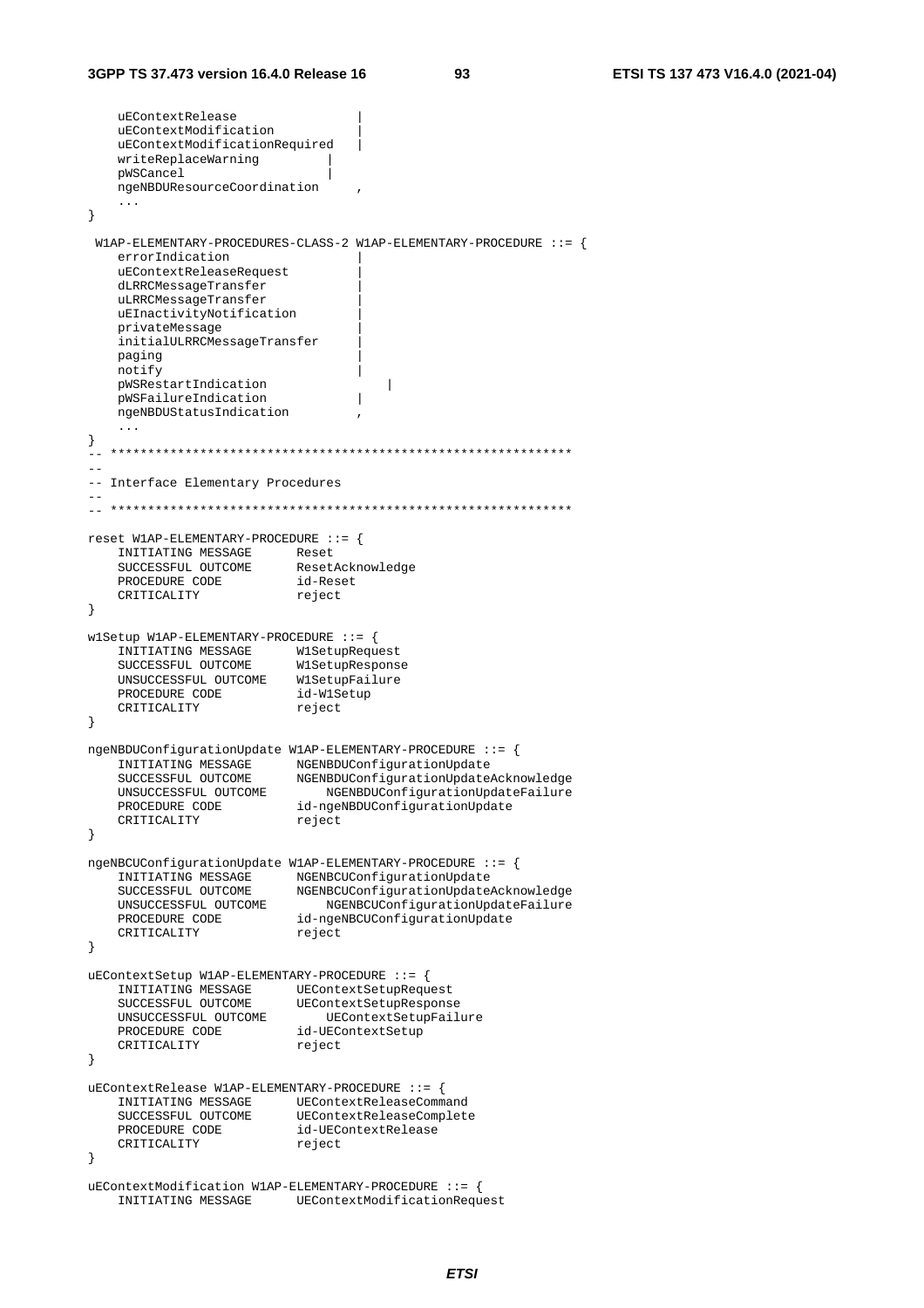```
 SUCCESSFUL OUTCOME UEContextModificationResponse 
     UNSUCCESSFUL OUTCOME UEContextModificationFailure 
                          id-UEContextModification<br>reject
    CRITICALITY
} 
uEContextModificationRequired W1AP-ELEMENTARY-PROCEDURE ::= { 
   INITIATING MESSAGE UEContextModificationRequired<br>SUCCESSFUL OUTCOME UEContextModificationConfirm
 SUCCESSFUL OUTCOME UEContextModificationConfirm 
 UNSUCCESSFUL OUTCOME UEContextModificationRefuse 
 PROCEDURE CODE id-UEContextModificationRequired 
CRITICALITY reject
} 
writeReplaceWarning W1AP-ELEMENTARY-PROCEDURE ::= { 
   INITIATING MESSAGE WriteReplaceWarningRequest<br>SUCCESSFUL OUTCOME WriteReplaceWarningRespons
 SUCCESSFUL OUTCOME WriteReplaceWarningResponse 
 PROCEDURE CODE id-WriteReplaceWarning 
CRITICALITY reject
} 
pWSCancel W1AP-ELEMENTARY-PROCEDURE ::= { 
 INITIATING MESSAGE PWSCancelRequest 
 SUCCESSFUL OUTCOME PWSCancelResponse 
 PROCEDURE CODE id-PWSCancel 
CRITICALITY reject
} 
errorIndication W1AP-ELEMENTARY-PROCEDURE ::= { 
    INITIATING MESSAGE ErrorIndication<br>
PROCEDURE CODE id-ErrorIndication
PROCEDURE CODE id-ErrorIndication
 CRITICALITY ignore 
} 
uEContextReleaseRequest W1AP-ELEMENTARY-PROCEDURE ::= { 
    INITIATING MESSAGE UEContextReleaseRequest
    PROCEDURE CODE id-UEContextReleaseRequest<br>CRITICALITY ignore
   INITIALITY ...
} 
initialULRRCMessageTransfer W1AP-ELEMENTARY-PROCEDURE ::= { 
    INITIATING MESSAGE InitialULRRCMessageTransfer<br>PROCEDURE CODE id-InitialULRRCMessageTrans
                           id-InitialULRRCMessageTransfer
     CRITICALITY ignore 
} 
dLRRCMessageTransfer W1AP-ELEMENTARY-PROCEDURE ::= { 
 INITIATING MESSAGE DLRRCMessageTransfer 
 PROCEDURE CODE id-DLRRCMessageTransfer 
    CRITICALITY ignore 
} 
uLRRCMessageTransfer W1AP-ELEMENTARY-PROCEDURE ::= { 
     INITIATING MESSAGE ULRRCMessageTransfer 
    PROCEDURE CODE
     CRITICALITY ignore 
} 
uEInactivityNotification W1AP-ELEMENTARY-PROCEDURE ::= { 
    INITIATING MESSAGE UEInactivityNotification<br>PROCEDURE CODE id-UEInactivityNotificat
                           id-UEInactivityNotification<br>ignore
    CRITICALITY
} 
ngeNBDUResourceCoordination W1AP-ELEMENTARY-PROCEDURE ::= { 
     INITIATING MESSAGE NGENBDUResourceCoordinationRequest 
 SUCCESSFUL OUTCOME NGENBDUResourceCoordinationResponse 
 PROCEDURE CODE id-NGENBDUResourceCoordination 
CRITICALITY reject
} 
privateMessage W1AP-ELEMENTARY-PROCEDURE ::= { 
     INITIATING MESSAGE PrivateMessage 
 PROCEDURE CODE id-privateMessage 
 CRITICALITY ignore 
}
```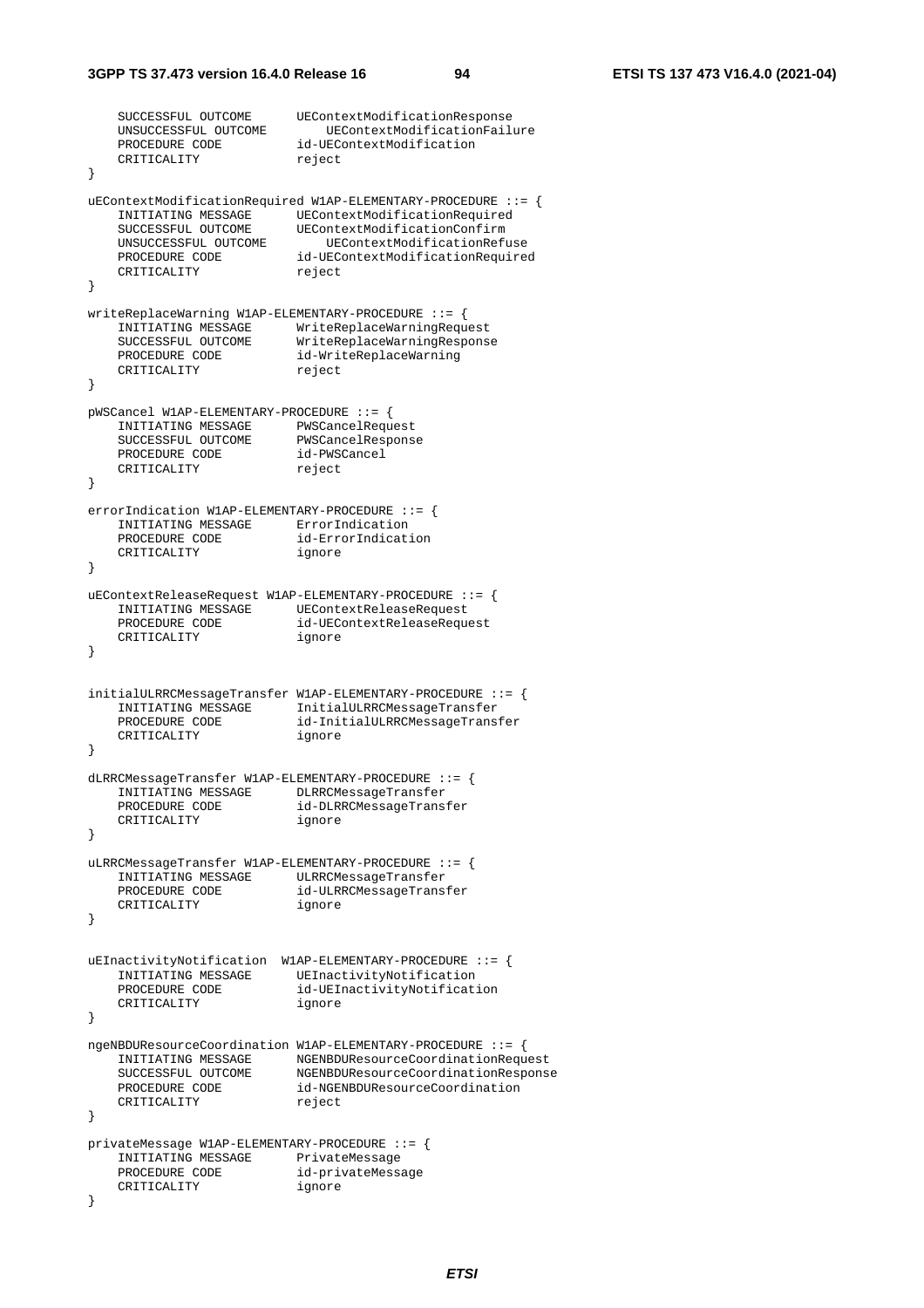```
paging W1AP-ELEMENTARY-PROCEDURE ::= {
    INITIATING MESSAGE Paging
     PROCEDURE CODE
                                  id-Paging
     CRITICALITY
                                   ignore
\left\{ \right\}notify W1AP-ELEMENTARY-PROCEDURE ::= {
     INITIATING MESSAGE Notify
     PROCEDURE CODE
                                  id-Notify
     CRITICALITY
                                  ignore
\}pWSRestartIndication W1AP-ELEMENTARY-PROCEDURE ::= {
     INITIATING MESSAGE PWSRestartIndication
    PROCEDURE CODE
                                  id-PWSRestartIndication
    CRITICALITY
                                 ignore
\}pWSFailureIndication W1AP-ELEMENTARY-PROCEDURE ::= {
    NATURE IN THE PWSFailureIndication<br>IN THE MANUSCRIPS ON THE PWSFailureIndication
     PROCEDURE CODE
                                 id-PWSFailureIndication
    CRITICALITY
                                  ignore
\left\{ \right\}ngeNBDUStatusIndication W1AP-ELEMENTARY-PROCEDURE ::= {<br>INITIATING MESSAGE NGENBDUStatusIndication<br>PROCEDURE CODE id-NGENBDUStatusIndication<br>CRITICALITY ignore
    CRITICALITY
                                 ignore
\left\{ \right\}
```

```
\mathop{\rm END}-- ASN1STOP
```
#### **PDU Definitions** 9.4.4

```
-- ASN1START
-- PDU definitions for W1AP.
\Delta \DeltaW1AP-PDU-Contents {
itu-t (0) identified-organization (4) etsi (0) mobileDomain (0)
ngran-access (22) modules (3) wlap (3) version1 (1) wlap-PDU-Contents (1) }
DEFINITIONS AUTOMATIC TAGS : :=
BEGIN
\equiv \equiv-- IE parameter types from other modules.
IMPORTS
  Candidate-SpCell-Item,
  Cause,
  Cells-Failed-to-be-Activated-List-Item,
  Cells-Status-Ttem.
  Cells-to-be-Activated-List-Item,
   Cells-to-be-Deactivated-List-Item,
  C- RNTI,CriticalityDiagnostics,
  CULODURRCInformation
  DRB-Activity-Item,
  DRBID,
  DRBs-FailedToBeModified-Item,
  DRBs-FailedToBeSetup-Item,
  DRBs-FailedToBeSetupMod-Item,
  DRB-Notify-Item,
```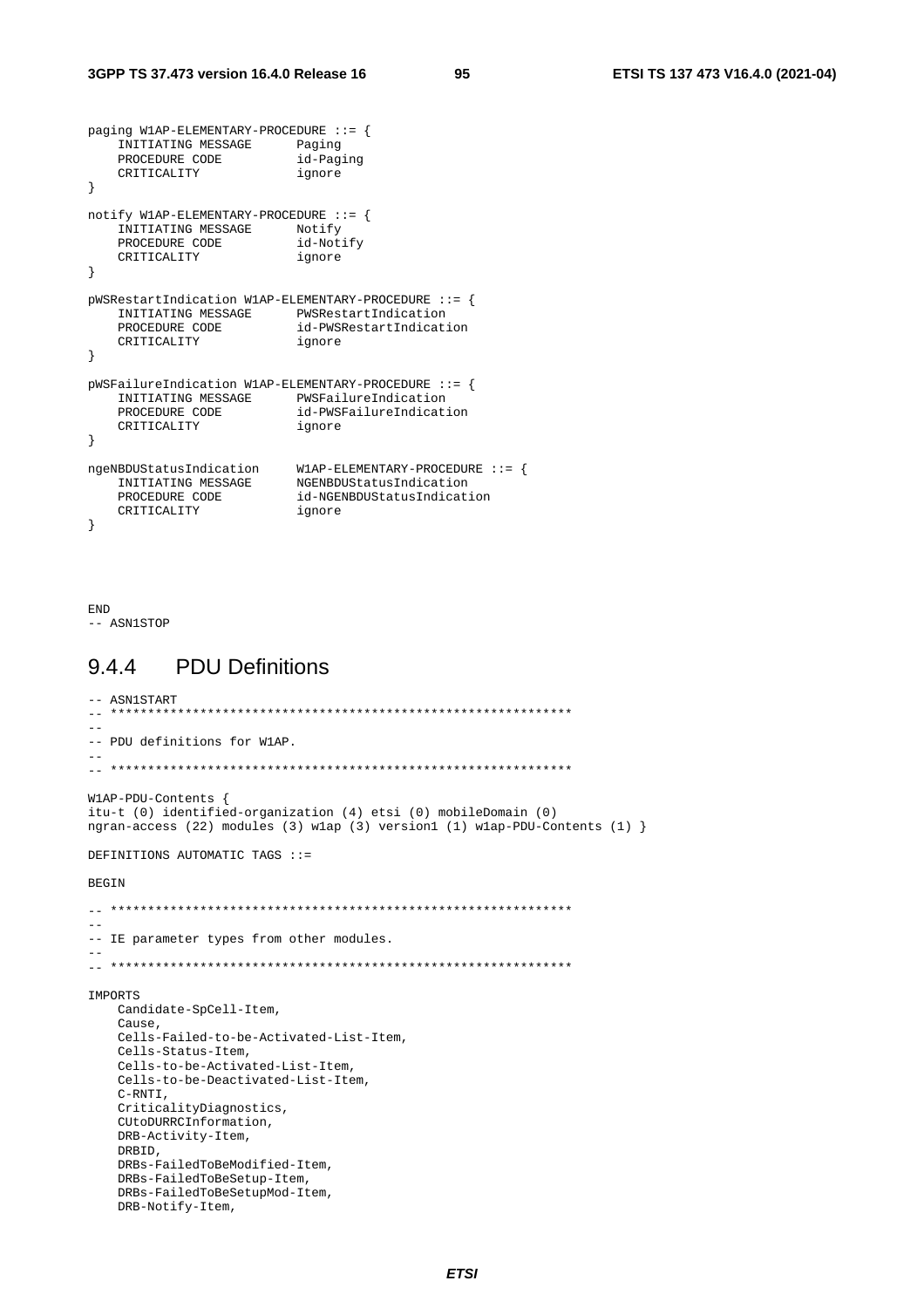DRBs-ModifiedConf-Item, DRBs-Modified-Item, DRBs-Required-ToBeModified-Item, DRBs-Required-ToBeReleased-Item, DRBs-Setup-Item, DRBs-SetupMod-Item, DRBs-ToBeModified-Item, DRBs-ToBeReleased-Item, DRBs-ToBeSetup-Item, DRBs-ToBeSetupMod-Item, DRXCycle, DUtoCURRCInformation, EUTRANQoS, NGENB-CU-UE-W1AP-ID, NGENB-DU-UE-W1AP-ID, NGENB-DU-ID, NGENB-DU-Served-Cells-Item, NGENB-DU-System-Information, InactivityMonitoringRequest, InactivityMonitoringResponse, NotificationControl, EUTRANCGI, EUTRANPCI, Potential-SpCell-Item, RAT-FrequencyPriorityInformation, ResourceCoordinationTransferContainer, RRCContainer, RRCReconfigurationCompleteIndicator, SCellIndex, SCell-ToBeRemoved-Item, SCell-ToBeSetup-Item, SCell-ToBeSetupMod-Item, SCell-FailedtoSetup-Item, SCell-FailedtoSetupMod-Item, ServCellIndex, Served-Cell-Information, Served-Cells-To-Add-Item, Served-Cells-To-Delete-Item, Served-Cells-To-Modify-Item, SRBID, SRBs-FailedToBeSetup-Item, SRBs-FailedToBeSetupMod-Item, SRBs-Required-ToBeReleased-Item, SRBs-ToBeReleased-Item, SRBs-ToBeSetup-Item, SRBs-ToBeSetupMod-Item, SRBs-Modified-Item, SRBs-Setup-Item, SRBs-SetupMod-Item, TransactionID, TransmissionActionIndicator, DUtoCURRCContainer, PagingCell-Item, UEIdentityIndexValue, UE-associatedLogicalW1-ConnectionItem, PagingDRX, PagingIdentity, PWSSystemInformation, Broadcast-To-Be-Cancelled-Item, Cells-Broadcast-Cancelled-Item, E-UTRAN-CGI-List-For-Restart-Item, PWS-Failed-E-UTRAN-CGI-Item, RepetitionPeriod, NumberofBroadcastRequest, Cells-To-Be-Broadcast-Item, Cells-Broadcast-Completed-Item, Cancel-all-Warning-Messages-Indicator, NotificationInformation, EUTRA-NR-CellResourceCoordinationReq-Container, EUTRA-NR-CellResourceCoordinationReqAck-Container, RequestType, PLMN-Identity, BitRate, NGENBDUOverloadInformation, ResourceCoordinationTransferInformation, IgnoreResourceCoordinationRequestContainer

FROM W1AP-IEs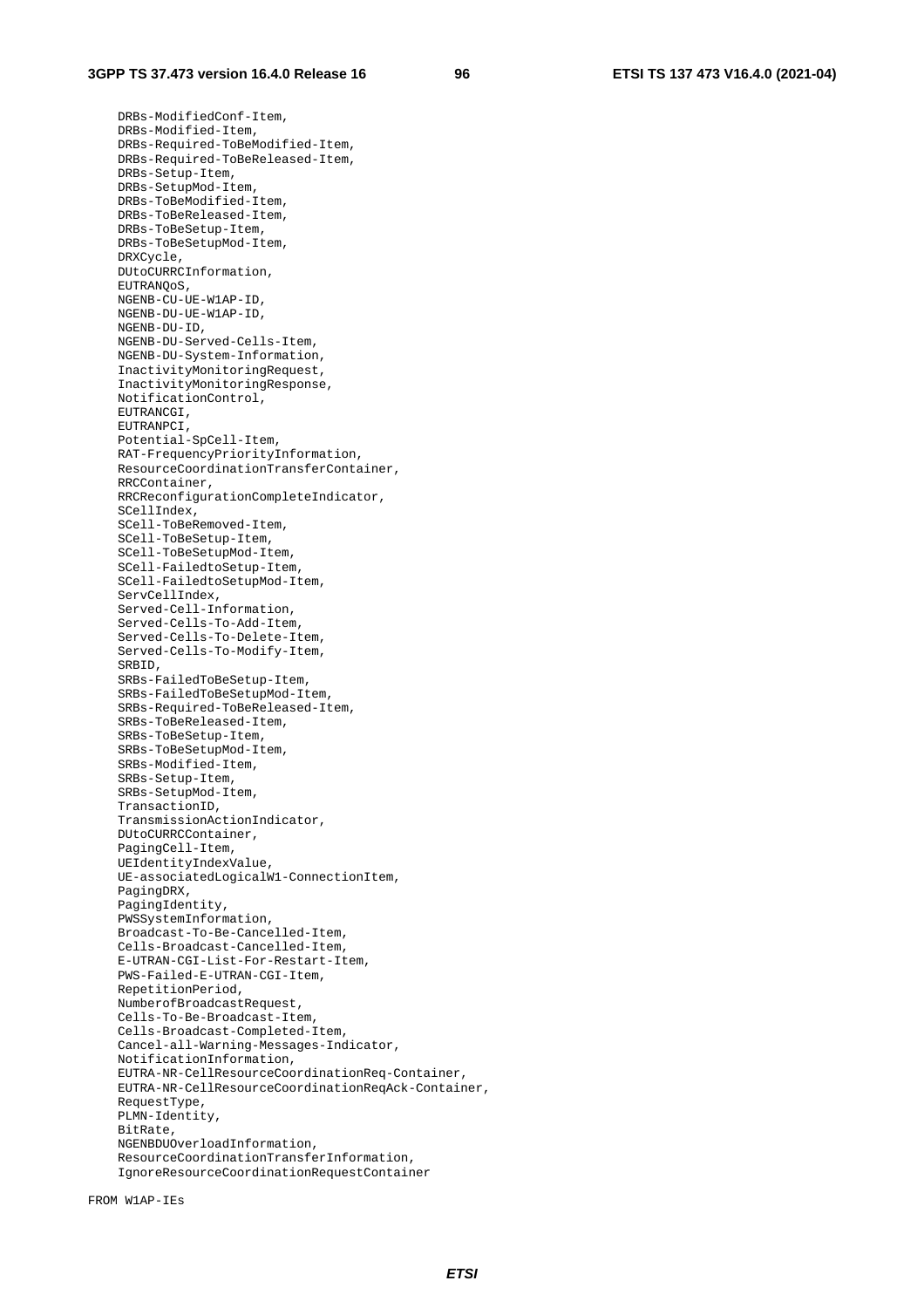PrivateIE-Container{}, ProtocolExtensionContainer{}, ProtocolIE-Container{}, ProtocolIE-ContainerPair{}, ProtocolIE-SingleContainer{}, W1AP-PRIVATE-IES, W1AP-PROTOCOL-EXTENSION, W1AP-PROTOCOL-IES, W1AP-PROTOCOL-IES-PAIR FROM W1AP-Containers id-Candidate-SpCell-List, id-Cause, id-Cancel-all-Warning-Messages-Indicator, id-NotificationInformation, id-Cells-Failed-to-be-Activated-List, id-Cells-Status-List, id-Cells-to-be-Activated-List, id-Cells-to-be-Deactivated-List, id-ConfirmedUEID, id-C-RNTI, id-CUtoDURRCInformation, id-CriticalityDiagnostics, id-DRB-Activity-List, id-DRBs-FailedToBeModified-List, id-DRBs-FailedToBeSetup-List, id-DRBs-FailedToBeSetupMod-List, id-DRBs-ModifiedConf-List, id-DRBs-Modified-List, id-DRB-Notify-List, id-DRBs-Required-ToBeModified-List, id-DRBs-Required-ToBeReleased-List, id-DRBs-Setup-List, id-DRBs-SetupMod-List, id-DRBs-ToBeModified-List, id-DRBs-ToBeReleased-List, id-DRBs-ToBeSetup-List, id-DRBs-ToBeSetupMod-List, id-DRXCycle, id-DUtoCURRCInformation, id-ngeNB-CU-UE-W1AP-ID, id-ngeNB-DU-UE-W1AP-ID, id-ngeNB-DU-ID, id-ngeNB-DU-Served-Cells-List, id-InactivityMonitoringRequest, id-InactivityMonitoringResponse, id-oldngeNB-DU-UE-W1AP-ID, id-Potential-SpCell-List, id-RAT-FrequencyPriorityInformation, id-ResetType, id-ResourceCoordinationTransferContainer, id-RRCContainer, id-RRCReconfigurationCompleteIndicator, id-SCell-FailedtoSetup-List, id-SCell-FailedtoSetupMod-List, id-SCell-ToBeRemoved-List, id-SCell-ToBeSetup-List, id-SCell-ToBeSetupMod-List, id-Served-Cells-To-Add-List, id-Served-Cells-To-Delete-List, id-Served-Cells-To-Modify-List, id-ServCellIndex, id-SpCell-ID, id-SRBID, id-SRBs-FailedToBeSetup-List, id-SRBs-FailedToBeSetupMod-List, id-SRBs-Required-ToBeReleased-List, id-SRBs-ToBeReleased-List, id-SRBs-ToBeSetup-List, id-SRBs-ToBeSetupMod-List, id-SRBs-Modified-List, id-SRBs-Setup-List, id-SRBs-SetupMod-List, id-TransactionID, id-TransmissionActionIndicator, id-UE-associatedLogicalW1-ConnectionListResAck,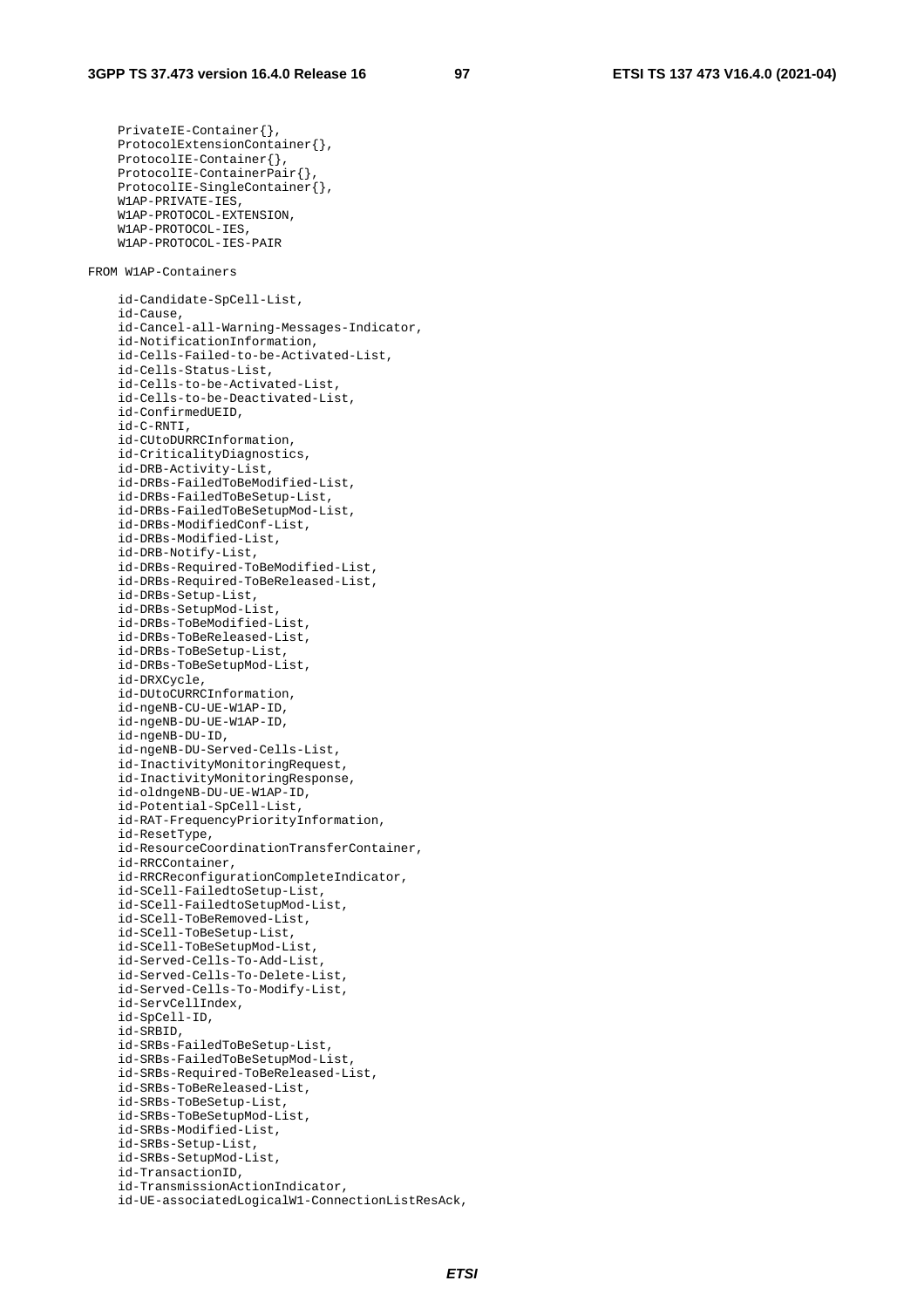id-DUtoCURRCContainer, id-EUTRANCGI, id-PagingCell-List, id-PagingDRX, id-UEIdentityIndexValue, id-PagingIdentity, id-PWSSystemInformation, id-RepetitionPeriod, id-NumberofBroadcastRequest, id-Cells-To-Be-Broadcast-List, id-Cells-Broadcast-Completed-List, id-Broadcast-To-Be-Cancelled-List, id-Cells-Broadcast-Cancelled-List, id-E-UTRAN-CGI-List-For-Restart-List, id-PWS-Failed-E-UTRAN-CGI-List, id-EUTRA-NR-CellResourceCoordinationReq-Container, id-EUTRA-NR-CellResourceCoordinationReqAck-Container, id-RequestType, id-ServingPLMN, id-NGENB-DU-UE-AMBR-UL, id-NGENBDUOverloadInformation, id-ResourceCoordinationTransferInformation, id-IgnoreResourceCoordinationRequestContainer, maxCellinngeNBDU, maxnoofCandidateSpCells, maxnoofDRBs, maxnoofErrors, maxnoofIndividualW1ConnectionsToReset, maxnoofPotentialSpCells, maxnoofSCells, maxnoofSRBs, maxnoofPagingCells, maxnoofTNLAssociations, maxCellineNB, maxnoofUEIDs FROM W1AP-Constants; -- \*\*\*\*\*\*\*\*\*\*\*\*\*\*\*\*\*\*\*\*\*\*\*\*\*\*\*\*\*\*\*\*\*\*\*\*\*\*\*\*\*\*\*\*\*\*\*\*\*\*\*\*\*\*\*\*\*\*\*\*\*\* -- -- RESET ELEMENTARY PROCEDURE -- -- \*\*\*\*\*\*\*\*\*\*\*\*\*\*\*\*\*\*\*\*\*\*\*\*\*\*\*\*\*\*\*\*\*\*\*\*\*\*\*\*\*\*\*\*\*\*\*\*\*\*\*\*\*\*\*\*\*\*\*\*\*\*  $\hspace{1.3cm} - \hspace{1.3cm} - \hspace{1.3cm} - \hspace{1.3cm}$  $-$ -- Reset -- -- \*\*\*\*\*\*\*\*\*\*\*\*\*\*\*\*\*\*\*\*\*\*\*\*\*\*\*\*\*\*\*\*\*\*\*\*\*\*\*\*\*\*\*\*\*\*\*\*\*\*\*\*\*\*\*\*\*\*\*\*\*\* Reset ::= SEQUENCE { protocolIEs ProtocolIE-Container { {ResetIEs} }, ... } ResetIEs W1AP-PROTOCOL-IES ::= { { ID id-TransactionID CRITICALITY reject TYPE TransactionID PRESENCE mandatory }| { ID id-Cause CRITICALITY ignore TYPE Cause PRESENCE mandatory }| { ID id-ResetType CRITICALITY reject TYPE ResetType PRESENCE mandatory }, ... } ResetType ::= CHOICE { w1-Interface ResetAll,<br>
partOfW1-Interface TE-associ partOfW1-Interface  $UE\text{-}associatedLogicalW1\text{-}ConnectionListRes, choice\text{-}extension$  $ProtocolIE-SingleContainer {\{ { ResetType-ExtIES} \}}$ } ResetType-ExtIEs W1AP-PROTOCOL-IES ::= { ... } ResetAll ::= ENUMERATED { reset-all, ...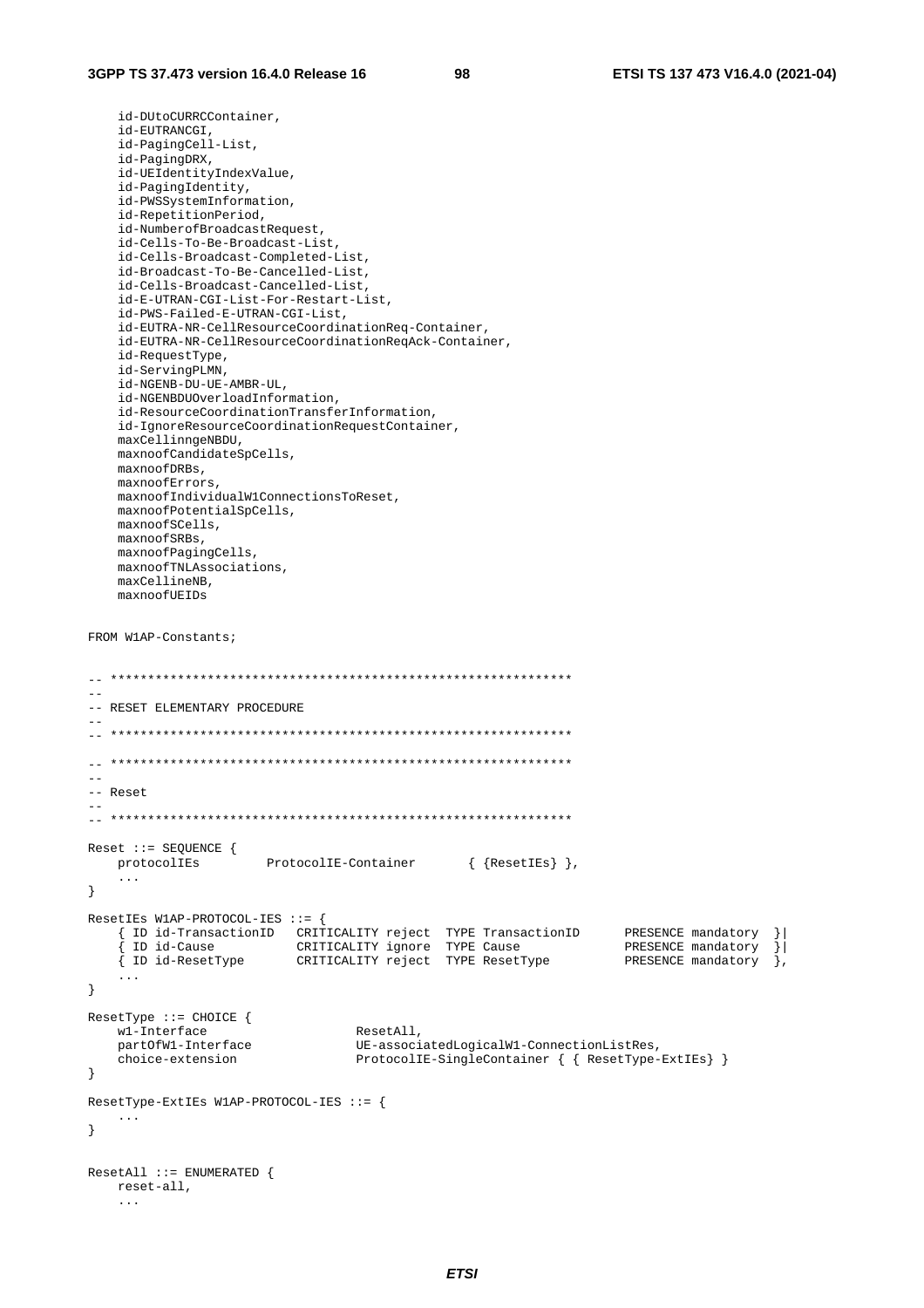$\left\{ \right.$ 

99

```
UE\text{-}associatedLogicalW1\text{-}ConnectionListRes ::= SEOUENCE (SIZE(1..maxnoofIndividualW1ConnectionsToReset)) OF UE-associatedLogicalW1-ConnectionItem
\frac{1}{2}-- Reset Acknowledge
ResetAcknowledge ::= SEQUENCE {
  protocolIEs ProtocolIE-Container { {ResetAcknowledgeIEs} },
   \ddots\}ResetAcknowledgeIEs W1AP-PROTOCOL-IES ::= {
   { ID id-TransactionID CRITICALITY reject TYPE TransactionID PRESENCE mandatory }|
   { ID id-UE-associatedLogicalW1-ConnectionListResAck CRITICALITY ignore TYPE UE-
                                   PRESENCE optional \overline{\ },
associatedLogicalW1-ConnectionListResAck
   \sim \sim \sim\}UE-associatedLogical W1-ConnectionListResack :: = SEQUENCE (SIZE(1..maxnoofIndividualW1ConnectionsToReset)) OF UE-associatedLogicalW1-ConnectionItem
\frac{1}{2}-- ERROR INDICATION ELEMENTARY PROCEDURE
L.
\sim \sim-- Error Indication
ErrorIndication ::= SEQUENCE {
  protocolIEs ProtocolIE-Container {{ErrorIndicationIEs}},
   \sim \sim\mathcal{V}ErrorIndicationIEs W1AP-PROTOCOL-IES ::= {
  VIA THE TRANSPORTED THE TRANSPORTED TO PRESENCE mandatory<br>
{ID id-TransactionID CRITICALITY reject TYPE TransactionID PRESENCE mandatory<br>
{ID id-ngeNB-CU-UE-WIAP-ID CRITICALITY ignore TYPE NGENB-CU-UE-WIAP-ID PRESENCE opti
                                                                PRESENCE mandatory } |
   \},
   \sim \sim \sim\}-- W1 SETUP ELEMENTARY PROCEDURE
=--- W1 Setup Request
W1SetupRequest ::= SEQUENCE {
  protocolIEs ProtocolIE-Container { {W1SetupRequestIEs} },
   \mathbf{1}\left\{ \right.W1SetupRequestIEs W1AP-PROTOCOL-IES ::= {
  { ID id-TransactionID CRITICALITY reject TYPE TransactionID PRESENCE mandatory<br>{ ID id-ngeNB-DU-ID CRITICALITY reject TYPE NGENB-DU-ID PRESENCE mandatory
                                                                              \vert{ ID id-ngeNB-DU-Served-Cells-List CRITICALITY reject TYPE NGENB-DU-Served-Cells-List
   PRESENCE optional },
   \ddotsc\left\{ \right.
```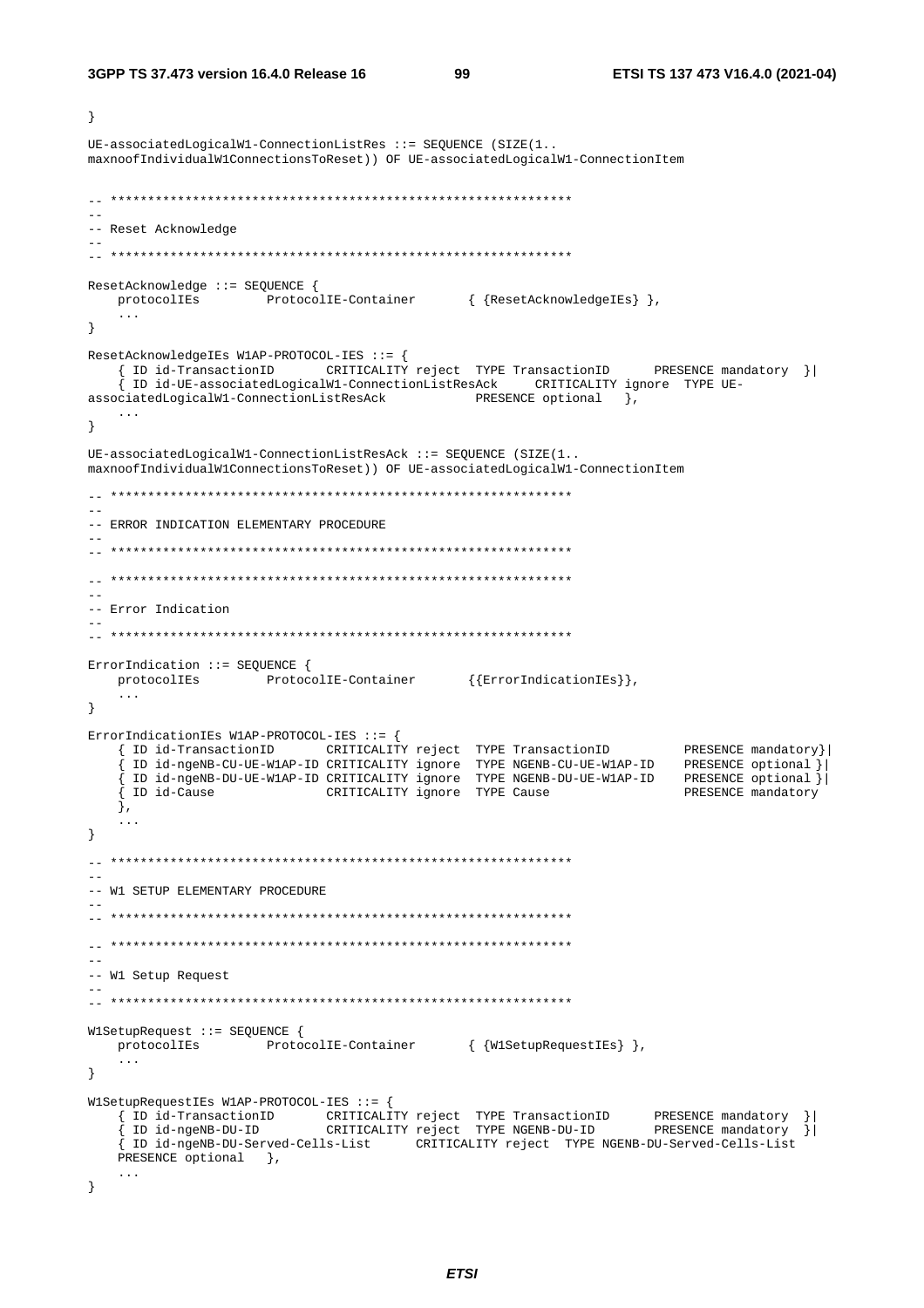```
NGENB-DU-Served-Cells-List ::= SEQUENCE (SIZE(1.. maxCellinnqeNBDU)) OF NGENB-DU-Served-Cells-Item
-- W1 Setup Response
W1SetupResponse ::= SEQUENCE {
   \texttt{protocolIES} \qquad \qquad \texttt{ProtocolIE-Container} \qquad \qquad \left\{ \text{ \texttt{W1SetupResponseIES}} \right\} \; \},\sim \sim \sim\left\{ \right\}W1SetupResponseIEs W1AP-PROTOCOL-IES ::= {
   { ID id-TransactionID CRITICALITY reject TYPE TransactionID PRESENCE mandatory }|
    ID id-Cells-to-be-Activated-List CRITICALITY reject TYPE Cells-to-be-Activated-List
   PRESENCE optional },
   \sim 100\}Cells-to-be-Activated-List ::= SEQUENCE (SIZE(1.. maxCellinngeNBDU)) OF Cells-to-be-Activated-
List-Item
\sim-- W1 Setup Failure
WlSetupFailure ::= SEQUENCE {
  protocolIEs ProtocolIE-Container { {W1SetupFailureIEs} },
   \sim \sim \sim\}W1SetupFailureIEs W1AP-PROTOCOL-IES ::= {
   extra the contract of the contract of the contract of the district of the contraction of the contract of the contract of the contract of the contract of the contract of the contract of the contract of the cause \{ ID id-
   \overline{\left\{ 1D\right.}} id-Cause
   \ldots\left\{ \right.\frac{1}{2}-- NGENB-DU CONFIGURATION UPDATE ELEMENTARY PROCEDURE
-- NGENB-DU CONFIGURATION UPDATE
NGENBDUConfigurationUpdate::= SEQUENCE {
  protocolIEs ProtocolIE-Container { {NGENBDUConfigurationUpdateIEs} },
   \ldots\left\{ \right\}ID id-Served-Cells-To-Add-List CRITICALITY reject TYPE Served-Cells-To-Add-List
   PRESENCE optional }
   { ID id-Served-Cells-To-Modify-List CRITICALITY reject TYPE Served-Cells-To-Modify-List
          PRESENCE optional }
   { ID id-Served-Cells-To-Delete-List CRITICALITY reject TYPE Served-Cells-To-Delete-List
         PRESENCE optional } |
   { ID id-Cells-Status-List cRITICALITY reject TYPE Cells-Status-List PRESENCE optional<br>{ ID id-ngeNB-DU-ID CRITICALITY reject TYPE NGENB-DU-ID PRESENCE optional
                                                                                   \vert{ ID id-ngeNB-DU-ID
                                                                                   \},
   \sim . \sim\}Served-Cells-To-Add-List ::= SEQUENCE (SIZE(1.. maxCellinngeNBDU)) OF Served-Cells-To-Add-Item
```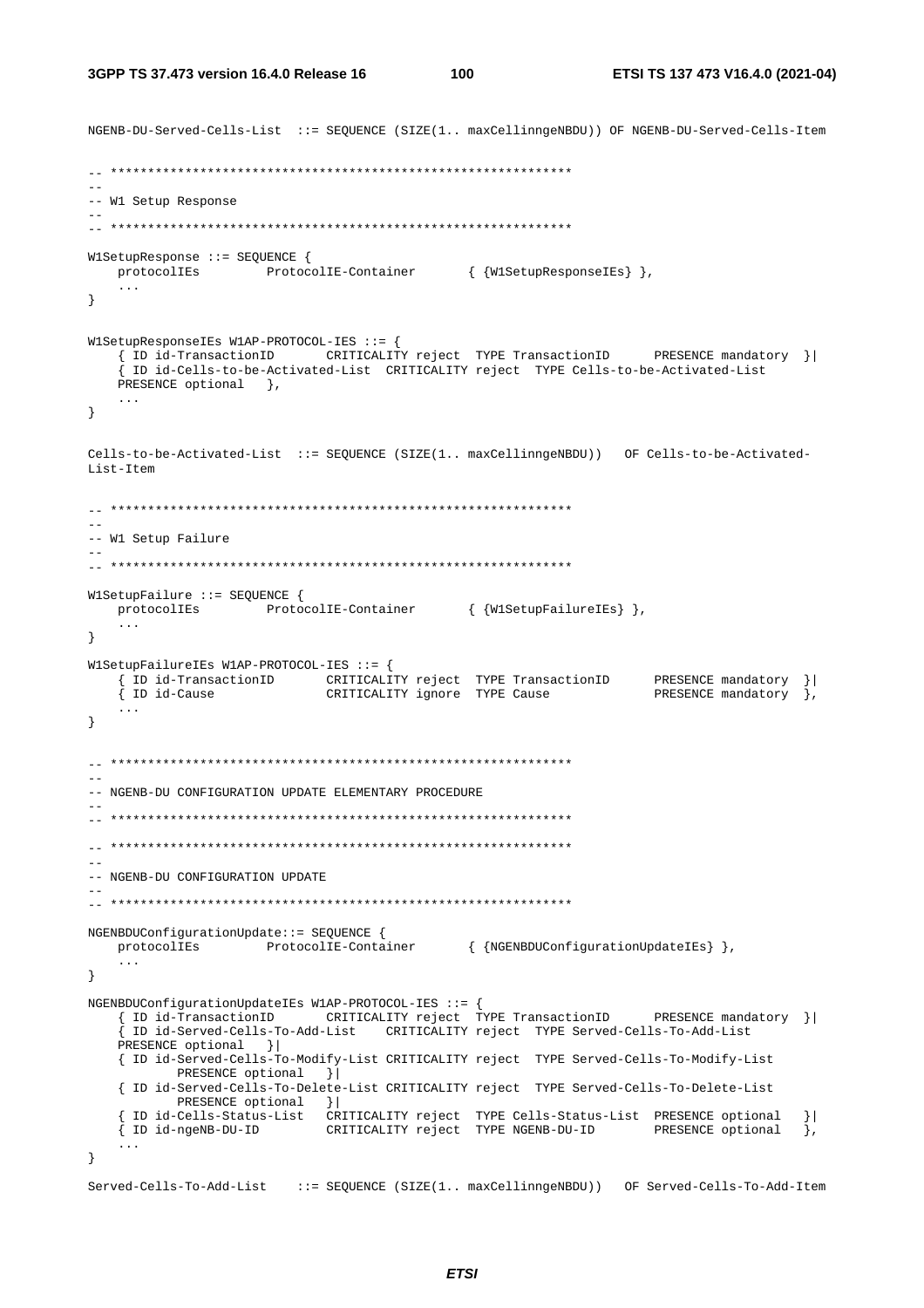**3GPP TS 37.473 version 16.4.0 Release 16 101 ETSI TS 137 473 V16.4.0 (2021-04)**

```
Served-Cells-To-Modify-List ::= SEQUENCE (SIZE(1.. maxCellinngeNBDU)) OF Served-Cells-To-Modify-
Item 
Served-Cells-To-Delete-List ::= SEQUENCE (SIZE(1.. maxCellinngeNBDU)) OF Served-Cells-To-Delete-
Item 
Cells-Status-List ::= SEQUENCE (SIZE(0.. maxCellinngeNBDU)) OF Cells-Status-Item 
-- ************************************************************** 
-- 
-- NGENB-DU CONFIGURATION UPDATE ACKNOWLEDGE
-- 
-- ************************************************************** 
NGENBDUConfigurationUpdateAcknowledge ::= SEQUENCE { 
    protocolIEs ProtocolIE-Container { {NGENBDUConfigurationUpdateAcknowledgeIEs} }, 
     ... 
} 
NGENBDUConfigurationUpdateAcknowledgeIEs W1AP-PROTOCOL-IES ::= { 
                           CRITICALITY reject TYPE TransactionID
    PRESENCE mandatory }| 
    { ID id-Cells-to-be-Activated-List CRITICALITY reject TYPE Cells-to-be-Activated-List 
   PRESENCE optional } |
    { ID id-Cells-to-be-Deactivated-List CRITICALITY reject TYPE Cells-to-be-Deactivated-
List PRESENCE optional },
 ... 
} 
-- ************************************************************** 
-- 
-- NGENB-DU CONFIGURATION UPDATE FAILURE 
-- 
-- ************************************************************** 
NGENBDUConfigurationUpdateFailure ::= SEQUENCE { 
    protocolIEs ProtocolIE-Container { {NGENBDUConfigurationUpdateFailureIEs} }, 
    ... 
} 
NGENBDUConfigurationUpdateFailureIEs W1AP-PROTOCOL-IES ::= { 
 { ID id-TransactionID CRITICALITY reject TYPE TransactionID PRESENCE 
mandatory } |<br>{ ID id-Cause
                                     CRITICALITY ignore TYPE Cause PRESENCE
mandatory },
    ... 
} 
-- ************************************************************** 
-- 
-- NGENB-CU CONFIGURATION UPDATE ELEMENTARY PROCEDURE 
-- 
-- ************************************************************** 
-- ************************************************************** 
-- 
-- NGENB-CU CONFIGURATION UPDATE 
-- 
-- ************************************************************** 
NGENBCUConfigurationUpdate ::= SEQUENCE { 
   protocolIEs ProtocolIE-Container { { NGENBCUConfigurationUpdateIEs} },
     ... 
} 
NGENBCUConfigurationUpdateIEs W1AP-PROTOCOL-IES ::= { 
                                         CRITICALITY reject TYPE TransactionID
                PRESENCE mandatory }| 
    { ID id-Cells-to-be-Activated-List CRITICALITY reject TYPE Cells-to-be-Activated-List
               PRESENCE optional } |
    { ID id-Cells-to-be-Deactivated-List CRITICALITY reject TYPE Cells-to-be-Deactivated-
List PRESENCE optional },
     ... 
}
```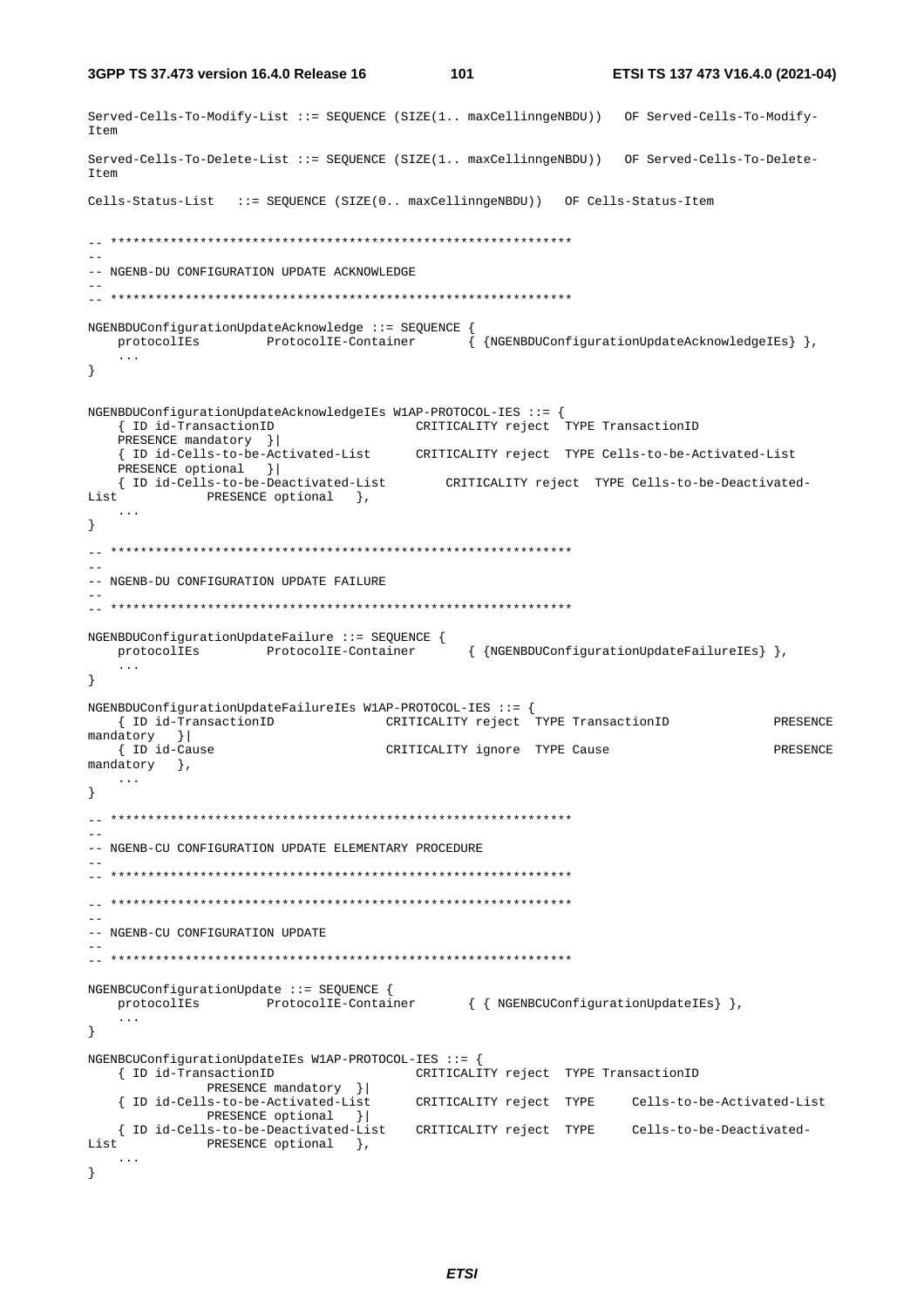**3GPP TS 37.473 version 16.4.0 Release 16 102 ETSI TS 137 473 V16.4.0 (2021-04)**

```
Cells-to-be-Deactivated-List ::= SEQUENCE (SIZE(1.. maxCellinngeNBDU)) OF Cells-to-be-
Deactivated-List-Item 
-- ************************************************************** 
-- 
-- NGENB-CU CONFIGURATION UPDATE ACKNOWLEDGE 
-- 
-- ************************************************************** 
NGENBCUConfigurationUpdateAcknowledge ::= SEQUENCE { 
   protocolIEs ProtocolIE-Container { { NGENBCUConfigurationUpdateAcknowledgeIEs} },
    ... 
} 
NGENBCUConfigurationUpdateAcknowledgeIEs W1AP-PROTOCOL-IES ::= { 
 { ID id-TransactionID CRITICALITY reject TYPE TransactionID 
PRESENCE mandatory }
    { ID id-Cells-Failed-to-be-Activated-List CRITICALITY reject TYPE Cells-Failed-to-be-
Activated-List PRESENCE optional},
    ... 
} 
Cells-Failed-to-be-Activated-List ::= SEQUENCE (SIZE(1.. maxCellinngeNBDU)) OF Cells-Failed-to-
be-Activated-List-Item 
-- ************************************************************** 
-- 
-- NGENB-CU CONFIGURATION UPDATE FAILURE
-- 
-- ************************************************************** 
NGENBCUConfigurationUpdateFailure ::= SEQUENCE { 
    protocolIEs ProtocolIE-Container { { NGENBCUConfigurationUpdateFailureIEs} }, 
    ... 
} 
NGENBCUConfigurationUpdateFailureIEs W1AP-PROTOCOL-IES ::= { 
    { ID id-TransactionID CRITICALITY reject TYPE TransactionID PRESENCE 
mandatory } |<br>{ ID id-Cause
                                     { ID id-Cause CRITICALITY ignore TYPE Cause PRESENCE 
mandatory },
   ... 
} 
-- ************************************************************** 
-- 
-- NGENB-DU RESOURCE COORDINATION REQUEST
-- 
-- ************************************************************** 
NGENBDUResourceCoordinationRequest ::= SEQUENCE { 
   protocolIEs ProtocolIE-Container \{{NGENBDUResourceCoordinationRequest-IEs}},
     ... 
} 
NGENBDUResourceCoordinationRequest-IEs W1AP-PROTOCOL-IES ::= { 
 { ID id-TransactionID CRITICALITY reject TYPE TransactionID PRESENCE mandatory }| 
 { ID id-RequestType CRITICALITY reject TYPE RequestType PRESENCE mandatory }| 
     { ID id-EUTRA-NR-CellResourceCoordinationReq-Container CRITICALITY reject TYPE EUTRA-NR-
CellResourceCoordinationReq-Container PRESENCE mandatory}| 
    { ID id-IgnoreResourceCoordinationRequestContainer CRITICALITY reject TYPE 
IgnoreResourceCoordinationRequestContainer PRESENCE optional }, 
    ... 
} 
-- ************************************************************** 
-- 
-- NGENBDU RESOURCE COORDINATION RESPONSE 
-- 
-- ************************************************************** 
NGENBDUResourceCoordinationResponse ::= SEQUENCE { 
   protocolIEs ProtocolIE-Container {{NGENBDUResourceCoordinationResponse-IEs}},
```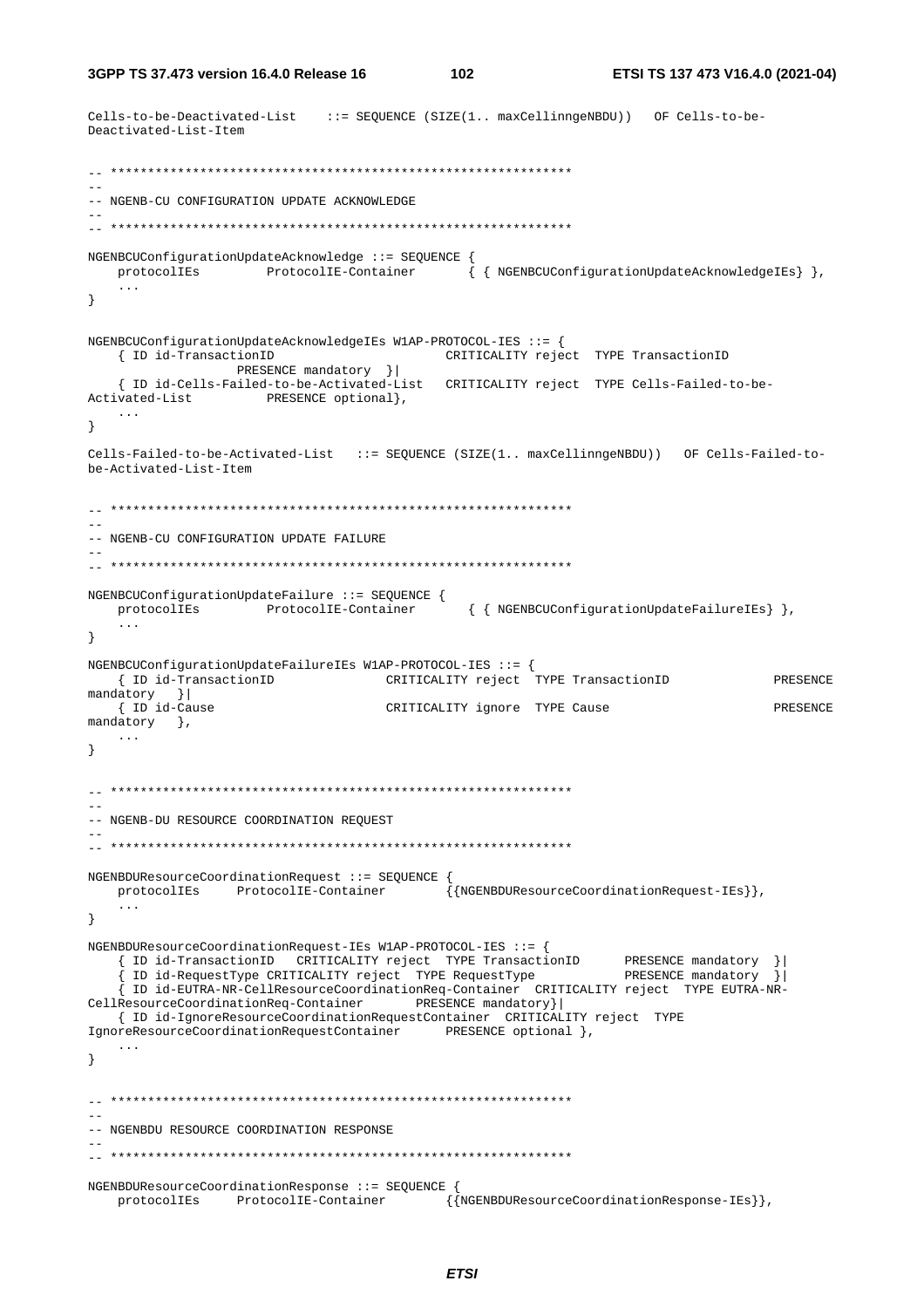$\sim$  . .

103

```
\mathcal{E}NGENBDUResourceCoordinationResponse-IEs W1AP-PROTOCOL-IES ::= {
   { ID id-TransactionID
                           CRITICALITY reject TYPE TransactionID
                                                                 PRESENCE mandatory }
    \int ID id-EUTRA-NR-CellResourceCoordinationReqAck-Container CRITICALITY reject TYPE EUTRA-NR-
CellResourceCoordinationRegAck-Container
                                          PRESENCE mandatory },
\rightarrow- --- UE Context Setup ELEMENTARY PROCEDURE
-- UE CONTEXT SETUP REQUEST
UEContextSetupRequest ::= SEQUENCE {
   protocolIEs
                    ProtocolIE-Container { { UEContextSetupRequestIEs } },
   \ddotsc\left\{ \right\}UEContextSetupRequestIEs W1AP-PROTOCOL-IES ::= {
   { ID id-ngeNB-CU-UE-W1AP-ID
                                              CRITICALITY reject TYPE NGENB-CU-UE-W1AP-ID
                        PRESENCE mandatory } |
                                              CRITICALITY ignore TYPE NGENB-DU-UE-W1AP-ID
   { ID id-ngeNB-DU-UE-W1AP-ID
                        PRESENCE optional
                                         \vert } |
   { ID id-SpCell-ID
                                              CRITICALITY reject TYPE EUTRANCGI
                        PRESENCE mandatory } |
   { ID id-ServCellIndex
                                              CRITICALITY reject TYPE ServCellIndex
                     PRESENCE mandatory } |
   { ID id-CUtoDURRCInformation
                                              CRITICALITY reject TYPE CUtoDURRCInformation
                     PRESENCE mandatory } |
                                              CRITICALITY ignore TYPE Candidate-SpCell-List
   { ID id-Candidate-SpCell-List
                        PRESENCE optional
                                        \vert \vert{ ID id-DRXCycle
                                              CRITICALITY ignore TYPE DRXCycle
                     PRESENCE optional
                                      \vert{ ID id-SCell-ToBeSetup-List
                                              CRITICALITY ignore TYPE SCell-ToBeSetup-List
                     PRESENCE optional
                                       \vert{ ID id-SRBs-ToBeSetup-List
                                              CRITICALITY reject TYPE SRBs-ToBeSetup-List
                    PRESENCE optional
                                       | \cdot |CRITICALITY reject TYPE DRBs-ToBeSetup-List
   { ID id-DRBs-ToBeSetup-List
                     PRESENCE optional
                                       \vert{ ID id-InactivityMonitoringRequest
                                              CRITICALITY reject TYPE
InactivityMonitoringRequest
                                       PRESENCE optional } |
   { ID id-RAT-FrequencyPriorityInformation
                                             CRITICALITY reject TYPE RAT-
FrequencyPriorityInformation
                                      PRESENCE optional
                                                        \vert{ ID id-RRCContainer
                                              CRITICALITY ignore TYPE RRCContainer
                     PRESENCE optional
                                      \vert{ ID id-ServingPLMN
                                             CRITICALITY ignore TYPE PLMN-Identity
                    PRESENCE optional
                                      \vert{ ID id-NGENB-DU-UE-AMBR-UL
                                             CRITICALITY ignore TYPE BitRate
                    PRESENCE conditional }|
   { ID id-ResourceCoordinationTransferInformation CRITICALITY ignore TYPE
ResourceCoordinationTransferInformation PRESENCE optional },
\left\{ \right.Candidate-SpCell-List::= SEOUENCE (SIZE(1..maxnoofCandidateSpCells)) OF Candidate-SpCell-Item
SCell-ToBeSetup-List::= SEQUENCE (SIZE(1..maxnoofSCells)) OF SCell-ToBeSetup-Item
SRBs-ToBeSetup-List ::= SEQUENCE (SIZE(1..maxnoofSRBs)) OF SRBs-ToBeSetup-Item
DRBs-ToBeSetup-List ::= SEQUENCE (SIZE(1..maxnoofDRBs)) OF DRBs-ToBeSetup-Item
-- UE CONTEXT SETUP RESPONSE
```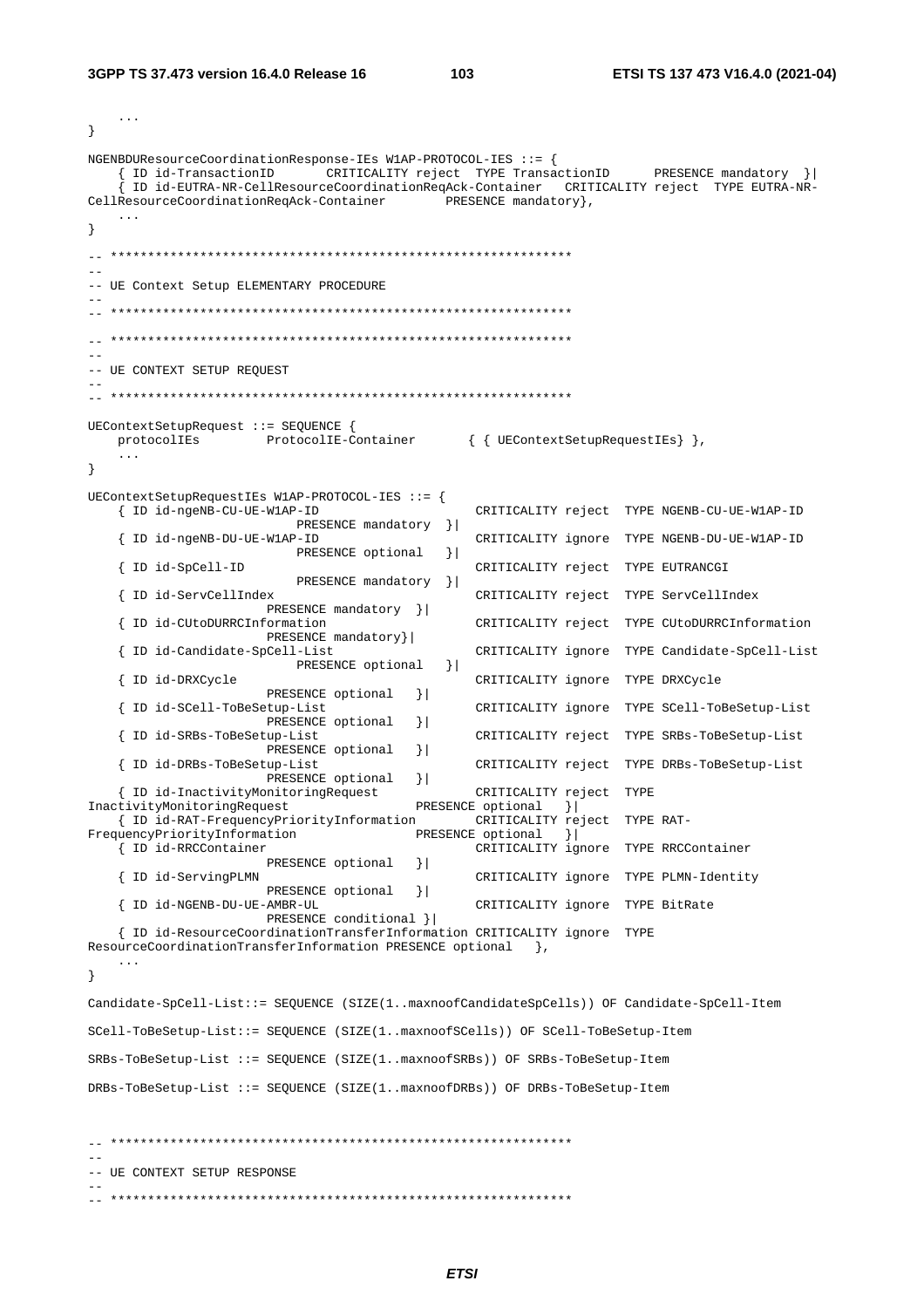```
UEContextSetupResponse ::= SEQUENCE { 
    protocolIEs ProtocolIE-Container { { UEContextSetupResponseIEs} }, 
 ... 
} 
UEContextSetupResponseIEs W1AP-PROTOCOL-IES ::= { 
                                                    { ID id-ngeNB-CU-UE-W1AP-ID CRITICALITY reject TYPE NGENB-CU-UE-W1AP-ID 
                            PRESENCE mandatory }| 
     { ID id-ngeNB-DU-UE-W1AP-ID CRITICALITY reject TYPE NGENB-DU-UE-W1AP-ID 
                            PRESENCE mandatory }| 
     { ID id-DUtoCURRCInformation CRITICALITY reject TYPE DUtoCURRCInformation 
    PRESENCE mandatory } | <br>| ID id-C-RNTI
                                                   CRITICALITY ignore TYPE C-RNTI
                       PRESENCE optional }| 
     { ID id-ResourceCoordinationTransferContainer CRITICALITY ignore TYPE 
ResourceCoordinationTransferContainer PRESENCE optional }| 
                                                   CRITICALITY ignore TYPE DRBs-Setup-List
    PRESENCE optional } |<br>{ ID id-SRBs-FailedToBeSetup-List
                                                    { ID id-SRBs-FailedToBeSetup-List CRITICALITY ignore TYPE SRBs-FailedToBeSetup-
List PRESENCE optional || { ID id-DRBs-FailedToBeSetup-List CRITICALITY ignore TYPE DRBs-FailedToBeSetup-
List PRESENCE optional }<br> { ID id-SCell-FailedtoSetup-List }<br> |
                                                    { ID id-SCell-FailedtoSetup-List CRITICALITY ignore TYPE SCell-FailedtoSetup-
List PRESENCE optional } |
     { ID id-InactivityMonitoringResponse CRITICALITY reject TYPE 
InactivityMonitoringResponse PRESENCE optional }| 
                                                   CRITICALITY ignore TYPE SRBs-Setup-List
                           PRESENCE optional },
 ... 
} 
DRBs-Setup-List ::= SEQUENCE (SIZE(1..maxnoofDRBs)) OF DRBs-Setup-Item 
SRBs-FailedToBeSetup-List ::= SEQUENCE (SIZE(1..maxnoofSRBs)) OF SRBs-FailedToBeSetup-Item 
DRBs-FailedToBeSetup-List ::= SEQUENCE (SIZE(1..maxnoofDRBs)) OF DRBs-FailedToBeSetup-Item 
SCell-FailedtoSetup-List ::= SEQUENCE (SIZE(1..maxnoofSCells)) OF SCell-FailedtoSetup-Item 
SRBs-Setup-List ::= SEQUENCE (SIZE(1..maxnoofSRBs)) OF SRBs-Setup-Item 
-- ************************************************************** 
-- 
-- UE CONTEXT SETUP FAILURE
-- 
-- ************************************************************** 
UEContextSetupFailure ::= SEQUENCE { 
   protocolIEs ProtocolIE-Container { { UEContextSetupFailureIEs} },
     ... 
} 
UEContextSetupFailureIEs W1AP-PROTOCOL-IES ::= { 
     { ID id-ngeNB-CU-UE-W1AP-ID CRITICALITY reject TYPE NGENB-CU-UE-W1AP-ID 
    PRESENCE mandatory } |
     { ID id-ngeNB-DU-UE-W1AP-ID CRITICALITY ignore TYPE NGENB-DU-UE-W1AP-ID 
   PRESENCE optional } |
     { ID id-Cause CRITICALITY ignore TYPE Cause PRESENCE 
mandatory } |<br>{ ID id-Potential-SpCell-List
                                     CRITICALITY ignore TYPE Potential-SpCell-List PRESENCE
optional }, 
 ... 
} 
Potential-SpCell-List::= SEQUENCE (SIZE(0..maxnoofPotentialSpCells)) OF Potential-SpCell-Item 
-- ************************************************************** 
-- 
-- UE Context Release Request ELEMENTARY PROCEDURE 
-- 
-- ************************************************************** 
-- ************************************************************** 
-- 
-- UE Context Release Request
```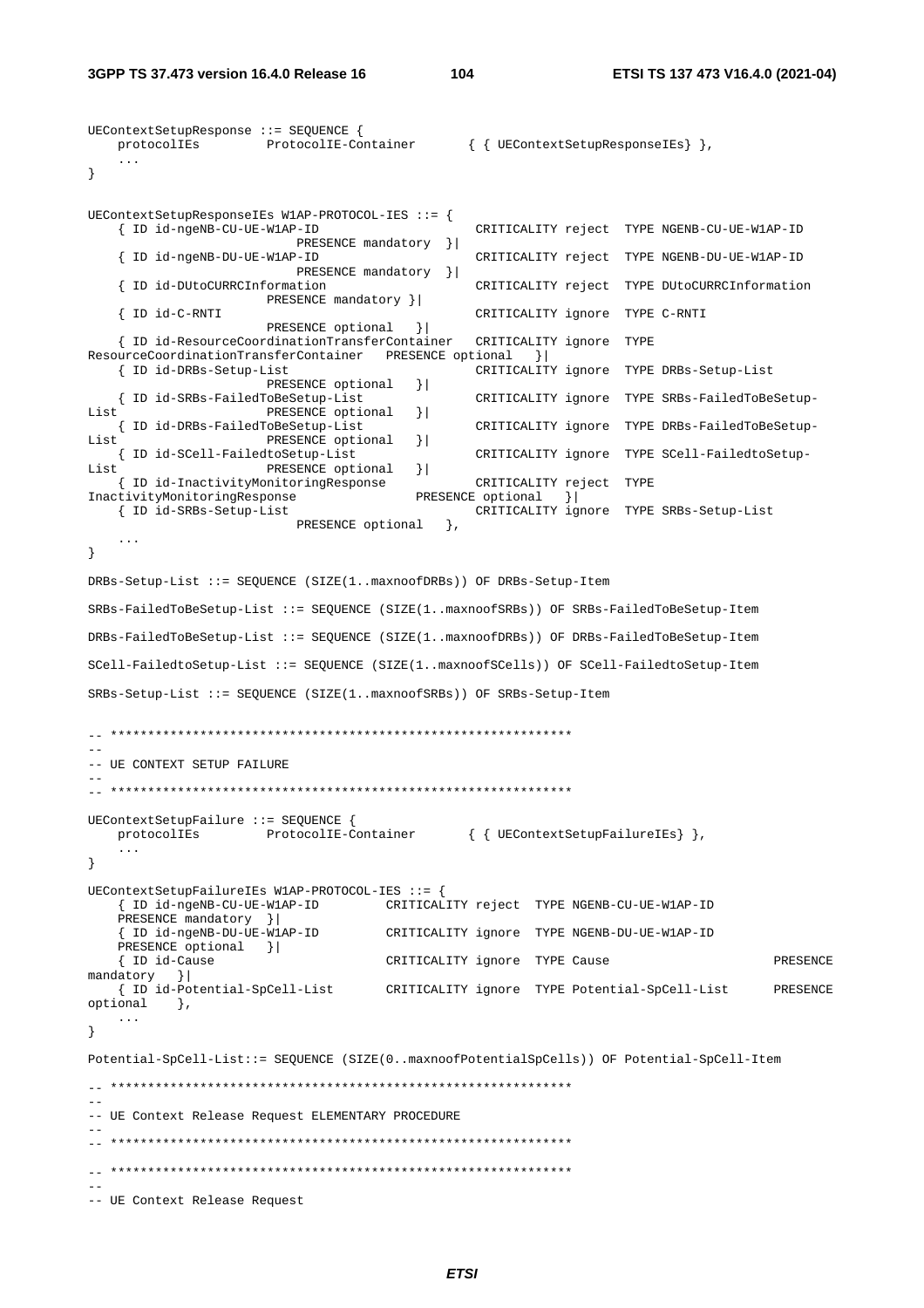```
UEContextReleaseRequest ::= SEQUENCE {
  \verb|protocolIES| = \verb|ProtocolIE-Container| { UEContextReleaseRequestIES} |,\ddotsc\mathcal{E}UEContextReleaseRequestIEs W1AP-PROTOCOL-IES ::= {
   { ID id-ngeNB-CU-UE-W1AP-ID CRITICALITY reject TYPE NGENB-CU-UE-W1AP-ID PRESENCE mandatory
   \vertID id-ngeNB-DU-UE-W1AP-ID CRITICALITY reject TYPE NGENB-DU-UE-W1AP-ID PRESENCE mandatory
   { ID id-Cause
                      CRITICALITY ignore TYPE Cause
                                                    PRESENCE mandatory },
   \sim 100\}-- IIE Context Release (ngeNB-CII initiated) ELEMENTARY PROCEDURE
\equiv-- UE CONTEXT RELEASE COMMAND
UEContextReleaseCommand ::= SEQUENCE {
  protocolIEs ProtocolIE-Container { { UEContextReleaseCommandIEs} },
   \sim \sim\left\{ \right.UEContextReleaseCommandIEs W1AP-PROTOCOL-IES ::= {
  PRESENCE mandatory } |
  The identical manual of \frac{1}{2}<br>
The identical structure of the contract of the NGENB-DU-UE-WIAP-ID<br>
The interval of the structure of the structure of the structure of the structure of the structure of the structure of t
  PRESENCE mandatory } |
   { ID id-Cause
                               CRITICALITY ignore TYPE Cause
                         CRITICALITY ignore TYPE RRCContainer
  PRESENCE mandatory }|
  { ID id-RRCContainer
  PRESENCE optional } |
   { ID id-SRBID
                               CRITICALITY ignore TYPE SRBID
  { iD iQ-SRBID<br>PRESENCE optional }|
   { ID id-oldngeNB-DU-UE-W1AP-ID
                               CRITICALITY ignore TYPE NGENB-DU-UE-W1AP-ID
  PRESENCE optional },
   \ddots .
\}\sim \sim-- UE CONTEXT RELEASE COMPLETE
UEContextReleaseComplete ::= SEQUENCE {
  protocolIEs ProtocolIE-Container { { UEContextReleaseCompleteIEs} },
   \sim 10 .
\}UEContextReleaseCompleteIEs W1AP-PROTOCOL-IES ::= {
  { ID id-ngeNB-CU-UE-W1AP-ID<br>
CRITICALITY reject TYPE NGENB-CU-UE-W1AP-ID
  PRESENCE mandatory } |
   {ID id-ngeNB-DU-UE-W1AP-ID CRITICALITY reject TYPE NGENB-DU-UE-W1AP-ID
  PRESENCE mandatory },
   \ddotsc\}- --- UE Context Modification ELEMENTARY PROCEDURE
```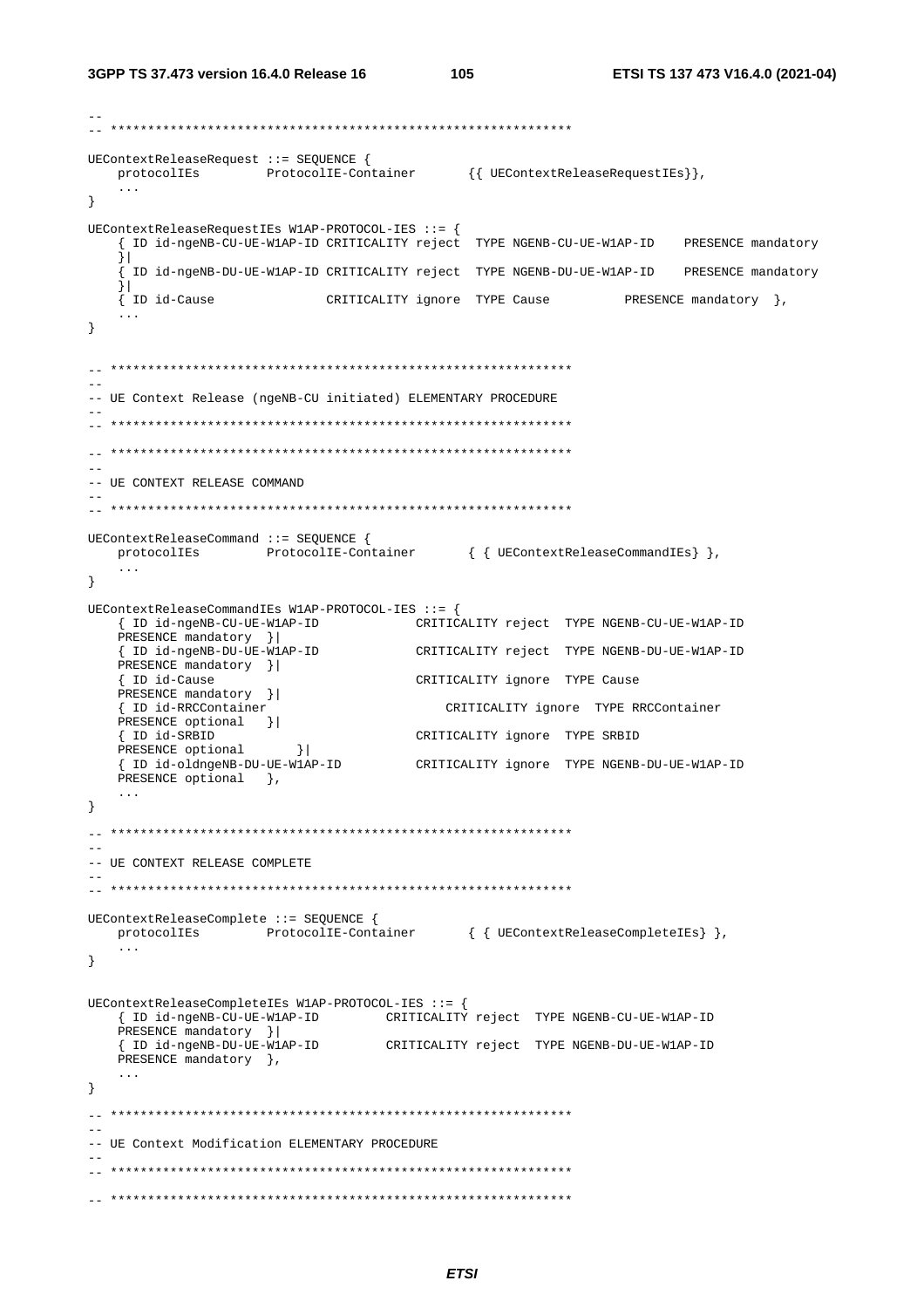--

| -- UE CONTEXT MODIFICATION REQUEST                                                    |                                                                                       |                                                        |                                 |                                                      |  |
|---------------------------------------------------------------------------------------|---------------------------------------------------------------------------------------|--------------------------------------------------------|---------------------------------|------------------------------------------------------|--|
|                                                                                       |                                                                                       |                                                        |                                 |                                                      |  |
| protocolIEs                                                                           | $UEContextModificationRequest :: = SEQUENCE$ {<br>ProtocolIE-Container                |                                                        |                                 | $\{ \{ \text{UEContextModificationRequestIES} \},\}$ |  |
| $\cdots$<br>}                                                                         |                                                                                       |                                                        |                                 |                                                      |  |
|                                                                                       | UEContextModificationRequestIEs W1AP-PROTOCOL-IES ::= {                               |                                                        |                                 |                                                      |  |
| { ID id-ngeNB-CU-UE-W1AP-ID                                                           |                                                                                       |                                                        |                                 | CRITICALITY reject TYPE NGENB-CU-UE-W1AP-ID          |  |
| ID id-ngeNB-DU-UE-W1AP-ID                                                             | PRESENCE mandatory                                                                    | $\vert$ } ]<br>CRITICALITY reject                      |                                 | TYPE NGENB-DU-UE-W1AP-ID                             |  |
| ID id-SpCell-ID                                                                       | PRESENCE mandatory                                                                    | $\vert$<br>CRITICALITY ignore                          |                                 | TYPE EUTRANCGI                                       |  |
|                                                                                       | PRESENCE optional                                                                     | $\vert$                                                |                                 |                                                      |  |
| ID id-ServCellIndex                                                                   | PRESENCE optional                                                                     | CRITICALITY reject<br>$\vert$                          |                                 | TYPE ServCellIndex                                   |  |
| ID id-DRXCycle                                                                        | PRESENCE optional                                                                     | CRITICALITY ignore<br>$\vert$                          |                                 | TYPE DRXCycle                                        |  |
| ID id-CUtoDURRCInformation                                                            |                                                                                       | CRITICALITY reject                                     |                                 | TYPE CUtoDURRCInformation                            |  |
|                                                                                       | PRESENCE optional<br>{ ID id-TransmissionActionIndicator                              | $\vert$<br>CRITICALITY ignore                          | TYPE                            |                                                      |  |
| TransmissionActionIndicator                                                           | { ID id-ResourceCoordinationTransferContainer                                         | PRESENCE optional<br>CRITICALITY ignore                | $\vert$<br>TYPE                 |                                                      |  |
| ResourceCoordinationTransferContainer                                                 |                                                                                       | PRESENCE optional<br>$\vert$ } $\vert$                 |                                 |                                                      |  |
| RRCReconfigurationCompleteIndicator                                                   | { ID id-RRCReconfigurationCompleteIndicator                                           | CRITICALITY ignore<br>PRESENCE optional<br>$\vert$ } ] | TYPE                            |                                                      |  |
| { ID id-RRCContainer                                                                  | PRESENCE optional                                                                     | CRITICALITY reject<br>$\vert$                          |                                 | TYPE RRCContainer                                    |  |
|                                                                                       | ID id-SCell-ToBeSetupMod-List<br>PRESENCE optional                                    | $\vert$                                                |                                 | CRITICALITY ignore TYPE SCell-ToBeSetupMod-List      |  |
|                                                                                       | ID id-SCell-ToBeRemoved-List                                                          | CRITICALITY ignore                                     |                                 | TYPE SCell-ToBeRemoved-List                          |  |
|                                                                                       | PRESENCE optional }<br>ID id-SRBs-ToBeSetupMod-List                                   | CRITICALITY reject                                     |                                 | TYPE SRBs-ToBeSetupMod-List                          |  |
|                                                                                       | PRESENCE optional<br>ID id-DRBs-ToBeSetupMod-List                                     | $\vert$<br>CRITICALITY reject                          |                                 | TYPE DRBs-ToBeSetupMod-List                          |  |
|                                                                                       | PRESENCE optional<br>ID id-DRBs-ToBeModified-List                                     | $\vert$<br>CRITICALITY reject                          |                                 | TYPE DRBs-ToBeModified-List                          |  |
|                                                                                       | PRESENCE optional                                                                     | $\vert$                                                |                                 |                                                      |  |
|                                                                                       | ID id-SRBs-ToBeReleased-List<br>PRESENCE optional                                     | CRITICALITY reject<br>$\vert$                          |                                 | TYPE SRBs-ToBeReleased-List                          |  |
|                                                                                       | ID id-DRBs-ToBeReleased-List<br>PRESENCE optional                                     | $\vert$                                                |                                 | CRITICALITY reject TYPE DRBs-ToBeReleased-List       |  |
| InactivityMonitoringRequest                                                           | { ID id-InactivityMonitoringRequest                                                   | CRITICALITY reject TYPE<br>PRESENCE optional           | $\vert$                         |                                                      |  |
| { ID id-NGENB-DU-UE-AMBR-UL                                                           |                                                                                       |                                                        | CRITICALITY ignore TYPE BitRate |                                                      |  |
|                                                                                       | PRESENCE optional<br>[ ID id-RAT-FrequencyPriorityInformation                         | $\vert$                                                | CRITICALITY reject TYPE RAT-    |                                                      |  |
| FrequencyPriorityInformation                                                          | { ID id-ResourceCoordinationTransferInformation CRITICALITY ignore TYPE               | PRESENCE optional }                                    |                                 |                                                      |  |
|                                                                                       | ResourceCoordinationTransferInformation PRESENCE optional                             | $\rightarrow$                                          |                                 |                                                      |  |
| .<br>$\}$                                                                             |                                                                                       |                                                        |                                 |                                                      |  |
|                                                                                       | SCell-ToBeSetupMod-List::= SEQUENCE (SIZE(1maxnoofSCells)) OF SCell-ToBeSetupMod-Item |                                                        |                                 |                                                      |  |
|                                                                                       | SCell-ToBeRemoved-List::= SEQUENCE (SIZE(1maxnoofSCells)) OF SCell-ToBeRemoved-Item   |                                                        |                                 |                                                      |  |
|                                                                                       | SRBs-ToBeSetupMod-List ::= SEQUENCE (SIZE(1maxnoofSRBs)) OF SRBs-ToBeSetupMod-Item    |                                                        |                                 |                                                      |  |
|                                                                                       |                                                                                       |                                                        |                                 |                                                      |  |
|                                                                                       | DRBs-ToBeSetupMod-List ::= SEQUENCE (SIZE(1maxnoofDRBs)) OF DRBs-ToBeSetupMod-Item    |                                                        |                                 |                                                      |  |
|                                                                                       | DRBs-ToBeModified-List ::= SEQUENCE (SIZE(1maxnoofDRBs)) OF DRBs-ToBeModified-Item    |                                                        |                                 |                                                      |  |
| $SRBs-ToBeReleased-List :: = SEQUENCE (SIZE(1maxnoofSRBs)) OF SRBs-ToBeReleased-Item$ |                                                                                       |                                                        |                                 |                                                      |  |
|                                                                                       | DRBs-ToBeReleased-List ::= SEQUENCE (SIZE(1maxnoofDRBs)) OF DRBs-ToBeReleased-Item    |                                                        |                                 |                                                      |  |
|                                                                                       |                                                                                       |                                                        |                                 |                                                      |  |
| -- UE CONTEXT MODIFICATION RESPONSE                                                   |                                                                                       |                                                        |                                 |                                                      |  |
|                                                                                       |                                                                                       |                                                        |                                 |                                                      |  |
|                                                                                       | UEContextModificationResponse ::= SEQUENCE {                                          |                                                        |                                 |                                                      |  |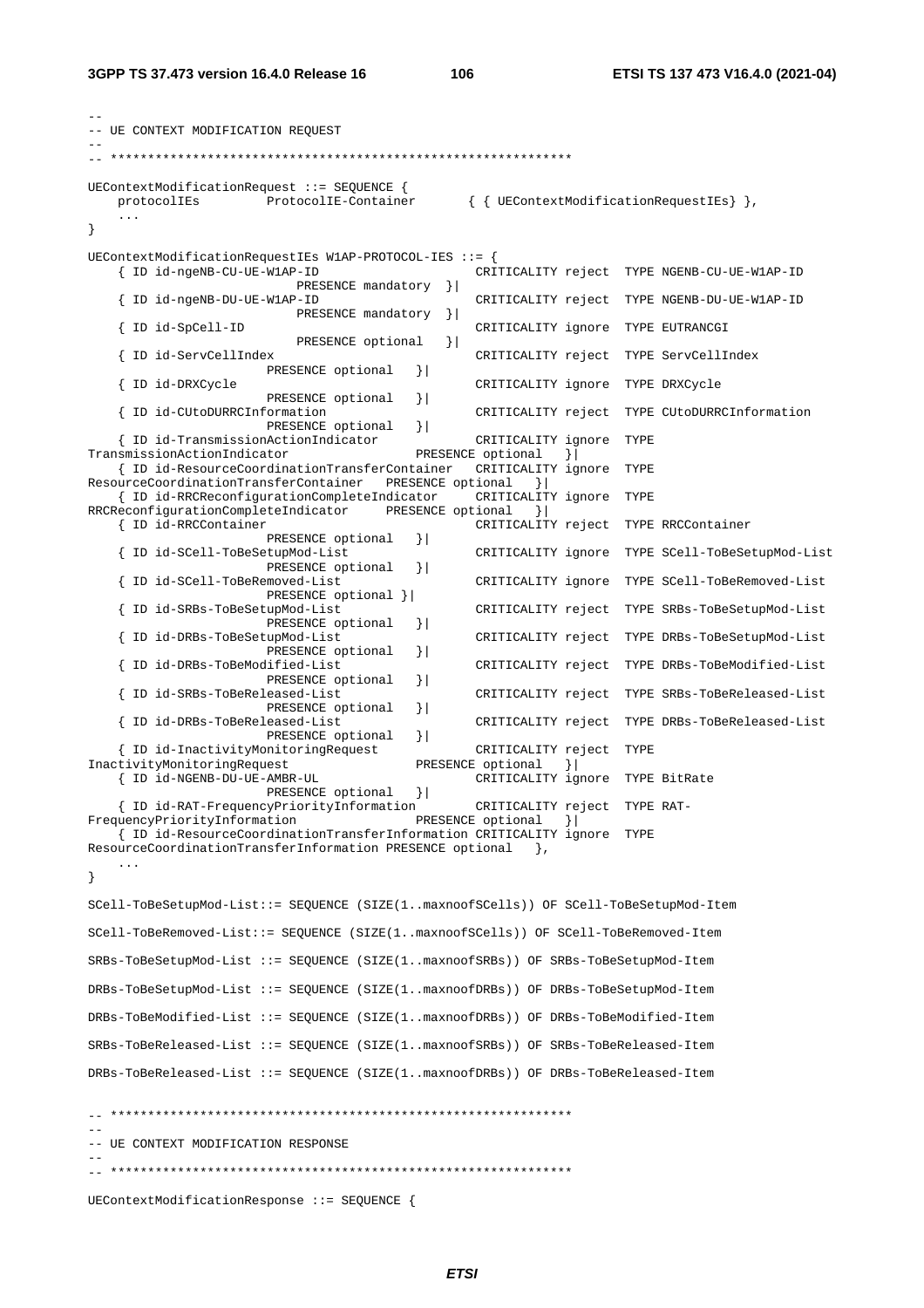**3GPP TS 37.473 version 16.4.0 Release 16 107 ETSI TS 137 473 V16.4.0 (2021-04)**

```
protocolIEs ProtocolIE-Container { { UEContextModificationResponseIEs} },
     ... 
} 
UEContextModificationResponseIEs W1AP-PROTOCOL-IES ::= { 
                                                  CRITICALITY reject TYPE NGENB-CU-UE-W1AP-ID
   PRESENCE mandatory }|<br>| ID id-ngeNB-DU-UE-W1AP-ID
                                                  CRITICALITY reject TYPE NGENB-DU-UE-W1AP-ID
                           PRESENCE mandatory }| 
   { ID id-ResourceCoordinationTransferContainer
ResourceCoordinationTransferContainer PRESENCE optional }| 
    { ID id-DUtoCURRCInformation CRITICALITY reject TYPE DUtoCURRCInformation 
   PRESENCE optional} |<br>{ ID id-DRBs-SetupMod-List
                                                  CRITICALITY ignore TYPE DRBs-SetupMod-List
                       PRESENCE optional}| 
    { ID id-DRBs-Modified-List CRITICALITY ignore TYPE DRBs-Modified-List 
                        PRESENCE optional}| 
     { ID id-SRBs-FailedToBeSetupMod-List CRITICALITY ignore TYPE SRBs-
FailedToBeSetupMod-List PRESENCE optional }<br>{ID id-DRBs-FailedToBeSetupMod-List CRITICALITY ignore TYPE DRBs-
   { ID id-DRBs-FailedToBeSetupMod-List
FailedToBeSetupMod-List PRESENCE optional } |
    { ID id-SCell-FailedtoSetupMod-List CRITICALITY ignore TYPE SCell-FailedtoSetupMod-
List PRESENCE optional } |
     { ID id-DRBs-FailedToBeModified-List CRITICALITY ignore TYPE DRBs-
FailedToBeModified-List PRESENCE optional } |
     { ID id-InactivityMonitoringResponse CRITICALITY reject TYPE 
InactivityMonitoringResponse PRESENCE optional }| 
                                                  CRITICALITY ignore TYPE C-RNTI
                       PRESENCE optional } |
     { ID id-SRBs-SetupMod-List CRITICALITY ignore TYPE SRBs-SetupMod-List 
    \]<br>\] PRESENCE optional \]<br>$\] ID id-SRBs-Modified-List
                                                   { ID id-SRBs-Modified-List CRITICALITY ignore TYPE SRBs-Modified-List 
                       PRESENCE optional },
     ... 
} 
DRBs-SetupMod-List ::= SEQUENCE (SIZE(1..maxnoofDRBs)) OF DRBs-SetupMod-Item 
DRBs-Modified-List::= SEQUENCE (SIZE(1..maxnoofDRBs)) OF DRBs-Modified-Item 
SRBs-SetupMod-List ::= SEQUENCE (SIZE(1..maxnoofSRBs)) OF SRBs-SetupMod-Item 
SRBs-Modified-List ::= SEQUENCE (SIZE(1..maxnoofSRBs)) OF SRBs-Modified-Item 
DRBs-FailedToBeModified-List ::= SEQUENCE (SIZE(1..maxnoofDRBs)) OF DRBs-FailedToBeModified-Item 
SRBs-FailedToBeSetupMod-List ::= SEQUENCE (SIZE(1..maxnoofSRBs)) OF SRBs-FailedToBeSetupMod-Item 
DRBs-FailedToBeSetupMod-List ::= SEQUENCE (SIZE(1..maxnoofDRBs)) OF DRBs-FailedToBeSetupMod-Item 
SCell-FailedtoSetupMod-List ::= SEQUENCE (SIZE(1..maxnoofSCells)) OF SCell-FailedtoSetupMod-Item 
-- ************************************************************** 
-- 
-- UE CONTEXT MODIFICATION FAILURE 
-- 
-- ************************************************************** 
UEContextModificationFailure ::= SEQUENCE { 
   protocolIEs ProtocolIE-Container { { UEContextModificationFailureIEs } },
     ... 
} 
UEContextModificationFailureIEs W1AP-PROTOCOL-IES ::= { 
                                          { ID id-ngeNB-CU-UE-W1AP-ID CRITICALITY reject TYPE NGENB-CU-UE-W1AP-ID 
    PRESENCE mandatory }| 
     { ID id-ngeNB-DU-UE-W1AP-ID CRITICALITY reject TYPE NGENB-DU-UE-W1AP-ID 
    PRESENCE mandatory }| 
     { ID id-Cause CRITICALITY ignore TYPE Cause 
   PRESENCE mandatory },
     ... 
}
```
*ETSI*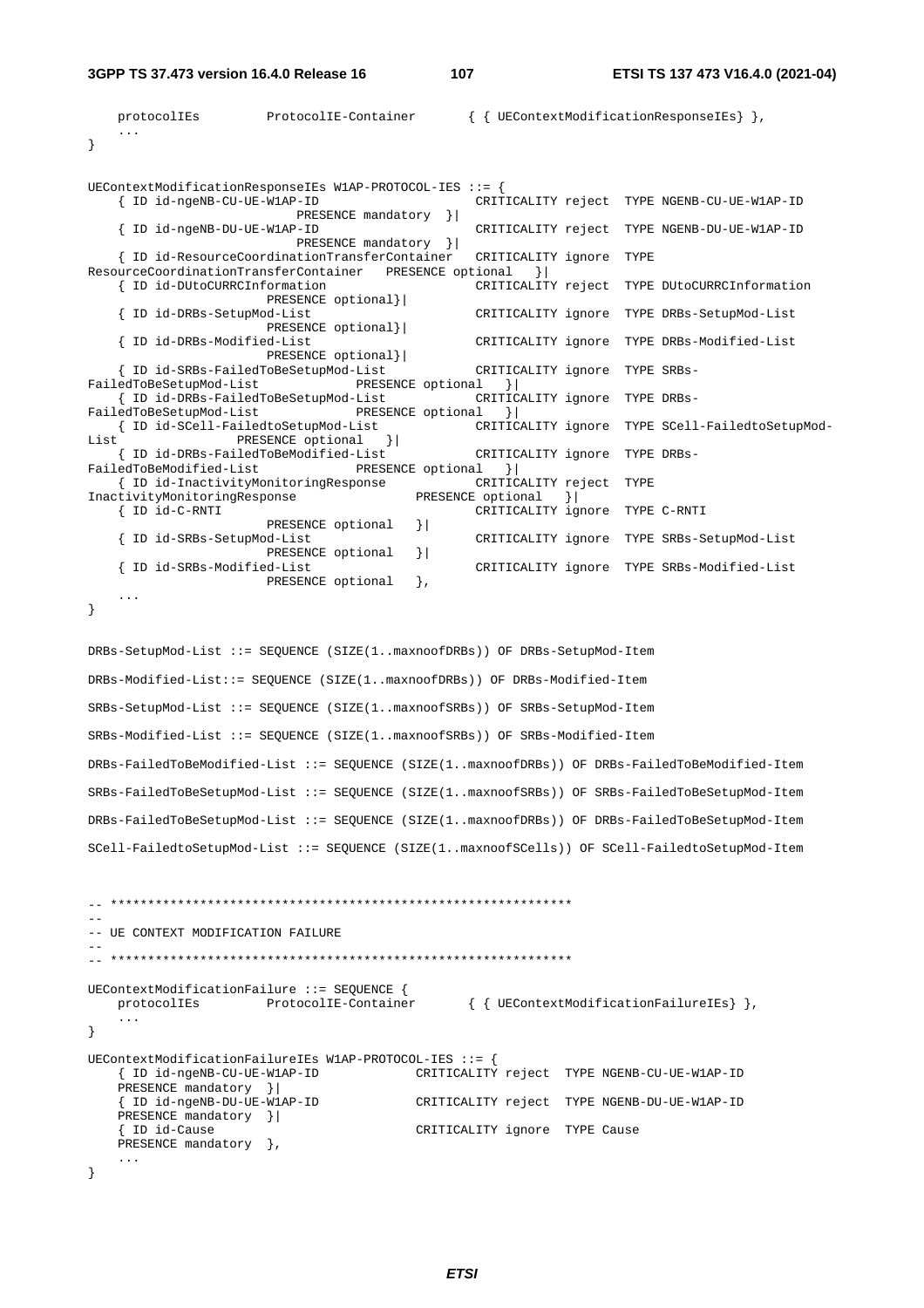```
-- UE Context Modification Required (ngeNB-DU initiated) ELEMENTARY PROCEDURE
\sim \sim-- UE CONTEXT MODIFICATION REQUIRED
UEContextModificationRequired ::= SEQUENCE {
                   ProtocolIE-Container
                                         { { UEContextModificationRequiredIEs} },
   protocolIEs
   \ddots\left\{ \right\}UEContextModificationRequiredIEs W1AP-PROTOCOL-IES ::= {
   { ID id-ngeNB-CU-UE-W1AP-ID
                                                  CRITICALITY reject TYPE NGENB-CU-UE-W1AP-ID
                            PRESENCE mandatory } |
                                                  CRITICALITY reject TYPE NGENB-DU-UE-W1AP-ID
   { ID id-ngeNB-DII-UE-W1AP-ID
                            PRESENCE mandatory } |
   { ID id-ResourceCoordinationTransferContainer
                                                  CRITICALITY ignore TYPE
                                     PRESENCE optional } |
ResourceCoordinationTransferContainer
   { ID id-DUtoCURRCInformation
                                                  CRITICALITY reject TYPE
DUtoCURRCInformation
                                          PRESENCE optional}
   { ID id-DRBs-Required-ToBeModified-List
                                                  CRITICALITY reject TYPE DRBs-Required-
ToBeModified-List
                            PRESENCE optional}|
   { ID id-SRBs-Required-ToBeReleased-List
                                                  CRITICALITY reject TYPE SRBs-Required-
ToBeReleased-List
                            PRESENCE optional}|
                                                  CRITICALITY reject TYPE DRBs-Required-
   { ID id-DRBs-Required-ToBeReleased-List
ToBeReleased-List
                           PRESENCE optional}|
  { ID id-Cause
                                                  CRITICALITY ignore TYPE Cause
                           PRESENCE mandatory },
   \sim \sim \sim\}DRBs-Required-ToBeModified-List::= SEQUENCE (SIZE(1..maxnoofDRBs)) OF DRBs-Required-ToBeModified-
Item
DRBs-Required-ToBeReleased-List::= SEQUENCE (SIZE(1..maxnoofDRBs)) OF DRBs-Required-ToBeReleased-
T \uparrow \rho mSRBs-Required-ToBeReleased-List::= SEQUENCE (SIZE(1..maxnoofSRBs)) OF SRBs-Required-ToBeReleased-
T \uparrow \uparrow \uparrow-- UE CONTEXT MODIFICATION CONFIRM
UEContextModificationConfirm::= SEQUENCE {
  protocolIEs ProtocolIE-Container { { UEContextModificationConfirmIEs} },
   \sim 10 .
\left\{ \right\}\texttt{UEContextModificationConfirmIES}\ \texttt{Wlap-PROTOCOL-IES}\ \texttt{::=}\ \{\texttt{}CRITICALITY reject TYPE NGENB-CU-UE-W1AP-ID
   { ID id-ngeNB-CU-UE-W1AP-ID
                                PRESENCE mandatory
                                                  \vert{ ID id-ngeNB-DU-UE-W1AP-ID
                                                  CRITICALITY reject TYPE NGENB-DU-UE-W1AP-ID
                               PRESENCE mandatory
                                                  \rightarrow{ ID id-ResourceCoordinationTransferContainer
                                                  CRITICALITY ignore TYPE
ResourceCoordinationTransferContainer
                                     PRESENCE optional
                                                         \vert \cdot \vert{ ID id-DRBs-ModifiedConf-List
                                                  CRITICALITY ignore TYPE DRBs-ModifiedConf-
                           PRESENCE optional}
   { ID id-RRCContainer
                                                  CRITICALITY ignore TYPE RRCContainer
                            PRESENCE optional }|
   { ID id-ResourceCoordinationTransferInformation
                                                 CRITICALITY ignore TYPE
ResourceCoordinationTransferInformation PRESENCE optional },
   \sim .
\}DRBs-ModifiedConf-List ::= SEQUENCE (SIZE(1..maxnoofDRBs)) OF DRBs-ModifiedConf-Item
```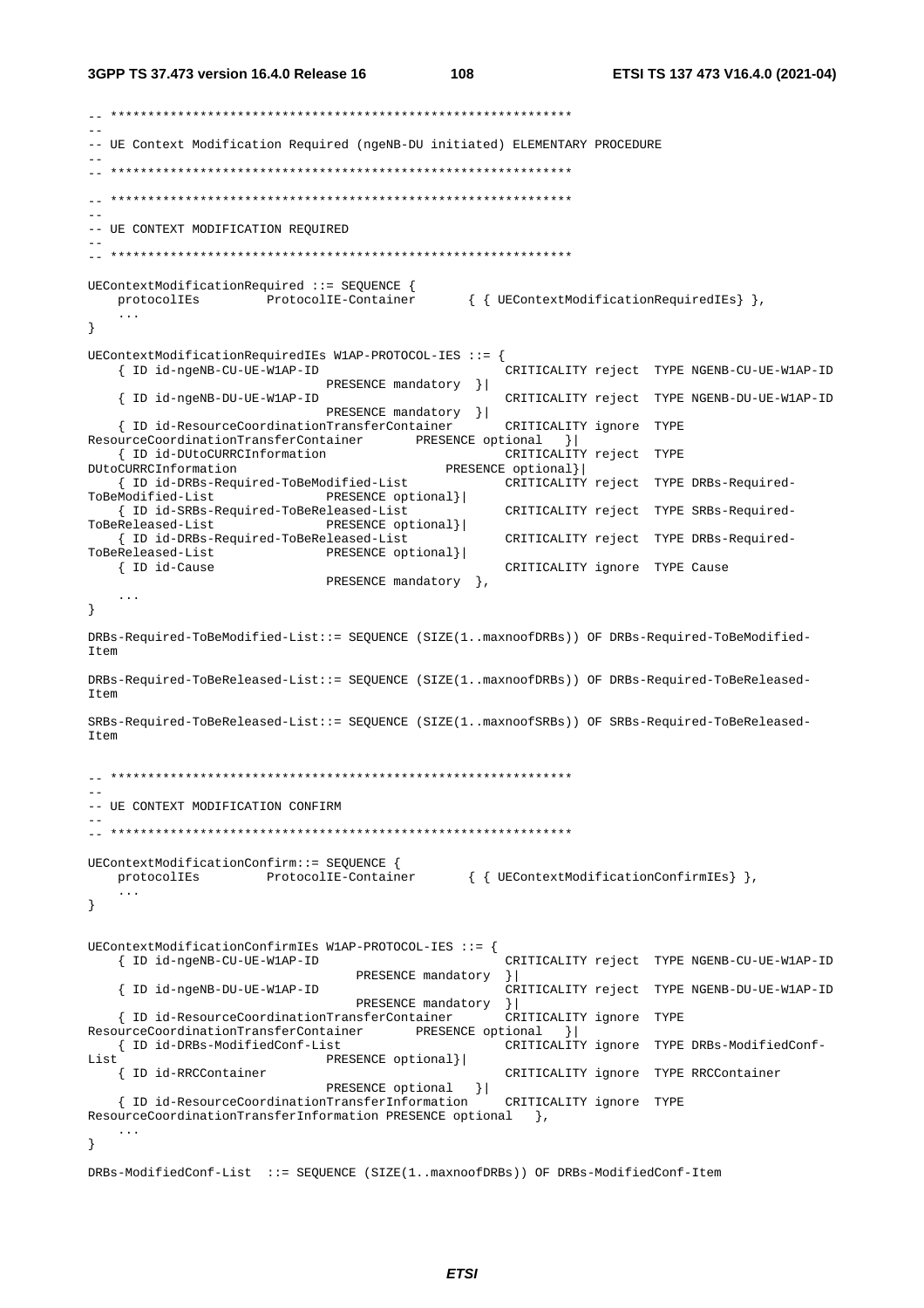```
-- UE CONTEXT MODIFICATION REFUSE
UEContextModificationRefuse ::= SEQUENCE {
  protocolIEs ProtocolIE-Container { { UEContextModificationRefuseIEs} },
   \sim .
\}UEContextModificationRefuseIEs W1AP-PROTOCOL-IES ::= {
   { ID id-ngeNB-CU-UE-W1AP-ID
                                   CRITICALITY reject TYPE NGENB-CU-UE-W1AP-ID
   PRESENCE mandatory } |
   { ID id-ngeNB-DU-UE-WIAP-ID
                                   CRITICALITY reject TYPE NGENB-DU-UE-W1AP-ID
   PRESENCE mandatory } |
                                 CRITICALITY ignore TYPE Cause
   { ID id-Cause
  PRESENCE mandatory },
   \ldots\left\{ \right.\overline{a}-- WRITE-REPLACE WARNING ELEMENTARY PROCEDURE
-- Write-Replace Warning Request
WriteReplaceWarningRequest ::= SEQUENCE {
  protocolIEs ProtocolIE-Container { {WriteReplaceWarningRequestIEs} },
   \ldots\left\{ \right.WriteReplaceWarningRequestIEs W1AP-PROTOCOL-IES ::= {
   { ID id-TransactionID
                                       CRITICALITY reject TYPE TransactionID
             PRESENCE mandatory } |
   { ID id-PWSSystemInformation
                                       CRITICALITY reject TYPE PWSSystemInformation
            PRESENCE mandatory } |
   { ID id-RepetitionPeriod
                                       CRITICALITY reject TYPE RepetitionPeriod
            PRESENCE mandatory } |
   { ID id-NumberofBroadcastRequest
                fBroadcastkeyue...<br>PRESENCE mandatory }|
                                       CRITICALITY reject TYPE NumberofBroadcastRequest
                                       CRITICALITY reject TYPE Cells-To-Be-Broadcast-List
   { ID id-Cells-To-Be-Broadcast-List
                PRESENCE optional },
   \sim . \sim\}Cells-To-Be-Broadcast-List ::= SEQUENCE (SIZE(1.. maxCellinngeNBDU)) OF Cells-To-Be-Broadcast-
T \uparrow \uparrow \uparrow-- Write-Replace Warning Response
WriteReplaceWarningResponse ::= SEQUENCE {
  protocolIEs ProtocolIE-Container { {WriteReplaceWarningResponseIEs} },
   \ldots\left\{ \right.WriteReplaceWarningResponseIEs W1AP-PROTOCOL-IES ::= {
   %</r/>
>
{ID<br/>id-TransactionID CRITICALITY reject TYPE TransactionID PRESENCE mandatory }</r/>|<br>
{ID<br/>id-Cells-Broadcast-Completed-List CRITICALITY reject TYPE Cells-Broadcast-Pleted-List PRESENCE optional },
Completed-List
  \sim 10 .
\left\{ \right\}Cells-Broadcast-Completed-List ::= SEQUENCE (SIZE(1.. maxCellinngeNBDU)) OF Cells-Broadcast-
Completed-Item
```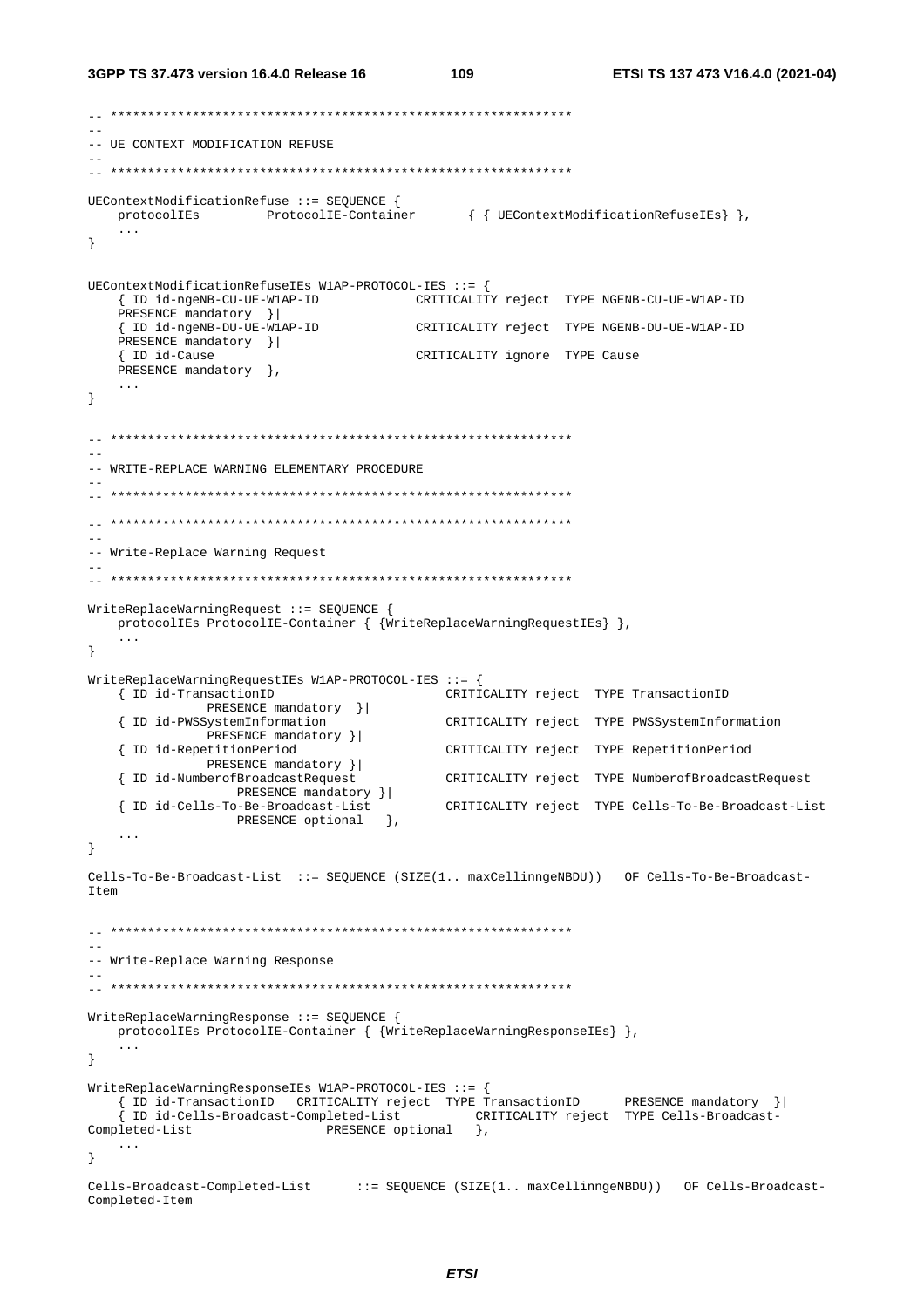```
-- ************************************************************** 
-- 
-- PWS CANCEL ELEMENTARY PROCEDURE 
-- 
-- ************************************************************** 
-- ************************************************************** 
-- 
-- PWS Cancel Request 
-- 
-- ************************************************************** 
PWSCancelRequest ::= SEQUENCE { 
    protocolIEs ProtocolIE-Container { {PWSCancelRequestIEs} }, 
 ... 
} 
PWSCancelRequestIEs W1AP-PROTOCOL-IES ::= { 
    { ID id-TransactionID CRITICALITY reject TYPE TransactionID 
    PRESENCE mandatory }| 
     { ID id-Broadcast-To-Be-Cancelled-List CRITICALITY reject TYPE Broadcast-To-Be-Cancelled-List
   PRESENCE optional } |
     { ID id-Cancel-all-Warning-Messages-Indicator CRITICALITY reject TYPE Cancel-all-Warning-
Messages-Indicator PRESENCE optional } |<br>{ ID id-NotificationInformation
                                                   CRITICALITY reject TYPE NotificationInformation
                       PRESENCE mandatory },
     ... 
} 
Broadcast-To-Be-Cancelled-List ::= SEQUENCE (SIZE(1.. maxCellinngeNBDU)) OF Broadcast-To-Be-
Cancelled-Item 
-- ************************************************************** 
-- 
-- PWS Cancel Response 
-- 
-- ************************************************************** 
PWSCancelResponse ::= SEQUENCE { 
    protocolIEs ProtocolIE-Container { {PWSCancelResponseIEs} }, 
 ... 
} 
PWSCancelResponseIEs W1AP-PROTOCOL-IES ::= { 
     { ID id-TransactionID CRITICALITY reject TYPE TransactionID 
    PRESENCE mandatory } |
     { ID id-Cells-Broadcast-Cancelled-List CRITICALITY reject TYPE Cells-Broadcast-Cancelled-List
    PRESENCE optional }| 
     { ID id-CriticalityDiagnostics CRITICALITY ignore TYPE CriticalityDiagnostics 
   PRESENCE optional },
     ... 
} 
Cells-Broadcast-Cancelled-List ::= SEQUENCE (SIZE(1.. maxCellinngeNBDU)) OF Cells-Broadcast-
Cancelled-Item 
-- ************************************************************** 
-- 
-- UE Inactivity Notification ELEMENTARY PROCEDURE 
-- 
-- ************************************************************** 
-- ************************************************************** 
-- 
-- UE Inactivity Notification 
-- 
-- ************************************************************** 
UEInactivityNotification ::= SEQUENCE { 
    protocolIEs ProtocolIE-Container {{ UEInactivityNotificationIEs}}, 
     ... 
} 
UEInactivityNotificationIEs W1AP-PROTOCOL-IES ::= {
```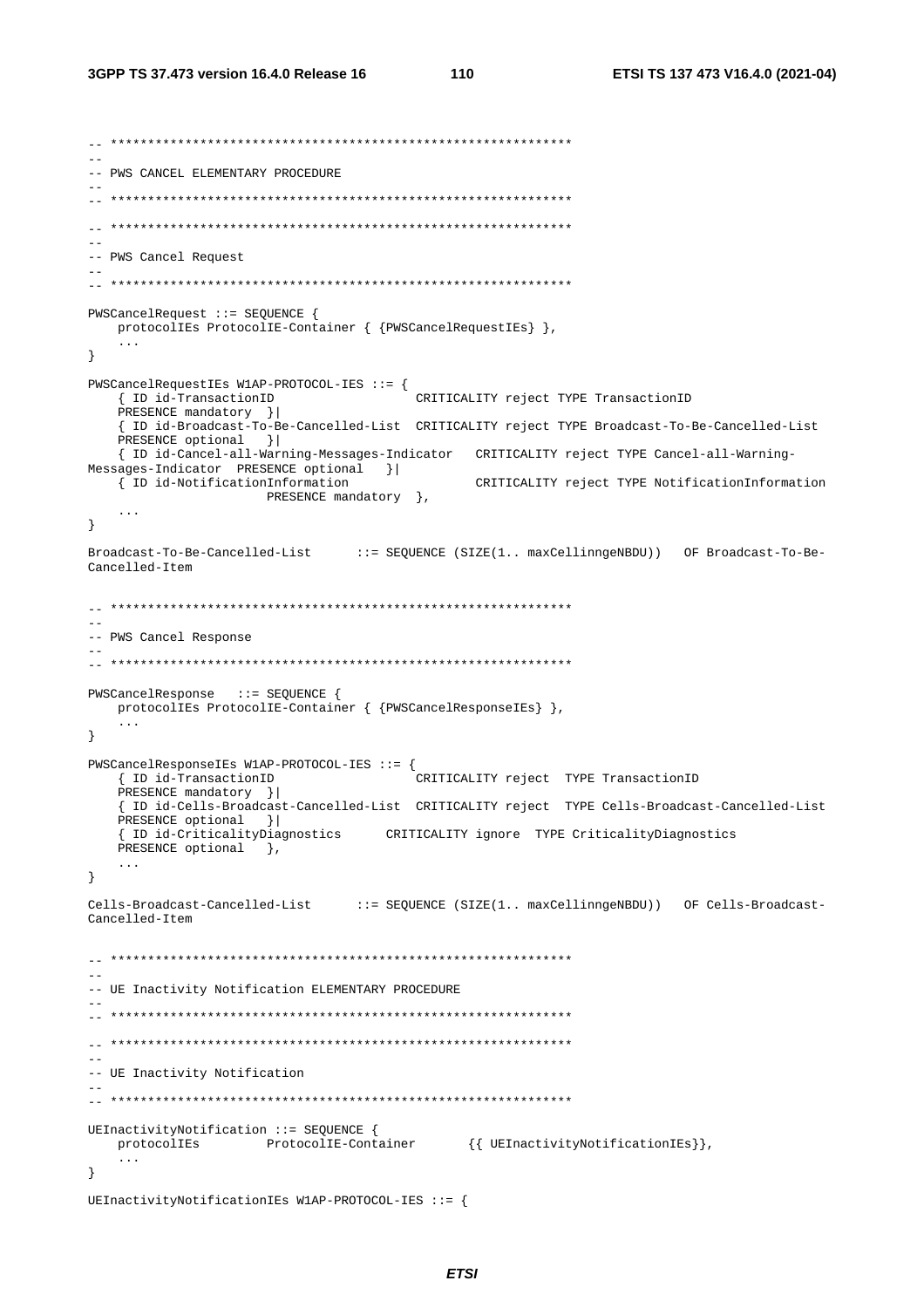```
3GPP TS 37.473 version 16.4.0 Release 16
```

```
{ ID id-ngeNB-CU-UE-W1AP-ID
                                             CRITICALITY reject TYPE NGENB-CU-UE-W1AP-ID
                      PRESENCE mandatory }|
   { ID id-ngeNB-DU-UE-W1AP-ID
                                             CRITICALITY reject TYPE NGENB-DU-UE-W1AP-ID
                      PRESENCE mandatory }|
   { ID id-DRB-Activity-List
                                             CRITICALITY reject TYPE DRB-Activity-List
                      PRESENCE mandatory },
   \sim \sim\mathcal{V}DRB-Activity-List::= SEQUENCE (SIZE(1..maxnoofDRBs)) OF DRB-Activity-Item
\sim \sim-- Initial UL RRC Message Transfer ELEMENTARY PROCEDURE
\rightarrow-- INITIAL UL RRC Message Transfer
\sim \simInitialULRRCMessageTransfer ::= SEQUENCE {
  \verb|protocolIES| \hspace{2.5cm} \verb|ProtocolIE-Container| \hspace{1.5cm} \{ \hspace{2.5cm} \verb|InitialULARCMessageTransferIES| \} \hspace{1.5cm},\left\{ \right\}InitialULRRCMessageTransferIEs W1AP-PROTOCOL-IES ::= {
   { ID id-ngeNB-DU-UE-W1AP-ID CRITICALITY reject TYPE NGENB-DU-UE-W1AP-ID PRESENCE
mandatory }
                          CRITICALITY reject TYPE EUTRANCGI PRESENCE mandatory \{\}\overline{\phantom{a}} ID id -EUTRANCGI
   (Figure 11 CRITICALITY reject TYPE C-RNTI PRESENCE mandatory )<br>
{ID id-C-RNTI CRITICALITY reject TYPE C-RNTI PRESENCE mandatory }<br>
{ID id-DUtoCURRCContainer CRITICALITY reject TYPE RRCContainer PRESENCE mandatory }
optional }
  { ID id-TransactionID
                            CRITICALITY ignore TYPE TransactionID PRESENCE mandatory \},
   \sim \sim \sim\left\{ \right.\sim \sim-- DL RRC Message Transfer ELEMENTARY PROCEDURE
-- DL RRC Message Transfer
DLRRCMessageTransfer ::= SEOUENCE {
  protocolIEs ProtocolIE-Container {{DLRRCMessageTransferIEs}},
   \sim 100\rightarrowDLRRCMessageTransferIEs W1AP-PROTOCOL-IES ::= {
   { ID id-ngeNB-CU-UE-W1AP-ID CRITICALITY reject TYPE NGENB-CU-UE-W1AP-ID PRESENCE mandatory
   \vert.<br>ID id-ngeNB-DU-UE-W1AP-ID CRITICALITY reject TYPE NGENB-DU-UE-W1AP-ID PRESENCE mandatory
   \vert[ ID id-oldngeNB-DU-UE-W1AP-ID
                                             CRITICALITY reject TYPE NGENB-DU-UE-W1AP-ID
                      PRESENCE optional }
   { ID id-SRBID
                                            CRITICALITY reject TYPE SRBID
                      PRESENCE mandatory }|
   { ID id-RRCContainer
                                            CRITICALITY reject TYPE RRCContainer
                     PRESENCE mandatory },
   \ldots\}- --- UL RRC Message Transfer ELEMENTARY PROCEDURE
```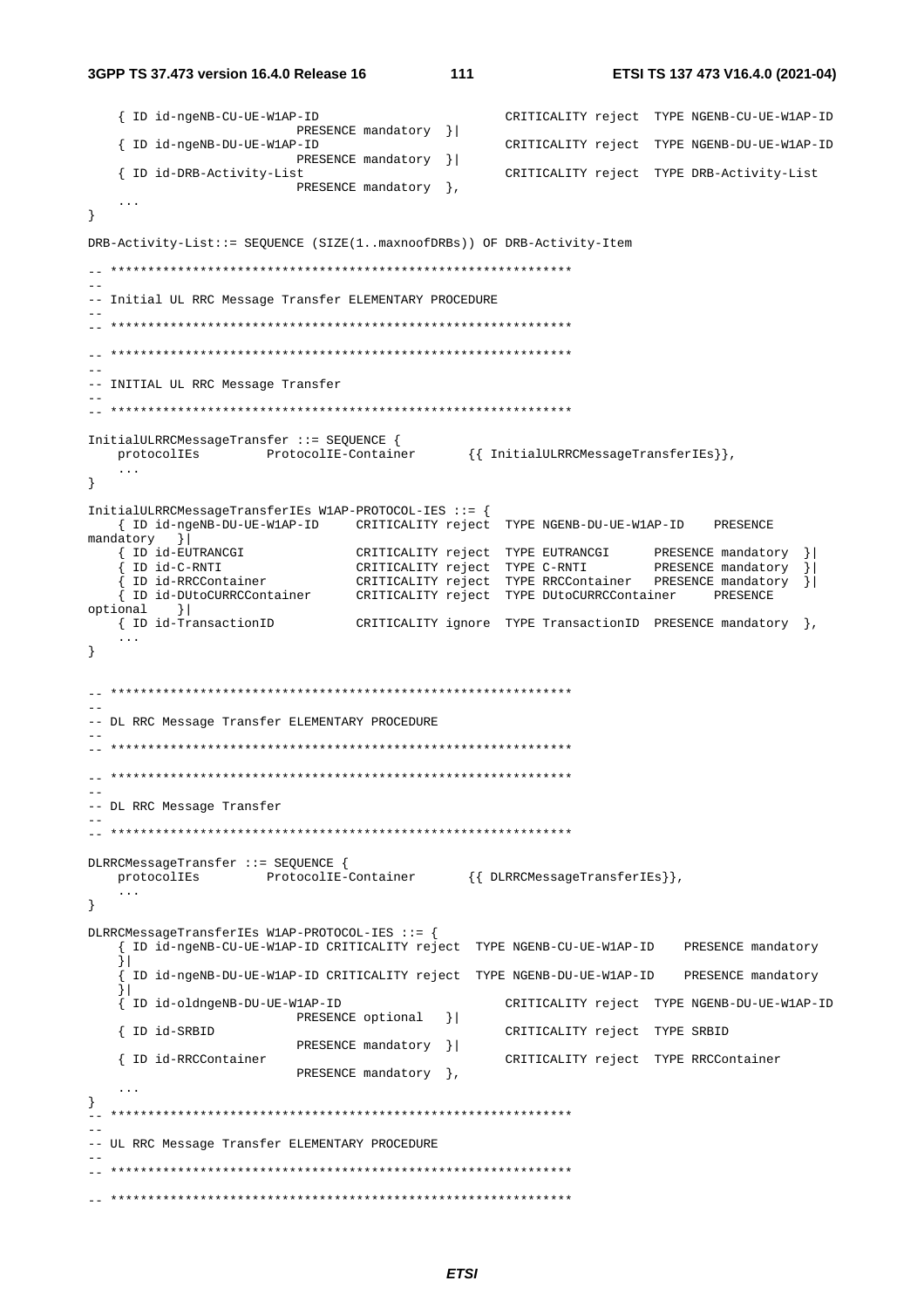```
-- UL RRC Message Transfer
\sim \simULRRCMessageTransfer ::= SEQUENCE {
  protocolIEs ProtocolIE-Container {{ ULRRCMessageTransferIEs}},
   \mathbf{1}\}ULRRCMessageTransferIEs W1AP-PROTOCOL-IES ::= {
   { ID id-ngeNB-CU-UE-W1AP-ID
                                     CRITICALITY reject TYPE NGENB-CU-UE-W1AP-ID
   PRESENCE mandatory } |
   The interventional contract of the property of the set of the set of the set of the set of the property of the property of the property of the property of the property of the property of the property of the property of the
   PRESENCE mandatory }|
   { ID id-SRBID
                                      CRITICALITY reject TYPE SRBID
   PRESENCE mandatory }|
                                  CRITICALITY reject TYPE RRCContainer
   { ID id-RRCContainer
   PRESENCE mandatory },
   \ldots\}-- PRIVATE MESSAGE
\equivPrivateMessage ::= SEOUENCE {
   privatelEs PrivatelE-Container {{PrivateMessage-IEs}},
\left\{ \right.PrivateMessage-IEs W1AP-PRIVATE-IES ::= {
   \sim \sim \sim\}=--- Paging PROCEDURE
-- Paging
\frac{1}{2}\begin{aligned} \mathtt{Paging} &\texttt{::= SEQUENCE} \begin{cases} \\ \texttt{protocolIES} \end{cases} \mathtt{ProtocolIE-Container} \end{aligned} \qquad \left\{ \begin{matrix} \mathtt{PagingIES} \end{matrix} \right\}, \end{aligned}\sim \sim \sim\lambda\begin{tabular}{lllll} \texttt{PagingIES Wlap-PROTOCOL-IES}:&=&\{ & \\ & \{ ID id-UEIdentityIndexValue && CRITICALITY reject & TYPE UEIdentityIndexValue & \\ \end{tabular}PRESENCE
mandatory }
   { ID id-PagingIdentity CRITICALITY reject TYPE PagingIdentity
                                                                               PRESENCE
mandatory }
  { ID id-PagingDRX
                               CRITICALITY ignore TYPE PagingDRX
                                                                               PRESENCE
optional }
   { ID id-PagingCell-List
                              CRITICALITY ignore TYPE PagingCell-list
                                                                               PRESENCE
mandatory },
   \sim . .
\left\{ \right.PagingCell-list::= SEQUENCE (SIZE(1.. maxnoofPagingCells)) OF PagingCell-Item
- --- Notify
Notify ::= SEQUENCE {
```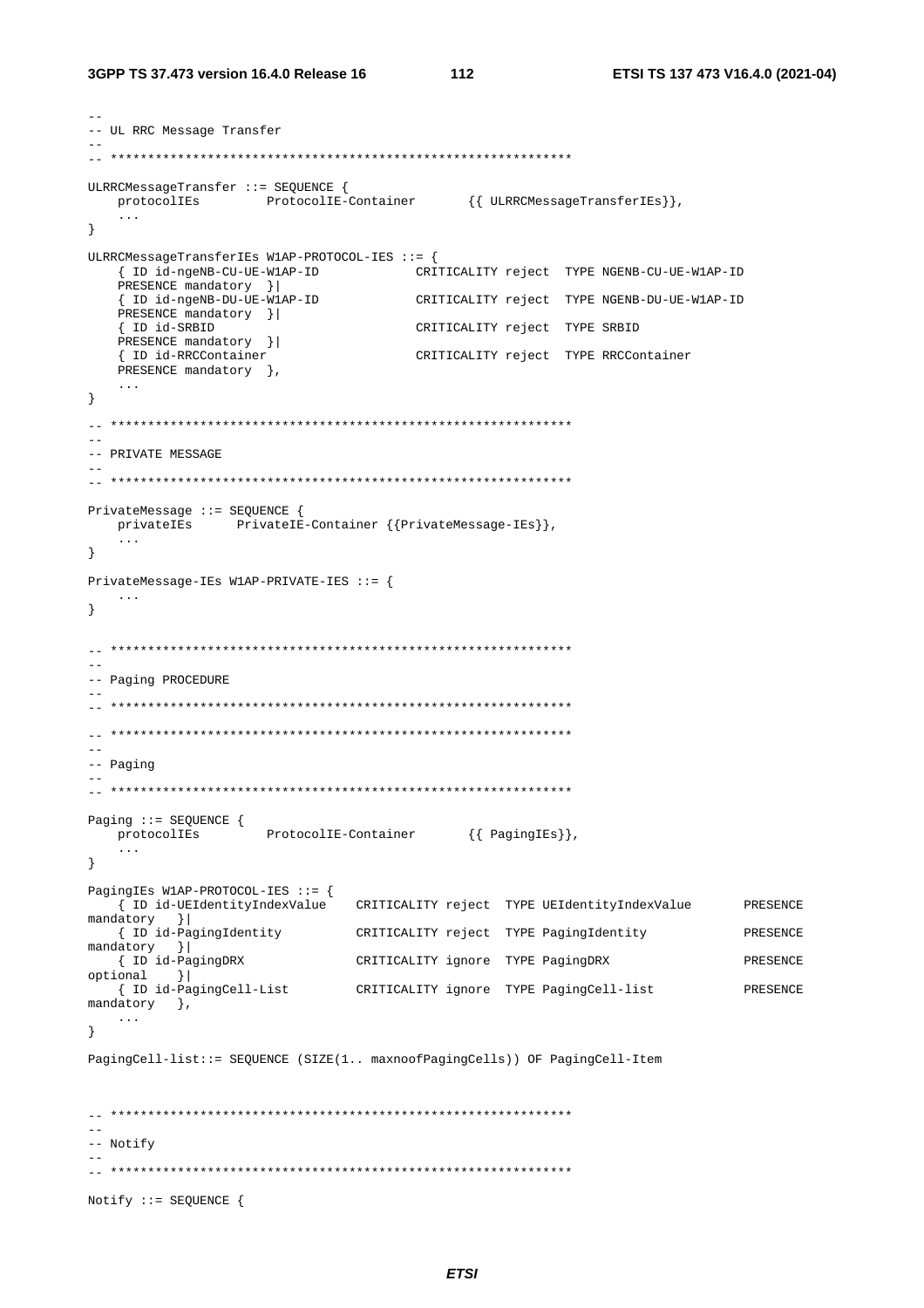```
3GPP TS 37.473 version 16.4.0 Release 16
```
 $\overline{113}$ 

```
protocolIEs ProtocolIE-Container
                                    \{ \} NotifyIEs\},
  \sim . \sim\mathcal{F}NotifyIEs W1AP-PROTOCOL-IES ::= {
  { ID id-ngeNB-CU-UE-W1AP-ID
                                  CRITICALITY reject TYPE NGENB-CU-UE-W1AP-ID
           PRESENCE mandatory } |
  { ID id-ngeNB-DU-UE-W1AP-ID
                                  CRITICALITY reject TYPE NGENB-DU-UE-W1AP-ID
           PRESENCE mandatory } |
  { ID id-DRB-Notify-List
                                  CRITICALITY reject TYPE DRB-Notify-List
       PRESENCE mandatory },
\}DRB-Notify-List::= SEQUENCE (SIZE(1.. maxnoofDRBs)) OF DRB-Notify-Item
-- PWS RESTART INDICATION ELEMENTARY PROCEDURE
\equiv-- PWS Restart Indication
PWSRestartIndication ::= SEOUENCE {
 protocolIEs ProtocolIE-Container { { PWSRestartIndicationIEs} },
  \mathbf{1}\mathcal{F}PWSRestartIndicationIEs W1AP-PROTOCOL-IES ::= {
  { ID id-TransactionID
                              CRITICALITY reject TYPE TransactionID
  PRESENCE mandatory } |
  { ID id-E-UTRAN-CGI-List-For-Restart-List CRITICALITY reject TYPE E-UTRAN-CGI-List-For-
Restart-List PRESENCE mandatory },
  \cdots\left\{ \right.E-UTRAN-CGI-List-For-Restart-List ::= SEQUENCE (SIZE(1.. maxCellinngeNBDU)) OF E-UTRAN-CGI-
List-For-Restart-Item
\frac{1}{2}-- PWS FAILURE INDICATION ELEMENTARY PROCEDURE
-- PWS Failure Indication
\sim .
PWSFailureIndication ::= SEQUENCE {
  protocolIEs ProtocolIE-Container { { PWSFailureIndicationIEs} },
\left\{ \right\}PWSFailureIndicationIEs W1AP-PROTOCOL-IES ::= {
  { ID id-TransactionID CRITICALITY reject TYPE TransactionID
                                                                PRESENCE
mandatory }
  { ID id-PWS-Failed-E-UTRAN-CGI-List CRITICALITY reject TYPE
                                                 PWS-Failed-E-UTRAN-CGI-List
  PRESENCE optional \},
\}PWS-Failed-E-UTRAN-CGI-List := SEQUENCE (SIZE(1.. maxCellinngeNBDU)) OF PWS-Failed-E-UTRAN-
CGI-Item-- ngeNB-DU STATUS INDICATION ELEMENTARY PROCEDURE
```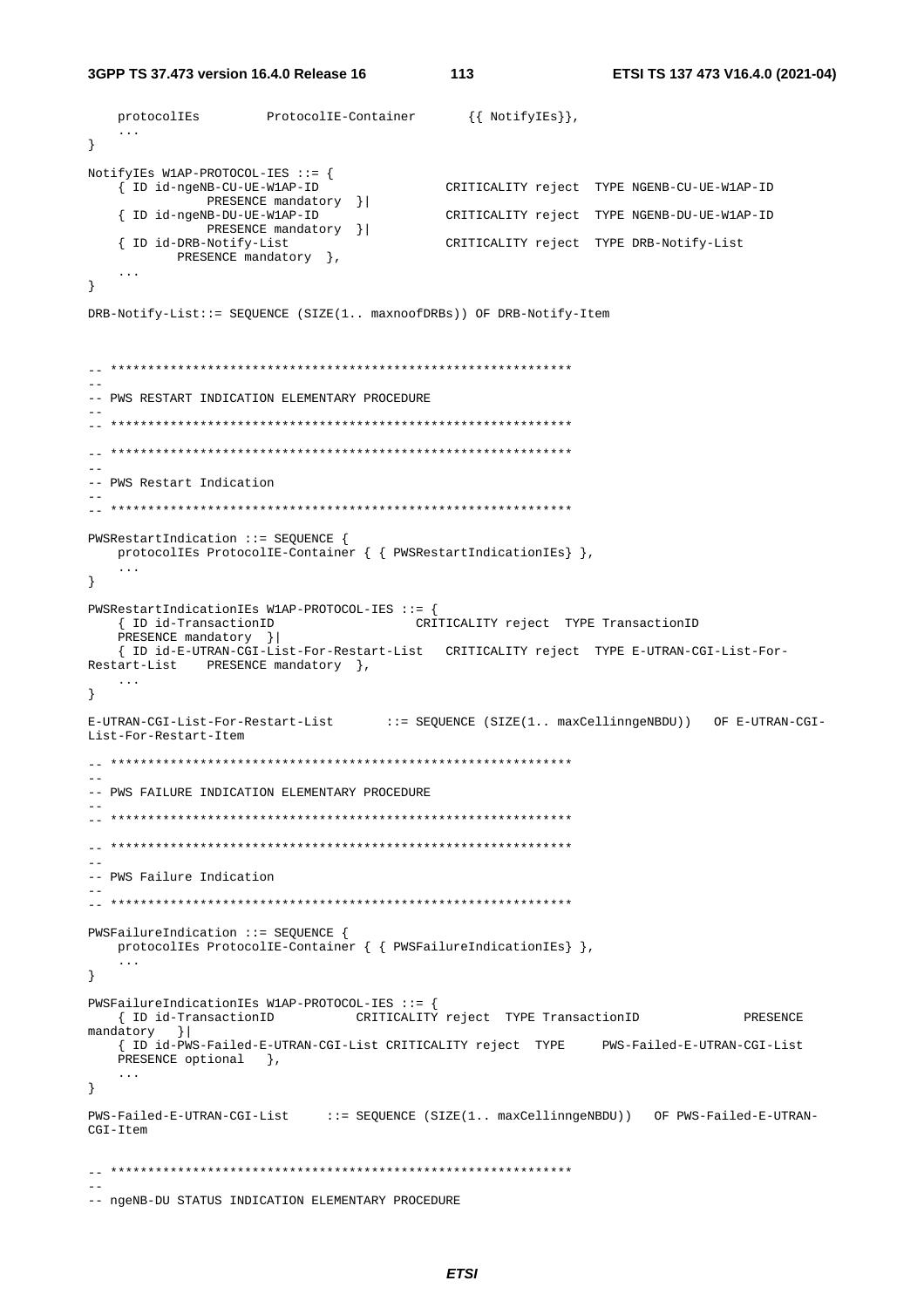```
-- ngeNB-DU Status Indication
NGENBDUStatusIndication ::= SEQUENCE {
 protocolIEs ProtocolIE-Container { {NGENBDUStatusIndicationIEs} },
  \sim \sim \sim\}NGENBDUStatusIndicationIEs W1AP-PROTOCOL-IES ::= {
 { ID id-TransactionID CRITICALITY reject TYPE TransactionID
                                                         PRESENCE
mandatory }
  { ID id-NGENBDUOverloadInformation CRITICALITY reject TYPE NGENBDUOverloadInformation
  PRESENCE mandatory },
  \ldots\left\{ \right.
```
**END** -- ASN1STOP

#### 945 **Information Flement Definitions**

```
-- ASN1START
\equiv-- Information Element Definitions
W1AP-IES {
itu-t (0) identified-organization (4) etsi (0) mobileDomain (0)
ngran-access (22) modules (3) wlap (3) version1 (1) wlap-IEs (2) \}DEFINITIONS AUTOMATIC TAGS : :=
BEGIN
TMPORTS
   id-NotificationInformation,
   id-AdditionalSIBMessageList,
   maxEARFCN
   maxnoofAdditionalSIBs,
   maxnoofErrors,
   maxnoofBPLMNs,
   maxnoofDLUPTNLInformation,
   maxnoofE-UTRANCellBands,
   maxnoofULUPTNLInformation,
   maxnoofOoSFlows,
   maxnoofSliceItems,
   maxnoofSIBTypes,
   maxCellineNB,
   maxnoofExtendedBPLMNs,
   maxBandsEutra
FROM W1AP-Constants
   Criticality,
   ProcedureCode.
   ProtocolIE-ID,
   TriggeringMessage
FROM W1AP-CommonDataTypes
   ProtocolExtensionContainer{},
   W1AP-PROTOCOL-EXTENSION,
   ProtocolIE-SingleContainer{},
   W1AP-PROTOCOL-IES
FROM W1AP-Containers;
```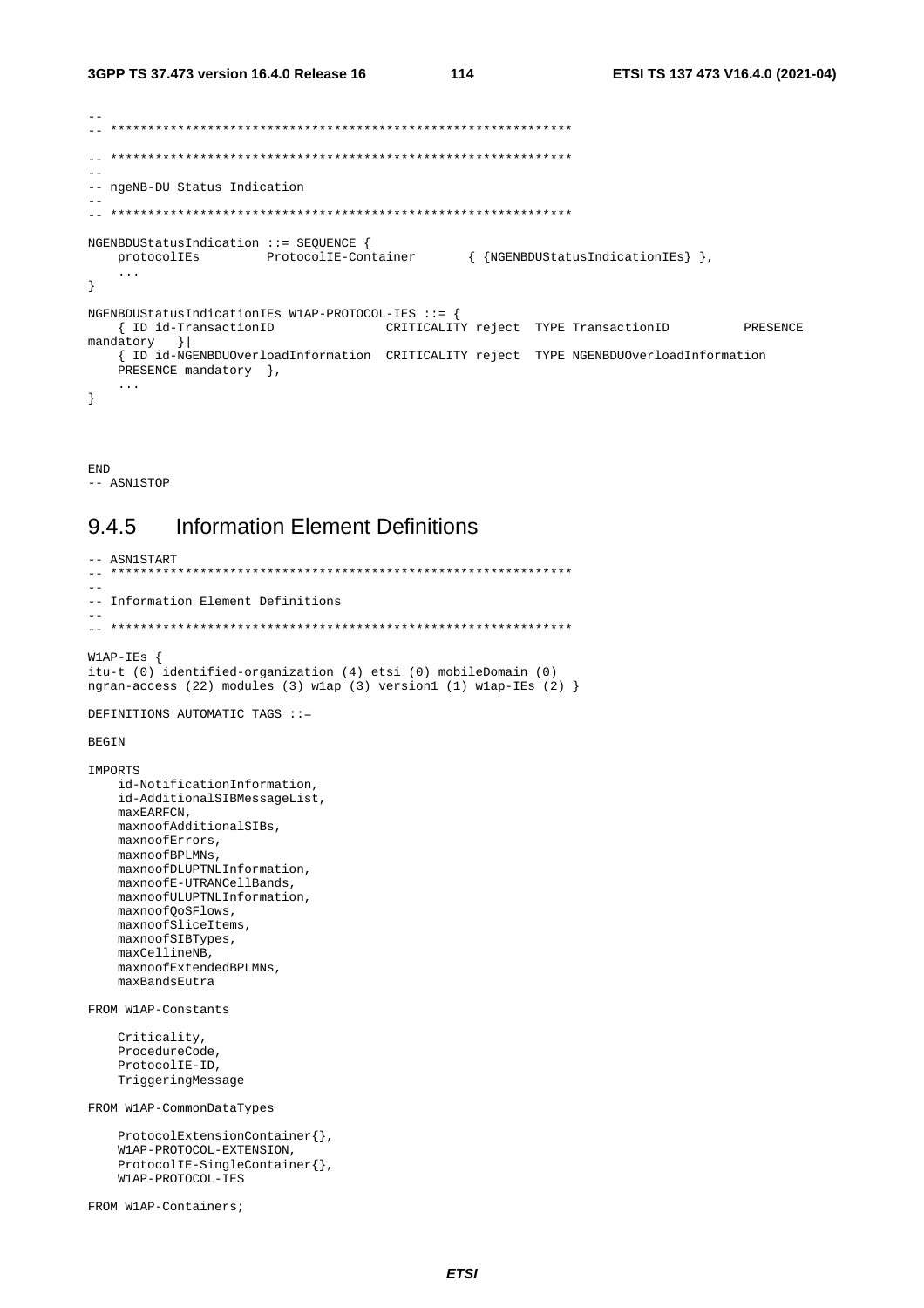```
--- AAdditionalSIBMessageList ::= SEQUENCE (SIZE(1..maxnoofAdditionalSIBs)) OF AdditionalSIBMessageList-
Item 
AdditionalSIBMessageList-Item ::= SEQUENCE {<br>additionalSIB 0CTET STRING.
 additionalSIB OCTET STRING, 
 iE-Extensions ProtocolExtensionContainer { { AdditionalSIBMessageList-Item-ExtIEs} } 
OPTIONAL 
} 
AdditionalSIBMessageList-Item-ExtIEs W1AP-PROTOCOL-EXTENSION ::= { 
    ... 
} 
AllocationAndRetentionPriority ::= SEQUENCE { 
priorityLevel PriorityLevel,
 pre-emptionCapability Pre-emptionCapability, 
 pre-emptionVulnerability Pre-emptionVulnerability, 
 iE-Extensions ProtocolExtensionContainer { {AllocationAndRetentionPriority-
ExtIEs} } OPTIONAL, 
    ... 
} 
AllocationAndRetentionPriority-ExtIEs W1AP-PROTOCOL-EXTENSION ::= { 
    ... 
} 
AvailablePLMNList ::= SEQUENCE (SIZE(1..maxnoofBPLMNs)) OF AvailablePLMNList-Item 
AvailablePLMNList-Item ::= SEQUENCE { 
 pLMNIdentity PLMN-Identity, 
 iE-Extensions ProtocolExtensionContainer { { AvailablePLMNList-Item-ExtIEs} } OPTIONAL, 
 ... 
} 
AvailablePLMNList-Item-ExtIEs W1AP-PROTOCOL-EXTENSION ::= { 
    ... 
} 
AveragingWindow ::= INTEGER (0..4095, ...) 
-- B 
BitRate ::= INTEGER (0..4000000000000,...) 
BearerTypeChange ::= ENUMERATED \{true, ... \}BPLMN-ID-Info-List ::= SEQUENCE (SIZE(1..maxnoofBPLMNs)) OF BPLMN-ID-Info-Item 
BPLMN-ID-Info-Item ::= SEQUENCE { 
   pLMN-Identity-List AvailablePLMNList,<br>fiveGS-TAC FiveGS-TAC
   fiveGS-TAC FiveGS-TAC PERSONAL,<br>
F_{\text{H}} FiveGS-TAC Cell-TD.
                              EUTRA-Cell-ID,<br>RANAC
    ranac RANAC OPTIONAL, 
    iE-Extensions ProtocolExtensionContainer { { BPLMN-ID-Info-ItemExtIEs} } OPTIONAL, 
     ... 
} 
BPLMN-ID-Info-ItemExtIEs W1AP-PROTOCOL-EXTENSION ::= { 
    ... 
} 
Broadcast-To-Be-Cancelled-Item ::= SEQUENCE { 
    eUTRANCGI EUTRANCGI,<br>iE-Extensions ProtocolEx
                      ProtocolExtensionContainer { Broadcast-To-Be-Cancelled-ItemExtIES } }
    OPTIONAL, 
     ... 
} 
Broadcast-To-Be-Cancelled-ItemExtIEs W1AP-PROTOCOL-EXTENSION ::= { 
    ... 
} 
-- C
```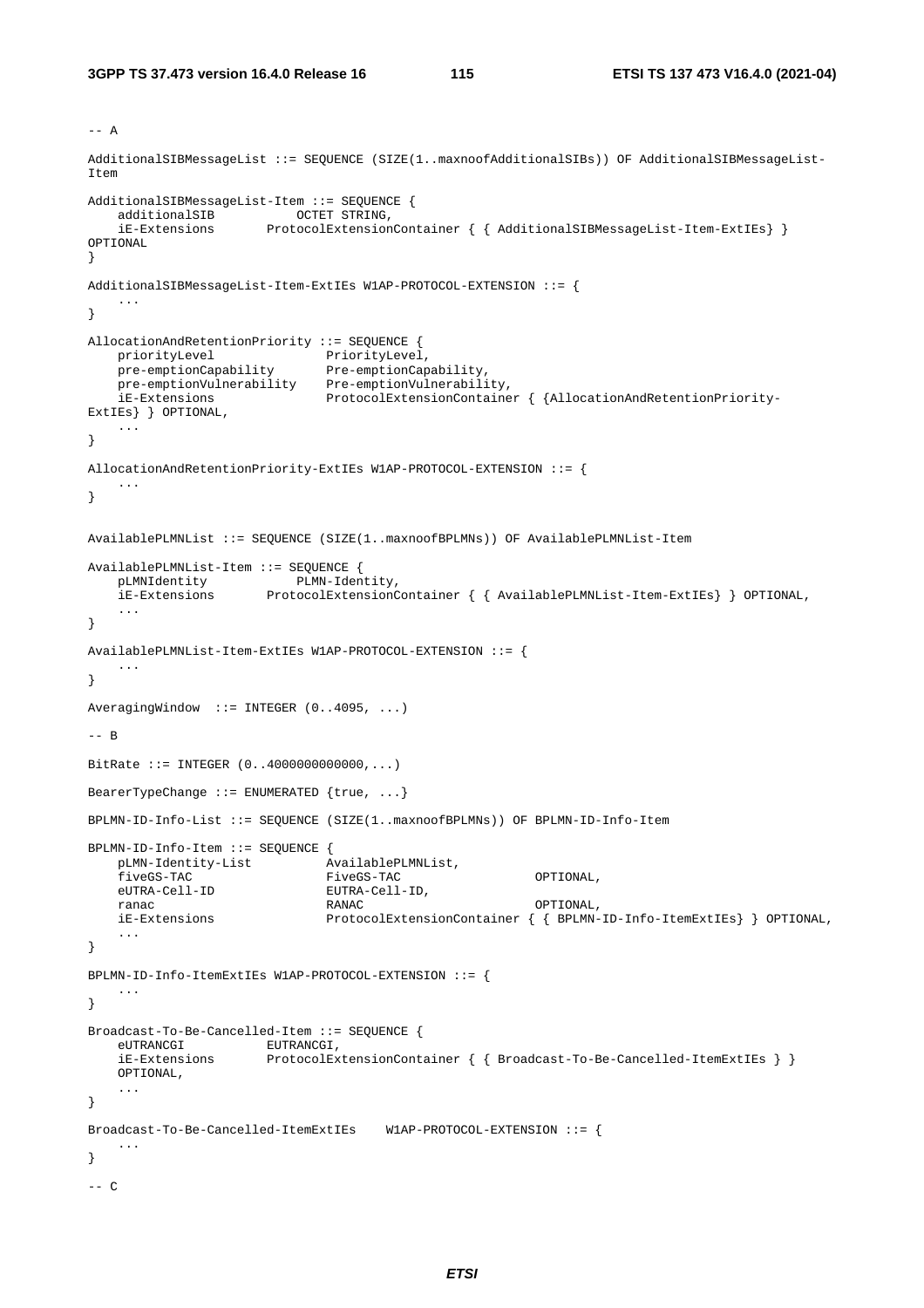**3GPP TS 37.473 version 16.4.0 Release 16 116 ETSI TS 137 473 V16.4.0 (2021-04)**

```
Cancel-all-Warning-Messages-Indicator ::= ENUMERATED {true, ...}
Candidate-SpCell-Item ::= SEQUENCE { 
    candidate-SpCell-ID EUTRANCGI
     iE-Extensions ProtocolExtensionContainer { { Candidate-SpCell-ItemExtIEs } } OPTIONAL, 
     ... 
} 
Candidate-SpCell-ItemExtIEs W1AP-PROTOCOL-EXTENSION ::= { 
     ... 
} 
Cause ::= CHOICE { 
   radioNetwork CauseRadioNetwork,<br>transport CauseTransport,
                        CauseTransport,
    protocol CauseProtocol, 
    misc CauseMisc, 
     choice-extension ProtocolIE-SingleContainer { { Cause-ExtIEs} } 
} 
Cause-ExtIEs W1AP-PROTOCOL-IES ::= { 
     ... 
} 
CauseMisc ::= ENUMERATED { 
    control-processing-overload, 
     not-enough-user-plane-processing-resources, 
    hardware-failure, 
    om-intervention, 
    unspecified, 
 ... 
} 
CauseProtocol ::= ENUMERATED { 
     transfer-syntax-error, 
     abstract-syntax-error-reject, 
    abstract-syntax-error-ignore-and-notify, 
    message-not-compatible-with-receiver-state, 
     semantic-error, 
     abstract-syntax-error-falsely-constructed-message, 
     unspecified, 
     ... 
} 
CauseRadioNetwork ::= ENUMERATED { 
     unspecified, 
     rl-failure-rlc, 
     unknown-or-already-allocated-enb-cu-ue-w1ap-id, 
     unknown-or-already-allocated-enb-du-ue-w1ap-id, 
    unknown-or-inconsistent-pair-of-ue-w1ap-id, 
     interaction-with-other-procedure, 
    not-supported-qci-Value, 
     action-desirable-for-radio-reasons, 
     no-radio-resources-available, 
    procedure-cancelled, 
    normal-release, 
     cell-not-available, 
    rl-failure-others, 
     ue-rejection, 
    resources-not-available-for-the-slice, 
     amf-initiated-abnormal-release, 
     release-due-to-pre-emption, 
    multiple-drb-id-instances, 
     unknown-drb-id, 
     ... 
} 
CauseTransport ::= ENUMERATED { 
    unspecified, 
     transport-resource-unavailable, 
     ... 
} 
Cells-Failed-to-be-Activated-List-Item ::= SEQUENCE { 
    eUTRANCGI EUTRANCGI, 
     cause Cause,
```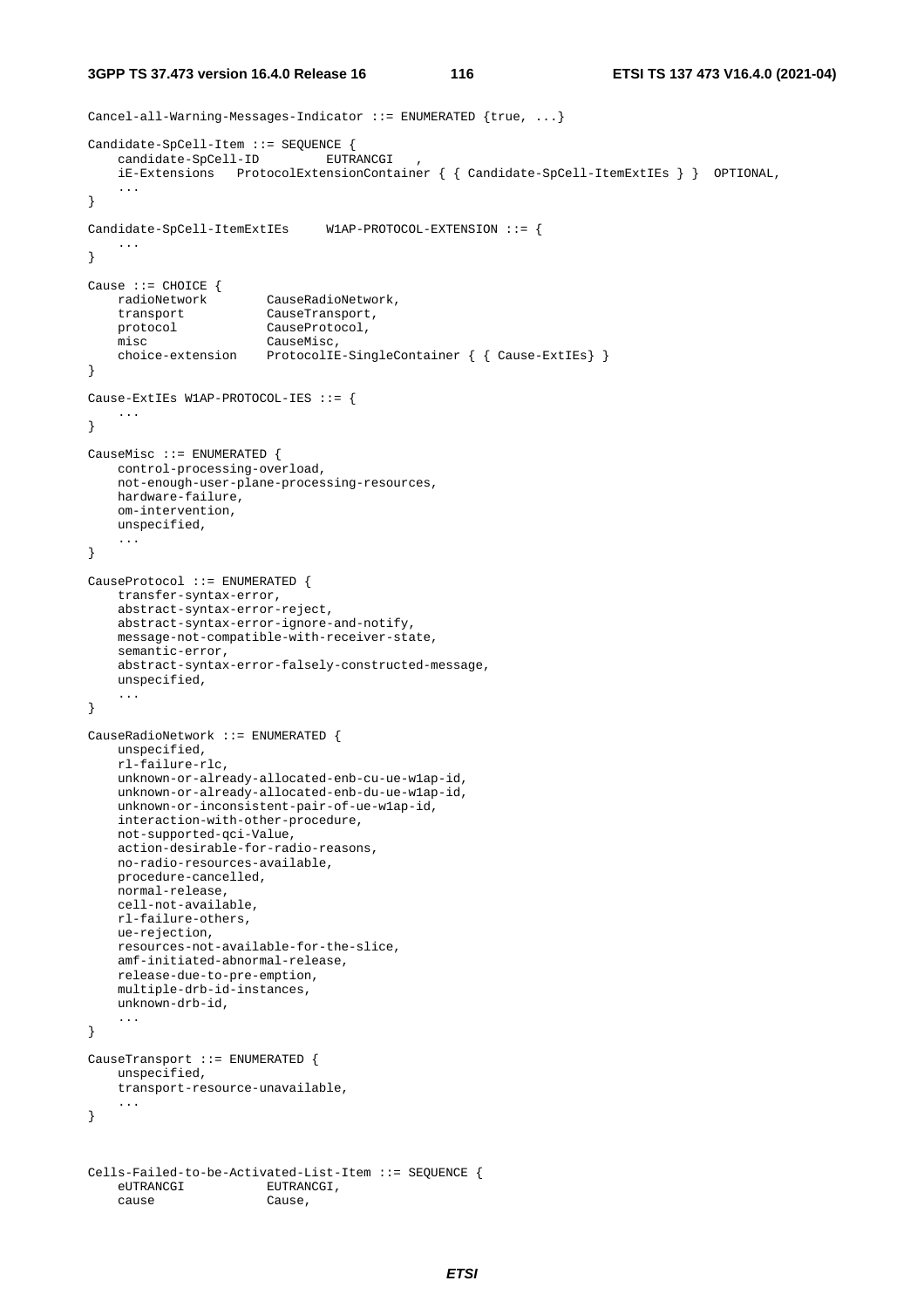```
 iE-Extensions ProtocolExtensionContainer { { Cells-Failed-to-be-Activated-List-
ItemExtIEs } } OPTIONAL, 
    ... 
} 
Cells-Failed-to-be-Activated-List-ItemExtIEs W1AP-PROTOCOL-EXTENSION ::= { 
 ... 
} 
Cells-Status-Item ::= SEQUENCE { 
eUTRANCGI EUTRANCGI,
 service-status Service-Status, 
 iE-Extensions ProtocolExtensionContainer { { Cells-Status-ItemExtIEs } } OPTIONAL, 
 ... 
} 
Cells-Status-ItemExtIEs W1AP-PROTOCOL-EXTENSION ::= { 
   ... 
} 
Cells-To-Be-Broadcast-Item ::= SEQUENCE { 
eUTRANCGI EUTRANCGI,
 iE-Extensions ProtocolExtensionContainer { { Cells-To-Be-Broadcast-ItemExtIEs } }
    OPTIONAL, 
    ... 
} 
Cells-To-Be-Broadcast-ItemExtIEs W1AP-PROTOCOL-EXTENSION ::= { 
 ... 
} 
Cells-Broadcast-Completed-Item ::= SEQUENCE { 
eUTRANCGI EUTRANCGI,
 iE-Extensions ProtocolExtensionContainer { { Cells-Broadcast-Completed-ItemExtIEs } }
    OPTIONAL, 
    ... 
} 
Cells-Broadcast-Completed-ItemExtIEs W1AP-PROTOCOL-EXTENSION ::= { 
   ... 
} 
Cells-Broadcast-Cancelled-Item ::= SEQUENCE { 
eUTRANCGI EUTRANCGI,
 numberOfBroadcasts NumberOfBroadcasts, 
    iE-Extensions ProtocolExtensionContainer { { Cells-Broadcast-Cancelled-ItemExtIEs } }
    OPTIONAL, 
    ... 
} 
Cells-Broadcast-Cancelled-ItemExtIEs W1AP-PROTOCOL-EXTENSION ::= { 
 ... 
} 
Cells-to-be-Activated-List-Item ::= SEQUENCE { 
   eUTRANCGI EUTRANCGI,
 eUTRANPCI EUTRANPCI OPTIONAL, 
 ngeNB-CUSystemInformation NGENB-CUSystemInformation OPTIONAL, 
 availablePLMNList AvailablePLMNList OPTIONAL, 
 extendedAvailablePLMN-List ExtendedAvailablePLMN-List OPTIONAL, 
 iE-Extensions ProtocolExtensionContainer { { Cells-to-be-Activated-List-
ItemExtIEs} } OPTIONAL, 
    ... 
} 
Cells-to-be-Activated-List-ItemExtIEs W1AP-PROTOCOL-EXTENSION ::= { 
    ... 
} 
Cells-to-be-Deactivated-List-Item ::= SEQUENCE { 
   eUTRANCGI EUTRANCGI EUTRANCGI,<br>
iE-Extensions ProtocolEx<br>
mExtIEs l compositions
                            ProtocolExtensionContainer { { Cells-to-be-Deactivated-List-
ItemExtIEs } } OPTIONAL, 
    ... 
} 
Cells-to-be-Deactivated-List-ItemExtIEs W1AP-PROTOCOL-EXTENSION ::= { 
    ...
```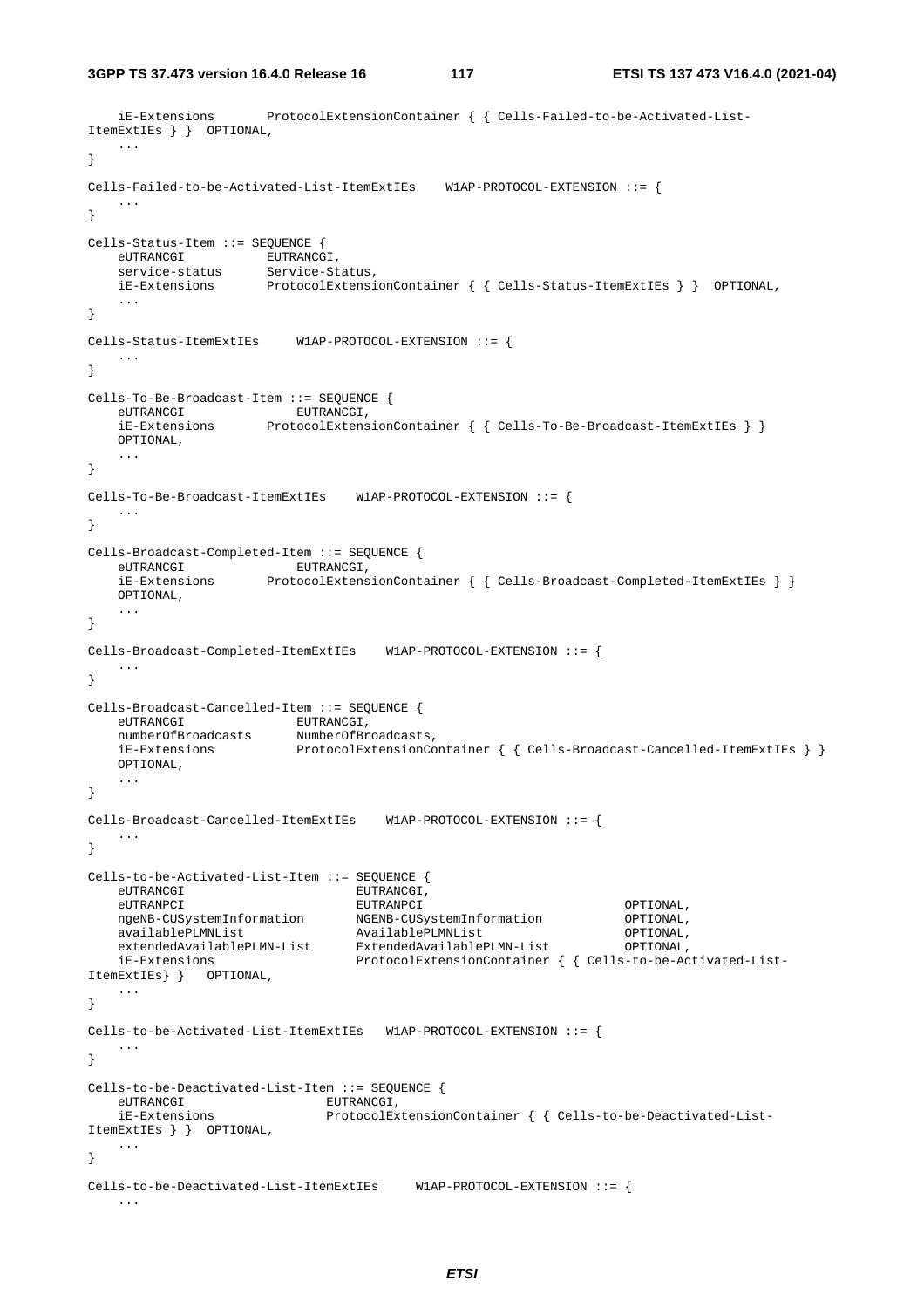```
} 
Cell-Type ::= ENUMERATED { 
    verysmall, 
    small, 
    medium, 
   large.
    ... 
} 
CNUEPagingIdentity ::= CHOICE { 
   fiveG-S-TMSI BIT STRING (SIZE(48)),
   choice-extension ProtocolIE-SingleContainer { { CNUEPagingIdentity-ExtIEs } }
} 
CNUEPagingIdentity-ExtIEs W1AP-PROTOCOL-IES ::= { 
 ... 
} 
CriticalityDiagnostics ::= SEQUENCE { 
 procedureCode ProcedureCode OPTIONAL, 
 triggeringMessage TriggeringMessage OPTIONAL, 
   procedureCriticality Criticality OPTIONAL,
    transactionID TransactionID OPTIONAL, 
                               CriticalityDiagnostics-IE-List OPTIONAL,
    iE-Extensions ProtocolExtensionContainer {{CriticalityDiagnostics-ExtIEs}} 
    OPTIONAL, 
    ... 
} 
CriticalityDiagnostics-ExtIEs W1AP-PROTOCOL-EXTENSION ::= { 
    ... 
} 
CriticalityDiagnostics-IE-List ::= SEQUENCE (SIZE (1.. maxnoofErrors)) OF CriticalityDiagnostics-IE-
Item 
CriticalityDiagnostics-IE-Item ::= SEQUENCE { 
    iECriticality Criticality, 
    iE-ID ProtocolIE-ID, 
   typeOfError TypeOfError,<br>iE-Extensions ProtocolExte
                        ProtocolExtensionContainer {{CriticalityDiagnostics-IE-Item-ExtIEs}}
    OPTIONAL, 
 ... 
} 
CriticalityDiagnostics-IE-Item-ExtIEs W1AP-PROTOCOL-EXTENSION ::= { 
 ... 
} 
C-RTI ::= INTEGR (0..65535, ...)CUtoDURRCInformation ::= SEQUENCE {<br>cG-ConfigInfo
    cG-ConfigInfo CG-ConfigInfo OPTIONAL, 
                                   UE-CapabilityRAT-ContainerList
 measConfig MeasConfig OPTIONAL, 
handoverPreparationInformation HandoverPreparationInformation OPTIONAL,
 radioResourceConfigDedicated RadioResourceConfigDedicated OPTIONAL, 
 measurementTimingConfiguration MeasurementTimingConfiguration OPTIONAL, 
 uEAssistanceInformation UEAssistanceInformation OPTIONAL, 
   requestedP-MaxFR1 on the Measurement<br>
measurementTimingConfiguration MeasurementTimingConfiguration UEAssistanceInformation OPTIONAL,<br>
requestedP-MaxFR1 OCTET STRING OPTIONAL,
    iE-Extensions ProtocolExtensionContainer { { CUtoDURRCInformation-
ExtIEs} } OPTIONAL, 
    ... 
} 
CUtoDURRCInformation-ExtIEs W1AP-PROTOCOL-EXTENSION ::= { 
    ... 
} 
-- D 
DLUPTNLInformation-ToBeSetup-List ::= SEQUENCE (SIZE(1..maxnoofDLUPTNLInformation)) OF 
DLUPTNLInformation-ToBeSetup-Item 
DLUPTNLInformation-ToBeSetup-Item ::= SEQUENCE { 
    dLUPTNLInformation UPTransportLayerInformation ,
```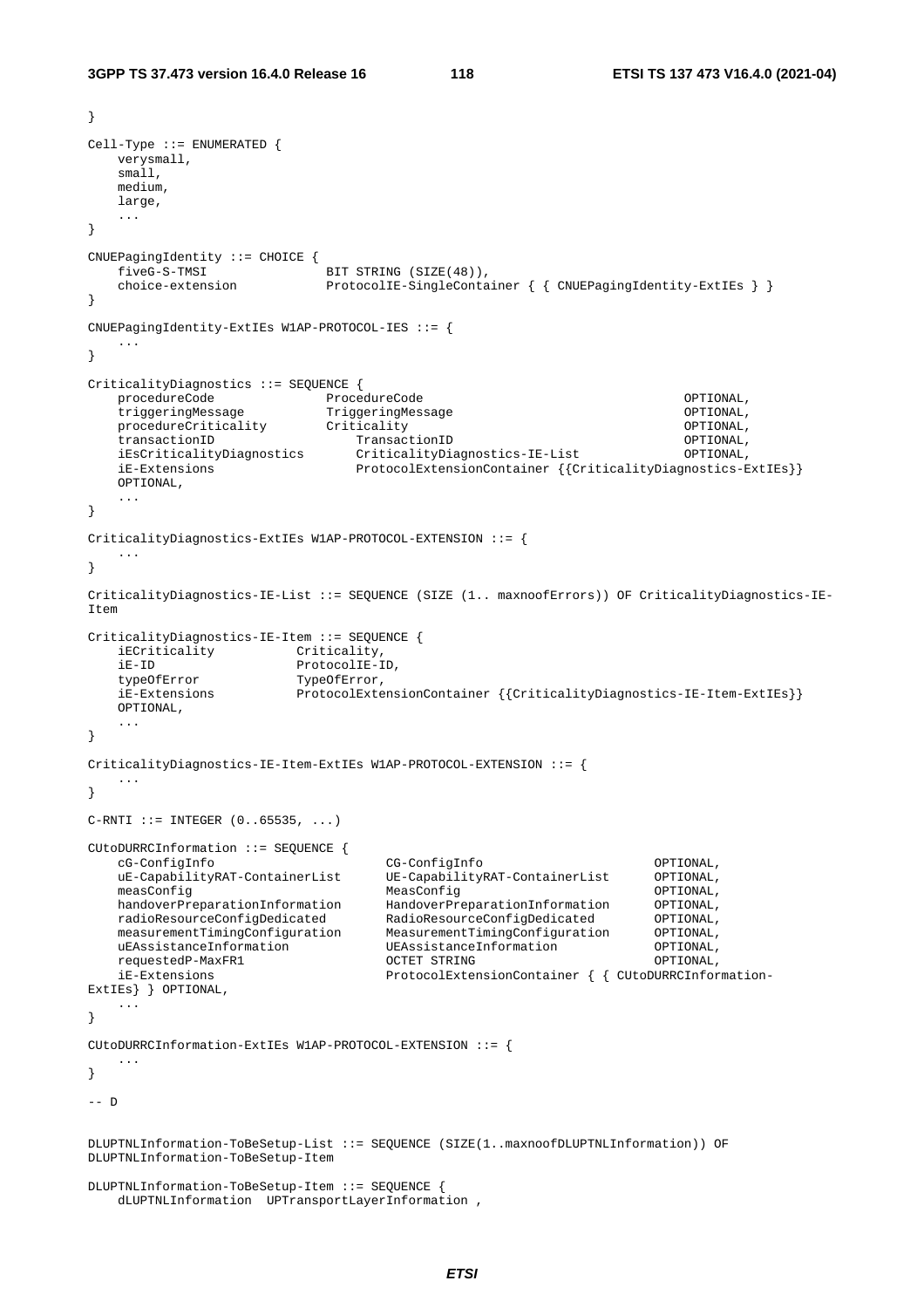**3GPP TS 37.473 version 16.4.0 Release 16 119 ETSI TS 137 473 V16.4.0 (2021-04)**

```
 iE-Extensions ProtocolExtensionContainer { { DLUPTNLInformation-ToBeSetup-ItemExtIEs } }
    OPTIONAL, 
    ... 
} 
DLUPTNLInformation-ToBeSetup-ItemExtIEs W1AP-PROTOCOL-EXTENSION ::= { 
 ... 
} 
DRB-Activity-Item ::= SEQUENCE { 
dRBID DRBID,
 dRB-Activity DRB-Activity OPTIONAL, 
 iE-Extensions ProtocolExtensionContainer { { DRB-Activity-ItemExtIEs } } OPTIONAL, 
    ... 
} 
DRB-Activity-ItemExtIEs W1AP-PROTOCOL-EXTENSION ::= { 
 ... 
} 
DRB-Activity ::= ENUMERATED {active, not-active} 
DRBID ::= INTEGER (1..32, ...)DRBs-FailedToBeModified-Item ::= SEQUENCE { 
 dRBID DRBID, 
 cause Cause OPTIONAL, 
    iE-Extensions ProtocolExtensionContainer { { DRBs-FailedToBeModified-ItemExtIEs } }
    OPTIONAL, 
    ... 
} 
DRBs-FailedToBeModified-ItemExtIEs W1AP-PROTOCOL-EXTENSION ::= { 
 ... 
} 
DRBs-FailedToBeSetup-Item ::= SEQUENCE { 
 dRBID DRBID, 
 cause Cause OPTIONAL, 
    iE-Extensions ProtocolExtensionContainer { { DRBs-FailedToBeSetup-ItemExtIEs } } OPTIONAL, 
 ... 
} 
DRBs-FailedToBeSetup-ItemExtIEs W1AP-PROTOCOL-EXTENSION ::= { 
   ... 
} 
DRBs-FailedToBeSetupMod-Item ::= SEQUENCE { 
   dRBID DRBID, 
    cause Cause OPTIONAL, 
    iE-Extensions ProtocolExtensionContainer { { DRBs-FailedToBeSetupMod-ItemExtIEs } }
    OPTIONAL, 
    ... 
} 
DRBs-FailedToBeSetupMod-ItemExtIEs W1AP-PROTOCOL-EXTENSION ::= { 
 ... 
} 
DRB-Information ::= SEQUENCE { 
dRB-QoS  QoSFlowLevelQoSParameters,
 sNSSAI SNSSAI, 
    notificationControl NotificationControl OPTIONAL, 
    flows-Mapped-To-DRB-List Flows-Mapped-To-DRB-List, 
    iE-Extensions ProtocolExtensionContainer { { DRB-Information-ItemExtIEs } } OPTIONAL 
} 
DRB-Information-ItemExtIEs W1AP-PROTOCOL-EXTENSION ::= { 
    ... 
} 
DRBs-Modified-Item ::= SEQUENCE { 
dRBID DRBID,
    dLUPTNLInformation-ToBeSetup-List DLUPTNLInformation-ToBeSetup-List, 
   rLC-Status 0PTIONAL,<br>iE-Extensions ProtocolExtensionContainer { { DRBs-Modified-ItemExtIEs } } 0PTIONAL,
   iE-Extensions ProtocolExtensionContainer { { DRBs-Modified-ItemExtIEs } }
     ...
```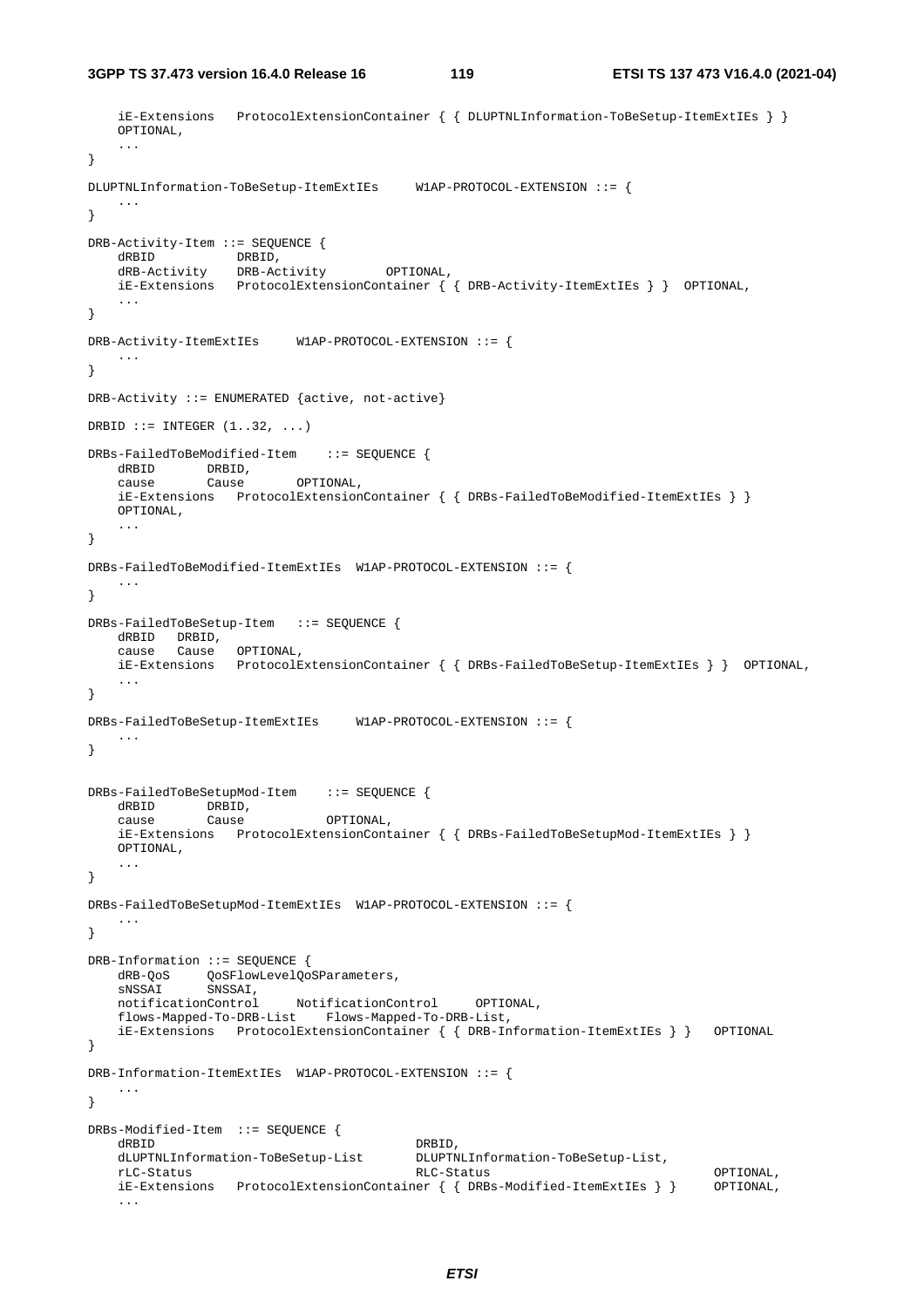}

```
DRBs-Modified-ItemExtIEs W1AP-PROTOCOL-EXTENSION ::= { 
 ... 
} 
DRBs-ModifiedConf-Item ::= SEQUENCE { 
                                  --<br>- DRBID,<br>ist       ULUPTNLInformation-ToBeSetup-List,
    uLUPTNLInformation-ToBeSetup-List ULUPTNLInformation-ToBeSetup-List, 
    iE-Extensions ProtocolExtensionContainer { { DRBs-ModifiedConf-ItemExtIEs } } OPTIONAL, 
 ... 
} 
DRBs-ModifiedConf-ItemExtIEs W1AP-PROTOCOL-EXTENSION ::= { 
    ... 
} 
DRB-Notify-Item ::= SEQUENCE { 
    dRBID DRBID, 
    notification-Cause Notification-Cause, 
    iE-Extensions ProtocolExtensionContainer { { DRB-Notify-ItemExtIEs } } OPTIONAL, 
     ... 
} 
DRB-Notify-ItemExtIEs W1AP-PROTOCOL-EXTENSION ::= { 
 ... 
} 
DRBs-Required-ToBeModified-Item ::= SEQUENCE { 
dRBID DRBID,
 dLUPTNLInformation-ToBeSetup-List DLUPTNLInformation-ToBeSetup-List, 
 rLC-Status RLC-Status OPTIONAL, 
 iE-Extensions ProtocolExtensionContainer { { DRBs-Required-ToBeModified-ItemExtIEs } }
    OPTIONAL, 
    ... 
} 
DRBs-Required-ToBeModified-ItemExtIEs W1AP-PROTOCOL-EXTENSION ::= { 
 ... 
} 
DRBs-Required-ToBeReleased-Item ::= SEQUENCE { 
    dRBID DRBID, 
    iE-Extensions ProtocolExtensionContainer { { DRBs-Required-ToBeReleased-ItemExtIEs } }
    OPTIONAL, 
     ... 
} 
DRBs-Required-ToBeReleased-ItemExtIEs W1AP-PROTOCOL-EXTENSION ::= { 
   ... 
} 
DRBs-Setup-Item ::= SEQUENCE { 
   dRBID DRBID,
   dLUPTNLInformation-ToBeSetup-List DLUPTNLInformation-ToBeSetup-List,<br>iE-Extensions ProtocolExtensionContainer { { DRBs-Setup-ItemExtIEs } } OPTIONAL.
   iE-Extensions ProtocolExtensionContainer { { DRBs-Setup-ItemExtIEs } }
 ... 
} 
DRBs-Setup-ItemExtIEs W1AP-PROTOCOL-EXTENSION ::= { 
    ... 
} 
DRBs-SetupMod-Item ::= SEQUENCE { 
   dRBID<br>dLUPTNLInformation-ToBeSetup-List DLUPTNLInformation-ToBeSetup-List,
    dLUPTNLInformation-ToBeSetup-List DLUPTNLInformation-ToBeSetup-List, 
     iE-Extensions ProtocolExtensionContainer { { DRBs-SetupMod-ItemExtIEs } } OPTIONAL, 
     ... 
} 
DRBs-SetupMod-ItemExtIEs W1AP-PROTOCOL-EXTENSION ::= { 
    ... 
} 
DRBs-ToBeModified-Item ::= SEQUENCE { 
   dRBID DRBID,
    qoSInformation QoSInformation OPTIONAL,
```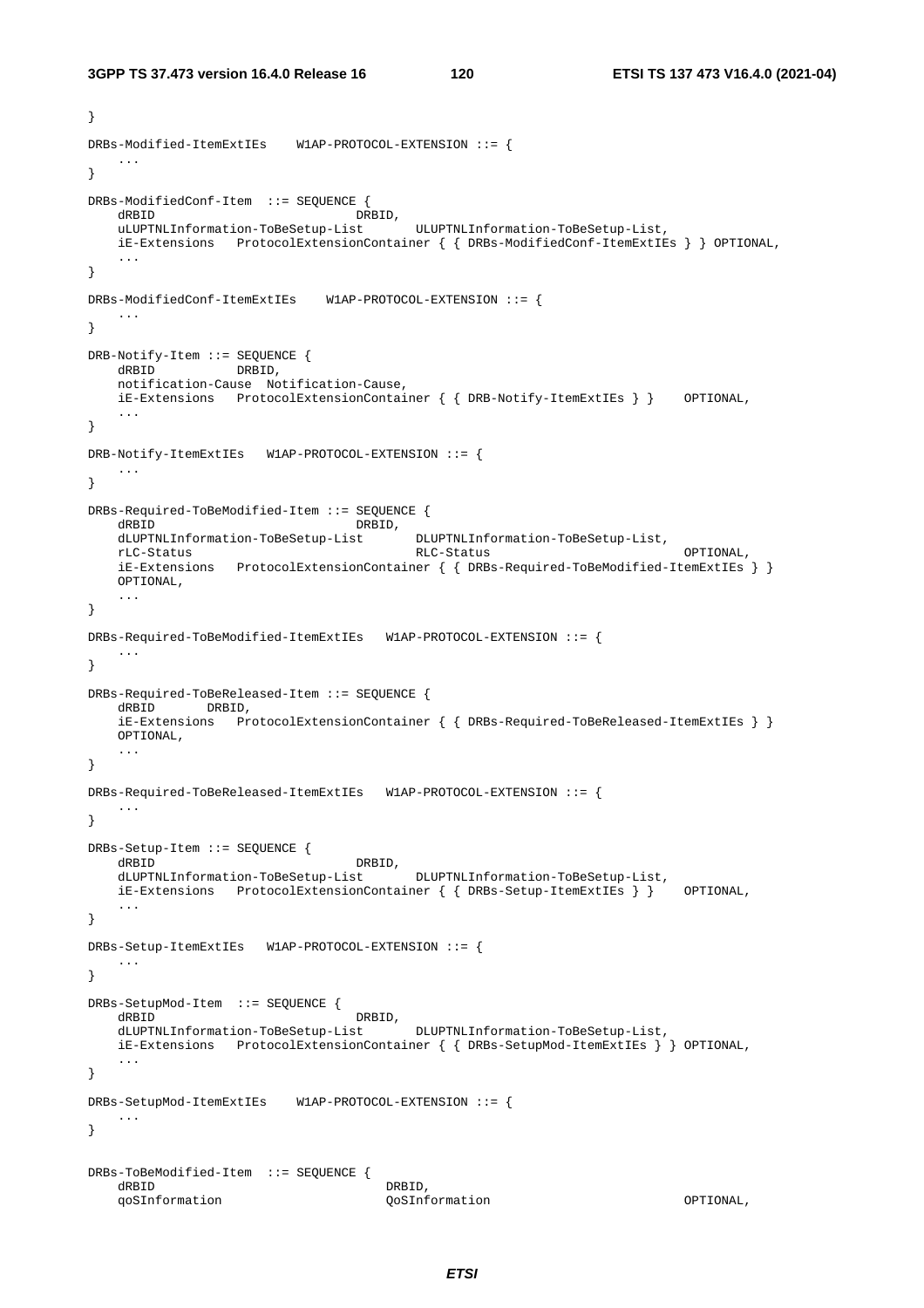**3GPP TS 37.473 version 16.4.0 Release 16 121 ETSI TS 137 473 V16.4.0 (2021-04)**

 uLUPTNLInformation-ToBeSetup-List ULUPTNLInformation-ToBeSetup-List, dLPDCPSNLength PDCPSNLength OPTIONAL, uLPDCPSNLength PDCPSNLength OPTIONAL, bearerTypeChange BearerTypeChange OPTIONAL, rLCMode RLCMode OPTIONAL, iE-Extensions ProtocolExtensionContainer { { DRBs-ToBeModified-ItemExtIEs } } OPTIONAL, ... } DRBs-ToBeModified-ItemExtIEs W1AP-PROTOCOL-EXTENSION ::= { ... } DRBs-ToBeReleased-Item ::= SEQUENCE { dRBID DRBID, iE-Extensions ProtocolExtensionContainer { { DRBs-ToBeReleased-ItemExtIEs } } OPTIONAL, ... } DRBs-ToBeReleased-ItemExtIEs W1AP-PROTOCOL-EXTENSION ::= { ... } DRBs-ToBeSetup-Item ::= SEQUENCE { dRBID DRBID, qoSInformation QoSInformation, uLUPTNLInformation-ToBeSetup-List ULUPTNLInformation-ToBeSetup-List, rLCMode RLCMode, dLPDCPSNLength PDCPSNLength, uLPDCPSNLength PDCPSNLength PDCPSNLength OPTIONAL, iE-Extensions ProtocolExtensionContainer { { DRBs-ToBeSetup-ItemExtIEs } } OPTIONAL, ... } DRBs-ToBeSetup-ItemExtIEs W1AP-PROTOCOL-EXTENSION ::= { ... } DRBs-ToBeSetupMod-Item ::= SEQUENCE { dRBID DRBID, qoSInformation QoSInformation, uLUPTNLInformation-ToBeSetup-List ULUPTNLInformation-ToBeSetup-List, rLCMode RLCMode, dLPDCPSNLength PDCPSNLength OPTIONAL, uLPDCPSNLength PDCPSNLength OPTIONAL, iE-Extensions ProtocolExtensionContainer { { DRBs-ToBeSetupMod-ItemExtIEs } } OPTIONAL, ... } DRBs-ToBeSetupMod-ItemExtIEs W1AP-PROTOCOL-EXTENSION ::= { ... } DRXCycle ::= SEQUENCE { longDRXCycleLength LongDRXCycleLength, shortDRXCycleLength ShortDRXCycleLength OPTIONAL, shortDRXCycleTimer ShortDRXCycleTimer OPTIONAL, iE-Extensions ProtocolExtensionContainer { { DRXCycle-ExtIEs} } OPTIONAL, ... } DRXCycle-ExtIEs W1AP-PROTOCOL-EXTENSION ::= { ... } DRX-Config ::= OCTET STRING DRX-LongCycleStartOffset ::= INTEGER (0..10239) DUtoCURRCContainer ::= OCTET STRING DUtoCURRCInformation ::= SEQUENCE { radioResourceConfigDedicated RadioResourceConfigDedicated, measGapConfig MeasGapConfig OPTIONAL, requestedP-MaxFR1<br>dRX-LongCycleStartOffset dRX-LongCycleStartOffset DRX-LongCycleStartOffset OPTIONAL,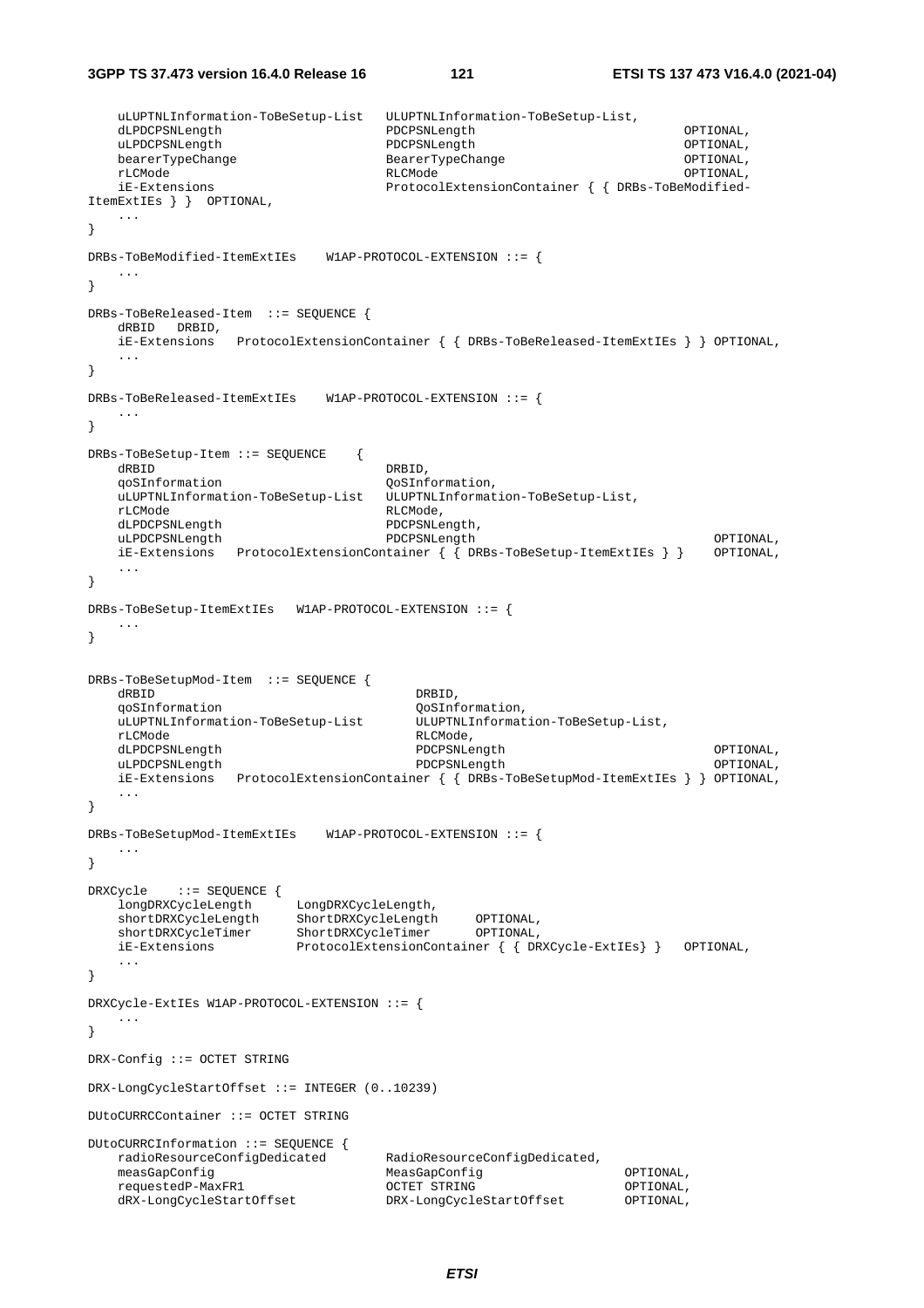```
3GPP TS 37.473 version 16.4.0 Release 16 122 ETSI TS 137 473 V16.4.0 (2021-04)
```

```
 selectedBandCombinationIndex SelectedBandCombinationIndex OPTIONAL, 
    selectedFeatureSetEntryIndex SelectedFeatureSetEntryIndex OPTIONAL, 
 ph-InfoSCG Ph-InfoSCG OPTIONAL, 
 requestedBandCombinationIndex RequestedBandCombinationIndex OPTIONAL, 
 requestedFeatureSetEntryIndex RequestedFeatureSetEntryIndex OPTIONAL, 
 dRX-Config DRX-Config OPTIONAL, 
 iE-Extensions ProtocolExtensionContainer { { DUtoCURRCInformation-
ExtIEs} } OPTIONAL, 
 ... 
} 
DUtoCURRCInformation-ExtIEs W1AP-PROTOCOL-EXTENSION ::= { 
    ... 
} 
Dynamic5QIDescriptor ::= SEQUENCE {<br>qoSPriorityLevel INTEGE
qoSPriorityLevel INTEGER (1..127),
 packetDelayBudget PacketDelayBudget, 
packetErrorRate PacketErrorRate,
   packetErrorRate PacketErrorRate,<br>
fiveQI                        INTEGER (0..255, ...)                         OPTIONAL,
   delayCritical ENUMERATED {delay-critical, non-delay-critical} OPTIONAL,<br>averagingWindow AveragingWindow OPTIONAL,
 averagingWindow AveragingWindow OPTIONAL, 
 maxDataBurstVolume MaxDataBurstVolume OPTIONAL, 
    iE-Extensions ProtocolExtensionContainer { { Dynamic5QIDescriptor-ExtIEs } } 
OPTIONAL, 
    ... 
} 
Dynamic5QIDescriptor-ExtIEs W1AP-PROTOCOL-EXTENSION ::= { 
    ... 
} 
-- E 
Endpoint-IP-address-and-port ::=SEQUENCE { 
   endpointIPAddress TransportLayerAddress,
    iE-Extensions ProtocolExtensionContainer { { Endpoint-IP-address-and-port-
ExtIEs} } OPTIONAL, 
    ... 
} 
Endpoint-IP-address-and-port-ExtIEs W1AP-PROTOCOL-EXTENSION ::= {
    ... 
} 
EUTRA-Cell-ID ::= BIT STRING (SIZE(28)) 
EUTRA-Coex-FDD-Info ::= SEQUENCE { 
    uL-EUTRAARFCN ExtendedEARFCN OPTIONAL, 
dL-EUTRAARFCN ExtendedEARFCN,
 uL-Transmission-Bandwidth EUTRA-Transmission-Bandwidth OPTIONAL, 
 dL-Transmission-Bandwidth EUTRA-Transmission-Bandwidth, 
    iE-Extensions ProtocolExtensionContainer { {EUTRA-Coex-FDD-Info-ExtIEs} } 
OPTIONAL, 
    ... 
} 
EUTRA-Coex-FDD-Info-ExtIEs W1AP-PROTOCOL-EXTENSION ::= { 
    ... 
} 
EUTRA-Coex-Mode-Info ::= CHOICE { 
   fDD EUTRA-Coex-FDD-Info,<br>fDD EUTRA-Coex-TDD-Info,
          EUTRA-Coex-TDD-Info,
    ... 
} 
EUTRA-Coex-TDD-Info ::= SEQUENCE { 
   eARFCN ExtendedEARFCN,
 transmission-Bandwidth EUTRA-Transmission-Bandwidth, 
 subframeAssignment EUTRA-SubframeAssignment, 
   subframeAssignment<br>specialSubframe-Info EUTRA-SpecialSubframe-Info,<br>iE-Extensions ProtocolExtensionContainer
                               ProtocolExtensionContainer { {EUTRA-Coex-TDD-Info-ExtIEs} }
OPTIONAL,
```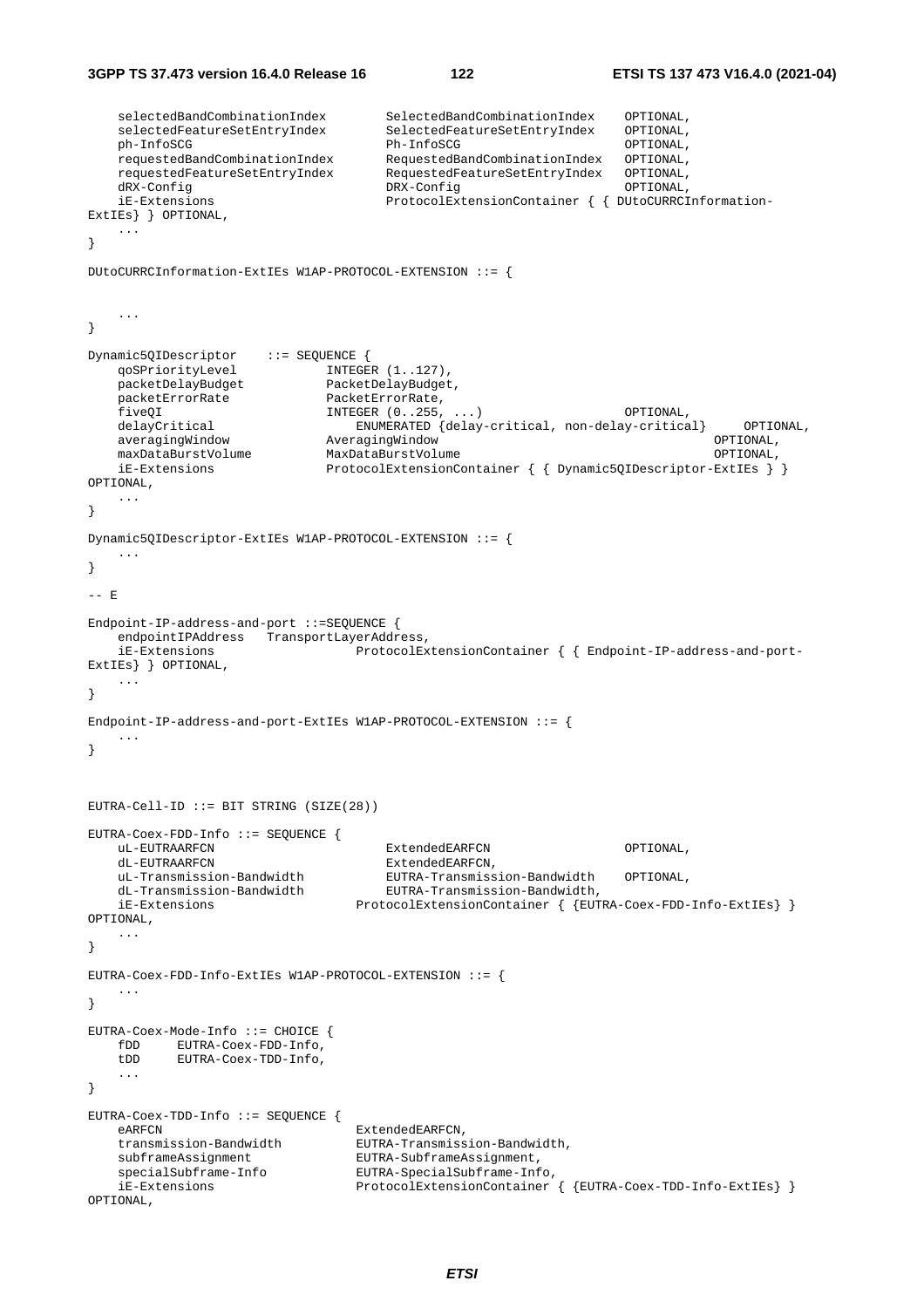...

```
} 
EUTRA-Coex-TDD-Info-ExtIEs W1AP-PROTOCOL-EXTENSION ::= { 
      ... 
} 
EUTRA-CyclicPrefixDL ::= ENUMERATED { 
     normal, 
     extended, 
      ... 
} 
EUTRA-CyclicPrefixUL ::= ENUMERATED { 
     normal, 
     extended, 
      ... 
} 
EUTRA-PRACH-Configuration ::= SEQUENCE { 
   \begin{minipage}{.4\textwidth} \centering \begin{tabular}{l} \textbf{root} \end{tabular} \end{minipage} \begin{minipage}{.4\textwidth} \centering \begin{tabular}{l} \textbf{1} \end{tabular} \end{minipage} \begin{minipage}{.4\textwidth} \centering \begin{tabular}{l} \textbf{1} \end{tabular} \end{minipage} \begin{minipage}{.4\textwidth} \centering \begin{tabular}{l} \textbf{2} \end{tabular} \end{minipage} \end{minipage} \begin{minipage}{.4\textwidth} \centering \begin{tabular}{l} \textbf{2} \end{tabular} \end{minipage zeroCorrelationIndex INTEGER (0..15), 
    highSpeedFlag
    prach-FreqOffset 1NTEGER (0..94),
      prach-ConfigIndex INTEGER (0..63) OPTIONAL, -- present for TDD -- 
      iE-Extensions ProtocolExtensionContainer { {EUTRA-PRACH-Configuration-
ExtIEs } } OPTIONAL,
      ... 
} 
EUTRA-PRACH-Configuration-ExtIEs W1AP-PROTOCOL-EXTENSION ::= { 
      ... 
} 
EUTRA-SpecialSubframe-Info ::= SEQUENCE { 
 specialSubframePatterns EUTRA-SpecialSubframePatterns, 
 cyclicPrefixDL EUTRA-CyclicPrefixDL, 
 cyclicPrefixUL EUTRA-CyclicPrefixUL, 
      iE-Extensions ProtocolExtensionContainer { { EUTRA-SpecialSubframe-Info-ExtIEs} } 
OPTIONAL, 
     ... 
} 
EUTRA-SpecialSubframe-Info-ExtIEs W1AP-PROTOCOL-EXTENSION ::= { 
      ... 
} 
EUTRA-SpecialSubframePatterns ::= ENUMERATED { 
      ssp0, 
      ssp1, 
     ssp2, 
      ssp3, 
      ssp4, 
      ssp5, 
      ssp6, 
     ssp7, 
      ssp8, 
      ssp9, 
      ssp10, 
      ... 
} 
EUTRA-SubframeAssignment ::= ENUMERATED { 
    sa0, 
      sa1, 
     sa2, 
     sa3, 
      sa4, 
      sa5, 
      sa6, 
      ... 
} 
EUTRA-Transmission-Bandwidth ::= ENUMERATED { 
      bw1, 
      bw6, 
      bw15, 
      bw25, 
      bw50,
```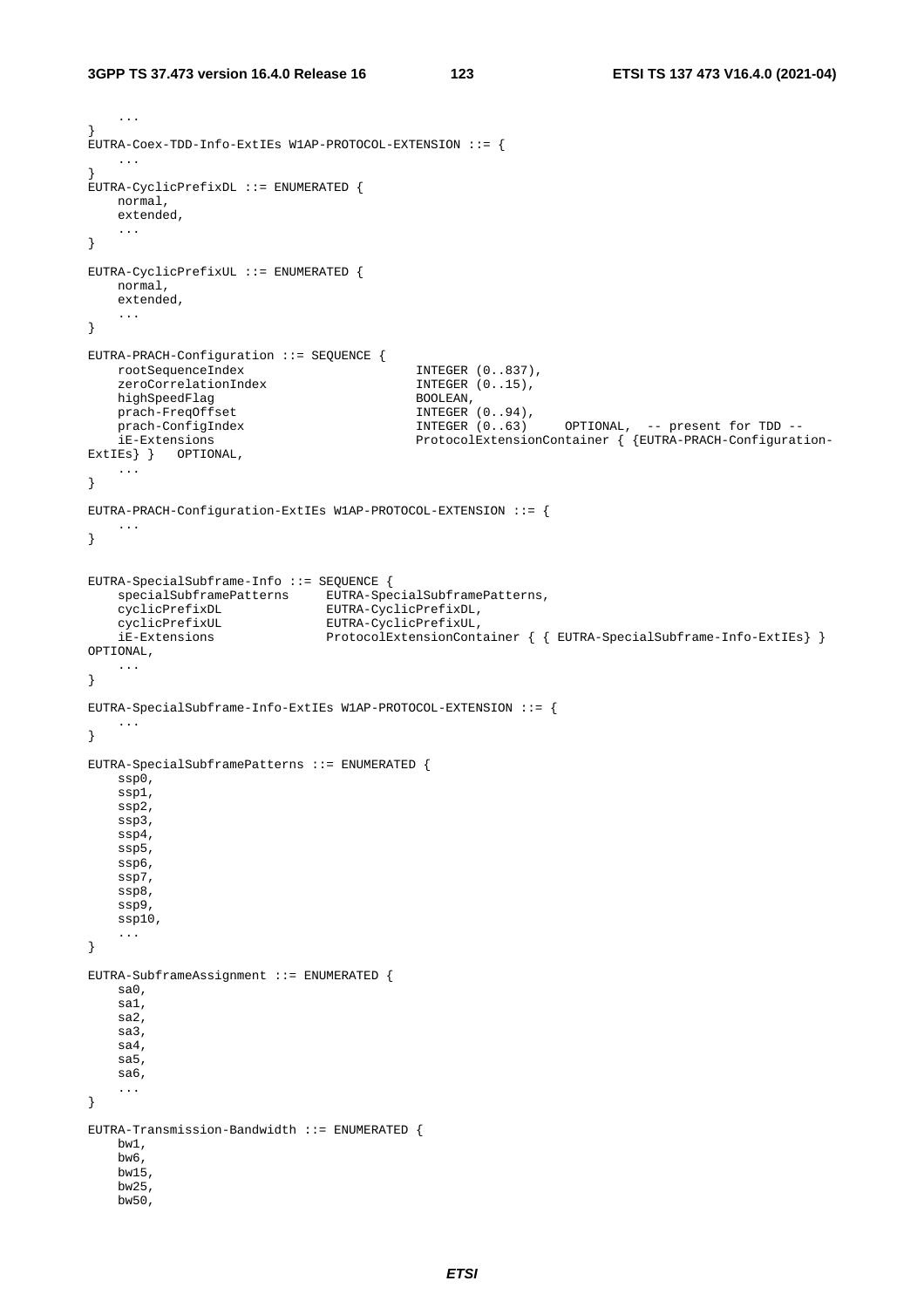```
 bw75, 
    bw100, 
    ... 
} 
EUTRANQoS ::= SEQUENCE { 
qCI QCI,
 allocationAndRetentionPriority AllocationAndRetentionPriority, 
    gbrQosInformation GBR-QosInformation OPTIONAL, 
    iE-Extensions ProtocolExtensionContainer { { EUTRANQoS-ExtIEs} } OPTIONAL, 
    ... 
} 
EUTRANQoS-ExtIEs W1AP-PROTOCOL-EXTENSION ::= { 
    ... 
} 
ExtendedEARFCN ::= INTEGER (0..maxEARFCN) 
EUTRA-NR-CellResourceCoordinationReq-Container ::= OCTET STRING 
EUTRA-NR-CellResourceCoordinationReqAck-Container ::= OCTET STRING 
EUTRAFreqInfo ::= SEQUENCE { 
   eARFCN INTEGER (0..maxEARFCN),
    freqBandListEutra SEQUENCE (SIZE(1.. maxnoofE-UTRANCellBands)) OF FreqBandEutraItem, 
    iE-Extensions ProtocolExtensionContainer { { EUTRAFreqInfoExtIEs} } OPTIONAL, 
    ... 
} 
EUTRAFreqInfoExtIEs W1AP-PROTOCOL-EXTENSION ::= { 
    ... 
} 
EUTRANCGI ::= SEQUENCE { 
 pLMN-Identity PLMN-Identity, 
 eUTRACellIdentity E-UTRACellIdentity, 
 iE-Extensions ProtocolExtensionContainer { {EUTRANCGI-ExtIEs} } OPTIONAL, 
 ... 
} 
EUTRANCGI-ExtIEs W1AP-PROTOCOL-EXTENSION ::= { 
 ... 
} 
E-UTRAN-Mode-Info ::= CHOICE { 
 fDD FDD-Info, 
 tDD TDD-Info, 
    choice-extension ProtocolIE-SingleContainer { { E-UTRAN-Mode-Info-ExtIEs} } 
} 
E-UTRAN-Mode-Info-ExtIEs W1AP-PROTOCOL-IES ::= { 
   ... 
} 
E-UTRACellIdentity ::= BIT STRING (SIZE(28)) 
EUTRANPCI ::= INTEGER (0, .503)E-UTRAN-CGI-List-For-Restart-Item ::= SEQUENCE { 
eUTRANCGI EUTRANCGI,
 iE-Extensions ProtocolExtensionContainer { { E-UTRAN-CGI-List-For-Restart-ItemExtIEs } }
    OPTIONAL, 
    ... 
} 
E-UTRAN-CGI-List-For-Restart-ItemExtIEs W1AP-PROTOCOL-EXTENSION ::= { 
    ... 
} 
ExtendedAvailablePLMN-List ::= SEQUENCE (SIZE(1..maxnoofExtendedBPLMNs)) OF ExtendedAvailablePLMN-
Item 
ExtendedAvailablePLMN-Item ::= SEQUENCE {<br>pLMNIdentity PLMN-Identity,
   pLMNIdentity
    iE-Extensions ProtocolExtensionContainer { { ExtendedAvailablePLMN-Item-ExtIEs} } OPTIONAL
```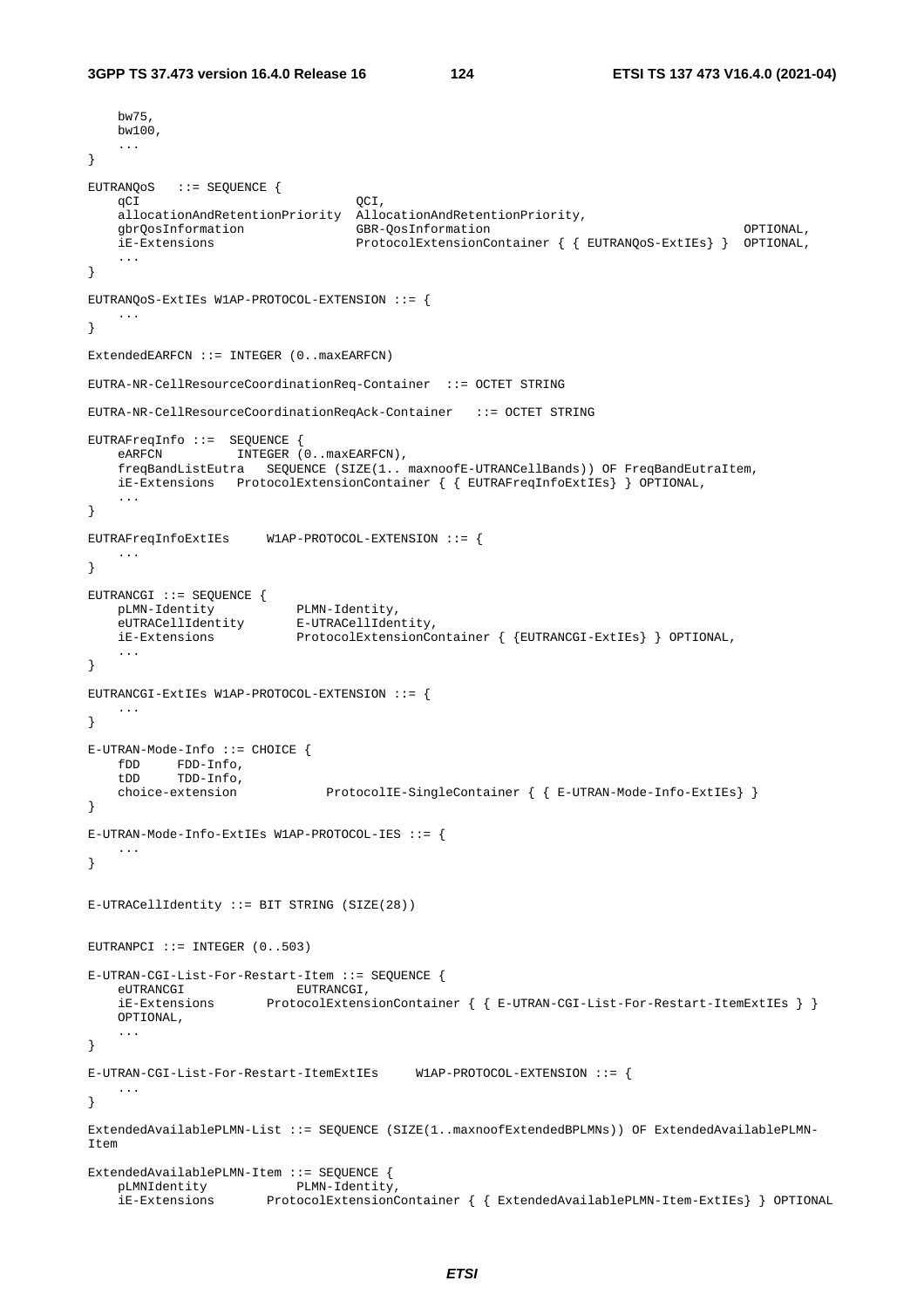```
} 
ExtendedAvailablePLMN-Item-ExtIEs W1AP-PROTOCOL-EXTENSION ::= { 
 ... 
} 
--- F
FDD-Info ::= SEQUENCE { 
    uL-EUTRAFreqInfo EUTRAFreqInfo, 
 dL-EUTRAFreqInfo EUTRAFreqInfo, 
 uL-Transmission-Bandwidth Transmission-Bandwidth, 
 dL-Transmission-Bandwidth Transmission-Bandwidth, 
    iE-Extensions ProtocolExtensionContainer { {FDD-Info-ExtIEs} } OPTIONAL, 
    ... 
} 
FDD-Info-ExtIEs W1AP-PROTOCOL-EXTENSION ::= { 
    ... 
} 
Flows-Mapped-To-DRB-List ::= SEQUENCE (SIZE(1.. maxnoofQoSFlows)) OF Flows-Mapped-To-DRB-Item 
Flows-Mapped-To-DRB-Item ::= SEQUENCE { 
    qoSFlowIdentifier QoSFlowIdentifier, 
    qoSFlowLevelQoSParameters QoSFlowLevelQoSParameters, 
    qoSFlowMappingIndication QoSFlowMappingIndication OPTIONAL, 
    iE-Extensions ProtocolExtensionContainer { { Flows-Mapped-To-DRB-
ItemExtIEs} } OPTIONAL, 
    ... 
} 
Flows-Mapped-To-DRB-ItemExtIEs W1AP-PROTOCOL-EXTENSION ::= { 
    ... 
} 
FreqBandEutraItem ::= SEQUENCE { 
 freqBandIndicatorEutra INTEGER (1.. maxBandsEutra), 
 iE-Extensions ProtocolExtensionContainer { {FreqBandEutraItem-ExtIEs} } OPTIONAL, 
 ... 
} 
FreqBandEutraItem-ExtIEs W1AP-PROTOCOL-EXTENSION ::= { 
   ... 
} 
-- G 
GBR-QosInformation ::= SEQUENCE { 
    e-RAB-MaximumBitrateDL BitRate, 
e-RAB-MaximumBitrateUL BitRate,
 e-RAB-GuaranteedBitrateDL BitRate, 
e-RAB-GuaranteedBitrateUL BitRate,
 iE-Extensions ProtocolExtensionContainer { { GBR-QosInformation-ExtIEs} } 
OPTIONAL, 
 ... 
} 
GBR-QosInformation-ExtIEs W1AP-PROTOCOL-EXTENSION ::= { 
    ... 
} 
GBR-QoSFlowInformation::= SEQUENCE { 
maxFlowBitRateDownlink BitRate,
maxFlowBitRateUplink BitRate,
   man rowse cases.<br>guaranteedFlowBitRateDownlink BitRate,
 guaranteedFlowBitRateUplink BitRate, 
 maxPacketLossRateDownlink MaxPacketLossRate OPTIONAL, 
 maxPacketLossRateUplink MaxPacketLossRate OPTIONAL, 
 iE-Extensions ProtocolExtensionContainer { { GBR-QosFlowInformation-ExtIEs} } 
OPTIONAL, 
    ... 
}
```
GBR-QosFlowInformation-ExtIEs W1AP-PROTOCOL-EXTENSION ::= {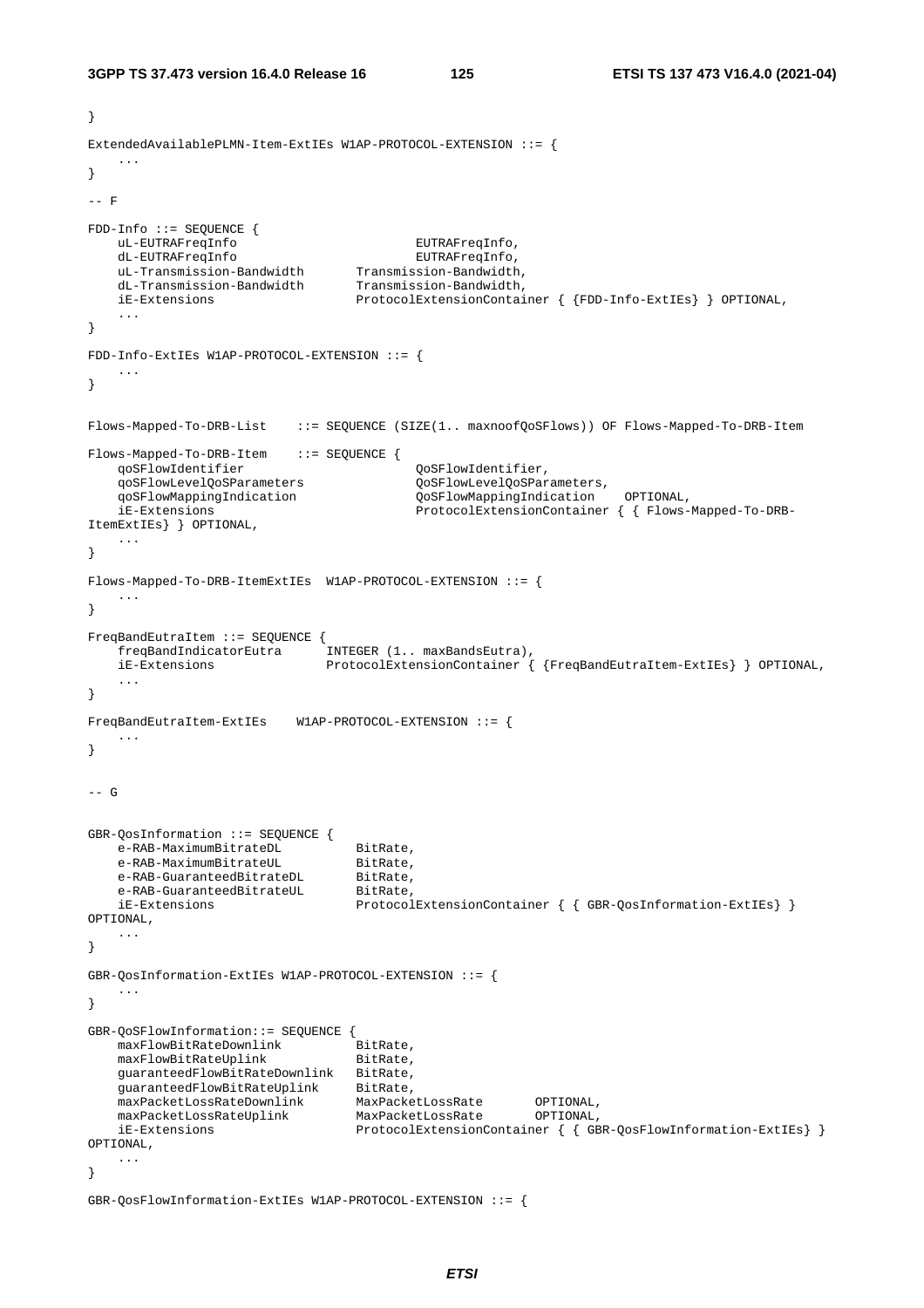```
 ... 
} 
NGENB-CUSystemInformation::= SEQUENCE { 
   sibtypetobeupdatedlist SEQUENCE (SIZE(1.. maxnoofSIBTypes)) OF SibtypetobeupdatedListItem,<br>iE-Extensions ProtocolExtensionContainer { { NGENB-CUSystemInformation-
                                ProtocolExtensionContainer { { NGENB-CUSystemInformation-
ExtIEs} } OPTIONAL, 
 ... 
} 
NGENB-CUSystemInformation-ExtIEs W1AP-PROTOCOL-EXTENSION ::= { 
 ... 
} 
NGENB-CU-UE-W1AP-ID ::= INTEGER (0.14294967295)NGENB-DU-UE-W1AP-ID ::= INTEGR (0.14294967295)NGENB-DU-ID ::= INTEGER (0..68719476735) 
NGENB-DU-Served-Cells-Item ::= SEQUENCE { 
    served-Cell-Information Served-Cell-Information, 
    ngeNB-DU-System-Information NGENB-DU-System-Information OPTIONAL, 
    iE-Extensions ProtocolExtensionContainer { { NGENB-DU-Served-Cells-ItemExtIEs} }
    OPTIONAL, 
    ... 
} 
NGENB-DU-Served-Cells-ItemExtIEs W1AP-PROTOCOL-EXTENSION ::= { 
    ... 
} 
NGENB-DU-System-Information ::= SEQUENCE { 
   mIB-message MIB-message,<br>sIB1-message SIB1-message,
sIB1-message SIB1-message,
sIB2-message SIB2-message,
sIB3-message SIB3-message,
sIB8-message SIB8-message,
 sIB16-message SIB16-message, 
    iE-Extensions ProtocolExtensionContainer { { NGENB-DU-System-Information-
ExtIEs } } OPTIONAL, 
     ... 
} 
NGENB-DU-System-Information-ExtIEs W1AP-PROTOCOL-EXTENSION ::= { 
 ... 
} 
NGENBDUOverloadInformation ::= ENUMERATED {overloaded, not-overloaded} 
GTP-TEID ::= OCTET STRING (SIZE (4))
GTPTunnel ::= SEQUENCE { 
    transportLayerAddress TransportLayerAddress, 
    gTP-TEID GTP-TEID, 
    iE-Extensions ProtocolExtensionContainer { { GTPTunnel-ExtIEs } } OPTIONAL, 
     ... 
} 
GTPTunnel-ExtIEs W1AP-PROTOCOL-EXTENSION ::= { 
    ... 
} 
-- H 
HandoverPreparationInformation ::= OCTET STRING 
-- I 
IgnoreResourceCoordinationRequestContainer ::= ENUMERATED { true,...} 
InactivityMonitoringRequest ::= ENUMERATED { true,...} 
InactivityMonitoringResponse ::= ENUMERATED { not-supported,...} 
-- J
```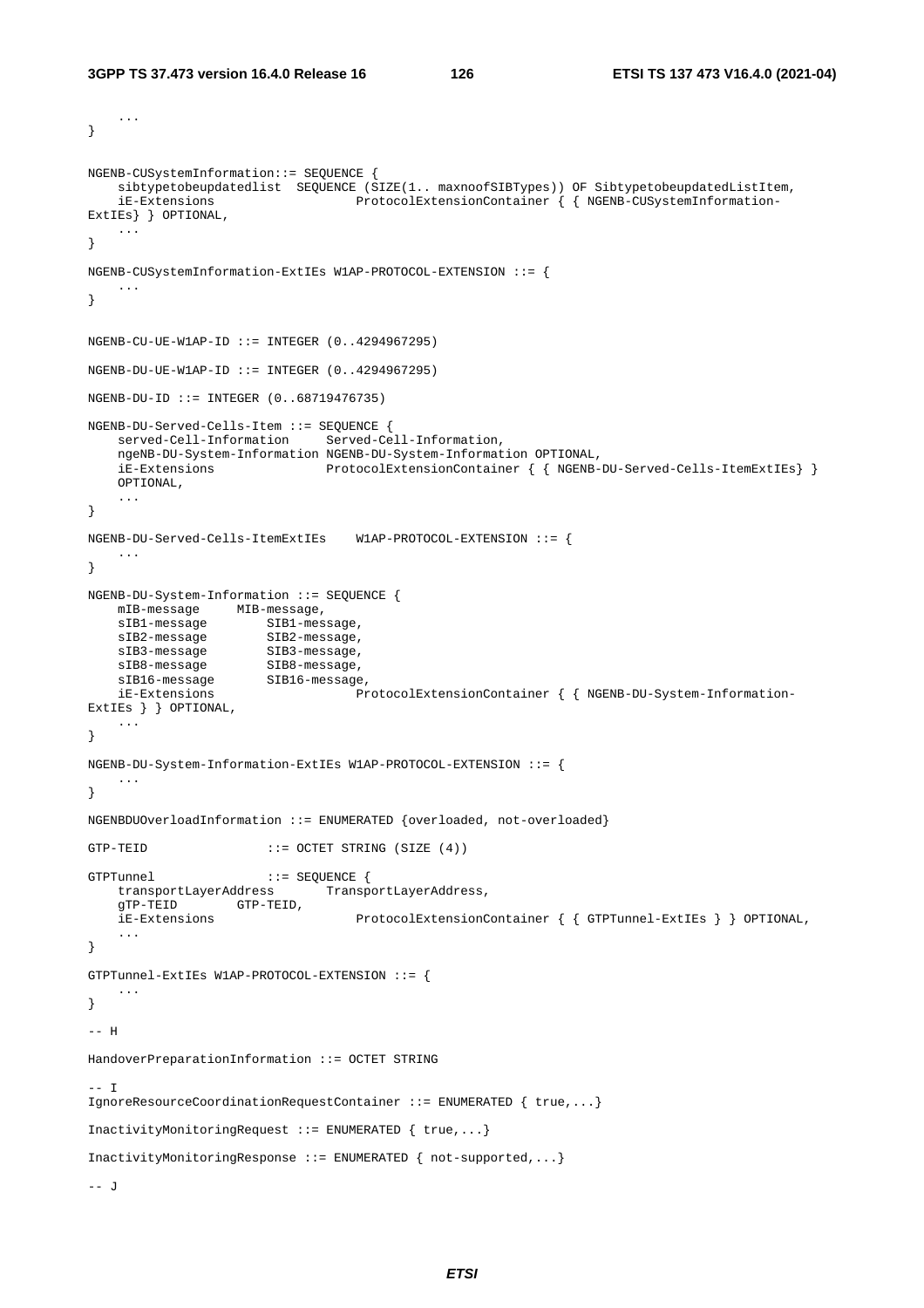```
3GPP TS 37.473 version 16.4.0 Release 16 127 ETSI TS 137 473 V16.4.0 (2021-04)
```

```
-- K 
--- L
LongDRXCycleLength ::= ENUMERATED 
{ms10, ms20, ms32, ms40, ms60, ms64, ms80, ms128, ms160, ms256, ms320, ms512, ms640, ms1024, ms1280, 
ms2048, ms2560, ...-- M 
MaxDataBurstVolume ::= INTEGER (0..4095,...) 
MaxPacketLossRate ::= INTEGER (0..1000) 
MIB-message ::= OCTET STRING 
MeasConfig ::= OCTET STRING 
MeasGapConfig ::= OCTET STRING 
MeasurementTimingConfiguration ::= OCTET STRING 
MessageIdentifier ::= BIT STRING (SIZE (16)) 
-- N 
NGRANAllocationAndRetentionPriority ::= SEQUENCE { 
priorityLevel PriorityLevel,
 pre-emptionCapability Pre-emptionCapability, 
 pre-emptionVulnerability Pre-emptionVulnerability, 
 iE-Extensions ProtocolExtensionContainer { {NGRANAllocationAndRetentionPriority-
ExtIEs} } OPTIONAL, 
    ... 
} 
NGRANAllocationAndRetentionPriority-ExtIEs W1AP-PROTOCOL-EXTENSION ::= { 
    ... 
} 
NonDynamic5QIDescriptor ::= SEQUENCE { 
 fiveQI INTEGER (0..255,...), 
 qoSPriorityLevel INTEGER (1..127) OPTIONAL, 
    averagingWindow AveragingWindow OPTIONAL, 
    maxDataBurstVolume MaxDataBurstVolume OPTIONAL, 
    iE-Extensions ProtocolExtensionContainer { { NonDynamic5QIDescriptor-ExtIEs } } 
OPTIONAL, 
    ... 
} 
NonDynamic5QIDescriptor-ExtIEs W1AP-PROTOCOL-EXTENSION ::= { 
 ... 
} 
Notification-Cause ::= ENUMERATED {fulfilled, not-fulfilled,...} 
NotificationControl ::= ENUMERATED {active, not-active,...} 
NotificationInformation ::= SEQUENCE { 
   message-Identifier MessageIdentifier,<br>serialNumber SerialNumber,
    serialNumber SerialNumber,
    iE-Extensions ProtocolExtensionContainer { { NotificationInformationExtIEs} } OPTIONAL, 
     ... 
} 
NotificationInformationExtIEs W1AP-PROTOCOL-EXTENSION ::= { 
     ... 
} 
NumberOfBroadcasts ::= INTEGER (0..65535) 
NumberofBroadcastRequest ::= INTEGER (0..65535) 
--- 0--- P
```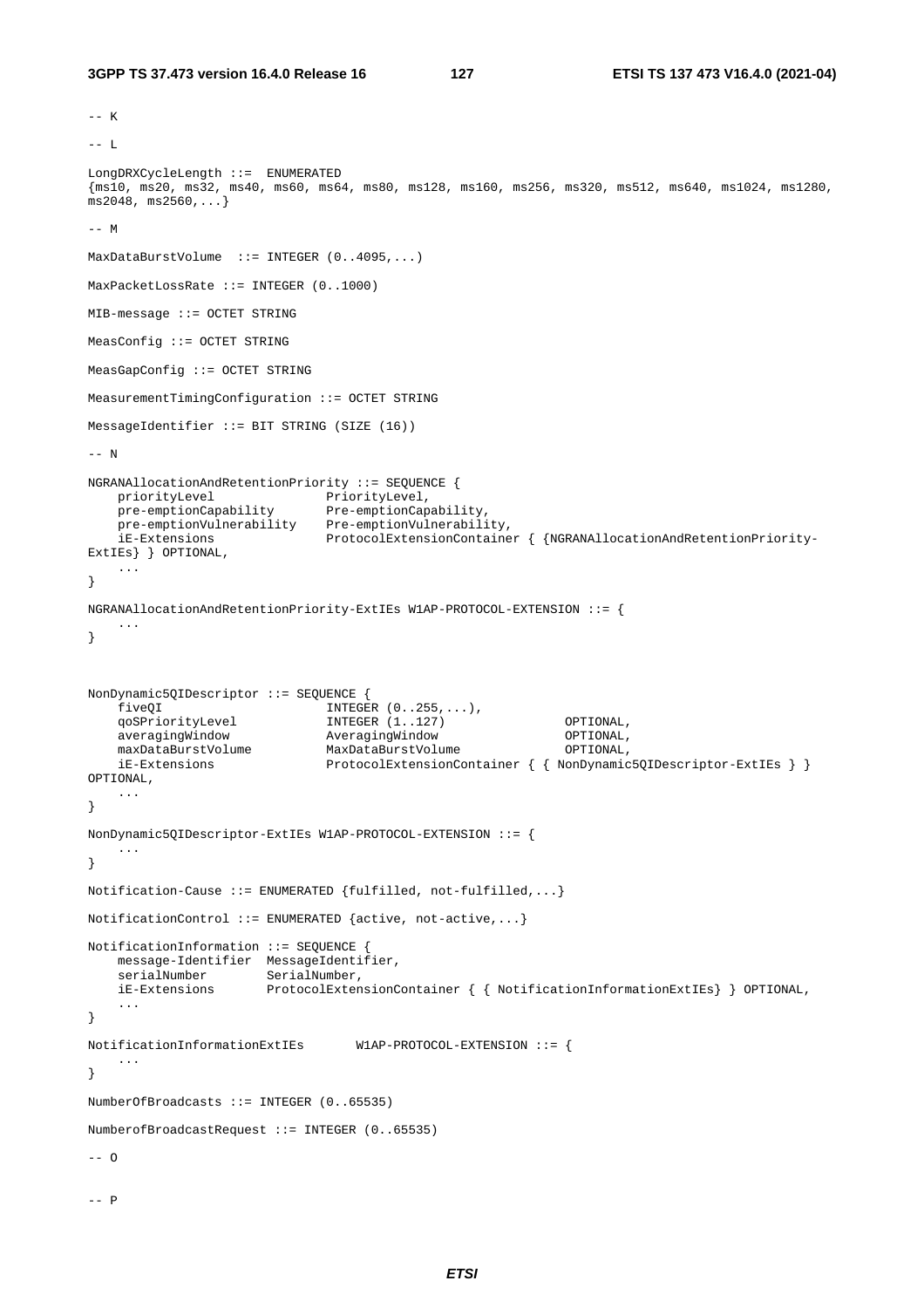PacketDelayBudget ::= INTEGER (0..1023,...)

```
PacketErrorRate ::= SEQUENCE { 
    pER-Scalar PER-Scalar, 
   pER-Exponent PER-Exponent,<br>iE-Extensions ProtocolExter
                       ProtocolExtensionContainer { {PacketErrorRate-ExtIEs} } OPTIONAL,
     ... 
} 
PacketErrorRate-ExtIEs W1AP-PROTOCOL-EXTENSION ::= { 
 ... 
} 
PER-Scalar ::= INTEGER (0..9,...) 
PER-Exponent ::= INTEGER (0..9,...) 
PagingCell-Item ::= SEQUENCE { 
 eUTRANCGI EUTRANCGI, 
 iE-Extensions ProtocolExtensionContainer { { PagingCell-ItemExtIEs } } OPTIONAL, 
     ... 
} 
PagingCell-ItemExtIEs W1AP-PROTOCOL-EXTENSION ::= { 
     ... 
} 
PagingDRX ::= ENUMERATED { 
     v32, 
    v64 v128, 
     v256, 
     ... 
} 
PagingIdentity ::= CHOICE {
    rANUEPagingIdentity RANUEPagingIdentity, 
     cNUEPagingIdentity CNUEPagingIdentity, 
    choice-extension ProtocolIE-SingleContainer { { PagingIdentity-ExtIEs } }
} 
PagingIdentity-ExtIEs W1AP-PROTOCOL-IES::= { 
    ... 
} 
PDCP-SN :: = INTER (0..4095)PDCPSNLength ::= ENUMERATED { twelve-bits, eighteen-bits, ... }
PDUSessionID ::= INTEGER (0..255) 
Ph-InfoSCG ::= OCTET STRING 
PLMN-Identity ::= OCTET STRING (SIZE(3)) 
Pre-emptionCapability ::= ENUMERATED { 
    shall-not-trigger-pre-emption, 
    may-trigger-pre-emption 
} 
Pre-emptionVulnerability ::= ENUMERATED { 
    not-pre-emptable, 
    pre-emptable 
} 
PriorityLevel ::= INTEGER { spare (0), highest (1), lowest (14), no-priority (15) } (0..15) 
Potential-SpCell-Item ::= SEQUENCE { 
    potential-SpCell-ID EUTRANCGI , 
     iE-Extensions ProtocolExtensionContainer { { Potential-SpCell-ItemExtIEs } } OPTIONAL, 
     ... 
} 
Potential-SpCell-ItemExtIEs W1AP-PROTOCOL-EXTENSION ::= { 
    ... 
}
```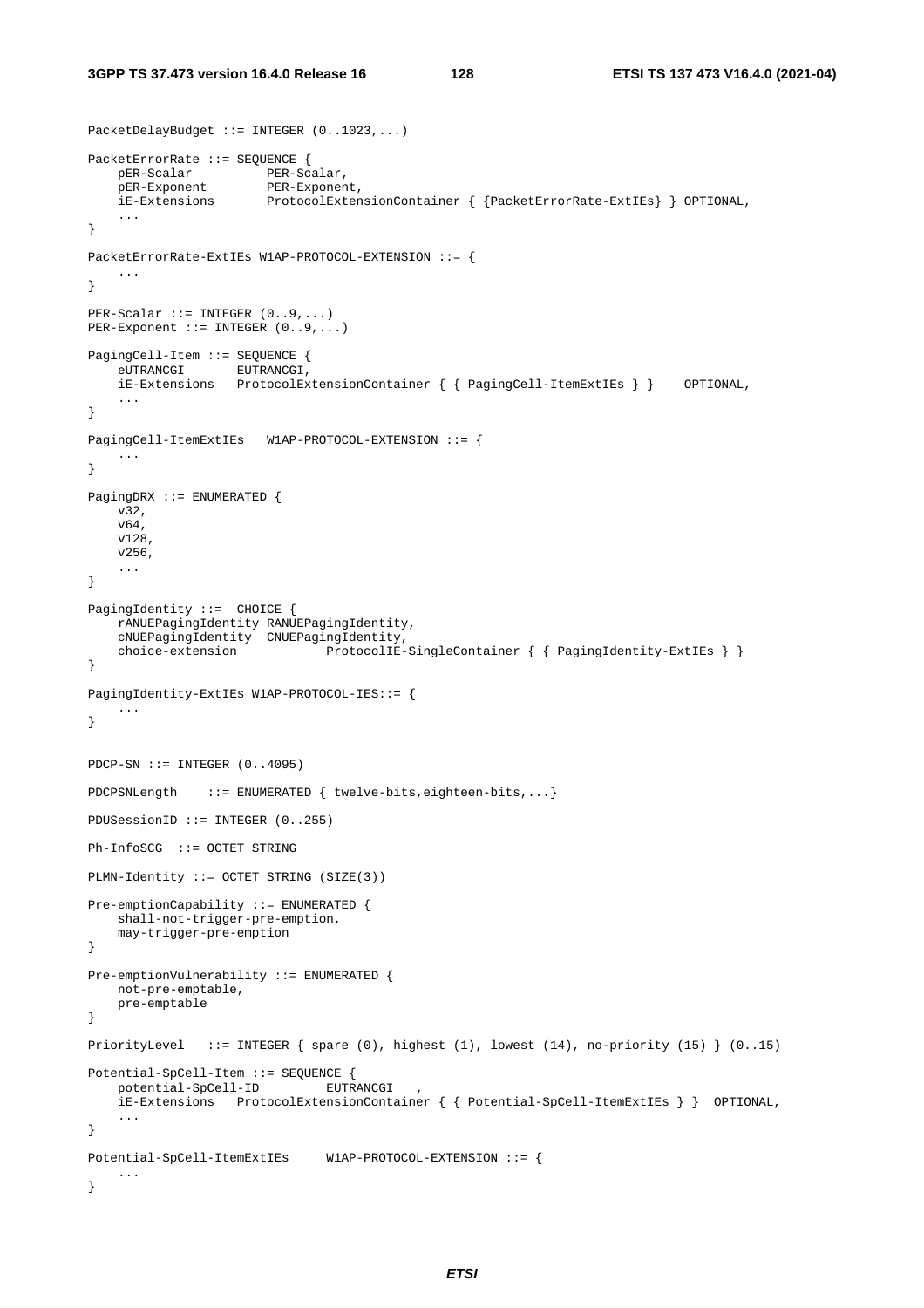**3GPP TS 37.473 version 16.4.0 Release 16 129 ETSI TS 137 473 V16.4.0 (2021-04)**

```
PWS-Failed-E-UTRAN-CGI-Item ::= SEQUENCE { 
 eUTRANCGI EUTRANCGI, 
 iE-Extensions ProtocolExtensionContainer { { PWS-Failed-E-UTRAN-CGI-ItemExtIEs } }
    OPTIONAL, 
    ... 
} 
PWS-Failed-E-UTRAN-CGI-ItemExtIEs W1AP-PROTOCOL-EXTENSION ::= { 
 ... 
} 
PWSSystemInformation ::= SEQUENCE { 
sIBtype SIBType-PWS,
sIBmessage OCTET STRING,
                   ProtocolExtensionContainer { PWSSystemInformationExtIES } \r OPTIONAL,
    ... 
} 
PWSSystemInformationExtIEs W1AP-PROTOCOL-EXTENSION ::= { 
    {ID id-NotificationInformation CRITICALITY ignore EXTENSION NotificationInformation 
    PRESENCE mandatory}| 
    {ID id-AdditionalSIBMessageList CRITICALITY reject EXTENSION AdditionalSIBMessageList 
   PRESENCE optional},
    ... 
} 
-- Q 
OCI ::= INTEGER (0.1255)QoS-Characteristics ::= CHOICE { 
   non-Dynamic-5QI
    dynamic-5QI Dynamic5QIDescriptor, 
   choice-extension ProtocolIE-SingleContainer { { QoS-Characteristics-ExtIEs } }
} 
QoS-Characteristics-ExtIEs W1AP-PROTOCOL-IES ::= { 
 ... 
} 
QoSFlowIdentifier ::= INTEGER (0..63) 
QoSFlowLevelQoSParameters ::= SEQUENCE { 
    qoS-Characteristics QoS-Characteristics, 
    nGRANallocationRetentionPriority NGRANAllocationAndRetentionPriority, 
    gBR-QoS-Flow-Information GBR-QoSFlowInformation OPTIONAL, 
    reflective-QoS-Attribute ENUMERATED {subject-to, ...} OPTIONAL, 
    pDUSessionID PDUSessionID OPTIONAL, 
    uLPDUSessionAggregateMaximumBitRate BitRate OPTIONAL, 
    iE-Extensions ProtocolExtensionContainer { { QoSFlowLevelQoSParameters-ExtIEs } }
    OPTIONAL, 
    ... 
} 
QoSFlowLevelQoSParameters-ExtIEs W1AP-PROTOCOL-EXTENSION ::= { 
    ... 
} 
QoSFlowMappingIndication ::= ENUMERATED {ul,dl,...} 
QoSInformation ::= CHOICE { 
   eUTRANQoS EUTRANQoS, 
    dRB-Information DRB-Information, 
   choice-extension ProtocolIE-SingleContainer { { QoSInformation-ExtIEs } }
} 
QoSInformation-ExtIEs W1AP-PROTOCOL-IES ::= { 
 ... 
} 
-- R 
RadioResourceConfigDedicated ::= OCTET STRING 
RANAC ::= INTEGER (0..255)RANUEPagingIdentity ::= SEQUENCE {
```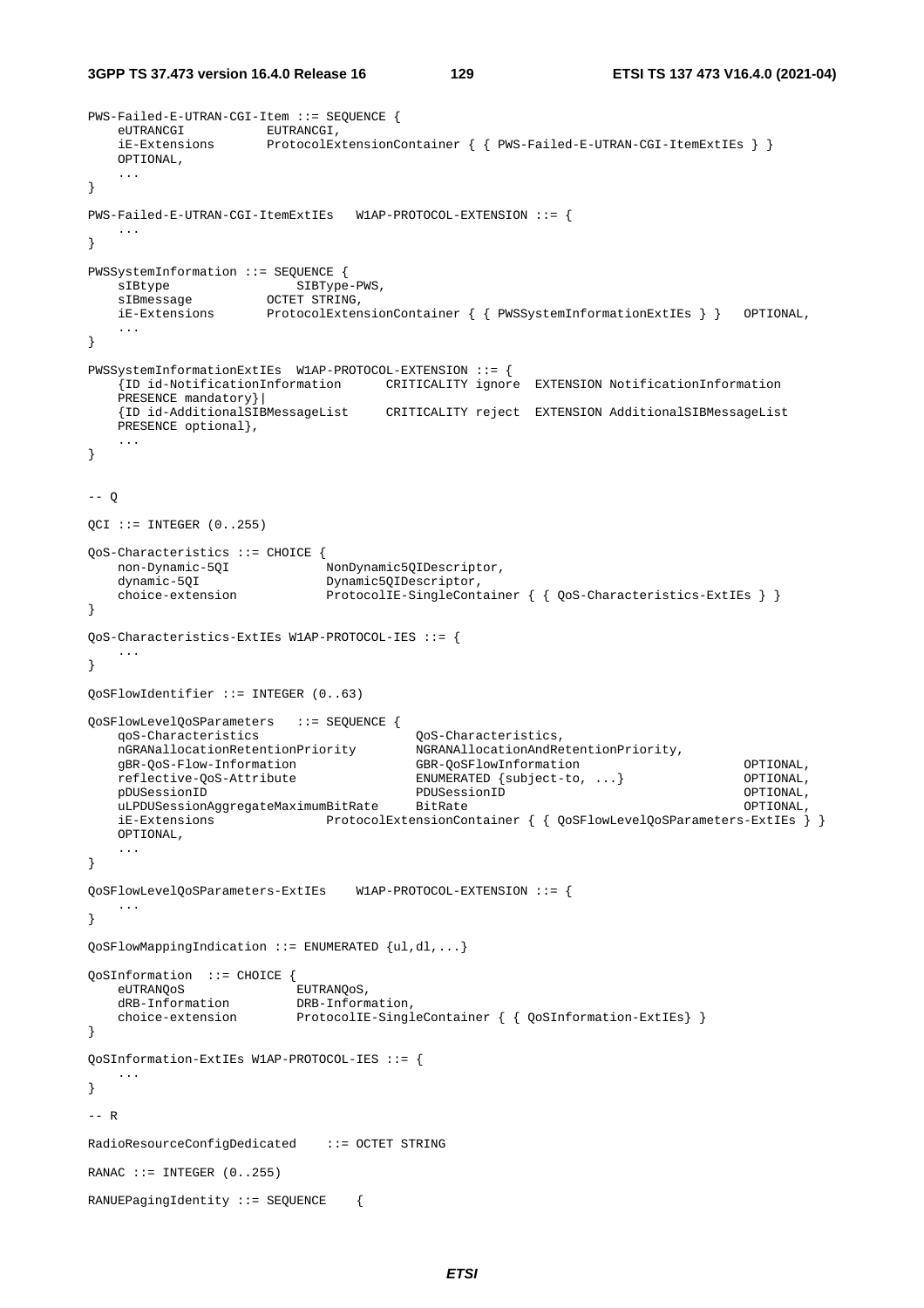```
iRNTI BIT STRING (SIZE(40)),
    iE-Extensions ProtocolExtensionContainer { { RANUEPagingIdentity-ExtIEs } } OPTIONAL, 
     ... 
} 
RANUEPagingIdentity-ExtIEs W1AP-PROTOCOL-EXTENSION ::= { 
 ... 
} 
RAT-FrequencyPriorityInformation::= CHOICE { 
 eNDC SubscriberProfileIDforRFP, 
 nGRAN RAT-FrequencySelectionPriority, 
    choice-extension ProtocolIE-SingleContainer { { RAT-FrequencyPriorityInformation-
ExtIEs} } 
} 
RAT-FrequencyPriorityInformation-ExtIEs W1AP-PROTOCOL-IES ::= { 
 ... 
} 
RAT-FrequencySelectionPriority::= INTEGER (1.. 256, ...) 
Reestablishment-Indication ::= ENUMERATED { 
    reestablished, 
    ... 
} 
RequestedBandCombinationIndex ::= OCTET STRING 
RequestedFeatureSetEntryIndex ::= OCTET STRING 
RequestType ::= ENUMERATED {offer, execution, \ldots}
ResourceCoordinationEUTRACellInfo ::= SEQUENCE { 
    eUTRA-Mode-Info EUTRA-Coex-Mode-Info, 
    eUTRA-PRACH-Configuration EUTRA-PRACH-Configuration, 
    iE-Extensions ProtocolExtensionContainer { { ResourceCoordinationEUTRACellInfo-ExtIEs } }
    OPTIONAL, 
 ... 
} 
ResourceCoordinationEUTRACellInfo-ExtIEs W1AP-PROTOCOL-EXTENSION ::= { 
 ... 
} 
ResourceCoordinationTransferInformation ::= SEQUENCE { 
 meNB-Cell-ID EUTRA-Cell-ID, 
 resourceCoordinationEUTRACellInfo ResourceCoordinationEUTRACellInfo OPTIONAL, 
    iE-Extensions ProtocolExtensionContainer { { ResourceCoordinationTransferInformation-
ExtIEs } } OPTIONAL, 
    ... 
} 
ResourceCoordinationTransferInformation-ExtIEs W1AP-PROTOCOL-EXTENSION ::= { 
    ... 
} 
ResourceCoordinationTransferContainer ::= OCTET STRING 
RepetitionPeriod ::= INTEGER (0..131071, ...) 
RLCMode ::= ENUMERATED { 
   rlc-am, 
    rlc-um-bidirectional, 
    rlc-um-unidirectional-ul, 
    rlc-um-unidirectional-dl, 
    ... 
} 
RLC-Status ::= SEQUENCE { 
    reestablishment-Indication Reestablishment-Indication, 
    iE-Extensions ProtocolExtensionContainer { { RLC-Status-ExtIEs } } OPTIONAL, 
 ... 
} 
RLC-Status-ExtIEs W1AP-PROTOCOL-EXTENSION ::= { 
    ... 
}
```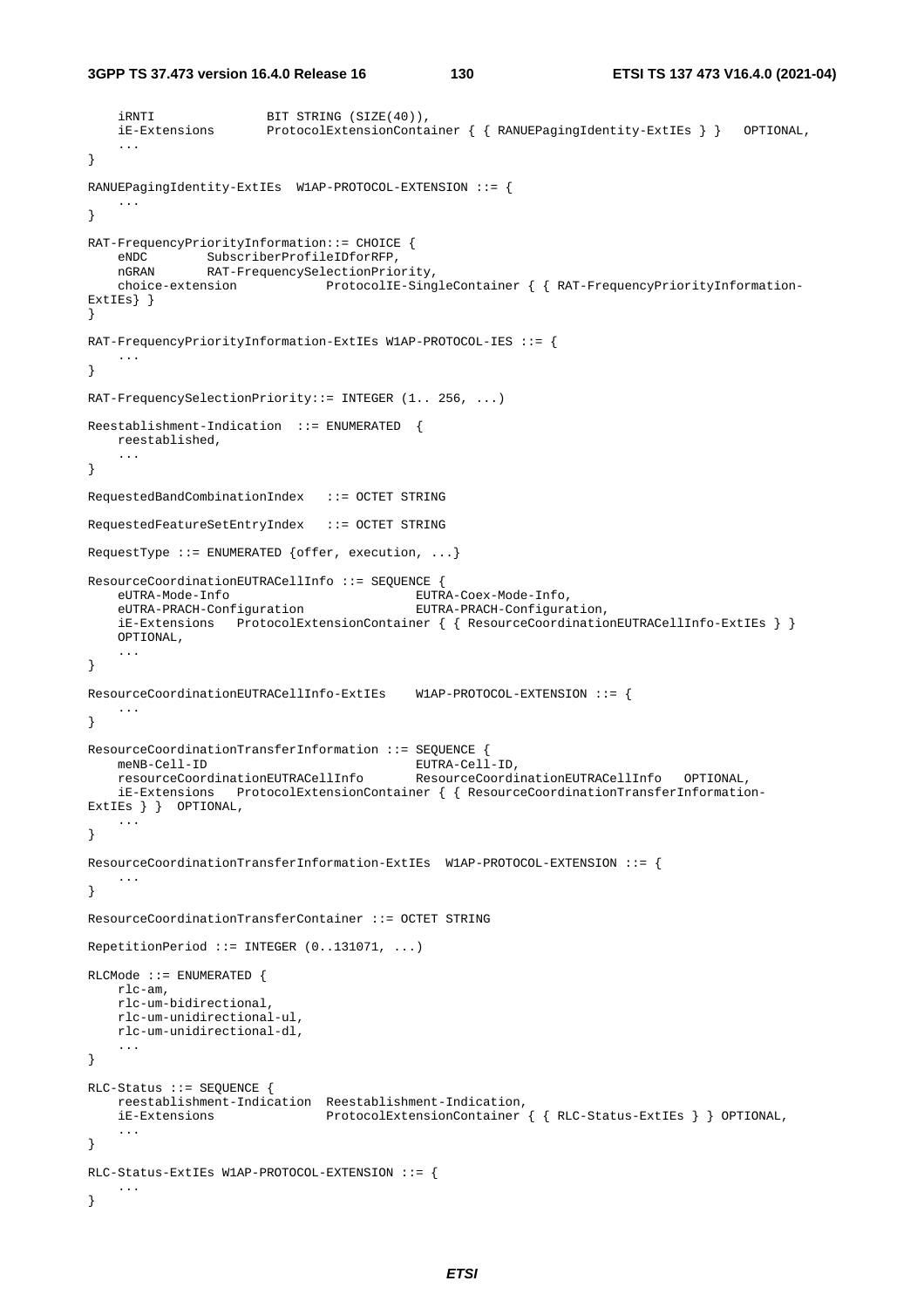RRCContainer ::= OCTET STRING

```
RRCReconfigurationCompleteIndicator ::= ENUMERATED { 
   true, 
    failure, 
    ... 
} 
--- SSCell-FailedtoSetup-Item ::= SEQUENCE { 
  sCell-ID EUTRANCGI,<br>cause Cause Cause
 cause Cause OPTIONAL , 
 iE-Extensions ProtocolExtensionContainer { { SCell-FailedtoSetup-ItemExtIEs } } OPTIONAL, 
    ... 
} 
SCell-FailedtoSetup-ItemExtIEs W1AP-PROTOCOL-EXTENSION ::= { 
    ... 
} 
SCell-FailedtoSetupMod-Item ::= SEQUENCE { 
sCell-ID EUTRANCGI,
 cause Cause OPTIONAL, 
    iE-Extensions ProtocolExtensionContainer { { SCell-FailedtoSetupMod-ItemExtIEs } }
    OPTIONAL, 
 ... 
} 
SCell-FailedtoSetupMod-ItemExtIEs W1AP-PROTOCOL-EXTENSION ::= { 
    ... 
} 
SCell-ToBeRemoved-Item ::= SEQUENCE { 
   sCell-ID EUTRANCGI.
    iE-Extensions ProtocolExtensionContainer { { SCell-ToBeRemoved-ItemExtIEs } } OPTIONAL, 
    ... 
} 
SCell-ToBeRemoved-ItemExtIEs W1AP-PROTOCOL-EXTENSION ::= { 
   ... 
} 
SCell-ToBeSetup-Item ::= SEQUENCE { 
sCell-ID EUTRANCGI,
 sCellIndex SCellIndex, 
    iE-Extensions ProtocolExtensionContainer { { SCell-ToBeSetup-ItemExtIEs } } OPTIONAL, 
 ... 
} 
SCell-ToBeSetup-ItemExtIEs W1AP-PROTOCOL-EXTENSION ::= { 
        ... 
} 
SCell-ToBeSetupMod-Item ::= SEQUENCE { 
sCell-ID EUTRANCGI,
 sCellIndex SCellIndex, 
    iE-Extensions ProtocolExtensionContainer { { SCell-ToBeSetupMod-ItemExtIEs } } OPTIONAL, 
    ... 
} 
SCell-ToBeSetupMod-ItemExtIEs W1AP-PROTOCOL-EXTENSION ::= { 
   ... 
} 
SCellIndex ::=INTEGER (1..31, ...) 
SIBType-PWS ::=INTER (6..8,...)SelectedBandCombinationIndex ::= OCTET STRING 
SelectedFeatureSetEntryIndex ::= OCTET STRING 
SerialNumber ::= BIT STRING (SIZE (16))
```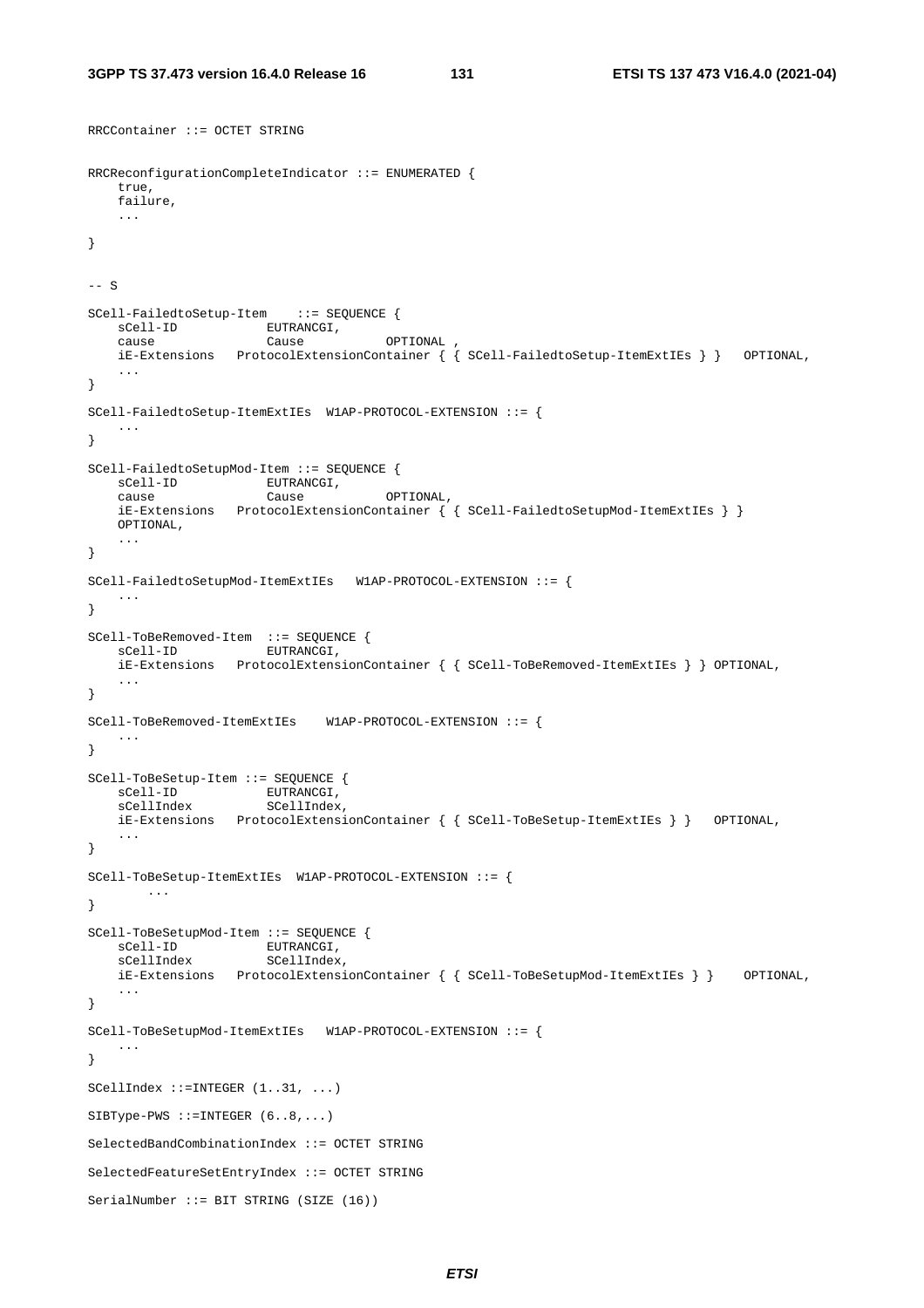```
CG-ConfigInfo ::= OCTET STRING 
ServeCellIndex ::= INTERGER (0..31,..).Served-Cell-Information ::= SEQUENCE { 
                                    EUTRANCGI,
   eUTRANPCI eUTRANPCI
    fiveGS-TAC FiveGS-TAC OPTIONAL, 
   servedPLMNs ServedPLMNs-List,
   eUTRAN-Mode-Info E-UTRAN-Mode-Info,
    measurementTimingConfiguration OCTET STRING, 
 rANAC RANAC OPTIONAL, 
   cell-Type Cell-Type Cell-Type OPTIONAL,<br>bPLMN-ID-Info-List BPLMN-ID-Info-List OPTIONAL,
                                   BPLMN-ID-Info-List iE-Extensions ProtocolExtensionContainer { {Served-Cell-Information-ExtIEs} } OPTIONAL, 
 ... 
} 
Served-Cell-Information-ExtIEs W1AP-PROTOCOL-EXTENSION ::= { 
 ... 
} 
Served-Cells-To-Add-Item ::= SEQUENCE { 
 served-Cell-Information Served-Cell-Information, 
    ngeNB-DU-System-Information NGENB-DU-System-Information OPTIONAL, 
    iE-Extensions ProtocolExtensionContainer { { Served-Cells-To-Add-ItemExtIEs} }
    OPTIONAL, 
    ... 
} 
Served-Cells-To-Add-ItemExtIEs W1AP-PROTOCOL-EXTENSION ::= { 
    ... 
} 
Served-Cells-To-Delete-Item ::= SEQUENCE { 
  ved correct to Server Herman Herman EUTRANCGI,<br>
DentocolExtens
    iE-Extensions ProtocolExtensionContainer { { Served-Cells-To-Delete-ItemExtIEs } }
    OPTIONAL, 
    ... 
} 
Served-Cells-To-Delete-ItemExtIEs W1AP-PROTOCOL-EXTENSION ::= { 
 ... 
} 
Served-Cells-To-Modify-Item ::= SEQUENCE { 
oldEUTRANCGI EUTRANCGI,
 served-Cell-Information Served-Cell-Information, 
 ngeNB-DU-System-Information NGENB-DU-System-Information OPTIONAL, 
 iE-Extensions ProtocolExtensionContainer { { Served-Cells-To-Modify-
ItemExtIEs } } OPTIONAL, 
    ... 
} 
Served-Cells-To-Modify-ItemExtIEs W1AP-PROTOCOL-EXTENSION ::= { 
 ... 
} 
Service-State ::= ENUMERATED { 
    in-service, 
    out-of-service, 
    ... 
} 
Service-Status ::= SEQUENCE {<br>service-state
service-state Service-State,
 switchingOffOngoing ENUMERATED {true, ...} OPTIONAL, 
iE-Extensions ProtocolExtensionContainer { { Service-Status-ExtIEs } }
    OPTIONAL, 
    ... 
} 
Service-Status-ExtIEs W1AP-PROTOCOL-EXTENSION ::= { 
   ... 
}
```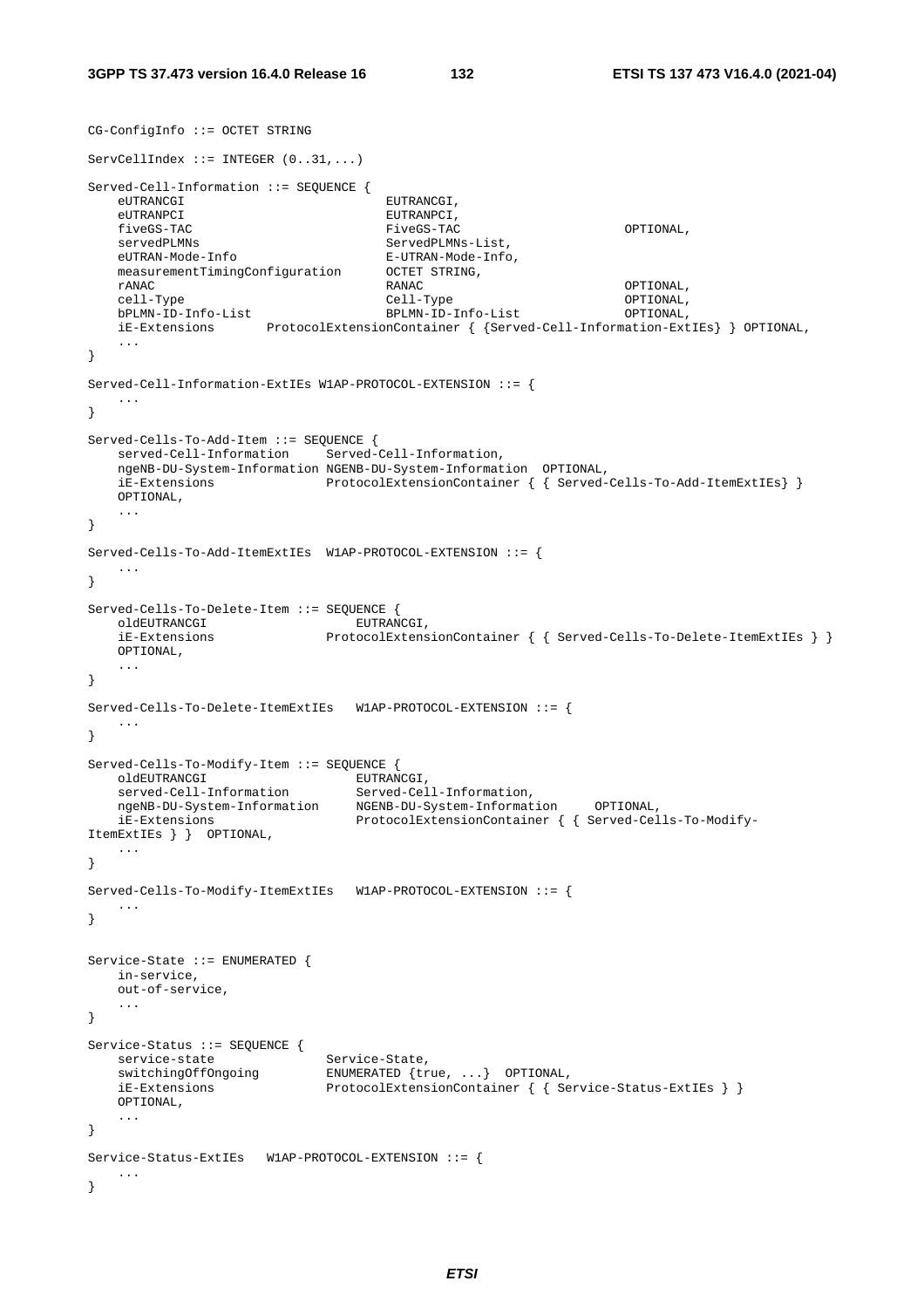**3GPP TS 37.473 version 16.4.0 Release 16 133 ETSI TS 137 473 V16.4.0 (2021-04)**

```
ServedPLMNs-List ::= SEQUENCE (SIZE(1..maxnoofBPLMNs)) OF ServedPLMNs-Item 
ServedPLMNs-Item ::= SEQUENCE { 
    pLMN-Identity PLMN-Identity, 
    tAISliceSupportList SliceSupportList OPTIONAL, 
    iE-Extensions ProtocolExtensionContainer { { ServedPLMNs-ItemExtIEs} } OPTIONAL, 
    ... 
} 
ServedPLMNs-ItemExtIEs W1AP-PROTOCOL-EXTENSION ::= { 
 ... 
} 
ShortDRXCycleLength ::= ENUMERATED {ms2, ms5, ms8, ms10, ms16, ms20, ms32, ms40, ms64, ms80, ms128, 
ms160, ms256, ms320, ms512, ms640, ...ShortDRXCycleTimer ::= INTEGER (1..16)
SIB1-message ::= OCTET STRING 
SIB2-message ::= OCTET STRING 
SIB3-message ::= OCTET STRING 
SIB8-message ::= OCTET STRING 
SIB16-message ::= OCTET STRING 
SibtypetobeupdatedListItem ::= SEQUENCE { 
   siBtype INTEGER (2..32,...),
    sIBmessage OCTET STRING, 
                      INTEGER (0..31,...), iE-Extensions ProtocolExtensionContainer { { SibtypetobeupdatedListItem-ExtIEs } }
    OPTIONAL, 
    ... 
} 
SibtypetobeupdatedListItem-ExtIEs W1AP-PROTOCOL-EXTENSION ::= { 
    ... 
} 
SliceSupportList ::= SEQUENCE (SIZE(1.. maxnoofSliceItems)) OF SliceSupportItem
SliceSupportItem ::= SEQUENCE { 
    sNSSAI SNSSAI, 
    iE-Extensions ProtocolExtensionContainer { { SliceSupportItem-ExtIEs } }
    OPTIONAL, 
    ... 
} 
SliceSupportItem-ExtIEs W1AP-PROTOCOL-EXTENSION ::= { 
 ... 
} 
SNSSAI ::= SEQUENCE { 
   sST OCTET STRING (SIZE(1)),
   sD OCTET STRING (SIZE(3)) OPTIONAL,
    iE-Extensions ProtocolExtensionContainer { { SNSSAI-ExtIEs } } OPTIONAL, 
    ... 
} 
SNSSAI-ExtIEs W1AP-PROTOCOL-EXTENSION ::= { 
    ... 
} 
SRBID ::= INTEGER (0..3, ...)SRBs-FailedToBeSetup-Item ::= SEQUENCE { 
    sRBID SRBID, 
    cause Cause OPTIONAL, 
    iE-Extensions ProtocolExtensionContainer { { SRBs-FailedToBeSetup-ItemExtIEs } } OPTIONAL, 
    ... 
} 
SRBs-FailedToBeSetup-ItemExtIEs W1AP-PROTOCOL-EXTENSION ::= { 
    ... 
}
```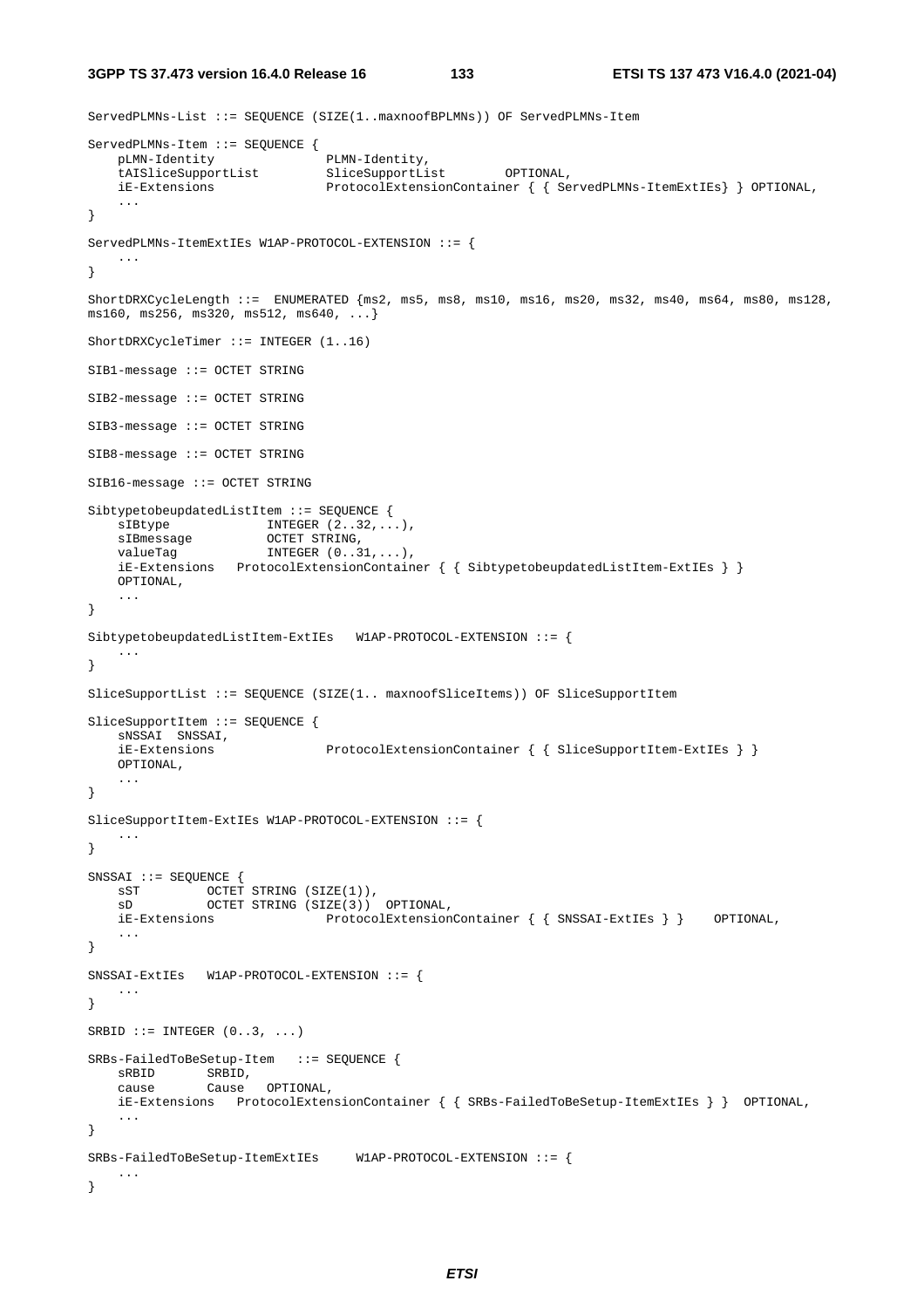**3GPP TS 37.473 version 16.4.0 Release 16 134 ETSI TS 137 473 V16.4.0 (2021-04)**

```
SRBs-FailedToBeSetupMod-Item ::= SEQUENCE { 
 sRBID SRBID, 
 cause Cause OPTIONAL, 
    iE-Extensions ProtocolExtensionContainer { { SRBs-FailedToBeSetupMod-ItemExtIEs } }
    OPTIONAL, 
    ... 
} 
SRBs-FailedToBeSetupMod-ItemExtIEs W1AP-PROTOCOL-EXTENSION ::= { 
    ... 
} 
SRBs-Modified-Item ::= SEQUENCE { 
   sRBID SRBID,
    iE-Extensions ProtocolExtensionContainer { { SRBs-Modified-ItemExtIEs } } OPTIONAL, 
    ... 
} 
SRBs-Modified-ItemExtIEs W1AP-PROTOCOL-EXTENSION ::= { 
    ... 
} 
SRBs-Required-ToBeReleased-Item ::= SEQUENCE { 
    sRBID SRBID, 
    iE-Extensions ProtocolExtensionContainer { { SRBs-Required-ToBeReleased-ItemExtIEs } }
    OPTIONAL, 
    ... 
} 
SRBs-Required-ToBeReleased-ItemExtIEs W1AP-PROTOCOL-EXTENSION ::= { 
 ... 
} 
SRBs-Setup-Item ::= SEQUENCE { 
   sRBID SRBID,
    iE-Extensions ProtocolExtensionContainer { { SRBs-Setup-ItemExtIEs } } OPTIONAL, 
    ... 
} 
SRBs-Setup-ItemExtIEs W1AP-PROTOCOL-EXTENSION ::= { 
    ... 
} 
SRBs-SetupMod-Item ::= SEQUENCE { 
                               SRBID,
    iE-Extensions ProtocolExtensionContainer { { SRBs-SetupMod-ItemExtIEs } } OPTIONAL, 
 ... 
} 
SRBs-SetupMod-ItemExtIEs W1AP-PROTOCOL-EXTENSION ::= { 
    ... 
} 
SRBs-ToBeReleased-Item ::= SEQUENCE { 
          SRBID,
    iE-Extensions ProtocolExtensionContainer { { SRBs-ToBeReleased-ItemExtIEs } } OPTIONAL, 
 ... 
} 
SRBs-ToBeReleased-ItemExtIEs W1AP-PROTOCOL-EXTENSION ::= { 
 ... 
} 
SRBs-ToBeSetup-Item ::= SEQUENCE { 
   sRBID SRBID,
    iE-Extensions ProtocolExtensionContainer { { SRBs-ToBeSetup-ItemExtIEs } } OPTIONAL, 
    ... 
} 
SRBs-ToBeSetup-ItemExtIEs W1AP-PROTOCOL-EXTENSION ::= { 
    ... 
} 
SRBs-ToBeSetupMod-Item ::= SEQUENCE { 
    sRBID SRBID, 
    iE-Extensions ProtocolExtensionContainer { { SRBs-ToBeSetupMod-ItemExtIEs } } OPTIONAL, 
    ... 
}
```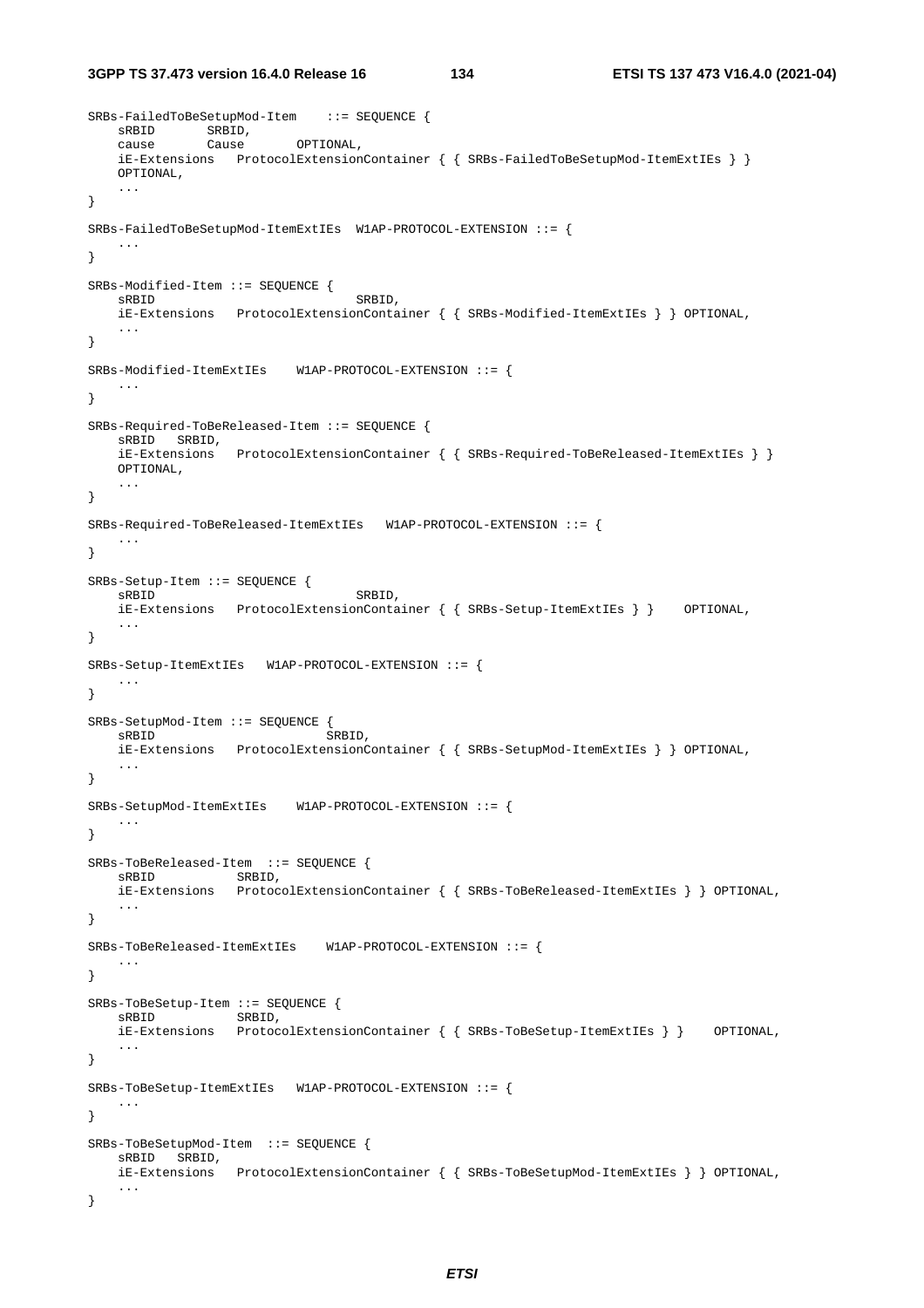SRBs-ToBeSetupMod-ItemExtIEs W1AP-PROTOCOL-EXTENSION ::= {

```
 ... 
} 
SubscriberProfileIDforRFP ::= INTEGER (1..256, ...) 
-- T 
FiveGS-TAC ::= OCTET STRING (SIZE(3)) 
TDD-Info ::= SEQUENCE {<br>eUTRAFreqInfo
 eUTRAFreqInfo EUTRAFreqInfo, 
 transmission-Bandwidth Transmission-Bandwidth, 
 iE-Extensions ProtocolExtensionContainer { {TDD-Info-ExtIEs} } OPTIONAL, 
 ... 
} 
TDD-Info-ExtIEs W1AP-PROTOCOL-EXTENSION ::= { 
    ... 
} 
TransportLayerAddress ::= BIT STRING (SIZE(1..160,...))
TransactionID ::= INTEGER (0..255,...)Transmission-Bandwidth ::= SEQUENCE { 
    eUTRANRB EUTRA-Transmission-Bandwidth, 
                             ProtocolExtensionContainer { { Transmission-Bandwidth-ExtIEs} }
OPTIONAL, 
     ... 
} 
Transmission-Bandwidth-ExtIEs W1AP-PROTOCOL-EXTENSION ::= { 
 ... 
} 
TransmissionActionIndicator ::= ENUMERATED {stop, ..., restart } 
TypeOfError ::= ENUMERATED { 
    not-understood, 
    missing, 
    ... 
} 
-- U 
UE-associatedLogicalW1-ConnectionItem ::= SEQUENCE { 
 ngeNB-CU-UE-W1AP-ID NGENB-CU-UE-W1AP-ID OPTIONAL, 
 ngeNB-DU-UE-W1AP-ID NGENB-DU-UE-W1AP-ID OPTIONAL, 
    iE-Extensions ProtocolExtensionContainer { { UE-associatedLogicalW1-
ConnectionItemExtIEs} } OPTIONAL, 
    ... 
} 
UE-associatedLogicalW1-ConnectionItemExtIEs W1AP-PROTOCOL-EXTENSION ::= { 
 ... 
} 
UEAssistanceInformation ::= OCTET STRING 
UE-CapabilityRAT-ContainerList::= OCTET STRING 
UEIdentityIndexValue ::= CHOICE { 
                        BIT STRING (SIZE (10)),
    choice-extension ProtocolIE-SingleContainer { {UEIdentityIndexValueChoice-ExtIEs} } 
} 
UEIdentityIndexValueChoice-ExtIEs W1AP-PROTOCOL-IES ::= { 
     ... 
} 
ULUPTNLInformation-ToBeSetup-List ::= SEQUENCE (SIZE(1..maxnoofULUPTNLInformation)) OF 
ULUPTNLInformation-ToBeSetup-Item
```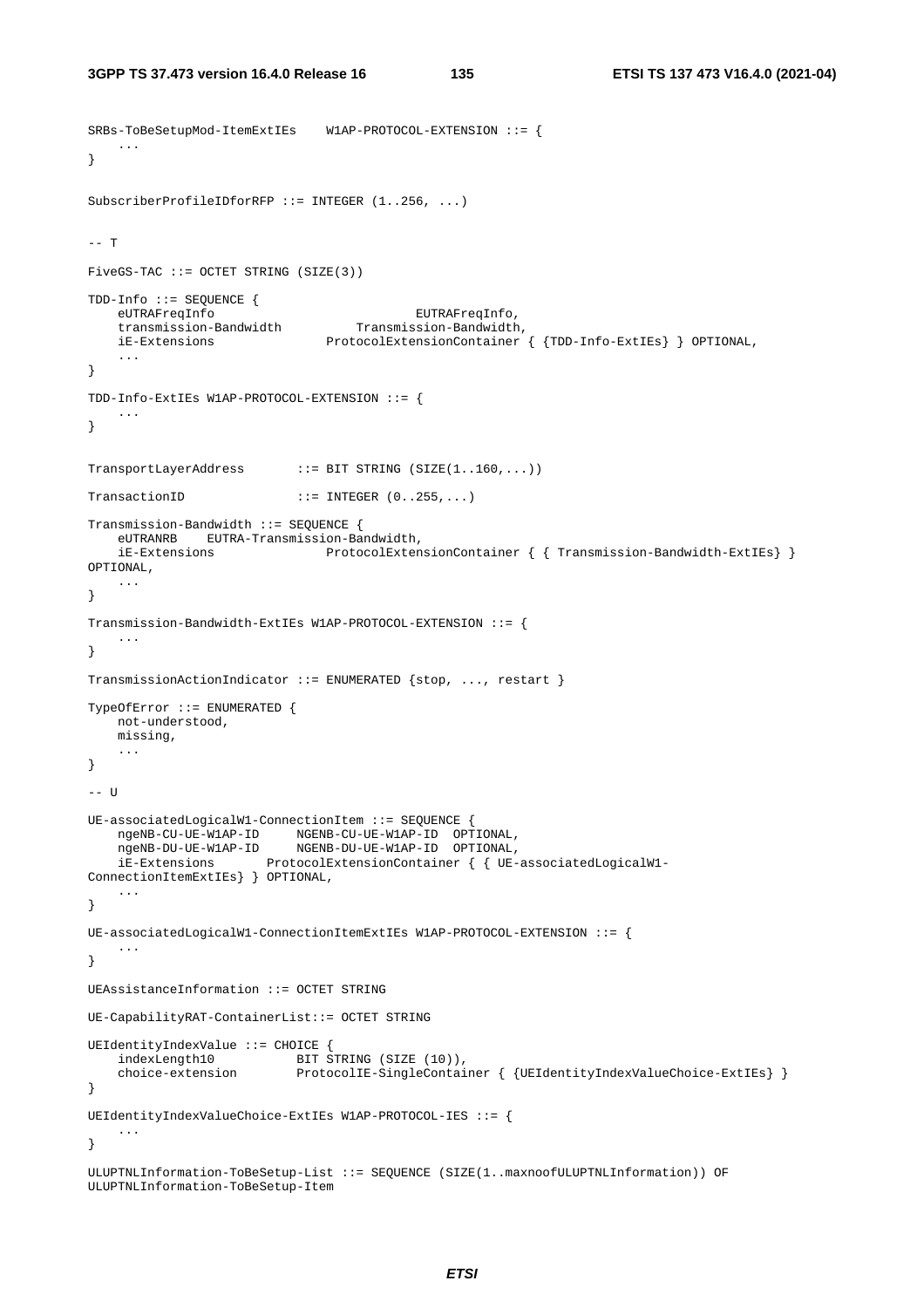3GPP TS 37.473 version 16.4.0 Release 16

136

```
ULUPTNLInformation-ToBeSetup-Item ::=SEQUENCE {
    uLUPTNLInformation
                               UPTransportLayerInformation,
                               ProtocolExtensionContainer { { ULUPTNLInformation-ToBeSetup-
    iE-Extensions
\verb|ItemExtIES | { } \verb| OPTIONAL|,\ddots\left\{ \right\}ULUPTNLInformation-ToBeSetup-ItemExtIEs W1AP-PROTOCOL-EXTENSION :: =\sim .
\}UPTransportLayerInformation ::= CHOICE {
    gTPTunnel
    giriunnel<br>choice-extension
                                   GTPTunnel,
                                  ProtocolIE-SingleContainer { { UPTransportLayerInformation-ExtIEs} }
\left\{ \right.UPTransportLayerInformation-ExtIEs W1AP-PROTOCOL-IES ::= {
   \sim 100 km ^{-1}\mathcal{E}.<br>-- v
--\, W
--- X- - V--- ZEND
```

```
-- ASN1STOP
```
### **Common Definitions** 9.4.6

```
-- ASN1START
\sim-- Common definitions
WlAP-CommonDataTypes {
itu-t (0) identified-organization (4) etsi (0) mobileDomain (0)
ngran-access (22) modules (3) wlap (3) version1 (1) wlap-CommonDataTypes (3) }
DEFINITIONS AUTOMATIC TAGS ::=
BEGIN
            ::= ENUMERATED { reject, ignore, notify }
Criticality
Presence
            ::= ENUMERATED { optional, conditional, mandatory }
PrivateIE-ID ::= CHOICE {\n}local
                    INTEGER (0..65535),
                    OBJECT IDENTIFIER
   global
\mathcal{E}ProcedureCode \qquad :: = \text{INTER } (0..255)ProtocolExtensionID ::= INTEGER (0..65535)ProtocolIE-ID
               ::= INTEGER (0..65535)TriggeringMessage ::= ENUMERATED { initiating-message, successful-outcome, unsuccessfull-outcome }
END
-- ASN1STOP
```
### **Constant Definitions** 9.4.7

```
-- ASN1START
 \frac{1}{2}-- Constant definitions
```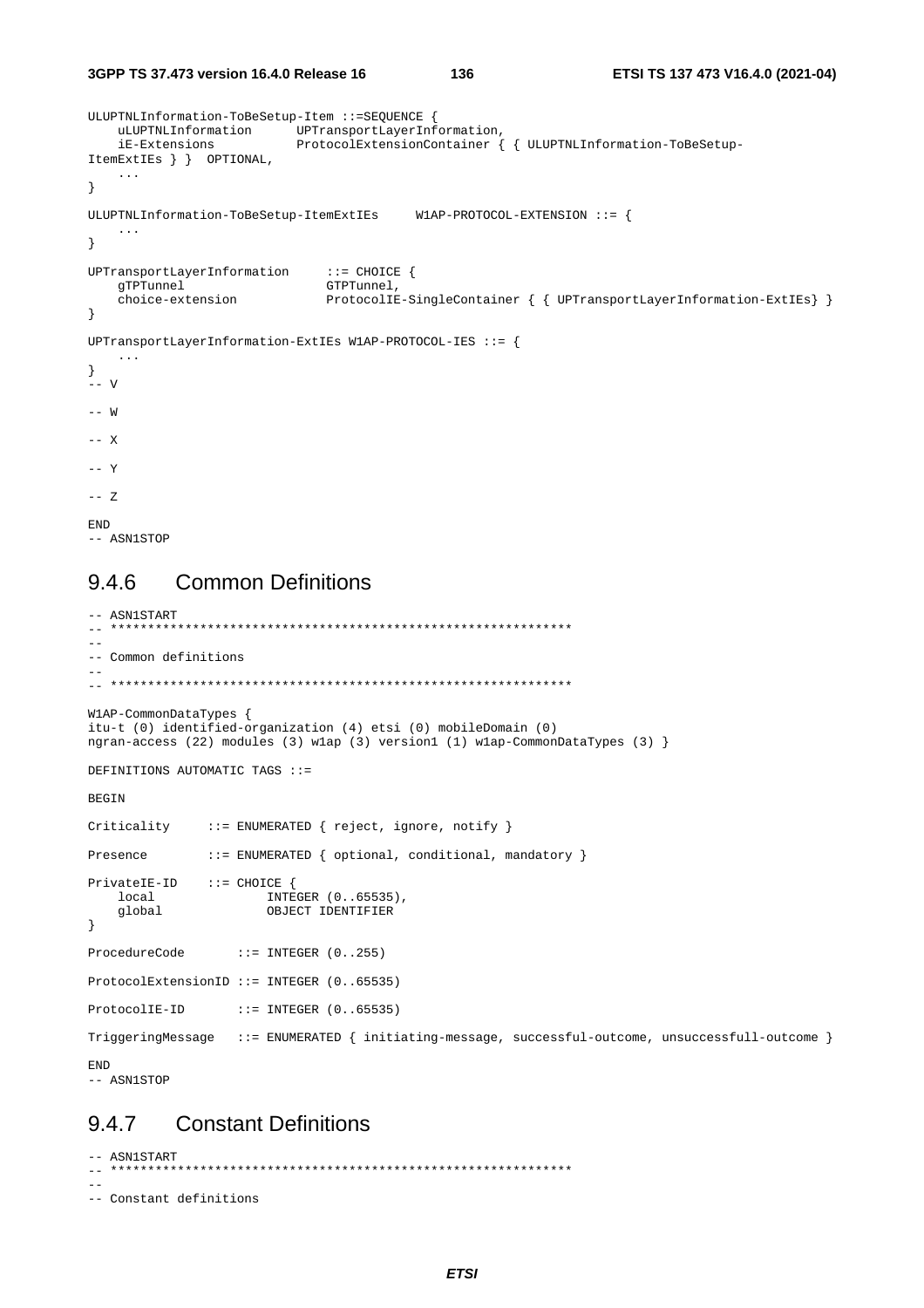WlAP-Constants { itu-t (0) identified-organization (4) etsi (0) mobileDomain (0) ngran-access (22) modules (3) wlap (3) version1 (1) wlap-Constants (4)  $\}$ DEFINITIONS AUTOMATIC TAGS  $::=$ **BEGIN**  $\sim$   $\sim$ -- IE parameter types from other modules. **TMPORTS** ProcedureCode, ProtocolIE-ID FROM W1AP-CommonDataTypes;  $=$ -- Elementary Procedures id-Reset ProcedureCode  $:= 0$ id-W1Setup ProcedureCode  $::= 1$ id-ErrorIndication ProcedureCode  $::= 2$ id-ErrorIndication<br>
id-ngeNBDUConfigurationUpdate<br>
id-ngeNBCUConfigurationUpdate<br>
id-UEContextSetup<br>
id-UEContextRelease<br>
ProcedureCode ::= 5<br>
id-UEContextRelease<br>
ProcedureCode ::= 6<br>
ProcedureCode ::= 6 1d-UEContextModification<br>
id-UEContextModificationRequired<br>
id-UEContextModificationRequired<br>
ProcedureCode ::= 8<br>
id-UEContextReleaseRequest<br>
id-UEContextReleaseRequest 1d-UEMobilityCommand<br>
id-UEMobilityCommand<br>
id-DEContextReleaseRequest<br>
id-DIRRCMessageTransfer<br>
id-DIRRCMessageTransfer<br>
ProcedureCode ::= 12<br>
ProcedureCode ::= 13<br>
ProcedureCode ::= 13<br>
ProcedureCode ::= 13<br>
ProcedureCod id-privateMessage ProcedureCode ::= 14 id-UEInactivityNotification ProcedureCode  $:= 15$ ProcedureCode ::= 16<br>ProcedureCode ::= 17<br>ProcedureCode ::= 17<br>ProcedureCode ::= 18<br>ProcedureCode ::= 18 1d-UEINACLIVICYNOLILICACION<br>id-NGENBDUResourceCoordination id-Paging id-Notify ProcedureCode ::= 19 id-WriteReplaceWarning ProcedureCode ::= 20<br>ProcedureCode ::= 21 id-PWSCancel id-PWSRestartIndication ProcedureCode ::= 22 id-PWSFailureIndication id-NGENBDUStatusIndication ProcedureCode  $::= 23$ -- Extension constants maxPrivateIEs INTEGER  $::= 65535$ maxProtocolExtensions INTEGER  $::= 65535$  $INTEGER :: = 65535$ maxProtocolIEs  $\frac{1}{2}$ -- Lists  $=$  $-$ maxEARFCN INTEGER  $::= 262143$  $INTER :: = 256$ maxnoofErrors maxnoofIndividualW1ConnectionsToReset INTEGER ::= 65536 maxCellinngeNBDU INTEGER  $::= 512$ maxnoofSCells  $INTER :: = 32$ maxnoofSRBs INTEGER  $::= 8$ INTEGER  $::= 64$ maxnoofDRBs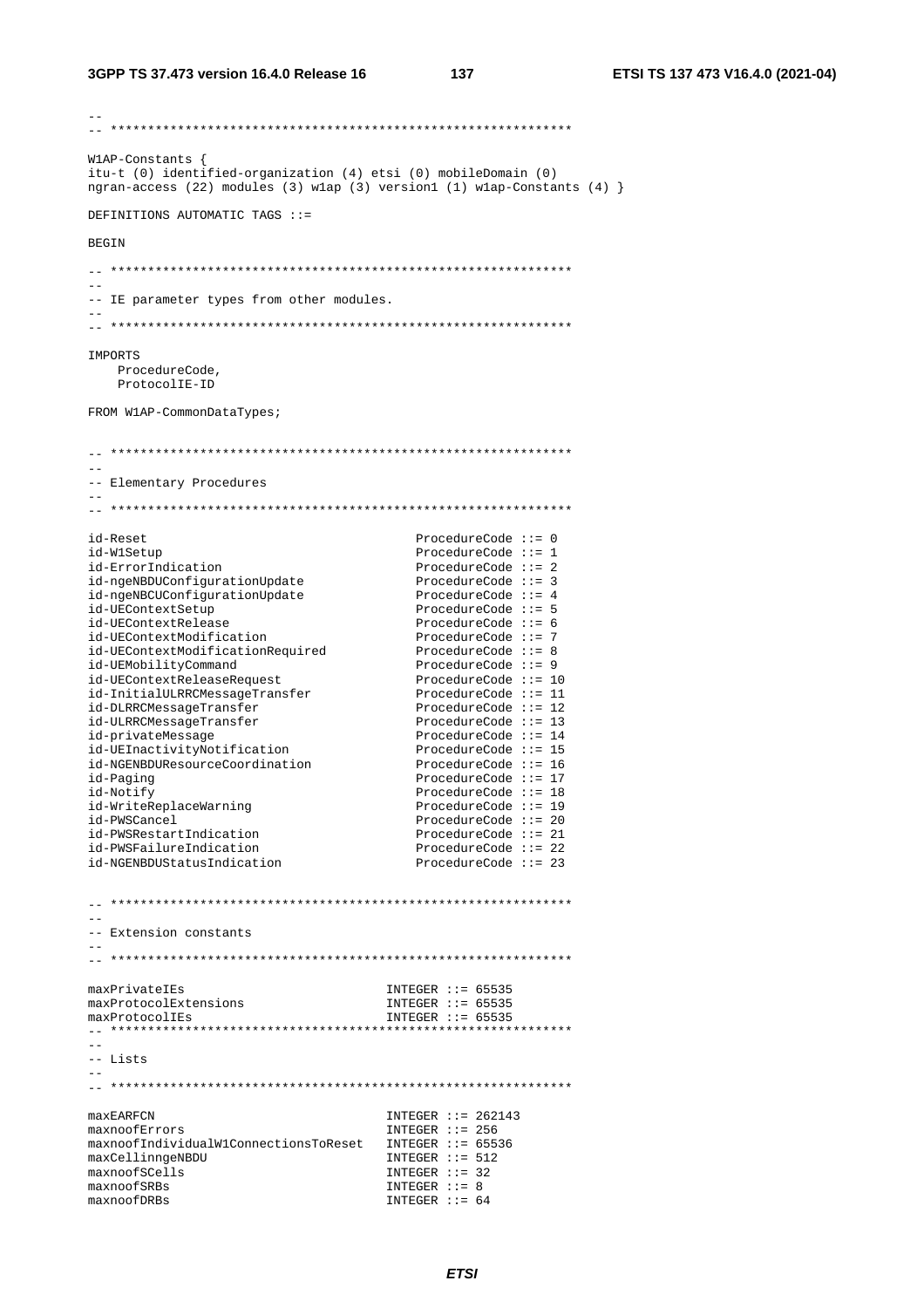| maxnoofULUPTNLInformation                      | INTEGER $::= 2$         |
|------------------------------------------------|-------------------------|
| maxnoofDLUPTNLInformation                      | INTEGER $::= 2$         |
| maxnoofBPLMNs                                  | INTEGER $::= 6$         |
| maxnoofCandidateSpCells                        | INTEGER $::= 64$        |
| maxnoofPotentialSpCells                        | INTEGER $::= 64$        |
| maxnoofE-UTRANCellBands                        | INTEGER $::= 8$         |
| maxnoofSIBTypes                                | INTEGER $::=$ 32        |
| maxnoofPagingCells                             | INTEGER $::= 512$       |
| maxnoofTNLAssociations                         | INTEGER $::=$ 32        |
|                                                |                         |
| maxnoofQoSFlows                                | INTEGER $::= 64$        |
| maxnoofSliceItems                              | INTEGER $::= 1024$      |
| maxCellineNB                                   | INTEGER $::= 256$       |
| maxnoofExtendedBPLMNs                          | INTEGER $::= 6$         |
| maxnoofUEIDs                                   | INTEGER $::= 65536$     |
| maxBandsEutra                                  | INTEGER $::= 256$       |
| maxnoofAdditionalSIBs                          | INTEGER $::= 63$        |
|                                                |                         |
|                                                |                         |
| $- -$                                          |                         |
| $--$ IEs                                       |                         |
|                                                |                         |
|                                                |                         |
|                                                |                         |
| id-Cause                                       | $ProtocolIE-ID :: = 0$  |
| id-Cells-Failed-to-be-Activated-List           | ProtocolIE-ID ::= 1     |
| id-Cells-to-be-Activated-List                  | ProtocolIE-ID $::= 2$   |
| id-Cells-to-be-Deactivated-List                | $ProtocolIE-ID :: = 3$  |
| id-CriticalityDiagnostics                      | ProtocolIE-ID ::= 4     |
| id-CUtoDURRCInformation                        | $ProtocolIE-ID :: = 5$  |
|                                                |                         |
| id-DRBs-FailedToBeModified-List                | ProtocolIE-ID ::= $6$   |
| id-DRBs-FailedToBeSetup-List                   | ProtocolIE-ID ::= 7     |
| id-DRBs-FailedToBeSetupMod-List                | ProtocolIE-ID ::= 8     |
| id-DRBs-ModifiedConf-List                      | $ProtocolIE-ID ::= 9$   |
| id-DRBs-Modified-List                          | $ProtocolIE-ID :: = 10$ |
| id-DRBs-Required-ToBeModified-List             | $ProtocolIE-ID :: = 11$ |
| id-DRBs-Required-ToBeReleased-List             | $ProtocolIE-ID ::= 12$  |
| id-DRBs-Setup-List                             | ProtocolIE-ID ::= 13    |
| id-DRBs-SetupMod-List                          | ProtocolIE-ID ::= 14    |
| id-DRBs-ToBeModified-List                      | $ProtocolIE-ID :: = 15$ |
| id-DRBs-ToBeReleased-List                      | ProtocolIE-ID ::= 16    |
| id-DRBs-ToBeSetup-List                         | ProtocolIE-ID ::= 17    |
| id-DRBs-ToBeSetupMod-List                      | ProtocolIE-ID ::= 18    |
|                                                |                         |
| id-DRXCycle                                    | $ProtocolIE-ID ::= 19$  |
| id-DUtoCURRCInformation                        | $ProtocolIE-ID ::= 20$  |
| id-ngeNB-CU-UE-W1AP-ID                         | ProtocolIE-ID ::= 21    |
| id-ngeNB-DU-UE-W1AP-ID                         | $ProtocolIE-ID ::= 22$  |
| id-ngeNB-DU-ID                                 | ProtocolIE-ID ::= 23    |
| id-ngeNB-DU-Served-Cells-List                  | ProtocolIE-ID ::= 24    |
| id-oldngeNB-DU-UE-W1AP-ID                      | $ProtocolIE-ID :: = 25$ |
| id-RAT-FrequencyPriorityInformation            | ProtocolIE-ID ::= 26    |
| id-ResetType                                   | ProtocolIE-ID ::= 27    |
| id-ResourceCoordinationTransferContainer       | ProtocolIE-ID $::= 28$  |
| id-RRCContainer                                | $ProtocolIE-ID :: = 29$ |
| id-SCell-ToBeRemoved-List                      | ProtocolIE-ID $::= 30$  |
| id-SCell-ToBeSetup-List                        | ProtocolIE-ID $::= 31$  |
| id-SCell-ToBeSetupMod-List                     | $ProtocolIE-ID :: = 32$ |
|                                                |                         |
| id-Served-Cells-To-Add-List                    | $ProtocolIE-ID :: = 33$ |
| id-Served-Cells-To-Delete-List                 | ProtocolIE-ID $::= 34$  |
| id-Served-Cells-To-Modify-List                 | $ProtocolIE-ID :: = 35$ |
| id-SpCell-ID                                   | ProtocolIE-ID ::= 36    |
| id-SRBID                                       | ProtocolIE-ID $::= 37$  |
| id-SRBs-FailedToBeSetup-List                   | $ProtocolIE-ID :: = 38$ |
| id-SRBs-FailedToBeSetupMod-List                | $ProtocolIE-ID ::= 39$  |
| id-SRBs-Required-ToBeReleased-List             | ProtocolIE-ID ::= $40$  |
| id-SRBs-ToBeReleased-List                      | ProtocolIE-ID ::= $41$  |
| id-SRBs-ToBeSetup-List                         | ProtocolIE-ID ::= $42$  |
| id-SRBs-ToBeSetupMod-List                      | $ProtocolIE-ID ::= 43$  |
| id-TransactionID                               | ProtocolIE-ID ::= $44$  |
| id-TransmissionActionIndicator                 | ProtocolIE-ID ::= $45$  |
|                                                |                         |
| id-UE-associatedLogicalW1-ConnectionListResAck | ProtocolIE-ID ::= $46$  |
| id-SCell-FailedtoSetup-List                    | ProtocolIE-ID ::= $47$  |
| id-SCell-FailedtoSetupMod-List                 | ProtocolIE-ID $::= 48$  |
| id-RRCReconfigurationCompleteIndicator         | ProtocolIE-ID ::= $49$  |
| id-Cells-Status-List                           | ProtocolIE-ID $::= 50$  |
| id-Candidate-SpCell-List                       | ProtocolIE-ID $::= 51$  |
| id-Potential-SpCell-List                       | ProtocolIE-ID $::= 52$  |
| id-C-RNTI                                      | ProtocolIE-ID $::= 53$  |
| id-InactivityMonitoringRequest                 | ProtocolIE-ID ::= $54$  |
|                                                |                         |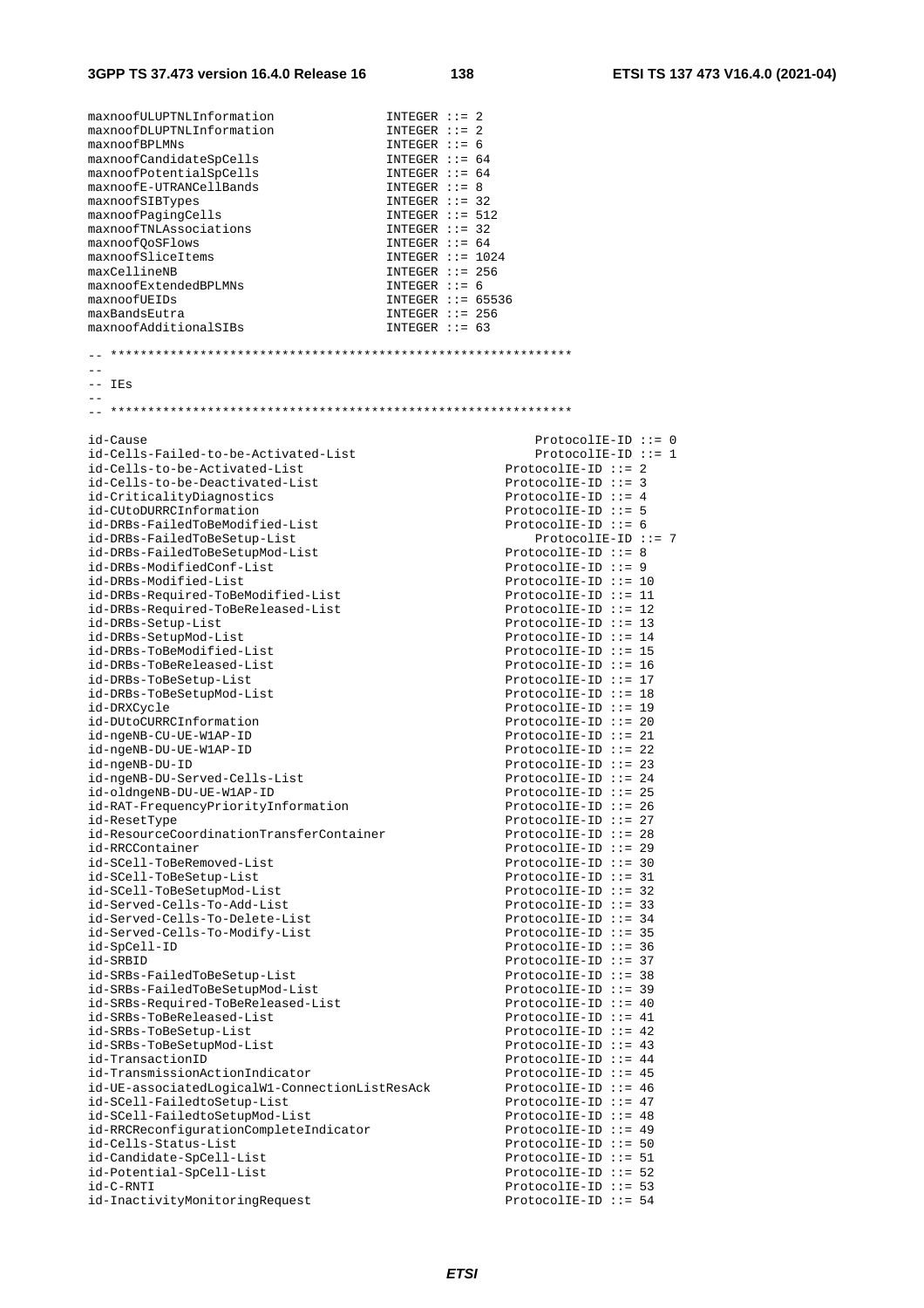| id-InactivityMonitoringResponse<br>id-DRB-Activity-List<br>id-EUTRA-NR-CellResourceCoordinationReq-Container<br>id-EUTRA-NR-CellResourceCoordinationRegAck-Container<br>id-RequestType | $ProtocolIE-ID :: = 55$<br>ProtocolIE-ID $:= 56$<br>ProtocolIE-ID ::= 57<br>ProtocolIE-ID ::= 58<br>$ProtocolIE-ID :: = 59$ |  |
|----------------------------------------------------------------------------------------------------------------------------------------------------------------------------------------|-----------------------------------------------------------------------------------------------------------------------------|--|
| id-ServCellIndex                                                                                                                                                                       | ProtocolIE-ID ::= $60$                                                                                                      |  |
| id-EUTRANCGI                                                                                                                                                                           | $ProtocolIE-ID :: = 61$                                                                                                     |  |
| id-PagingCell-List                                                                                                                                                                     | ProtocolIE-ID ::= $62$                                                                                                      |  |
| id-PagingDRX                                                                                                                                                                           | ProtocolIE-ID ::= $63$                                                                                                      |  |
| id-UEIdentityIndexValue                                                                                                                                                                | ProtocolIE-ID ::= $64$                                                                                                      |  |
| id-PagingIdentity                                                                                                                                                                      | ProtocolIE-ID ::= $65$                                                                                                      |  |
| id-DUtoCURRCContainer                                                                                                                                                                  | ProtocolIE-ID ::= $66$                                                                                                      |  |
| id-DRB-Notify-List                                                                                                                                                                     | ProtocolIE-ID ::= $67$                                                                                                      |  |
| id-NotficationControl                                                                                                                                                                  | ProtocolIE-ID ::= $68$                                                                                                      |  |
| id-PWSSystemInformation                                                                                                                                                                | ProtocolIE-ID ::= $69$                                                                                                      |  |
| id-RepetitionPeriod                                                                                                                                                                    | $ProtocolIE-ID :: = 70$                                                                                                     |  |
| id-NumberofBroadcastRequest                                                                                                                                                            | ProtocolIE-ID ::= $71$                                                                                                      |  |
| id-Cells-To-Be-Broadcast-List                                                                                                                                                          | $ProtocolIE-ID :: = 72$                                                                                                     |  |
| id-Cells-Broadcast-Completed-List                                                                                                                                                      | $ProtocolIE-ID :: = 73$                                                                                                     |  |
| id-Broadcast-To-Be-Cancelled-List                                                                                                                                                      | ProtocolIE-ID ::= $74$                                                                                                      |  |
| id-Cells-Broadcast-Cancelled-List                                                                                                                                                      | ProtocolIE-ID ::= 75                                                                                                        |  |
| id-E-UTRAN-CGI-List-For-Restart-List                                                                                                                                                   | ProtocolIE-ID ::= 76                                                                                                        |  |
| id-PWS-Failed-E-UTRAN-CGI-List                                                                                                                                                         | ProtocolIE-ID ::= $77$                                                                                                      |  |
| id-ConfirmedUEID                                                                                                                                                                       | ProtocolIE-ID ::= 78                                                                                                        |  |
| id-Cancel-all-Warning-Messages-Indicator                                                                                                                                               | $ProtocolIE-ID :: = 79$                                                                                                     |  |
| id-NGENB-DU-UE-AMBR-UL                                                                                                                                                                 | $ProtocolIE-ID :: = 80$                                                                                                     |  |
| id-ServingPLMN                                                                                                                                                                         | $ProtocolIE-ID :: = 81$                                                                                                     |  |
| id-NGENBDUOverloadInformation                                                                                                                                                          | $ProtocolIE-ID :: = 82$                                                                                                     |  |
| id-ResourceCoordinationTransferInformation                                                                                                                                             | $ProtocolIE-ID :: = 83$                                                                                                     |  |
| id-SRBs-Setup-List                                                                                                                                                                     | $ProtocolIE-ID :: = 85$                                                                                                     |  |
| id-SRBs-SetupMod-List                                                                                                                                                                  | $ProtocolIF-ID :: = 86$                                                                                                     |  |
| id-SRBs-Modified-List                                                                                                                                                                  | $ProtocolIE-ID :: = 87$                                                                                                     |  |
| id-IgnoreResourceCoordinationRequestContainer                                                                                                                                          | $ProtocolIE-ID :: = 88$                                                                                                     |  |
| id-NotificationInformation                                                                                                                                                             | $ProtocolIE-ID :: = 89$                                                                                                     |  |
| id-AdditionalSIBMessageList                                                                                                                                                            | $ProtocolIE-ID ::= 90$                                                                                                      |  |

END

## -- ASN1STOP

## 9.4.8 Container Definitions

```
-- ASN1START 
-- ************************************************************** 
-- 
-- Container definitions 
-- 
-- ************************************************************** 
W1AP-Containers { 
itu-t (0) identified-organization (4) etsi (0) mobileDomain (0) 
ngran-access (22) modules (3) w1ap (3) version1 (1) w1ap-Containers (5) } 
DEFINITIONS AUTOMATIC TAGS ::= 
BEGIN 
-- ************************************************************** 
--- IE parameter types from other modules.
-- 
-- ************************************************************** 
IMPORTS 
    Criticality, 
    Presence, 
    PrivateIE-ID, 
    ProtocolExtensionID, 
    ProtocolIE-ID 
FROM W1AP-CommonDataTypes 
     maxPrivateIEs, 
     maxProtocolExtensions, 
    maxProtocolIEs 
FROM W1AP-Constants;
```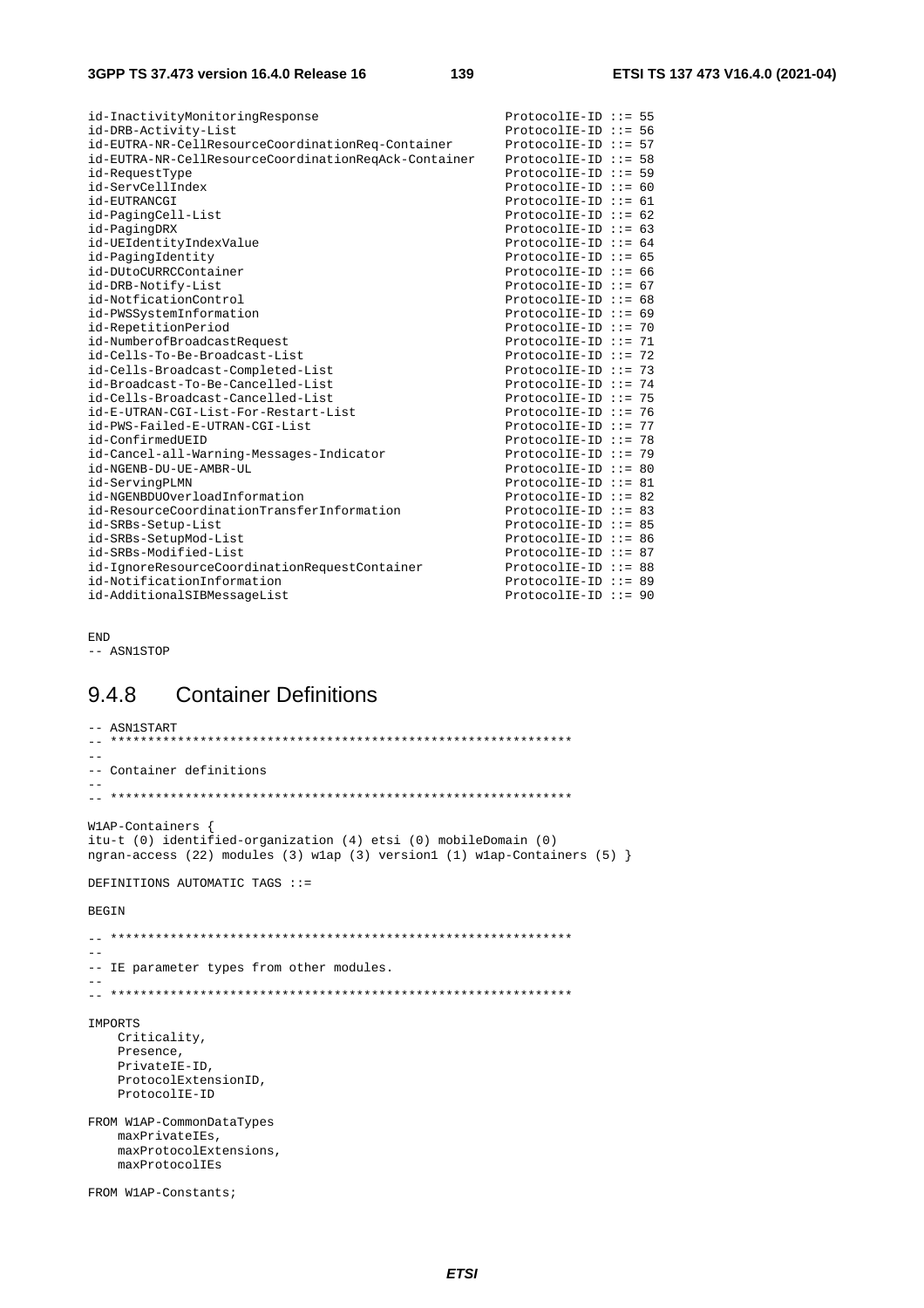-- Class Definition for Protocol IEs  $\frac{1}{2}$ W1AP-PROTOCOL-IES ::= CLASS { &id ProtocolIE-ID<br>
&criticality Criticality, UNIOUE. hia &Value, &presence Presence -3 WITH SYNTAX { I DINTAN (<br>CRITICALITY &criticality<br>TYPE &Value<br>PRESENCE &presence ID **PRESENCE**  $\}$  $\frac{1}{2}$ -- Class Definition for Protocol IEs W1AP-PROTOCOL-IES-PAIR ::= CLASS { **&id** ProtocolIE-ID UNIQUE, &firstCriticality Criticality, &FirstValue, &secondCriticality Criticality, &SecondValue, &presence Presence  $\mathcal{L}$ *j*<br>WITH SYNTAX { H SYNTAX {<br>
ID &id<br>
FIRST CRITICALITY &firstCriticality<br>
FIRST TYPE &FirstValue<br>
SECOND CRITICALITY &SecondCriticality<br>
TIGNIN TYPE &SecondValue<br>
TIGNIN TYPE &SecondValue<br>
TIGNIN TYPE ~TASARICE ID &presence  $\left\{ \right\}$  $\sim$ -- Class Definition for Protocol Extensions W1AP-PROTOCOL-EXTENSION ::= CLASS { ProtocolExtensionID UNIQUE, &id &criticality Criticality, &Extension, Presence &presence ,<br>WITH SYNTAX {  $TD$  $\}$ -- Class Definition for Private IEs W1AP-PRIVATE-IES ::= CLASS { & CHAD CHAD (<br>
& Representing the PrivateIE-ID,<br>
& Criticality Criticality, hia &Value, Presence &presence  $\rightarrow$ ,<br>WITH SYNTAX { ID aid<br>CRITICALITY &criticality<br>CRITICALITY &criticality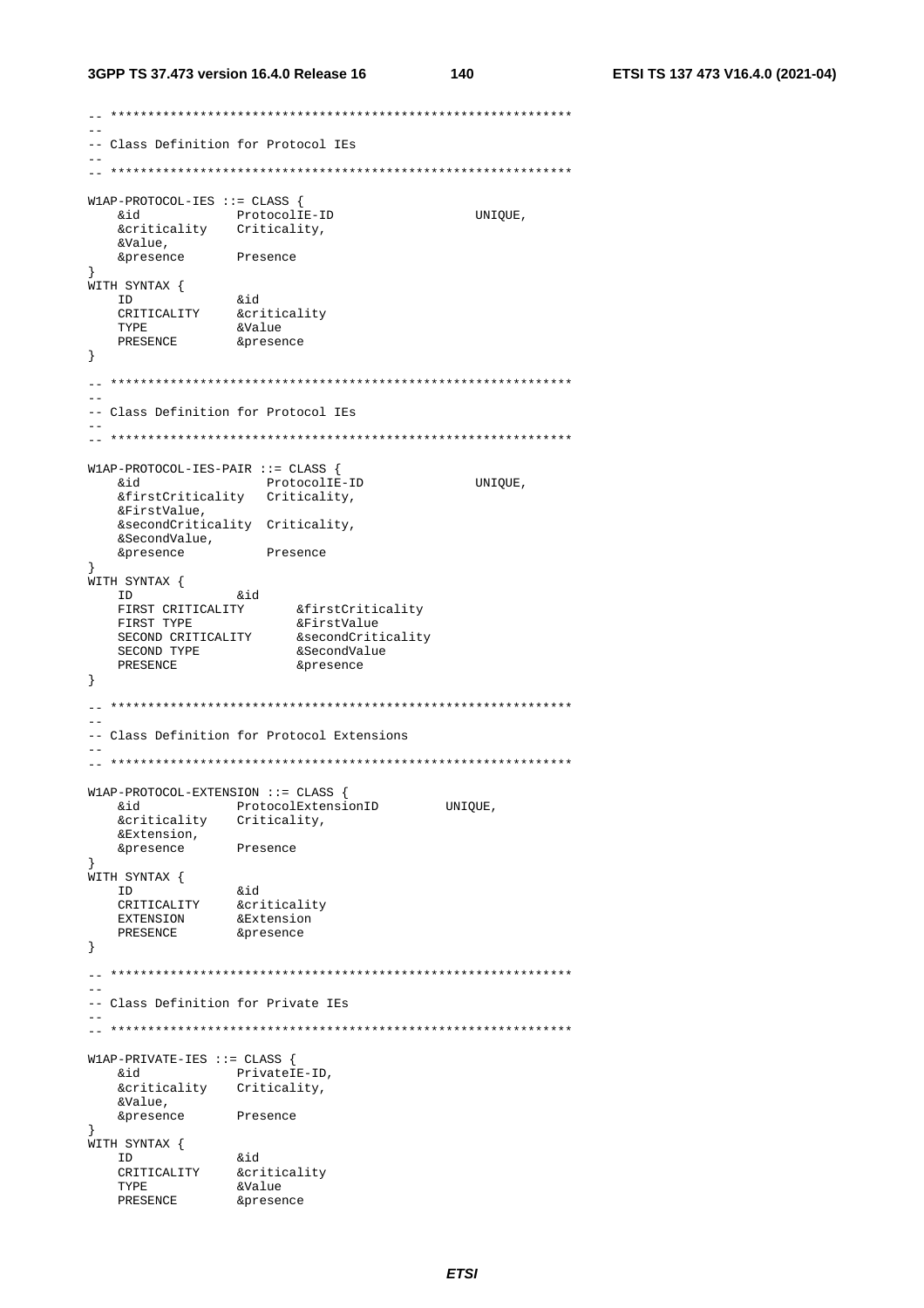```
\left\{ \right.\sim-- Container for Protocol IEs
ProtocolIE-Container {W1AP-PROTOCOL-IES : IEsSetParam} ::=
    SEQUENCE (SIZE (0..maxProtocolIEs)) OF
   ProtocolIE-Field { {IESSetParam}}
ProtocolIE-SingleContainer {W1AP-PROTOCOL-IES : IEsSetParam} ::=
    ProtocolIE-Field { { IESSetParam}}
ProtocolIE-Field {W1AP-PROTOCOL-IES : IEsSetParam} ::= SEQUENCE {
                WIAP-PROTOCOL-IES.&id<br>WIAP-PROTOCOL-IES.&criticality
                                                  ({[IEsSetParam]}),h i
                                                        ({\texttt{IEsSetParam}}\{@id\}),
    criticality
                                                       ({\texttt{IEsSetParam}}\hat{a})W1AP-PROTOCOL-IES.&Value
    value
\left\{ \right\}-- Container for Protocol IE Pairs
ProtocolIE-ContainerPair {WIAP-PROTOCOL-IES-PAIR : IESSetParam} ::=
   SEQUENCE (SIZE (0..maxProtocolIEs)) OF
   ProtocolIE-FieldPair {{IEsSetParam}}
   id<br>
WIAP-PROTOCOL-IES-PAIR : IESSetParam} ::= 8<br>
id<br>
firstCriticality<br>
WIAP-PROTOCOL-IES-PAIR.&firstCriticality<br>
firstValue<br>
WIAP-PROTOCOL-IES-PAIR.&firstCriticality<br>
SecondOL:
ProtocolIE-FieldPair {W1AP-PROTOCOL-IES-PAIR : IESSetParam} ::= SEQUENCE {
                                                                    ({IEsSetParam}),
                                                                    (\{IEsSetParam\}\{qid\}),
                                                                    ({[IEsSetParam]} @id),
    secondCriticality W1AP-PROTOCOL-IES-PAIR.&secondCriticality<br>secondValue W1AP-PROTOCOL-IES-PAIR.&SecondValue
                                                                    ({[\texttt{IEsSetParam}]\{ \texttt{oid}\}),
   secondValue
                                                                    (\{IESSetParam\} \{ @id\})\}-- Container for Protocol Extensions
ProtocolExtensionContainer {W1AP-PROTOCOL-EXTENSION : ExtensionSetParam} ::=
   SEQUENCE (SIZE (1..maxProtocolExtensions)) OF
    ProtocolExtensionField {{ExtensionSetParam}}
ProtocolExtensionField {W1AP-PROTOCOL-EXTENSION : ExtensionSetParam} ::= SEQUENCE {
                                                           (\{\texttt{ExtensionSetParam}\}),
   variations and the contract of the contract of the contract of the contract of the contract of the main of the<br>id WIAP-PROTOCOL-EXTENSION.&criticality ({ExtensionSetParam}},<br>extensionValue WIAP-PROTOCOL-EXTENSION.&Extensio
                                                                ({x, t, ensionsetParam}{aid}).\rightarrowL.
-- Container for Private IEs
PrivateIE-Container {W1AP-PRIVATE-IES : IEsSetParam } ::=
    SEQUENCE (SIZE (1.. maxPrivateIEs)) OF
   PrivateIE-Field { {IESSetParam}}
PrivateIE-Field {W1AP-PRIVATE-IES : IEsSetParam} ::= SEQUENCE {
   id WIAP-PRIVATE-IES.&id ({IESSetParam}),<br>criticality WIAP-PRIVATE-IES.&id ({IESSetParam}},<br>value WIAP-PRIVATE-IES.&criticality ({IESSetParam}{@id})<br>value ({IESSetParam}{@id})
                                                            (\{IESSetParam\} \{ @id\}),
\}END
```
-- ASN1STOP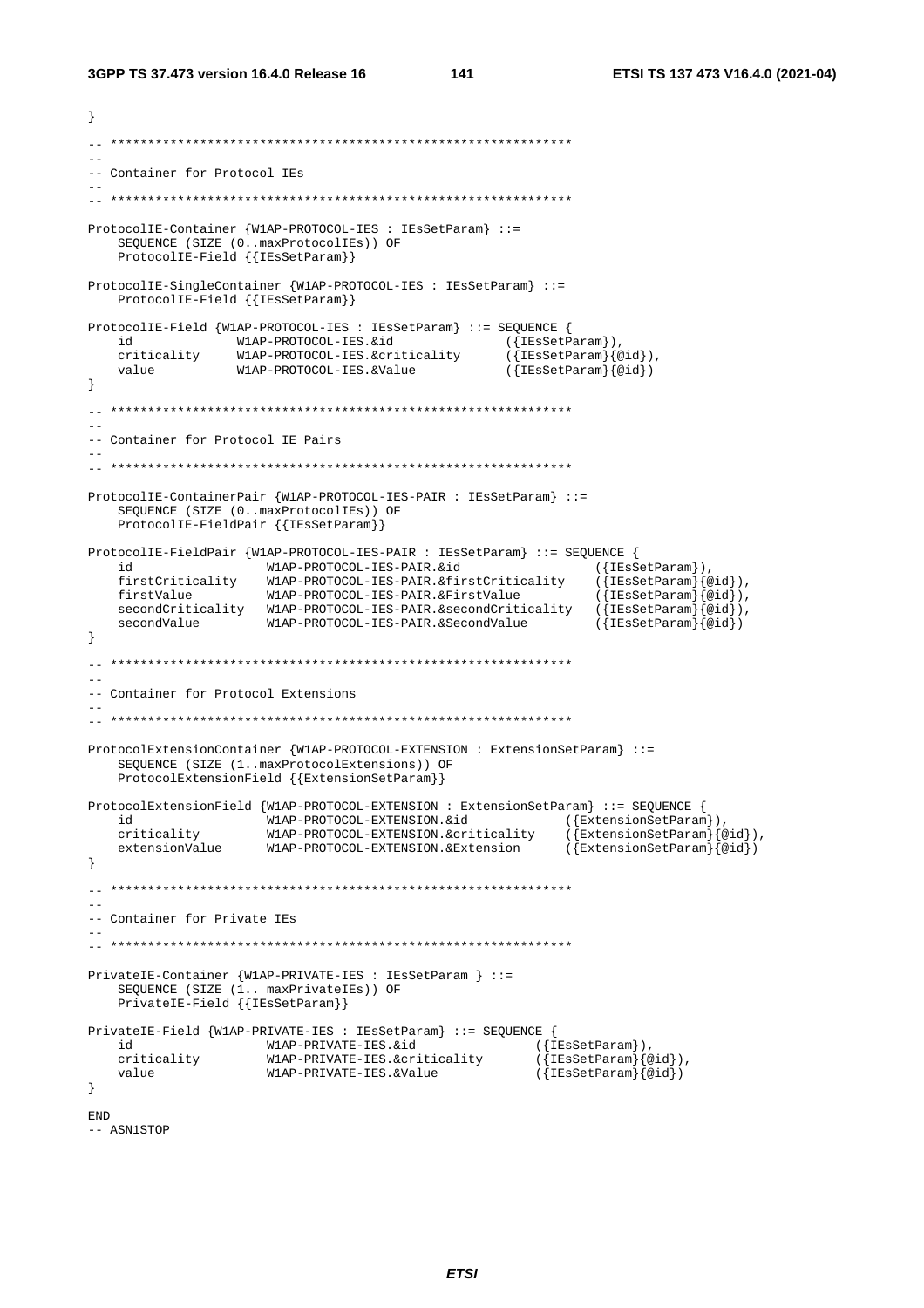## 9.5 Message Transfer Syntax

W1AP shall use the ASN.1 Basic Packed Encoding Rules (BASIC-PER) Aligned Variant as transfer syntax, as specified in ITU-T Recommendation X.691 [21].

## 9.6 Timers

Void

# 10 Handling of unknown, unforeseen and erroneous protocol data

Clause 10 of TS 38.413 [19] is applicable for the purposes of the present document, with the following additions for non-UE-associated procedures:

- In case of Abstract Syntax Error, when reporting the *Criticality Diagnostics* IE for not comprehended IE/IEgroups or missing IE/IE groups, the *Transaction ID* IE shall also be included.
- In case of Logical Error, when reporting the *Criticality Diagnostics* IE, the *Transaction ID* IE shall also be included.

- In case of Logical Error in a response message of a Class 1 procedure, or failure to comprehend *Transaction ID* IE from a received message, the procedure shall be considered as unsuccessfully terminated or not terminated (e.g., transaction ID unknown in response message), and local error handling shall be initiated.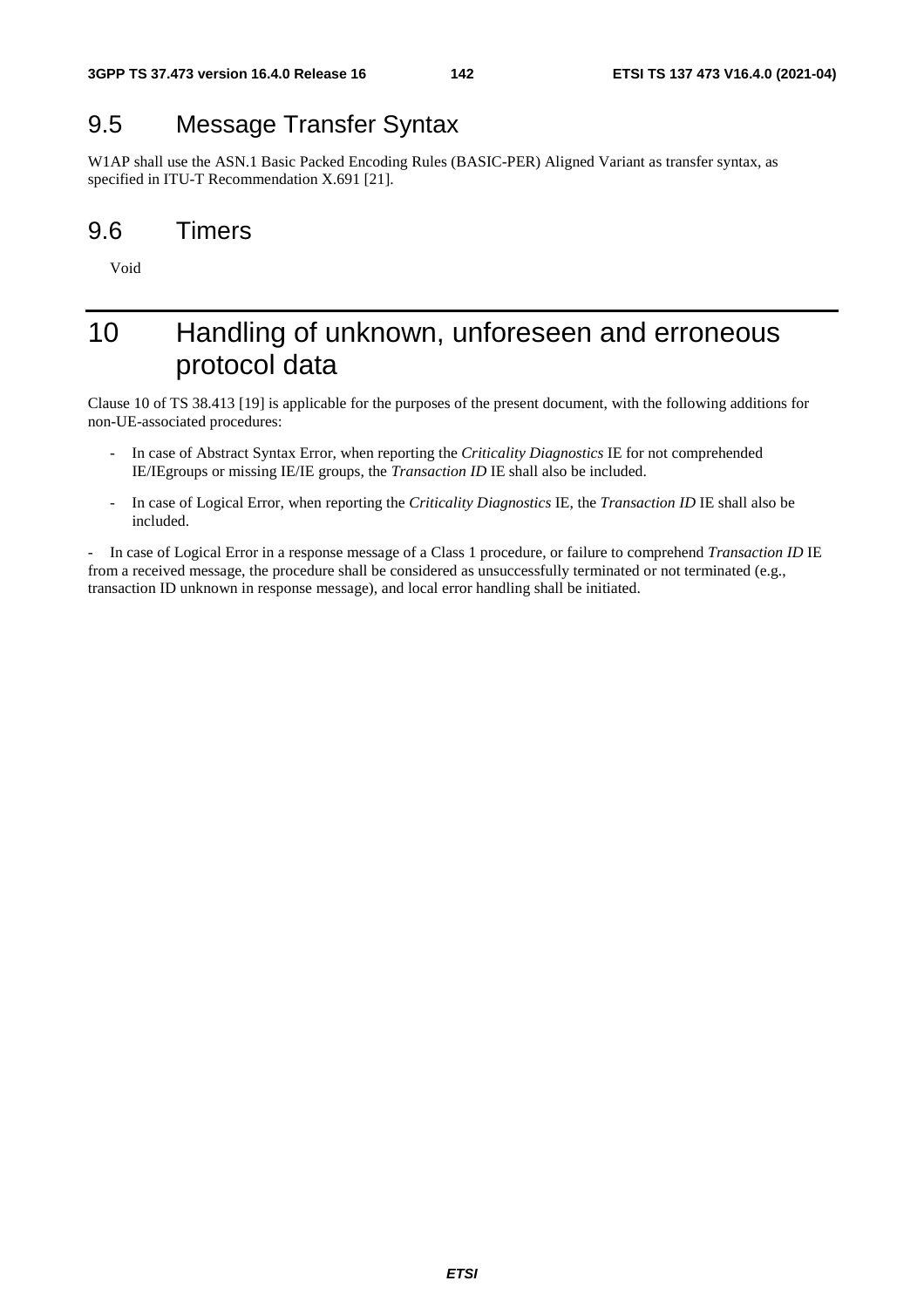# Annex A (informative): Change History

| <b>Change history</b> |                  |             |           |                |     |                                                                                                                                                                                        |                       |
|-----------------------|------------------|-------------|-----------|----------------|-----|----------------------------------------------------------------------------------------------------------------------------------------------------------------------------------------|-----------------------|
| Date                  | <b>Meeting</b>   | <b>TDoc</b> | <b>CR</b> | <b>Rev</b>     | Cat | Subject/Comment                                                                                                                                                                        | <b>New</b><br>version |
| 2018-05               | RAN3#10<br>∩     | R3-183555   |           |                |     | BL TS submission for approval.                                                                                                                                                         |                       |
| 2019-08               | RAN3#10<br>5     | R3-184888   |           |                |     | Capture the agreed main W1 AP procedures: R3-194563,<br>R3-194564, R3-194565                                                                                                           | 0.1.0                 |
| 2019-10               | RAN3#10<br>5-Bis | R3-196137   |           |                |     | Add the stage3 paging procedure                                                                                                                                                        | 0.1.0                 |
| 2019-10               | RAN3#10<br>5-Bis | R3-196136   |           |                |     | Add Warning message transmission related procedures with<br>corresponding tabular                                                                                                      | 0.1.0                 |
| 2019-10               | RAN3#10<br>5-Bis | R3-196192   |           |                |     | Add RRC message Transfer related procedures with<br>corresponding tabular                                                                                                              | 0.1.0                 |
| 2019-11               | RAN3#10<br>6     | R3-197262   |           |                |     | - Terminology change to ng-eNB-CU, ng-eNB-DU (R3-197635)<br>- pCR to 37.473 on ASN.1 completion (R3-197544)<br>- pCR to 37.473 on miscellaneous correction to contexts (R3-<br>197636) | 1.1.0                 |
| 2019-12               | RP-86            | RP-192962   |           |                |     | TS submitted to TSG RAN plenary for approval                                                                                                                                           | 1.2.0                 |
| 2019-12               | RP-86            |             |           |                |     | TS approved TSG RAN plenary                                                                                                                                                            | 16.0.0                |
| 2020-03               | RP-86            |             |           |                |     | Correction to the specification title ( $E1AP == > W1AP$ )                                                                                                                             | 16.0.1                |
| 2020-03               | RP-87-e          | RP-200429   | 0001      | 2              | F   | Miscellaneous corrections to 37.473                                                                                                                                                    | 16.1.0                |
| 2020-07               | RP-88-e          | RP-201084   | 0002      |                | F   | Miscellaneous corrections to 37.473                                                                                                                                                    | 16.2.0                |
| 2020-09               | RP-89-e          | RP-201948   | 0003      |                | F   | Corrections to encoding PLMNs in served cell information                                                                                                                               | 16.3.0                |
| 2020-09               | RP-89-e          | RP-201948   | 0004      |                | F   | Miscellaneous clean-ups to 37.473                                                                                                                                                      | 16.3.0                |
| 2020-09               | RP-89-e          | RP-201948   | 0005      |                | F   | Correction on PWS related procedure                                                                                                                                                    | 16.3.0                |
| 2021-03               | RP-91-e          | RP-210235   | 0006      | 1 <sup>1</sup> | F   | CR to 37.473 on miscellaneous corrections                                                                                                                                              | 16.4.0                |